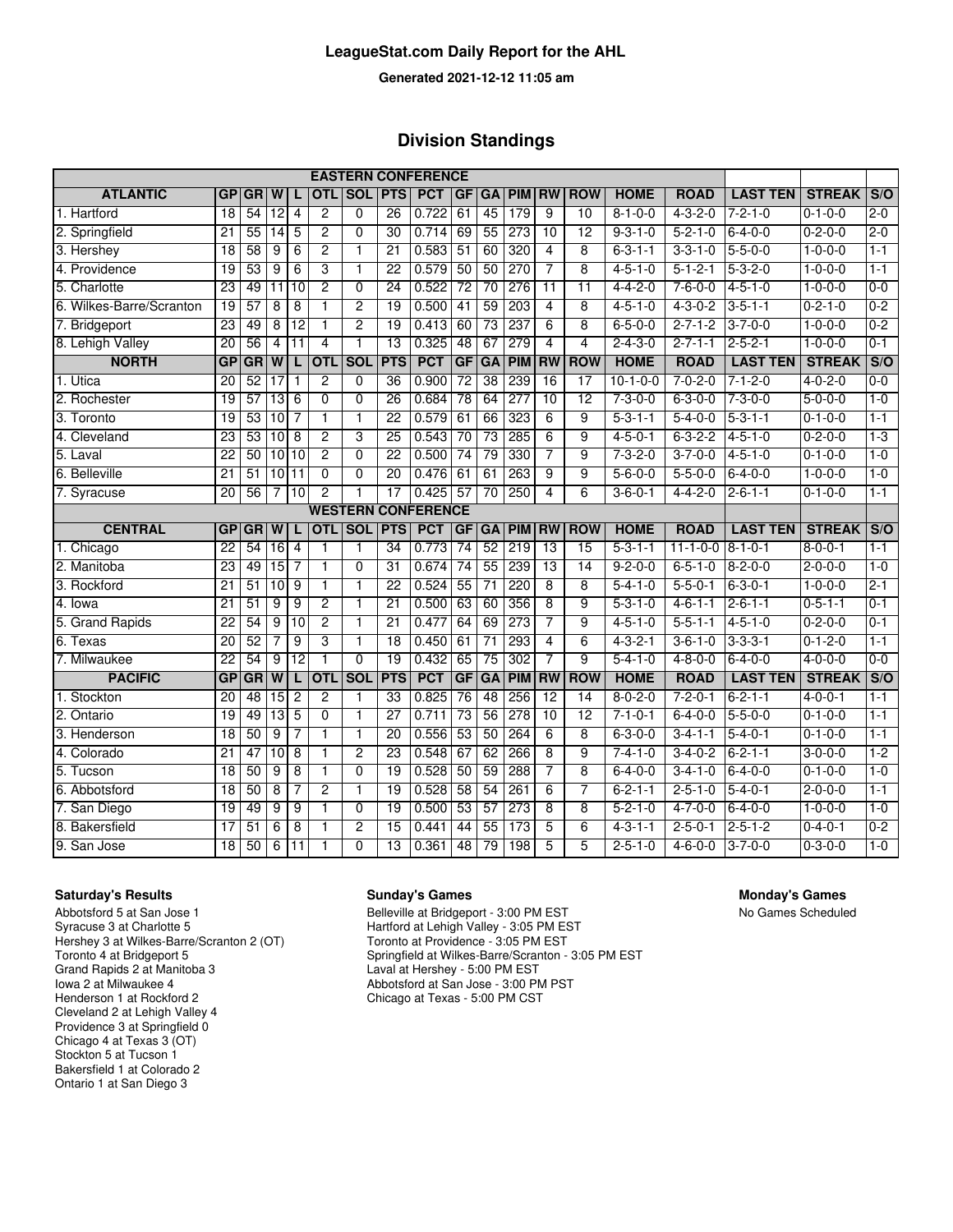**Last Weeks Games This Week's Games** SUN, DECEMBER 5 Manitoba 2 at Belleville 0 Charlotte 3 at Bridgeport 2 Chicago 4 at Iowa 0 Laval 5 at Toronto 1 San Jose 2 at Abbotsford 5 MON, DECEMBER 6 Grand Rapids 4 at Cleveland 1 TUE, DECEMBER 7 Ontario 0 at Bakersfield 0 (Postponed) San Jose 1 at Stockton 10 WED, DECEMBER 8 Cleveland 8 at Syracuse 3 Utica 3 at Rochester 4 (OT) Manitoba 2 at Laval 3 Iowa 3 at Rockford 4 (SO) THU, DECEMBER 9 Chicago 8 at Texas 4 FRI, DECEMBER 10 Syracuse 5 at Charlotte 3 Cleveland 1 at Utica 3 Belleville 4 at Providence 1 Laval 3 at Rochester 5 Toronto 4 at Springfield 2 Grand Rapids 2 at Manitoba 4 Iowa 3 at Milwaukee 4 (OT) Henderson 5 at Rockford 0 Stockton 4 at Tucson 5 (SO) Bakersfield 2 at Colorado 7 San Diego 2 at Ontario 4 SAT, DECEMBER 11 Abbotsford 5 at San Jose 1 Syracuse 3 at Charlotte 5 Hershey 3 at Wilkes-Barre/Scranton 2 (OT) Toronto 4 at Bridgeport 5 Grand Rapids 2 at Manitoba 3 Iowa 2 at Milwaukee 4 Henderson 1 at Rockford 2 Cleveland 2 at Lehigh Valley 4 Providence 3 at Springfield 0 Chicago 4 at Texas 3 (OT) Stockton 5 at Tucson 1 Bakersfield 1 at Colorado 2 Ontario 1 at San Diego 3

SUN, DECEMBER 12 Belleville at Bridgeport - 3:00 PM EST Hartford at Lehigh Valley - 3:05 PM EST Toronto at Providence - 3:05 PM EST Springfield at Wilkes-Barre/Scranton - 3:05 PM EST Laval at Hershey - 5:00 PM EST Abbotsford at San Jose - 3:00 PM PST Chicago at Texas - 5:00 PM CST MON, DECEMBER 13 No games scheduled. TUE, DECEMBER 14 Rochester at Charlotte - 7:00 PM EST Hershey at Wilkes-Barre/Scranton - 7:05 PM EST Milwaukee at Iowa - 7:00 PM CST Henderson at Tucson - 6:30 PM MST WED, DECEMBER 15 Providence at Bridgeport - 7:00 PM EST Rochester at Charlotte - 7:00 PM EST Syracuse at Toronto - 7:00 PM EST Belleville at Lehigh Valley - 7:05 PM EST Henderson at Tucson - 6:30 PM MST Bakersfield at Stockton - 6:30 PM PST Abbotsford at San Diego - 7:00 PM PST Colorado at San Jose - 7:00 PM PST THU, DECEMBER 16 Manitoba at Chicago - 11:00 AM CST Utica at Cleveland - 7:00 PM EST FRI, DECEMBER 17 Utica at Cleveland - 7:00 PM EST Lehigh Valley at Hartford - 7:00 PM EST Providence at Laval - 7:00 PM EST Belleville at Syracuse - 7:00 PM EST Hershey at Springfield - 7:05 PM EST Manitoba at Iowa - 7:00 PM CST Chicago at Milwaukee - 7:00 PM CST Rockford at Texas - 7:00 PM CST San Jose at Ontario - 7:00 PM PST Bakersfield at San Diego - 7:00 PM PST Colorado at Stockton - 7:00 PM PST SAT, DECEMBER 18 Bridgeport at Charlotte - 6:00 PM EST Providence at Belleville - 7:00 PM EST Toronto at Grand Rapids - 7:00 PM EST Abbotsford at Henderson - 4:00 PM PST Wilkes-Barre/Scranton at Hershey - 7:00 PM EST Manitoba at Iowa - 6:00 PM CST Laval at Syracuse - 7:00 PM EST Rochester at Lehigh Valley - 7:05 PM EST Hartford at Springfield - 7:05 PM EST Milwaukee at Chicago - 7:00 PM CST Rockford at Texas - 7:00 PM CST Tucson at Ontario - 6:00 PM PST Colorado at Stockton - 6:00 PM PST San Jose at San Diego - 7:00 PM PST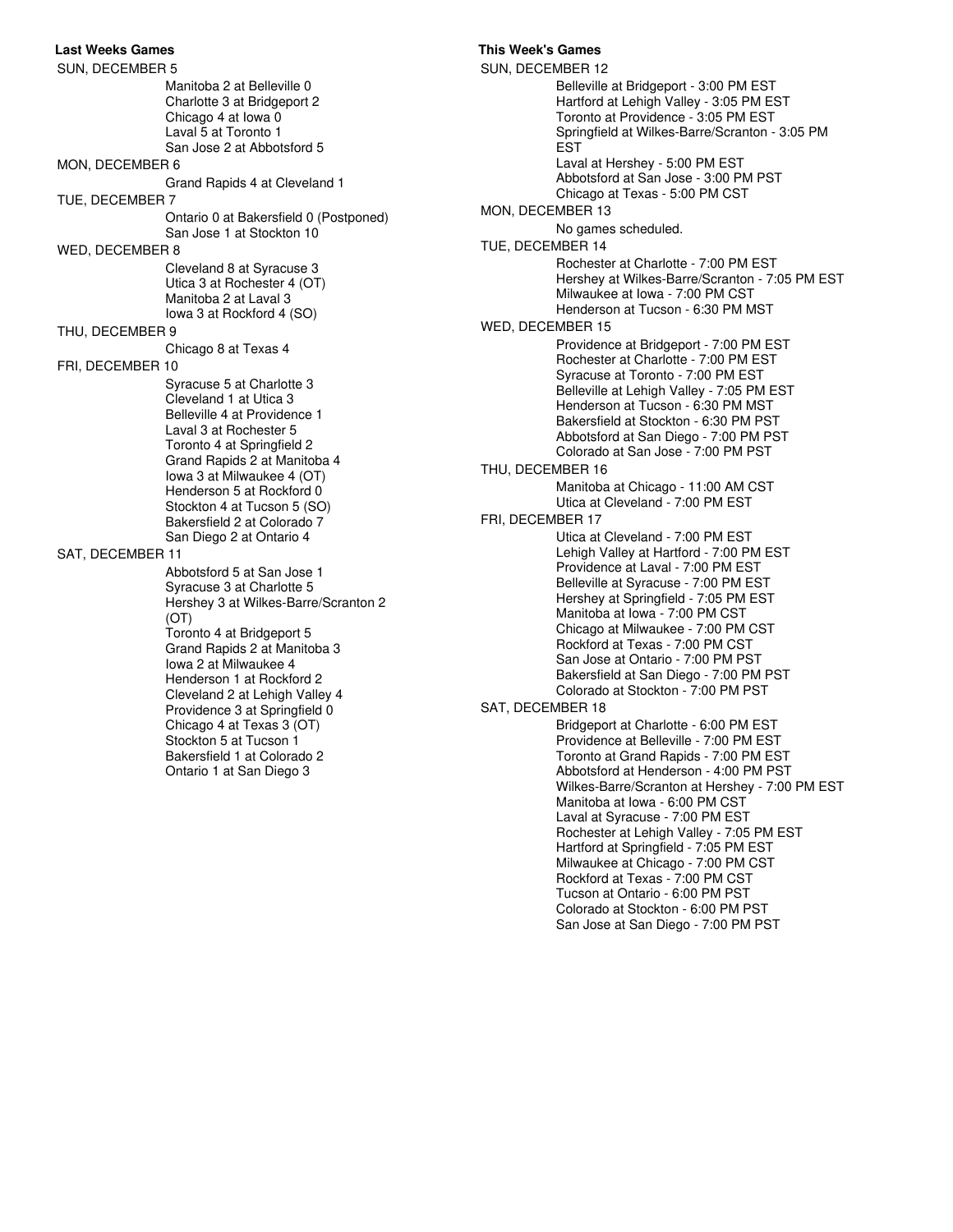## **Conference Standings**

| <b>EASTERN CONFERENCE</b> |                 | <b>GPIGRIW</b>  |                 |                 | <b>OTL</b>     | <b>SOL</b>     | <b>PTS</b>      | <b>PCT</b> | GF              | <b>GA</b>       | <b>PIM</b>       | <b>RW</b>       | <b>ROW</b>      | <b>HOME</b>     | <b>ROAD</b>      | <b>LAST TEN</b>  | <b>STREAK</b>   | S/O                                |
|---------------------------|-----------------|-----------------|-----------------|-----------------|----------------|----------------|-----------------|------------|-----------------|-----------------|------------------|-----------------|-----------------|-----------------|------------------|------------------|-----------------|------------------------------------|
| 1. Utica                  | $\overline{20}$ | 52              | $\overline{17}$ | $\mathbf{1}$    | $\overline{2}$ | $\Omega$       | $\overline{36}$ | 0.900      | $\overline{72}$ | 38              | 239              | 16              | $\overline{17}$ | $10-1-0-0$      | $7 - 0 - 2 - 0$  | $7 - 1 - 2 - 0$  | $4 - 0 - 2 - 0$ | $0 - 0$                            |
| 2. Hartford               | $\overline{18}$ | 54              | $\overline{12}$ | 4               | $\overline{2}$ | $\Omega$       | $\overline{26}$ | 0.722      | 61              | 45              | 179              | 9               | 10              | $8 - 1 - 0 - 0$ | $4 - 3 - 2 - 0$  | $7 - 2 - 1 - 0$  | $0 - 1 - 0 - 0$ | $2 - 0$                            |
| 3. Springfield            | 21              | 55              | 14              | 5               | $\overline{2}$ | $\Omega$       | 30              | 0.714      | 69              | 55              | $\overline{273}$ | $\overline{10}$ | $\overline{12}$ | $9 - 3 - 1 - 0$ | $5 - 2 - 1 - 0$  | $6 - 4 - 0 - 0$  | $0 - 2 - 0 - 0$ | $2 - 0$                            |
| 4. Rochester              | 19              | 57              | 13              | 6               | 0              | 0              | 26              | 0.684      | $\overline{78}$ | 64              | $\overline{277}$ | 10              | 12              | $7 - 3 - 0 - 0$ | $6 - 3 - 0 - 0$  | $7 - 3 - 0 - 0$  | $5-0-0-0$       | $1 - 0$                            |
| 5. Hershey                | $\overline{18}$ | 58              | 9               | 6               | $\overline{2}$ | $\overline{1}$ | 21              | 0.583      | 51              | 60              | 320              | $\overline{4}$  | 8               | $6 - 3 - 1 - 1$ | $3 - 3 - 1 - 0$  | $5 - 5 - 0 - 0$  | $1 - 0 - 0 - 0$ | $1 - 1$                            |
| 6. Providence             | $\overline{19}$ | 53              | 9               | 6               | 3              | $\overline{1}$ | 22              | 0.579      | 50              | 50              | 270              | 7               | 8               | $4 - 5 - 1 - 0$ | $5 - 1 - 2 - 1$  | $5 - 3 - 2 - 0$  | $1 - 0 - 0 - 0$ | $1 - 1$                            |
| 7. Toronto                | 19              | 53              | $\overline{10}$ | 7               | 1              | $\mathbf{1}$   | 22              | 0.579      | 61              | 66              | 323              | 6               | 9               | $5 - 3 - 1 - 1$ | $5 - 4 - 0 - 0$  | $5 - 3 - 1 - 1$  | $0 - 1 - 0 - 0$ | $1 - 1$                            |
| 8. Cleveland              | 23              | $\overline{53}$ | 10              | 8               | $\overline{c}$ | 3              | $\overline{25}$ | 0.543      | $\overline{70}$ | $\overline{73}$ | 285              | 6               | 9               | $4 - 5 - 0 - 1$ | $6 - 3 - 2 - 2$  | $4 - 5 - 1 - 0$  | $0 - 2 - 0 - 0$ | $1-3$                              |
| 9. Charlotte              | $\overline{23}$ | 49              |                 | 11110           | $\overline{2}$ | $\Omega$       | $\overline{24}$ | 0.522      | $\overline{72}$ | $\overline{70}$ | 276              | $\overline{11}$ | $\overline{11}$ | $4 - 4 - 2 - 0$ | $7 - 6 - 0 - 0$  | $4 - 5 - 1 - 0$  | $1 - 0 - 0 - 0$ | $0 - 0$                            |
| 10. Laval                 | 22              | 50              |                 | 10 10           | $\overline{2}$ | 0              | $\overline{22}$ | 0.500      | $\overline{74}$ | $\overline{79}$ | 330              | 7               | 9               | $7 - 3 - 2 - 0$ | $3 - 7 - 0 - 0$  | $4 - 5 - 1 - 0$  | $0 - 1 - 0 - 0$ | $1 - 0$                            |
| 11. Wilkes-Barre/Scranton | 19              | 57              | 8               | 8               | 1              | $\overline{2}$ | $\overline{19}$ | 0.500      | $\overline{41}$ | 59              | 203              | 4               | 8               | $4 - 5 - 1 - 0$ | $4 - 3 - 0 - 2$  | $3 - 5 - 1 - 1$  | $0 - 2 - 1 - 0$ | $0 - 2$                            |
| 12. Belleville            | 21              | 51              | 10111           |                 | 0              | 0              | 20              | 0.476      | 61              | 61              | 263              | 9               | 9               | $5 - 6 - 0 - 0$ | $5 - 5 - 0 - 0$  | $6 - 4 - 0 - 0$  | $1 - 0 - 0 - 0$ | $1 - 0$                            |
| 13. Syracuse              | $\overline{20}$ | 56              | 7               | 10              | $\overline{2}$ | $\overline{1}$ | 17              | 0.425      | 57              | 70              | 250              | $\overline{4}$  | 6               | $3 - 6 - 0 - 1$ | $4 - 4 - 2 - 0$  | $2 - 6 - 1 - 1$  | $0 - 1 - 0 - 0$ | $1 - 1$                            |
| 14. Bridgeport            | 23              | 49              | 8               | 12              | 1              | $\overline{2}$ | 19              | 0.413      | 60              | 73              | 237              | 6               | 8               | $6 - 5 - 0 - 0$ | $2 - 7 - 1 - 2$  | $3 - 7 - 0 - 0$  | $1 - 0 - 0 - 0$ | $0-2$                              |
| 15. Lehigh Valley         | $\overline{20}$ | 56              | 4               | $\overline{11}$ | 4              | 1              | $\overline{13}$ | 0.325      | 48              | 67              | 279              | $\overline{4}$  | 4               | $2 - 4 - 3 - 0$ | $2 - 7 - 1 - 1$  | $2 - 5 - 2 - 1$  | $1 - 0 - 0 - 0$ | $0 - 1$                            |
| <b>WESTERN CONFERENCE</b> |                 | GP GR           | $\overline{w}$  |                 | <b>OTL</b>     | <b>SOL</b>     | <b>PTS</b>      | <b>PCT</b> | GF              | GA              | <b>PIM</b>       | <b>RW</b>       | <b>ROW</b>      | <b>HOME</b>     | <b>ROAD</b>      | <b>LAST TEN</b>  | <b>STREAK</b>   | $\overline{\mathsf{S}/\mathsf{O}}$ |
| 1. Stockton               | 20              | 48              | 15              | $\overline{c}$  | $\overline{2}$ | 1              | $\overline{33}$ | 0.825      | 76              | 48              | 256              | 12              | $\overline{14}$ | $8 - 0 - 2 - 0$ | $7 - 2 - 0 - 1$  | $6 - 2 - 1 - 1$  | $4 - 0 - 0 - 1$ | $1 - 1$                            |
| 2. Chicago                | 22              | 54              | 16              | $\overline{4}$  | $\mathbf{1}$   | 1              | $\overline{34}$ | 0.773      | 74              | 52              | 219              | 13              | $\overline{15}$ | $5 - 3 - 1 - 1$ | $11 - 1 - 0 - 0$ | $8 - 1 - 0 - 1$  | $8 - 0 - 0 - 1$ | $1 - 1$                            |
| $3.$ Ontario              | 19              | 49              | 13              | 5               | $\mathbf 0$    | 1              | 27              | 0.711      | $\overline{73}$ | $\overline{56}$ | 278              | 10              | $\overline{12}$ | $7 - 1 - 0 - 1$ | $6 - 4 - 0 - 0$  | $5 - 5 - 0 - 0$  | $0 - 1 - 0 - 0$ | $1 - 1$                            |
| 4. Manitoba               | 23              | 49              | $\overline{15}$ | 7               | 1              | 0              | $\overline{31}$ | 0.674      | $\overline{74}$ | $\overline{55}$ | 239              | $\overline{13}$ | 14              | $9 - 2 - 0 - 0$ | $6 - 5 - 1 - 0$  | $8 - 2 - 0 - 0$  | $2 - 0 - 0 - 0$ | $1 - 0$                            |
| 5. Henderson              | 18              | 50              | 9               | 7               | $\mathbf{1}$   | $\mathbf{1}$   | 20              | 0.556      | 53              | 50              | 264              | 6               | 8               | $6 - 3 - 0 - 0$ | $3-4-1-1$        | $5 - 4 - 0 - 1$  | $0 - 1 - 0 - 0$ | $1-1$                              |
| 6. Colorado               | $\overline{21}$ | 47              | 10              | $\overline{8}$  | 1              | $\overline{2}$ | 23              | 0.548      | 67              | 62              | 266              | $\overline{8}$  | 9               | $7 - 4 - 1 - 0$ | $3-4-0-2$        | $6 - 2 - 1 - 1$  | $3 - 0 - 0 - 0$ | $1-2$                              |
| 7. Tucson                 | $\overline{18}$ | 50              | 9               | 8               | 1              | $\overline{0}$ | 19              | 0.528      | 50              | 59              | 288              | 7               | $\overline{8}$  | $6 - 4 - 0 - 0$ | $3 - 4 - 1 - 0$  | $6 - 4 - 0 - 0$  | $0 - 1 - 0 - 0$ | $1 - 0$                            |
| 8. Abbotsford             | 18              | 50              | 8               |                 | $\overline{2}$ | 1              | $\overline{19}$ | 0.528      | 58              | 54              | 261              | 6               | 7               | $6 - 2 - 1 - 1$ | $2 - 5 - 1 - 0$  | $5 - 4 - 0 - 1$  | $2 - 0 - 0 - 0$ | $1 - 1$                            |
| 9. Rockford               | $\overline{21}$ | 51              | 10              | 9               | $\mathbf{1}$   | $\mathbf{1}$   | $\overline{22}$ | 0.524      | 55              | $\overline{71}$ | 220              | 8               | 8               | $5 - 4 - 1 - 0$ | $5 - 5 - 0 - 1$  | $6 - 3 - 0 - 1$  | $1 - 0 - 0 - 0$ | $2 - 1$                            |
| 10. lowa                  | 21              | 51              | $\overline{9}$  | 9               | $\overline{2}$ | 1              | $\overline{21}$ | 0.500      | 63              | 60              | 356              | 8               | 9               | $5 - 3 - 1 - 0$ | $4 - 6 - 1 - 1$  | $2 - 6 - 1 - 1$  | $0 - 5 - 1 - 1$ | $0 - 1$                            |
| 11. San Diego             | 19              | 49              | $\overline{9}$  | 9               | $\mathbf{1}$   | 0              | 19              | 0.500      | 53              | 57              | 273              | 8               | 8               | $5 - 2 - 1 - 0$ | $4 - 7 - 0 - 0$  | $6 - 4 - 0 - 0$  | $1 - 0 - 0 - 0$ | $1 - 0$                            |
| 12. Grand Rapids          | $\overline{22}$ | 54              | $\overline{9}$  | $\overline{10}$ | $\overline{2}$ | 1              | $\overline{21}$ | 0.477      | 64              | 69              | 273              | 7               | 9               | $4 - 5 - 1 - 0$ | $5 - 5 - 1 - 1$  | $4 - 5 - 1 - 0$  | $0 - 2 - 0 - 0$ | $0 - 1$                            |
| 13. Texas                 | $\overline{20}$ | 52              | 7               | $\overline{9}$  | 3              | $\mathbf{1}$   | 18              | 0.450      | 61              | $\overline{71}$ | 293              | $\overline{4}$  | $\overline{6}$  | $4 - 3 - 2 - 1$ | $3 - 6 - 1 - 0$  | $3 - 3 - 3 - 1$  | $0 - 1 - 2 - 0$ | $1 - 1$                            |
| 14. Bakersfield           | 17              | 51              | $6\overline{6}$ | 8               | 1              | 2              | 15              | 0.441      | 44              | 55              | 173              | 5               | 6               | $4 - 3 - 1 - 1$ | $2 - 5 - 0 - 1$  | $2 - 5 - 1 - 2$  | $0 - 4 - 0 - 1$ | $0-2$                              |
| 15. Milwaukee             | $\overline{22}$ | 54              | 9               | 12              | 1              | $\overline{0}$ | $\overline{19}$ | 0.432      | 65              | 75              | 302              | 7               | 9               | $5 - 4 - 1 - 0$ | $4 - 8 - 0 - 0$  | $6 - 4 - 0 - 0$  | $4 - 0 - 0 - 0$ | $0 - 0$                            |
| 16. San Jose              | 18              | 50              | 6               | 11              | 1              | 0              | $\overline{13}$ | 0.361      | 48              | 79              | 198              | 5               | 5               | $2 - 5 - 1 - 0$ | $4 - 6 - 0 - 0$  | $13 - 7 - 0 - 0$ | $0 - 3 - 0 - 0$ | $1 - 0$                            |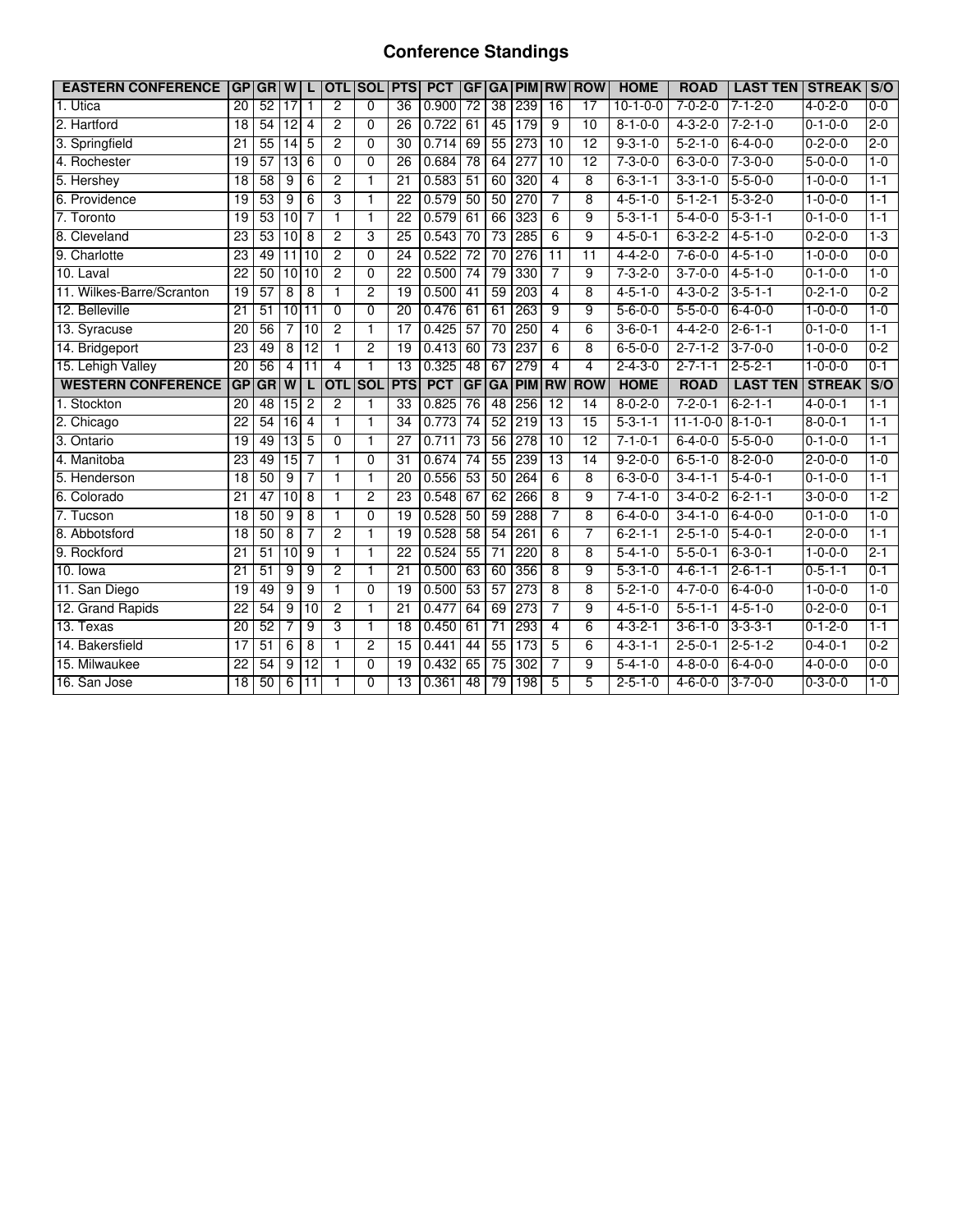# **League Standings**

|                           | <b>GP</b>       | <b>GRIW</b> |                 | L               | <b>OTL</b>     | <b>SOL</b>     | <b>PTS</b>      | <b>PCT</b> | <b>GF</b>       | <b>GA</b>       | <b>PIM RW</b>    |                 | <b>ROW</b>      | <b>HOME</b>     | <b>ROAD</b>      | <b>LAST TEN</b> | <b>STREAK</b>   | S/O     |
|---------------------------|-----------------|-------------|-----------------|-----------------|----------------|----------------|-----------------|------------|-----------------|-----------------|------------------|-----------------|-----------------|-----------------|------------------|-----------------|-----------------|---------|
| 1. Utica                  | 20              | 52          | $\overline{17}$ | 1               | $\overline{2}$ | $\Omega$       | $\overline{36}$ | 0.900      | $\overline{72}$ | $\overline{38}$ | 239              | $\overline{16}$ | $\overline{17}$ | $10-1-0-0$      | $7 - 0 - 2 - 0$  | $7 - 1 - 2 - 0$ | $4 - 0 - 2 - 0$ | $0 - 0$ |
| 2. Stockton               | $\overline{20}$ | 48          | $\overline{15}$ | $\overline{c}$  | $\overline{2}$ | 1              | $\overline{33}$ | 0.825      | $\overline{76}$ | 48              | 256              | $\overline{12}$ | $\overline{14}$ | $8 - 0 - 2 - 0$ | $7 - 2 - 0 - 1$  | $6 - 2 - 1 - 1$ | $4 - 0 - 0 - 1$ | $1 - 1$ |
| 3. Chicago                | 22              | 54          | 16              | $\overline{4}$  | 1              | 1              | 34              | 0.773      | $\overline{74}$ | 52              | 219              | $\overline{13}$ | 15              | $5 - 3 - 1 - 1$ | $11 - 1 - 0 - 0$ | $8 - 1 - 0 - 1$ | $8 - 0 - 0 - 1$ | $1 - 1$ |
| 4. Hartford               | 18              | 54          | $\overline{12}$ | $\overline{4}$  | $\overline{c}$ | $\mathbf 0$    | $\overline{26}$ | 0.722      | 61              | 45              | 179              | 9               | $\overline{10}$ | $8 - 1 - 0 - 0$ | $4 - 3 - 2 - 0$  | $7 - 2 - 1 - 0$ | $0 - 1 - 0 - 0$ | $2 - 0$ |
| 5. Springfield            | $\overline{21}$ | 55          | 14              | 5               | $\overline{2}$ | $\Omega$       | 30              | 0.714      | 69              | 55              | 273              | 10              | $\overline{12}$ | $9 - 3 - 1 - 0$ | $5 - 2 - 1 - 0$  | $6 - 4 - 0 - 0$ | $0 - 2 - 0 - 0$ | $2 - 0$ |
| 6. Ontario                | 19              | 49          | $\overline{13}$ | 5               | $\Omega$       | 1              | 27              | 0.711      | 73              | 56              | 278              | 10              | $\overline{12}$ | $7 - 1 - 0 - 1$ | $6 - 4 - 0 - 0$  | $5 - 5 - 0 - 0$ | $0 - 1 - 0 - 0$ | $1 - 1$ |
| 7. Rochester              | $\overline{19}$ | 57          | $\overline{13}$ | 6               | $\overline{0}$ | $\overline{0}$ | $\overline{26}$ | 0.684      | $\overline{78}$ | 64              | 277              | 10              | 12              | $7 - 3 - 0 - 0$ | $6 - 3 - 0 - 0$  | $7 - 3 - 0 - 0$ | $5 - 0 - 0 - 0$ | $1 - 0$ |
| 8. Manitoba               | $\overline{23}$ | 49          | 15              | 7               | 1              | $\Omega$       | 31              | 0.674      | 74              | 55              | 239              | 13              | 14              | $9 - 2 - 0 - 0$ | $6 - 5 - 1 - 0$  | $8 - 2 - 0 - 0$ | $2 - 0 - 0 - 0$ | $1 - 0$ |
| 9. Hershey                | 18              | 58          | 9               | 6               | $\overline{2}$ | 1              | 21              | 0.583      | 51              | 60              | 320              | 4               | 8               | $6 - 3 - 1 - 1$ | $3 - 3 - 1 - 0$  | $5 - 5 - 0 - 0$ | $1 - 0 - 0 - 0$ | $1 - 1$ |
| 10. Providence            | 19              | 53          | 9               | 6               | 3              | 1              | $\overline{22}$ | 0.579      | 50              | 50              | 270              | 7               | 8               | $4 - 5 - 1 - 0$ | $5 - 1 - 2 - 1$  | $5 - 3 - 2 - 0$ | $1 - 0 - 0 - 0$ | $1 - 1$ |
| 11. Toronto               | 19              | 53          | 10              | $\overline{7}$  | $\mathbf{1}$   | 1              | 22              | 0.579      | 61              | 66              | 323              | 6               | 9               | $5 - 3 - 1 - 1$ | $5 - 4 - 0 - 0$  | $5 - 3 - 1 - 1$ | $0 - 1 - 0 - 0$ | $1 - 1$ |
| 12. Henderson             | 18              | 50          | 9               | 7               | $\mathbf{1}$   | 1              | 20              | 0.556      | 53              | 50              | 264              | 6               | 8               | $6 - 3 - 0 - 0$ | $3-4-1-1$        | $5 - 4 - 0 - 1$ | $0 - 1 - 0 - 0$ | $1 - 1$ |
| 13. Colorado              | $\overline{21}$ | 47          | 10              | 8               | $\mathbf{1}$   | $\overline{2}$ | 23              | 0.548      | 67              | 62              | 266              | 8               | 9               | $7 - 4 - 1 - 0$ | $3-4-0-2$        | $6 - 2 - 1 - 1$ | $3-0-0-0$       | $1-2$   |
| 14. Cleveland             | 23              | 53          | 10              | 8               | $\overline{2}$ | 3              | 25              | 0.543      | 70              | 73              | 285              | 6               | 9               | $4 - 5 - 0 - 1$ | $6 - 3 - 2 - 2$  | $4 - 5 - 1 - 0$ | $0 - 2 - 0 - 0$ | $1-3$   |
| 15. Tucson                | $\overline{18}$ | 50          | 9               | 8               | 1              | $\overline{0}$ | $\overline{19}$ | 0.528      | 50              | 59              | 288              | 7               | 8               | $6 - 4 - 0 - 0$ | $3 - 4 - 1 - 0$  | $6 - 4 - 0 - 0$ | $0 - 1 - 0 - 0$ | $1 - 0$ |
| 16. Abbotsford            | 18              | 50          | 8               | 7               | $\overline{2}$ | 1              | $\overline{19}$ | 0.528      | 58              | 54              | 261              | 6               | $\overline{7}$  | $6 - 2 - 1 - 1$ | $2 - 5 - 1 - 0$  | $5 - 4 - 0 - 1$ | $2 - 0 - 0 - 0$ | $1 - 1$ |
| 17. Rockford              | $\overline{21}$ | 51          | $\overline{10}$ | 9               | $\mathbf{1}$   | 1              | $\overline{22}$ | 0.524      | 55              | $\overline{71}$ | 220              | 8               | 8               | $5 - 4 - 1 - 0$ | $5 - 5 - 0 - 1$  | $6 - 3 - 0 - 1$ | $1 - 0 - 0 - 0$ | $2 - 1$ |
| 18. Charlotte             | $\overline{23}$ | 49          | $\overline{11}$ | $\overline{10}$ | $\overline{2}$ | $\Omega$       | $\overline{24}$ | 0.522      | $\overline{72}$ | $\overline{70}$ | $\overline{276}$ | $\overline{11}$ | $\overline{11}$ | $4 - 4 - 2 - 0$ | $7 - 6 - 0 - 0$  | $4 - 5 - 1 - 0$ | $1 - 0 - 0 - 0$ | $0 - 0$ |
| 19. lowa                  | $\overline{21}$ | 51          | 9               | 9               | $\overline{2}$ | 1              | $\overline{21}$ | 0.500      | 63              | 60              | 356              | 8               | 9               | $5 - 3 - 1 - 0$ | $4 - 6 - 1 - 1$  | $2 - 6 - 1 - 1$ | $0 - 5 - 1 - 1$ | $0 - 1$ |
| 20. San Diego             | 19              | 49          | 9               | 9               | 1              | $\mathbf 0$    | $\overline{19}$ | 0.500      | 53              | 57              | 273              | 8               | 8               | $5 - 2 - 1 - 0$ | $4 - 7 - 0 - 0$  | $6 - 4 - 0 - 0$ | $1 - 0 - 0 - 0$ | $1 - 0$ |
| $21.$ Laval               | $\overline{22}$ | 50          | $\overline{10}$ | 10              | $\overline{2}$ | $\Omega$       | $\overline{22}$ | 0.500      | 74              | 79              | 330              | 7               | 9               | $7 - 3 - 2 - 0$ | $3 - 7 - 0 - 0$  | $4 - 5 - 1 - 0$ | $0 - 1 - 0 - 0$ | $1 - 0$ |
| 22. Wilkes-Barre/Scranton | $\overline{19}$ | 57          | 8               | 8               | 1              | $\overline{2}$ | 19              | 0.500      | 41              | 59              | 203              | 4               | 8               | $4 - 5 - 1 - 0$ | $4 - 3 - 0 - 2$  | $3 - 5 - 1 - 1$ | $0 - 2 - 1 - 0$ | $0 - 2$ |
| 23. Grand Rapids          | $\overline{22}$ | 54          | 9               | 10              | $\overline{2}$ | 1              | $\overline{21}$ | 0.477      | 64              | 69              | 273              | 7               | 9               | $4 - 5 - 1 - 0$ | $5 - 5 - 1 - 1$  | $4 - 5 - 1 - 0$ | $0 - 2 - 0 - 0$ | $0 - 1$ |
| 24. Belleville            | 21              | 51          | 10              | $\overline{11}$ | $\overline{0}$ | $\Omega$       | 20              | 0.476      | 61              | 61              | 263              | 9               | 9               | $5 - 6 - 0 - 0$ | $5 - 5 - 0 - 0$  | $6 - 4 - 0 - 0$ | $1 - 0 - 0 - 0$ | $1 - 0$ |
| 25. Texas                 | 20              | 52          |                 | 9               | 3              | 1              | 18              | 0.450      | 61              | $\overline{71}$ | 293              | 4               | 6               | $4 - 3 - 2 - 1$ | $3 - 6 - 1 - 0$  | $3 - 3 - 3 - 1$ | $0 - 1 - 2 - 0$ | $1 - 1$ |
| 26. Bakersfield           | 17              | 51          | 6               | 8               | $\mathbf{1}$   | 2              | $\overline{15}$ | 0.441      | 44              | 55              | 173              | 5               | 6               | $4 - 3 - 1 - 1$ | $2 - 5 - 0 - 1$  | $2 - 5 - 1 - 2$ | $0 - 4 - 0 - 1$ | $0 - 2$ |
| 27. Milwaukee             | $\overline{22}$ | 54          | 9               | $\overline{12}$ | $\mathbf{1}$   | $\Omega$       | 19              | 0.432      | 65              | $\overline{75}$ | 302              | 7               | 9               | $5 - 4 - 1 - 0$ | $4 - 8 - 0 - 0$  | $6 - 4 - 0 - 0$ | $4 - 0 - 0 - 0$ | $0 - 0$ |
| 28. Syracuse              | 20              | 56          | 7               | 10              | $\overline{c}$ | 1              | 17              | 0.425      | 57              | $\overline{70}$ | 250              | 4               | 6               | $3 - 6 - 0 - 1$ | $4 - 4 - 2 - 0$  | $2 - 6 - 1 - 1$ | $0 - 1 - 0 - 0$ | $1 - 1$ |
| 29. Bridgeport            | $\overline{23}$ | 49          | $\overline{8}$  | 12              | $\mathbf{1}$   | $\overline{2}$ | $\overline{19}$ | 0.413      | 60              | $\overline{73}$ | $\overline{237}$ | 6               | 8               | $6 - 5 - 0 - 0$ | $2 - 7 - 1 - 2$  | $3 - 7 - 0 - 0$ | $1 - 0 - 0 - 0$ | $0 - 2$ |
| 30. San Jose              | 18              | 50          | 6               | $\overline{11}$ | $\mathbf{1}$   | $\Omega$       | $\overline{13}$ | 0.361      | 48              | 79              | 198              | 5               | 5               | $2 - 5 - 1 - 0$ | $4 - 6 - 0 - 0$  | $3 - 7 - 0 - 0$ | $0 - 3 - 0 - 0$ | $1 - 0$ |
| 31. Lehigh Valley         | $\overline{20}$ | 56          | 4               | $\overline{11}$ | 4              |                | $\overline{13}$ | 0.325      | 48              | 67              | 279              | 4               | 4               | $2 - 4 - 3 - 0$ | $2 - 7 - 1 - 1$  | $2 - 5 - 2 - 1$ | $1 - 0 - 0 - 0$ | $0 - 1$ |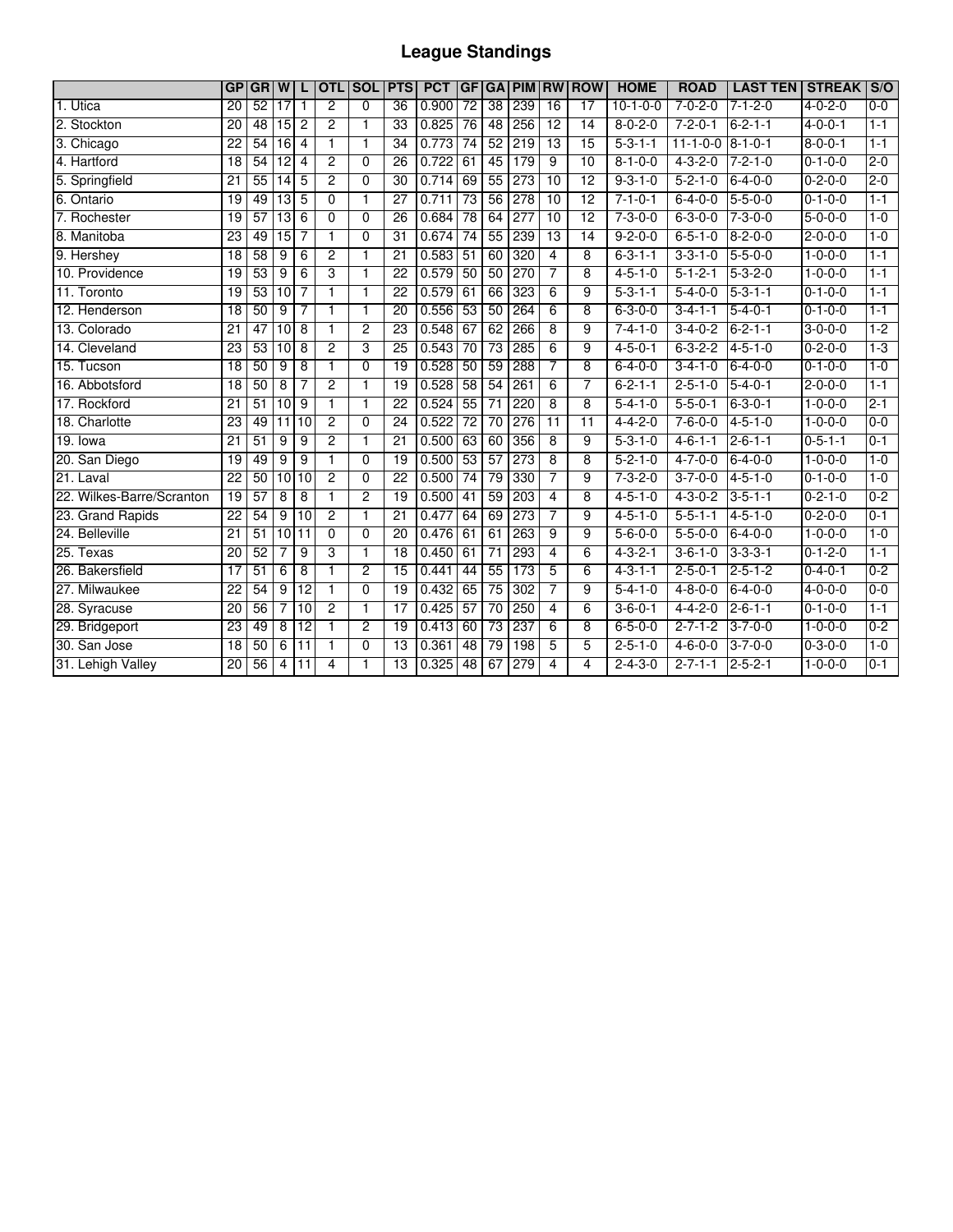## **Overall Leaders**

| #               | <b>POINTS</b>           | <b>TEAM</b> | GP              | G              | A               | <b>PTS</b>      |
|-----------------|-------------------------|-------------|-----------------|----------------|-----------------|-----------------|
| 1               | Andrew Poturalski       | <b>CHI</b>  | 22              | 11             | 21              | 32              |
| $\overline{c}$  | C.J. Smith              | <b>CHI</b>  | 22              | 10             | 15              | $\overline{25}$ |
| 3               | * Jakob Pelletier       | <b>STK</b>  | 20              | 9              | 16              | 25              |
| 4               | * Jack Quinn            | <b>ROC</b>  | 17              | 11             | 13              | 24              |
| 5               | <b>Martin Frk</b>       | ONT         | 19              | 11             | 13              | $\overline{2}4$ |
| 6               | Glenn Gawdin            | <b>STK</b>  | 18              | 9              | 15              | $\overline{24}$ |
| 7               | Cole Schneider          | MIL         | $\overline{20}$ | 8              | $\overline{14}$ | $\overline{22}$ |
| 8               | Stefan Noesen           | CHI         | $\overline{22}$ | 8              | $\overline{13}$ | 21              |
| 9               | <b>Matthew Phillips</b> | <b>STK</b>  | $\overline{17}$ | 9              | 11              | $\overline{20}$ |
| 10              | Sean Malone             | <b>ROC</b>  | 19              | 8              | 12              | $\overline{20}$ |
| 11              | * x Scott Perunovich    | <b>SPR</b>  | 12              | $\overline{c}$ | 18              | 20              |
| 12 <sup>°</sup> | <b>Sheldon Dries</b>    | ABB         | 17              | 12             | 7               | 19              |
| 13              | Michael Mersch          | <b>ROC</b>  | 19              | 12             | 7               | 19              |
| 14              | Jake Lucchini           | <b>BEL</b>  | 21              | 10             | 9               | 19              |
| 15              | <b>Chris Terry</b>      | <b>BRI</b>  | 20              | 8              | 11              | 19              |
| $\overline{16}$ | * Matias Maccelli       | TUC         | $\overline{18}$ | 7              | $\overline{12}$ | $\overline{19}$ |
| $\overline{17}$ | * JJ Peterka            | <b>ROC</b>  | $\overline{19}$ | 4              | $\overline{15}$ | $\overline{19}$ |
| 18              | <b>Taro Hirose</b>      | GR          | 22              | 4              | 15              | 19              |
| 19              | T.J. Tynan              | <b>ONT</b>  | 14              | 3              | 16              | 19              |
| 20              | Joseph Duszak           | TOR         | 16              | 1              | 18              | 19              |

| <b>GOALS</b>    | TEAM | GP |    |
|-----------------|------|----|----|
| Sheldon Dries   | ABB  | 17 | 12 |
| Michael Mersch  | ROC. | 19 | 10 |
| several tied at |      |    |    |

| # | <b>ASSISTS</b>                                  | <b>TEAM</b> | GP |    |
|---|-------------------------------------------------|-------------|----|----|
|   | Andrew Poturalski                               | CHI         | 22 | 21 |
|   | $2$ $\overline{\phantom{a}}$ x Scott Perunovich | <b>SPR</b>  | 12 | 18 |
| 3 | Joseph Duszak                                   | TOR         | 16 | 18 |
| 4 | T.J. Tynan                                      | ONT         | 14 | 16 |
| 5 | * Jakob Pelletier                               | <b>STK</b>  | 20 |    |

| # | <b>PENALTY MINUTES</b> | <b>TEAM</b> | GP | <b>PIM</b> |
|---|------------------------|-------------|----|------------|
|   | Cody McLeod            | ΙA          |    | 79         |
|   | 2 Garrett Wilson       | I HV        | 19 | 56         |
|   | 3 Dominik Shine        | GR          | 21 | 56         |
|   | 4 Hunter Drew          | SD          | 18 | 55         |
|   | 5 IA.J. Greer          |             | 20 | 52         |

|    | <b>MINOR PENALTIES</b> | TEAM      | <b>MINORS</b> | # |  |
|----|------------------------|-----------|---------------|---|--|
|    | <b>Hunter Drew</b>     | <b>SD</b> | 15            |   |  |
| 2  | Garrett Wilson         | I HV      | 13            |   |  |
| -3 | <b>Brett Seney</b>     | TOR       | ף ו           |   |  |
|    | <b>Justin Kirkland</b> | STK       | ף ∣           |   |  |
|    | several tied at        |           |               |   |  |

| # | <b>MAJOR PENALTIES</b> | <b>TEAM</b> | <b>MAJORS</b> |
|---|------------------------|-------------|---------------|
|   | Cody McLeod            |             |               |
|   | 2  Bokondii Imama      | TUC.        |               |
|   | several tied at        |             |               |

| <b>POWER-PLAY GOALS</b> | <b>TEAM</b> | <b>PPG</b> | <b>SHORTHANDED GOALS</b> | <b>TEAM</b> | <b>SHG</b> |
|-------------------------|-------------|------------|--------------------------|-------------|------------|
| Scott Reedy             | S.          |            | Josh Melnick             | TEX         |            |
| 2 Seth Griffith         | BAK         |            | several tied at          |             |            |
| 3 Andrew Poturalski     | CHI         |            |                          |             |            |
| several tied at         |             |            |                          |             |            |

| # | <b>POWER-PLAY ASSISTS</b>         | <b>TEAM</b> | <b>PPA</b> | # | <b>SHORTHANDED ASSISTS</b> | <b>TEAM</b> | <b>SHA</b> |
|---|-----------------------------------|-------------|------------|---|----------------------------|-------------|------------|
|   | <b>Oskari Laaksonen</b>           | <b>ROC</b>  |            |   | Braden Schneider           | HFD         |            |
|   | 2 <sup>*</sup> x Scott Perunovich | SPR         |            |   | x Morgan Frost             | ∟HV         |            |
|   | several tied at                   |             |            |   | lan Mitchell               | <b>RFD</b>  |            |
|   |                                   |             |            |   | Turner Ottenbreit          | IΑ          |            |
|   |                                   |             |            |   | Cale Fleury                | CL.         |            |

| # | <b>POWER-PLAY POINTS</b> | <b>TEAM</b> | <b>PP PTS</b> | # | <b>SHORTHANDED POINTS</b> | <b>TEAM</b> | <b>SH PTS</b> |
|---|--------------------------|-------------|---------------|---|---------------------------|-------------|---------------|
|   | <b>Seth Griffith</b>     | BAK         | 13            |   | <b>x Max Willman</b>      | LHV         |               |
|   | Jack Quinn               | <b>ROC</b>  |               |   | Josh Melnick              | TEX         |               |
|   | 3   Oskari Laaksonen     | <b>ROC</b>  |               |   | 3 Jonny Brodzinski        | HFD         |               |
|   | 4 Riley Damiani          | TEX         |               | 4 | Braden Schneider          | <b>HFD</b>  |               |
|   | 5 Andrew Poturalski      | CHI         |               |   | Connor Mackey             | <b>STK</b>  |               |

| # | <b>SHOTS</b>                      | TEAM       | <b>SHOTS</b> | # | <b>SHOOTING %</b> | <b>TEAM</b> | <b>GOALS</b> | <b>SHOTS</b> | <b>PCT</b> |  |  |
|---|-----------------------------------|------------|--------------|---|-------------------|-------------|--------------|--------------|------------|--|--|
|   | Kiefer Sherwood                   | COL        | 86           |   | Scott Reedy       | SJ          |              | 24           | 37.5       |  |  |
|   | 2 Anthony Greco                   | <b>HFD</b> | 72           |   | 2 Sean Malone     | <b>ROC</b>  |              | 22           | 36.4       |  |  |
|   | 3 Riley Damiani                   | TEX        | 72           |   | 3 Michael Mersch  | <b>ROC</b>  | 12           | 38           | 31.6       |  |  |
|   | Stefan Noesen                     | CHI        | 72           |   | 4 x Matthew Peca  | <b>SPR</b>  |              | 33           | 30.3       |  |  |
|   | 5 Sam Anas                        | <b>SPR</b> | 69           |   | several tied at   |             |              |              | 30.0       |  |  |
|   | Shooting % - Minimum of 10 shots. |            |              |   |                   |             |              |              |            |  |  |

| <b>SHOOTOUT GOALS</b> | TEAM | SOG | # | <b>SHOOTOUT %</b> | <b>TEAM</b> | <b>SO</b> | $50 \text{ A}T$ | SO PC <sup>T</sup> |
|-----------------------|------|-----|---|-------------------|-------------|-----------|-----------------|--------------------|
| Tim Gettinger         | ⊣FΓ  |     |   | several tied at   |             |           |                 | 100.1              |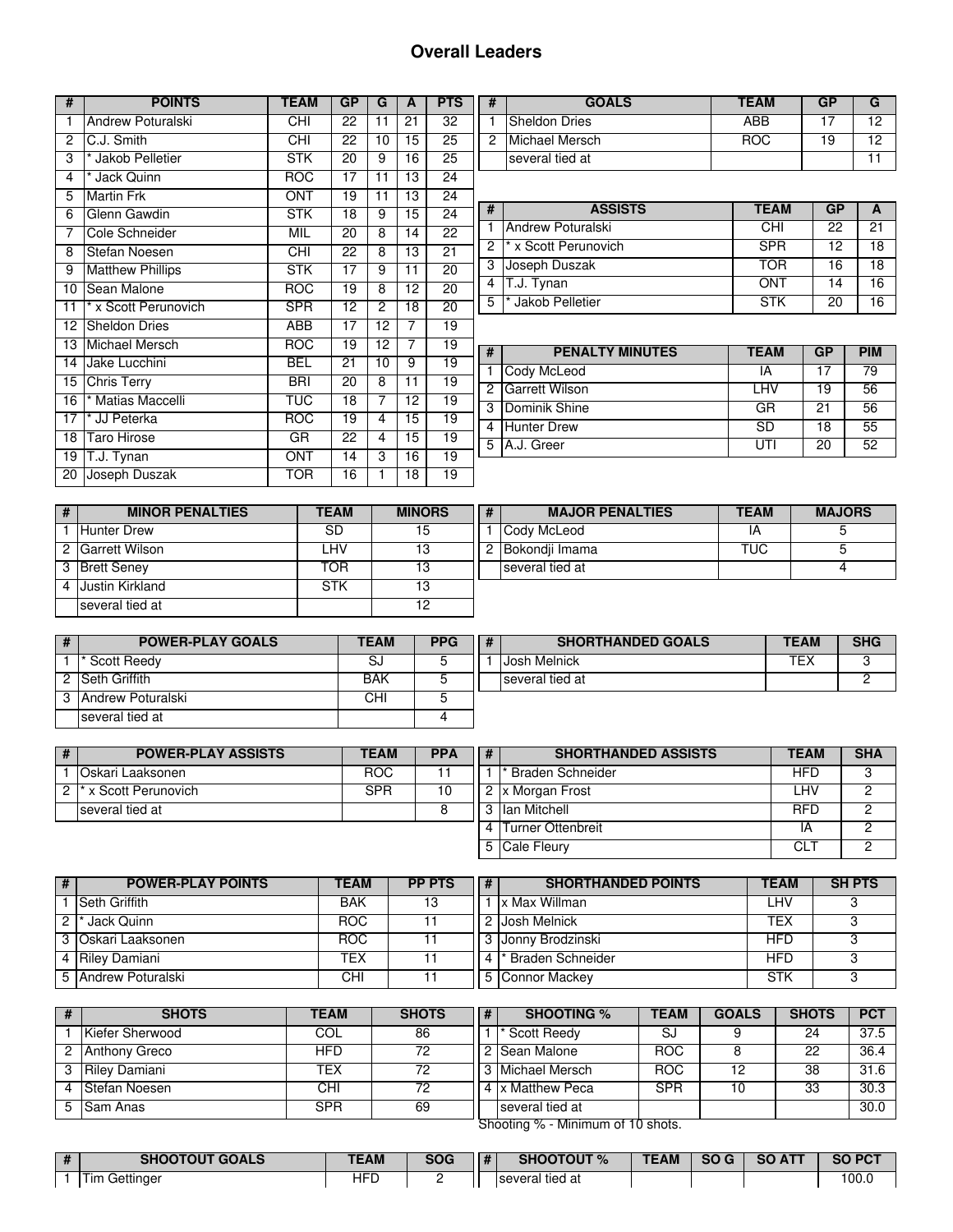| 2  * Gage Goncalves | SYR | Shootout % - Minimum of 1 attempts. |
|---------------------|-----|-------------------------------------|
| 3 Josh Ho-Sang      | TOR |                                     |
| 4 Justin Kirkland   | STK |                                     |
| 5 * Hugh McGing     | SPR |                                     |

| <b>GAME-WINNING GOALS</b> | <b>TEAM</b> | <b>GWG</b> | # | <b>PLUS-MINUS</b>        |
|---------------------------|-------------|------------|---|--------------------------|
| Jakob Pelletier           |             |            |   | <b>IMatthew Phillips</b> |
| Iseveral tied at          |             |            |   | Glenn Gawdin             |
|                           |             |            |   | Jakob Pelletier          |

|    | <b>PLUS-MINUS</b>       | <b>TEAM</b> | +/ |
|----|-------------------------|-------------|----|
|    | <b>Matthew Phillips</b> | STK         | 17 |
| 2  | Glenn Gawdin            | STK         | 17 |
| -3 | * Jakob Pelletier       | STK         | 16 |
|    | Tyler Wotherspoon       | ITI         | 15 |
|    | several tied at         |             | 13 |

| # | <b>SO-WINNING GOALS</b> | <b>TEAM</b> | <b>SOGW</b> |
|---|-------------------------|-------------|-------------|
|   | Tim Gettinger           | <b>HFD</b>  |             |
|   | * Hugh McGing           | <b>SPR</b>  |             |
|   | several tied at         |             |             |

x - inactive, \* - rookie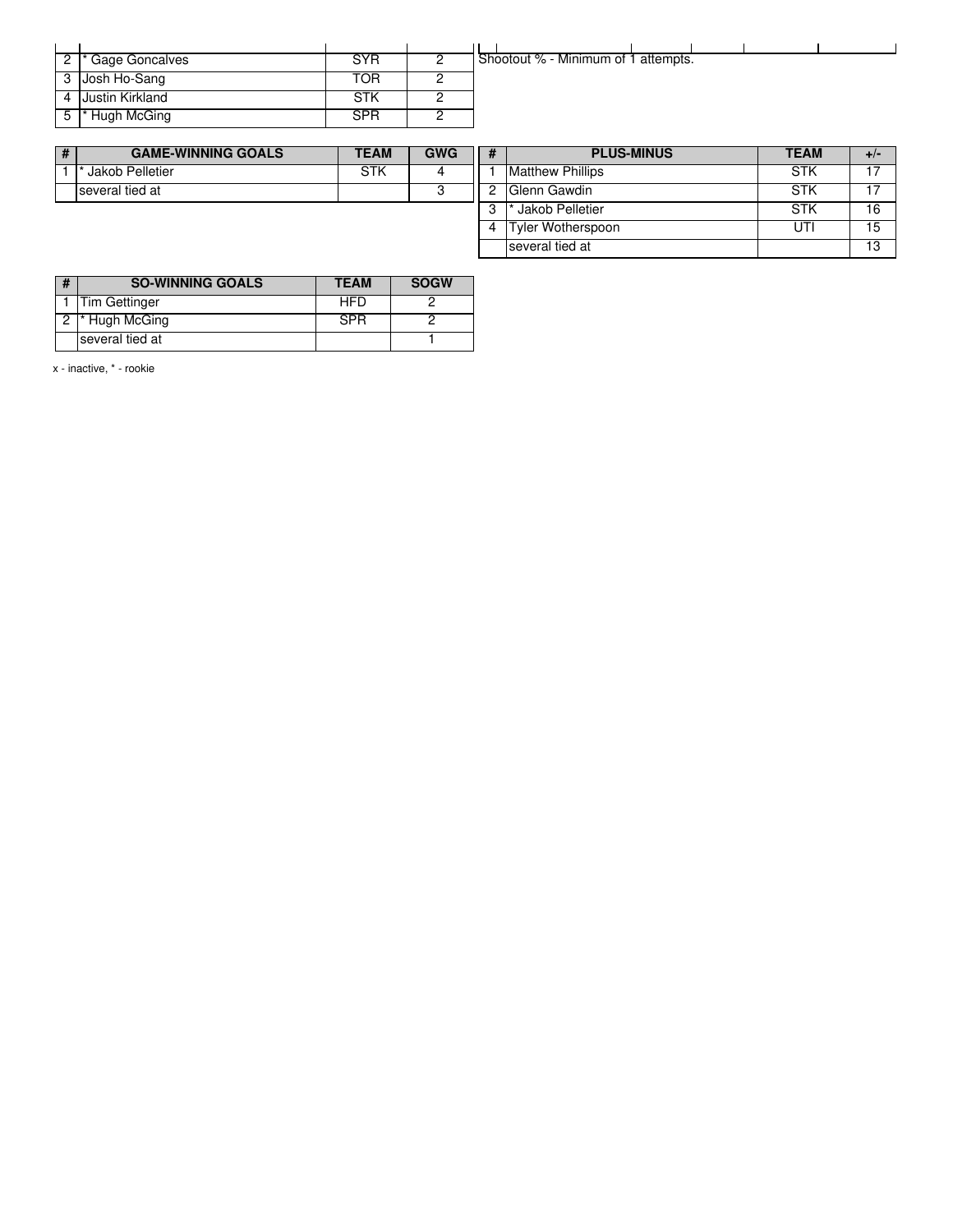### **Goaltending Leaders**

(Based on 360 or more minutes)

| #  |                         | <b>TEAM</b>              | <b>GP</b> | <b>MINS</b> | W  |          | O1             | EN | <b>SO</b>      | <b>GA</b> | <b>GAA</b> | <b>SOGP</b>    | <b>SOW</b> | <b>SOL</b>     | <b>SOGA</b> | <b>SOA</b> | <b>SO%</b> | <b>SA</b> | <b>SVS</b> | $SV\%$ |
|----|-------------------------|--------------------------|-----------|-------------|----|----------|----------------|----|----------------|-----------|------------|----------------|------------|----------------|-------------|------------|------------|-----------|------------|--------|
|    | x Akira Schmid          | UTI                      | 10        | 561:29      | 8  |          | 2              | 0  | $\overline{c}$ | 15        | 1.60       | 0              | 0          | 0              | 0           | 0          | 0.000      | 270       | 255        | 0.944  |
| 2  | Alex Lyon               | <b>CHI</b>               | 9         | 552:28      | 7  |          |                |    | $\overline{c}$ | 15        | 1.63       | 2              |            |                |             | 7          | 0.857      | 215       | 200        | 0.930  |
| 3  | Dustin Wolf             | <b>STK</b>               | 13        | 788:23      | 11 | $\Omega$ | 2              | 0  | $\Omega$       | 25        | 1.90       | $\Omega$       | 0          | $\Omega$       | 0           | 0          | 0.000      | 409       | 384        | 0.939  |
| 4  | Arvid Holm              | $\overline{\mathsf{MB}}$ |           | 424:24      | 5  |          |                | 0  |                | 15        | 2.12       |                |            | 0              | 0           | 3          | .000       | 153       | 138        | 0.902  |
| 5  | Andrew Hammond          | IA                       |           | 420:31      | 5  |          |                | 0  | 3              | 15        | 2.14       | $\Omega$       | 0          | 0              | 0           | 0          | 0.000      | 173       | 158        | 0.913  |
| 6  | Nico Daws               | UTI                      | 10        | 585:14      | 8  |          | $\Omega$       |    | 0              | 21        | 2.15       | $\Omega$       | 0          | 0              | 0           | 0          | 0.000      | 285       | 264        | 0.926  |
|    | x Charlie Lindgren      | <b>SPR</b>               | 10        | 612:31      | 8  |          |                |    | $\Omega$       | 22        | 2.16       |                |            | $\Omega$       | 0           | 4          | .000       | 295       | 273        | 0.925  |
| 8  | Eetu Makiniemi          | CHI                      | 12        | 720:03      | 9  | 2        |                | 3  |                | 27        | 2.25       | $\Omega$       | 0          | $\Omega$       | 0           | 0          | 0.000      | 320       | 293        | 0.916  |
| 9  | x Joey Daccord          | <b>CLT</b>               | 8         | 458:58      | 3  | 4        |                | 2  | $\Omega$       | 18        | 2.35       | $\Omega$       | 0          | $\Omega$       | 0           | 0          | 0.000      | 212       | 194        | 0.915  |
| 10 | Erik Källgren           | <b>TOR</b>               | 9         | 422:25      | 5  |          | $\Omega$       | 0  | $\Omega$       | 17        | 2.41       | $\Omega$       | 0          | 0              | 0           | 0          | 0.000      | 236       | 219        | 0.928  |
|    | 11 Kyle Keyser          | <b>PRO</b>               | 12        | 713:15      | 4  | 5        | 3              | 3  |                | 29        | 2.44       | 2              |            |                |             | 8          | 0.875      | 337       | 308        | 0.914  |
| 12 | <b>Calvin Pickard</b>   | GR                       | 19        | 1117:29     | 9  |          | $\overline{c}$ | 3  |                | 46        | 2.47       | $\Omega$       | $\Omega$   | $\Omega$       | 0           | 0          | 0.000      | 621       | 575        | 0.926  |
|    | 13 Mikhail Berdin       | $\overline{\mathsf{MB}}$ | 15        | 892:05      | 9  | 6        | $\Omega$       | 2  | $\overline{c}$ | 37        | 2.49       | $\Omega$       | $\Omega$   | $\Omega$       | 0           | 0          | 0.000      | 365       | 328        | 0.899  |
|    | 14 Louis Domingue       | <b>WBS</b>               | 9         | 520:15      | 3  | 3        | $\overline{c}$ | 3  | 0              | 22        | 2.54       | 2              | 0          | 2              | 2           |            | 0.714      | 283       | 261        | 0.922  |
| 15 | Mads Sogaard            | <b>BEL</b>               | 11        | 626:36      | 6  | 5        | $\Omega$       |    | 0              | 27        | 2.59       | $\Omega$       | $\Omega$   | 0              | 0           | 0          | 0.000      | 318       | 291        | 0.915  |
|    | 16 x Keith Kinkaid      | <b>HFD</b>               | 11        | 670:38      | 9  |          |                | 0  | 0              | 29        | 2.59       | $\overline{c}$ | 2          | 0              | 0           | 10         | .000       | 345       | 316        | 0.916  |
|    | 17 x Jake Oettinger     | <b>TEX</b>               | 10        | 595:51      | 4  | 5        |                | 3  | $\Omega$       | 26        | 2.62       |                | 0          |                | 2           | 2          | 0.000      | 300       | 274        | 0.913  |
| 18 | Justus Annunen          | COL                      | 15        | 847:00      | 6  | 4        | 3              | 2  | 0              | 37        | 2.62       | 3              |            | $\overline{c}$ | 3           | 9          | 0.667      | 392       | 355        | 0.906  |
|    | 19 x Zach Fucale        | <b>HER</b>               |           | 433:54      | 4  |          | 2              | 0  | 0              | 19        | 2.63       |                | 0          |                |             | 8          | 0.875      | 187       | 168        | 0.898  |
| 20 | <b>Matthew Villalta</b> | <b>ONT</b>               |           | 633:27      | 9  | 2        | $\Omega$       | 0  | 0              | 28        | 2.65       |                |            | 0              | 0           | 3          | 1.000      | 284       | 256        | 0.901  |

| <b>WINS</b>     | <b>TEAM</b> | <b>WINS</b> | # | <b>LOSSES</b>           | <b>TEAM</b> | <b>LOSSES</b> |
|-----------------|-------------|-------------|---|-------------------------|-------------|---------------|
| Dustin Wolf     | STK         |             |   | Calvin Pickard          | GR          |               |
| several tied at |             |             | റ | Connor Ingram           | MIL         |               |
|                 |             |             |   | <b>IFelix Sandstrom</b> | ∟HV         |               |
|                 |             |             |   | Dereck Baribeau         | ΙA          |               |
|                 |             |             |   | several tied at         |             |               |

| # | <b>MINUTES</b>         | <b>TEAM</b> | <b>MIN</b> | <b>SHUTOUTS</b> | <b>TEAM</b> | <b>SHUTOUTS</b> |
|---|------------------------|-------------|------------|-----------------|-------------|-----------------|
|   | <b>ICalvin Pickard</b> | GR          | 1117:29    | Andrew Hammond  | ΙA          |                 |
|   | 2 Logan Thompson       | HSK         | 911:06     | several tied at |             |                 |
|   | 3 Mikhail Berdin       | MВ          | 892:05     |                 |             |                 |
|   | Connor Ingram          | MIL         | 857:49     |                 |             |                 |
|   | 5 Cayden Primeau       | LAV         | 850:46     |                 |             |                 |

|    | <b>SAVES</b>               | TEAM | <b>SAVES</b> | # | SAVE %          | <b>TEAM</b> | <b>GOALS</b> | <b>SAVES</b> | $SV\%$ |
|----|----------------------------|------|--------------|---|-----------------|-------------|--------------|--------------|--------|
|    | Calvin Pickard             | GR   | 575          |   | x Akira Schmid  | UT          | 15           | 255          | 0.944  |
| 2  | Logan Thompson             | HSK  | 516          |   | Dustin Wolf     | STK         | 25           | 384          | 0.939  |
|    | 3 Connor Ingram            | MIL  | 422          |   | l Alex Lvon     | CНI         | 15           | 200          | 0.930  |
|    | 4 Cayden Primeau           | ∟AV  | 395          |   | Erik Källgren   | TOR         | 17           | 219          | 0.928  |
| 5. | <sup>1</sup> * Dustin Wolf | STK  | 384          |   | several tied at |             |              |              | 0.926  |

| <b>SHOOTOUT WINS</b> | <b>TEAM</b> | <b>WINS</b> | # | <b>SHOOTOUT LOSSES</b> | <b>TEAM</b> | <b>LOSSES</b> |
|----------------------|-------------|-------------|---|------------------------|-------------|---------------|
| x Keith Kinkaid      | HFD         |             |   | Justus Annunen         | COL         |               |
| Collin Delia         | <b>RFD</b>  |             |   | IJean-Francois Berube  | CLE         |               |
| several tied at      |             |             |   | Louis Domingue         | WBS         |               |
|                      |             |             |   | Iseveral tied at       |             |               |

| # | <b>SHOOTOUT %</b> | <b>TEAM SAVES</b> | <b>ATTEMPTS</b> | SV% |
|---|-------------------|-------------------|-----------------|-----|
|   | Iseveral tied at  |                   |                 |     |

Shootout % - Minimum of 2 attempts.

x - inactive, \* - rookie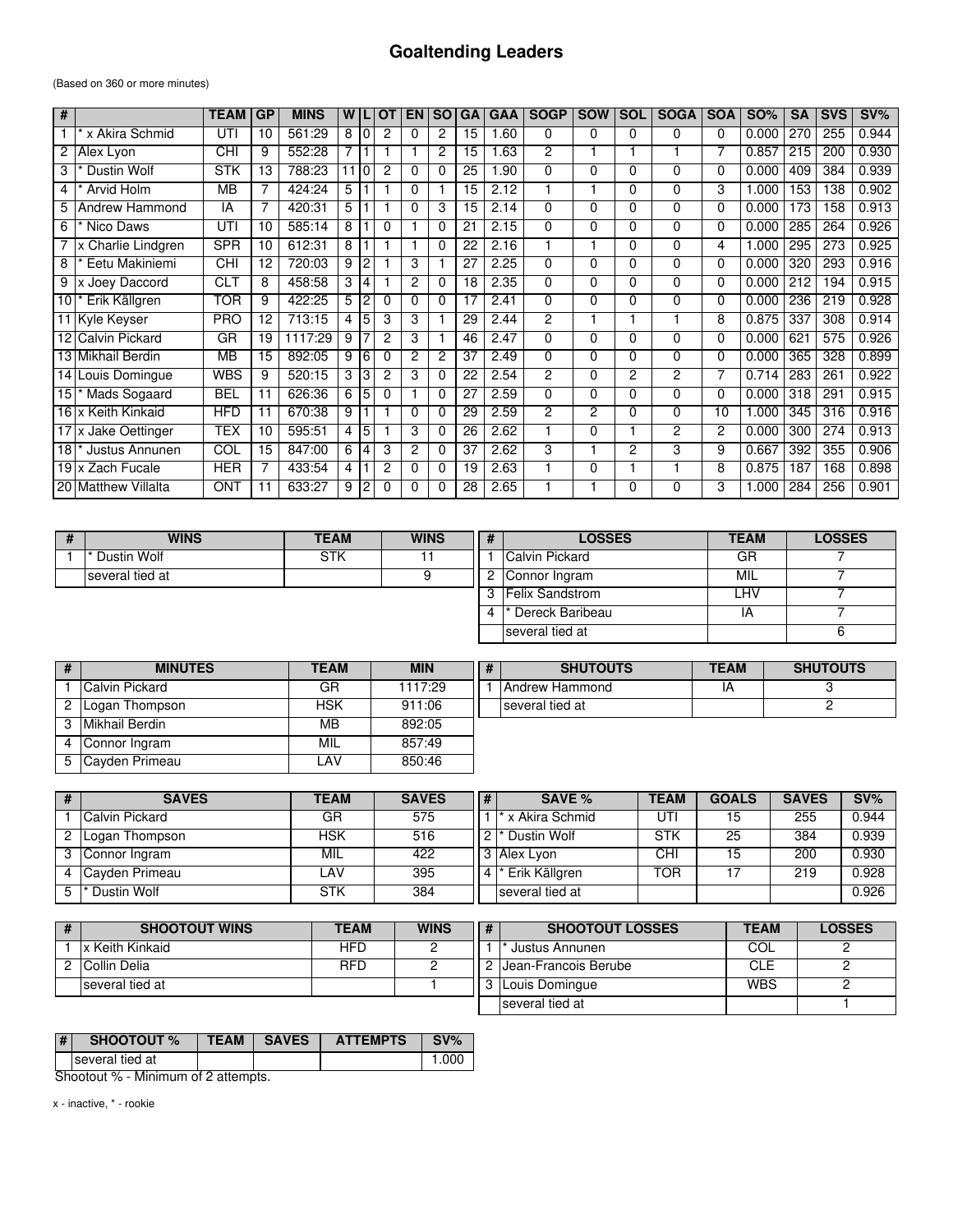## **Rookie Leaders**

| #               | <b>POINTS</b>             | <b>TEAM</b> | <b>GP</b>       | G  | A               | <b>PTS</b>      |
|-----------------|---------------------------|-------------|-----------------|----|-----------------|-----------------|
| $\mathbf{1}$    | * Jakob Pelletier         | <b>STK</b>  | 20              | 9  | 16              | 25              |
| $\overline{c}$  | * Jack Quinn              | <b>ROC</b>  | 17              | 11 | 13              | 24              |
| 3               | x Scott Perunovich        | <b>SPR</b>  | 12              | 2  | 18              | 20              |
| 4               | * Matias Maccelli         | <b>TUC</b>  | 18              | 7  | 12              | 19              |
| 5               | * JJ Peterka              | <b>ROC</b>  | 19              | 4  | 15              | 19              |
| 6               | * Brayden Tracey          | SD          | 19              | 7  | 10              | $\overline{17}$ |
| 7               | Jonatan Berggren          | $G$ R       | $\overline{22}$ | 7  | 9               | $\overline{16}$ |
| 8               | Marco Rossi               | IA          | 16              | 4  | 12              | 16              |
| 9               | Peyton Krebs              | <b>ROC</b>  | 14              | 2  | $\overline{14}$ | 16              |
| 10              | * Scott Reedy             | SJ          | 16              | 9  | 6               | 15              |
| 11              | * Cole Schwindt           | CLT         | 23              | 9  | 6               | $\overline{15}$ |
| 12              | * Nick Swaney             | IA          | 21              | 8  | 7               | 15              |
| 13              | * Tyler Angle             | <b>CLE</b>  | 22              | 2  | 13              | $\overline{15}$ |
| 14              | * Logan Hutsko            | CLT         | 23              | 5  | 9               | $\overline{14}$ |
| 15              | * Hugh McGing             | <b>SPR</b>  | 21              | 5  | 8               | 13              |
| 16              | * Jack Drury              | CHI         | 22              | 5  | 8               | $\overline{13}$ |
| $\overline{17}$ | * Semyon Der-Arguchintsev | TOR         | 19              | 4  | 9               | $\overline{13}$ |
| 18 I            | * Zac Jones               | <b>HFD</b>  | 18              | 3  | 10              | 13              |
|                 | several tied at           |             |                 |    |                 | 12              |
|                 |                           |             |                 |    |                 |                 |

| # | <b>GOALS</b>            | <b>TEAM</b> | GP |   |
|---|-------------------------|-------------|----|---|
|   | <sup>'</sup> Jack Quinn | <b>ROC</b>  |    |   |
| 2 | * Jakob Pelletier       | <b>STK</b>  | 20 | g |
| 3 | * Scott Reedy           | SJ          | 16 |   |
|   | * Cole Schwindt         | CI T        | 23 |   |
| 5 | * Nick Swaney           | A           | 21 |   |

| #              | <b>ASSISTS</b>       | <b>TEAM</b> | GP |    |
|----------------|----------------------|-------------|----|----|
|                | * x Scott Perunovich | <b>SPR</b>  | 12 | 18 |
| $\overline{c}$ | * Jakob Pelletier    | <b>STK</b>  | 20 | 16 |
| 3              | * JJ Peterka         | <b>ROC</b>  | 19 | 15 |
| 4              | * Peyton Krebs       | BOG.        | 4  |    |
|                | several tied at      |             |    |    |

| # | <b>PENALTY MINUTES</b>          | <b>TEAM</b> | GP | <b>PIM</b>      |
|---|---------------------------------|-------------|----|-----------------|
|   | * Ian McKinnon                  | <b>PRO</b>  |    | 48              |
| 2 | * Curtis Douglas                | TOR         |    | $\overline{38}$ |
| 3 | * Wyatt Newpower                | GR          | 22 | 37              |
| 4 | * Peter DiLiberatore            | <b>HSK</b>  | 16 | 26              |
| 5 | <b>Billy Sweezey</b><br>$\star$ | CI F        |    | 26              |

| <b>MINOR PENALTIES</b>        | TEAM       | <b>MINORS</b> | # | <b>MAJOR PENALTIES</b>      | <b>TEAM</b> | <b>MAJORS</b> |
|-------------------------------|------------|---------------|---|-----------------------------|-------------|---------------|
| Josh Dunne                    | CLE        |               |   | lan McKinnon                | <b>PRO</b>  |               |
| 2 <sup>*</sup> Kyle Olson     | <b>WBS</b> | 10            |   | <sup>*</sup> Wyatt Newpower | GR          |               |
| 3 <sup>*</sup> Tim Berni      | CLE        | 10            |   | several tied at             |             |               |
| 4  * Kyle MacLean             | <b>BRI</b> |               |   |                             |             |               |
| 5 <sup>*</sup> Curtis Douglas | TOR        |               |   |                             |             |               |

| # | <b>POWER-PLAY GOALS</b> | <b>TEAM</b> | <b>PPG</b> | # |  |
|---|-------------------------|-------------|------------|---|--|
|   | * Scott Reedy           | SJ          |            |   |  |
|   | Jack Quinn              | <b>ROC</b>  |            |   |  |
|   | several tied at         |             |            | ◠ |  |
|   |                         |             |            |   |  |

<u> Tanzania de la pro</u>

| # | <b>SHORTHANDED GOALS</b>    | <b>TEAM</b> | <b>SHG</b> |
|---|-----------------------------|-------------|------------|
|   | * x Josiah Slavin           | <b>RFD</b>  |            |
|   | <sup>*</sup> Maxim Marushev | <b>HSK</b>  |            |
| 3 | * Jackson Cates             | I HV        |            |
|   | <sup>*</sup> Cole Schwindt  | CL T        |            |
|   | several tied at             |             |            |

| # | <b>POWER-PLAY ASSISTS</b> | <b>TEAM</b> | <b>PPA</b> | <b>SHOI</b>              |
|---|---------------------------|-------------|------------|--------------------------|
|   | * x Scott Perunovich      | <b>SPR</b>  | 10         | <sup>*</sup> Braden Schn |
| າ | Zac Jones                 | <b>HFD</b>  |            | several tied at          |
| 3 | * Peyton Krebs            | <b>ROC</b>  |            |                          |
|   | Jack Quinn                | <b>ROC</b>  |            |                          |
|   | several tied at           |             |            |                          |

| PA | <b>SHORTHANDED ASSISTS</b> | <b>TEAM</b> | <b>SHA</b> |
|----|----------------------------|-------------|------------|
| 10 | l* Braden Schneider        |             |            |
| 8  | several tied at            |             |            |
| -  |                            |             |            |

| # | <b>POWER-PLAY POINTS</b>          | <b>TEAM</b> | <b>PP PTS</b> | # | <b>SHORTHANDED POINTS</b> | <b>TEAM</b> | <b>SH PTS</b> |
|---|-----------------------------------|-------------|---------------|---|---------------------------|-------------|---------------|
|   | Jack Quinn                        | <b>ROC</b>  |               |   | <b>Braden Schneider</b>   | HFD         |               |
|   | 2 <sup>*</sup> x Scott Perunovich | SPR         |               |   | x Josiah Slavin           | <b>RFD</b>  |               |
|   | 3 <sup>*</sup> Peyton Krebs       | <b>ROC</b>  |               | 3 | Maxim Marushev            | HSK         |               |
|   | Zac Jones                         | HFD         |               | 4 | Jackson Cates             | _HV         |               |
|   | Matias Maccelli                   | TUC         |               | 5 | Cole Schwindt             | CL          |               |

|                | <b>SHOTS</b>                      | <b>TEAM</b> | <b>SHOTS</b> | #      | <b>SHOOTING %</b>    | <b>TEAM</b> | <b>GOALS</b> | <b>SHOTS</b> | <b>PCT</b> |  |  |
|----------------|-----------------------------------|-------------|--------------|--------|----------------------|-------------|--------------|--------------|------------|--|--|
|                | Jakob Pelletier                   | STK         | 55           |        | Scott Reedy          | SJ          |              | 24           | 37.5       |  |  |
| $2^+$          | Adam Beckman                      | ΙA          | 54           | $\sim$ | <b>Cole Schwindt</b> | CL.         |              | 30           | 30.0       |  |  |
| 3 <sup>1</sup> | Nick Swaney                       | ΙA          | 54           |        | Jake McGrew          | SJ          |              | 10           | 30.0       |  |  |
| 4 I*           | Jack Drury                        | СHІ         | 50           | 4      | Oskar Back           | TEX         |              |              | 29.4       |  |  |
| 5              | Tyler Angle                       | CLE         | 48           | ა      | Aarne Talvitie       | UTI         |              | 18           | 27.8       |  |  |
|                | Shooting % - Minimum of 10 shots. |             |              |        |                      |             |              |              |            |  |  |

 $\mathbf{H}$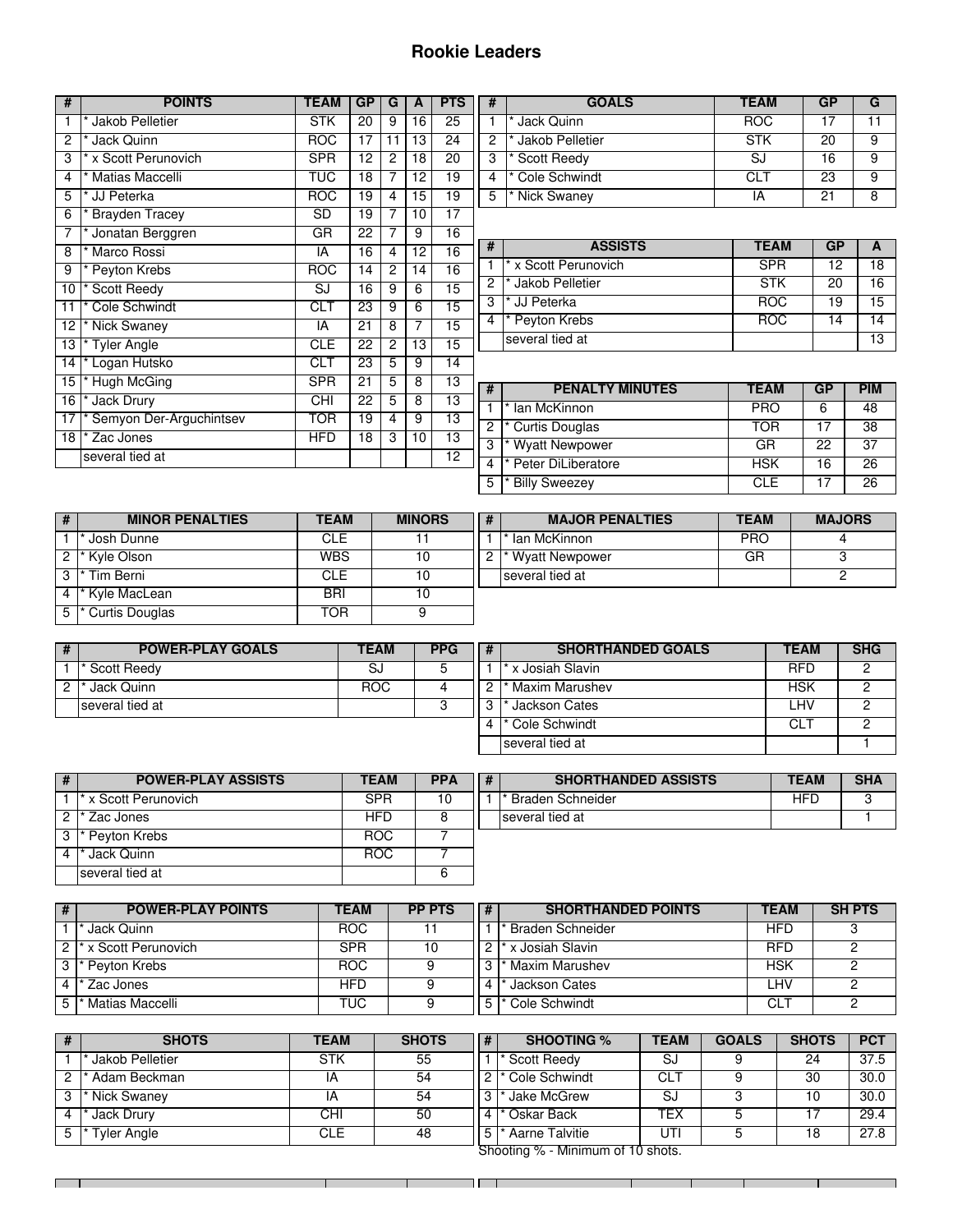| # | <b>SHOOTOUT GOALS</b> | TEAM | <b>SOG</b> | # | <b>SHOOTOUT %</b>                   | TEAM | SO G | <b>SO ATT</b> | <b>SO PCT</b> |
|---|-----------------------|------|------------|---|-------------------------------------|------|------|---------------|---------------|
|   | Gage Goncalves        | SYR  |            |   | several tied at                     |      |      |               | 100.0         |
|   | Hugh McGing           | SPR  |            |   | Shootout % - Minimum of 1 attempts. |      |      |               |               |
|   | several tied at       |      |            |   |                                     |      |      |               |               |

| # | <b>GAME-WINNING GOALS</b> | <b>TEAM</b> | <b>GWG</b> |
|---|---------------------------|-------------|------------|
|   | Jakob Pelletier           | STK         |            |
|   | Jack Quinn                | BOG.        |            |
|   | several tied at           |             |            |
|   |                           |             |            |

| # | <b>PLUS-MINUS</b>  | <b>TEAM</b> | +/· |
|---|--------------------|-------------|-----|
|   | Jakob Pelletier    | <b>STK</b>  | 16  |
|   | * Cole Schwindt    | CI T        | 13  |
| 3 | * Brayden Tracey   | SD.         | 12  |
|   | * Braden Schneider | HFD         | 10  |
| 5 | Aarne Talvitie     |             | 10  |

| # | <b>SO-WINNING GOALS</b>      | <b>TEAM</b> | <b>SOGW</b> |
|---|------------------------------|-------------|-------------|
|   | * Hugh McGing                | <b>SPR</b>  |             |
|   | 2 * Peyton Krebs             | <b>ROC</b>  |             |
| 3 | * Jack Quinn                 | <b>ROC</b>  |             |
|   | <sup>*</sup> Mikhail Abramov | <b>TOR</b>  |             |
| 5 | Gage Goncalves               | <b>SYR</b>  |             |

x - inactive, \* - rookie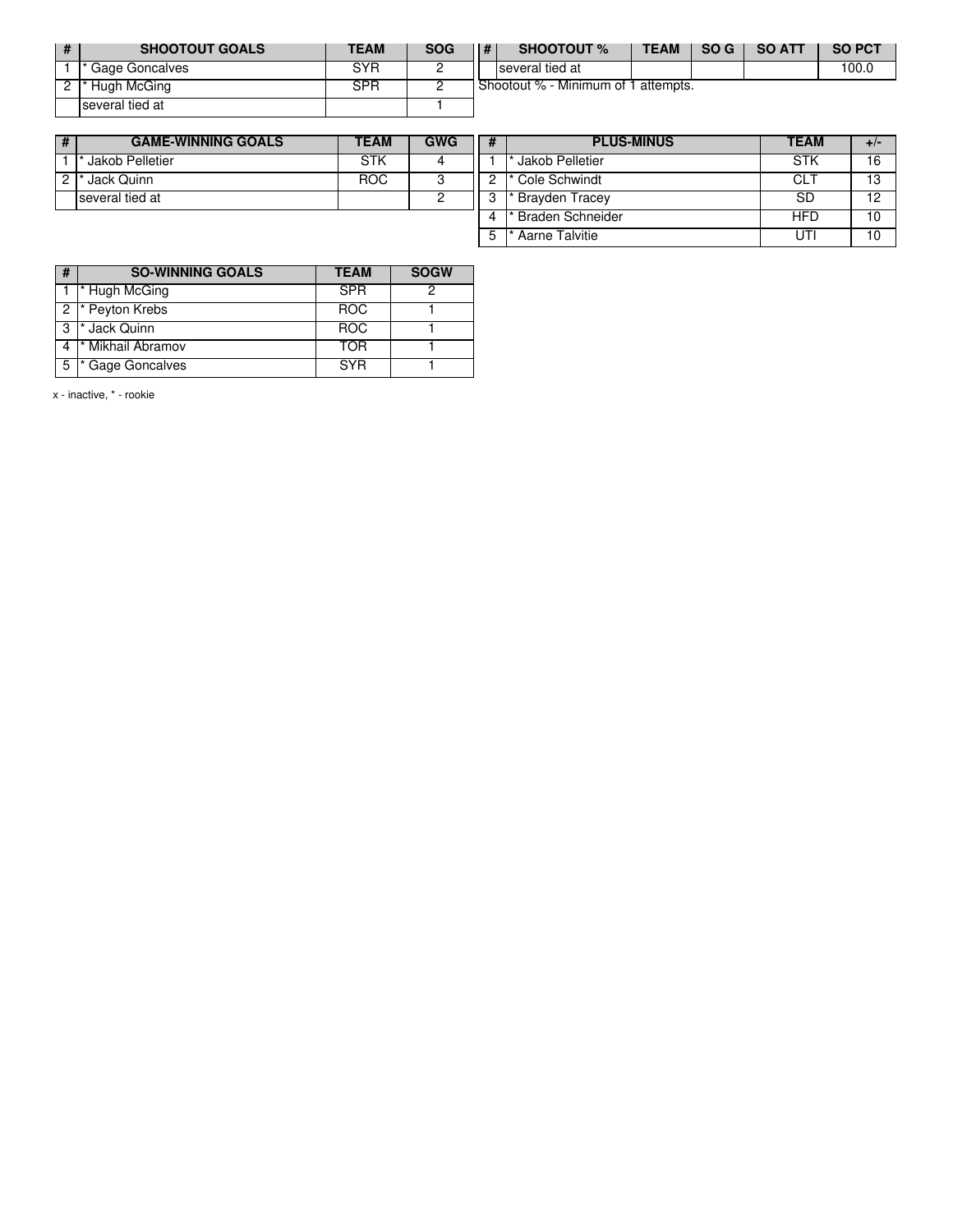### **Defenseman Leaders**

| #  | <b>POINTS</b>        | <b>TEAM</b> | <b>GP</b> | G | A  | <b>PTS</b>      |  |
|----|----------------------|-------------|-----------|---|----|-----------------|--|
| 1  | * x Scott Perunovich | <b>SPR</b>  | 12        | 2 | 18 | 20              |  |
| 2  | Joseph Duszak        | <b>TOR</b>  | 16        | 1 | 18 | 19              |  |
| 3  | Jordan Gross         | <b>COL</b>  | 21        | 6 | 12 | $\overline{18}$ |  |
| 4  | x Jake Christiansen  | <b>CLE</b>  | 21        | 5 | 13 | 18              |  |
| 5  | x Sean Durzi         | <b>ONT</b>  | 13        | 5 | 11 | 16              |  |
| 6  | Joe Hicketts         | IA          | 20        | 5 | 10 | 15              |  |
| 7  | <b>Reilly Walsh</b>  | UTI         | 20        | 4 | 11 | $\overline{15}$ |  |
| 8  | Leon Gawanke         | MВ          | 23        | 4 | 11 | 15              |  |
| 9  | <b>Ryan Murphy</b>   | GR          | 22        | 4 | 10 | $\overline{14}$ |  |
| 10 | x Ville Heinola      | <b>MB</b>   | 18        | 2 | 12 | 14              |  |
| 11 | Declan Chisholm      | MВ          | 23        | 5 | 8  | 13              |  |
| 12 | Nikolas Brouillard   | SD          | 17        | 3 | 10 | 13              |  |
| 13 | * Zac Jones          | <b>HFD</b>  | 18        | 3 | 10 | 13              |  |
| 14 | Connor Mackey        | <b>STK</b>  | 20        | 3 | 10 | $\overline{13}$ |  |
| 15 | Oskari Laaksonen     | <b>ROC</b>  | 18        | 1 | 12 | $\overline{13}$ |  |
|    | several tied at      |             |           |   |    | $\overline{12}$ |  |

| <b>GOALS</b>    | EAM | GP |  |
|-----------------|-----|----|--|
| Jordan Gross    |     |    |  |
| several tied at |     |    |  |

| #              | <b>ASSISTS</b>       | <b>TEAM</b> | GP |    |
|----------------|----------------------|-------------|----|----|
|                | * x Scott Perunovich | SPR         | 12 |    |
| $\overline{c}$ | Joseph Duszak        | TOR         | 16 |    |
| 3              | x Jake Christiansen  | CLE.        | 21 | 13 |
|                | several tied at      |             |    |    |

| #   | <b>PENALTY MINUTES</b> | <b>TEAM</b> | GP | <b>PIM</b>      |
|-----|------------------------|-------------|----|-----------------|
|     | Nick Wolff             | <b>PRO</b>  | 12 | 48              |
|     | 2 Louie Belpedio       | I AV        | 22 | 45              |
| 3 । | <b>Tyler Tucker</b>    | <b>SPR</b>  | 21 | 44              |
|     | 4 Luke Witkowski       | GR          | 18 | 43              |
|     | 5 Connor Carrick       | CL T        | 23 | $\overline{39}$ |

| # | <b>MINOR PENALTIES</b> | <b>TEAM</b> | <b>MINORS</b> | # | <b>MAJOR PENALTIES</b> | <b>TEAM</b> | <b>MAJORS</b> |
|---|------------------------|-------------|---------------|---|------------------------|-------------|---------------|
|   | Tyler Tucker           | <b>SPR</b>  |               |   | Tvler Tucker           | <b>SPR</b>  |               |
|   | 2 Nikolas Brouillard   | SD          |               |   | Iseveral tied at       |             |               |
|   | 3 Brayden Pachal       | HSK         |               |   |                        |             |               |
|   | 4 Kevin Bahl           | UTI         |               |   |                        |             |               |
|   | several tied at        |             |               |   |                        |             |               |

| # | <b>POWER-PLAY GOALS</b> | <b>TEAM</b> | <b>PPG</b> | # | <b>SHORTHANDED GOALS</b> | <b>TEAM</b> | <b>SHG</b> |
|---|-------------------------|-------------|------------|---|--------------------------|-------------|------------|
|   | lx Sean Durzi           | ONT         |            |   | Connor Mackey            | <b>STK</b>  |            |
|   | Janis Moser             | TUC.        |            |   | Ix Sean Durzi            | ONT         |            |
|   | Iseveral tied at        |             |            |   | Maxence Guenette         | BEL         |            |
|   |                         |             |            |   | Sean Day                 | <b>SYR</b>  |            |
|   |                         |             |            |   | 5 Steven Santini         | <b>SPR</b>  |            |

| #           | <b>POWER-PLAY ASSISTS</b>         | <b>TEAM</b> | <b>PPA</b> | l # | <b>SHORTHANDED ASSISTS</b> | <b>TEAM</b> | <b>SHA</b> |
|-------------|-----------------------------------|-------------|------------|-----|----------------------------|-------------|------------|
|             | Oskari Laaksonen                  | <b>ROC</b>  |            |     | <b>Braden Schneider</b>    | HFD         |            |
|             | 2 <sup>*</sup> x Scott Perunovich | SPR         |            |     | llan Mitchell              | RFD         |            |
|             | 3 IJoseph Duszak                  | TOR         |            | ્વ  | <b>ITurner Ottenbreit</b>  |             |            |
| $4^{\circ}$ | Zac Jones                         | HFD         |            | Δ   | <b>Cale Fleury</b>         | CL          |            |
|             | several tied at                   |             |            |     | several tied at            |             |            |

| # | <b>POWER-PLAY POINTS</b> | <b>TEAM</b> | <b>PP PTS</b> | $\mathbf{H}$ | <b>SHORTHANDED POINTS</b> | <b>TEAM</b> | <b>SH PTS</b> |
|---|--------------------------|-------------|---------------|--------------|---------------------------|-------------|---------------|
|   | lOskari Laaksonen        | <b>ROC</b>  |               |              | Braden Schneider          | HFD         |               |
|   | 2 l* x Scott Perunovich  | SPR         | 10            |              | Connor Mackey             | <b>STK</b>  |               |
|   | 3 l* Zac Jones           | HFD         |               |              | 3 Ilan Mitchell           | <b>RFD</b>  |               |
|   | 4 IJoseph Duszak         | TOR         |               |              | Turner Ottenbreit         | ΙA          |               |
|   | 5 IJordan Gross          | COL         |               |              | 5 Cale Fleury             | СĽ          |               |

|    | <b>SHOTS</b>           | <b>TEAM</b> | <b>SHOTS</b> | #      | <b>SHOOTING %</b>      | <b>TEAM</b> | <b>GOALS</b> | <b>SHOTS</b> | <b>PCT</b> |
|----|------------------------|-------------|--------------|--------|------------------------|-------------|--------------|--------------|------------|
|    | Jordan Gross           | COL         | 64           |        | Dennis Gilbert         | COL         |              |              | 27.3       |
|    | 2 Ix Jake Christiansen | CLE         | 62           |        | . Ix Sean Durzi        | ON1         |              | 22           | 22.7       |
|    | 3 Lx Ville Heinola     | MВ          | 59           | $\sim$ | Lucas Johansen         | HER         |              |              | 17.6       |
|    | 4 Xavier Ouellet       | LAV         | 54           |        | <b>Anthony Bitetto</b> | HFD         |              |              | 17.6       |
| 5. | Joey Keane             | CНI         | 49           | 片      | Janis Moser            | TUC.        |              | 29           | 17.2       |

|  |  | Shooting % - Minimum of 10 shots. |  |  |  |
|--|--|-----------------------------------|--|--|--|
|--|--|-----------------------------------|--|--|--|

| # | <b>SHOOTOUT GOALS</b> | <b>TEAM</b> | <b>SOG</b> | $\mathbf{H}$ | <b>SHOOTOUT %</b>              | <b>TEAM</b> | <b>SO</b> | SO<br>AT <sub>1</sub> | SO PCT |
|---|-----------------------|-------------|------------|--------------|--------------------------------|-------------|-----------|-----------------------|--------|
|   | several tied at       |             |            |              | several tied at                |             |           |                       | v.u    |
|   |                       |             |            |              | Shootout %<br>Minimum of<br>"⊘ | ` attempts. |           |                       |        |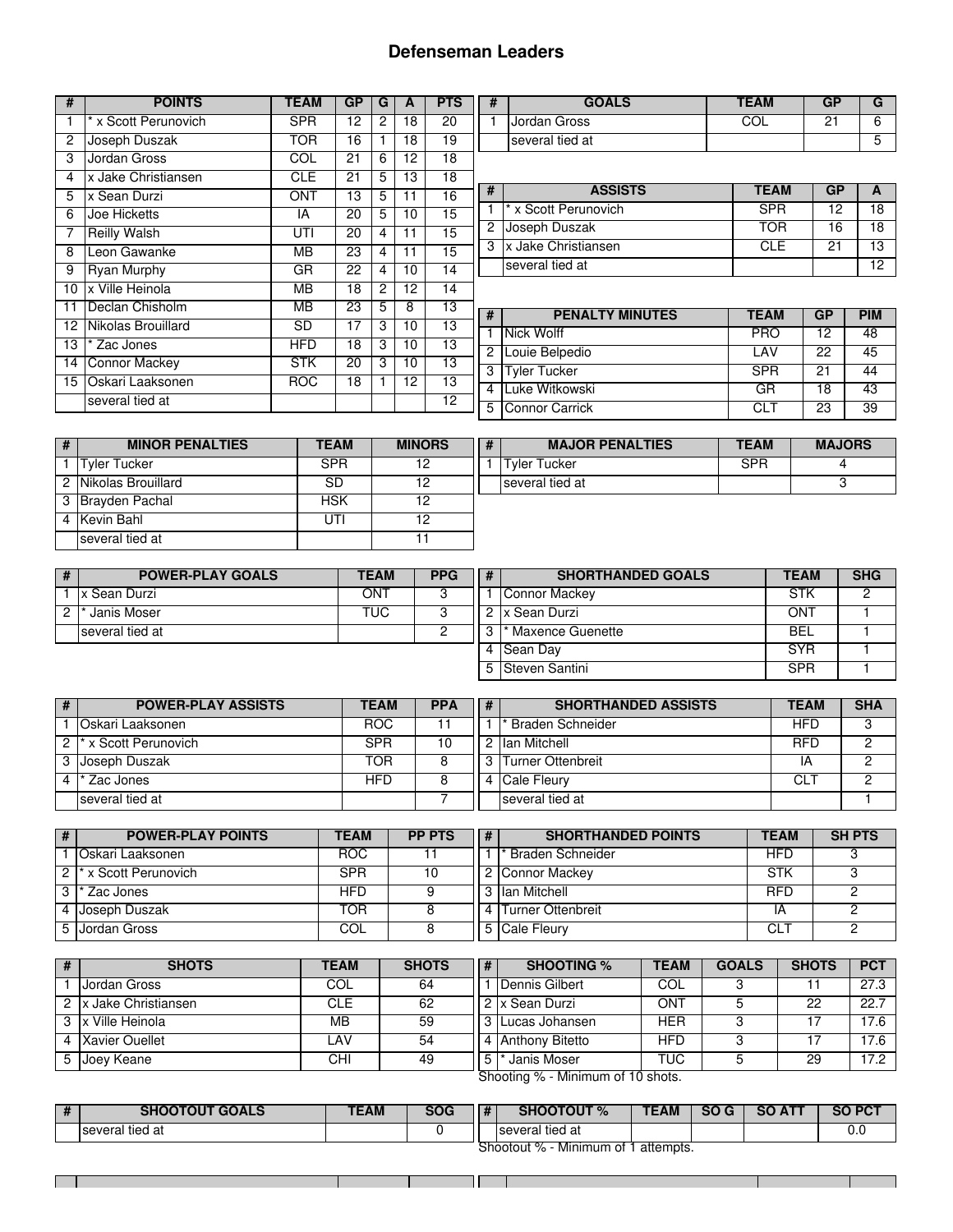| $+$<br>GAME-WINNING GOALS<br>. | <b>TEAM</b> | <u>GWG.</u> |   | <b>PI LIS-MINILS</b>            | <b>TEAM</b> | ᅩ୵  |
|--------------------------------|-------------|-------------|---|---------------------------------|-------------|-----|
| -------<br>several tied at     | ----        |             |   | ----------<br>Tyler Wotherspoon | ----<br>UI  | 5   |
|                                |             |             |   | Sean Durzi                      | ONT         | 13  |
|                                |             |             |   | Cavan Fitzgerald                | CHI         | 13  |
|                                |             |             | 4 | Leon Gawanke                    | MB          | - 1 |
|                                |             |             |   | several tied at                 |             | 10  |

| $\overline{u}$ | <b>SO-WINNING GOALS</b> | .W |
|----------------|-------------------------|----|
|                | several tied at         |    |

x - inactive, \* - rookie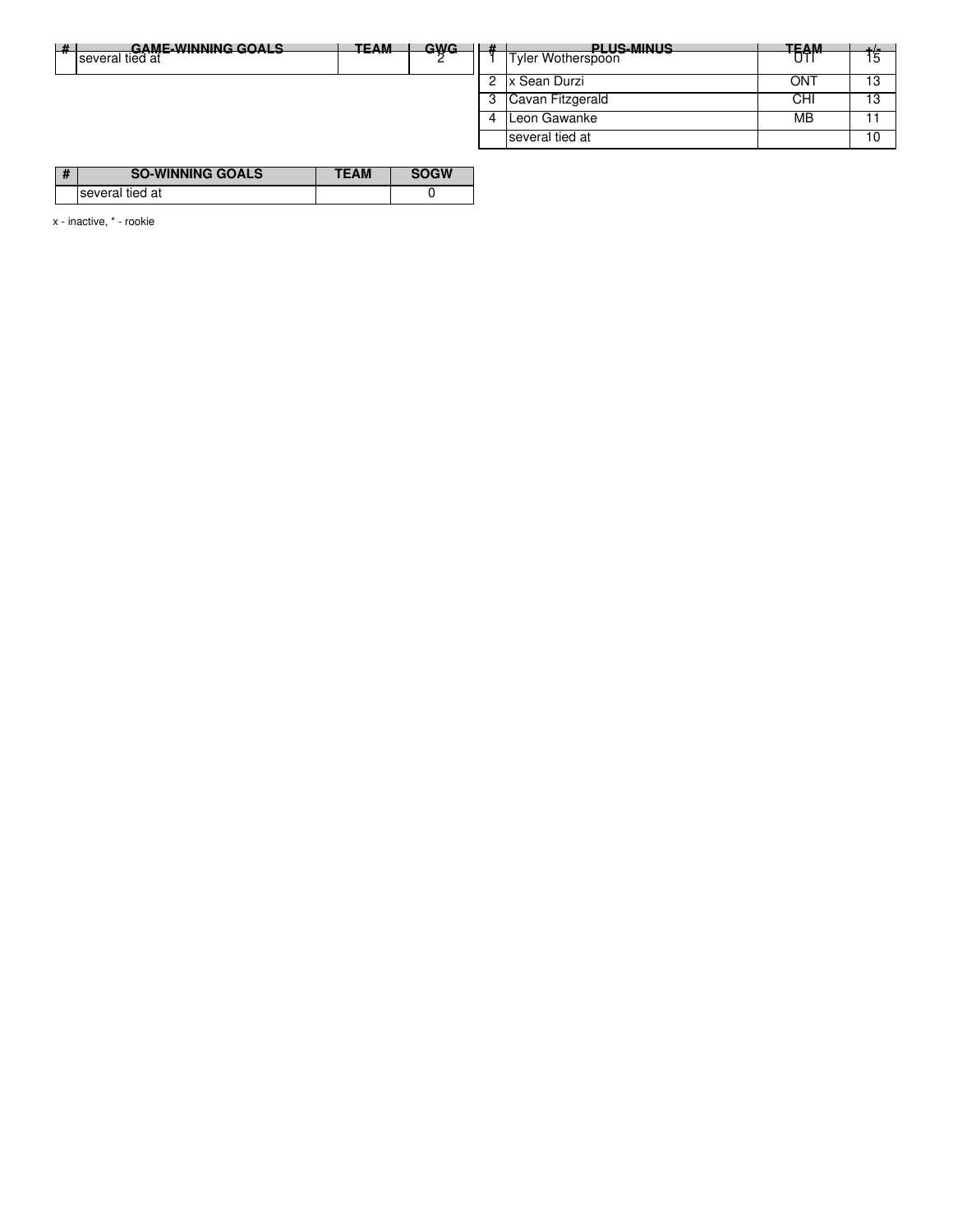## **Penalty Shots**

| <b>SHOOTER</b>      | <b>TEAM</b> | <b>VS</b> | <b>GOALIE</b>         | TEAM       | <b>DATE</b> | <b>PERIOD</b>  | <b>TIME</b> | <b>RESULT</b>            |
|---------------------|-------------|-----------|-----------------------|------------|-------------|----------------|-------------|--------------------------|
| Dal Colle, Michael  | <b>BRI</b>  | <b>VS</b> | Hofer, Joel           | <b>SPR</b> | 10/22/2021  | 3              | 02:11       |                          |
| Kawaguchi, Jordan   | TEX         | vs        | Soderblom, Arvid      | <b>RFD</b> | 10/30/2021  | 3              | 10:13       |                          |
| Rubtsov, German     | LHV         | <b>VS</b> | Domingue, Louis       | <b>WBS</b> | 11/03/2021  | $\overline{c}$ | 18:53       | $\overline{\phantom{a}}$ |
| Shaw, Mason         | IA          | VS        | Pickard, Calvin       | GR         | 11/05/2021  | 2              | 11:25       | ٠                        |
| Smith, Cole         | MIL         | VS        | Holm, Arvid           | MВ         | 11/05/2021  | ŌТ             | 02:54       | Goal                     |
| Jankowski, Mark     | <b>ROC</b>  | <b>VS</b> | Lindberg, Filip       | <b>WBS</b> | 11/10/2021  |                | 03:37       | Goal                     |
| Schmelzer, Ryan     | UTI         | VS        | Miftakhov, Amir       | <b>SYR</b> | 11/11/2021  | 3              | 14:42       |                          |
| Karlstrom, Fredrik  | <b>TEX</b>  | VS        | Annunen, Justus       | COL        | 11/12/2021  | OT             | 01:03       |                          |
| Dewar, Connor       | IA          | VS        | Prosvetov, Ivan       | <b>TUC</b> | 11/19/2021  | 2              | 08:52       |                          |
| Reinhardt, Cole     | BEL         | VS        | Poulin, Kevin         | LAV        | 11/20/2021  | $\overline{c}$ | 03:38       | $\overline{\phantom{0}}$ |
| Studenic, Marian    | UTI         | VS        | Luukkonen, Ukko-Pekka | <b>ROC</b> | 11/24/2021  | 3              | 03:53       | Goal                     |
| Dea, Jean-Sébastien | LAV         | VS        | Scheel, Adam          | TEX        | 12/01/2021  |                | 12:51       |                          |
| Kirkland, Justin    | <b>STK</b>  | vs        | Dostal. Lukas         | SD.        | 12/03/2021  | 3              | 09:58       | ٠                        |
| Sherwood, Kiefer    | COL         | vs        | Rodrigue, Olivier     | <b>BAK</b> | 12/10/2021  | 2              | 05:55       | Goal                     |
| Marushev, Maxim     | <b>HSK</b>  | <b>VS</b> | Delia, Collin         | <b>RFD</b> | 12/10/2021  | 2              | 16:51       | Goal                     |
| Meyer, Carson       | <b>CLE</b>  | vs        | Nagle, Pat            | LHV        | 12/11/2021  | 2              | 01:46       |                          |

Total Goals / Total Shots: 5 / 16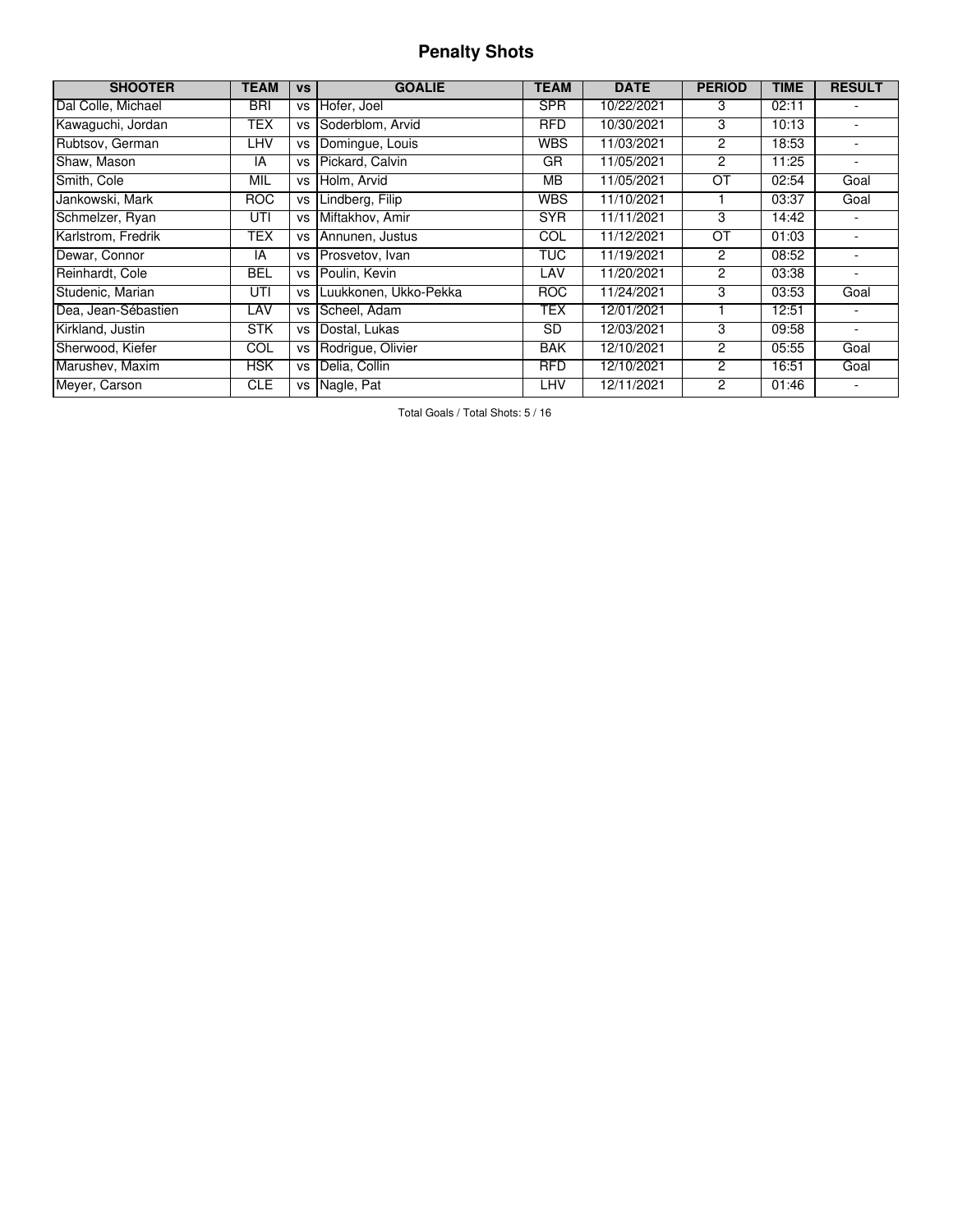## **Penalty Minute Record**

| <b>TEAM</b>           | GP<br><b>PIM</b><br><b>AVG</b> |       | <b>MINOR</b> | <b>MAJOR</b>    | <b>10 MIN</b><br><b>MISC</b> | <b>GAME</b><br><b>MISC</b> | <b>MATCH</b>   | <b>OPPONENT</b><br><b>PIM</b> |     |
|-----------------------|--------------------------------|-------|--------------|-----------------|------------------------------|----------------------------|----------------|-------------------------------|-----|
| Hershey               | $\overline{18}$                | 320   | 17.78        | 110             | 10                           | 3                          | $\overline{c}$ | $\overline{0}$                | 253 |
| Toronto               | 19                             | 323   | 17.00        | 89              | $\overline{11}$              | 1                          | 7              | $\mathbf{1}$                  | 241 |
| lowa                  | $\overline{21}$                | 356   | 16.95        | 93              | 14                           | 6                          | $\overline{3}$ | $\overline{1}$                | 258 |
| Tucson                | 18                             | 288   | 16.00        | 89              | 12                           | 4                          | $\overline{1}$ | $\overline{0}$                | 276 |
| Laval                 | $\overline{22}$                | 330   | 15.00        | 105             | 14                           | ī                          | $\overline{4}$ | $\overline{0}$                | 353 |
| Henderson             | 18                             | 264   | 14.67        | 107             | 6                            | $\overline{2}$             | $\overline{0}$ | $\overline{0}$                | 246 |
| Texas                 | 20                             | 293   | 14.65        | 99              | $\overline{11}$              | $\overline{2}$             | 1              | $\mathbf{1}$                  | 286 |
| Ontario               | 19                             | 278   | 14.63        | 94              | $6\overline{6}$              | 5                          | $\overline{0}$ | ī                             | 302 |
| Rochester             | 19                             | 277   | 14.58        | 91              | 11                           | $\overline{3}$             | T              | $\overline{0}$                | 338 |
| Abbotsford            | 18                             | 261   | 14.50        | 98              | 9                            | $\overline{1}$             | $\overline{0}$ | $\overline{1}$                | 223 |
| San Diego             | 19                             | 273   | 14.37        | 99              | $\overline{9}$               | 3                          | 0              | $\overline{0}$                | 263 |
| Providence            | $\overline{19}$                | 270   | 14.21        | 90              | 10                           | 3                          | $\mathbf{1}$   | $\mathbf 0$                   | 240 |
| <b>Lehigh Valley</b>  | 20                             | 279   | 13.95        | 82              | $\overline{11}$              | 3                          | 3              | $\mathbf 0$                   | 338 |
| Milwaukee             | $\overline{22}$                | 302   | 13.73        | 116             | 10                           | T                          | T              | $\overline{0}$                | 285 |
| Springfield           | 21                             | 273   | 13.00        | 99              | 9                            | 3                          | $\overline{0}$ | $\mathbf 0$                   | 285 |
| Stockton              | 20                             | 256   | 12.80        | 103             | 10                           | $\overline{0}$             | $\overline{0}$ | $\overline{0}$                | 244 |
| Colorado              | $\overline{21}$                | 266   | 12.67        | 98              | 12                           | 1                          | 0              | $\overline{0}$                | 315 |
| <b>Belleville</b>     | $\overline{21}$                | 263   | 12.52        | 104             | $\overline{7}$               | 2                          | $\overline{0}$ | $\overline{0}$                | 266 |
| Syracuse              | 20                             | 250   | 12.50        | 80              | $\overline{8}$               | 5                          | $\overline{0}$ | $\overline{0}$                | 274 |
| <b>Grand Rapids</b>   | 22                             | 273   | 12.41        | 84              | 13                           | $\overline{2}$             | $\overline{2}$ | $\mathbf 0$                   | 265 |
| Cleveland             | 23                             | 285   | 12.39        | 105             | $\overline{11}$              | $\overline{0}$             | T              | $\overline{1}$                | 269 |
| Charlotte             | 23                             | 276   | 12.00        | 98              | $6\overline{6}$              | 4                          | $\overline{0}$ | $\overline{1}$                | 255 |
| Utica                 | 20                             | 239   | 11.95        | 82              | $\overline{7}$               | 4                          | $\overline{0}$ | $\mathbf 0$                   | 197 |
| San Jose              | 18                             | 198   | 11.00        | 79              | $\overline{8}$               | $\overline{0}$             | $\overline{0}$ | $\overline{0}$                | 242 |
| Wilkes-Barre/Scranton | 19                             | 203   | 10.68        | 89              | 3                            | $\overline{0}$             | 0              | $\mathbf{1}$                  | 221 |
| Rockford              | $\overline{21}$                | 220   | 10.48        | 80              | 6                            | $\overline{2}$             | 0              | $\overline{1}$                | 216 |
| Manitoba              | 23                             | 239   | 10.39        | 97              | $\overline{9}$               | 0                          | $\overline{0}$ | $\overline{0}$                | 275 |
| Bridgeport            | 23                             | 237   | 10.30        | 91              | $\overline{9}$               | $\overline{1}$             | $\overline{0}$ | $\mathbf 0$                   | 233 |
| Bakersfield           | 17                             | 173   | 10.18        | 79              | 3                            | $\overline{0}$             | 0              | $\overline{0}$                | 189 |
| Chicago               | 22                             | 219   | 9.95         | 87              | 5                            | 1                          | $\mathbf{1}$   | $\mathbf 0$                   | 304 |
| Hartford              | 18                             | 179   | 9.94         | $\overline{72}$ | 7                            | $\overline{0}$             | $\overline{0}$ | $\overline{0}$                | 211 |
| <b>TOTALS</b>         | 624                            | 8,163 | 13.08        | 2889            | 277                          | 63                         | 28             | $\overline{9}$                |     |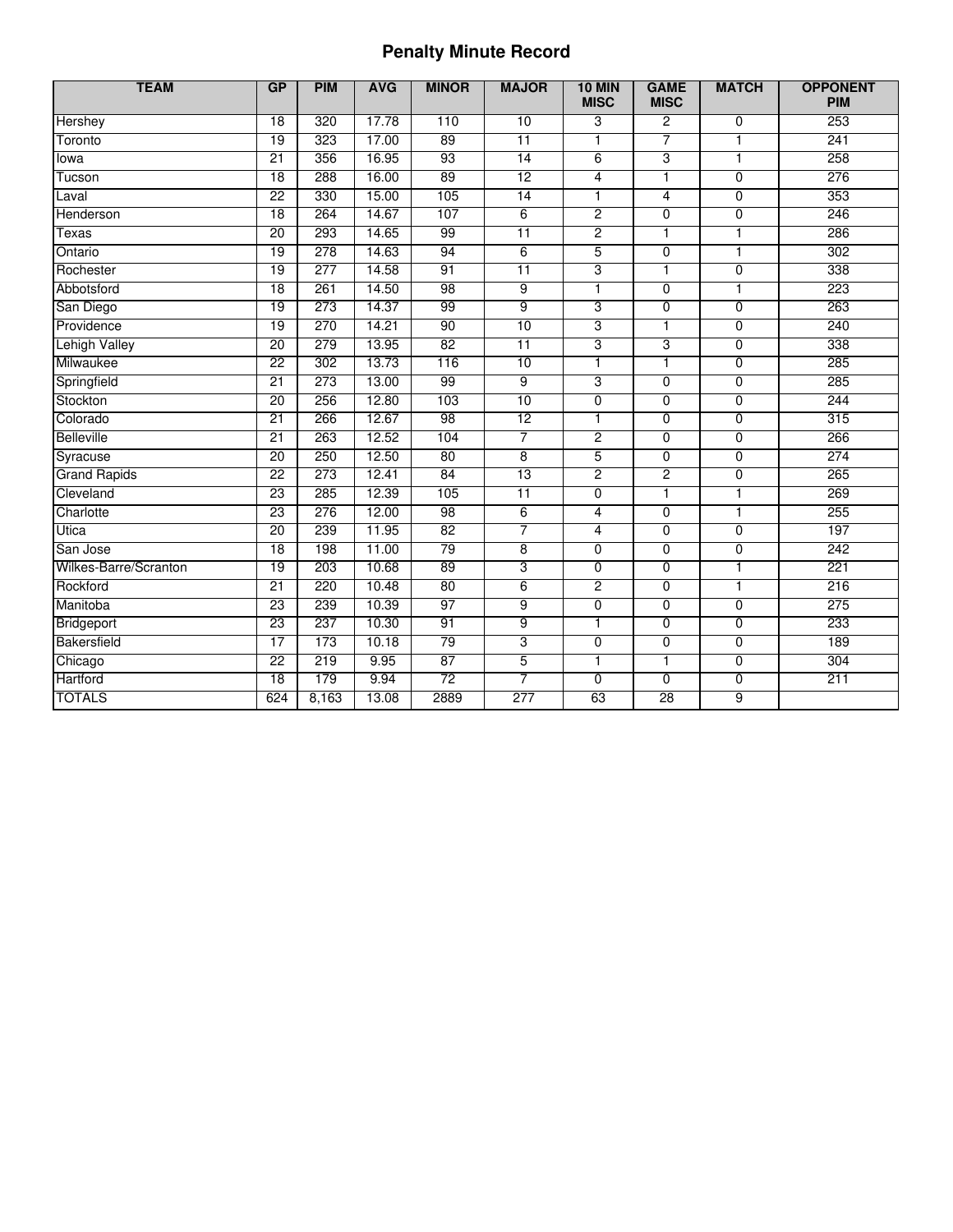### **Home and Away**

|                       |                 |                 | -- HOME --              |                |                         |                |                 |                 |                 |         | $-$ AWAY $-$     |                         |                |                 |                 |                  |                  |                 |         |
|-----------------------|-----------------|-----------------|-------------------------|----------------|-------------------------|----------------|-----------------|-----------------|-----------------|---------|------------------|-------------------------|----------------|-----------------|-----------------|------------------|------------------|-----------------|---------|
| <b>TEAM</b>           | GP              | GP              | $\overline{\mathsf{w}}$ |                | <b>OTL</b>              | <b>SOL</b>     | <b>PTS</b>      | GF              | GA              | S/O     | GP               | $\overline{\mathsf{w}}$ |                | <b>OTL</b>      | <b>SOL</b>      | <b>PTS</b>       | GF               | GA              | S/O     |
| Abbotsford            | $\overline{18}$ | 10              | 6                       | $\overline{c}$ | 1                       | 1              | 14              | $\overline{36}$ | $\overline{28}$ | $0 - 1$ | 8                | $\overline{c}$          | 5              | 1               | $\mathbf 0$     | 5                | $\overline{22}$  | $\overline{26}$ | $1 - 0$ |
| Bakersfield           | $\overline{17}$ | 9               | 4                       | 3              | $\mathbf{1}$            | $\overline{1}$ | $\overline{10}$ | $\overline{27}$ | $\overline{29}$ | $0 - 1$ | 8                | $\overline{2}$          | 5              | $\Omega$        | $\mathbf{1}$    | 5                | $\overline{17}$  | $\overline{26}$ | $0 - 1$ |
| <b>Belleville</b>     | 21              | $\overline{11}$ | 5                       | 6              | $\Omega$                | $\Omega$       | $\overline{10}$ | 32              | $\overline{32}$ | $0 - 0$ | 10               | 5                       | 5              | $\Omega$        | $\mathbf{0}$    | $\overline{10}$  | 29               | 29              | $1 - 0$ |
| Bridgeport            | 23              | $\overline{11}$ | 6                       | 5              | $\Omega$                | $\overline{0}$ | $\overline{12}$ | 32              | 35              | $0 - 0$ | $\overline{12}$  | 2                       | 7              | 1               | 2               | 7                | 28               | 38              | $0 - 2$ |
| Charlotte             | 23              | 10              | $\overline{4}$          | $\overline{4}$ | $\overline{2}$          | $\overline{0}$ | $\overline{10}$ | 32              | 33              | $0 - 0$ | 13               | 7                       | 6              | $\overline{0}$  | $\overline{0}$  | 14               | 40               | 37              | $0 - 0$ |
| Chicago               | $\overline{22}$ | 10              | 5                       | 3              | 1                       | 1              | $\overline{12}$ | 26              | 26              | $1 - 1$ | 12               | 11                      |                | 0               | $\overline{0}$  | 22               | 48               | 26              | $0 - 0$ |
| Cleveland             | 23              | 10              | 4                       | 5              | $\Omega$                | 1              | $\overline{9}$  | 31              | 35              | $0 - 1$ | 13               | 6                       | 3              | $\overline{2}$  | $\overline{2}$  | 16               | 39               | 38              | $1-2$   |
| Colorado              | 21              | 12              | 7                       | 4              | $\mathbf{1}$            | $\Omega$       | 15              | $\overline{37}$ | 25              | $0-0$   | $\overline{9}$   | 3                       | 4              | $\Omega$        | $\overline{2}$  | $\overline{8}$   | $\overline{30}$  | 37              | $1 - 2$ |
| <b>Grand Rapids</b>   | $\overline{22}$ | 10              | 4                       | 5              | $\overline{\mathbf{1}}$ | 0              | 9               | $\overline{28}$ | $\overline{30}$ | $0 - 0$ | $\overline{12}$  | 5                       | 5              | 1               | 1               | 12               | $\overline{36}$  | 39              | $0 - 1$ |
| Hartford              | 18              | 9               | 8                       | $\mathbf{1}$   | $\Omega$                | 0              | 16              | 38              | $\overline{25}$ | $2 - 0$ | $\overline{9}$   | 4                       | 3              | $\overline{c}$  | $\mathbf 0$     | 10               | $\overline{23}$  | $\overline{20}$ | $0 - 0$ |
| Henderson             | 18              | 9               | 6                       | 3              | $\mathbf 0$             | 0              | $\overline{12}$ | 32              | $\overline{26}$ | $1 - 0$ | $\overline{9}$   | 3                       | 4              | 1               | 1               | 8                | $\overline{21}$  | $\overline{24}$ | $0 - 1$ |
| Hershey               | 18              | $\overline{11}$ | 6                       | 3              | $\mathbf{1}$            | $\overline{1}$ | $\overline{14}$ | 30              | $\overline{31}$ | $0 - 1$ | 7                | $\overline{3}$          | 3              | 1               | $\overline{0}$  | 7                | $\overline{21}$  | 29              | $1 - 0$ |
| lowa                  | 21              | 9               | 5                       | 3              | 1                       | $\overline{0}$ | $\overline{11}$ | 32              | 22              | $0 - 0$ | 12               | 4                       | 6              | 1               | 1               | 10               | 31               | 38              | $0 - 1$ |
| Laval                 | $\overline{22}$ | $\overline{12}$ | 7                       | 3              | $\overline{2}$          | 0              | $\overline{16}$ | 47              | 40              | $0 - 0$ | 10               | 3                       | 7              | $\Omega$        | $\Omega$        | 6                | 27               | 39              | $1 - 0$ |
| Lehigh Valley         | $\overline{20}$ | 9               | 2                       | 4              | 3                       | 0              | $\overline{7}$  | $\overline{20}$ | 25              | $0 - 0$ | 11               | $\overline{c}$          | 7              | $\mathbf{1}$    | $\mathbf{1}$    | 6                | 28               | $\overline{42}$ | $0 - 1$ |
| Manitoba              | 23              | $\overline{11}$ | 9                       | 2              | $\Omega$                | $\Omega$       | $\overline{18}$ | 38              | $\overline{27}$ | $1 - 0$ | 12               | 6                       | 5              | 1               | $\mathbf{0}$    | $\overline{13}$  | $\overline{36}$  | 28              | $0 - 0$ |
| Milwaukee             | $\overline{22}$ | 10              | 5                       | 4              | $\mathbf{1}$            | 0              | $\overline{11}$ | $\overline{33}$ | $\overline{31}$ | $0-0$   | $\overline{12}$  | 4                       | 8              | $\Omega$        | $\mathbf 0$     | 8                | $\overline{32}$  | 44              | $0 - 0$ |
| Ontario               | 19              | 9               | 7                       | $\mathbf{1}$   | $\overline{0}$          | $\overline{1}$ | 15              | 34              | 23              | $0 - 1$ | 10               | 6                       | 4              | $\Omega$        | $\overline{0}$  | 12               | 39               | 33              | $1 - 0$ |
| Providence            | 19              | 10              | 4                       | 5              | $\overline{\mathbf{1}}$ | 0              | 9               | 19              | 29              | $1 - 0$ | 9                | 5                       | 1              | $\overline{2}$  | $\mathbf{1}$    | 13               | $\overline{31}$  | $\overline{21}$ | $0 - 1$ |
| Rochester             | 19              | $\overline{10}$ | 7                       | 3              | $\Omega$                | $\overline{0}$ | 14              | 40              | 30              | $1 - 0$ | $\overline{9}$   | 6                       | 3              | $\mathbf 0$     | $\overline{0}$  | $\overline{12}$  | $\overline{38}$  | 34              | $0 - 0$ |
| Rockford              | $\overline{21}$ | 10              | 5                       | 4              | 1                       | $\overline{0}$ | $\overline{11}$ | 25              | $\overline{31}$ | $1 - 0$ | $\overline{11}$  | 5                       | 5              | 0               | 1               | $\overline{11}$  | 30               | 40              | $1 - 1$ |
| San Diego             | 19              | 8               | 5                       | 2              | 1                       | $\overline{0}$ | $\overline{11}$ | 26              | 20              | $1 - 0$ | $\overline{11}$  | 4                       | 7              | 0               | $\mathbf 0$     | 8                | 27               | 37              | $0 - 0$ |
| San Jose              | 18              | 8               | $\overline{2}$          | 5              | $\mathbf{1}$            | $\overline{0}$ | 5               | 24              | 35              | $0 - 0$ | 10               | $\overline{4}$          | 6              | $\overline{0}$  | $\overline{0}$  | $\overline{8}$   | 24               | 44              | $1 - 0$ |
| Springfield           | $\overline{21}$ | $\overline{13}$ | 9                       | 3              | $\mathbf{1}$            | 0              | 19              | 41              | $\overline{35}$ | $2-0$   | 8                | 5                       | 2              | 1               | $\mathbf 0$     | 11               | $\overline{28}$  | $\overline{20}$ | $0 - 0$ |
| Stockton              | 20              | 10              | $\overline{8}$          | $\mathbf 0$    | $\overline{2}$          | $\overline{0}$ | $\overline{18}$ | $\overline{37}$ | 19              | $1 - 0$ | 10               | 7                       | $\overline{2}$ | $\mathbf 0$     | $\mathbf{1}$    | 15               | 39               | 29              | $0 - 1$ |
| Syracuse              | 20              | 10              | 3                       | 6              | $\Omega$                | 1              | $\overline{7}$  | $\overline{27}$ | $\overline{34}$ | $1 - 1$ | $\overline{10}$  | 4                       | 4              | $\overline{2}$  | $\Omega$        | 10               | $\overline{30}$  | $\overline{36}$ | $0 - 0$ |
| Texas                 | $\overline{20}$ | 10              | 4                       | 3              | 2                       | $\mathbf{1}$   | $\overline{11}$ | 30              | $\overline{33}$ | $1 - 1$ | 10               | 3                       | 6              | 1               | $\mathbf 0$     | 7                | $\overline{31}$  | 38              | $0 - 0$ |
| Toronto               | 19              | 10              | 5                       | 3              | $\mathbf{1}$            | $\mathbf{1}$   | $\overline{12}$ | 34              | 39              | $1 - 1$ | $\overline{9}$   | 5                       | 4              | $\mathbf 0$     | $\overline{0}$  | 10               | 27               | $\overline{27}$ | $0 - 0$ |
| Tucson                | 18              | 10              | 6                       | $\overline{4}$ | $\overline{0}$          | $\overline{0}$ | $\overline{12}$ | 39              | 39              | $1 - 0$ | 8                | 3                       | 4              | 1               | $\overline{0}$  | 7                | $\overline{11}$  | 20              | $0 - 0$ |
| Utica                 | $\overline{20}$ | $\overline{11}$ | 10                      | 1              | $\overline{0}$          | $\overline{0}$ | 20              | 41              | 19              | $0 - 0$ | 9                | 7                       | 0              | $\overline{2}$  | $\overline{0}$  | 16               | 31               | 19              | $0 - 0$ |
| Wilkes-Barre/Scranton | 19              | 10              | 4                       | 5              | 1                       | $\overline{0}$ | 9               | 17              | 32              | $0 - 0$ | 9                | 4                       | 3              | $\overline{0}$  | 2               | 10               | 24               | 27              | $0 - 2$ |
| <b>TOTAL</b>          | 624             | 312             | 172                     | 105            | 26                      | 9              | 379             | 985             | 918             |         | $\overline{312}$ | 140                     | 135            | $\overline{21}$ | $\overline{16}$ | $\overline{317}$ | $\overline{918}$ | 985             |         |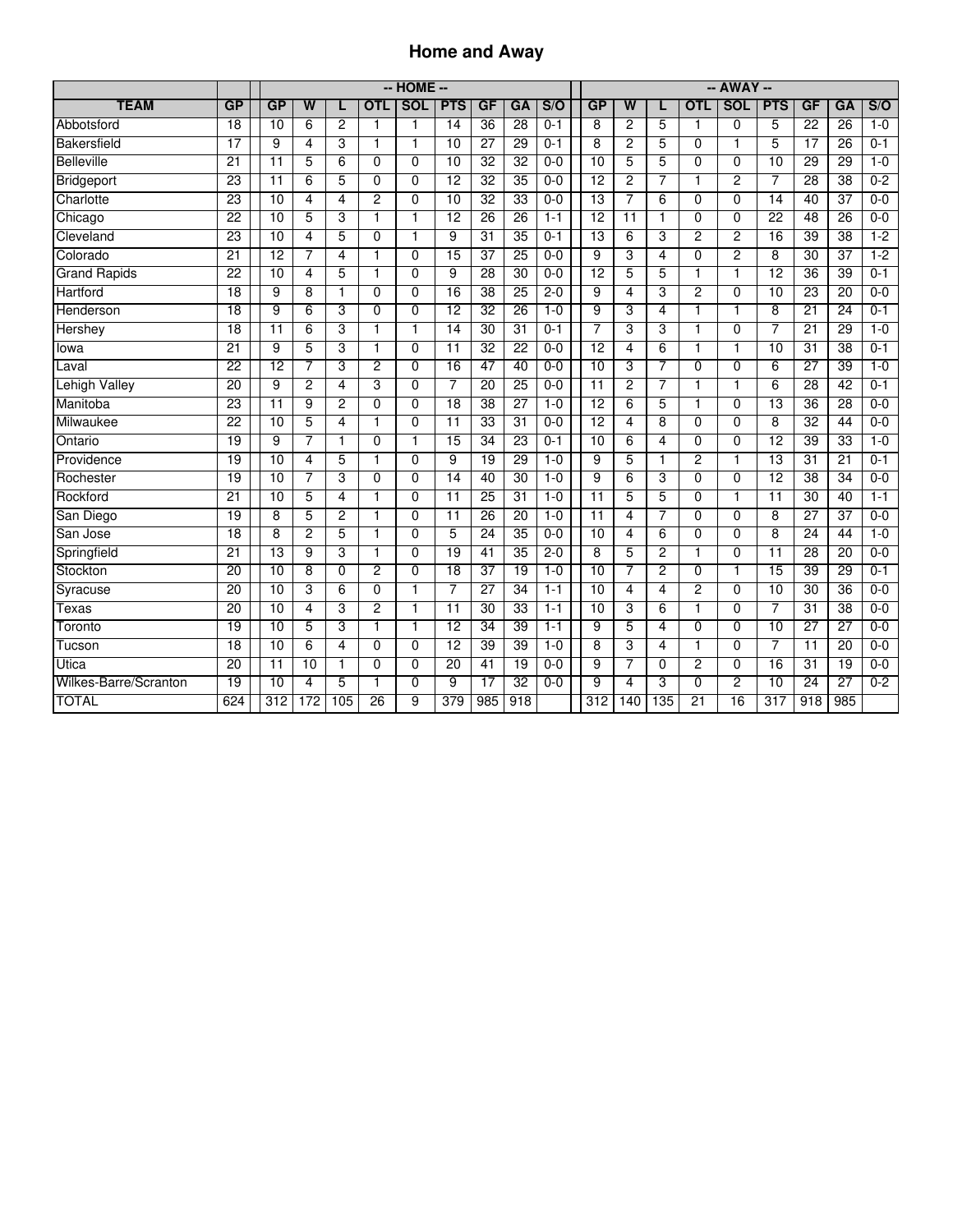#### Team Overtime Stats

| <b>TEAM</b>           | GP              | <b>OTW</b>     | <b>OTL</b>     | <b>SOW</b>     | <b>SOL</b>               | <b>PTS</b>      | <b>WIN PCT</b> |
|-----------------------|-----------------|----------------|----------------|----------------|--------------------------|-----------------|----------------|
| Abbotsford            | 5               | 1              | $\overline{2}$ | 1              | 1                        | 7               | 0.400          |
| Bakersfield           | $\overline{4}$  | $\overline{1}$ | 1              | $\overline{0}$ | $\overline{2}$           | 5               | 0.250          |
| <b>Belleville</b>     | $\mathbf{1}$    | $\overline{0}$ | 0              | $\mathbf{1}$   | $\overline{0}$           | $\overline{2}$  | 1.000          |
| Bridgeport            | 5               | $\overline{2}$ | $\overline{1}$ | $\overline{0}$ | $\overline{2}$           | 7               | 0.400          |
| Charlotte             | $\overline{2}$  | $\overline{0}$ | $\overline{c}$ | $\overline{0}$ | $\overline{0}$           | 2               | 0.000          |
| Chicago               | 5               | $\overline{2}$ | 1              | $\overline{1}$ | $\mathbf{1}$             | $\overline{8}$  | 0.600          |
| Cleveland             | 9               | 3              | $\overline{2}$ | 1              | 3                        | 13              | 0.444          |
| Colorado              | 5               | $\mathbf{1}$   | 1              | $\mathbf{1}$   | $\overline{2}$           | 7               | 0.400          |
| <b>Grand Rapids</b>   | $\overline{5}$  | $\overline{2}$ | $\overline{2}$ | $\overline{0}$ | $\overline{1}$           | 7               | 0.400          |
| Hartford              | 5               | $\overline{1}$ | $\overline{2}$ | $\overline{2}$ | $\overline{0}$           | 8               | 0.600          |
| Henderson             | 5               | $\overline{2}$ | $\overline{1}$ | 1              | $\overline{\phantom{a}}$ | $\overline{8}$  | 0.600          |
| Hershey               | $\overline{8}$  | $\overline{4}$ | $\overline{2}$ | $\mathbf{1}$   | $\mathbf{1}$             | 13              | 0.625          |
| lowa                  | $\overline{4}$  | $\overline{1}$ | $\overline{2}$ | $\overline{0}$ | $\mathbf{1}$             | 5               | 0.250          |
| Laval                 | 5               | $\overline{2}$ | $\overline{c}$ | $\overline{1}$ | $\overline{0}$           | 8               | 0.600          |
| <b>Lehigh Valley</b>  | 5               | $\overline{0}$ | 4              | $\overline{0}$ | $\mathbf{1}$             | 5               | 0.000          |
| Manitoba              | 3               | $\overline{1}$ | 1              | $\mathbf{1}$   | $\overline{0}$           | 5               | 0.667          |
| Milwaukee             | 3               | $\overline{c}$ | 1              | 0              | 0                        | 5               | 0.667          |
| Ontario               | $\overline{4}$  | $\overline{2}$ | $\overline{0}$ | $\overline{1}$ | $\mathbf{1}$             | 7               | 0.750          |
| Providence            | 6               | $\overline{1}$ | 3              | $\mathbf{1}$   | $\mathbf{1}$             | $\overline{8}$  | 0.333          |
| Rochester             | 3               | $\overline{2}$ | $\overline{0}$ | $\mathbf{1}$   | $\overline{0}$           | $6\overline{6}$ | 1.000          |
| Rockford              | $\overline{4}$  | $\overline{0}$ | 1              | $\overline{c}$ | 1                        | $6\overline{6}$ | 0.500          |
| San Diego             | $\overline{2}$  | $\overline{0}$ | 1              | 1              | $\overline{0}$           | 3               | 0.500          |
| San Jose              | $\overline{c}$  | $\overline{0}$ | 1              | $\overline{1}$ | $\overline{0}$           | 3               | 0.500          |
| Springfield           | 6               | $\overline{2}$ | $\overline{2}$ | $\overline{2}$ | $\overline{0}$           | 10              | 0.667          |
| Stockton              | $\overline{6}$  | $\overline{2}$ | $\overline{2}$ | $\overline{1}$ | $\mathbf{1}$             | $\overline{9}$  | 0.500          |
| Syracuse              | $6\overline{6}$ | $\overline{2}$ | $\overline{2}$ | $\mathbf{1}$   | 1                        | 9               | 0.500          |
| <b>Texas</b>          | 7               | $\overline{2}$ | 3              | $\overline{1}$ | 1                        | 10              | 0.429          |
| Toronto               | $\overline{6}$  | 3              | $\overline{1}$ | $\mathbf{1}$   | $\mathbf{1}$             | 10              | 0.667          |
| Tucson                | 3               | $\overline{1}$ | 1              | $\overline{1}$ | $\overline{0}$           | 5               | 0.667          |
| Utica                 | 3               | 1              | $\overline{2}$ | $\overline{0}$ | 0                        | $\overline{4}$  | 0.333          |
| Wilkes-Barre/Scranton | 7               | 4              | 1              | $\overline{0}$ | $\overline{2}$           | $\overline{11}$ | 0.571          |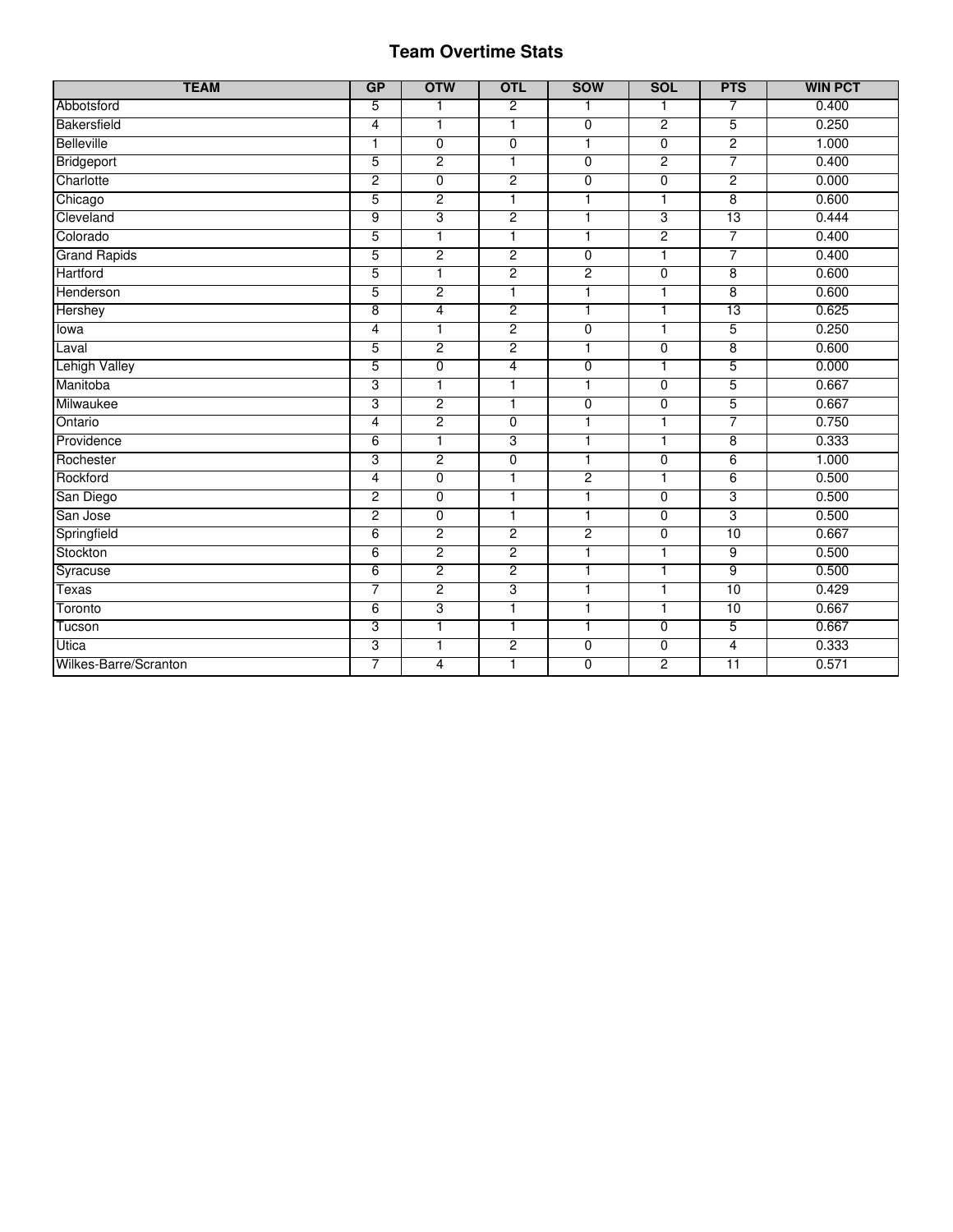## **Team Shootout Stats**

#### **Shootouts For**

#### **Shootouts Against**

| <b>Rank</b>     | <b>Team</b>           | <b>SOGP</b>    | GF             | <b>Att</b>      | <b>PCT</b> | <b>Rank</b>     | <b>Team</b>           | <b>SOGP</b>    | GA             | <b>Att</b>      | <b>PCT</b> |
|-----------------|-----------------------|----------------|----------------|-----------------|------------|-----------------|-----------------------|----------------|----------------|-----------------|------------|
| $\mathbf{1}$    | Rochester             | $\overline{1}$ | $\overline{c}$ | 3               | 0.667      |                 | Charlotte             | $\Omega$       | $\Omega$       | 0               |            |
| $\overline{c}$  | <b>Belleville</b>     | $\mathbf{1}$   | 1              | $\overline{2}$  | 0.500      | $\overline{2}$  | Milwaukee             | $\Omega$       | $\Omega$       | $\Omega$        |            |
| 3               | Tucson                | $\mathbf{1}$   | $\overline{c}$ | 4               | 0.500      | $\overline{3}$  | <b>Utica</b>          | 0              | 0              | $\mathbf 0$     |            |
| 4               | Colorado              | 3              | 3              | 9               | 0.333      | $\overline{4}$  | Hartford              | 2              | 0              | $\overline{10}$ | 0.000      |
| 5               | Syracuse              | $\overline{2}$ | 2              | 6               | 0.333      | 5               | Springfield           | $\overline{2}$ | 0              | 7               | 0.000      |
| $6\overline{6}$ | San Diego             | 1              | 1              | 3               | 0.333      | $6\overline{6}$ | Manitoba              | 1              | 0              | 3               | 0.000      |
| 7               | lowa                  | 1              | 1              | 3               | 0.333      | 7               | <b>Belleville</b>     | 1              | 0              | 3               | 0.000      |
| $\overline{8}$  | Manitoba              |                | 1              | 3               | 0.333      | ø               | Rochester             | 1              | 0              | 2               | 0.000      |
| $\overline{9}$  | Laval                 | $\mathbf{1}$   | 3              | 9               | 0.333      | 9               | San Diego             | 1              | 0              | 3               | 0.000      |
| 10              | Rockford              | 3              | 3              | 10              | 0.300      | 10              | San Jose              | 1              | 0              | 5               | 0.000      |
| 11              | Springfield           | $\overline{2}$ | $\overline{c}$ | 7               | 0.286      | 11              | Abbotsford            | $\overline{c}$ | 1              | 9               | 0.111      |
| 12              | Stockton              | $\overline{2}$ | 2              | 7               | 0.286      | 12              | Providence            | $\overline{2}$ | 1              | 8               | 0.125      |
| 13              | Henderson             | $\overline{2}$ | 2              | 7               | 0.286      | 13              | Chicago               | $\overline{2}$ | $\mathbf{1}$   | 7               | 0.143      |
| 14              | Toronto               | $\overline{2}$ | 4              | $\overline{14}$ | 0.286      | 14              | Ontario               | $\overline{2}$ | $\mathbf{1}$   | 7               | 0.143      |
| 15              | Providence            | 2              | $\overline{2}$ | 9               | 0.222      | 15              | Hershey               | $\overline{2}$ | $\overline{2}$ | $\overline{11}$ | 0.182      |
| 16              | Texas                 | 2              | 1              | 5               | 0.200      | 16              | Rockford              | 3              | 2              | 10              | 0.200      |
| 17              | Hartford              | $\overline{2}$ | $\overline{c}$ | 10              | 0.200      | 17              | Cleveland             | 4              | 4              | $\overline{18}$ | 0.222      |
| 18              | Hershey               | $\overline{2}$ | $\overline{2}$ | 10              | 0.200      | 18              | Laval                 | 1              | $\overline{2}$ | $\overline{9}$  | 0.222      |
| 19              | San Jose              | 1              | 1              | 5               | 0.200      | 19              | Tucson                | 1              | 1              | 4               | 0.250      |
| 20              | Ontario               | $\overline{2}$ | 1              | 6               | 0.167      | 20              | Henderson             | $\overline{2}$ | $\overline{2}$ | 7               | 0.286      |
| 21              | Chicago               | $\overline{2}$ | 1              | 7               | 0.143      | 21              | Stockton              | $\overline{2}$ | $\overline{c}$ | 7               | 0.286      |
| 22              | Abbotsford            | $\overline{2}$ | $\mathbf{1}$   | 9               | 0.111      | 22              | Wilkes-Barre/Scranton | $\overline{2}$ | $\overline{2}$ | 7               | 0.286      |
| 23              | Cleveland             | $\overline{4}$ | $\overline{2}$ | 19              | 0.105      | 23              | Toronto               | $\overline{2}$ | 4              | $\overline{14}$ | 0.286      |
| 24              | Bridgeport            | 2              | $\Omega$       | 6               | 0.000      | 24              | Colorado              | 3              | 3              | 9               | 0.333      |
| 25              | <b>Bakersfield</b>    | 2              | $\Omega$       | 6               | 0.000      | 25              | <b>Grand Rapids</b>   | 1              | 1              | 3               | 0.333      |
| 26              | Wilkes-Barre/Scranton | $\overline{2}$ | $\Omega$       | 7               | 0.000      | 26              | Texas                 | $\overline{2}$ | $\overline{2}$ | 5               | 0.400      |
| 27              | <b>Grand Rapids</b>   | $\mathbf{1}$   | 0              | 3               | 0.000      | 27              | <b>Bakersfield</b>    | $\overline{2}$ | $\overline{2}$ | 5               | 0.400      |
| 28              | <b>Lehigh Valley</b>  | $\mathbf{1}$   | $\Omega$       | $\overline{2}$  | 0.000      | 28              | Syracuse              | $\overline{2}$ | $\overline{2}$ | 5               | 0.400      |
| 29              | Milwaukee             | 0              | 0              | 0               |            | 29              | Bridgeport            | 2              | 3              | $\overline{7}$  | 0.429      |
| 30              | Charlotte             | $\overline{0}$ | $\Omega$       | 0               |            | 30              | <b>Lehigh Valley</b>  | 1              | $\overline{2}$ | 3               | 0.667      |
| 31              | Utica                 | $\mathbf 0$    | 0              | 0               |            | 31              | lowa                  | 1              | $\overline{2}$ | 3               | 0.667      |
|                 | <b>TOTALS</b>         | 50             | 42             | 191             | 0.220      |                 | <b>TOTALS</b>         | 50             | 42             | 191             | 0.220      |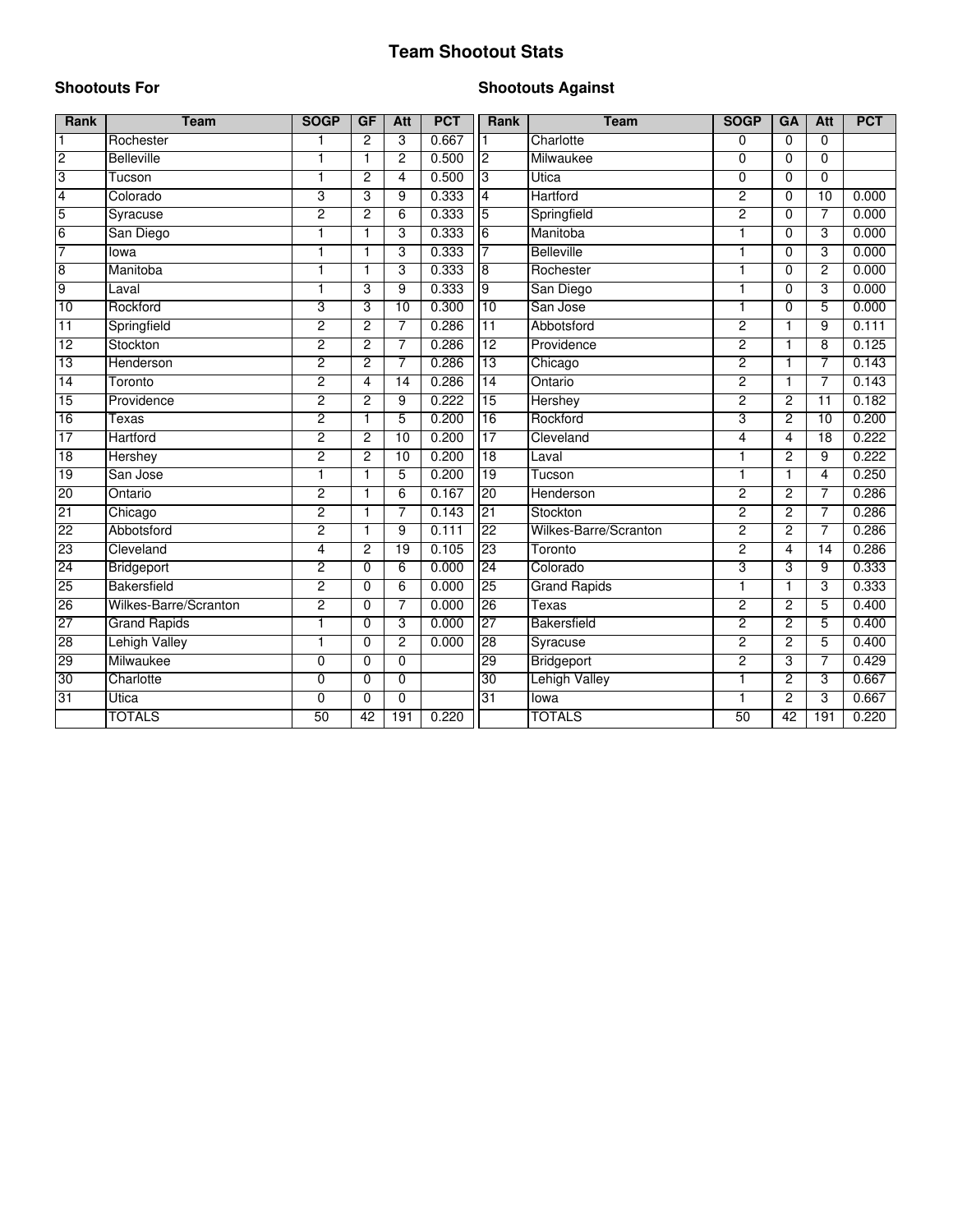#### **Record When Scoring First**

| <b>TEAM</b>           | GP              | FG              | $\overline{W}$  | L                       | <b>OTL</b>     | <b>SOL</b>     | <b>PTS</b>      | <b>PCT</b> |
|-----------------------|-----------------|-----------------|-----------------|-------------------------|----------------|----------------|-----------------|------------|
| Abbotsford            | $\overline{18}$ | 11              | 6               | $\overline{\mathbf{4}}$ | 0              | 1              | $\overline{13}$ | 0.591      |
| Bakersfield           | 17              | 6               | 3               | $\overline{2}$          | $\overline{0}$ | 1              | 7               | 0.583      |
| Belleville            | 21              | 12              | 8               | 4                       | 0              | 0              | 16              | 0.667      |
| Bridgeport            | 23              | 5               | $\overline{2}$  | 3                       | $\overline{0}$ | $\overline{0}$ | 4               | 0.400      |
| Charlotte             | 23              | 15              | 7               | 6                       | $\overline{2}$ | 0              | 16              | 0.533      |
| Chicago               | 22              | 17              | 13              | $\overline{2}$          | $\overline{1}$ | $\overline{1}$ | 28              | 0.824      |
| Cleveland             | 23              | $\overline{11}$ | 7               | 1                       | 2              | 1              | 17              | 0.773      |
| Colorado              | $\overline{21}$ | $\overline{8}$  | 5               | 3                       | $\overline{0}$ | $\overline{0}$ | 10              | 0.625      |
| <b>Grand Rapids</b>   | $\overline{22}$ | 12              | 8               | $\overline{\mathbf{4}}$ | 0              | $\mathbf 0$    | 16              | 0.667      |
| Hartford              | 18              | 6               | $\overline{5}$  | $\overline{1}$          | $\overline{0}$ | $\overline{0}$ | 10              | 0.833      |
| Henderson             | 18              | 13              | 8               | 5                       | $\overline{0}$ | $\overline{0}$ | 16              | 0.615      |
| Hershey               | 18              | $\overline{9}$  | $\overline{4}$  | 3                       | $\overline{2}$ | $\overline{0}$ | 10              | 0.556      |
| lowa                  | $\overline{21}$ | $\overline{9}$  | 7               | $\overline{2}$          | 0              | 0              | $\overline{14}$ | 0.778      |
| Laval                 | 22              | 10              | $\overline{8}$  | $\overline{2}$          | $\overline{0}$ | $\overline{0}$ | 16              | 0.800      |
| <b>Lehigh Valley</b>  | 20              | 9               | $\overline{2}$  | 5                       | 2              | $\overline{0}$ | $\overline{6}$  | 0.333      |
| Manitoba              | 23              | 12              | 12              | $\overline{0}$          | $\overline{0}$ | $\overline{0}$ | 24              | 1.000      |
| Milwaukee             | $\overline{22}$ | $\overline{11}$ | 8               | 3                       | 0              | 0              | 16              | 0.727      |
| Ontario               | 19              | 12              | $\overline{9}$  | 3                       | $\overline{0}$ | $\overline{0}$ | 18              | 0.750      |
| Providence            | 19              | 12              | 6               | $\overline{2}$          | 3              | $\mathbf{1}$   | 16              | 0.667      |
| Rochester             | 19              | $\overline{11}$ | $\overline{9}$  | $\overline{2}$          | $\overline{0}$ | $\overline{0}$ | $\overline{18}$ | 0.818      |
| Rockford              | 21              | 5               | $\overline{4}$  | $\mathbf{1}$            | 0              | $\mathbf 0$    | 8               | 0.800      |
| San Diego             | 19              | 9               | 7               | $\overline{2}$          | $\overline{0}$ | $\overline{0}$ | 14              | 0.778      |
| San Jose              | 18              | $6\overline{6}$ | 4               | 1                       | 1              | $\overline{0}$ | 9               | 0.750      |
| Springfield           | 21              | 13              | $\overline{8}$  | 3                       | $\overline{2}$ | $\overline{0}$ | 18              | 0.692      |
| Stockton              | 20              | 12              | $\overline{11}$ | $\Omega$                | 1              | 0              | 23              | 0.958      |
| Syracuse              | 20              | $\overline{9}$  | 3               | 5                       | 1              | $\overline{0}$ | 7               | 0.389      |
| <b>Texas</b>          | $\overline{20}$ | 9               | 6               | $\overline{2}$          | 0              | $\mathbf{1}$   | 13              | 0.722      |
| Toronto               | $\overline{19}$ | $\overline{8}$  | 6               | 1                       | 0              | 1              | 13              | 0.813      |
| Tucson                | 18              | $\overline{8}$  | 7               | $\mathbf{1}$            | 0              | 0              | $\overline{14}$ | 0.875      |
| Utica                 | 20              | 13              | $\overline{11}$ | $\overline{0}$          | $\overline{2}$ | $\overline{0}$ | 24              | 0.923      |
| Wilkes-Barre/Scranton | 19              | 9               | 5               | $\mathbf 1$             |                | 2              | 13              | 0.722      |
| <b>TOTALS</b>         | 624             | 312             | 209             | 74                      | 20             | 9              | 447             | 0.716      |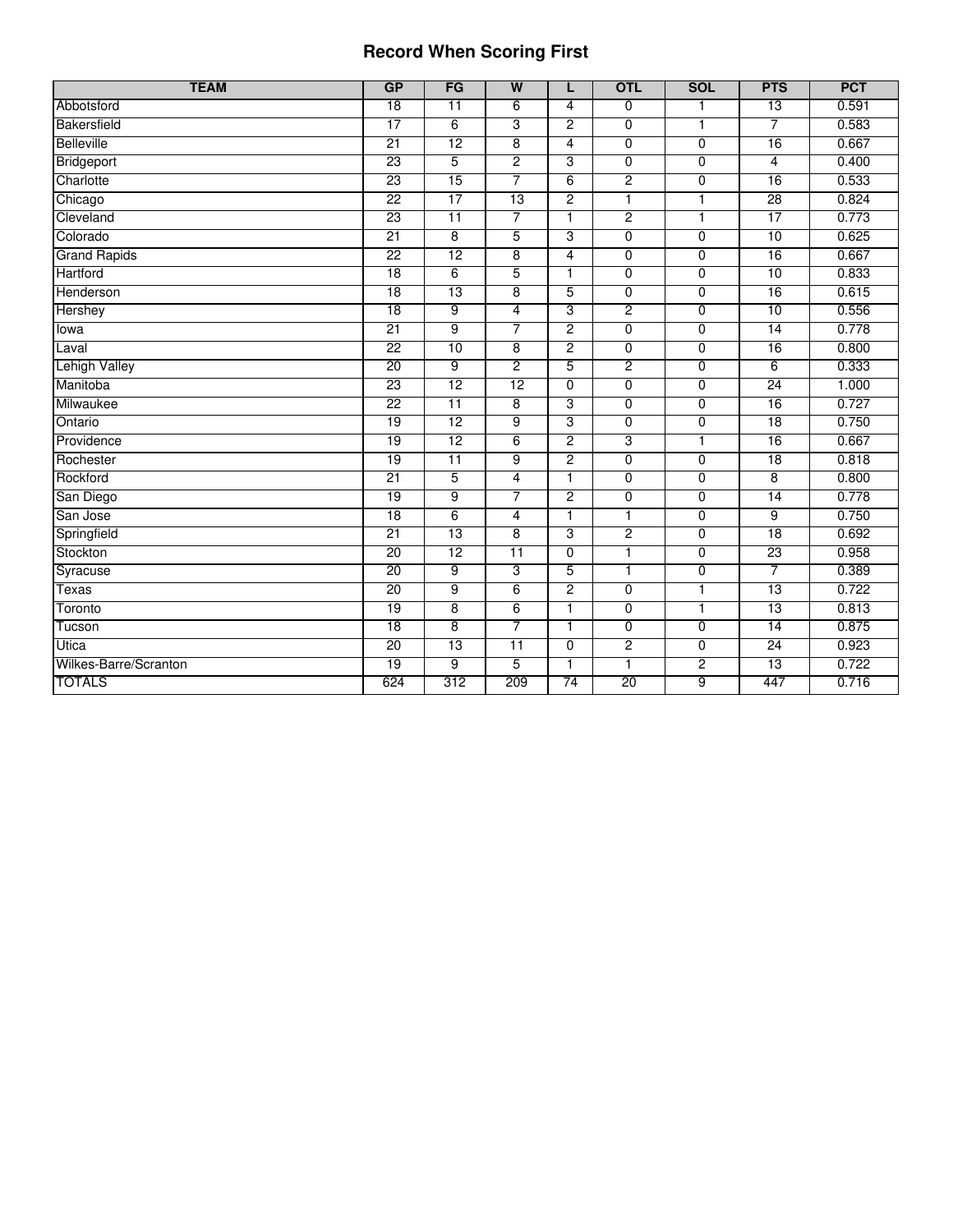#### **Team Records vs. Division**

|                 |                       | <b>Atlantic</b>         |                |                | <b>North</b>   |                         |                |                |                |  |                         | <b>Central</b> |                | <b>Pacific</b> |                |    |                |                |                |
|-----------------|-----------------------|-------------------------|----------------|----------------|----------------|-------------------------|----------------|----------------|----------------|--|-------------------------|----------------|----------------|----------------|----------------|----|----------------|----------------|----------------|
| <b>DIVISION</b> | <b>TEAM</b>           | W                       | L              | <b>OTL</b>     | <b>SOL</b>     | W                       |                | <b>OTL</b>     | <b>SOL</b>     |  | W                       | L              | <b>OTL</b>     | <b>SOL</b>     | W              |    |                | <b>OTL</b>     | <b>SOL</b>     |
| Atlantic        | Bridgeport            | 4                       | 11             | $\overline{0}$ | $\overline{2}$ | 4                       | $\mathbf{1}$   | 1              | 0              |  | $\mathbf 0$             | $\mathbf 0$    | $\overline{0}$ | $\overline{0}$ | $\Omega$       |    | $\mathbf 0$    | $\overline{0}$ | $\mathbf 0$    |
|                 | Charlotte             | 10                      | 6              | $\overline{2}$ | $\overline{0}$ | 1                       | $\overline{4}$ | $\overline{0}$ | $\overline{0}$ |  | $\mathbf 0$             | $\overline{0}$ | $\overline{0}$ | $\overline{0}$ | $\Omega$       |    | $\mathbf 0$    | $\overline{0}$ | $\overline{0}$ |
|                 | Hartford              | 12                      | 4              | $\overline{2}$ | $\overline{0}$ | $\overline{0}$          | 0              | $\overline{0}$ | $\overline{0}$ |  | $\mathbf 0$             | $\overline{0}$ | $\overline{0}$ | $\overline{0}$ | $\Omega$       |    | $\mathbf 0$    | $\overline{0}$ | $\overline{0}$ |
|                 | Hershey               | 7                       | 5              | ī              | $\overline{0}$ | $\overline{2}$          | $\overline{1}$ | 1              | T              |  | $\overline{0}$          | $\overline{0}$ | $\overline{0}$ | $\overline{0}$ | $\overline{0}$ |    | $\overline{0}$ | $\overline{0}$ | $\overline{0}$ |
|                 | Lehigh Valley         | 3                       | 9              | 2              | $\overline{0}$ | 1                       | $\overline{2}$ | $\overline{2}$ | 1              |  | $\overline{0}$          | $\overline{0}$ | $\overline{0}$ | $\overline{0}$ | $\overline{0}$ |    | 0              | $\overline{0}$ | $\overline{0}$ |
|                 | Providence            | 9                       | 4              | 2              | 1              | $\overline{0}$          | $\overline{2}$ | 1              | $\overline{0}$ |  | 0                       | $\overline{0}$ | $\overline{0}$ | $\overline{0}$ | $\mathbf 0$    |    | 0              | $\overline{0}$ | $\overline{0}$ |
|                 | Springfield           | 14                      | 4              | $\overline{2}$ | $\mathbf 0$    | 0                       | 1              | $\overline{0}$ | $\overline{0}$ |  | 0                       | $\mathbf 0$    | $\overline{0}$ | $\mathbf 0$    | $\Omega$       |    | $\mathbf 0$    | $\mathbf{0}$   | $\overline{0}$ |
|                 | Wilkes-Barre/Scranton | 8                       | 7              | 1              | $\overline{2}$ | 0                       | $\mathbf{1}$   | $\overline{0}$ | $\overline{0}$ |  | $\overline{0}$          | $\overline{0}$ | $\overline{0}$ | $\overline{0}$ | $\mathbf 0$    |    | $\mathbf 0$    | $\overline{0}$ | $\overline{0}$ |
|                 | <b>TOTAL</b>          | 67                      | 50             | 12             | $\overline{5}$ | 8                       | 12             | 5              | $\overline{2}$ |  | $\mathbf 0$             | $\mathbf 0$    | $\overline{0}$ | $\overline{0}$ | $\Omega$       |    | $\mathbf 0$    | $\overline{0}$ | $\overline{0}$ |
|                 |                       | $\overline{W}$          | L              | <b>OTL</b>     | <b>SOL</b>     | W                       | L              | <b>OTL</b>     | <b>SOL</b>     |  | W                       | L              | <b>OTL</b>     | <b>SOL</b>     | W              |    | L              | <b>OTL</b>     | <b>SOL</b>     |
| North           | <b>Belleville</b>     | $\overline{c}$          | $\mathbf 0$    | $\overline{0}$ | $\overline{0}$ | 8                       | 9              | $\overline{0}$ | $\overline{0}$ |  | $\mathbf 0$             | $\overline{2}$ | $\overline{0}$ | $\overline{0}$ | $\mathbf 0$    |    | 0              | 0              | $\mathbf 0$    |
|                 | Cleveland             | $\mathbf{1}$            | $\mathbf{1}$   | $\overline{1}$ | $\overline{0}$ | 9                       | 4              | $\overline{1}$ | 3              |  | $\overline{0}$          | 3              | $\overline{0}$ | $\overline{0}$ | $\overline{0}$ |    | $\overline{0}$ | $\overline{0}$ | $\overline{0}$ |
|                 | Laval                 | 2                       | 1              | $\overline{0}$ | $\overline{0}$ | 5                       | 9              | $\overline{1}$ | $\overline{0}$ |  | 3                       | $\overline{0}$ | $\mathbf{1}$   | $\overline{0}$ | $\mathbf 0$    |    | 0              | $\overline{0}$ | $\overline{0}$ |
|                 | Rochester             | 3                       | $\overline{0}$ | $\overline{0}$ | $\overline{0}$ | $\overline{10}$         | 6              | $\overline{0}$ | $\overline{0}$ |  | $\overline{0}$          | $\overline{0}$ | $\overline{0}$ | $\overline{0}$ | $\overline{0}$ |    | 0              | $\overline{0}$ | $\overline{0}$ |
|                 | Syracuse              | 4                       | 2              | $\overline{0}$ | $\mathbf{1}$   | 3                       | $\overline{8}$ | $\overline{2}$ | $\overline{0}$ |  | 0                       | $\mathbf 0$    | $\overline{0}$ | $\overline{0}$ | $\Omega$       |    | $\mathbf 0$    | $\overline{0}$ | $\overline{0}$ |
|                 | Toronto               | $\overline{c}$          | 1              | $\overline{0}$ | $\overline{0}$ | 5                       | 5              | $\overline{1}$ | 1              |  | 3                       | $\mathbf{1}$   | $\overline{0}$ | $\overline{0}$ | $\Omega$       |    | $\mathbf 0$    | $\overline{0}$ | $\overline{0}$ |
|                 | Utica                 | 5                       | 0              | $\mathbf{1}$   | $\overline{0}$ | 12                      | $\mathbf{1}$   | $\mathbf{1}$   | $\overline{0}$ |  | $\mathbf 0$             | $\mathbf 0$    | $\overline{0}$ | $\overline{0}$ | $\Omega$       |    | 0              | $\overline{0}$ | $\overline{0}$ |
|                 | <b>TOTAL</b>          | 19                      | 5              | $\overline{2}$ | $\mathbf{1}$   | 52                      | 42             | $\overline{6}$ | 4              |  | 6                       | 6              | $\mathbf{1}$   | $\overline{0}$ | $\Omega$       |    | $\mathbf 0$    | $\overline{0}$ | $\overline{0}$ |
|                 |                       | $\overline{\mathsf{w}}$ | L              | <b>OTL</b>     | <b>SOL</b>     | $\overline{\mathsf{w}}$ | L              | <b>OTL</b>     | <b>SOL</b>     |  | $\overline{\mathsf{w}}$ | L              | <b>OTL</b>     | <b>SOL</b>     | $\overline{w}$ |    | L              | <b>OTL</b>     | <b>SOL</b>     |
| Central         | Chicago               | $\mathbf 0$             | 0              | $\mathbf 0$    | $\mathbf 0$    | 0                       | $\mathbf{1}$   | 1              | 0              |  | 16                      | 3              | $\overline{0}$ | $\mathbf{1}$   | $\mathbf 0$    |    | $\mathbf 0$    | $\mathbf 0$    | $\mathbf 0$    |
|                 | <b>Grand Rapids</b>   | 0                       | 0              | $\overline{0}$ | $\overline{0}$ | 1                       | $\overline{0}$ | $\overline{0}$ | $\overline{0}$ |  | 8                       | 10             | $\overline{2}$ | 1              | $\overline{0}$ |    | 0              | $\overline{0}$ | $\overline{0}$ |
|                 | lowa                  | $\mathbf 0$             | 0              | $\overline{0}$ | $\overline{0}$ | $\overline{0}$          | $\overline{0}$ | $\overline{0}$ | $\overline{0}$ |  | 7                       | 7              | 2              | 1              | $\overline{2}$ |    | $\overline{2}$ | $\overline{0}$ | $\overline{0}$ |
|                 | Manitoba              | 0                       | $\overline{0}$ | $\overline{0}$ | $\overline{0}$ | 3                       | 3              | $\overline{0}$ | $\overline{0}$ |  | 12                      | $\overline{4}$ | 7              | $\overline{0}$ | $\overline{0}$ |    | $\overline{0}$ | $\overline{0}$ | $\overline{0}$ |
|                 | Milwaukee             | 0                       | $\mathbf{0}$   | $\overline{0}$ | $\mathbf 0$    | $\overline{2}$          | $\mathbf 0$    | $\overline{0}$ | $\overline{0}$ |  | 7                       | 12             | $\mathbf{1}$   | $\mathbf 0$    | $\Omega$       |    | $\mathbf 0$    | $\Omega$       | $\overline{0}$ |
|                 | Rockford              | $\mathbf{0}$            | $\overline{0}$ | $\overline{0}$ | $\overline{0}$ | $\overline{0}$          | $\mathbf 0$    | $\overline{0}$ | $\overline{0}$ |  | $\overline{9}$          | 8              | $\mathbf{1}$   | $\mathbf{1}$   | $\mathbf{1}$   |    | 1              | $\overline{0}$ | $\overline{0}$ |
|                 | Texas                 | 0                       | 0              | $\mathbf 0$    | $\mathbf 0$    | 1                       | 0              | 1              | $\overline{0}$ |  | 3                       | 5              | $\overline{2}$ | $\mathbf 0$    | 3              |    | 4              | $\mathbf{0}$   | $\mathbf{1}$   |
|                 | <b>TOTAL</b>          | $\mathbf 0$             | $\overline{0}$ | $\overline{0}$ | $\overline{0}$ | 7                       | 4              | $\overline{2}$ | $\overline{0}$ |  | 62                      | 49             | $\overline{9}$ | $\overline{4}$ | 6              |    | 7              | $\overline{0}$ | $\overline{1}$ |
|                 |                       | W                       | L              | <b>OTL</b>     | SOL            | $\overline{W}$          | L              | <b>OTL</b>     | <b>SOL</b>     |  | $\overline{w}$          | L              | <b>OTL</b>     | SOL            | W              |    | L              | <b>OTL</b>     | <b>SOL</b>     |
| Pacific         | Abbotsford            | 0                       | $\overline{0}$ | $\overline{0}$ | $\overline{0}$ | $\overline{0}$          | $\overline{0}$ | $\overline{0}$ | $\overline{0}$ |  | 0                       | $\overline{0}$ | $\overline{0}$ | $\overline{0}$ | $\overline{8}$ |    | 7              | 2              | 1              |
|                 | Bakersfield           | 0                       | 0              | $\overline{0}$ | $\overline{0}$ | 0                       | $\overline{0}$ | $\overline{0}$ | $\overline{0}$ |  | 0                       | $\overline{0}$ | $\overline{0}$ | $\overline{0}$ | 6              |    | $\overline{8}$ | $\mathbf{1}$   | $\overline{2}$ |
|                 | Colorado              | $\mathbf 0$             | $\overline{0}$ | $\overline{0}$ | $\overline{0}$ | $\overline{0}$          | $\overline{0}$ | $\overline{0}$ | $\overline{0}$ |  | 3                       | $\overline{0}$ | $\overline{0}$ | 1              | 7              |    | $\overline{8}$ | 1              | 1              |
|                 | Henderson             | 0                       | 0              | $\Omega$       | $\mathbf 0$    | 0                       | 0              | $\mathbf 0$    | $\overline{0}$ |  | $\overline{2}$          | $\overline{2}$ | $\overline{0}$ | $\Omega$       | $\overline{7}$ |    | 5              | 1              | 1              |
|                 | Ontario               | $\mathbf{0}$            | 0              | $\overline{0}$ | $\overline{0}$ | 0                       | $\mathbf 0$    | $\overline{0}$ | $\overline{0}$ |  | $\mathbf 0$             | $\overline{0}$ | $\overline{0}$ | $\overline{0}$ |                | 13 | 5              | $\overline{0}$ | $\mathbf{1}$   |
|                 | San Diego             | $\overline{0}$          | 0              | $\overline{0}$ | $\overline{0}$ | $\overline{0}$          | 0              | $\overline{0}$ | $\overline{0}$ |  | 0                       | $\overline{0}$ | $\overline{0}$ | $\overline{0}$ | $\overline{9}$ |    | $\overline{9}$ | $\overline{1}$ | $\overline{0}$ |
|                 | San Jose              | 0                       | 0              | $\overline{0}$ | $\overline{0}$ | 0                       | 0              | $\overline{0}$ | 0              |  | $\mathbf{1}$            | $\mathbf{1}$   | $\overline{0}$ | $\overline{0}$ | 5              |    | 10             | 1              | $\overline{0}$ |
|                 | Stockton              | $\mathbf 0$             | 0              | $\mathbf 0$    | $\mathbf 0$    | 0                       | 0              | 0              | $\overline{0}$ |  | 0                       | 0              | $\mathbf 0$    | $\mathbf 0$    |                | 15 | 2              | $\overline{2}$ | $\mathbf{1}$   |
|                 | Tucson                | $\mathbf 0$             | 0              | $\overline{0}$ | $\overline{0}$ | 0                       | 0              | $\overline{0}$ | $\overline{0}$ |  | $\overline{2}$          | $\overline{2}$ | $\overline{0}$ | $\mathbf 0$    | 7              |    | 6              | 1              | $\overline{0}$ |
|                 | <b>TOTAL</b>          | $\overline{0}$          | $\overline{0}$ | $\overline{0}$ | $\overline{0}$ | $\overline{0}$          | $\overline{0}$ | $\overline{0}$ | $\overline{0}$ |  | 8                       | 5              | $\overline{0}$ | 1              |                | 77 | 60             | 10             | 7              |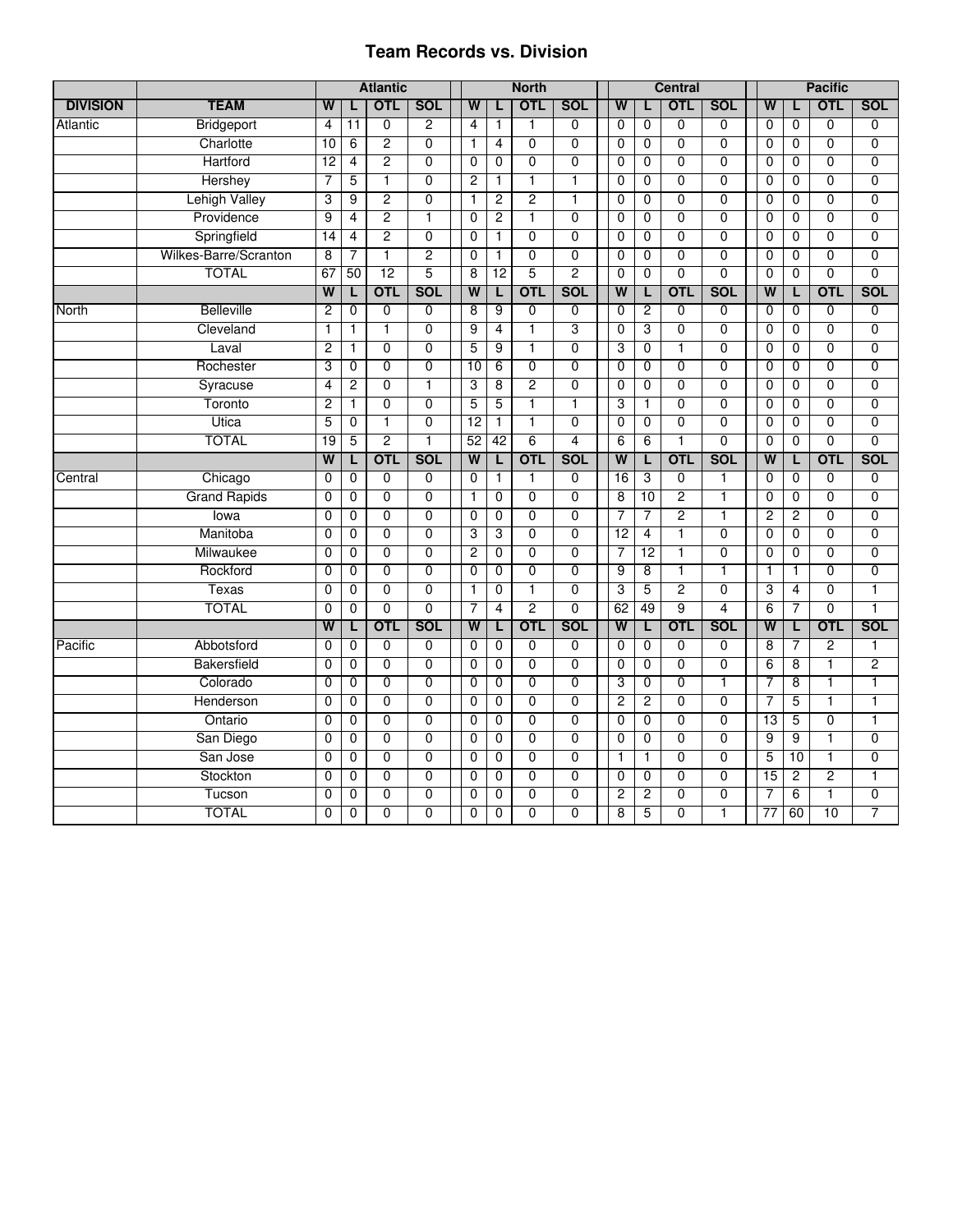### **Team vs. Team Records**

|            | <b>ABB</b>                     | <b>BAK</b>                    | <b>BEL</b>                                                     | <b>BRI</b>                                                                                            | <b>CLT</b>                                                                                                                                                                                                                                                                                                                                                                                                                                                                             | <b>CHI</b>                              | CLE                       | COL                 | <b>GR</b>       | <b>HFD</b>                                          | <b>HSK</b>      | <b>HER</b>                                  | IA                                                                                                                                                                  | LAV             | LHV                           | <b>MB</b>       |
|------------|--------------------------------|-------------------------------|----------------------------------------------------------------|-------------------------------------------------------------------------------------------------------|----------------------------------------------------------------------------------------------------------------------------------------------------------------------------------------------------------------------------------------------------------------------------------------------------------------------------------------------------------------------------------------------------------------------------------------------------------------------------------------|-----------------------------------------|---------------------------|---------------------|-----------------|-----------------------------------------------------|-----------------|---------------------------------------------|---------------------------------------------------------------------------------------------------------------------------------------------------------------------|-----------------|-------------------------------|-----------------|
| ABB        | -------                        | $0 - 1 - 0 - 0$               | $0 - 0 - 0 - 0$                                                | $0 - 0 - 0 - 0$                                                                                       | $0 - 0 - 0 - 0$                                                                                                                                                                                                                                                                                                                                                                                                                                                                        | $0 - 0 - 0 - 0 10 - 0 - 0 - 0$          |                           | $0 - 0 - 0 - 0$     | $0 - 0 - 0 - 0$ | 0-0-0-0 2-0-0-0                                     |                 | $0 - 0 - 0 - 0$                             | $0 - 0 - 0 - 0$                                                                                                                                                     | $0 - 0 - 0 - 0$ | $0 - 0 - 0 - 0$               | $0 - 0 - 0 - 0$ |
| <b>BAK</b> | $1 - 0 - 0 - 0$                |                               | $0 - 0 - 0 - 0$                                                | $0 - 0 - 0 - 0$                                                                                       | $0 - 0 - 0 - 0$                                                                                                                                                                                                                                                                                                                                                                                                                                                                        | 0-0-0-0 0-0-0-0-0                       |                           | 1-2-0-0 0-0-0-0     |                 | $0 - 0 - 0 - 0$                                     |                 | $1 - 1 - 0 - 0 0 - 0 - 0 - 0 0 - 0 - 0 - 0$ |                                                                                                                                                                     | $0 - 0 - 0 - 0$ | $0 - 0 - 0 - 0$               | $0 - 0 - 0 - 0$ |
| <b>BEI</b> | $0 - 0 - 0 - 0$                | $0 - 0 - 0 - 0$               | -------                                                        | $1 - 0 - 0 - 0$                                                                                       | I0-0-0-0 I0-0-0-0 I2-2-0-0                                                                                                                                                                                                                                                                                                                                                                                                                                                             |                                         |                           |                     |                 |                                                     |                 |                                             | 10-0-0-0 10-0-0-0 10-0-0-0 10-0-0-0 10-0-0-0 10-0-0-0                                                                                                               | -4-2-0-0        | $0 - 0 - 0 - 0$               | $0 - 2 - 0 - 0$ |
| <b>BRI</b> | $0 - 0 - 0 - 0$                | $0 - 0 - 0 - 0$               | $0 - 1 - 0 - 0$                                                | $- - - - - - -$                                                                                       | 0-1-0-0 0-0-0-0 0-0-0-0                                                                                                                                                                                                                                                                                                                                                                                                                                                                |                                         |                           | $0 - 0 - 0 - 0$     | $0 - 0 - 0 - 0$ | $1 - 4 - 0 - 0$                                     |                 | $0-0-0-0$ $0-0-0-0$ $0-0-0-0$               |                                                                                                                                                                     | $1 - 0 - 1 - 0$ | 1-0-0-0                       | $0 - 0 - 0 - 0$ |
| <b>CLT</b> | 0-0-0-0 10-0-0-0 1             |                               | 0-0-0-0                                                        | $1 - 0 - 0 - 0$                                                                                       | $\begin{array}{cccccccccc} \multicolumn{2}{c}{} & \multicolumn{2}{c}{} & \multicolumn{2}{c}{} & \multicolumn{2}{c}{} & \multicolumn{2}{c}{} & \multicolumn{2}{c}{} & \multicolumn{2}{c}{} & \multicolumn{2}{c}{} & \multicolumn{2}{c}{} & \multicolumn{2}{c}{} & \multicolumn{2}{c}{} & \multicolumn{2}{c}{} & \multicolumn{2}{c}{} & \multicolumn{2}{c}{} & \multicolumn{2}{c}{} & \multicolumn{2}{c}{} & \multicolumn{2}{c}{} & \multicolumn{2}{c}{} & \multicolumn{2}{c}{} & \mult$ | l 0-0-0-0 l 0-0-0-0 l 0-0-0-0           |                           |                     | 0-0-0-0         |                                                     |                 |                                             |                                                                                                                                                                     | $0 - 0 - 0 - 0$ | $3 - 1 - 0 - 0$               | $0 - 0 - 0 - 0$ |
| CHI        | $0 - 0 - 0 - 0 10 - 0 - 0$     |                               | 0-0-0-0                                                        |                                                                                                       | $0 - 0 - 0 - 0 10 - 0 - 0$                                                                                                                                                                                                                                                                                                                                                                                                                                                             | $- - - - - - -$                         | $0 - 0 - 0 - 0 0 - 0 - 0$ |                     |                 |                                                     |                 |                                             | 15-0-0-0 10-0-0-0 10-0-0-0 10-0-0-0 13-0-0-0                                                                                                                        | $0 - 0 - 0 - 0$ | $0 - 0 - 0 - 0$               | $0 - 1 - 0 - 0$ |
| <b>CLE</b> |                                |                               | l 0-0-0-0 l 0-0-0-0 l 2-1-0-1 l 0-0-0-0                        |                                                                                                       | 0-0-0-0 0-0-0-0                                                                                                                                                                                                                                                                                                                                                                                                                                                                        |                                         | -------                   | l0-0-0-0 l0-1-0-0   |                 | l0-0-0-0 l0-0-0-0 l1-0-1-0 l0-0-0-0                 |                 |                                             |                                                                                                                                                                     | $0 - 0 - 0 - 0$ | $0 - 1 - 0 - 0$               | $0 - 0 - 0 - 0$ |
| COL        |                                |                               | 10-0-0-0 l2-1-0-0 l0-0-0-0 l0-0-0-0 l0-0-0-0 l0-0-0-0 l0-0-0-0 |                                                                                                       |                                                                                                                                                                                                                                                                                                                                                                                                                                                                                        |                                         |                           | --------            |                 | 0-0-0-0 0-0-0-0 0                                   |                 |                                             | 1-2-0-1 0-0-0-0 0-0-0-0                                                                                                                                             |                 | $10-0-0-010-0-0-010-0-0-0$    |                 |
| GR         | 0-0-0-0 0-0-0-0                |                               | $0 - 0 - 0 - 0$                                                |                                                                                                       | $0 - 0 - 0 - 0$ $0 - 0 - 0 - 0$ $0 - 4 - 1 - 0$                                                                                                                                                                                                                                                                                                                                                                                                                                        |                                         | $1 - 0 - 0 - 0$           | $0 - 0 - 0 - 0$     | $- - - - - - -$ | $0 - 0 - 0 - 0$                                     | $0 - 0 - 0 - 0$ | $0 - 0 - 0 - 0$                             | $1 - 0 - 0 - 0$                                                                                                                                                     | $0 - 0 - 0 - 0$ | 0-0-0-0                       | $1 - 4 - 0 - 1$ |
| <b>HFD</b> | 0-0-0-0 0-0-0-0                |                               |                                                                | $0 - 0 - 0$ $14 - 1 - 0 - 0$ $10 - 1 - 0 - 0$ $10 - 0 - 0$ $10 - 0 - 0 - 0$                           |                                                                                                                                                                                                                                                                                                                                                                                                                                                                                        |                                         |                           | l 0-0-0-0 l 0-0-0-0 |                 | --------                                            | $0 - 0 - 0 - 0$ | $1 - 0 - 0 - 0$                             | $0 - 0 - 0 - 0$                                                                                                                                                     | $0 - 0 - 0 - 0$ | 1-0-0-0                       | $0 - 0 - 0 - 0$ |
|            | HSK 10-1-1-0 11-1-0-0 I        |                               |                                                                | l0-0-0-0 l0-0-0-0 l0-0-0-0 l0-0-0-0 l0-0-0-0 l3-1-0-0 l0-0-0-0 l0-0-0-0 l                             |                                                                                                                                                                                                                                                                                                                                                                                                                                                                                        |                                         |                           |                     |                 |                                                     | $- - - - - - -$ | 0-0-0-0 l 1-1-0-0                           |                                                                                                                                                                     |                 | 0-0-0-0 0-0-0-0 0-0-0-0       |                 |
|            | HER 10-0-0-0 10-0-0-0          |                               |                                                                | 0-0-0-0 0-0-0-0 3-2-0-0 0-0-0-0 11-0-0-1 0-0-0-0                                                      |                                                                                                                                                                                                                                                                                                                                                                                                                                                                                        |                                         |                           |                     | $0 - 0 - 0 - 0$ | l0-1-0-0 l0-0-0-0                                   |                 |                                             | $0 - 0 - 0 - 0$                                                                                                                                                     | $0 - 0 - 0 - 0$ | $1 - 1 - 0 - 0$               | $0 - 0 - 0 - 0$ |
| IA         | $0 - 0 - 0 - 0 10 - 0 - 0$     |                               |                                                                | 0-0-0-0 0-0-0-0 0-0-0-0 0-3-0-0 0-0-0-0 0-0-0-0 0-0-0-1 0-0-1 0-0-0-0                                 |                                                                                                                                                                                                                                                                                                                                                                                                                                                                                        |                                         |                           |                     |                 |                                                     | 1-1-0-0         | $0 - 0 - 0 - 0$                             | $- - - - - - -$                                                                                                                                                     | $0 - 0 - 0 - 0$ | $0 - 0 - 0 - 0$               | $1 - 1 - 0 - 0$ |
| LAV        | l 0-0-0-0 l 0-0-0-0 l          |                               | $2 - 4 - 0 - 0$                                                |                                                                                                       | <u>1-1-0-0   0-0-0-0   0-0-0-0   0-0-0-0   0-0-0-0   0-0-0-0   0-0-0-0   0-0-0-0   0-0-0-0   0-0-0-0   </u>                                                                                                                                                                                                                                                                                                                                                                            |                                         |                           |                     |                 |                                                     |                 |                                             |                                                                                                                                                                     | --------        | $0 - 0 - 0 - 0$               | $2 - 0 - 0 - 0$ |
| LHV        |                                | $0 - 0 - 0 - 0 1 0 - 0 - 0 1$ |                                                                | <u>0-0-0-0 0 0-1-0-0 0 1-3-0-0 0 0-0-0 0 11-0-0-0 0 0-0-0 0 0-0-0-0 0 0-1-0-0 0 0-0-0 0 0-0-0 0 0</u> |                                                                                                                                                                                                                                                                                                                                                                                                                                                                                        |                                         |                           |                     |                 |                                                     |                 | l 1-1-0-0 l 0-0-0-0                         |                                                                                                                                                                     | $0 - 0 - 0 - 0$ |                               | $0 - 0 - 0 - 0$ |
| MВ         | $0 - 0 - 0 - 0$                |                               | 0-0-0-0 2-0-0-0                                                | 0-0-0-0                                                                                               | $0 - 0 - 0 - 0$                                                                                                                                                                                                                                                                                                                                                                                                                                                                        | l 1-0-0-0 l 0-0-0-0 l 0-0-0-0 l 5-1-0-0 |                           |                     |                 | $0 - 0 - 0 - 0$                                     | $0 - 0 - 0 - 0$ | $0 - 0 - 0 - 0$                             | $1 - 1 - 0 - 0$                                                                                                                                                     | $0 - 2 - 0 - 0$ | $0 - 0 - 0 - 0$               |                 |
| <b>MIL</b> | $0 - 0 - 0 - 0 10 - 0 - 0$     |                               |                                                                |                                                                                                       |                                                                                                                                                                                                                                                                                                                                                                                                                                                                                        |                                         |                           |                     |                 |                                                     |                 |                                             | 0-0-0-0   0-0-0-0   0-0-0-0   0-4-0-0   2-0-0-0   0-0-0-0   1-2-0-0   0-0-0-0   0-0-0-0   0-0-0-0   0-0-0-0   0-0-0-0   0-0-0-0   0-0-0-0                           |                 |                               | $2 - 2 - 1 - 0$ |
| ONT        | $3 - 2 - 0 - 1$                | $13-0-0-0$                    | $0 - 0 - 0 - 0$                                                |                                                                                                       | 0-0-0-0 10-0-0-0 10-0-0-0 10-0-0-0 11-0-0-0 10-0-0-0 10-0-0-0 1                                                                                                                                                                                                                                                                                                                                                                                                                        |                                         |                           |                     |                 |                                                     | $1 - 0 - 0 - 0$ | 0-0-0-0 0-0-0-0                             |                                                                                                                                                                     | $0 - 0 - 0 - 0$ | 0-0-0-0                       | $0 - 0 - 0 - 0$ |
| <b>PRO</b> | 0-0-0-0                        | $0 - 0 - 0 - 0$               |                                                                | 0-1-0-0   2-1-0-0   1-0-0-0   0-0-0-0   0-0-0-0   0-0-0-0   0-0-0-0                                   |                                                                                                                                                                                                                                                                                                                                                                                                                                                                                        |                                         |                           |                     |                 | 1-0-1-1                                             | $10-0-0-0$      | $1 - 0 - 1 - 0$                             | 0-0-0-0                                                                                                                                                             | $0 - 1 - 0 - 0$ | 1-0-0-0                       | $0 - 0 - 0 - 0$ |
|            | ROC 0-0-0-0 0-0-0-0            |                               |                                                                |                                                                                                       |                                                                                                                                                                                                                                                                                                                                                                                                                                                                                        |                                         |                           |                     |                 |                                                     |                 |                                             | ا 2-0-0-0 ا 2-0-0-0 ا 2-0-0 ا 2-0-0 ا 2-0-0 ا 2-0-0 ا 2-0-0-0 ا 2-0-0-0 ا 2-0-0-0 ا 2-0-0-0 ا 2-0-0-0 ا 2-0-0-                                                      |                 | $1 - 0 - 0 - 0$ 0 - 0 - 0 - 0 |                 |
| <b>RFD</b> | 0-0-0-0 0-0-0-0                |                               | 0-0-0-0                                                        |                                                                                                       | 0-0-0-0 10-0-0-0 13-1-0-1 10-0-0-0 10-0-0-0 11-3-0-0 10-0-0-0                                                                                                                                                                                                                                                                                                                                                                                                                          |                                         |                           |                     |                 |                                                     | $1 - 1 - 0 - 0$ | 0-0-0-0                                     | $1 - 2 - 1 - 0$                                                                                                                                                     | $0 - 0 - 0 - 0$ | $0 - 0 - 0 - 0$               | $1 - 0 - 0 - 0$ |
| <b>SD</b>  | $0 - 0 - 0 - 0 12 - 1 - 1 - 0$ |                               | $0 - 0 - 0 - 0$                                                | $0 - 0 - 0 - 0$                                                                                       | 0-0-0-0                                                                                                                                                                                                                                                                                                                                                                                                                                                                                | 0-0-0-0 0-0-0-0 0-1-0-0 0-0-0-0         |                           |                     |                 | $0 - 0 - 0 - 0$                                     | 1-0-0-0         | 0-0-0-0                                     | 0-0-0-0                                                                                                                                                             | 0-0-0-0         | $0 - 0 - 0 - 0$               | $0 - 0 - 0 - 0$ |
| SJ         | $2 - 3 - 0 - 0$ 1 - 1 - 0 - 0  |                               | $0 - 0 - 0 - 0$                                                |                                                                                                       |                                                                                                                                                                                                                                                                                                                                                                                                                                                                                        |                                         |                           |                     |                 |                                                     |                 |                                             | 0-0-0-0  0-0-0-0  0-0-0-0  0-0-0-0  2-0-1-0  0-0-0-0  0-0-0-0  0-0-0-0  0-0-0-0  0-0-0-0  0-0-0-0  0-0-0-0  0-0-0-0                                                 |                 |                               |                 |
| <b>SPR</b> | LO-0-0-0 LO-0-0-0 L            |                               |                                                                | 0-0-0-0 6-0-1-0 11-0-0-0 10-0-0-0 10-0-0-0 10-0-0-0 10-0-0-0 12-2-0-0 10-0-0-0 11-1-0-0 10-0-0-0 10-0 |                                                                                                                                                                                                                                                                                                                                                                                                                                                                                        |                                         |                           |                     |                 |                                                     |                 |                                             |                                                                                                                                                                     | 0-0-0-0         | 1-0-0-0                       | $0 - 0 - 0 - 0$ |
| STK        | l 2-0-0-0 l 2-0-0-0            |                               | $0 - 0 - 0 - 0$                                                |                                                                                                       | $0 - 0 - 0 - 0 10 - 0 - 0 - 0$                                                                                                                                                                                                                                                                                                                                                                                                                                                         |                                         |                           |                     |                 | l 0-0-0-0 l 0-0-0-0 l 2-1-0-0 l 0-0-0-0 l 0-0-0-0 l | 1-0-1-0         | 0-0-0-0 0-0-0-0                             |                                                                                                                                                                     | $0 - 0 - 0 - 0$ | $0 - 0 - 0 - 0$               | $0 - 0 - 0 - 0$ |
|            |                                |                               |                                                                |                                                                                                       |                                                                                                                                                                                                                                                                                                                                                                                                                                                                                        |                                         |                           |                     |                 |                                                     |                 |                                             | SYR 10-0-0-0 10-0-0-0 10-1-0-0 10-1-0-0 11-1-0-0 10-0-0-0 12-2-2-0 10-0-0-0 10-0-0-0 10-0-0-0 10-0-0-0 11-0-0-1 10-0-0-0 11-0-0-0 12-0-0-0 10-0-0-0                 |                 |                               |                 |
| TEX        | I 0-0-0-0 I 0-0-0-0 I          |                               |                                                                |                                                                                                       |                                                                                                                                                                                                                                                                                                                                                                                                                                                                                        |                                         |                           |                     |                 | 11-0-1-0 10-0-0-0 10-0-0-0 10-0-0-0 11-1-0-0        |                 |                                             |                                                                                                                                                                     | 1-0-1-0         | $0 - 0 - 0 - 0$               | $0 - 2 - 0 - 0$ |
|            | TOR 10-0-0-0                   | $0 - 0 - 0 - 0$               | $2 - 0 - 0 - 0$                                                | 0-1-0-0                                                                                               | l0-0-0-0 l2-0-0-0 l2-1-1-0 l0-0-0-0 l0-0-0-0                                                                                                                                                                                                                                                                                                                                                                                                                                           |                                         |                           |                     |                 | $0 - 0 - 0 - 0$                                     | $0 - 0 - 0 - 0$ | 0-0-0-0 0-0-0-0                             |                                                                                                                                                                     | $0 - 2 - 0 - 1$ | 1-0-0-0                       | $1 - 1 - 0 - 0$ |
|            |                                |                               |                                                                |                                                                                                       |                                                                                                                                                                                                                                                                                                                                                                                                                                                                                        |                                         |                           |                     |                 |                                                     |                 |                                             | <u>TUC  2-0-0-0  0-0-0-0  0-0-0-0  0-0-0-0  0-0-0-0  0-0-0-0  0-0-0-0  1-1-0-0  0-0-0-0  0-0-0-0  0-1-1-0  0-0-0-0  1-1-0-0  0-0-0-0  0-0-0-0  0-0-0-0  0-0-0-0</u> |                 |                               |                 |
| UTI        |                                |                               |                                                                |                                                                                                       |                                                                                                                                                                                                                                                                                                                                                                                                                                                                                        |                                         |                           |                     |                 |                                                     |                 |                                             | l 0-0-0-0 l0-0-0-0 l2-0-0-0 l0-0-1-0 l3-0-0-0 l0-0-0-0 l1-0-0-0 l0-0-0-0 l0-0-0-0 l0-0-0-0 l0-0-0-0 l0-0-0-0 l0-0-0-0 l2-0-0-0 l2                                   |                 | 1-0-0-0                       | $0 - 0 - 0 - 0$ |
|            | WBS 0-0-0-0  0-0-0-0           |                               |                                                                | 0-0-0-0 0-0-0-0 2-3-0-0 0-0-0-0 0-0-0-0 0-0-0-0 0-0-0-0                                               |                                                                                                                                                                                                                                                                                                                                                                                                                                                                                        |                                         |                           |                     |                 |                                                     |                 | 1-1-0-1 0-0-0-0 0-0-1-0 0-0-0-0             |                                                                                                                                                                     | $0 - 0 - 0 - 0$ | $3 - 1 - 0 - 0$               | $0 - 0 - 0 - 0$ |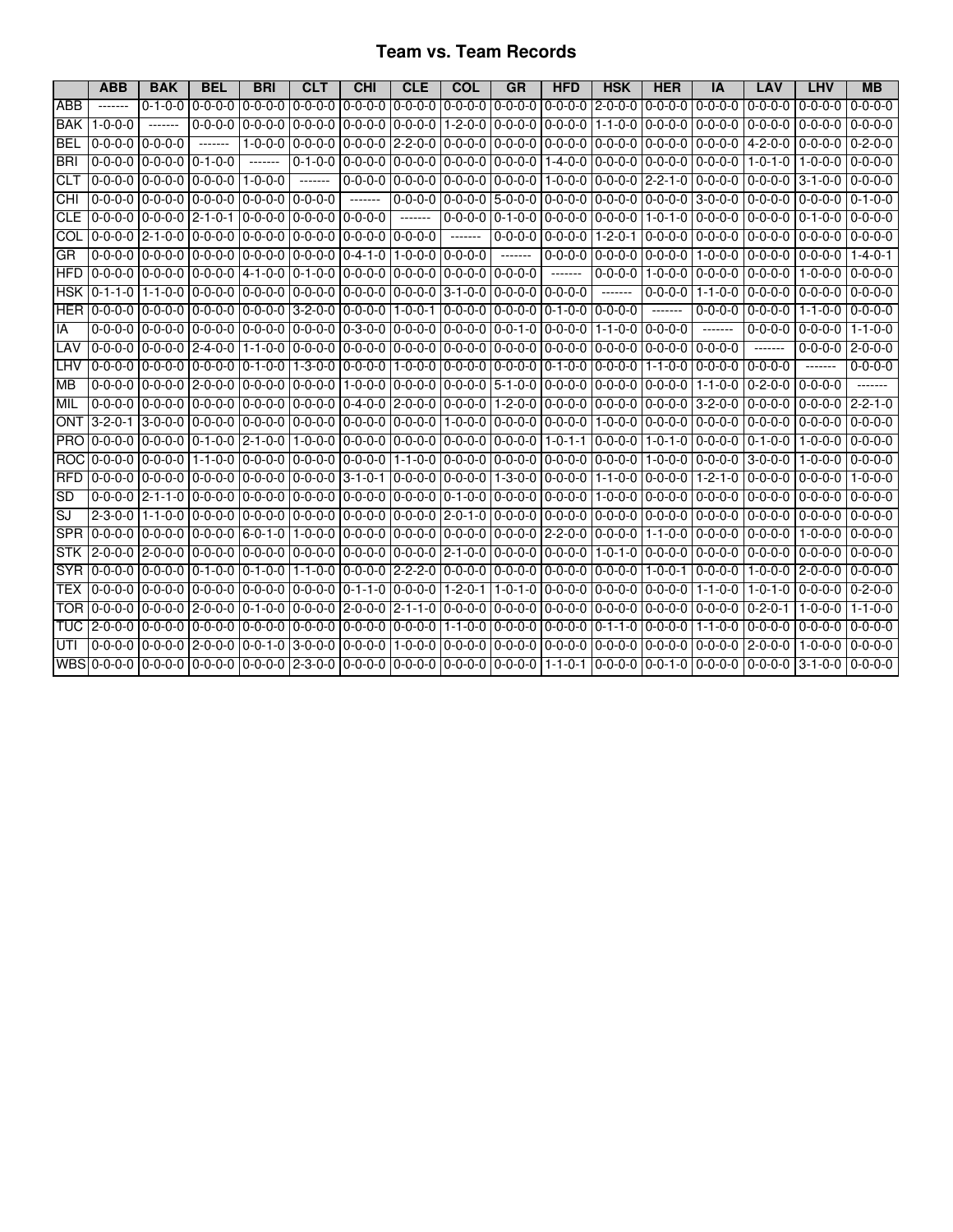|            | <b>MIL</b>      | <b>ONT</b>                      | <b>PRO</b>       | <b>ROC</b>      | <b>RFD</b>              | <b>SD</b>       | <b>SJ</b>       | <b>SPR</b>      | <b>STK</b>      | <b>SYR</b>      | <b>TEX</b>      | <b>TOR</b>      | <b>TUC</b>      | UTI             | <b>WBS</b>      |
|------------|-----------------|---------------------------------|------------------|-----------------|-------------------------|-----------------|-----------------|-----------------|-----------------|-----------------|-----------------|-----------------|-----------------|-----------------|-----------------|
| ABB        | $0 - 0 - 0 - 0$ | $3 - 1 - 2 - 0$                 | $0 - 0 - 0 - 0$  | $0 - 0 - 0 - 0$ | $0 - 0 - 0 - 0$         | $0 - 0 - 0 - 0$ | $3 - 1 - 0 - 1$ | $0 - 0 - 0 - 0$ | $0 - 2 - 0 - 0$ | $0 - 0 - 0 - 0$ | $0 - 0 - 0 - 0$ | $0 - 0 - 0 - 0$ | $0 - 2 - 0 - 0$ | $0 - 0 - 0 - 0$ | $0 - 0 - 0 - 0$ |
| <b>BAK</b> | $0 - 0 - 0 - 0$ | $0 - 2 - 0 - 1$                 | $0 - 0 - 0 - 0$  | $0 - 0 - 0 - 0$ | $0 - 0 - 0 - 0$         | $2 - 1 - 0 - 1$ | $1 - 1 - 0 - 0$ | $0 - 0 - 0 - 0$ | $0 - 1 - 1 - 0$ | $0 - 0 - 0 - 0$ | $0 - 0 - 0 - 0$ | $0 - 0 - 0 - 0$ | $0 - 0 - 0 - 0$ | $0 - 0 - 0 - 0$ | $0 - 0 - 0 - 0$ |
| <b>BEL</b> | $0 - 0 - 0 - 0$ | $0 - 0 - 0 - 0$                 | $1 - 0 - 0 - 0$  | $1 - 1 - 0 - 0$ | $0 - 0 - 0 - 0$         | $0 - 0 - 0 - 0$ | $0 - 0 - 0 - 0$ | $0 - 0 - 0 - 0$ | $0 - 0 - 0 - 0$ | $1 - 0 - 0 - 0$ | $0 - 0 - 0 - 0$ | $0 - 2 - 0 - 0$ | $0 - 0 - 0 - 0$ | $0 - 2 - 0 - 0$ | $0 - 0 - 0 - 0$ |
| <b>BRI</b> | $0 - 0 - 0 - 0$ | $0 - 0 - 0 - 0$                 | $1 - 1 - 0 - 1$  | $0 - 0 - 0 - 0$ | $0 - 0 - 0 - 0$         | $0 - 0 - 0 - 0$ | $0 - 0 - 0 - 0$ | $1 - 5 - 0 - 1$ | $0 - 0 - 0 - 0$ | $1 - 0 - 0 - 0$ | $0 - 0 - 0 - 0$ | $1 - 0 - 0 - 0$ | $0 - 0 - 0 - 0$ | $1 - 0 - 0 - 0$ | $0 - 0 - 0 - 0$ |
| <b>CLT</b> | $0 - 0 - 0 - 0$ | $0 - 0 - 0 - 0$                 | $0 - 1 - 0 - 0$  | $0 - 0 - 0 - 0$ | $0 - 0 - 0 - 0$         | $0 - 0 - 0 - 0$ | $0 - 0 - 0 - 0$ | $0 - 1 - 0 - 0$ | $0 - 0 - 0 - 0$ | $1 - 1 - 0 - 0$ | $0 - 0 - 0 - 0$ | $0 - 0 - 0 - 0$ | $0 - 0 - 0 - 0$ | $0 - 3 - 0 - 0$ | $3 - 1 - 1 - 0$ |
| Я          | $4 - 0 - 0 - 0$ | $0 - 0 - 0 - 0$                 | $0 - 0 - 0 - 0$  | $0 - 0 - 0 - 0$ | $2 - 2 - 0 - 1$ 0-0-0-0 |                 | $0 - 0 - 0 - 0$ | $0 - 0 - 0 - 0$ | $0 - 0 - 0 - 0$ | $0 - 0 - 0 - 0$ | $2 - 0 - 0 - 0$ | $0 - 1 - 1 - 0$ | $0 - 0 - 0 - 0$ | $0 - 0 - 0 - 0$ | $0 - 0 - 0 - 0$ |
| <b>CLE</b> | $0 - 2 - 0 - 0$ | $0 - 0 - 0 - 0$                 | $0 - 0 - 0 - 0$  | $1 - 1 - 0 - 0$ | $0 - 0 - 0 - 0$         | $0 - 0 - 0 - 0$ | $0 - 0 - 0 - 0$ | $0 - 0 - 0 - 0$ | $0 - 0 - 0 - 0$ | $4 - 1 - 0 - 1$ | $0 - 0 - 0 - 0$ | $2 - 0 - 1 - 1$ | $0 - 0 - 0 - 0$ | $0 - 1 - 0 - 0$ | $0 - 0 - 0 - 0$ |
| <b>COL</b> | $0 - 0 - 0 - 0$ | $0 - 1 - 0 - 0$                 | $0 - 0 - 0 - 0$  | $0 - 0 - 0 - 0$ | $0 - 0 - 0 - 0$         | $1 - 0 - 0 - 0$ | $1 - 2 - 0 - 0$ | $0 - 0 - 0 - 0$ | $1 - 1 - 1 - 0$ | $0 - 0 - 0 - 0$ | $3 - 0 - 0 - 1$ | $0 - 0 - 0 - 0$ | $1 - 1 - 0 - 0$ | $0 - 0 - 0 - 0$ | $0 - 0 - 0 - 0$ |
| <b>GR</b>  | $2 - 1 - 0 - 0$ | $0 - 0 - 0 - 0$                 | $0 - 0 - 0 - 0$  | $0 - 0 - 0 - 0$ | $3 - 1 - 0 - 0$         | $0 - 0 - 0 - 0$ | $0 - 0 - 0 - 0$ | $0 - 0 - 0 - 0$ | 0-0-0-0         | $0 - 0 - 0 - 0$ | $1 - 0 - 1 - 0$ | $0 - 0 - 0 - 0$ | $0 - 0 - 0 - 0$ | $0 - 0 - 0 - 0$ | $0 - 0 - 0 - 0$ |
| <b>HFD</b> | $0 - 0 - 0 - 0$ | $0 - 0 - 0 - 0$                 | $2 - 0 - 1 - 0$  | $0 - 0 - 0 - 0$ | $0 - 0 - 0 - 0$         | $0 - 0 - 0 - 0$ | $0 - 0 - 0 - 0$ | $2 - 2 - 0 - 0$ | $0 - 0 - 0 - 0$ | $0 - 0 - 0 - 0$ | $0 - 0 - 0 - 0$ | $0 - 0 - 0 - 0$ | $0 - 0 - 0 - 0$ | $0 - 0 - 0 - 0$ | $2 - 0 - 1 - 0$ |
| <b>HSK</b> | $0 - 0 - 0 - 0$ | $0 - 1 - 0 - 0$                 | $0 - 0 - 0 - 0$  | $0 - 0 - 0 - 0$ | $1 - 1 - 0 - 0$         | $0 - 1 - 0 - 0$ | $0 - 0 - 0 - 0$ | $0 - 0 - 0 - 0$ | $1 - 0 - 0 - 1$ | $0 - 0 - 0 - 0$ | $0 - 0 - 0 - 0$ | $0 - 0 - 0 - 0$ | $2 - 0 - 0 - 0$ | $0 - 0 - 0 - 0$ | $0 - 0 - 0 - 0$ |
| <b>HER</b> | 0-0-0-0         | $0 - 0 - 0 - 0$   1-1-0-0       |                  | $0 - 1 - 0 - 0$ | $0 - 0 - 0 - 0$         | $0 - 0 - 0 - 0$ | $0 - 0 - 0 - 0$ | $1 - 0 - 1 - 0$ | $0 - 0 - 0 - 0$ | $1 - 0 - 1 - 0$ | $0 - 0 - 0 - 0$ | $0 - 0 - 0 - 0$ | $0 - 0 - 0 - 0$ | $0 - 0 - 0 - 0$ | $1 - 0 - 0 - 0$ |
| IA         | $2 - 2 - 1 - 0$ | $0 - 0 - 0 - 0$                 | $0 - 0 - 0 - 0$  | $0 - 0 - 0 - 0$ | $3 - 0 - 0 - 1$         | $0 - 0 - 0 - 0$ | $0 - 0 - 0 - 0$ | $0 - 0 - 0 - 0$ | $0 - 0 - 0 - 0$ | $0 - 0 - 0 - 0$ | $1 - 1 - 0 - 0$ | $0 - 0 - 0 - 0$ | $1 - 1 - 0 - 0$ | $0 - 0 - 0 - 0$ | $0 - 0 - 0 - 0$ |
| LAV        | $0 - 0 - 0 - 0$ | $0 - 0 - 0 - 0$   1 - 0 - 0 - 0 |                  | $0 - 2 - 1 - 0$ | $0 - 0 - 0 - 0$         | $0 - 0 - 0 - 0$ | $0 - 0 - 0 - 0$ | $0 - 0 - 0 - 0$ | $0 - 0 - 0 - 0$ | $0 - 1 - 0 - 0$ | $1 - 0 - 1 - 0$ | $3 - 0 - 0 - 0$ | $0 - 0 - 0 - 0$ | $0 - 2 - 0 - 0$ | $0 - 0 - 0 - 0$ |
| <b>LHV</b> | 0-0-0-0         | $0 - 0 - 0 - 0 0 - 1 - 0 - 0$   |                  | $0 - 0 - 0 - 1$ | $0 - 0 - 0 - 0$         | $0 - 0 - 0 - 0$ | $0 - 0 - 0 - 0$ | $0 - 0 - 1 - 0$ | $0 - 0 - 0 - 0$ | $0 - 1 - 1 - 0$ | $0 - 0 - 0 - 0$ | $0 - 0 - 1 - 0$ | $0 - 0 - 0 - 0$ | $0 - 1 - 0 - 0$ | $1 - 2 - 1 - 0$ |
| <b>MB</b>  | $3 - 1 - 1 - 0$ | $0 - 0 - 0 - 0$                 | $0 - 0 - 0 - 0$  | $0 - 0 - 0 - 0$ | $0 - 1 - 0 - 0$         | $0 - 0 - 0 - 0$ | $0 - 0 - 0 - 0$ | $0 - 0 - 0 - 0$ | $0 - 0 - 0 - 0$ | $0 - 0 - 0 - 0$ | $2 - 0 - 0 - 0$ | $1 - 1 - 0 - 0$ | $0 - 0 - 0 - 0$ | $0 - 0 - 0 - 0$ | $0 - 0 - 0 - 0$ |
| <b>MIL</b> | $- - - - - - -$ | $0 - 0 - 0 - 0$                 | $0 - 0 - 0 - 0$  | $0 - 0 - 0 - 0$ | $1 - 2 - 0 - 0$         | $0 - 0 - 0 - 0$ | $0 - 0 - 0 - 0$ | $0 - 0 - 0 - 0$ | $0 - 0 - 0 - 0$ | $0 - 0 - 0 - 0$ | $0 - 0 - 0 - 0$ | $0 - 0 - 0 - 0$ | $0 - 0 - 0 - 0$ | $0 - 0 - 0 - 0$ | $0 - 0 - 0 - 0$ |
| <b>ONT</b> | $0 - 0 - 0 - 0$ | $- - - - - - -$                 | $0 - 0 - 0 - 0$  | $0 - 0 - 0 - 0$ | $0 - 0 - 0 - 0$         | $3 - 1 - 0 - 0$ | $0 - 0 - 0 - 0$ | $0 - 0 - 0 - 0$ | 1-1-0-0         | $0 - 0 - 0 - 0$ | $0 - 0 - 0 - 0$ | $0 - 0 - 0 - 0$ | $1 - 1 - 0 - 0$ | $0 - 0 - 0 - 0$ | $0 - 0 - 0 - 0$ |
| PRO        | $0 - 0 - 0 - 0$ | $0 - 0 - 0 - 0$                 | $- - - - - - -$  | $0 - 0 - 0 - 0$ | $0 - 0 - 0 - 0$         | $0 - 0 - 0 - 0$ | $0 - 0 - 0 - 0$ | $1 - 2 - 0 - 0$ | $0 - 0 - 0 - 0$ | $0 - 0 - 0 - 0$ | $0 - 0 - 0 - 0$ | $0 - 0 - 0 - 0$ | $0 - 0 - 0 - 0$ | $0 - 0 - 1 - 0$ | $2 - 1 - 0 - 0$ |
| <b>ROC</b> | 0-0-0-0         | $0 - 0 - 0 - 0$                 | $0 - 0 - 0 - 0$  | -------         | $0 - 0 - 0 - 0$         | $0 - 0 - 0 - 0$ | $0 - 0 - 0 - 0$ | $0 - 0 - 0 - 0$ | $0 - 0 - 0 - 0$ | $2 - 0 - 0 - 0$ | $0 - 0 - 0 - 0$ | $1 - 1 - 0 - 0$ | $0 - 0 - 0 - 0$ | $2 - 3 - 0 - 0$ | $1 - 0 - 0 - 0$ |
| <b>RFD</b> | $2 - 1 - 0 - 0$ | $0 - 0 - 0 - 0$                 | $0 - 0 - 0 - 0$  | $0 - 0 - 0 - 0$ | $-----$                 | $0 - 0 - 0 - 0$ | $0 - 0 - 0 - 0$ | $0 - 0 - 0 - 0$ | $0 - 0 - 0 - 0$ | $0 - 0 - 0 - 0$ | $1 - 1 - 0 - 0$ | $0 - 0 - 0 - 0$ | $0 - 0 - 0 - 0$ | $0 - 0 - 0 - 0$ | $0 - 0 - 0 - 0$ |
| <b>SD</b>  | $0 - 0 - 0 - 0$ | $1 - 3 - 0 - 0$                 | $0 - 0 - 0 - 0$  | $0 - 0 - 0 - 0$ | $0 - 0 - 0 - 0$         | -------         | $4 - 0 - 0 - 0$ | $0 - 0 - 0 - 0$ | $0 - 3 - 0 - 0$ | $0 - 0 - 0 - 0$ | $0 - 0 - 0 - 0$ | $0 - 0 - 0 - 0$ | $1 - 1 - 0 - 0$ | $0 - 0 - 0 - 0$ | $0 - 0 - 0 - 0$ |
| SJ         | $0 - 0 - 0 - 0$ | $0 - 0 - 0 - 0 0 - 0 - 0 - 0$   |                  | $0 - 0 - 0 - 0$ | $0 - 0 - 0 - 0$         | $0 - 4 - 0 - 0$ | -------         | $0 - 0 - 0 - 0$ | $0 - 2 - 0 - 0$ | $0 - 0 - 0 - 0$ | $1 - 1 - 0 - 0$ | $0 - 0 - 0 - 0$ | $0 - 0 - 0 - 0$ | $0 - 0 - 0 - 0$ | $0 - 0 - 0 - 0$ |
| <b>SPR</b> | $0 - 0 - 0 - 0$ | $0 - 0 - 0 - 0$                 | $12 - 1 - 0 - 0$ | $0 - 0 - 0 - 0$ | $0 - 0 - 0 - 0$         | $0 - 0 - 0 - 0$ | $0 - 0 - 0 - 0$ | $- - - - - - -$ | $0 - 0 - 0 - 0$ | $0 - 0 - 0 - 0$ | $0 - 0 - 0 - 0$ | $0 - 1 - 0 - 0$ | $0 - 0 - 0 - 0$ | $0 - 0 - 0 - 0$ | $1 - 0 - 1 - 0$ |
| ISTK       | $0 - 0 - 0 - 0$ | $1 - 1 - 0 - 0$                 | $0 - 0 - 0 - 0$  | $0 - 0 - 0 - 0$ | $0 - 0 - 0 - 0$         | $3 - 0 - 0 - 0$ | $2 - 0 - 0 - 0$ | $0 - 0 - 0 - 0$ |                 | $0 - 0 - 0 - 0$ | $0 - 0 - 0 - 0$ | $0 - 0 - 0 - 0$ | $2 - 0 - 1 - 1$ | $0 - 0 - 0 - 0$ | $0 - 0 - 0 - 0$ |
| <b>SYR</b> | 0-0-0-0         | $0 - 0 - 0 - 0$                 | $0 - 0 - 0 - 0$  | $0 - 2 - 0 - 0$ | $0 - 0 - 0 - 0$         | $0 - 0 - 0 - 0$ | $0 - 0 - 0 - 0$ | $0 - 0 - 0 - 0$ | $0 - 0 - 0 - 0$ | $------$        | $0 - 0 - 0 - 0$ | $0 - 0 - 0 - 0$ | $0 - 0 - 0 - 0$ | $0 - 3 - 0 - 0$ | $0 - 0 - 0 - 0$ |
| <b>TEX</b> | $0 - 0 - 0 - 0$ | $0 - 0 - 0 - 0$                 | $0 - 0 - 0 - 0$  | $0 - 0 - 0 - 0$ | $1 - 1 - 0 - 0$         | $0 - 0 - 0 - 0$ | $1 - 1 - 0 - 0$ | $0 - 0 - 0 - 0$ | $0 - 0 - 0 - 0$ | $0 - 0 - 0 - 0$ | $- - - - - - -$ | $0 - 0 - 0 - 0$ | $1 - 1 - 0 - 0$ | $0 - 0 - 0 - 0$ | $0 - 0 - 0 - 0$ |
| <b>TOR</b> | $0 - 0 - 0 - 0$ | $0 - 0 - 0 - 0$                 | $0 - 0 - 0 - 0$  | $1 - 1 - 0 - 0$ | $0 - 0 - 0 - 0$         | $0 - 0 - 0 - 0$ | $0 - 0 - 0 - 0$ | $1 - 0 - 0 - 0$ | $0 - 0 - 0 - 0$ | $0 - 0 - 0 - 0$ | $0 - 0 - 0 - 0$ | $- - - - - - -$ | $0 - 0 - 0 - 0$ | $0 - 1 - 0 - 0$ | $0 - 0 - 0 - 0$ |
| <b>TUC</b> | $0 - 0 - 0 - 0$ | $1 - 1 - 0 - 0$ 0 - 0 - 0 - 0   |                  | $0 - 0 - 0 - 0$ | $0 - 0 - 0 - 0$         | $1 - 1 - 0 - 0$ | $0 - 0 - 0 - 0$ | $0 - 0 - 0 - 0$ | $2 - 2 - 0 - 0$ | $0 - 0 - 0 - 0$ | $1 - 1 - 0 - 0$ | $0 - 0 - 0 - 0$ | $- - - - - - -$ | $0 - 0 - 0 - 0$ | $0 - 0 - 0 - 0$ |
| UTI        | $0 - 0 - 0 - 0$ | $0 - 0 - 0 - 0$                 | $1 - 0 - 0 - 0$  | $3 - 1 - 1 - 0$ | $0 - 0 - 0 - 0$         | $0 - 0 - 0 - 0$ | $0 - 0 - 0 - 0$ | $0 - 0 - 0 - 0$ | $0 - 0 - 0 - 0$ | $3 - 0 - 0 - 0$ | $0 - 0 - 0 - 0$ | $1 - 0 - 0 - 0$ | $0 - 0 - 0 - 0$ | $- - - - - - -$ | $0 - 0 - 0 - 0$ |
|            | WBS 0-0-0-0     | $0 - 0 - 0 - 0$   1-2-0-0       |                  | $0 - 1 - 0 - 0$ | $0 - 0 - 0 - 0$         | $0 - 0 - 0 - 0$ | $0 - 0 - 0 - 0$ | $1 - 0 - 0 - 1$ | $0 - 0 - 0 - 0$ | $0 - 0 - 0 - 0$ | $0 - 0 - 0 - 0$ | $0 - 0 - 0 - 0$ | $0 - 0 - 0 - 0$ | $0 - 0 - 0 - 0$ | -------         |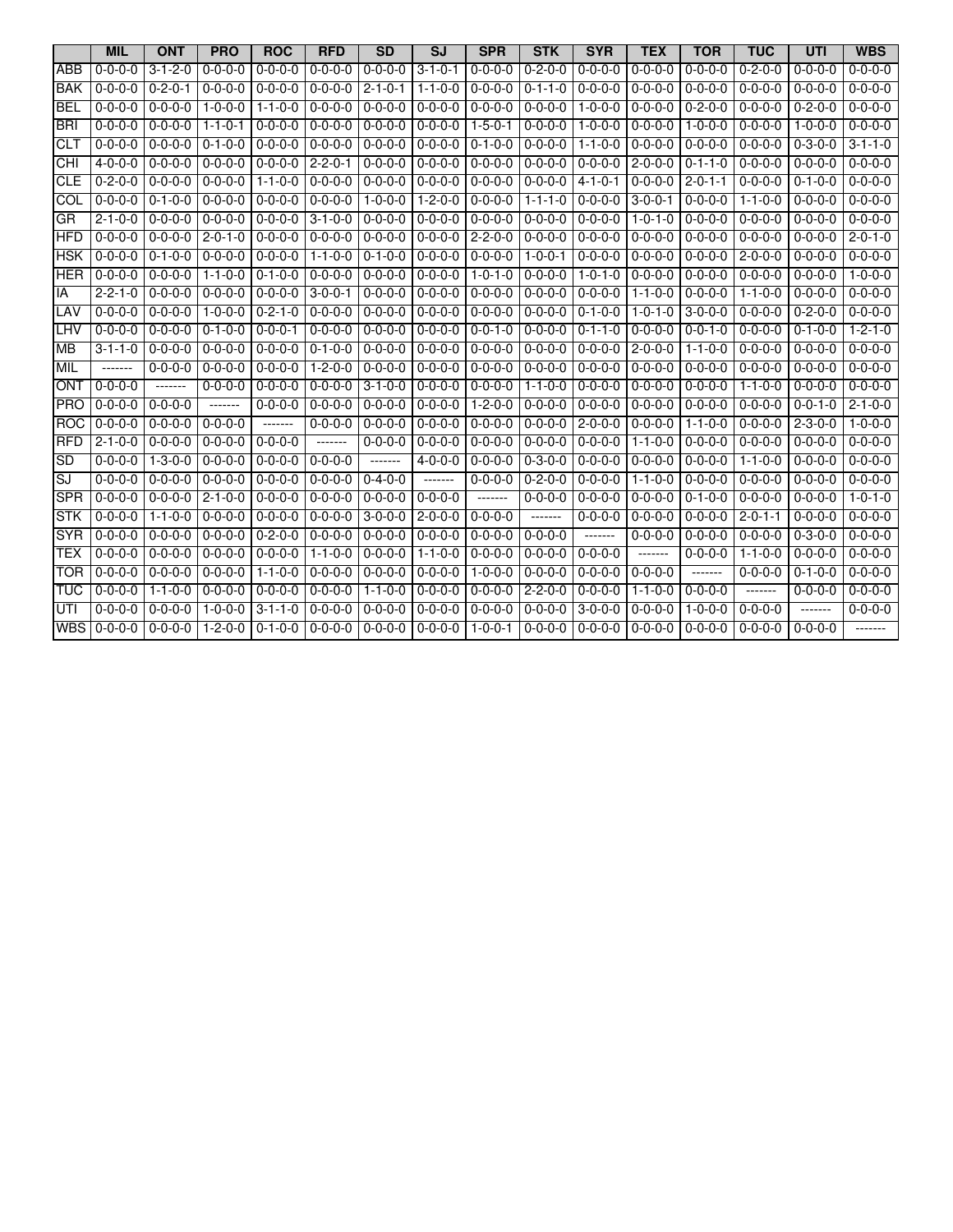## **Special Teams Breakdown**

### **Home Power Play Record**

**Road Power Play Record**

### **Overall Power Play Record**

|                 | <b>TEAM</b>                        | GP              | <b>ADV</b>            | <b>PPGF</b>                   | <b>PCT</b> |                                                                                                                                                                                                                                                                                                                                                                                                                                                                        | <b>TEAM</b>                        | GP              | <b>ADV</b>      | <b>PPGF</b>     | <b>PCT</b> |                 | <b>TEAM</b>                           | GP              | <b>ADV</b>      | <b>PPGF</b>     | <b>PCT</b> |
|-----------------|------------------------------------|-----------------|-----------------------|-------------------------------|------------|------------------------------------------------------------------------------------------------------------------------------------------------------------------------------------------------------------------------------------------------------------------------------------------------------------------------------------------------------------------------------------------------------------------------------------------------------------------------|------------------------------------|-----------------|-----------------|-----------------|------------|-----------------|---------------------------------------|-----------------|-----------------|-----------------|------------|
| $\mathbf{1}$    | SJ                                 | 8               | 33                    | 10                            | 30.3       | $\mathbf{1}$                                                                                                                                                                                                                                                                                                                                                                                                                                                           | <b>ROC</b>                         | 9               | $\overline{34}$ | 10              | 29.4       | l 1             | <b>ROC</b>                            | 19              | $\overline{71}$ | $\overline{20}$ | 28.2       |
| $\overline{2}$  | IA                                 | 9               | 35                    | 10                            | 28.6       | $\overline{2}$                                                                                                                                                                                                                                                                                                                                                                                                                                                         | <b>SPR</b>                         | 8               | $\overline{37}$ | 10              | 27.0       | $\overline{2}$  | <b>CLT</b>                            | $\overline{23}$ | 82              | 19              | 23.2       |
| 3               | <b>HSK</b>                         | 9               | 43                    | 12                            | 27.9       | 3                                                                                                                                                                                                                                                                                                                                                                                                                                                                      | <b>PRO</b>                         | 9               | $\overline{41}$ | 10              | 24.4       | Ι3              | ONT                                   | 19              | 83              | 19              | 22.9       |
| 4               | SD                                 | 8               | 33                    | $\overline{9}$                | 27.3       | $\overline{4}$                                                                                                                                                                                                                                                                                                                                                                                                                                                         | $\overline{COL}$                   | 9               | 43              | 10              | 23.3       | <b>4</b>        | ĪĀ                                    | 21              | 85              | 19              | 22.4       |
| 5               | <b>ROC</b>                         | 10              | 37                    | 10                            | 27.0       | 5                                                                                                                                                                                                                                                                                                                                                                                                                                                                      | CLT                                | 13              | 43              | 10              | 23.3       | 5               | <b>STK</b>                            | 20              | 81              | 18              | 22.2       |
| $6\overline{6}$ | <b>HFD</b>                         | 9               | 31                    | 8                             | 25.8       | $6\overline{6}$                                                                                                                                                                                                                                                                                                                                                                                                                                                        | ONT                                | 10              | 48              | $\overline{11}$ | 22.9       | 6               | ABB                                   | 18              | 74              | 16              | 21.6       |
| 7               | ABB                                | 10              | 45                    | $\overline{11}$               | 24.4       | 7                                                                                                                                                                                                                                                                                                                                                                                                                                                                      | CLE                                | 13              | 46              | 10              | 21.7       | 17              | MIL                                   | 22              | 84              | 18              | 21.4       |
| 8               | <b>MIL</b>                         | 10              | 33                    | 8                             | 24.2       | $\overline{8}$                                                                                                                                                                                                                                                                                                                                                                                                                                                         | CHI                                | 12              | 51              | $\overline{11}$ | 21.6       | 8               | TEX                                   | 20              | 84              | 17              | 20.2       |
| $\overline{9}$  | <b>STK</b>                         | 10              | 42                    | 10                            | 23.8       | 9                                                                                                                                                                                                                                                                                                                                                                                                                                                                      | <b>MB</b>                          | $\overline{12}$ | 52              | $\overline{11}$ | 21.2       | Ι9              | <b>SYR</b>                            | $\overline{20}$ | 84              | $\overline{17}$ | 20.2       |
| 10              | UTI                                | $\overline{11}$ | 30                    | 7                             | 23.3       | 10                                                                                                                                                                                                                                                                                                                                                                                                                                                                     | <b>BRI</b>                         | $\overline{12}$ | 43              | 9               | 20.9       | $\overline{10}$ | <b>MB</b>                             | 23              | 89              | $\overline{18}$ | 20.2       |
| 11              | <b>CLT</b>                         | 10              | 39                    | 9                             | 23.1       | $\overline{11}$                                                                                                                                                                                                                                                                                                                                                                                                                                                        | TEX                                | 10              | 39              | 8               | 20.5       | 11              | <b>SPR</b>                            | $\overline{21}$ | 99              | 20              | 20.2       |
| $\overline{12}$ | ONT                                | 9               | 35                    | 8                             | 22.9       | $\overline{12}$                                                                                                                                                                                                                                                                                                                                                                                                                                                        | <b>STK</b>                         | 10              | 39              | 8               | 20.5       | 12              | <b>SD</b>                             | 19              | 80              | 16              | 20.0       |
| $\overline{13}$ | TUC                                | 10              | 45                    | 10                            | 22.2       | $\overline{13}$                                                                                                                                                                                                                                                                                                                                                                                                                                                        | <b>BEL</b>                         | 10              | 45              | 9               | 20.0       | 13              | <b>BAK</b>                            | $\overline{17}$ | 75              | 15              | 20.0       |
| 14              | <b>BAK</b>                         | 9               | $\overline{41}$       | 9                             | 22.0       | $\overline{14}$                                                                                                                                                                                                                                                                                                                                                                                                                                                        | <b>MIL</b>                         | 12              | 51              | 10              | 19.6       | 14              | <b>HFD</b>                            | $\overline{18}$ | 67              | 13              | 19.4       |
| $\overline{15}$ | <b>SYR</b>                         | 10              | 48                    | 10                            | 20.8       | 15                                                                                                                                                                                                                                                                                                                                                                                                                                                                     | <b>SYR</b>                         | 10              | 36              | 7               | 19.4       | 15              | UTI                                   | 20              | 57              | $\overline{11}$ | 19.3       |
| 16              | <b>HER</b>                         | 11              | 44                    | 9                             | 20.5       | 16                                                                                                                                                                                                                                                                                                                                                                                                                                                                     | IA                                 | 12              | 50              | 9               | 18.0       | 16              | SJ                                    | $\overline{18}$ | 78              | 15              | 19.2       |
| 17              | <b>TEX</b>                         | $\overline{10}$ | 45                    | $\overline{9}$                | 20.0       | $\overline{17}$                                                                                                                                                                                                                                                                                                                                                                                                                                                        | <b>BAK</b>                         | 8               | $\overline{34}$ | 6               | 17.6       | 17              | <b>HSK</b>                            | $\overline{18}$ | 75              | 14              | 18.7       |
| 18              | LAV                                | $\overline{12}$ | 47                    | 9                             | 19.1       | $\overline{18}$                                                                                                                                                                                                                                                                                                                                                                                                                                                        | <b>ABB</b>                         | 8               | 29              | 5               | 17.2       | $\overline{18}$ | <b>CHI</b>                            | $\overline{22}$ | 98              | $\overline{18}$ | 18.4       |
| 19              | <b>MB</b>                          | 11              | $\overline{37}$       | 7                             | 18.9       | 19                                                                                                                                                                                                                                                                                                                                                                                                                                                                     | <b>SD</b>                          | $\overline{11}$ | 47              | 7               | 14.9       | $\overline{19}$ | <b>PRO</b>                            | $\overline{19}$ | 82              | 15              | 18.3       |
| 20              | <b>GR</b>                          | 10              | 34                    | 6                             | 17.6       | 20                                                                                                                                                                                                                                                                                                                                                                                                                                                                     | UTI                                | 9               | $\overline{27}$ | 4               | 14.8       | 20              | <b>BRI</b>                            | 23              | $\overline{77}$ | $\overline{14}$ | 18.2       |
| 21              | <b>TOR</b>                         | 10              | 30                    | 5                             | 16.7       | 21                                                                                                                                                                                                                                                                                                                                                                                                                                                                     | <b>RFD</b>                         | $\overline{11}$ | 41              | 6               | 14.6       | 21              | <b>HER</b>                            | $\overline{18}$ | $\overline{72}$ | $\overline{13}$ | 18.1       |
| $\overline{22}$ | <b>RFD</b>                         | $\overline{10}$ | 30                    | 5                             | 16.7       | 22                                                                                                                                                                                                                                                                                                                                                                                                                                                                     | <b>HER</b>                         | 7               | 28              | 4               | 14.3       | 22              | <b>TUC</b>                            | $\overline{18}$ | 76              | 13              | 17.1       |
| 23              | <b>SPR</b>                         | 13              | 62                    | 10                            | 16.1       | 23                                                                                                                                                                                                                                                                                                                                                                                                                                                                     | <b>HFD</b>                         | 9               | 36              | 5               | 13.9       | 23              | <b>CLE</b>                            | 23              | 88              | 15              | 17.0       |
| 24              | <b>CHI</b>                         | 10              | 47                    | 7                             | 14.9       | 24                                                                                                                                                                                                                                                                                                                                                                                                                                                                     | TOR                                | 9               | 38              | 5               | 13.2       | 24              | COL                                   | 21              | 100             | $\overline{17}$ | 17.0       |
| 25              | <b>BRI</b>                         | 11              | 34                    | 5                             | 14.7       | 25                                                                                                                                                                                                                                                                                                                                                                                                                                                                     | GR                                 | 12              | 47              | 6               | 12.8       | 25              | <b>BEL</b>                            | 21              | 84              | 14              | 16.7       |
| 26              | <b>BEL</b>                         | 11              | 39                    | 5                             | 12.8       | 26                                                                                                                                                                                                                                                                                                                                                                                                                                                                     | <b>LHV</b>                         | $\overline{11}$ | 51              | 6               | 11.8       | 26              | <b>RFD</b>                            | $\overline{21}$ | $\overline{71}$ | $\overline{11}$ | 15.5       |
| 27              | <b>LHV</b>                         | 9               | $\overline{32}$       | 4                             | 12.5       | 27                                                                                                                                                                                                                                                                                                                                                                                                                                                                     | SJ                                 | 10              | 45              | 5               | 11.1       | 27              | LAV                                   | $\overline{22}$ | 86              | 13              | 15.1       |
| 28              | <b>COL</b>                         | $\overline{12}$ | 57                    | 7                             | 12.3       | 28                                                                                                                                                                                                                                                                                                                                                                                                                                                                     | LAV                                | 10              | $\overline{39}$ | 4               | 10.3       | 28              | GR                                    | $\overline{22}$ | 81              | $\overline{12}$ | 14.8       |
| 29              | <b>PRO</b>                         | 10              | 41                    | 5                             | 12.2       | 29                                                                                                                                                                                                                                                                                                                                                                                                                                                                     | <b>WBS</b>                         | 9               | 41              | 4               | 9.8        | 29              | <b>TOR</b>                            | 19              | 68              | 10              | 14.7       |
| 30              | <b>CLE</b>                         | 10              | 42                    | 5                             | 11.9       | 30                                                                                                                                                                                                                                                                                                                                                                                                                                                                     | TUC                                | 8               | $\overline{31}$ | 3               | 9.7        | 30              | LHV                                   | $\overline{20}$ | 83              | 10              | 12.0       |
| 31              | <b>WBS</b>                         | 10              | 47                    | 4                             | 8.5        | $\overline{31}$                                                                                                                                                                                                                                                                                                                                                                                                                                                        | <b>HSK</b>                         | 9               | 32              | $\overline{2}$  | 6.3        | 31              | <b>WBS</b>                            | $\overline{19}$ | 88              | 8               | 9.1        |
|                 | <b>Home Penalty Killing Record</b> |                 |                       |                               |            |                                                                                                                                                                                                                                                                                                                                                                                                                                                                        | <b>Road Penalty Killing Record</b> |                 |                 |                 |            |                 | <b>Overall Penalty Killing Record</b> |                 |                 |                 |            |
|                 |                                    |                 |                       |                               |            |                                                                                                                                                                                                                                                                                                                                                                                                                                                                        |                                    |                 |                 |                 |            |                 |                                       |                 |                 |                 |            |
|                 | <b>TEAM</b>                        | GP              | <b>TSH</b>            | <b>PPGA</b>                   | <b>PCT</b> |                                                                                                                                                                                                                                                                                                                                                                                                                                                                        | <b>TEAM</b>                        | GP              | <b>TSH</b>      | <b>PPGA</b>     | <b>PCT</b> |                 | <b>TEAM</b>                           | GP              | <b>TSH</b>      | <b>PPGA</b>     | <b>PCT</b> |
| 1               | <b>STK</b>                         | 10              | 49                    | 4                             | 91.8       |                                                                                                                                                                                                                                                                                                                                                                                                                                                                        | <b>PRO</b>                         | 9               | 33              | 3               | 90.9       | $\vert$ 1       | <b>STK</b>                            | $\overline{20}$ | $\overline{87}$ | 9               | 89.7       |
| $\overline{c}$  | UTI                                | 11              | 33                    | 3                             | 90.9       | $\overline{c}$                                                                                                                                                                                                                                                                                                                                                                                                                                                         | MB                                 | $\overline{12}$ | 40              | 4               | 90.0       | $\overline{2}$  | <b>MB</b>                             | $\overline{23}$ | 80              | 9               | 88.8       |
| 13              | ILHV                               | 9               | 37                    | 4                             | 89.2       | -13                                                                                                                                                                                                                                                                                                                                                                                                                                                                    | <b>WBS</b>                         | 9               | 41              | 5               | 87.8       | 3               | PRO                                   | 19              | 79              | 9               | 88.6       |
| $\overline{4}$  | <b>SD</b>                          | 8               | 36                    | 4                             | 88.9       | $\overline{4}$                                                                                                                                                                                                                                                                                                                                                                                                                                                         | LAV                                | 10              | 39              | 5               | 87.2       | $\overline{4}$  | <b>BEL</b>                            | 21              | 90              | 13              | 85.6       |
| $\overline{5}$  | IA                                 | 9               | 42                    | 5                             | 88.1       | $\overline{5}$                                                                                                                                                                                                                                                                                                                                                                                                                                                         | <b>HFD</b>                         | 9               | 31              | 4               | 87.1       | $\overline{5}$  | UTI                                   | 20              | 67              | 10              | 85.1       |
| 6               | <b>CHI</b>                         | 10              | 40                    | 5                             | 87.5       | 6                                                                                                                                                                                                                                                                                                                                                                                                                                                                      | <b>SYR</b>                         | 10              | 38              | 5               | 86.8       | $\sqrt{6}$      | <b>IA</b>                             | 21              | 86              | 13              | 84.9       |
| 17              | <b>MB</b>                          | 11              | 40                    | 5                             | 87.5       | 17                                                                                                                                                                                                                                                                                                                                                                                                                                                                     | <b>STK</b>                         | 10              | 38              | 5               | 86.8       | 17              | <b>HFD</b>                            | 18              | 65              | 10              | 84.6       |
| $\overline{8}$  | <b>BEL</b>                         | 11              | 46                    | 6                             | 87.0       | $\overline{8}$                                                                                                                                                                                                                                                                                                                                                                                                                                                         | <b>BAK</b>                         | 8               | 37              | 5               | 86.5       | $\overline{8}$  | ABB                                   | 18              | 88              | 14              | 84.1       |
| 9               | <b>PRO</b>                         | 10              | 46                    | 6                             | 87.0       | $\overline{9}$                                                                                                                                                                                                                                                                                                                                                                                                                                                         | <b>BEL</b>                         | 10              | 44              | 7               | 84.1       | $\overline{9}$  | LAV                                   | 22              | 89              | 15              | 83.1       |
| 10              | <b>TEX</b>                         | 10              | 35                    | 5                             | 85.7       | 10                                                                                                                                                                                                                                                                                                                                                                                                                                                                     | <b>HSK</b>                         | 9               | 42              | 7               | 83.3       | $\overline{10}$ | <b>CLT</b>                            | 23              | 88              | 15              | 83.0       |
| 11              | <b>ABB</b>                         | 10              | 54                    | 8                             | 85.2       | 11                                                                                                                                                                                                                                                                                                                                                                                                                                                                     | <b>CLT</b>                         | 13              | 47              | 8               | 83.0       | 11              | <b>SD</b>                             | 19              | 79              | 14              | 82.3       |
| 12              | <b>RFD</b>                         | 10              | $\overline{25}$       | 4                             | 84.0       | 12                                                                                                                                                                                                                                                                                                                                                                                                                                                                     | <b>ABB</b>                         | 8               | 34              | 6               | 82.4       | 12              | <b>BAK</b>                            | 17              | 67              | 12              | 82.1       |
| 13              | <b>COL</b>                         | 12              | 43                    | 7                             | 83.7       | 13                                                                                                                                                                                                                                                                                                                                                                                                                                                                     | <b>BRI</b>                         | 12              | 44              | 8               | 81.8       | 13              | <b>TEX</b>                            | 20              | 89              | 16              | 82.0       |
|                 | 14 TUC                             | 10              | 42                    | 7                             | 83.3       | $14$ $\overline{\phantom{1}}$ $\overline{\phantom{1}}$ $\overline{\phantom{1}}$ $\overline{\phantom{1}}$ $\overline{\phantom{1}}$ $\overline{\phantom{1}}$ $\overline{\phantom{1}}$ $\overline{\phantom{1}}$ $\overline{\phantom{1}}$ $\overline{\phantom{1}}$ $\overline{\phantom{1}}$ $\overline{\phantom{1}}$ $\overline{\phantom{1}}$ $\overline{\phantom{1}}$ $\overline{\phantom{1}}$ $\overline{\phantom{1}}$ $\overline{\phantom{1}}$ $\overline{\phantom{1}}$ |                                    | $\overline{12}$ | 44              | 8               | 81.8       | $\sqrt{14}$     | <b>LHV</b>                            | 20              | 72              | 13              | 81.9       |
| 15              | ROC                                | 10              | 41                    | 7                             | 82.9       | 15                                                                                                                                                                                                                                                                                                                                                                                                                                                                     | <b>TOR</b>                         | 9               | 38              | 7               | 81.6       | 15              | <b>TOR</b>                            | 19              | 83              | 15              | 81.9       |
| 16              | <b>CLT</b>                         | 10              | 41                    | 7                             | 82.9       | 16                                                                                                                                                                                                                                                                                                                                                                                                                                                                     | <b>MIL</b>                         | $\overline{12}$ | 47              | 9               | 80.9       | 16              | <b>WBS</b>                            | 19              | 80              | 15              | 81.3       |
| 17              | <b>CLE</b>                         | 10              | 41                    | 7                             | 82.9       | 17                                                                                                                                                                                                                                                                                                                                                                                                                                                                     | <b>HER</b>                         | 7               | 35              | $\overline{7}$  | 80.0       | 17              | <b>TUC</b>                            | 18              | 74              | 14              | 81.1       |
| 18              | <b>HFD</b>                         | 9               | $\overline{34}$       | 6                             | 82.4       | 18                                                                                                                                                                                                                                                                                                                                                                                                                                                                     | <b>TEX</b>                         | 10              | 54              | $\overline{11}$ | 79.6       | 18              | <b>CLE</b>                            | 23              | 95              | 18              | 81.1       |
| 19              | <b>TOR</b>                         | 10              | 45                    | 8                             | 82.2       | 19                                                                                                                                                                                                                                                                                                                                                                                                                                                                     | <b>CLE</b>                         | 13              | 54              | $\overline{11}$ | 79.6       | 19              | <b>RFD</b>                            | 21              | 70              | 14              | 80.0       |
| 20 <sup>2</sup> | LAV                                | 12              | 50                    | 10                            | 80.0       | 20                                                                                                                                                                                                                                                                                                                                                                                                                                                                     | UTI                                | $\overline{9}$  | 34              | $\overline{7}$  | 79.4       | 20              | COL                                   | 21              | 89              | 18              | 79.8       |
| 21              | <b>GR</b>                          | 10              | $\overline{38}$<br>50 | $\overline{\mathbf{8}}$<br>11 | 78.9       | 21                                                                                                                                                                                                                                                                                                                                                                                                                                                                     | <b>TUC</b>                         | $\overline{8}$  | $\overline{32}$ | $\overline{7}$  | 78.1       | 21              | <b>ROC</b>                            | 19              | 69              | 14              | 79.7       |
|                 |                                    |                 |                       |                               |            |                                                                                                                                                                                                                                                                                                                                                                                                                                                                        |                                    |                 |                 |                 |            |                 |                                       |                 |                 |                 |            |
|                 | 22 SPR                             | 13              |                       |                               | 78.0       | 22                                                                                                                                                                                                                                                                                                                                                                                                                                                                     | <b>RFD</b>                         | 11              | 45              | 10              | 77.8       | 22              | <b>HSK</b>                            | 18              | $\overline{88}$ | 18              | 79.5       |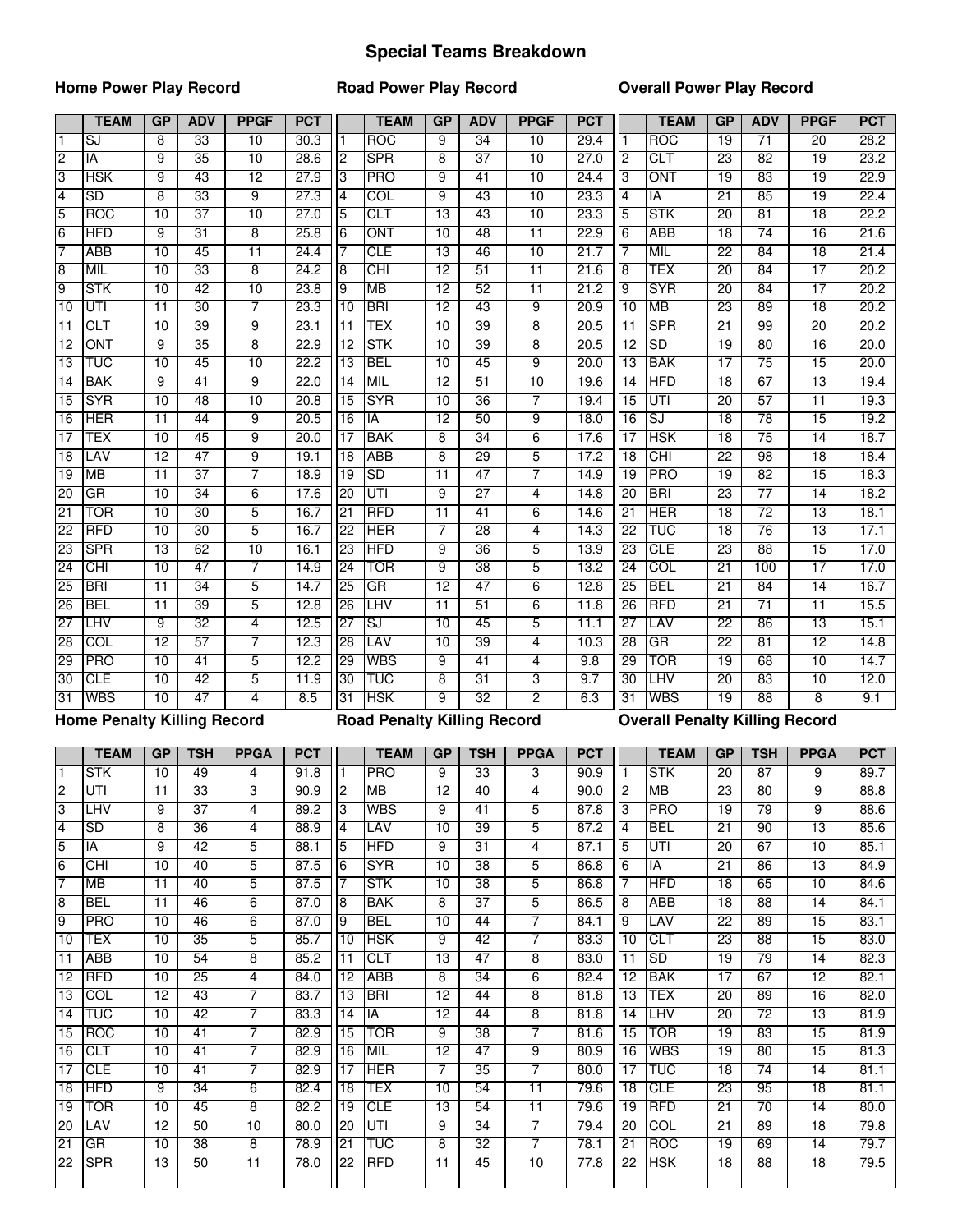|                 | 23 BAK     | Q   | 30. |    | 76 7 | 123 | ISD        | -11 | 43 | 10 | 76 : | 123 | <b>IRRI</b> | 23 | 77  | 16 | 79.2 |
|-----------------|------------|-----|-----|----|------|-----|------------|-----|----|----|------|-----|-------------|----|-----|----|------|
| $\overline{24}$ | <b>HER</b> |     | 59  | 14 | 76.3 | 24  | <b>COL</b> | 9   | 46 |    | 76.1 | 24  | <b>SYR</b>  | 20 | 72  | 15 | 79.2 |
| 25              | <b>HSK</b> | 9   | 46  |    | 76.1 | 25  | <b>SPR</b> | 8   | 33 |    | 75.8 | 25  | CHI         | 22 | 76  | 16 | 78.9 |
| 26              | 'SJ        | 8   | 25  | 6  | 76.0 | 26  | <b>ONT</b> | 10  | 45 |    | 75.6 | 26  | MIL         | 22 | 101 | 22 | 78.2 |
| 27              | MIL        | 1 C | 54  | 13 | 75.9 |     | <b>ROC</b> | 9   | 28 |    | 75.0 | 127 | <b>HER</b>  | 18 | 94  | 21 | 77.7 |
| 28              | <b>BRI</b> |     | 33  | 8  | 75.8 | 28  | LHV        | 11  | 35 |    | 74.3 | 28  | <b>SPR</b>  | 21 | 83  | 19 | 77.1 |
| 29              | IONT       | 9   | 36  | 9  | 75.0 | 29  | GR         | 12  | 41 |    | 73.2 | 29  | GR          | 22 | 79  | 19 | 75.9 |
| 30              | <b>WBS</b> | 10  | 39  | 10 | 74.4 | l30 | ICHI       | 12  | 36 |    | 69.4 | 30  | ON1         | 19 | 81  | 20 | 75.3 |
| 31              | <b>SYR</b> | 10  | 34  | 10 | 70.6 | .31 | ۱SJ        | 10  | 40 | 16 | 60.0 | 31  | ISJ         | 18 | 65  | 22 | 66.2 |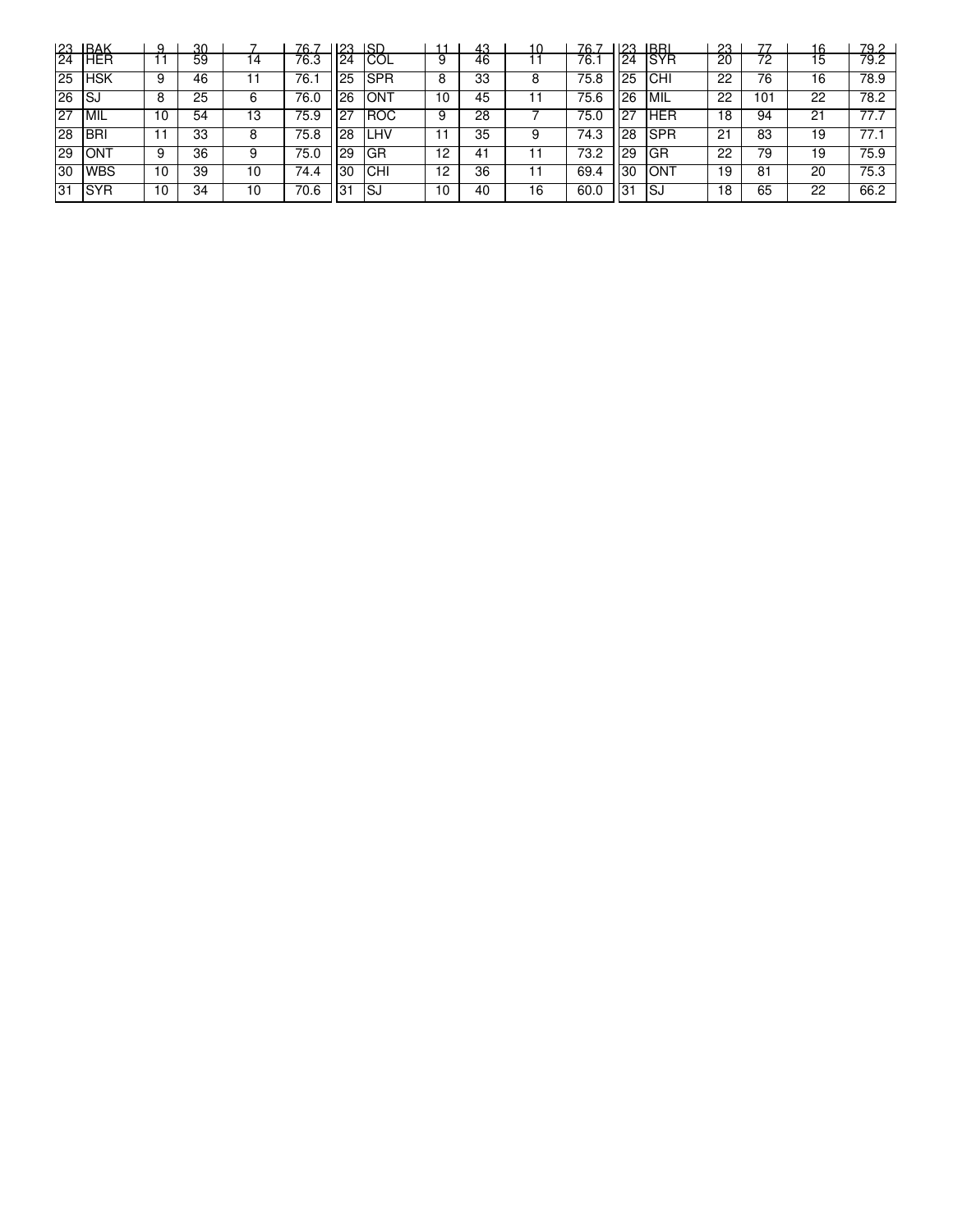#### **Home SHGF**

#### **Road SHGF**

#### **Overall SHGF**

|                 | <b>TEAM</b>      | GP              | <b>SHGF</b>    |                 | <b>TEAM</b>      | GP                      | <b>SHGF</b>    |                 | <b>TEAM</b>              | GP              | <b>SHGF</b>    |
|-----------------|------------------|-----------------|----------------|-----------------|------------------|-------------------------|----------------|-----------------|--------------------------|-----------------|----------------|
|                 | <b>HFD</b>       | 9               | 3              |                 | <b>CLT</b>       | $\overline{13}$         | 4              | 1               | CLT                      | 23              | 5              |
| $\overline{2}$  | COL              | 12              | 3              | $\overline{c}$  | <b>HSK</b>       | 9                       | 3              | $\overline{2}$  | LHV                      | 20              | 5              |
| c)              | IA               | $\overline{9}$  | $\overline{3}$ | 3               | LHV              | 11                      | 3              | 3               | <b>HFD</b>               | 18              | $\overline{4}$ |
| 4               | <b>STK</b>       | 10              | $\overline{2}$ | 4               | <b>SPR</b>       | 8                       | 2              | 4               | <b>TOR</b>               | 19              | $\overline{4}$ |
| $\overline{5}$  | <b>TEX</b>       | 10              | $\overline{2}$ | 5               | <b>TOR</b>       | 9                       | $\overline{2}$ | 5               | IA                       | $\overline{21}$ | $\overline{4}$ |
| 6               | <b>MB</b>        | 11              | 2              | 6               | <b>SYR</b>       | 10                      | $\overline{2}$ | 6               | <b>HSK</b>               | 18              | $\overline{4}$ |
|                 | <b>CHI</b>       | 10              | 2              |                 | LAV              | 10                      | $\overline{1}$ | 7               | <b>SPR</b>               | 21              | 3              |
|                 |                  |                 |                |                 |                  |                         |                |                 |                          |                 |                |
| 8               | <b>LHV</b>       | 9               | $\overline{2}$ | 8               | UTI              | 9                       | 1              | 8               | <b>STK</b>               | 20              | 3              |
| 9               | <b>TOR</b>       | 10              | $\overline{2}$ | 9               | <b>MIL</b>       | 12                      | 1              | 9               | COT                      | $\overline{21}$ | 3              |
| 10              | <b>RFD</b>       | 10              | 2              | 10              | <b>HFD</b>       | 9                       | 1              | 10              | <b>RFD</b>               | $\overline{21}$ | 3              |
| 11              | LAV              | 12              | 1              | $\overline{11}$ | <b>STK</b>       | 10                      | 1              | 11              | <b>MB</b>                | 23              | 3              |
| 12              | <b>MIL</b>       | 10              | $\mathbf{1}$   | 12              | <b>HER</b>       | $\overline{7}$          | 1              | $\overline{12}$ | <b>TEX</b>               | $\overline{20}$ | 3              |
| 13              | <b>CLE</b>       | 10              | 1              | 13              | <b>BAK</b>       | 8                       | 1              | $\overline{13}$ | <b>HER</b>               | 18              | $\overline{2}$ |
| 14              | <b>HER</b>       | $\overline{11}$ | 1              | $\overline{14}$ | GR               | 12                      | 1              | 14              | CHI                      | 22              | $\overline{2}$ |
| $\overline{15}$ | <b>PRO</b>       | 10              | 1              | 15              | TEX              | 10                      | 1              | 15              | <b>ROC</b>               | 19              | $\overline{2}$ |
| 16              | <b>SPR</b>       | 13              | 1              | 16              | <b>MB</b>        | 12                      | 1              | 16              | MIL                      | 22              | $\overline{2}$ |
| 17              | <b>HSK</b>       | 9               | $\mathbf{1}$   | $\overline{17}$ | ONT              | $\overline{10}$         | $\mathbf{1}$   | $\overline{17}$ | <b>BEL</b>               | $\overline{21}$ | $\overline{2}$ |
| 18              | <b>CLT</b>       | 10              | $\mathbf{1}$   | $\overline{18}$ | <b>ROC</b>       | $\overline{9}$          | $\mathbf{1}$   | $\overline{18}$ | <b>SYR</b>               | $\overline{20}$ | $\overline{2}$ |
| 19              | <b>ROC</b>       | 10              | $\mathbf{1}$   | $\overline{19}$ | SD               | $\overline{11}$         | $\mathbf{1}$   | $\overline{19}$ | <b>LAV</b>               | $\overline{22}$ | $\overline{2}$ |
| 20              | SD               | 8               | $\mathbf{1}$   | <b>OZ</b>       | <b>BEL</b>       | $\overline{10}$         | $\mathbf{1}$   | òQ              | <b>SD</b>                | $\overline{19}$ | $\overline{2}$ |
| 21              | <b>BEL</b>       | $\overline{11}$ | $\mathbf{1}$   | 21              | IA               | $\overline{12}$         | $\mathbf{1}$   | 21              | $G$ R                    | $\overline{22}$ | $\mathbf{1}$   |
| 22              | <b>BRI</b>       | $\overline{11}$ | $\overline{0}$ | 22              | <b>RFD</b>       | $\overline{11}$         | $\mathbf{1}$   | $\overline{22}$ | <b>PRO</b>               | 19              | $\mathbf{1}$   |
| 23              | UTI              | 11              | $\overline{0}$ | 23              | <b>BRI</b>       | 12                      | 0              | 23              | <b>BAK</b>               | 17              | 1              |
| 24              | <b>BAK</b>       | 9               | $\overline{0}$ | 24              | <b>CLE</b>       | $\overline{13}$         | 0              | 24              | ONT                      | 19              | 1              |
| 25              | <b>GR</b>        | 10              | $\overline{0}$ | 25              | COL              | 9                       | $\Omega$       | 25              | <b>CLE</b>               | 23              | 1              |
| 26              | ONT              | 9               | 0              | 26              | <b>PRO</b>       | 9                       | $\Omega$       | 26              | UTI                      | $\overline{20}$ | 1              |
| 27              | <b>TUC</b>       | 10              | 0              | 27              | CHI              | $\overline{12}$         | 0              | $\overline{27}$ | <b>WBS</b>               | 19              | 0              |
| 28              | <b>ABB</b>       | 10              | 0              | 28              | <b>TUC</b>       | 8                       | 0              | 28              | $\overline{\mathsf{SJ}}$ | 18              | 0              |
| 29              | <b>WBS</b>       | 10              | 0              | 29              | <b>ABB</b>       | 8                       | $\Omega$       | 29              | TUC                      | 18              | $\mathbf 0$    |
| 30              | <b>SYR</b>       | 10              | 0              | 30              | <b>WBS</b>       | $\overline{9}$          | 0              | $\overline{30}$ | <b>BRI</b>               | 23              | $\overline{0}$ |
| 31              | SJ               | 8               | $\Omega$       | 31              | SJ               | 10                      | 0              | 31              | <b>ABB</b>               | 18              | $\overline{0}$ |
|                 |                  |                 |                |                 |                  |                         |                |                 |                          |                 |                |
|                 |                  |                 |                |                 |                  |                         |                |                 |                          |                 |                |
|                 | <b>Home SHGA</b> |                 |                |                 | <b>Road SHGA</b> |                         |                |                 | <b>Overall SHGA</b>      |                 |                |
|                 |                  |                 |                |                 |                  |                         |                |                 |                          |                 |                |
|                 | <b>TEAM</b>      | GP              | <b>SHGA</b>    |                 | <b>TEAM</b>      | GP                      | <b>SHGA</b>    |                 | <b>TEAM</b>              | GP              | <b>SHGA</b>    |
| l 1             | <b>BRI</b>       | $\overline{11}$ | 0              | $\vert$ 1       | <b>BRI</b>       | 12                      | 0              | $\mathbf{1}$    | <b>BRI</b>               | 23              | 0              |
| S               | LAV              | 12              | 0              | $\overline{2}$  | UTI              | 9                       | 0              | $\overline{c}$  | ONT                      | 19              | 0              |
| $\overline{3}$  | UTI              | 11              | $\overline{0}$ | $\overline{3}$  | <b>STK</b>       | 10                      | 0              | $\overline{3}$  | UTI                      | 20              | 0              |
| 4               | <b>MIL</b>       | 10              | $\mathbf 0$    | $\overline{4}$  | ONT              | 10                      | 0              | $\overline{4}$  | SJ                       | 18              | $\mathbf{1}$   |
| $5\,$           | COL              | 12              | $\mathbf 0$    | $\overline{5}$  | <b>TUC</b>       | $\overline{\mathbf{8}}$ | 0              | 5               | <b>TOR</b>               | 19              | $\mathbf{1}$   |
| 6               | ONT              | 9               | $\overline{0}$ | 6               | <b>CLT</b>       | 13                      | $\overline{0}$ | 6               | <b>CLT</b>               | 23              | 1.             |
| 17              | <b>BEL</b>       | 11              | $\overline{0}$ | 7               | <b>ROC</b>       | 9                       | $\overline{0}$ | 7               | <b>TUC</b>               | $\overline{18}$ | 1.             |
| 8               | IA               | 9               | 0              | $\overline{8}$  | <b>ABB</b>       | 8                       | 0              | 8               | <b>STK</b>               | 20              | 1.             |
| 9               | SJ               | $\overline{8}$  | 0              | 9               | <b>TOR</b>       | $\overline{9}$          | 0              | o               | COL                      | 21              | 1.             |
| 10              | <b>HFD</b>       | 9               | $\mathbf{1}$   | 10              | LAV              | 10                      | 1              | 10              | <b>ABB</b>               | 18              | 1.             |
| 11              | <b>STK</b>       | 10              | $\mathbf{1}$   | 11              | <b>HFD</b>       | $\overline{9}$          | 1              | 11              | <b>LAV</b>               | 22              | 1.             |
| 12              | <b>BAK</b>       | 9               | 1              | 12              | <b>CLE</b>       | 13                      | 1              | 12              | <b>HFD</b>               | $\overline{18}$ | $\overline{c}$ |
| 13              | GR               | 10              | 1              | 13              | <b>HER</b>       | $\overline{7}$          | $\mathbf{1}$   | 13              | $\overline{A}$           | 21              | 2              |
| 14              | <b>PRO</b>       | 10              | 1              | 14              | COL              | 9                       | 1              | 14              | <b>BAK</b>               | 17              | 2              |
| 15              | <b>TEX</b>       | 10              | 1              | 15              | <b>BAK</b>       | $\overline{8}$          | 1              | 15              | ROC                      | 19              | 2              |
| 16              | <b>TUC</b>       | 10              | 1              | 16              | <b>SPR</b>       | 8                       | 1              | 16              | MIL                      | 22              | 2              |
| 17              | <b>CLT</b>       | 10              | $\mathbf{1}$   | 17              | <b>TEX</b>       | 10                      | $\mathbf{1}$   | 17              | <b>BEL</b>               | 21              | $\overline{2}$ |
| 18              | <b>ABB</b>       |                 | $\mathbf{1}$   |                 |                  |                         | $\mathbf{1}$   | 18              |                          | 20              |                |
|                 |                  | 10 <sub>1</sub> |                | 18              | MB               | 12                      |                |                 | <b>SYR</b>               |                 | $\overline{2}$ |
| 19              | SD               | 8               | $\mathbf{1}$   | 19              | <b>HSK</b>       | 9                       | $\mathbf{1}$   | 19              | <b>TEX</b>               | 20              | $\overline{c}$ |
| 20              | <b>TOR</b>       | 10              | $\mathbf{1}$   | 20              | <b>SYR</b>       | 10                      | $\mathbf{1}$   | 20              | <b>HER</b>               | 18              | 3              |
| 21              | <b>SYR</b>       | 10              | $\mathbf{1}$   | 21              | SJ               | 10                      | $\mathbf{1}$   | 21              | <b>PRO</b>               | 19              | 3              |
| 22              | <b>RFD</b>       | 10              | $\mathbf{1}$   | 22              | MIL              | 12                      | $\overline{2}$ | 22              | <b>HSK</b>               | $\overline{18}$ | 3              |
| $\overline{23}$ | <b>CLE</b>       | 10              | $\overline{2}$ | 23              | <b>PRO</b>       | 9                       | $\overline{2}$ | 23              | <b>CLE</b>               | 23              | 3              |
| 24              | <b>HER</b>       | 11              | $\overline{2}$ | 24              | <b>CHI</b>       | 12 <sup>2</sup>         | $\overline{2}$ | 24              | SD                       | 19              | 3              |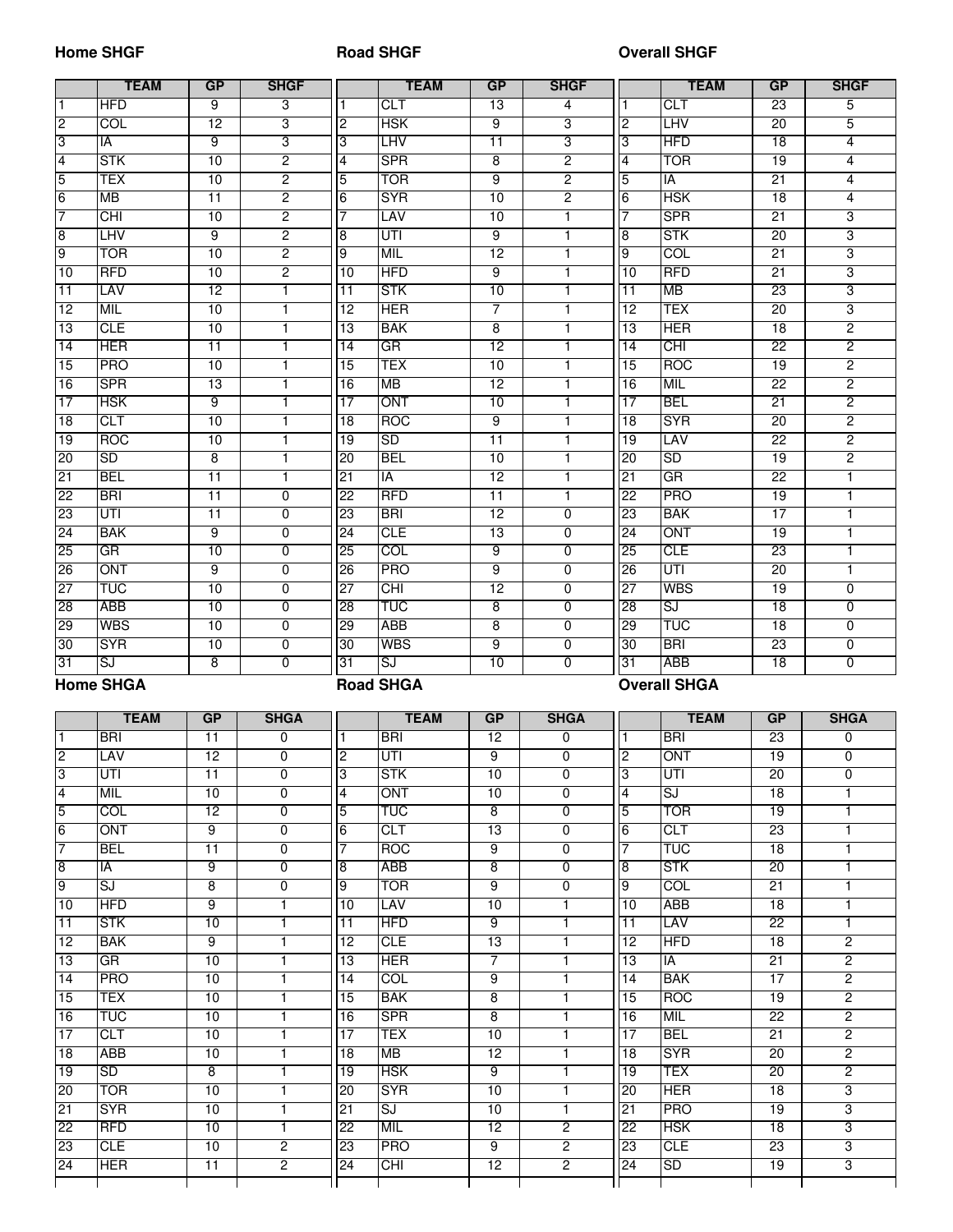| 25  | <b>MB</b>  |    | 125              | LHV        |    | 125       | <b>IMB</b> | 23 |  |
|-----|------------|----|------------------|------------|----|-----------|------------|----|--|
| 26  | <b>HSK</b> |    | 26               | SD         |    | <b>26</b> | <b>WBS</b> | 19 |  |
| 127 | <b>CHI</b> | ۱0 | - 27<br><u>_</u> | WBS        |    |           | <b>SPR</b> | 21 |  |
| 28  | <b>LHV</b> |    | 128              | <b>BEL</b> | 10 | 28        | GR         | 22 |  |
| 29  | <b>ROC</b> | 10 | 29               | ΙA         | 12 | <b>29</b> | <b>CHI</b> | 22 |  |
| 30  | <b>WBS</b> | 10 | 30               | GR         | 12 | 30        | <b>RFD</b> | 21 |  |
| 31  | <b>SPR</b> | 13 | 131              | <b>RFD</b> |    | . ט       | LHV        | 20 |  |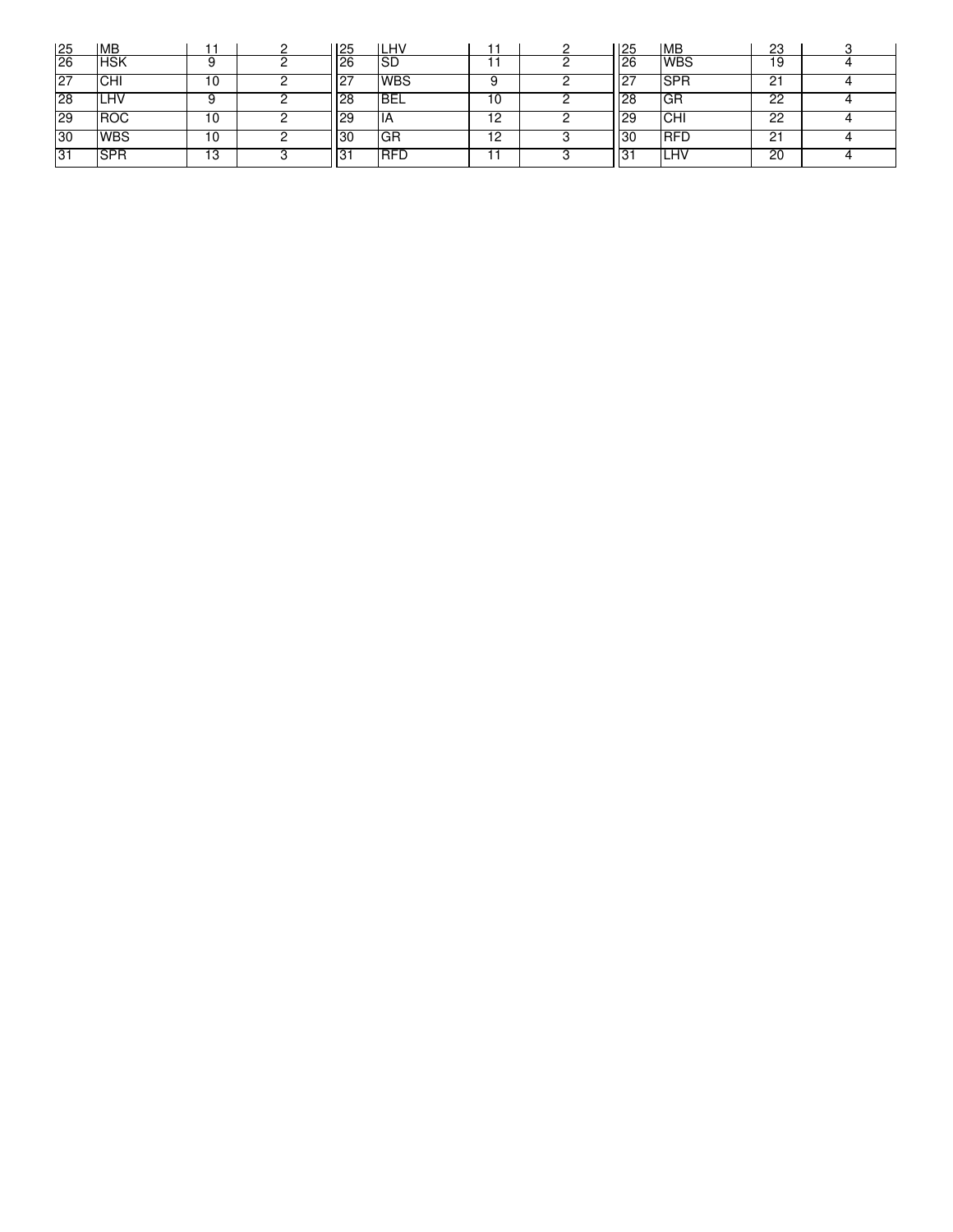# **Team Scoring By Period**

|                       |                 | -1ST PER- |                 | -2ND PER-       |                 | -3RD PER-       |                | <b>OVERTIME</b> |                | <b>SHOOTOUT</b> |                 | <b>TOTAL</b>    |
|-----------------------|-----------------|-----------|-----------------|-----------------|-----------------|-----------------|----------------|-----------------|----------------|-----------------|-----------------|-----------------|
| <b>TEAM</b>           | GF              | GA        | GF              | GA              | GF              | GA              | GF             | GA              | GF             | GA              | GF              | GA              |
| Abbotsford            | 19              | 21        | $\overline{22}$ | $\overline{11}$ | $\overline{15}$ | 19              | 1              | $\overline{2}$  | $\mathbf{1}$   | 1               | 58              | 54              |
| Bakersfield           | $\overline{11}$ | 15        | 12              | 22              | 20              | 15              | $\overline{1}$ | $\mathbf{1}$    | $\overline{0}$ | $\overline{2}$  | 44              | 55              |
| <b>Belleville</b>     | 18              | 10        | 19              | 25              | 23              | 26              | $\overline{0}$ | $\overline{0}$  | $\overline{1}$ | $\overline{0}$  | 61              | 61              |
| Bridgeport            | 23              | 31        | 16              | $\overline{21}$ | 19              | 18              | $\overline{2}$ |                 | $\overline{0}$ | $\overline{2}$  | 60              | 73              |
| Charlotte             | 25              | 18        | 25              | 26              | $\overline{22}$ | 24              | $\overline{0}$ | $\overline{2}$  | $\overline{0}$ | $\overline{0}$  | 72              | $\overline{70}$ |
| Chicago               | 28              | 17        | 18              | $\overline{17}$ | 25              | 16              | 2              | 1               | ī              | T               | $\overline{74}$ | 52              |
| Cleveland             | 21              | 25        | 19              | 25              | 26              | 18              | 3              | $\overline{2}$  | $\mathbf{1}$   | 3               | 70              | 73              |
| Colorado              | 15              | 23        | 29              | 19              | 21              | 17              | 1              | 1               | $\mathbf{1}$   | $\overline{2}$  | 67              | 62              |
| <b>Grand Rapids</b>   | $\overline{27}$ | 20        | 16              | 22              | 19              | 24              | $\overline{2}$ | $\overline{2}$  | $\overline{0}$ | $\overline{1}$  | 64              | 69              |
| Hartford              | $\overline{17}$ | 20        | 18              | 10              | 23              | 13              | 1              | $\overline{2}$  | $\overline{c}$ | $\overline{0}$  | 61              | 45              |
| Henderson             | 22              | 15        | 14              | 18              | 14              | 15              | $\overline{2}$ | 1               | $\overline{1}$ | $\mathbf{1}$    | 53              | 50              |
| Hershey               | 14              | 18        | 17              | 19              | 15              | 20              | 4              | $\overline{2}$  | $\mathbf{1}$   | $\mathbf{1}$    | 51              | 60              |
| lowa                  | 17              | 19        | 30              | 16              | 15              | $\overline{22}$ | 1              | $\overline{2}$  | $\overline{0}$ | $\overline{1}$  | 63              | 60              |
| Laval                 | 18              | 19        | 24              | 31              | 29              | 27              | $\overline{2}$ | $\overline{2}$  | $\overline{1}$ | $\overline{0}$  | 74              | 79              |
| <b>Lehigh Valley</b>  | 16              | 19        | 18              | 19              | $\overline{14}$ | 24              | $\mathbf 0$    | 4               | 0              | 1               | 48              | 67              |
| Manitoba              | 21              | 13        | 25              | $\overline{23}$ | 26              | 18              | $\mathbf{1}$   | 1               | $\mathbf{1}$   | $\overline{0}$  | $\overline{74}$ | 55              |
| Milwaukee             | 21              | 26        | 21              | 21              | 21              | $\overline{27}$ | $\overline{2}$ | 1               | $\overline{0}$ | $\overline{0}$  | 65              | 75              |
| Ontario               | 23              | 15        | 27              | $\overline{20}$ | $\overline{20}$ | $\overline{20}$ | $\overline{2}$ | $\overline{0}$  | $\overline{1}$ | $\overline{1}$  | 73              | 56              |
| Providence            | 15              | 12        | 17              | 14              | 16              | $\overline{20}$ | 1              | 3               | $\overline{1}$ | $\overline{1}$  | 50              | 50              |
| Rochester             | 24              | 18        | 22              | 23              | 29              | 23              | $\overline{2}$ | $\overline{0}$  | $\overline{1}$ | $\overline{0}$  | 78              | 64              |
| Rockford              | 16              | 29        | 20              | 23              | 17              | 17              | $\overline{0}$ | 1               | $\overline{c}$ | 1               | 55              | 71              |
| San Diego             | 18              | 16        | 18              | $\overline{23}$ | 16              | 17              | $\overline{0}$ | $\overline{1}$  | $\overline{1}$ | $\overline{0}$  | 53              | 57              |
| San Jose              | 14              | 34        | 16              | 25              | $\overline{17}$ | 19              | $\overline{0}$ |                 | 1              | $\overline{0}$  | 48              | 79              |
| Springfield           | 19              | 15        | 23              | $\overline{22}$ | 23              | 16              | $\overline{2}$ | $\overline{2}$  | $\overline{2}$ | $\overline{0}$  | 69              | 55              |
| Stockton              | 28              | 13        | 26              | 18              | 19              | 14              | $\overline{2}$ | $\overline{2}$  | $\overline{1}$ | $\mathbf{1}$    | 76              | 48              |
| Syracuse              | 15              | 23        | 19              | 21              | 20              | 23              | 2              | $\overline{2}$  | $\mathbf{1}$   | 1               | 57              | 70              |
| Texas                 | 24              | 20        | 20              | 26              | 14              | 21              | 2              | $\overline{3}$  | $\mathbf{1}$   | 1               | 61              | $\overline{71}$ |
| Toronto               | 16              | 24        | 27              | 16              | 14              | 24              | 3              | $\overline{1}$  | $\overline{1}$ | $\overline{1}$  | 61              | 66              |
| Tucson                | 22              | 23        | 15              | 24              | $\overline{11}$ | $\overline{11}$ | $\overline{1}$ | 1               | $\overline{1}$ | $\overline{0}$  | 50              | 59              |
| Utica                 | 18              | 10        | 27              | 15              | 26              | 11              | 1              | $\overline{2}$  | $\overline{0}$ | $\overline{0}$  | 72              | 38              |
| Wilkes-Barre/Scranton | 15              | 19        | 10              | 15              | 12              | 22              | 4              | 1               | $\overline{0}$ | $\overline{2}$  | 41              | 59              |
| <b>TOTAL</b>          | 600             | 600       | 630             | 630             | 601             | 601             | 47             | 47              | 25             | 25              | 1903            | 1903            |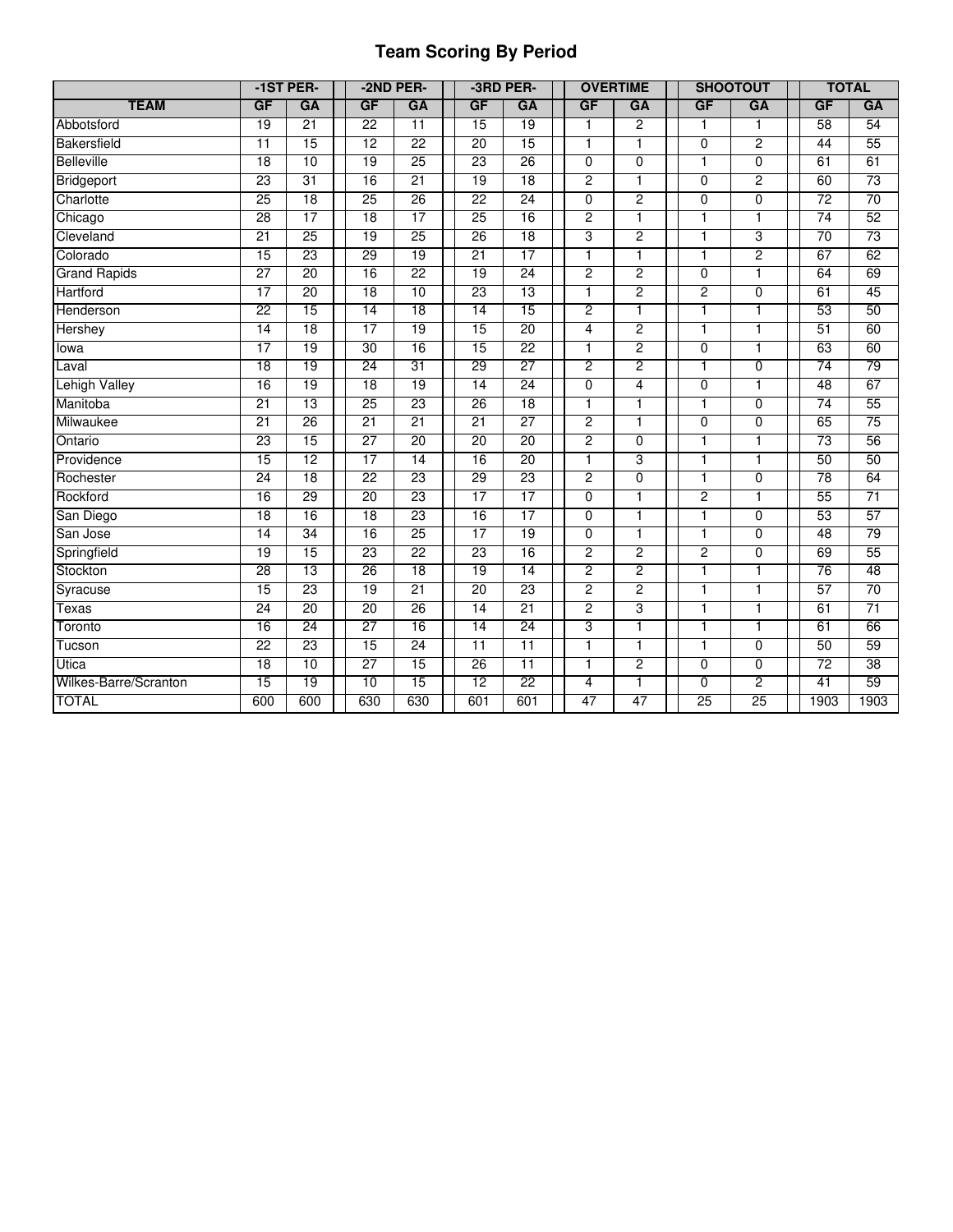# **Team Shots By Period**

|                       |           | -1ST PER- |           | -2ND PER- |           | -3RD PER- |                 | <b>OVERTIME</b> | <b>SHOOTOUT</b> |                |       | <b>TOTAL</b> |
|-----------------------|-----------|-----------|-----------|-----------|-----------|-----------|-----------------|-----------------|-----------------|----------------|-------|--------------|
| <b>TEAM</b>           | <b>SF</b> | <b>SA</b> | <b>SF</b> | <b>SA</b> | <b>SF</b> | <b>SA</b> | <b>SF</b>       | <b>SA</b>       | <b>SF</b>       | <b>SA</b>      | SF    | <b>SA</b>    |
| Abbotsford            | 188       | 189       | 161       | 189       | 152       | 152       | 5               | 14              | 9               | 9              | 515   | 553          |
| Bakersfield           | 184       | 142       | 172       | 155       | 175       | 134       | $\overline{7}$  | $\overline{12}$ | $6\overline{6}$ | 5              | 544   | 448          |
| <b>Belleville</b>     | 198       | 209       | 215       | 228       | 204       | 207       | $\overline{2}$  | $\overline{2}$  | $\overline{2}$  | 3              | 621   | 649          |
| Bridgeport            | 239       | 246       | 220       | 241       | 209       | 235       | 12              | 10              | $6\overline{6}$ | 7              | 686   | 739          |
| Charlotte             | 250       | 210       | 202       | 232       | 185       | 185       | 4               | 10              | $\overline{0}$  | $\overline{0}$ | 641   | 637          |
| Chicago               | 267       | 176       | 256       | 191       | 234       | 188       | 12              | $\overline{9}$  | 7               | 7              | 776   | 571          |
| Cleveland             | 224       | 243       | 240       | 258       | 239       | 207       | 21              | 16              | 19              | 18             | 743   | 742          |
| Colorado              | 250       | 177       | 225       | 204       | 237       | 181       | 13              | 16              | $\overline{9}$  | $\overline{9}$ | 734   | 587          |
| <b>Grand Rapids</b>   | 198       | 242       | 197       | 259       | 161       | 224       | 5               | $\overline{9}$  | $\overline{3}$  | $\overline{3}$ | 564   | 737          |
| Hartford              | 184       | 189       | 166       | 178       | 164       | 174       | 12              | 6               | 10              | 10             | 536   | 557          |
| Henderson             | 161       | 218       | 146       | 201       | 136       | 207       | 12              | 14              | 7               | $\overline{7}$ | 462   | 647          |
| Hershey               | 187       | 170       | 195       | 152       | 167       | 149       | 21              | 21              | 10              | 11             | 580   | 503          |
| lowa                  | 230       | 188       | 255       | 205       | 209       | 211       | 9               | 10              | 3               | 3              | 706   | 617          |
| Laval                 | 182       | 216       | 273       | 228       | 258       | 235       | 10              | 11              | 9               | 9              | 732   | 699          |
| Lehigh Valley         | 192       | 201       | 195       | 175       | 155       | 182       | 5               | $\overline{8}$  | $\overline{2}$  | 3              | 549   | 569          |
| Manitoba              | 245       | 166       | 266       | 203       | 268       | 169       | 12              | 5               | 3               | 3              | 794   | 546          |
| Milwaukee             | 203       | 232       | 232       | 244       | 204       | 222       | $\overline{7}$  | 6               | $\overline{0}$  | $\overline{0}$ | 646   | 704          |
| Ontario               | 171       | 187       | 196       | 179       | 160       | 172       | 19              | 3               | 6               | 7              | 552   | 548          |
| Providence            | 215       | 180       | 217       | 183       | 178       | 188       | 9               | 15              | 9               | 8              | 628   | 574          |
| Rochester             | 189       | 187       | 156       | 212       | 164       | 177       | 10              | 3               | 3               | 2              | 522   | 581          |
| Rockford              | 145       | 247       | 200       | 242       | 165       | 203       | 9               | 13              | 10              | 10             | 529   | 715          |
| San Diego             | 159       | 177       | 185       | 181       | 151       | 167       | 3               | $\overline{4}$  | 3               | 3              | 501   | 532          |
| San Jose              | 167       | 199       | 172       | 158       | 156       | 171       | 4               | 5               | 5               | 5              | 504   | 538          |
| Springfield           | 217       | 208       | 228       | 220       | 242       | 177       | 10              | $\overline{18}$ | 7               | 7              | 704   | 630          |
| Stockton              | 201       | 190       | 232       | 216       | 184       | 174       | $\overline{11}$ | 12              | 7               | 7              | 635   | 599          |
| Syracuse              | 206       | 192       | 206       | 192       | 190       | 166       | 13              | $\overline{11}$ | $6\overline{6}$ | 5              | 621   | 566          |
| Texas                 | 212       | 209       | 201       | 190       | 175       | 206       | $\overline{11}$ | 10              | 5               | 5              | 604   | 620          |
| Toronto               | 197       | 210       | 186       | 211       | 152       | 196       | 16              | $\overline{18}$ | 14              | 14             | 565   | 649          |
| Tucson                | 173       | 198       | 157       | 204       | 177       | 146       | $\overline{8}$  | $\overline{6}$  | 4               | 4              | 519   | 558          |
| Utica                 | 199       | 189       | 178       | 190       | 165       | 195       | 6               | $6\overline{6}$ | $\overline{0}$  | $\overline{0}$ | 548   | 580          |
| Wilkes-Barre/Scranton | 186       | 232       | 182       | 191       | 165       | 181       | 20              | 15              | 7               | 7              | 560   | 626          |
| <b>TOTAL</b>          | 6219      | 6219      | 6312      | 6312      | 5781      | 5781      | 318             | 318             | 191             | 191            | 18821 | 18821        |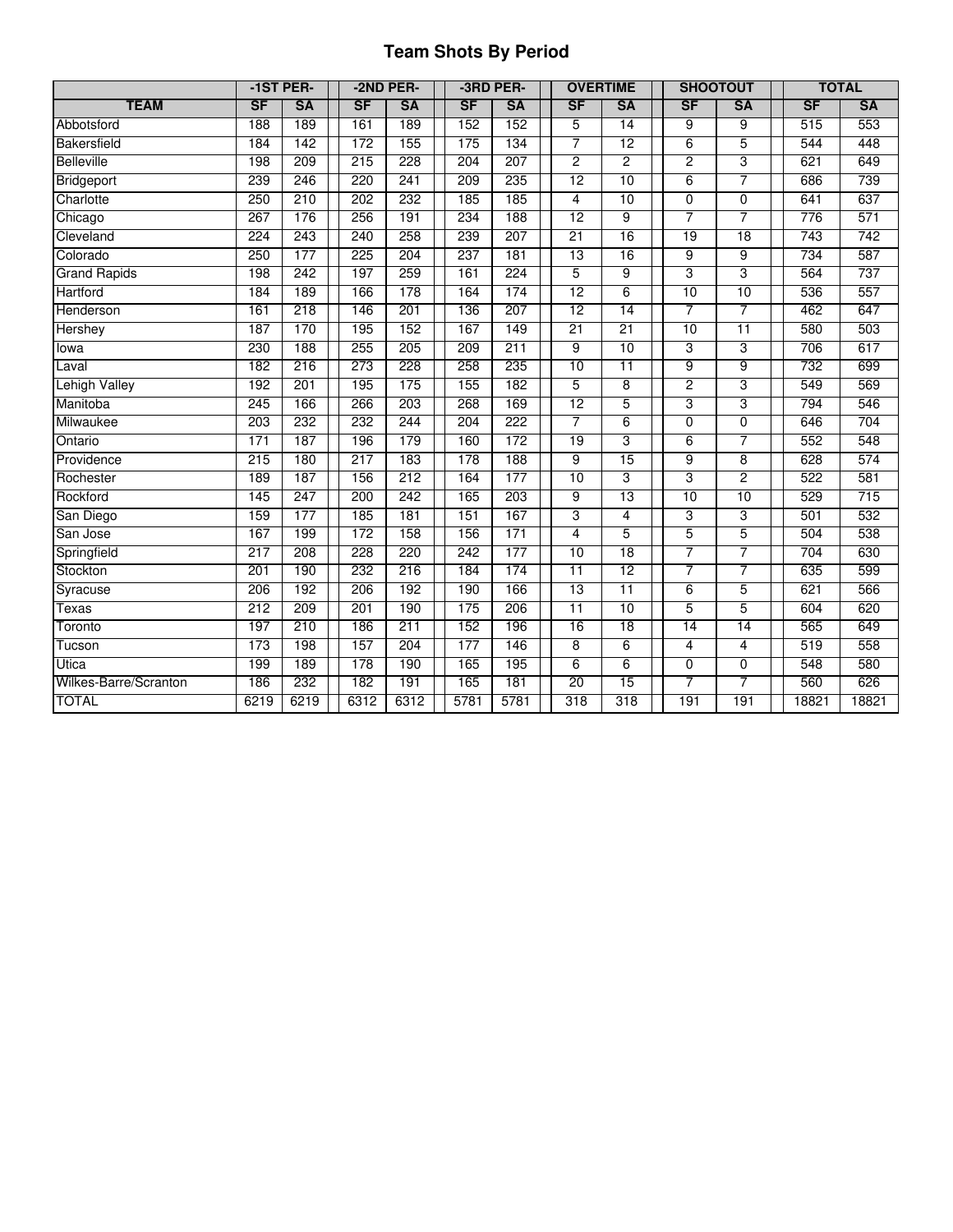# **Goals For And Goals Against Per Game**

| RK              | <b>TEAM</b>           | <b>GP</b>       | <b>GF</b>       | <b>GF/GAME</b> | <b>RK</b>       | <b>TEAM</b>           | <b>GP</b>       | GA              | <b>GA/GAME</b> |
|-----------------|-----------------------|-----------------|-----------------|----------------|-----------------|-----------------------|-----------------|-----------------|----------------|
| $\mathbf{1}$    | Rochester             | $\overline{19}$ | $\overline{78}$ | 4.11           |                 | Utica                 | $\overline{20}$ | $\overline{38}$ | 1.90           |
| $\overline{c}$  | Ontario               | 19              | 73              | 3.84           | $\overline{2}$  | Chicago               | 22              | 52              | 2.36           |
| 3               | Stockton              | $\overline{20}$ | $\overline{76}$ | 3.80           | 3               | Manitoba              | $\overline{23}$ | 55              | 2.39           |
| 4               | Utica                 | $\overline{20}$ | $\overline{72}$ | 3.60           | $\overline{4}$  | Stockton              | 20              | 48              | 2.40           |
| 5               | Hartford              | 18              | 61              | 3.39           | 5               | Hartford              | 18              | 45              | 2.50           |
| $6\overline{6}$ | Laval                 | $\overline{22}$ | 74              | 3.36           | $\overline{6}$  | Springfield           | $\overline{21}$ | 55              | 2.62           |
| 7               | Chicago               | 22              | 74              | 3.36           | 7               | Providence            | 19              | 50              | 2.63           |
| 8               | Springfield           | 21              | 69              | 3.29           | $\overline{8}$  | Henderson             | 18              | 50              | 2.78           |
| 9               | Abbotsford            | 18              | 58              | 3.22           | Θ.              | lowa                  | 21              | 60              | 2.86           |
| 10              | Manitoba              | 23              | $\overline{74}$ | 3.22           | $\overline{10}$ | Belleville            | $\overline{21}$ | 61              | 2.90           |
| $\overline{11}$ | Toronto               | 19              | 61              | 3.21           | $\overline{11}$ | Ontario               | 19              | 56              | 2.95           |
| 12              | Colorado              | $\overline{21}$ | 67              | 3.19           | $\overline{12}$ | Colorado              | $\overline{21}$ | 62              | 2.95           |
| 13              | Charlotte             | 23              | 72              | 3.13           | 13              | San Diego             | 19              | 57              | 3.00           |
| 14              | Texas                 | 20              | 61              | 3.05           | 14              | Abbotsford            | 18              | 54              | 3.00           |
| 15              | Cleveland             | 23              | 70              | 3.04           | 15              | Charlotte             | $\overline{23}$ | 70              | 3.04           |
| 16              | lowa                  | 21              | 63              | 3.00           | 16              | Wilkes-Barre/Scranton | 19              | 59              | 3.11           |
| 17              | Milwaukee             | 22              | 65              | 2.95           | 17              | <b>Grand Rapids</b>   | 22              | 69              | 3.14           |
| 18              | Henderson             | $\overline{18}$ | 53              | 2.94           | $\overline{18}$ | Cleveland             | 23              | 73              | 3.17           |
| 19              | <b>Grand Rapids</b>   | $\overline{22}$ | 64              | 2.91           | 19              | Bridgeport            | $\overline{23}$ | $\overline{73}$ | 3.17           |
| 20              | <b>Belleville</b>     | 21              | 61              | 2.90           | 20              | <b>Bakersfield</b>    | 17              | 55              | 3.24           |
| 21              | Syracuse              | $\overline{20}$ | 57              | 2.85           | $\overline{21}$ | Tucson                | $\overline{18}$ | 59              | 3.28           |
| 22              | Hershey               | $\overline{18}$ | 51              | 2.83           | 22              | Hershey               | $\overline{18}$ | 60              | 3.33           |
| 23              | San Diego             | 19              | 53              | 2.79           | 23              | <b>Lehigh Valley</b>  | 20              | 67              | 3.35           |
| 24              | Tucson                | 18              | 50              | 2.78           | 24              | Rochester             | 19              | 64              | 3.37           |
| 25              | San Jose              | $\overline{18}$ | 48              | 2.67           | 25              | Rockford              | 21              | 71              | 3.38           |
| 26              | Providence            | 19              | 50              | 2.63           | 26              | Milwaukee             | 22              | 75              | 3.41           |
| 27              | Rockford              | $\overline{21}$ | 55              | 2.62           | 27              | Toronto               | 19              | 66              | 3.47           |
| 28              | <b>Bridgeport</b>     | 23              | 60              | 2.61           | 28              | Syracuse              | $\overline{20}$ | $\overline{70}$ | 3.50           |
| 29              | <b>Bakersfield</b>    | 17              | 44              | 2.59           | 29              | <b>Texas</b>          | 20              | 71              | 3.55           |
| 30              | <b>Lehigh Valley</b>  | $\overline{20}$ | 48              | 2.40           | 30              | Laval                 | $\overline{22}$ | 79              | 3.59           |
| 31              | Wilkes-Barre/Scranton | $\overline{19}$ | $\overline{41}$ | 2.16           | 31              | San Jose              | 18              | 79              | 4.39           |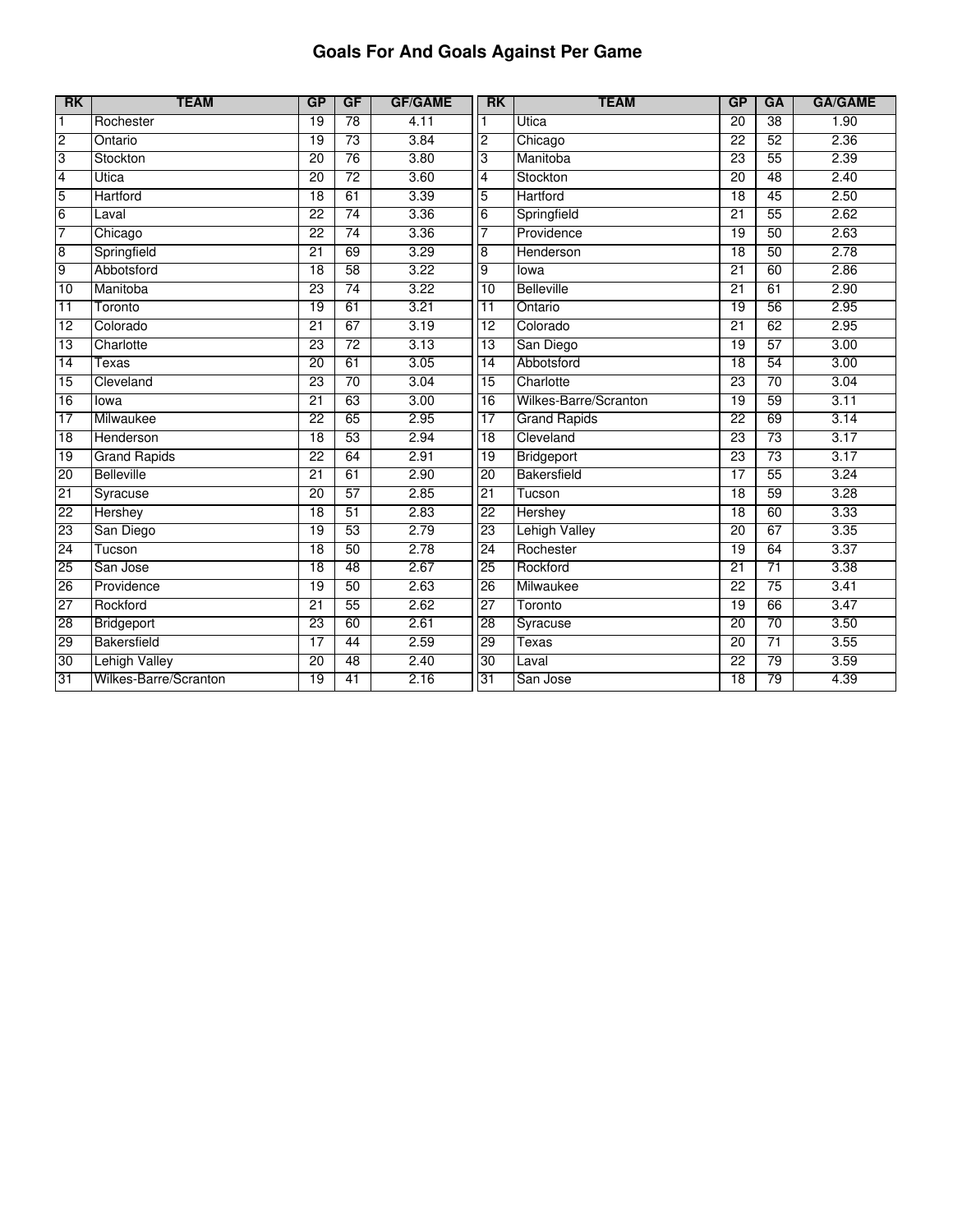# **Shots For And Shots Against Per Game**

| <b>RK</b>               | <b>TEAM</b>           | <b>GP</b>       | <b>SF</b> | <b>SF/GAME</b> | <b>RK</b>       | <b>TEAM</b>           | <b>GP</b>       | <b>SA</b> | <b>SA/GAME</b> |
|-------------------------|-----------------------|-----------------|-----------|----------------|-----------------|-----------------------|-----------------|-----------|----------------|
| $\mathbf{1}$            | Chicago               | $\overline{22}$ | 770       | 35.00          | $\mathbf{1}$    | Manitoba              | $\overline{23}$ | 543       | 23.61          |
| $\overline{2}$          | Colorado              | 21              | 726       | 34.57          | $\overline{2}$  | Chicago               | $\overline{22}$ | 565       | 25.68          |
| 3                       | Manitoba              | 23              | 792       | 34.43          | 3               | Bakersfield           | $\overline{17}$ | 445       | 26.18          |
| $\overline{\mathbf{4}}$ | lowa                  | $\overline{21}$ | 703       | 33.48          | 4               | <b>Hershey</b>        | 18              | 493       | 27.39          |
| 5                       | Springfield           | $\overline{21}$ | 699       | 33.29          | 5               | Colorado              | 21              | 580       | 27.62          |
| $\overline{6}$          | Laval                 | $\overline{22}$ | 724       | 32.91          | $6\overline{6}$ | Charlotte             | $\overline{23}$ | 637       | 27.70          |
| 7                       | Providence            | 19              | 620       | 32.63          | 7               | San Diego             | 19              | 529       | 27.84          |
| $\overline{8}$          | Hershey               | 18              | 571       | 31.72          | 8               | Syracuse              | 20              | 562       | 28.10          |
| 9                       | <b>Bakersfield</b>    | 17              | 538       | 31.65          | 9               | <b>Lehigh Valley</b>  | 20              | 567       | 28.35          |
| 10                      | Cleveland             | $\overline{23}$ | 725       | 31.52          | 10              | Ontario               | 19              | 542       | 28.53          |
| 11                      | Stockton              | 20              | 629       | 31.45          | 11              | Utica                 | 20              | 580       | 29.00          |
| 12                      | Syracuse              | $\overline{20}$ | 616       | 30.80          | 12              | lowa                  | $\overline{21}$ | 615       | 29.29          |
| 13                      | Texas                 | $\overline{20}$ | 600       | 30.00          | 13              | San Jose              | $\overline{18}$ | 533       | 29.61          |
| 14                      | Bridgeport            | 23              | 680       | 29.57          | 14              | Stockton              | 20              | 593       | 29.65          |
| 15                      | <b>Belleville</b>     | $\overline{21}$ | 620       | 29.52          | 15              | Springfield           | $\overline{21}$ | 623       | 29.67          |
| 16                      | Milwaukee             | 22              | 646       | 29.36          | 16              | Providence            | 19              | 567       | 29.84          |
| 17                      | Hartford              | 18              | 528       | 29.33          | 17              | Abbotsford            | 18              | 545       | 30.28          |
| $\overline{18}$         | Wilkes-Barre/Scranton | 19              | 553       | 29.11          | 18              | Hartford              | $\overline{18}$ | 547       | 30.39          |
| 19                      | Toronto               | 19              | 552       | 29.05          | 19              | Rochester             | 19              | 579       | 30.47          |
| 20                      | Ontario               | 19              | 547       | 28.79          | 20              | <b>Belleville</b>     | 21              | 646       | 30.76          |
| 21                      | Tucson                | $\overline{18}$ | 516       | 28.67          | 21              | Tucson                | $\overline{18}$ | 554       | 30.78          |
| 22                      | Abbotsford            | $\overline{18}$ | 507       | 28.17          | $\overline{22}$ | Texas                 | 20              | 616       | 30.80          |
| 23                      | Charlotte             | 23              | 641       | 27.87          | 23              | Laval                 | $\overline{22}$ | 690       | 31.36          |
| 24                      | San Jose              | 18              | 500       | 27.78          | 24              | Cleveland             | 23              | 727       | 31.61          |
| 25                      | <b>Utica</b>          | $\overline{20}$ | 548       | 27.40          | 25              | Bridgeport            | 23              | 734       | 31.91          |
| 26                      | Rochester             | 19              | 520       | 27.37          | 26              | Milwaukee             | 22              | 704       | 32.00          |
| 27                      | <b>Lehigh Valley</b>  | $\overline{20}$ | 547       | 27.35          | $\overline{27}$ | Wilkes-Barre/Scranton | 19              | 621       | 32.68          |
| 28                      | San Diego             | 19              | 499       | 26.26          | 28              | <b>Grand Rapids</b>   | $\overline{22}$ | 735       | 33.41          |
| 29                      | <b>Grand Rapids</b>   | $\overline{22}$ | 561       | 25.50          | 29              | Toronto               | 19              | 636       | 33.47          |
| 30                      | Henderson             | $\overline{18}$ | 456       | 25.33          | 30              | Rockford              | $\overline{21}$ | 706       | 33.62          |
| 31                      | Rockford              | $\overline{21}$ | 521       | 24.81          | 31              | Henderson             | $\overline{18}$ | 641       | 35.61          |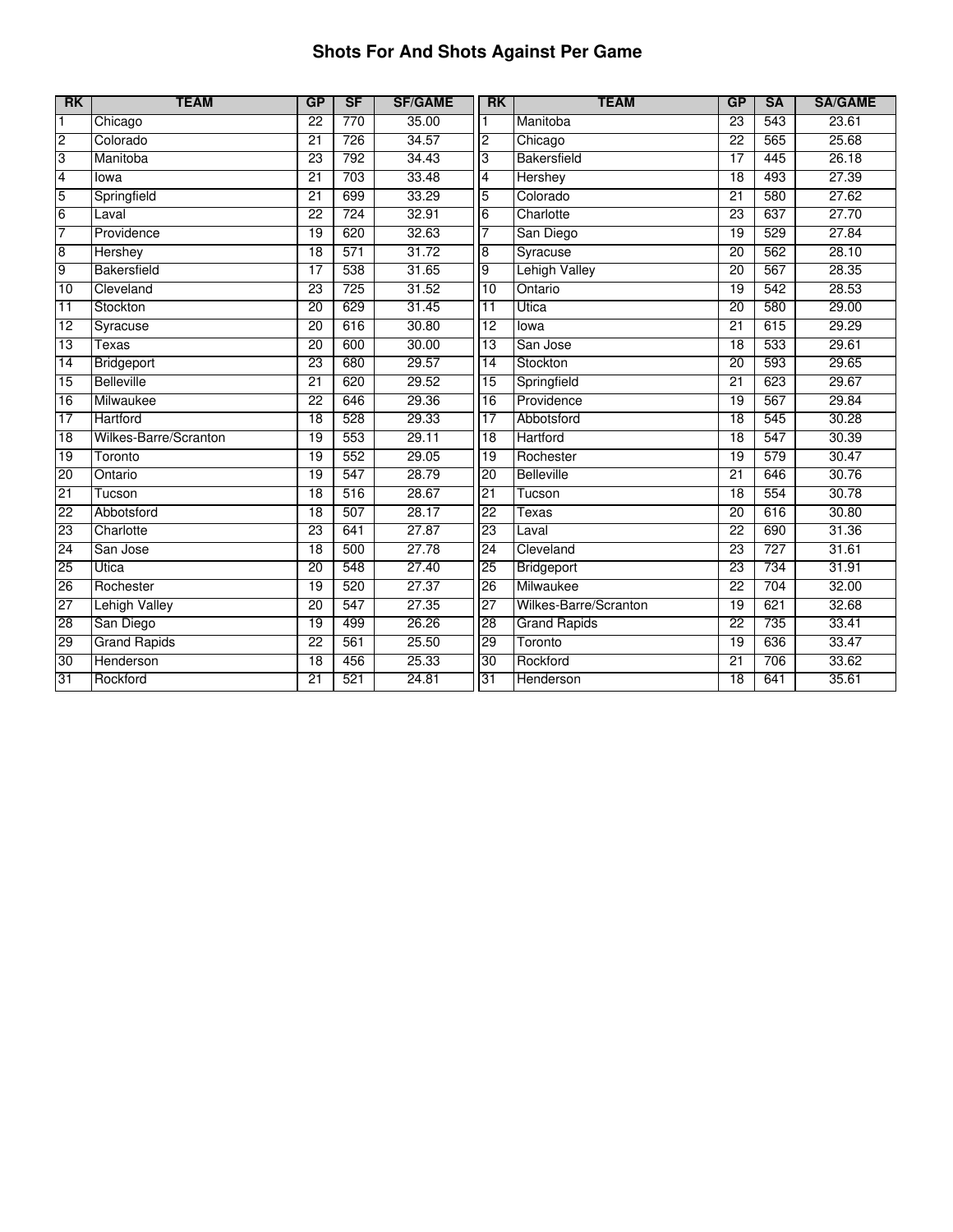#### **Miscellaneous Overall Team Records**

|                       | Leading                            | Leading                           | <b>Tied</b>                        | <b>Tied</b>                        | <b>Trailing</b>                  | <b>Trailing</b>                   | Out                         | <b>Out Shot</b>             |
|-----------------------|------------------------------------|-----------------------------------|------------------------------------|------------------------------------|----------------------------------|-----------------------------------|-----------------------------|-----------------------------|
|                       | After 1                            | After 2                           | After 1                            | After 2                            | After 1                          | After 2                           | <b>Shooting</b>             | by                          |
|                       | Period                             | <b>Periods</b><br>$5 - 3 - 0 - 1$ | <b>Period</b>                      | <b>Periods</b>                     | <b>Period</b><br>$0 - 5 - 2 - 0$ | <b>Periods</b><br>$0 - 3 - 2 - 0$ | Opponent<br>$5 - 2 - 0 - 0$ | Opponent<br>$3 - 5 - 1 - 1$ |
| Abbotsford            | $3 - 2 - 0 - 0$                    | $3 - 0 - 0 - 0$                   | $5 - 0 - 0 - 1$<br>$2 - 4 - 0 - 2$ | $3 - 1 - 0 - 0$                    | $2 - 3 - 1 - 0$                  |                                   | $5 - 5 - 1 - 1$             | $1 - 3 - 0 - 1$             |
| Bakersfield           | $2 - 1 - 0 - 0$<br>$6 - 3 - 0 - 0$ | $8 - 1 - 0 - 0$                   | $4 - 2 - 0 - 0$                    | $1 - 4 - 0 - 1$<br>$2 - 0 - 0 - 0$ | $0 - 6 - 0 - 0$                  | $2 - 4 - 1 - 1$                   | $5 - 3 - 0 - 0$             | $5 - 8 - 0 - 0$             |
| <b>Belleville</b>     |                                    |                                   |                                    |                                    |                                  | $0 - 10 - 0 - 0$                  |                             |                             |
| Bridgeport            | $0 - 3 - 1 - 0$                    | $4 - 0 - 1 - 0$                   | $5 - 3 - 0 - 1$                    | $2 - 5 - 0 - 1$                    | $3 - 6 - 0 - 1$                  | $2 - 7 - 0 - 1$                   | $5 - 5 - 0 - 0$             | $3 - 6 - 1 - 2$             |
| Charlotte             | $6 - 3 - 1 - 0$                    | $6 - 0 - 2 - 0$                   | $4 - 4 - 1 - 0$                    | $4 - 3 - 0 - 0$                    | $1 - 3 - 0 - 0$                  | $1 - 7 - 0 - 0$                   | $7 - 5 - 1 - 0$             | $4 - 4 - 1 - 0$             |
| Chicago               | $9 - 0 - 1 - 1$                    | $10-0-0-1$                        | $5 - 2 - 0 - 0$                    | $3 - 1 - 1 - 0$                    | $2 - 2 - 0 - 0$                  | $3 - 3 - 0 - 0$                   | $15 - 3 - 1 - 1$            | $1 - 1 - 0 - 0$             |
| Cleveland             | $6 - 0 - 2 - 0$                    | $6 - 0 - 0 - 0$                   | $1 - 2 - 0 - 2$                    | $3 - 1 - 1 - 2$                    | $3 - 6 - 0 - 1$                  | $1 - 7 - 1 - 1$                   | $5 - 4 - 1 - 0$             | $5 - 3 - 1 - 3$             |
| Colorado              | $2 - 3 - 0 - 0$                    | $6 - 1 - 1 - 0$                   | $4 - 0 - 1 - 1$                    | $2 - 1 - 0 - 1$                    | $4 - 5 - 0 - 1$                  | $2 - 6 - 0 - 1$                   | $7 - 6 - 1 - 1$             | $3 - 2 - 0 - 1$             |
| <b>Grand Rapids</b>   | $7 - 2 - 0 - 0$                    | $7 - 2 - 0 - 0$                   | $2 - 2 - 1 - 0$                    | $2 - 0 - 0 - 0$                    | $0 - 6 - 1 - 1$                  | $0 - 8 - 2 - 1$                   | $1 - 1 - 0 - 0$             | $7 - 9 - 2 - 1$             |
| Hartford              | $4 - 1 - 0 - 0$                    | $7 - 0 - 0 - 0$                   | $3 - 1 - 1 - 0$                    | $4 - 1 - 1 - 0$                    | $5 - 2 - 1 - 0$                  | $1 - 3 - 1 - 0$                   | $6 - 0 - 1 - 0$             | $5 - 4 - 1 - 0$             |
| Henderson             | $6 - 4 - 0 - 0$                    | $4 - 0 - 0 - 1$                   | $2 - 2 - 1 - 1$                    | $3 - 3 - 1 - 0$                    | $1 - 1 - 0 - 0$                  | $2 - 4 - 0 - 0$                   | $3 - 1 - 0 - 0$             | $6 - 6 - 1 - 1$             |
| Hershey               | $3 - 1 - 1 - 0$                    | $3 - 1 - 1 - 0$                   | $3 - 1 - 1 - 0$                    | $4 - 1 - 0 - 1$                    | $3 - 4 - 0 - 1$                  | $2 - 4 - 1 - 0$                   | $3 - 5 - 1 - 1$             | $5 - 1 - 1 - 0$             |
| lowa                  | $4 - 1 - 0 - 0$                    | $8 - 1 - 0 - 1$                   | $2 - 3 - 1 - 1$                    | $1 - 2 - 2 - 0$                    | $3 - 5 - 1 - 0$                  | $0 - 6 - 0 - 0$                   | $7 - 5 - 2 - 0$             | $2 - 4 - 0 - 1$             |
| Laval                 | $5 - 0 - 0 - 0$                    | $8 - 0 - 0 - 0$                   | $2 - 5 - 1 - 0$                    | $0 - 1 - 1 - 0$                    | $3 - 5 - 1 - 0$                  | $2 - 9 - 1 - 0$                   | $4 - 5 - 2 - 0$             | $5 - 5 - 0 - 0$             |
| <b>Lehigh Valley</b>  | $1 - 3 - 1 - 0$                    | $3 - 1 - 2 - 1$                   | $2 - 3 - 2 - 0$                    | $1 - 4 - 1 - 0$                    | $1 - 5 - 1 - 1$                  | $0 - 6 - 1 - 0$                   | $2 - 6 - 1 - 1$             | $2 - 5 - 3 - 0$             |
| Manitoba              | $9 - 1 - 0 - 0$                    | $13 - 0 - 0 - 0$                  | $5 - 0 - 0 - 0$                    | $0 - 0 - 1 - 0$                    | $1 - 6 - 1 - 0$                  | $2 - 7 - 0 - 0$                   | $14 - 7 - 1 - 0$            | $1 - 0 - 0 - 0$             |
| Milwaukee             | $7 - 0 - 0 - 0$                    | $6 - 1 - 1 - 0$                   | $2 - 5 - 0 - 0$                    | $3 - 2 - 0 - 0$                    | $0 - 7 - 1 - 0$                  | $0 - 9 - 0 - 0$                   | $3 - 5 - 0 - 0$             | $5 - 7 - 1 - 0$             |
| Ontario               | $7 - 0 - 0 - 0$                    | $10-0-0-0$                        | $4 - 4 - 0 - 1$                    | $2 - 1 - 0 - 1$                    | $2 - 1 - 0 - 0$                  | $1 - 4 - 0 - 0$                   | $6 - 2 - 0 - 1$             | $6 - 3 - 0 - 0$             |
| Providence            | $4 - 2 - 1 - 1$                    | $7 - 0 - 2 - 0$                   | $4 - 0 - 2 - 0$                    | $2 - 2 - 1 - 0$                    | $1 - 4 - 0 - 0$                  | $0 - 4 - 0 - 1$                   | $9 - 5 - 0 - 1$             | $0 - 1 - 3 - 0$             |
| Rochester             | $10 - 1 - 0 - 0$                   | $9 - 0 - 0 - 0$                   | $1 - 0 - 0 - 0$                    | $1 - 1 - 0 - 0$                    | $2 - 5 - 0 - 0$                  | $3 - 5 - 0 - 0$                   | $2 - 5 - 0 - 0$             | $11 - 1 - 0 - 0$            |
| Rockford              | $3 - 1 - 1 - 0$                    | $5 - 0 - 0 - 1$                   | $5 - 1 - 0 - 0$                    | $3 - 0 - 1 - 0$                    | $2 - 7 - 0 - 1$                  | $2 - 9 - 0 - 0$                   | $3 - 1 - 0 - 0$             | $7 - 7 - 1 - 1$             |
| San Diego             | $6 - 0 - 0 - 0$                    | $7 - 1 - 0 - 0$                   | $3 - 3 - 0 - 0$                    | $2 - 1 - 0 - 0$                    | $0 - 6 - 1 - 0$                  | $0 - 7 - 1 - 0$                   | $4 - 4 - 0 - 0$             | $4 - 5 - 1 - 0$             |
| San Jose              | $1 - 0 - 1 - 0$                    | $0 - 0 - 0 - 0$                   | $2 - 2 - 0 - 0$                    | $2 - 0 - 1 - 0$                    | $3 - 9 - 0 - 0$                  | $4 - 11 - 0 - 0$                  | $2 - 5 - 0 - 0$             | $4 - 5 - 1 - 0$             |
| Springfield           | $6 - 3 - 1 - 0$                    | $7 - 0 - 1 - 0$                   | $3 - 0 - 1 - 0$                    | $6 - 1 - 0 - 0$                    | $5 - 2 - 0 - 0$                  | $1 - 4 - 1 - 0$                   | $10 - 2 - 1 - 0$            | $4 - 3 - 1 - 0$             |
| Stockton              | $8 - 0 - 1 - 1$                    | $12 - 1 - 1 - 0$                  | $6 - 2 - 1 - 0$                    | $1 - 0 - 1 - 1$                    | $1 - 0 - 0 - 0$                  | $2 - 1 - 0 - 0$                   | $8 - 1 - 1 - 1$             | $7 - 1 - 1 - 0$             |
| Syracuse              | $3 - 1 - 0 - 0$                    | $4 - 1 - 0 - 0$                   | $2 - 5 - 1 - 1$                    | $1 - 2 - 1 - 0$                    | $2 - 4 - 1 - 0$                  | $2 - 7 - 1 - 1$                   | $4 - 7 - 1 - 1$             | $3 - 3 - 1 - 0$             |
| Texas                 | $6 - 1 - 0 - 1$                    | $7 - 2 - 0 - 1$                   | $1 - 5 - 2 - 0$                    | $0 - 0 - 2 - 0$                    | $0 - 3 - 1 - 0$                  | $0 - 7 - 1 - 0$                   | $4 - 2 - 1 - 0$             | $3 - 7 - 1 - 1$             |
| Toronto               | $4 - 1 - 1 - 1$                    | $7 - 1 - 1 - 1$                   | $2 - 1 - 0 - 0$                    | $2 - 1 - 0 - 0$                    | $4 - 5 - 0 - 0$                  | $1 - 5 - 0 - 0$                   | $3 - 3 - 0 - 0$             | $7 - 4 - 1 - 1$             |
| Tucson                | $6 - 0 - 0 - 0$                    | $6 - 0 - 0 - 0$                   | $2 - 3 - 0 - 0$                    | $2 - 0 - 1 - 0$                    | $1 - 5 - 1 - 0$                  | $1 - 8 - 0 - 0$                   | $4 - 3 - 1 - 0$             | $5 - 5 - 0 - 0$             |
| Utica                 | $8 - 0 - 1 - 0$                    | $12 - 0 - 1 - 0$                  | $7 - 0 - 1 - 0$                    | $3 - 0 - 0 - 0$                    | $2 - 1 - 0 - 0$                  | $2 - 1 - 1 - 0$                   | $7 - 1 - 1 - 0$             | $9 - 0 - 1 - 0$             |
| Wilkes-Barre/Scranton | $4 - 0 - 0 - 1$                    | $4 - 0 - 0 - 1$                   | $3 - 2 - 1 - 1$                    | $3 - 2 - 1 - 1$                    | $1 - 6 - 0 - 0$                  | $1 - 6 - 0 - 0$                   | $3 - 1 - 0 - 0$             | $5 - 7 - 0 - 2$             |
|                       | 1-Goal                             | 2-Goal                            | 3-Goal                             | 4-Goal                             | 5-Goal                           | 6-Goal                            | $> 6$ -Goal                 |                             |
|                       | Games                              | Games                             | Games                              | <b>Games</b>                       | Games                            | Games                             | <b>Games</b>                |                             |
| Abbotsford            | $4 - 3 - 2 - 1$                    | $0 - 2 - 0 - 0$                   | $2 - 2 - 0 - 0$                    | $1 - 0 - 0 - 0$                    | $0 - 0 - 0 - 0$                  | $1 - 0 - 0 - 0$                   | $0 - 0 - 0 - 0$             |                             |
| Bakersfield           | $4 - 4 - 1 - 2$                    | $2 - 2 - 0 - 0$                   | $0 - 1 - 0 - 0$                    | $0 - 0 - 0 - 0$                    | $0 - 1 - 0 - 0$                  | $0 - 0 - 0 - 0$                   | $0 - 0 - 0 - 0$             |                             |
| Belleville            | $3 - 2 - 0 - 0$                    | $0 - 3 - 0 - 0$                   | $3-4-0-0$                          | $4 - 2 - 0 - 0$                    | $0 - 0 - 0 - 0$                  | $0 - 0 - 0 - 0$                   | $0 - 0 - 0 - 0$             |                             |
| Bridgeport            | $4 - 6 - 1 - 2$                    | $2 - 1 - 0 - 0$                   | $2 - 4 - 0 - 0$                    | $0 - 1 - 0 - 0$                    | $0 - 0 - 0 - 0$                  | $0 - 0 - 0 - 0$                   | $0 - 0 - 0 - 0$             |                             |
| Charlotte             | $4 - 3 - 2 - 0$                    | $3 - 4 - 0 - 0$                   | $2 - 3 - 0 - 0$                    | $2 - 0 - 0 - 0$                    | $0 - 0 - 0 - 0$                  | $0 - 0 - 0 - 0$                   | $0 - 0 - 0 - 0$             |                             |
| Chicago               | $5 - 0 - 1 - 1$                    | $5 - 1 - 0 - 0$                   | $3 - 1 - 0 - 0$                    | $2 - 2 - 0 - 0$                    | $1 - 0 - 0 - 0$                  | $0 - 0 - 0 - 0$                   | $0 - 0 - 0 - 0$             |                             |
| Cleveland             | $6 - 1 - 2 - 3$                    | $0 - 3 - 0 - 0$                   | $0 - 2 - 0 - 0$                    | $3 - 2 - 0 - 0$                    | $1 - 0 - 0 - 0$                  | $0 - 0 - 0 - 0$                   | $0 - 0 - 0 - 0$             |                             |
| Colorado              | $6 - 5 - 1 - 2$                    | $0 - 0 - 0 - 0$                   | $1 - 3 - 0 - 0$                    | $2 - 0 - 0 - 0$                    | $1 - 0 - 0 - 0$                  | $0 - 0 - 0 - 0$                   | $0 - 0 - 0 - 0$             |                             |
| <b>Grand Rapids</b>   | $3 - 2 - 2 - 1$                    | $1 - 3 - 0 - 0$                   | $3 - 3 - 0 - 0$                    | $1 - 2 - 0 - 0$                    | $1 - 0 - 0 - 0$                  | $0 - 0 - 0 - 0$                   | $0 - 0 - 0 - 0$             |                             |
| Hartford              | $6 - 3 - 2 - 0$                    | $3 - 1 - 0 - 0$                   | $1 - 0 - 0 - 0$                    | $2 - 0 - 0 - 0$                    | $0 - 0 - 0 - 0$                  | $0 - 0 - 0 - 0$                   | $0 - 0 - 0 - 0$             |                             |
| Henderson             | $5 - 4 - 1 - 1$                    | $1 - 0 - 0 - 0$                   | $2 - 3 - 0 - 0$                    | $0 - 0 - 0 - 0$                    | $1 - 0 - 0 - 0$                  | $0 - 0 - 0 - 0$                   | $0 - 0 - 0 - 0$             |                             |
| Hershey               | $6 - 0 - 2 - 1$                    | $2 - 1 - 0 - 0$                   | $1 - 3 - 0 - 0$                    | $0 - 2 - 0 - 0$                    | $0 - 0 - 0 - 0$                  | $0 - 0 - 0 - 0$                   | $0 - 0 - 0 - 0$             |                             |
| lowa                  | $3 - 3 - 2 - 1$                    | $1 - 4 - 0 - 0$                   | $3 - 1 - 0 - 0$                    | $0 - 1 - 0 - 0$                    | $2 - 0 - 0 - 0$                  | $0 - 0 - 0 - 0$                   | $0 - 0 - 0 - 0$             |                             |
| Laval                 | $5 - 1 - 2 - 0$                    | $0 - 3 - 0 - 0$                   | $1 - 3 - 0 - 0$                    | $3 - 3 - 0 - 0$                    | $1 - 0 - 0 - 0$                  | $0 - 0 - 0 - 0$                   | $0 - 0 - 0 - 0$             |                             |
| <b>Lehigh Valley</b>  | $0 - 3 - 4 - 1$                    | $2 - 3 - 0 - 0$                   | $1 - 4 - 0 - 0$                    | $1 - 1 - 0 - 0$                    | $0 - 0 - 0 - 0$                  | $0 - 0 - 0 - 0$                   | $0 - 0 - 0 - 0$             |                             |
| Manitoba              | $5 - 3 - 1 - 0$                    | $5 - 1 - 0 - 0$                   | $1 - 2 - 0 - 0$                    | $3 - 1 - 0 - 0$                    | $1 - 0 - 0 - 0$                  | $0 - 0 - 0 - 0$                   | $0 - 0 - 0 - 0$             |                             |
| Milwaukee             | $3 - 4 - 1 - 0$                    | $1 - 3 - 0 - 0$                   | $4 - 2 - 0 - 0$                    | $1 - 1 - 0 - 0$                    | $0 - 2 - 0 - 0$                  | $0 - 0 - 0 - 0$                   | $0 - 0 - 0 - 0$             |                             |
| Ontario               | $5 - 2 - 0 - 1$                    | $2 - 2 - 0 - 0$                   | $5 - 0 - 0 - 0$                    | $1 - 1 - 0 - 0$                    | $0 - 0 - 0 - 0$                  | $0 - 0 - 0 - 0$                   | $0 - 0 - 0 - 0$             |                             |
| Providence            | $4 - 0 - 3 - 1$                    | $0 - 2 - 0 - 0$                   | $3 - 3 - 0 - 0$                    | $2 - 1 - 0 - 0$                    | $0 - 0 - 0 - 0$                  | $0 - 0 - 0 - 0$                   | $0 - 0 - 0 - 0$             |                             |
| Rochester             | $5 - 2 - 0 - 0$                    | $4 - 1 - 0 - 0$                   | $0 - 1 - 0 - 0$                    | $4 - 2 - 0 - 0$                    | $0 - 0 - 0 - 0$                  | $0 - 0 - 0 - 0$                   | $0 - 0 - 0 - 0$             |                             |
| Rockford              | $6 - 1 - 1 - 1$                    | $2 - 0 - 0 - 0$                   | $2 - 5 - 0 - 0$                    | $0 - 1 - 0 - 0$                    | $0 - 2 - 0 - 0$                  | $0 - 0 - 0 - 0$                   | $0 - 0 - 0 - 0$             |                             |
| San Diego             | $4 - 2 - 1 - 0$                    | $2 - 3 - 0 - 0$                   | $1 - 2 - 0 - 0$                    | $2 - 2 - 0 - 0$                    | $0 - 0 - 0 - 0$                  | $0 - 0 - 0 - 0$                   | $0 - 0 - 0 - 0$             |                             |
| San Jose              | $4 - 3 - 1 - 0$                    | $2 - 1 - 0 - 0$                   | $0 - 2 - 0 - 0$                    | $0 - 3 - 0 - 0$                    | $0 - 0 - 0 - 0$                  | $0 - 1 - 0 - 0$                   | $0 - 1 - 0 - 0$             |                             |
| Springfield           | $6 - 0 - 2 - 0$                    | $3-4-0-0$                         | $5 - 1 - 0 - 0$                    | $0 - 0 - 0 - 0$                    | $0 - 0 - 0 - 0$                  | $0 - 0 - 0 - 0$                   | $0 - 0 - 0 - 0$             |                             |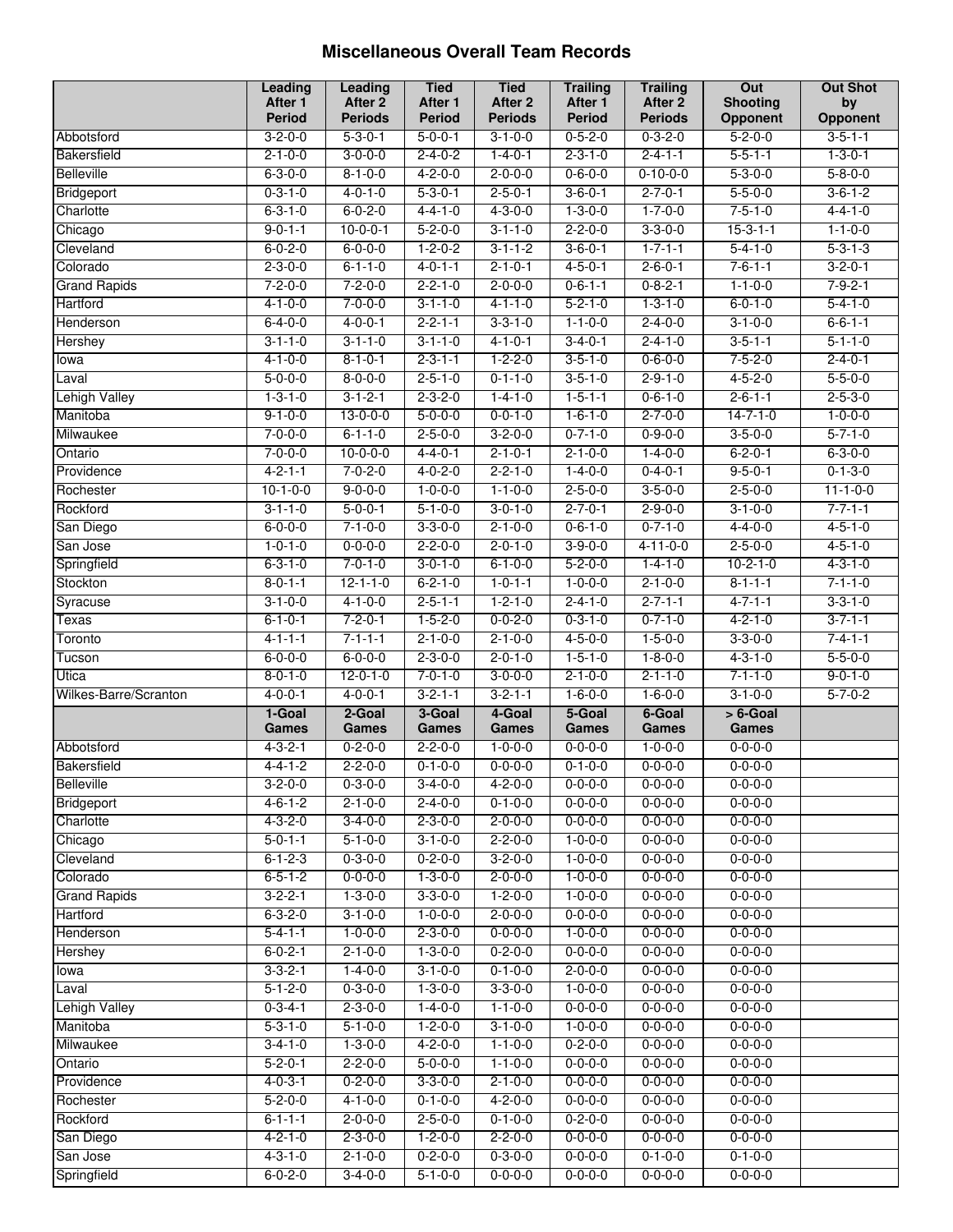| <b>Stockton</b>       | 7-0-2-1         | $2 - 1 - 0 - 0$ | $3 - 0 - 0 - 0$ | $2 - 1 - 0 - 0$ | $0 - 0 - 0 - 0$ | $0 - 0 - 0 - 0$ | 1-0-0-0         |  |
|-----------------------|-----------------|-----------------|-----------------|-----------------|-----------------|-----------------|-----------------|--|
| Syracuse              | $3 - 2 - 2 - 1$ | $2 - 5 - 0 - 0$ | 1-1-0-0         | $1 - 1 - 0 - 0$ | $0 - 1 - 0 - 0$ | $0 - 0 - 0 - 0$ | $0 - 0 - 0 - 0$ |  |
| Texas                 | $3 - 2 - 3 - 1$ | l-3-0-0         | 1-2-0-0         | $2 - 2 - 0 - 0$ | $0 - 0 - 0 - 0$ | $0 - 0 - 0 - 0$ | $0 - 0 - 0 - 0$ |  |
| Toronto               | 4-1-1-1         | -0-0-0          | $3 - 1 - 0 - 0$ | $2 - 3 - 0 - 0$ | $0 - 2 - 0 - 0$ | $0 - 0 - 0 - 0$ | $0 - 0 - 0 - 0$ |  |
| Tucson                | $4 - 1 - 1 - 0$ | l-0-0-0         | $2 - 2 - 0 - 0$ | $2 - 4 - 0 - 0$ | $0 - 1 - 0 - 0$ | $0 - 0 - 0 - 0$ | $0 - 0 - 0 - 0$ |  |
| <b>Utica</b>          | $4 - 0 - 2 - 0$ | $6 - 1 - 0 - 0$ | $6 - 0 - 0 - 0$ | 1-0-0-0         | $0 - 0 - 0 - 0$ | $0 - 0 - 0 - 0$ | $0 - 0 - 0 - 0$ |  |
| Wilkes-Barre/Scranton | $6 - 2 - 1 - 2$ | $2 - 0 - 0 - 0$ | $0 - 1 - 0 - 0$ | $0 - 5 - 0 - 0$ | $0 - 0 - 0 - 0$ | $0 - 0 - 0 - 0$ | $0 - 0 - 0 - 0$ |  |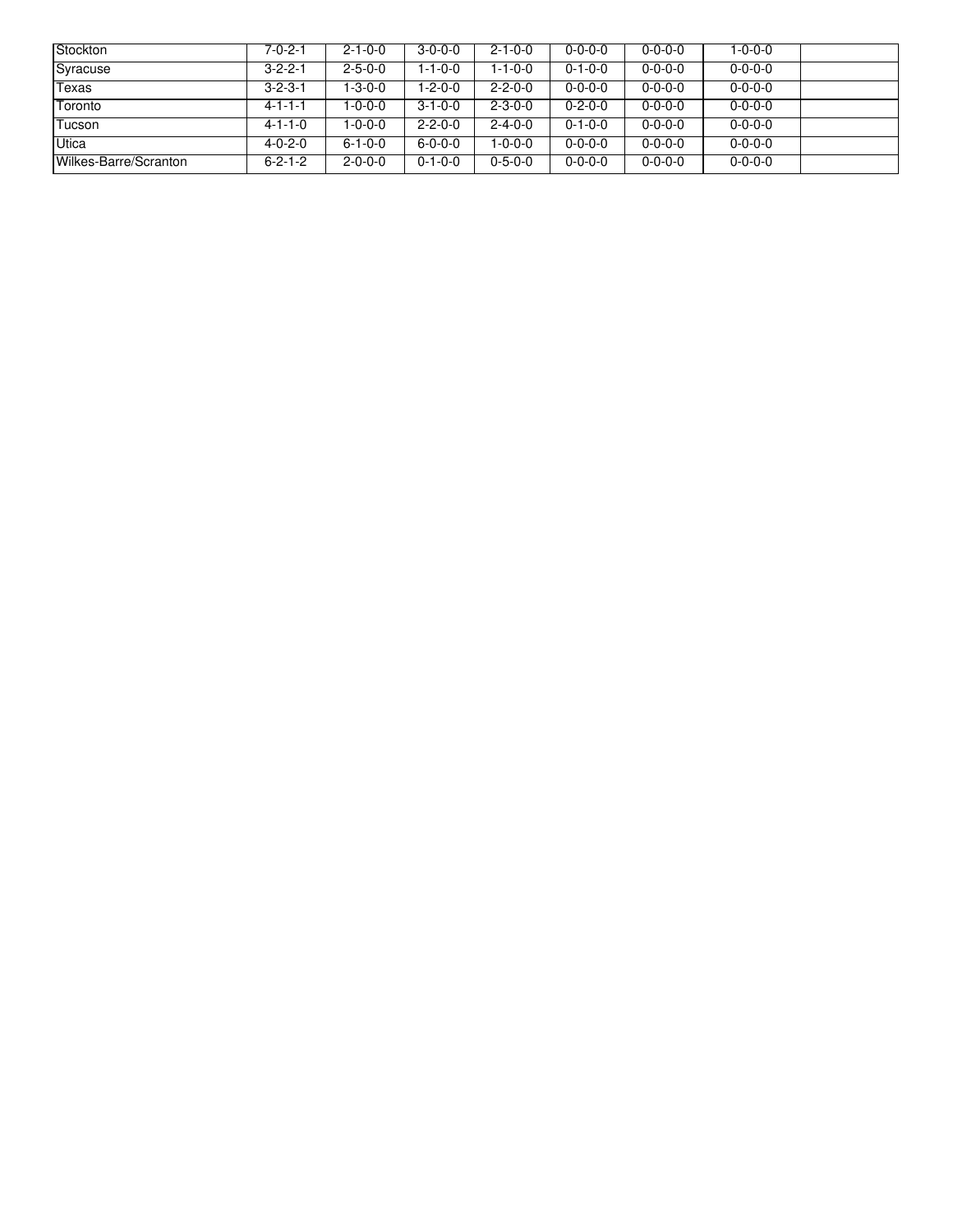#### **Miscellaneous Home Team Records**

|                       | Leading         | <b>Leading</b>  | <b>Tied</b>     | <b>Tied</b>     | <b>Trailing</b> | <b>Trailing</b>    | Out             | <b>Out Shot</b> |
|-----------------------|-----------------|-----------------|-----------------|-----------------|-----------------|--------------------|-----------------|-----------------|
|                       | After 1         | After 2         | After 1         | After 2         | After 1         | After <sub>2</sub> | <b>Shooting</b> | by              |
|                       | <b>Period</b>   | <b>Periods</b>  | <b>Period</b>   | <b>Periods</b>  | Period          | <b>Periods</b>     | Opponent        | Opponent        |
| Abbotsford            | $2 - 1 - 0 - 0$ | $4 - 1 - 0 - 1$ | $4 - 0 - 0 - 1$ | $2 - 1 - 0 - 0$ | $0 - 1 - 1 - 0$ | $0 - 0 - 1 - 0$    | $5 - 0 - 0 - 0$ | $1 - 2 - 0 - 1$ |
| <b>Bakersfield</b>    | $1 - 0 - 0 - 0$ | $2 - 0 - 0 - 0$ | $2 - 1 - 0 - 1$ | $0 - 2 - 0 - 0$ | $1 - 2 - 1 - 0$ | $2 - 1 - 1 - 1$    | $3 - 2 - 1 - 0$ | $1 - 1 - 0 - 1$ |
| <b>Belleville</b>     | $3 - 2 - 0 - 0$ | $4 - 0 - 0 - 0$ | $2 - 1 - 0 - 0$ | $1 - 0 - 0 - 0$ | $0 - 3 - 0 - 0$ | $0 - 6 - 0 - 0$    | $2 - 1 - 0 - 0$ | $3 - 5 - 0 - 0$ |
| Bridgeport            | $0 - 1 - 0 - 0$ | $3 - 0 - 0 - 0$ | $3 - 1 - 0 - 0$ | $1 - 2 - 0 - 0$ | $3 - 3 - 0 - 0$ | $2 - 3 - 0 - 0$    | $5 - 2 - 0 - 0$ | $1 - 3 - 0 - 0$ |
| Charlotte             | $3 - 0 - 1 - 0$ | $1 - 0 - 2 - 0$ | $1 - 2 - 1 - 0$ | $2 - 0 - 0 - 0$ | $0 - 2 - 0 - 0$ | $1 - 4 - 0 - 0$    | $2 - 3 - 1 - 0$ | $2 - 1 - 1 - 0$ |
| Chicago               | $4 - 0 - 1 - 1$ | $3 - 0 - 0 - 1$ | $1 - 1 - 0 - 0$ | $1 - 0 - 1 - 0$ | $0 - 2 - 0 - 0$ | $1 - 3 - 0 - 0$    | $5 - 2 - 1 - 1$ | $0 - 1 - 0 - 0$ |
| Cleveland             | $3 - 0 - 0 - 0$ | $3 - 0 - 0 - 0$ | $1 - 1 - 0 - 1$ | $1 - 0 - 0 - 1$ | $0 - 4 - 0 - 0$ | $0 - 5 - 0 - 0$    | $2 - 3 - 0 - 0$ | $2 - 1 - 0 - 1$ |
| Colorado              | $1 - 2 - 0 - 0$ | $5 - 1 - 1 - 0$ | $4 - 0 - 1 - 0$ | $1 - 1 - 0 - 0$ | $2 - 2 - 0 - 0$ | $1 - 2 - 0 - 0$    | $5 - 4 - 1 - 0$ | $2 - 0 - 0 - 0$ |
| <b>Grand Rapids</b>   | $3 - 2 - 0 - 0$ | $4 - 1 - 0 - 0$ | $1 - 0 - 1 - 0$ | $0 - 0 - 0 - 0$ | $0 - 3 - 0 - 0$ | $0 - 4 - 1 - 0$    | $0 - 1 - 0 - 0$ | $3 - 4 - 1 - 0$ |
| Hartford              | $3 - 0 - 0 - 0$ | $5 - 0 - 0 - 0$ | $2 - 0 - 0 - 0$ | $2 - 0 - 0 - 0$ | $3 - 1 - 0 - 0$ | $1 - 1 - 0 - 0$    | $3 - 0 - 0 - 0$ | $4 - 1 - 0 - 0$ |
| Henderson             | $4 - 3 - 0 - 0$ | $2 - 0 - 0 - 0$ | $2 - 0 - 0 - 0$ | $3 - 1 - 0 - 0$ | $0 - 0 - 0 - 0$ | $1 - 2 - 0 - 0$    | $2 - 1 - 0 - 0$ | $4 - 2 - 0 - 0$ |
| <b>Hershey</b>        | $3 - 1 - 1 - 0$ | $2 - 0 - 1 - 0$ | $0 - 1 - 0 - 0$ | $3 - 0 - 0 - 1$ | $3 - 1 - 0 - 1$ | $1 - 3 - 0 - 0$    | $3 - 2 - 0 - 1$ | $3 - 1 - 1 - 0$ |
| lowa                  | $3 - 1 - 0 - 0$ | $5 - 0 - 0 - 0$ | $1 - 0 - 1 - 0$ | $0 - 1 - 1 - 0$ | $1 - 2 - 0 - 0$ | $0 - 2 - 0 - 0$    | $4 - 1 - 1 - 0$ | $1 - 2 - 0 - 0$ |
| Laval                 | $3 - 0 - 0 - 0$ | $6 - 0 - 0$     | $2 - 1 - 1 - 0$ | $0 - 1 - 1 - 0$ | $2 - 2 - 1 - 0$ | $1 - 2 - 1 - 0$    | $3 - 2 - 2 - 0$ | $3 - 1 - 0 - 0$ |
| <b>Lehigh Valley</b>  | $1 - 2 - 0 - 0$ | $1 - 0 - 1 - 0$ | $1 - 2 - 2 - 0$ | $1 - 2 - 1 - 0$ | $0 - 0 - 1 - 0$ | $0 - 2 - 1 - 0$    | $2 - 2 - 0 - 0$ | $0 - 2 - 3 - 0$ |
| Manitoba              | $4 - 0 - 0 - 0$ | $8 - 0 - 0 - 0$ | $5 - 0 - 0 - 0$ | $0 - 0 - 0 - 0$ | $0 - 2 - 0 - 0$ | $1 - 2 - 0 - 0$    | $8 - 2 - 0 - 0$ | $1 - 0 - 0 - 0$ |
| Milwaukee             | $3 - 0 - 0 - 0$ | $2 - 1 - 1 - 0$ | $2 - 1 - 0 - 0$ | $3 - 0 - 0 - 0$ | $0 - 3 - 1 - 0$ | $0 - 3 - 0 - 0$    | $2 - 2 - 0 - 0$ | $3 - 2 - 1 - 0$ |
| Ontario               | $4 - 0 - 0 - 0$ | $5 - 0 - 0 - 0$ | $3 - 1 - 0 - 1$ | $1 - 0 - 0 - 1$ | $0 - 0 - 0 - 0$ | $1 - 1 - 0 - 0$    | $4 - 1 - 0 - 1$ | $3 - 0 - 0 - 0$ |
| Providence            | $2 - 1 - 0 - 0$ | $3 - 0 - 0 - 0$ | $2 - 0 - 1 - 0$ | $1 - 1 - 1 - 0$ | $0 - 4 - 0 - 0$ | $0 - 4 - 0 - 0$    | $4 - 4 - 0 - 0$ | $0 - 1 - 1 - 0$ |
| Rochester             | $4 - 1 - 0 - 0$ | $4 - 0 - 0 - 0$ | $1 - 0 - 0 - 0$ | $0 - 1 - 0 - 0$ | $2 - 2 - 0 - 0$ | $3 - 2 - 0 - 0$    | $1 - 2 - 0 - 0$ | $6 - 1 - 0 - 0$ |
| Rockford              | $1 - 0 - 1 - 0$ | $1 - 0 - 0 - 0$ | $4 - 0 - 0 - 0$ | $3 - 0 - 1 - 0$ | $0 - 4 - 0 - 0$ | $1 - 4 - 0 - 0$    | $2 - 0 - 0 - 0$ | $3 - 4 - 1 - 0$ |
| San Diego             | $3 - 0 - 0 - 0$ | $4 - 0 - 0 - 0$ | $2 - 1 - 0 - 0$ | $1 - 0 - 0 - 0$ | $0 - 1 - 1 - 0$ | $0 - 2 - 1 - 0$    | $1 - 1 - 0 - 0$ | $3 - 1 - 1 - 0$ |
| San Jose              | $0 - 0 - 1 - 0$ | $0 - 0 - 0 - 0$ | $1 - 0 - 0 - 0$ | $1 - 0 - 1 - 0$ | $1 - 5 - 0 - 0$ | $1 - 5 - 0 - 0$    | $0 - 2 - 0 - 0$ | $2 - 3 - 1 - 0$ |
| Springfield           | $3 - 2 - 0 - 0$ | $5 - 0 - 0 - 0$ | $2 - 0 - 1 - 0$ | $3 - 0 - 0 - 0$ | $4 - 1 - 0 - 0$ | $1 - 3 - 1 - 0$    | $8 - 1 - 1 - 0$ | $1 - 2 - 0 - 0$ |
| Stockton              | $5 - 0 - 1 - 0$ | $7 - 0 - 1 - 0$ | $2 - 0 - 1 - 0$ | $0 - 0 - 1 - 0$ | $1 - 0 - 0 - 0$ | $1 - 0 - 0 - 0$    | $5 - 0 - 1 - 0$ | $3 - 0 - 1 - 0$ |
| Syracuse              | $2 - 1 - 0 - 0$ | $2 - 0 - 0 - 0$ | $0 - 2 - 0 - 1$ | $1 - 1 - 0 - 0$ | $1 - 3 - 0 - 0$ | $0 - 5 - 0 - 1$    | $2 - 5 - 0 - 1$ | $1 - 1 - 0 - 0$ |
| Texas                 | $4 - 0 - 0 - 1$ | $4 - 0 - 0 - 1$ | $0 - 2 - 1 - 0$ | $0 - 0 - 2 - 0$ | $0 - 1 - 1 - 0$ | $0 - 3 - 0 - 0$    | $3 - 1 - 1 - 0$ | $1 - 2 - 1 - 1$ |
| Toronto               | $2 - 0 - 1 - 1$ | $3 - 0 - 1 - 1$ | $1 - 0 - 0 - 0$ | $1 - 0 - 0 - 0$ | $2 - 3 - 0 - 0$ | $1 - 3 - 0 - 0$    | $2 - 2 - 0 - 0$ | $3 - 1 - 1 - 1$ |
| Tucson                | $4 - 0 - 0 - 0$ | $4 - 0 - 0 - 0$ | $1 - 1 - 0 - 0$ | $1 - 0 - 0 - 0$ | $1 - 3 - 0 - 0$ | $1 - 4 - 0 - 0$    | $3 - 2 - 0 - 0$ | $3 - 2 - 0 - 0$ |
| Utica                 | $4 - 0 - 0 - 0$ | $6 - 0 - 0$     | $5 - 0 - 0 - 0$ | $2 - 0 - 0 - 0$ | $1 - 1 - 0 - 0$ | $2 - 1 - 0 - 0$    | $4 - 1 - 0 - 0$ | $5 - 0 - 0 - 0$ |
| Wilkes-Barre/Scranton | $2 - 0 - 0 - 0$ | $1 - 0 - 0 - 0$ | $2 - 2 - 1 - 0$ | $3 - 1 - 1 - 0$ | $0 - 3 - 0 - 0$ | $0 - 4 - 0 - 0$    | $1 - 1 - 0 - 0$ | $3-4-0-0$       |
|                       | 1-Goal          | 2-Goal          | 3-Goal          | 4-Goal          | 5-Goal          | 6-Goal             | $> 6$ -Goal     |                 |
|                       | <b>Games</b>    | Games           | Games           | Games           | Games           | Games              | Games           |                 |
| Abbotsford            | $3 - 0 - 1 - 1$ | $0 - 1 - 0 - 0$ | $2 - 1 - 0 - 0$ | $0 - 0 - 0 - 0$ | $0 - 0 - 0 - 0$ | $1 - 0 - 0 - 0$    | $0 - 0 - 0 - 0$ |                 |
| Bakersfield           | $2 - 1 - 1 - 1$ | $2 - 1 - 0 - 0$ | $0 - 1 - 0 - 0$ | $0 - 0 - 0 - 0$ | $0 - 0 - 0 - 0$ | $0 - 0 - 0 - 0$    | $0 - 0 - 0 - 0$ |                 |
| <b>Belleville</b>     | $1 - 1 - 0 - 0$ | $0 - 2 - 0 - 0$ | $2 - 2 - 0 - 0$ | $2 - 1 - 0 - 0$ | $0 - 0 - 0 - 0$ | $0 - 0 - 0 - 0$    | $0 - 0 - 0 - 0$ |                 |
| Bridgeport            | $4 - 2 - 0 - 0$ | $1 - 0 - 0 - 0$ | $1 - 2 - 0 - 0$ | $0 - 1 - 0 - 0$ | $0 - 0 - 0 - 0$ | $0 - 0 - 0 - 0$    | $0 - 0 - 0 - 0$ |                 |
| Charlotte             | $1 - 1 - 2 - 0$ | $2 - 2 - 0 - 0$ | $0 - 1 - 0 - 0$ | $1 - 0 - 0 - 0$ | $0 - 0 - 0 - 0$ | $0 - 0 - 0 - 0$    | $0 - 0 - 0 - 0$ |                 |
| Chicago               | $1 - 0 - 1 - 1$ | $3 - 1 - 0 - 0$ | $0 - 0 - 0 - 0$ | $0 - 2 - 0 - 0$ | $1 - 0 - 0 - 0$ | $0 - 0 - 0 - 0$    | $0 - 0 - 0 - 0$ |                 |
| Cleveland             | $2 - 1 - 0 - 1$ | $0 - 1 - 0 - 0$ | $0 - 2 - 0 - 0$ | $2 - 1 - 0 - 0$ | $0 - 0 - 0 - 0$ | $0 - 0 - 0 - 0$    | $0 - 0 - 0 - 0$ |                 |
| Colorado              | $3 - 3 - 1 - 0$ | $0 - 0 - 0 - 0$ | $1 - 1 - 0 - 0$ | $2 - 0 - 0 - 0$ | $1 - 0 - 0 - 0$ | $0 - 0 - 0 - 0$    | $0 - 0 - 0 - 0$ |                 |
| <b>Grand Rapids</b>   | $0 - 0 - 1 - 0$ | $1 - 1 - 0 - 0$ | $1 - 3 - 0 - 0$ | $1 - 1 - 0 - 0$ | $1 - 0 - 0 - 0$ | $0 - 0 - 0 - 0$    | $0 - 0 - 0 - 0$ |                 |
| Hartford              | $5 - 1 - 0 - 0$ | $1 - 0 - 0 - 0$ | $1 - 0 - 0 - 0$ | $1 - 0 - 0 - 0$ | $0 - 0 - 0 - 0$ | $0 - 0 - 0 - 0$    | $0 - 0 - 0 - 0$ |                 |
| Henderson             | $3 - 2 - 0 - 0$ | $1 - 0 - 0 - 0$ | $2 - 1 - 0 - 0$ | $0 - 0 - 0 - 0$ | $0 - 0 - 0 - 0$ | $0 - 0 - 0 - 0$    | $0 - 0 - 0 - 0$ |                 |
| Hershey               | $3 - 0 - 1 - 1$ | $2 - 0 - 0 - 0$ | $1 - 3 - 0 - 0$ | $0 - 0 - 0 - 0$ | $0 - 0 - 0 - 0$ | $0 - 0 - 0 - 0$    | $0 - 0 - 0 - 0$ |                 |
| lowa                  | $1 - 2 - 1 - 0$ | $0 - 0 - 0 - 0$ | $2 - 0 - 0 - 0$ | $0 - 1 - 0 - 0$ | $2 - 0 - 0 - 0$ | $0 - 0 - 0 - 0$    | $0 - 0 - 0 - 0$ |                 |
| Laval                 | $4 - 1 - 2 - 0$ | $0 - 1 - 0 - 0$ | $1 - 0 - 0 - 0$ | $1 - 1 - 0 - 0$ | $1 - 0 - 0 - 0$ | $0 - 0 - 0 - 0$    | $0 - 0 - 0 - 0$ |                 |
| <b>Lehigh Valley</b>  | $0 - 1 - 3 - 0$ | $1 - 2 - 0 - 0$ | $0 - 1 - 0 - 0$ | $1 - 0 - 0 - 0$ | $0 - 0 - 0 - 0$ | $0 - 0 - 0 - 0$    | $0 - 0 - 0 - 0$ |                 |
| Manitoba              | $4 - 0 - 0 - 0$ | $3 - 0 - 0 - 0$ | $1 - 2 - 0 - 0$ | $1 - 0 - 0 - 0$ | $0 - 0 - 0 - 0$ | $0 - 0 - 0 - 0$    | $0 - 0 - 0 - 0$ |                 |
| Milwaukee             | $2 - 1 - 1 - 0$ | $1 - 2 - 0 - 0$ | $1 - 1 - 0 - 0$ | $1 - 0 - 0 - 0$ | $0 - 0 - 0 - 0$ | $0 - 0 - 0 - 0$    | $0 - 0 - 0 - 0$ |                 |
| Ontario               | $3 - 0 - 0 - 1$ | $2 - 1 - 0 - 0$ | $1 - 0 - 0 - 0$ | $1 - 0 - 0 - 0$ | $0 - 0 - 0 - 0$ | $0 - 0 - 0 - 0$    | $0 - 0 - 0 - 0$ |                 |
| Providence            | $3 - 0 - 1 - 0$ | $0 - 1 - 0 - 0$ | $1 - 3 - 0 - 0$ | $0 - 1 - 0 - 0$ | $0 - 0 - 0 - 0$ | $0 - 0 - 0 - 0$    | $0 - 0 - 0 - 0$ |                 |
| Rochester             | $3 - 2 - 0 - 0$ | $2 - 0 - 0 - 0$ | $0 - 1 - 0 - 0$ | $2 - 0 - 0 - 0$ | $0 - 0 - 0 - 0$ | $0 - 0 - 0 - 0$    | $0 - 0 - 0 - 0$ |                 |
| Rockford              | $4 - 1 - 1 - 0$ | $0 - 0 - 0 - 0$ | $1 - 2 - 0 - 0$ | $0 - 0 - 0 - 0$ | $0 - 1 - 0 - 0$ | $0 - 0 - 0 - 0$    | $0 - 0 - 0 - 0$ |                 |
| San Diego             | $1 - 1 - 1 - 0$ | $2 - 0 - 0 - 0$ | $1 - 0 - 0 - 0$ | $1 - 1 - 0 - 0$ | $0 - 0 - 0 - 0$ | $0 - 0 - 0 - 0$    | $0 - 0 - 0 - 0$ |                 |
| San Jose              | $1 - 2 - 1 - 0$ | $1 - 0 - 0 - 0$ | $0 - 1 - 0 - 0$ | $0 - 2 - 0 - 0$ | $0 - 0 - 0 - 0$ | $0 - 0 - 0 - 0$    | $0 - 0 - 0 - 0$ |                 |
| Springfield           | $5 - 0 - 1 - 0$ | $3 - 2 - 0 - 0$ | $1 - 1 - 0 - 0$ | $0 - 0 - 0 - 0$ | $0 - 0 - 0 - 0$ | $0 - 0 - 0 - 0$    | $0 - 0 - 0 - 0$ |                 |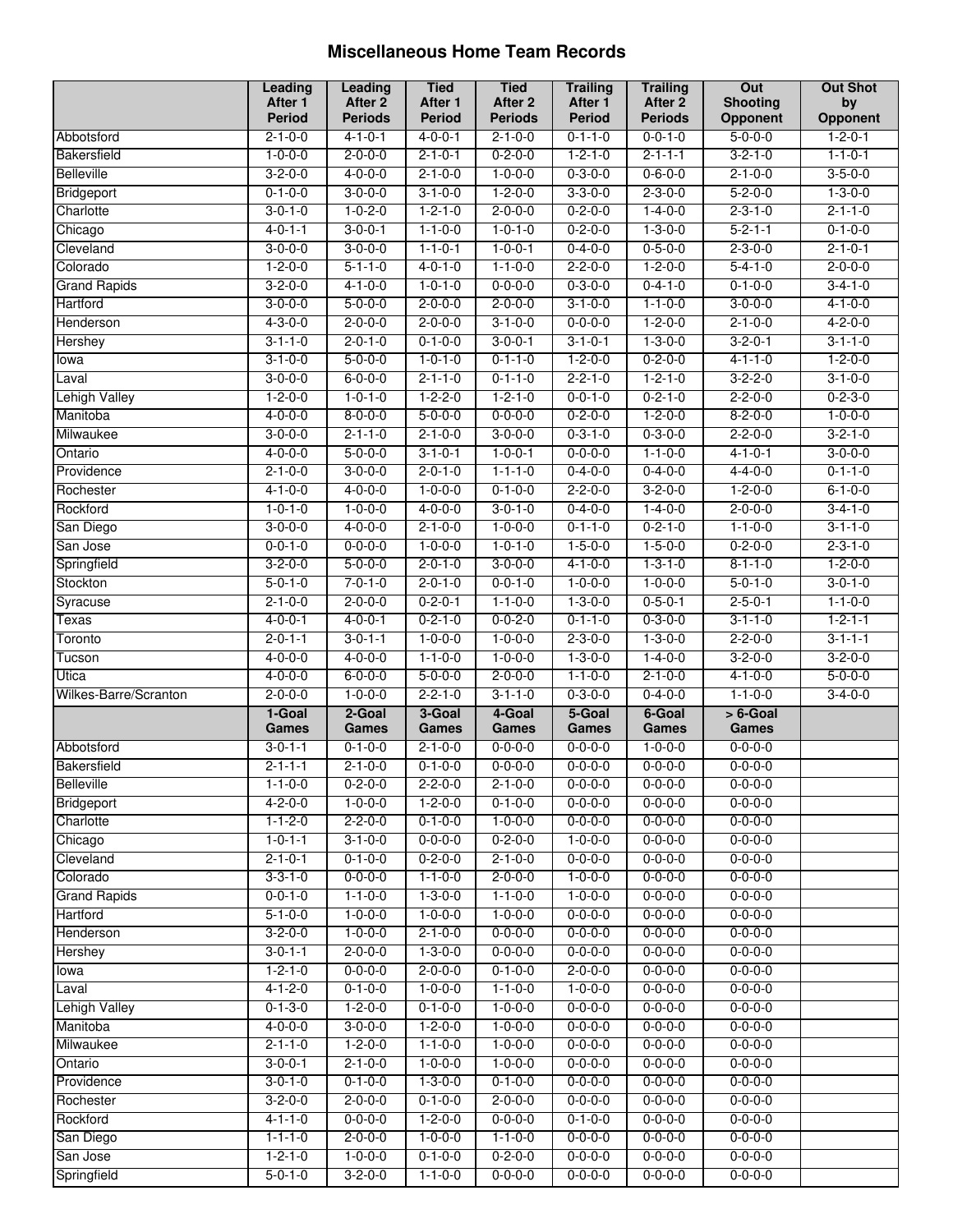| Stockton              | $5 - 0 - 2 - 0$ | $0 - 0 - 0 - 0$ | $2 - 0 - 0 - 0$ | $0 - 0 - 0 - 0$ | $0 - 0 - 0 - 0$ | $0 - 0 - 0 - 0$ | 1-0-0-0         |  |
|-----------------------|-----------------|-----------------|-----------------|-----------------|-----------------|-----------------|-----------------|--|
| Syracuse              | 1-2-0-1         | $0 - 2 - 0 - 0$ | $1 - 1 - 0 - 0$ | $1 - 0 - 0 - 0$ | $0 - 1 - 0 - 0$ | $0 - 0 - 0 - 0$ | $0 - 0 - 0 - 0$ |  |
| Texas                 | $2 - 1 - 2 - 1$ | l-1-0-0         | $1 - 0 - 0 - 0$ | $0 - 1 - 0 - 0$ | $0 - 0 - 0 - 0$ | $0 - 0 - 0 - 0$ | $0 - 0 - 0 - 0$ |  |
| Toronto               | $3 - 0 - 1 - 1$ | $0 - 0 - 0 - 0$ | $1 - 0 - 0 - 0$ | 1-2-0-0         | $0 - 1 - 0 - 0$ | $0 - 0 - 0 - 0$ | $0 - 0 - 0 - 0$ |  |
| Tucson                | $2 - 0 - 0 - 0$ | $-0-0-0$        | $1 - 1 - 0 - 0$ | $2 - 3 - 0 - 0$ | $0 - 0 - 0 - 0$ | $0 - 0 - 0 - 0$ | $0 - 0 - 0 - 0$ |  |
| Utica                 | 1-0-0-0         | $5 - 1 - 0 - 0$ | $3-0-0-0$       | $1 - 0 - 0 - 0$ | $0 - 0 - 0 - 0$ | $0 - 0 - 0 - 0$ | $0 - 0 - 0 - 0$ |  |
| Wilkes-Barre/Scranton | $3 - 0 - 1 - 0$ | $-0-0-0$        | $0 - 1 - 0 - 0$ | $0 - 4 - 0 - 0$ | $0 - 0 - 0 - 0$ | $0 - 0 - 0 - 0$ | $0 - 0 - 0 - 0$ |  |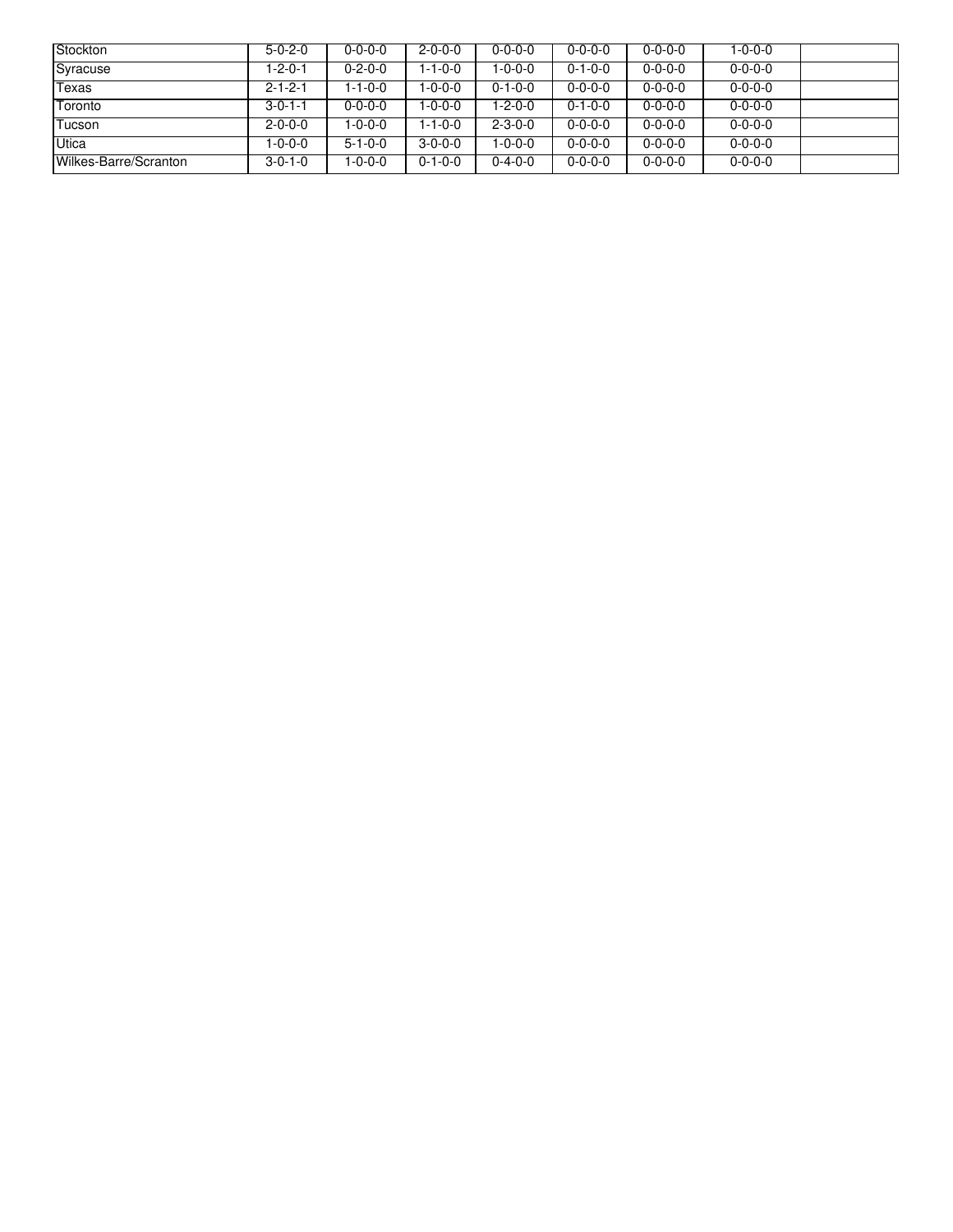#### **Miscellaneous Road Team Records**

|                       | Leading                            | <b>Leading</b>  | <b>Tied</b>     | <b>Tied</b>     | <b>Trailing</b>                    | <b>Trailing</b> | Out              | <b>Out Shot</b> |
|-----------------------|------------------------------------|-----------------|-----------------|-----------------|------------------------------------|-----------------|------------------|-----------------|
|                       | After 1                            | After 2         | After 1         | After 2         | After 1                            | After 2         | <b>Shooting</b>  | by              |
|                       | Period                             | <b>Periods</b>  | <b>Period</b>   | <b>Periods</b>  | <b>Period</b>                      | <b>Periods</b>  | Opponent         | Opponent        |
| Abbotsford            | $1 - 1 - 0 - 0$                    | $1 - 2 - 0 - 0$ | $1 - 0 - 0 - 0$ | $1 - 0 - 0 - 0$ | $0 - 4 - 1 - 0$                    | $0 - 3 - 1 - 0$ | $0 - 2 - 0 - 0$  | $2 - 3 - 1 - 0$ |
| <b>Bakersfield</b>    | $1 - 1 - 0 - 0$                    | $1 - 0 - 0 - 0$ | $0 - 3 - 0 - 1$ | $1 - 2 - 0 - 1$ | $1 - 1 - 0 - 0$                    | $0 - 3 - 0 - 0$ | $2 - 3 - 0 - 1$  | $0 - 2 - 0 - 0$ |
| <b>Belleville</b>     | $3 - 1 - 0 - 0$                    | $4 - 1 - 0 - 0$ | $2 - 1 - 0 - 0$ | $1 - 0 - 0 - 0$ | $0 - 3 - 0 - 0$                    | $0 - 4 - 0 - 0$ | $3 - 2 - 0 - 0$  | $2 - 3 - 0 - 0$ |
| Bridgeport            | $0 - 2 - 1 - 0$                    | $1 - 0 - 1 - 0$ | $2 - 2 - 0 - 1$ | $1 - 3 - 0 - 1$ | $0 - 3 - 0 - 1$                    | $0 - 4 - 0 - 1$ | $0 - 3 - 0 - 0$  | $2 - 3 - 1 - 2$ |
| Charlotte             | $3 - 3 - 0 - 0$                    | $5 - 0 - 0 - 0$ | $3 - 2 - 0 - 0$ | $2 - 3 - 0 - 0$ | $1 - 1 - 0 - 0$                    | $0 - 3 - 0 - 0$ | $5 - 2 - 0 - 0$  | $2 - 3 - 0 - 0$ |
| Chicago               | $5 - 0 - 0 - 0$                    | $7 - 0 - 0 - 0$ | $4 - 1 - 0 - 0$ | $2 - 1 - 0 - 0$ | $2 - 0 - 0 - 0$                    | $2 - 0 - 0 - 0$ | $10 - 1 - 0 - 0$ | $1 - 0 - 0 - 0$ |
| Cleveland             | $3 - 0 - 2 - 0$                    | $3 - 0 - 0 - 0$ | $0 - 1 - 0 - 1$ | $2 - 1 - 1 - 1$ | $3 - 2 - 0 - 1$<br>$2 - 3 - 0 - 1$ | $1 - 2 - 1 - 1$ | $3 - 1 - 1 - 0$  | $3 - 2 - 1 - 2$ |
| Colorado              | $1 - 1 - 0 - 0$<br>$4 - 0 - 0 - 0$ | $1 - 0 - 0 - 0$ | $0 - 0 - 0 - 1$ | $1 - 0 - 0 - 1$ |                                    | $1 - 4 - 0 - 1$ | $2 - 2 - 0 - 1$  | $1 - 2 - 0 - 1$ |
| <b>Grand Rapids</b>   |                                    | $3 - 1 - 0 - 0$ | $1 - 2 - 0 - 0$ | $2 - 0 - 0 - 0$ | $0 - 3 - 1 - 1$                    | $0 - 4 - 1 - 1$ | $1 - 0 - 0 - 0$  | $4 - 5 - 1 - 1$ |
| Hartford              | $1 - 1 - 0 - 0$                    | $2 - 0 - 0 - 0$ | $1 - 1 - 1 - 0$ | $2 - 1 - 1 - 0$ | $2 - 1 - 1 - 0$                    | $0 - 2 - 1 - 0$ | $3 - 0 - 1 - 0$  | $1 - 3 - 1 - 0$ |
| Henderson             | $2 - 1 - 0 - 0$                    | $2 - 0 - 0 - 1$ | $0 - 2 - 1 - 1$ | $0 - 2 - 1 - 0$ | $1 - 1 - 0 - 0$                    | $1 - 2 - 0 - 0$ | $1 - 0 - 0 - 0$  | $2 - 4 - 1 - 1$ |
| <b>Hershey</b>        | $0 - 0 - 0 - 0$                    | $1 - 1 - 0 - 0$ | $3 - 0 - 1 - 0$ | $1 - 1 - 0 - 0$ | $0 - 3 - 0 - 0$                    | $1 - 1 - 1 - 0$ | $0 - 3 - 1 - 0$  | $2 - 0 - 0 - 0$ |
| lowa                  | $1 - 0 - 0 - 0$                    | $3 - 1 - 0 - 1$ | $1 - 3 - 0 - 1$ | $1 - 1 - 1 - 0$ | $2 - 3 - 1 - 0$                    | $0 - 4 - 0 - 0$ | $3 - 4 - 1 - 0$  | $1 - 2 - 0 - 1$ |
| Laval                 | $2 - 0 - 0 - 0$                    | $2 - 0 - 0 - 0$ | $0 - 4 - 0 - 0$ | $0 - 0 - 0 - 0$ | $1 - 3 - 0 - 0$                    | $1 - 7 - 0 - 0$ | $1 - 3 - 0 - 0$  | $2 - 4 - 0 - 0$ |
| <b>Lehigh Valley</b>  | $0 - 1 - 1 - 0$                    | $2 - 1 - 1 - 1$ | $1 - 1 - 0 - 0$ | $0 - 2 - 0 - 0$ | $1 - 5 - 0 - 1$                    | $0 - 4 - 0 - 0$ | $0 - 4 - 1 - 1$  | $2 - 3 - 0 - 0$ |
| Manitoba              | $5 - 1 - 0 - 0$                    | $5 - 0 - 0 - 0$ | $0 - 0 - 0 - 0$ | $0 - 0 - 1 - 0$ | $1 - 4 - 1 - 0$                    | $1 - 5 - 0 - 0$ | $6 - 5 - 1 - 0$  | $0 - 0 - 0 - 0$ |
| Milwaukee             | $4 - 0 - 0 - 0$                    | $4 - 0 - 0 - 0$ | $0 - 4 - 0 - 0$ | $0 - 2 - 0 - 0$ | $0 - 4 - 0 - 0$                    | $0 - 6 - 0 - 0$ | $1 - 3 - 0 - 0$  | $2 - 5 - 0 - 0$ |
| Ontario               | $3 - 0 - 0 - 0$                    | $5 - 0 - 0 - 0$ | $1 - 3 - 0 - 0$ | $1 - 1 - 0 - 0$ | $2 - 1 - 0 - 0$                    | $0 - 3 - 0 - 0$ | $2 - 1 - 0 - 0$  | $3 - 3 - 0 - 0$ |
| Providence            | $2 - 1 - 1 - 1$                    | $4 - 0 - 2 - 0$ | $2 - 0 - 1 - 0$ | $1 - 1 - 0 - 0$ | $1 - 0 - 0 - 0$                    | $0 - 0 - 0 - 1$ | $5 - 1 - 0 - 1$  | $0 - 0 - 2 - 0$ |
| Rochester             | $6 - 0 - 0 - 0$                    | $5 - 0 - 0 - 0$ | $0 - 0 - 0 - 0$ | $1 - 0 - 0 - 0$ | $0 - 3 - 0 - 0$                    | $0 - 3 - 0 - 0$ | $1 - 3 - 0 - 0$  | $5 - 0 - 0 - 0$ |
| Rockford              | $2 - 1 - 0 - 0$                    | $4 - 0 - 0 - 1$ | $1 - 1 - 0 - 0$ | $0 - 0 - 0 - 0$ | $2 - 3 - 0 - 1$                    | $1 - 5 - 0 - 0$ | $1 - 1 - 0 - 0$  | $4 - 3 - 0 - 1$ |
| San Diego             | $3 - 0 - 0 - 0$                    | $3 - 1 - 0 - 0$ | $1 - 2 - 0 - 0$ | $1 - 1 - 0 - 0$ | $0 - 5 - 0 - 0$                    | $0 - 5 - 0 - 0$ | $3 - 3 - 0 - 0$  | $1 - 4 - 0 - 0$ |
| San Jose              | $1 - 0 - 0 - 0$                    | $0 - 0 - 0 - 0$ | $1 - 2 - 0 - 0$ | $1 - 0 - 0 - 0$ | $2 - 4 - 0 - 0$                    | $3 - 6 - 0 - 0$ | $2 - 3 - 0 - 0$  | $2 - 2 - 0 - 0$ |
| Springfield           | $3 - 1 - 1 - 0$                    | $2 - 0 - 1 - 0$ | $1 - 0 - 0 - 0$ | $3 - 1 - 0 - 0$ | $1 - 1 - 0 - 0$                    | $0 - 1 - 0 - 0$ | $2 - 1 - 0 - 0$  | $3 - 1 - 1 - 0$ |
| Stockton              | $3 - 0 - 0 - 1$                    | $5 - 1 - 0 - 0$ | $4 - 2 - 0 - 0$ | $1 - 0 - 0 - 1$ | $0 - 0 - 0 - 0$                    | $1 - 1 - 0 - 0$ | $3 - 1 - 0 - 1$  | $4 - 1 - 0 - 0$ |
| Syracuse              | $1 - 0 - 0 - 0$                    | $2 - 1 - 0 - 0$ | $2 - 3 - 1 - 0$ | $0 - 1 - 1 - 0$ | $1 - 1 - 1 - 0$                    | $2 - 2 - 1 - 0$ | $2 - 2 - 1 - 0$  | $2 - 2 - 1 - 0$ |
| Texas                 | $2 - 1 - 0 - 0$                    | $3 - 2 - 0 - 0$ | $1 - 3 - 1 - 0$ | $0 - 0 - 0 - 0$ | $0 - 2 - 0 - 0$                    | $0 - 4 - 1 - 0$ | $1 - 1 - 0 - 0$  | $2 - 5 - 0 - 0$ |
| Toronto               | $2 - 1 - 0 - 0$                    | $4 - 1 - 0 - 0$ | $1 - 1 - 0 - 0$ | $1 - 1 - 0 - 0$ | $2 - 2 - 0 - 0$                    | $0 - 2 - 0 - 0$ | $1 - 1 - 0 - 0$  | $4 - 3 - 0 - 0$ |
| Tucson                | $2 - 0 - 0 - 0$                    | $2 - 0 - 0 - 0$ | $1 - 2 - 0 - 0$ | $1 - 0 - 1 - 0$ | $0 - 2 - 1 - 0$                    | $0 - 4 - 0 - 0$ | $1 - 1 - 1 - 0$  | $2 - 3 - 0 - 0$ |
| Utica                 | $4 - 0 - 1 - 0$                    | $6 - 0 - 1 - 0$ | $2 - 0 - 1 - 0$ | $1 - 0 - 0 - 0$ | $1 - 0 - 0 - 0$                    | $0 - 0 - 1 - 0$ | $3 - 0 - 1 - 0$  | $4 - 0 - 1 - 0$ |
| Wilkes-Barre/Scranton | $2 - 0 - 0 - 1$                    | $3 - 0 - 0 - 1$ | $1 - 0 - 0 - 1$ | $0 - 1 - 0 - 1$ | $1 - 3 - 0 - 0$                    | $1 - 2 - 0 - 0$ | $2 - 0 - 0 - 0$  | $2 - 3 - 0 - 2$ |
|                       | 1-Goal                             | 2-Goal          | 3-Goal          | 4-Goal          | 5-Goal                             | 6-Goal          | $> 6$ -Goal      |                 |
|                       | <b>Games</b>                       | Games           | Games           | Games           | Games                              | <b>Games</b>    | Games            |                 |
| Abbotsford            | $1 - 3 - 1 - 0$                    | $0 - 1 - 0 - 0$ | $0 - 1 - 0 - 0$ | $1 - 0 - 0 - 0$ | $0 - 0 - 0 - 0$                    | $0 - 0 - 0 - 0$ | $0 - 0 - 0 - 0$  |                 |
| Bakersfield           | $2 - 3 - 0 - 1$                    | $0 - 1 - 0 - 0$ | $0 - 0 - 0 - 0$ | $0 - 0 - 0 - 0$ | $0 - 1 - 0 - 0$                    | $0 - 0 - 0 - 0$ | $0 - 0 - 0 - 0$  |                 |
| <b>Belleville</b>     | $2 - 1 - 0 - 0$                    | $0 - 1 - 0 - 0$ | $1 - 2 - 0 - 0$ | $2 - 1 - 0 - 0$ | $0 - 0 - 0 - 0$                    | $0 - 0 - 0 - 0$ | $0 - 0 - 0 - 0$  |                 |
| Bridgeport            | $0 - 4 - 1 - 2$                    | $1 - 1 - 0 - 0$ | $1 - 2 - 0 - 0$ | $0 - 0 - 0 - 0$ | $0 - 0 - 0 - 0$                    | $0 - 0 - 0 - 0$ | $0 - 0 - 0 - 0$  |                 |
| Charlotte             | $3 - 2 - 0 - 0$                    | $1 - 2 - 0 - 0$ | $2 - 2 - 0 - 0$ | $1 - 0 - 0 - 0$ | $0 - 0 - 0 - 0$                    | $0 - 0 - 0 - 0$ | $0 - 0 - 0 - 0$  |                 |
| Chicago               | $4 - 0 - 0 - 0$                    | $2 - 0 - 0 - 0$ | $3 - 1 - 0 - 0$ | $2 - 0 - 0 - 0$ | $0 - 0 - 0 - 0$                    | $0 - 0 - 0 - 0$ | $0 - 0 - 0 - 0$  |                 |
| Cleveland             | $4 - 0 - 2 - 2$                    | $0 - 2 - 0 - 0$ | $0 - 0 - 0 - 0$ | $1 - 1 - 0 - 0$ | $1 - 0 - 0 - 0$                    | $0 - 0 - 0 - 0$ | $0 - 0 - 0 - 0$  |                 |
| Colorado              | $3 - 2 - 0 - 2$                    | $0 - 0 - 0 - 0$ | $0 - 2 - 0 - 0$ | $0 - 0 - 0 - 0$ | $0 - 0 - 0 - 0$                    | $0 - 0 - 0 - 0$ | $0 - 0 - 0 - 0$  |                 |
| <b>Grand Rapids</b>   | $3 - 2 - 1 - 1$                    | $0 - 2 - 0 - 0$ | $2 - 0 - 0 - 0$ | $0 - 1 - 0 - 0$ | $0 - 0 - 0 - 0$                    | $0 - 0 - 0 - 0$ | $0 - 0 - 0 - 0$  |                 |
| Hartford              | $1 - 2 - 2 - 0$                    | $2 - 1 - 0 - 0$ | $0 - 0 - 0 - 0$ | $1 - 0 - 0 - 0$ | $0 - 0 - 0 - 0$                    | $0 - 0 - 0 - 0$ | $0 - 0 - 0 - 0$  |                 |
| Henderson             | $2 - 2 - 1 - 1$                    | $0 - 0 - 0 - 0$ | $0 - 2 - 0 - 0$ | $0 - 0 - 0 - 0$ | $1 - 0 - 0 - 0$                    | $0 - 0 - 0 - 0$ | $0 - 0 - 0 - 0$  |                 |
| Hershey               | $3 - 0 - 1 - 0$                    | $0 - 1 - 0 - 0$ | $0 - 0 - 0 - 0$ | $0 - 2 - 0 - 0$ | $0 - 0 - 0 - 0$                    | $0 - 0 - 0 - 0$ | $0 - 0 - 0 - 0$  |                 |
| lowa                  | $2 - 1 - 1 - 1$                    | $1 - 4 - 0 - 0$ | $1 - 1 - 0 - 0$ | $0 - 0 - 0 - 0$ | $0 - 0 - 0 - 0$                    | $0 - 0 - 0 - 0$ | $0 - 0 - 0 - 0$  |                 |
| Laval                 | $1 - 0 - 0 - 0$                    | $0 - 2 - 0 - 0$ | $0 - 3 - 0 - 0$ | $2 - 2 - 0 - 0$ | $0 - 0 - 0 - 0$                    | $0 - 0 - 0 - 0$ | $0 - 0 - 0 - 0$  |                 |
| <b>Lehigh Valley</b>  | $0 - 2 - 1 - 1$                    | $1 - 1 - 0 - 0$ | $1 - 3 - 0 - 0$ | $0 - 1 - 0 - 0$ | $0 - 0 - 0 - 0$                    | $0 - 0 - 0 - 0$ | $0 - 0 - 0 - 0$  |                 |
| Manitoba              | $1 - 3 - 1 - 0$                    | $2 - 1 - 0 - 0$ | $0 - 0 - 0 - 0$ | $2 - 1 - 0 - 0$ | $1 - 0 - 0 - 0$                    | $0 - 0 - 0 - 0$ | $0 - 0 - 0 - 0$  |                 |
| Milwaukee             | $1 - 3 - 0 - 0$                    | $0 - 1 - 0 - 0$ | $3 - 1 - 0 - 0$ | $0 - 1 - 0 - 0$ | $0 - 2 - 0 - 0$                    | $0 - 0 - 0 - 0$ | $0 - 0 - 0 - 0$  |                 |
| Ontario               | $2 - 2 - 0 - 0$                    | $0 - 1 - 0 - 0$ | $4 - 0 - 0 - 0$ | $0 - 1 - 0 - 0$ | $0 - 0 - 0 - 0$                    | $0 - 0 - 0 - 0$ | $0 - 0 - 0 - 0$  |                 |
| Providence            | $1 - 0 - 2 - 1$                    | $0 - 1 - 0 - 0$ | $2 - 0 - 0 - 0$ | $2 - 0 - 0 - 0$ | $0 - 0 - 0 - 0$                    | $0 - 0 - 0 - 0$ | $0 - 0 - 0 - 0$  |                 |
| Rochester             | $2 - 0 - 0 - 0$                    | $2 - 1 - 0 - 0$ | $0 - 0 - 0 - 0$ | $2 - 2 - 0 - 0$ | $0 - 0 - 0 - 0$                    | $0 - 0 - 0 - 0$ | $0 - 0 - 0 - 0$  |                 |
| Rockford              | $2 - 0 - 0 - 1$                    | $2 - 0 - 0 - 0$ | $1 - 3 - 0 - 0$ | $0 - 1 - 0 - 0$ | $0 - 1 - 0 - 0$                    | $0 - 0 - 0 - 0$ | $0 - 0 - 0 - 0$  |                 |
| San Diego             | $3 - 1 - 0 - 0$                    | $0 - 3 - 0 - 0$ | $0 - 2 - 0 - 0$ | $1 - 1 - 0 - 0$ | $0 - 0 - 0 - 0$                    | $0 - 0 - 0 - 0$ | $0 - 0 - 0 - 0$  |                 |
| San Jose              | $3 - 1 - 0 - 0$                    | $1 - 1 - 0 - 0$ | $0 - 1 - 0 - 0$ | $0 - 1 - 0 - 0$ | $0 - 0 - 0 - 0$                    | $0 - 1 - 0 - 0$ | $0 - 1 - 0 - 0$  |                 |
| Springfield           | $1 - 0 - 1 - 0$                    | $0 - 2 - 0 - 0$ | $4 - 0 - 0 - 0$ | $0 - 0 - 0 - 0$ | $0 - 0 - 0 - 0$                    | $0 - 0 - 0 - 0$ | $0 - 0 - 0 - 0$  |                 |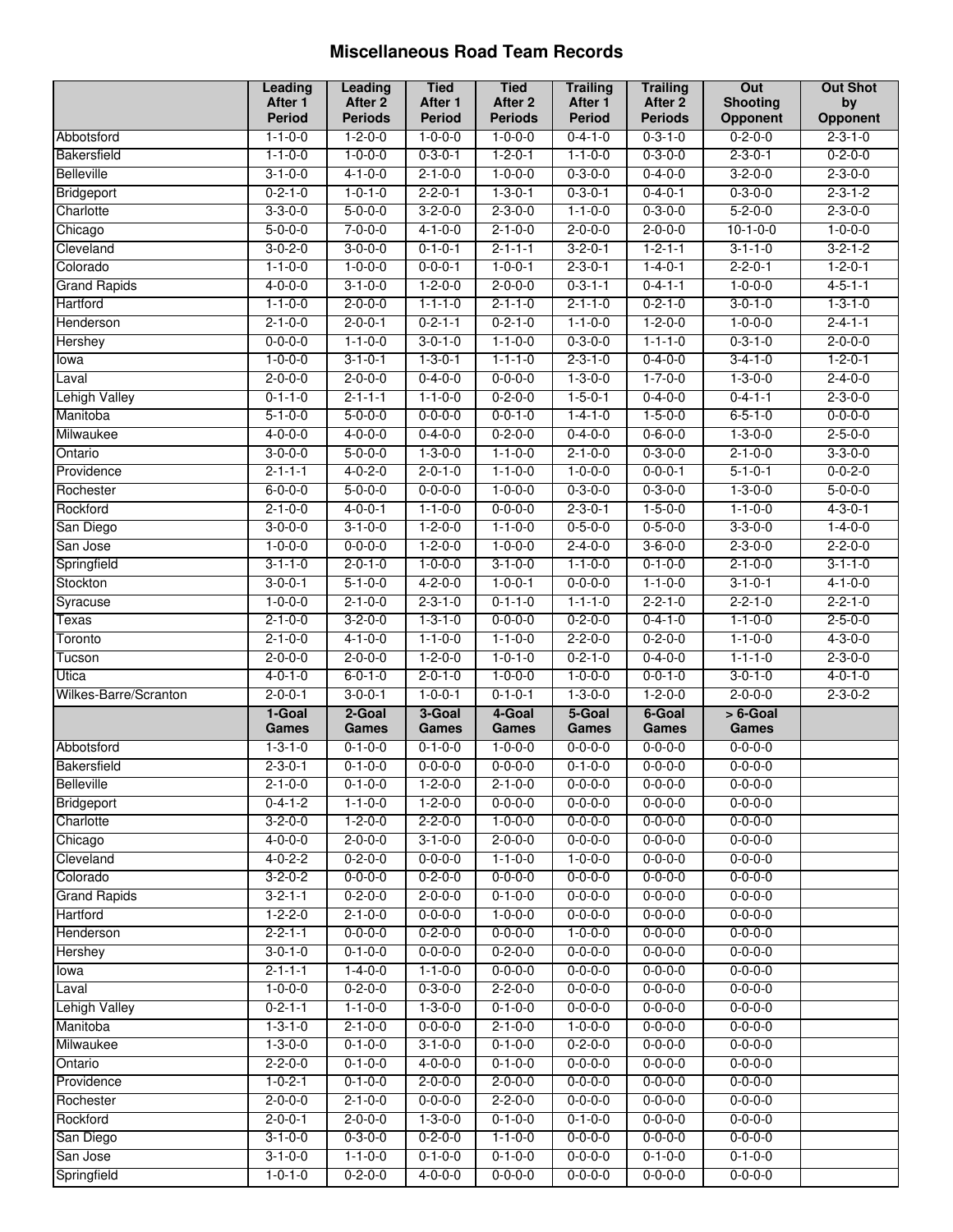| <b>Stockton</b>       | $2 - 0 - 0 - 1$ | $2 - 1 - 0 - 0$ | $1 - 0 - 0 - 0$ | $2 - 1 - 0 - 0$ | $0 - 0 - 0 - 0$ | $0 - 0 - 0 - 0$ | $0 - 0 - 0 - 0$ |  |
|-----------------------|-----------------|-----------------|-----------------|-----------------|-----------------|-----------------|-----------------|--|
| Syracuse              | $2 - 0 - 2 - 0$ | $2 - 3 - 0 - 0$ | $0 - 0 - 0 - 0$ | $0 - 1 - 0 - 0$ | $0 - 0 - 0 - 0$ | $0 - 0 - 0 - 0$ | $0 - 0 - 0 - 0$ |  |
| Texas                 | 1-1-1-0         | $0 - 2 - 0 - 0$ | $0 - 2 - 0 - 0$ | $2 - 1 - 0 - 0$ | $0 - 0 - 0 - 0$ | $0 - 0 - 0 - 0$ | $0 - 0 - 0 - 0$ |  |
| Toronto               | 1-1-0-0         | $-0-0-0$        | $2 - 1 - 0 - 0$ | 1-1-0-0         | $0 - 1 - 0 - 0$ | $0 - 0 - 0 - 0$ | $0 - 0 - 0 - 0$ |  |
| Tucson                | $2 - 1 - 1 - 0$ | $0 - 0 - 0 - 0$ | $1 - 1 - 0 - 0$ | $0 - 1 - 0 - 0$ | $0 - 1 - 0 - 0$ | $0 - 0 - 0 - 0$ | $0 - 0 - 0 - 0$ |  |
| <b>Utica</b>          | $3 - 0 - 2 - 0$ | $-0-0-0$        | $3-0-0-0$       | $0 - 0 - 0 - 0$ | $0 - 0 - 0 - 0$ | $0 - 0 - 0 - 0$ | $0 - 0 - 0 - 0$ |  |
| Wilkes-Barre/Scranton | $3 - 2 - 0 - 2$ | 0-0-0-1         | $0 - 0 - 0 - 0$ | $0 - 1 - 0 - 0$ | $0 - 0 - 0 - 0$ | $0 - 0 - 0 - 0$ | $0 - 0 - 0 - 0$ |  |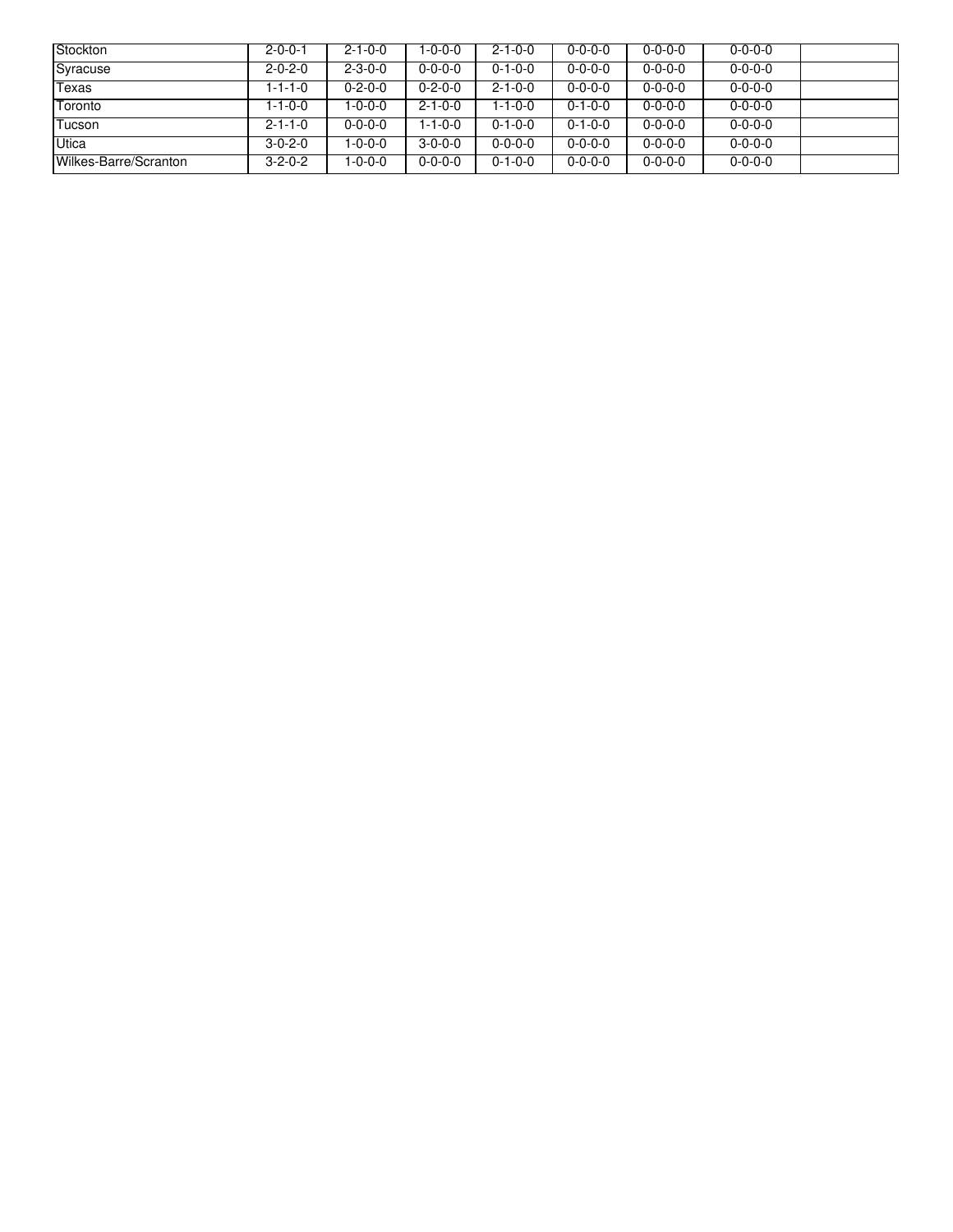# **Player Streaks**

#### **Current Streaks**

#### **GOALS TEAM GP # DATES** Malone, Sean ROC 5 6 11/24->...<br>Mersch, Michael ROC 4 5 11/26->... Mersch, Michael **ROC** 4 5 11/26->... Elson, Turner GR 3 3 12/06->... Willman, Max | LHV | 3 | 3 | 11/13->... Criscuolo, Kyle **GR** 3 3 12/03->...

| Season Streaks |  |
|----------------|--|
|                |  |

| GOALS           | TEAM | GP | # | <b>DATES</b>    |
|-----------------|------|----|---|-----------------|
| Malone, Sean    | ROG. | b  | 6 | $11/24$ ->      |
| Mersch, Michael | ROG. |    | ĥ | $10/23 - 11/03$ |
| several tied at |      |    |   |                 |
|                 |      |    |   |                 |

| <b>ASSISTS</b>    | <b>TEAM</b> | GР | <b>DATES</b> | <b>ASSISTS</b>    | <b>TEAM</b> | <b>GP</b> | <b>DATES</b> |
|-------------------|-------------|----|--------------|-------------------|-------------|-----------|--------------|
| Perunovich, Scott | SPR         |    | $1/05$ ->    | IFrk.<br>. Martin | ON٦         |           | 10/29->11/13 |
| several tied at   |             |    |              | Duszak, Joseph    | TOR.        |           | 11/13->11/27 |
|                   |             |    |              | several tied at   |             |           |              |

| <b>POINTS</b>     | <b>TEAM</b> | GP | -# | <b>DATES</b> | <b>POINTS</b>     | <b>TEAM</b> | <b>GP</b> | #  | <b>DATES</b>    |
|-------------------|-------------|----|----|--------------|-------------------|-------------|-----------|----|-----------------|
| Perunovich, Scott | SPR         | 12 | 20 | $10/16$ ->   | Griffith, Seth    | <b>BAK</b>  | 13        |    | $10/16 - 11/17$ |
| Damiani, Riley    | TEX         |    | 12 | $11/13$ ->   | Perunovich, Scott | <b>SPR</b>  | 12        | 20 | $10/16$ ->      |
| Gregor, Noah      | SJ          |    | 12 | $10/22$ ->   | Damiani, Riley    | TEX         |           | 12 | $11/13$ ->      |
| Criscuolo, Kyle   | GR          |    | 14 | $11/20 - 5$  | Rossi, Marco      | IΑ          |           | 14 | $10/17 - 11/19$ |
| Terry, Chris      | BRI         | 6  |    | $1/24$ ->    | Sikura, Dylan     | COL         |           | 13 | $10/22 - 11/07$ |

| <b>PIM</b>       | <b>TEAM</b> | GP | #  | <b>DATES</b> | <b>PIM</b>       | <b>TEAM</b> | GP |    | <b>DATES</b>  |
|------------------|-------------|----|----|--------------|------------------|-------------|----|----|---------------|
| Kastelic, Mark   | <b>BEL</b>  |    | 15 | $11/26$ ->   | Lind, Kole       | CL.         | 8  | 31 | 10/31 > 11/19 |
| Brannstrom, Erik | <b>BEL</b>  |    | 10 | $10/27$ ->   | I Kastelic. Mark | BEL         | 6  | 15 | $11/26$ ->    |
| Perreault, Jacob | SD          |    | 8  | $12/03$ ->   | Englund, Andreas | COL         | 6  | 24 | 10/23->11/03  |
| Pospisil, Martin | <b>STK</b>  |    | 13 | $12/04$ ->   | Witkowski, Luke  | GR          | 6  | 25 | 10/15->10/30  |
| several tied at  |             |    |    |              | several tied at  |             |    |    |               |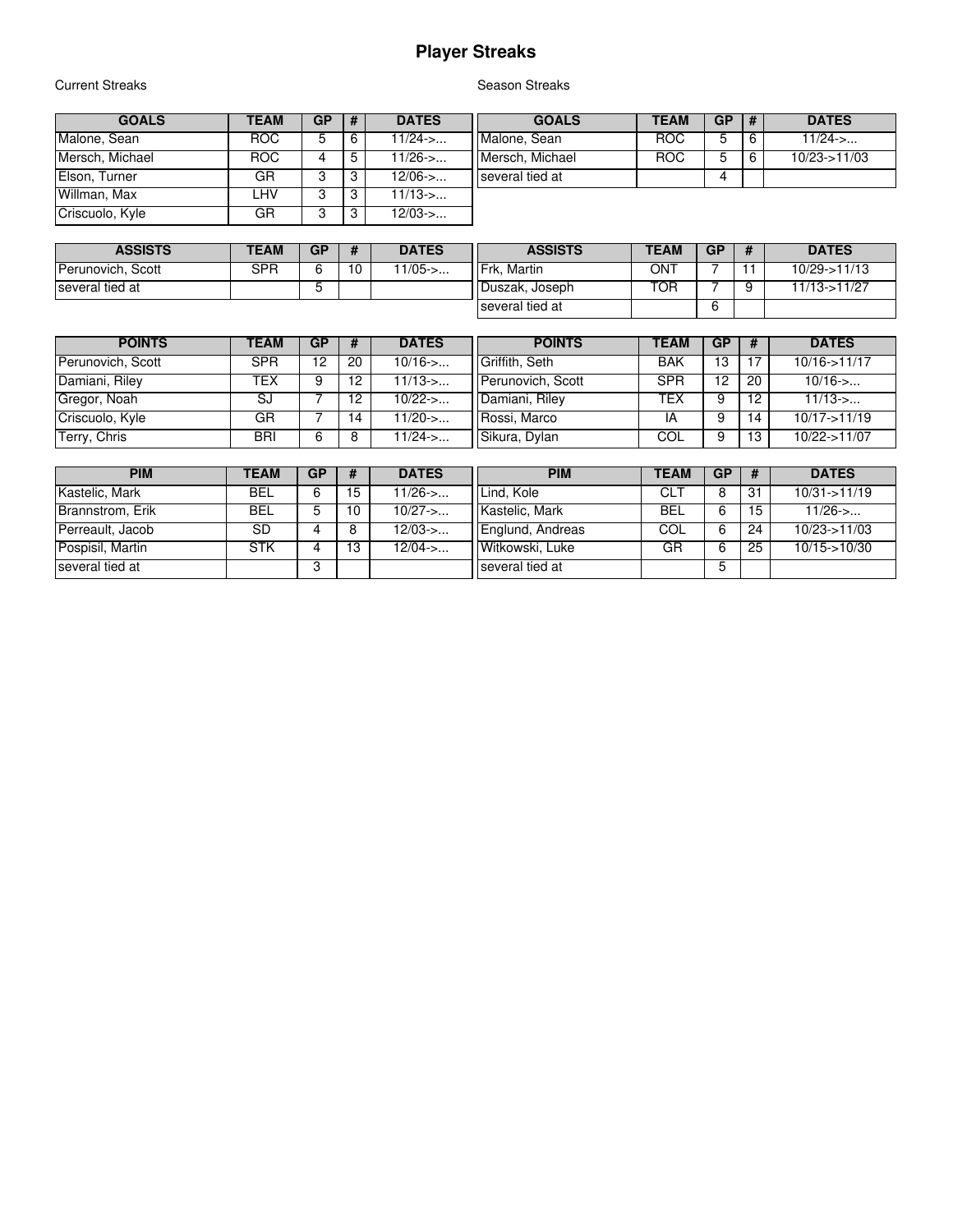### **Home Player Streaks**

Current Streaks **Season Streaks** Season Streaks

| <b>GOALS</b>    | <b>TEAM</b> | GP | #      | <b>DATES</b> | <b>GOALS</b>    | <b>TEAM</b> | <b>GP</b> | # | <b>DATES</b>  |
|-----------------|-------------|----|--------|--------------|-----------------|-------------|-----------|---|---------------|
| Criscuolo, Kyle | GR          |    | ∽<br>ັ | $11/13$ ->   | Dries. Sheldon  | ABB         |           |   | 10/24 > 11/12 |
| several tied at |             |    |        |              | Criscuolo, Kyle | GF          | 4         |   | $11/13$ ->    |
|                 |             |    |        |              | several tied at |             |           |   |               |

| <b>ASSISTS</b>   | TEAM | <b>GP</b> | Ħ | <b>DATES</b> | <b>ASSISTS</b> | <b>TEAM</b> | GP | #  | <b>DATES</b>      |
|------------------|------|-----------|---|--------------|----------------|-------------|----|----|-------------------|
| Rempal, Sheldon  | ABB  |           | 4 | 1/30->       | McGing, Hugh   | <b>SPR</b>  | 5  | 5  | $10/16 - > 10/31$ |
| Pelletier, Jakob | STK  |           |   | $1/13$ ->    | Duszak, Joseph | TOR         |    |    | 10/30->11/27      |
| several tied at  |      |           |   |              | Beckman, Adam  | ١A          | 5  | .5 | $10/22 - 11/19$   |
|                  |      |           |   |              | Glass, Cody    | MIL         |    |    | 10/29->11/24      |
|                  |      |           |   |              | Moser, Janis   | <b>TUC</b>  |    |    | 10/30->11/27      |

| <b>POINTS</b>     | TEAM       | <b>GP</b> | -# | <b>DATES</b> | <b>POINTS</b>     | <b>TEAM</b> | <b>GP</b> | -#  | <b>DATES</b>    |
|-------------------|------------|-----------|----|--------------|-------------------|-------------|-----------|-----|-----------------|
| Brodzinski, Jonny | HFD        |           | 12 | 10/15->      | Brodzinski, Jonny | <b>HFD</b>  |           | 12  | $10/15$ ->      |
| Dumont, Gabriel   | <b>SYR</b> |           |    | $1/05$ ->    | Dumont, Gabriel   | <b>SYR</b>  | 8         | 11  | $11/05$ ->      |
| Stevens, Nolan    | <b>SPR</b> |           | 8  | $10/22$ ->   | Griffith, Seth    | <b>BAK</b>  |           | -11 | $10/16 - 11/13$ |
| several tied at   |            |           |    |              | Stevens, Nolan    | <b>SPR</b>  |           | 8   | $10/22$ ->      |
|                   |            |           |    |              | several tied at   |             | 6         |     |                 |

| <b>PIM</b>       | TEAM       | <b>GP</b> | #  | <b>DATES</b> | <b>PIM</b>      | <b>TEAM</b> | <b>GP</b> | #  | <b>DATES</b>              |
|------------------|------------|-----------|----|--------------|-----------------|-------------|-----------|----|---------------------------|
| Shaw, Mason      | ΙA         |           | 33 | 11/14 >      | Shine, Dominik  | GR          | 5         |    | $10/15 - 11/12$           |
| Kelly, Parker    | BEL        |           | 10 | $10/27$ ->   | Shaw, Mason     | IA          | 5         | 33 | $11/14$ ->                |
| Alexevev, Alex   | <b>HER</b> |           | 8  | $11/10$ ->   | Jenik, Jan      | <b>TUC</b>  | 5         | 12 | $10/23 - 11/12$           |
| Pouliot, Derrick | HSK        |           | 10 | l 1/05->     | Wilson, Garrett | .HV         | 5         | 33 | $10/23 \rightarrow 11/17$ |
| Wolff, Nick      | <b>PRO</b> |           | 42 | $11/12$ ->   | several tied at |             | 4         |    |                           |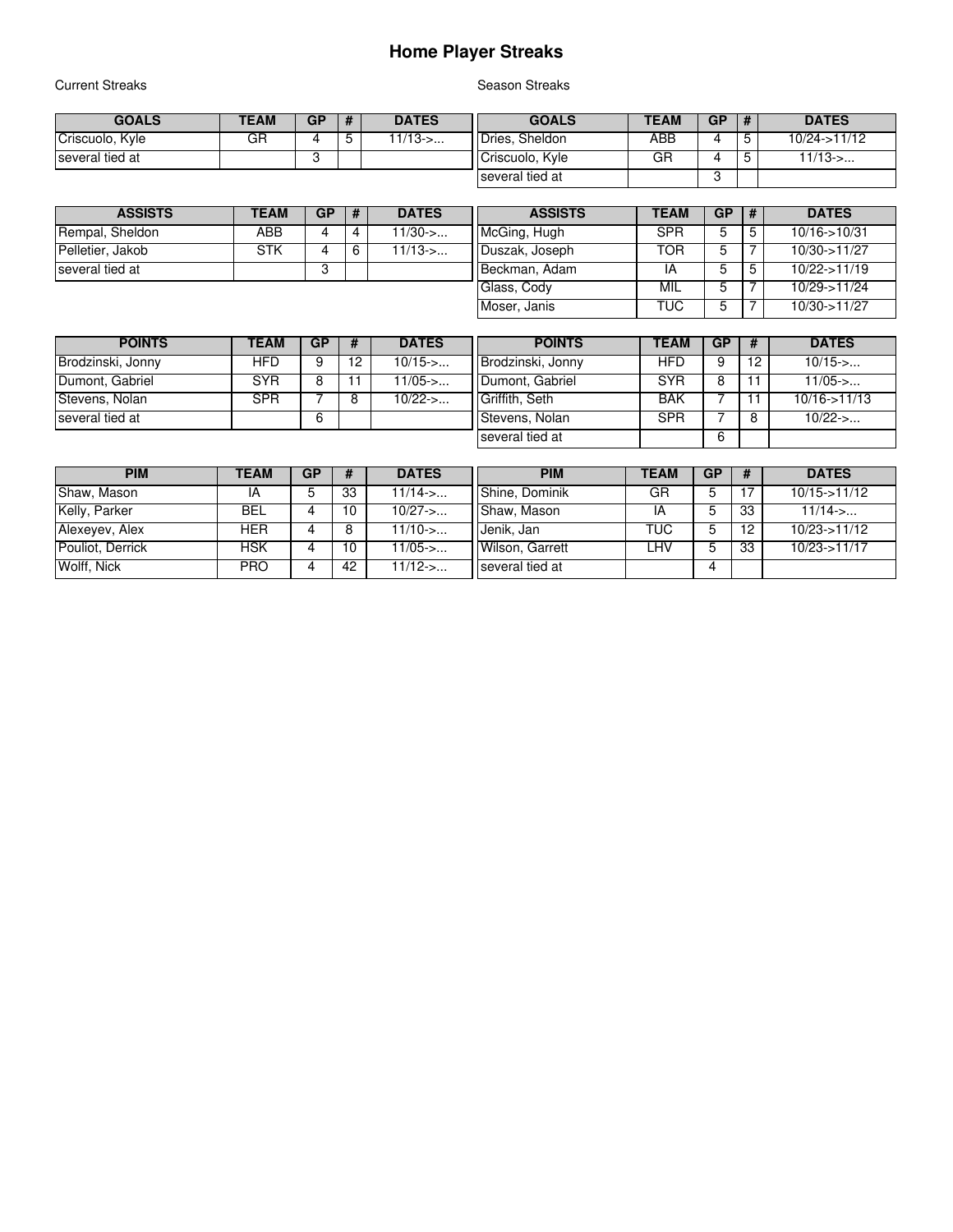## **Road Player Streaks**

Current Streaks **Season Streaks** Season Streaks

| <b>GOALS</b>     | TEAM | <b>GP</b> | # | <b>DATES</b> | <b>GOALS</b>       | <b>TEAM</b> | <b>GP</b> | <b>#</b> | <b>DATES</b>    |
|------------------|------|-----------|---|--------------|--------------------|-------------|-----------|----------|-----------------|
| Sherwood, Kiefer | COL  | 5         |   | $10/15$ ->   | Sherwood, Kiefer   | COL         | 5         |          | $10/15$ ->      |
| Elson, Turner    | GR   |           |   | 12/06->      | Poturalski, Andrew | CHI         | 4         |          | $10/29 - 11/17$ |
| several tied at  |      |           |   |              | IFrk. Martin       | ONT         |           |          | 10/30 > 11/12   |
|                  |      |           |   |              | Wagner, Chris      | <b>PRO</b>  |           | 4        | $10/17 - 11/06$ |
|                  |      |           |   |              | Mersch, Michael    | <b>ROC</b>  |           |          | $10/23 - 10/30$ |

| <b>ASSISTS</b>            | TEAM | <b>GP</b> | <b>DATES</b> | <b>ASSISTS</b>    | <b>TEAM</b> | <b>GP</b> | #  | <b>DATES</b>    |
|---------------------------|------|-----------|--------------|-------------------|-------------|-----------|----|-----------------|
| Tynan, $\overline{1.1}$ . | ONT  |           | $10/29 - 5$  | Frk. Martin       | ONT         |           | 9  | 10/29->11/13    |
| Perunovich, Scott         | SPR  |           | $10/23$ ->   | Tvnan. T.J.       | ONT         | 6         | 8  | $10/29$ ->      |
| Laaksonen, Oskari         | ROC  | 6         | $10/27$ ->   | Perunovich, Scott | <b>SPR</b>  |           |    | $10/23$ ->      |
| Duszak, Joseph            | TOR  |           | 11/13->      | Heinola, Ville    | MВ          | 6         | 8  | $10/17 - 11/10$ |
| several tied at           |      | Δ         |              | Laaksonen, Oskari | <b>ROC</b>  | 6         | -6 | $10/27 - 5$     |

| <b>POINTS</b>     | TEAM       | <b>GP</b> | <b>DATES</b> | <b>POINTS</b>    | <b>TEAM</b> | GP | -# | <b>DATES</b>    |
|-------------------|------------|-----------|--------------|------------------|-------------|----|----|-----------------|
| Tynan, T.J.       | ONT        | 6         | $10/29$ ->   | Maltsev, Mikhail | COL         |    |    | $10/15 - 11/07$ |
| Perunovich, Scott | <b>SPR</b> | 6         | $10/23$ ->   | Pelletier, Jakob | <b>STK</b>  |    |    | 10/22->11/26    |
| Laaksonen, Oskari | ROC        | 6         | $10/27$ ->   | Steen, Oskar     | <b>PRO</b>  |    | 12 | $10/17 - 11/26$ |
| Quinn, Jack       | ROC        | 6         | $10/29$ ->   | Drury, Jack      | CHI         |    | 9  | $11/12 - 12/09$ |
| several tied at   |            | 5         |              | Gawdin, Glenn    | STK         |    |    | 10/22->11/26    |

| <b>PIM</b>      | <b>TEAM</b> | GP | #  | <b>DATES</b> | <b>PIM</b>      | <b>TEAM</b> | <b>GP</b> | #  | <b>DATES</b>     |
|-----------------|-------------|----|----|--------------|-----------------|-------------|-----------|----|------------------|
| Pachal, Brayden | HSK         |    | 19 | $1/13$ ->    | Lind, Kole      | CL.         | 6         | 27 | $10/31 - 11/19$  |
| Lauko, Jakub    | <b>PRO</b>  |    |    | $1/24$ ->    | Witkowski, Luke | GR          |           | 15 | 10/16->11/24     |
| Sabourin, Scott | BEL         |    | 22 | $1/24$ ->    | Bahl, Kevin     | UT          |           | 14 | $11/13 - 511/28$ |
| several tied at |             |    |    |              | Pachal, Brayden | <b>HSK</b>  |           | 19 | $11/13$ ->       |
|                 |             |    |    |              | several tied at |             | 4         |    |                  |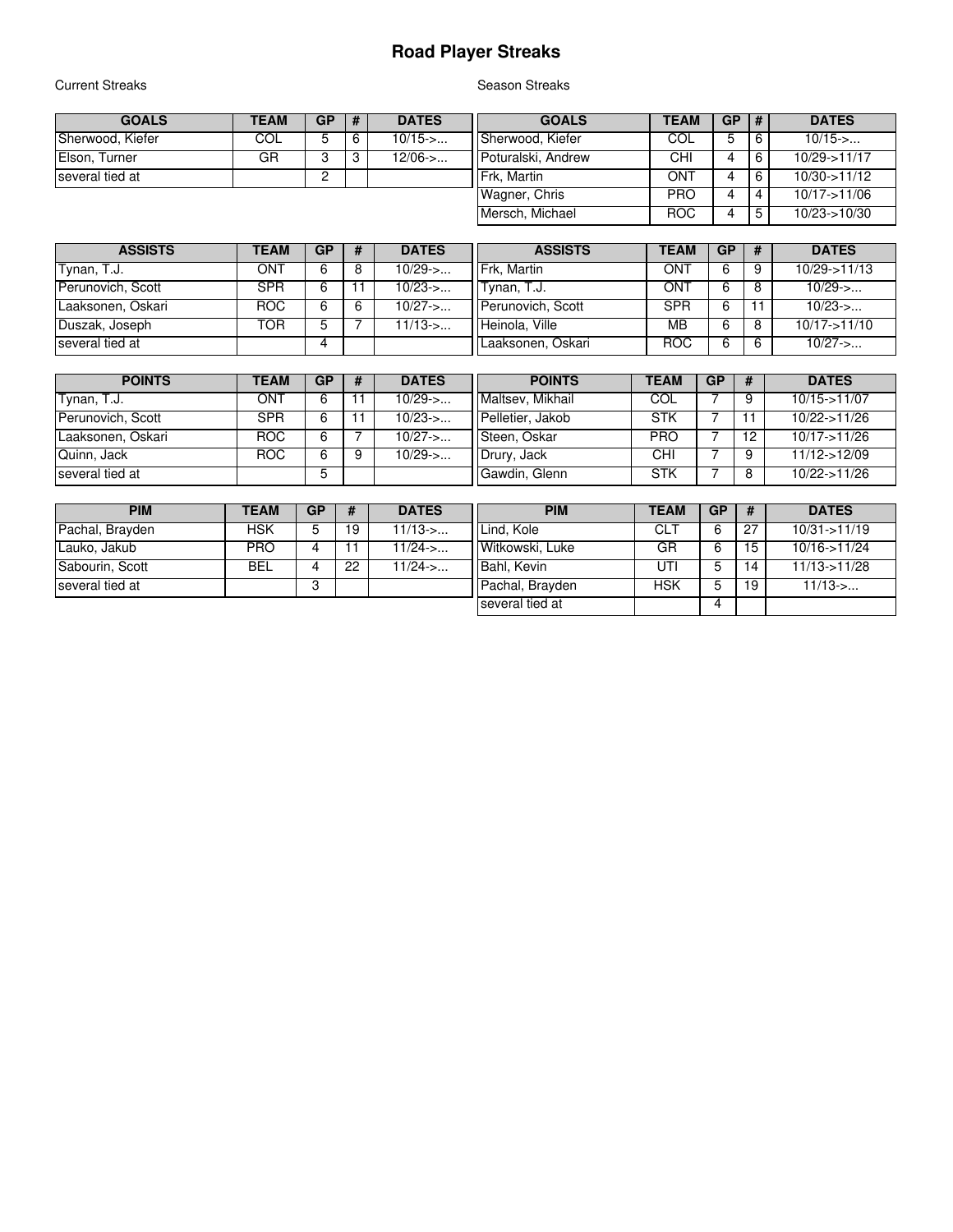#### **Team Streaks**

#### **-- Current Streaks -- -- Season Streaks --**

| <b>WINNING</b>  |   | <b>DATES</b> | <b>WINNING</b>  | Ŧ  | <b>DATES</b>      |
|-----------------|---|--------------|-----------------|----|-------------------|
| Chicago         |   | 11/26->      | <b>Utica</b>    | 13 | $10/17 - > 11/20$ |
| Rochester       |   | $11/24$ ->   | Stockton        |    | $10/16 - 11/12$   |
| Milwaukee       |   | 12/03->      | Chicago         |    | $11/26$ ->        |
| Colorado        |   | $12/04$ ->   | <b>Ontario</b>  |    | $10/19 - 11/07$   |
| several tied at | ▃ |              | several tied at | C  |                   |

| <b>HOME WINNING</b> | <b>DATES</b> | <b>HOME WINNING</b> |   | <b>DATES</b> |
|---------------------|--------------|---------------------|---|--------------|
| Hartford            | 1/05->       | Utica               |   | 10/17->11/20 |
| Manitoba            | l 1/27->…    | <b>Hartford</b>     |   | $11/05$ ->   |
| Rochester           | $11/19$ ->   | Stockton            |   | 10/16->11/12 |
| several tied at     |              | I I several tied at | 4 |              |

| <b>ROAD WINNING</b> | <b>DATES</b> | <b>ROAD WINNING</b> |   | <b>DATES</b>    |
|---------------------|--------------|---------------------|---|-----------------|
| Chicago             | $11/26$ ->   | Utica               |   | 10/23->11/28    |
| Providence          | $11/26$ ->   | Chicago             | 6 | $10/22 - 11/17$ |
| Rochester           | $11/24$ ->   | Chicago             | 5 | $11/26$ ->      |
| Milwaukee           | $12/03$ ->   | Stockton            | 5 | 10/22->11/21    |
| Charlotte           | $12/03$ ->   | Ontario             | 4 | $10/29 - 11/06$ |

| <b>WINLESS</b>        | <b>DATES</b> | <b>WINLESS</b>  |   | <b>DATES</b>      |
|-----------------------|--------------|-----------------|---|-------------------|
| Ilowa                 | $11/28$ ->   | Lehigh Valley   |   | $11/12 - 12/03$   |
| Bakersfield           | $11/17$ ->   | Lehigh Valley   |   | $10/16 - > 10/30$ |
| Wilkes-Barre/Scranton | l 1/24->     | Bridgeport      |   | 11/12->11/26      |
| Texas                 | $12/03$ ->   | <b>Ilowa</b>    |   | $11/28$ ->        |
| San Jose              | $12/05 - 5$  | several tied at | 6 |                   |

| <b>HOME WINLESS</b>   | <b>DATES</b> | <b>HOME WINLESS</b> |    | <b>DATES</b>    |
|-----------------------|--------------|---------------------|----|-----------------|
| Wilkes-Barre/Scranton | $11/13$ ->   | Lehigh Vallev       | 4  | $11/13 - 12/03$ |
| <b>Cleveland</b>      | $12/03$ ->   | <b>Grand Rapids</b> | 4  | $11/13 - 12/03$ |
| Ilowa                 | $11/21$ ->   | several tied at     | -3 |                 |
| San Jose              | $11/19$ ->   |                     |    |                 |
| several tied at       |              |                     |    |                 |

| <b>ROAD WINLESS</b> | <b>DATES</b> | <b>ROAD WINLESS</b> | <b>DATES</b>    |
|---------------------|--------------|---------------------|-----------------|
| Ilowa               | 11/28->      | Milwaukee           | $10/23 - 11/19$ |
| Lehigh Valley       | 11/12->      | several tied at     |                 |
| Bakersfield         | $11/17$ ->   |                     |                 |
| San Diego           | $12/03$ ->   |                     |                 |
| several tied at     |              |                     |                 |

| LOSING (L+OTL)        | <b>DATES</b> | <b>LOSING (L+OTL)</b> |                | <b>DATES</b>      |
|-----------------------|--------------|-----------------------|----------------|-------------------|
| Wilkes-Barre/Scranton | --11/24      | Lehigh Valley         |                | $10/16 - > 10/30$ |
| Texas                 | 12/03->      | Bridgeport            |                | $11/12 - 11/26$   |
| <b>San Jose</b>       | $12/05 - 5$  | Milwaukee             |                | $11/07 - 11/19$   |
| several tied at       |              | Iseveral tied at      | $\overline{ }$ |                   |

| <b>HOME LOSING (L+OTL)</b> | <b>DATES</b> | <b>HOME LOSING (L+OTL)</b> | <b>DATES</b>    |
|----------------------------|--------------|----------------------------|-----------------|
| Wilkes-Barre/Scranton      | $11/13$ ->   | Lehigh Valley              | $11/13 - 12/03$ |
| <b>Cleveland</b>           | $12/03$ ->   | I Grand Rapids             | $11/13 - 12/03$ |
| Ilowa                      | $11/21$ ->   | Iseveral tied at           |                 |
| San Jose                   | $11/19$ ->   |                            |                 |
| several tied at            |              |                            |                 |

| <b>ROAD LOSING (L+OTL)</b> | <b>DATES</b>      | <b>ROAD LOSING (L+OTL)</b> | <b>DATES</b>    |
|----------------------------|-------------------|----------------------------|-----------------|
| Bakersfield                | $11/17 - > \dots$ | I Milwaukee                | $10/23 - 11/19$ |
| San Diego                  | $12/03$ ->        | Lehigh Valley              | $10/16$ ->11/06 |
|                            |                   |                            |                 |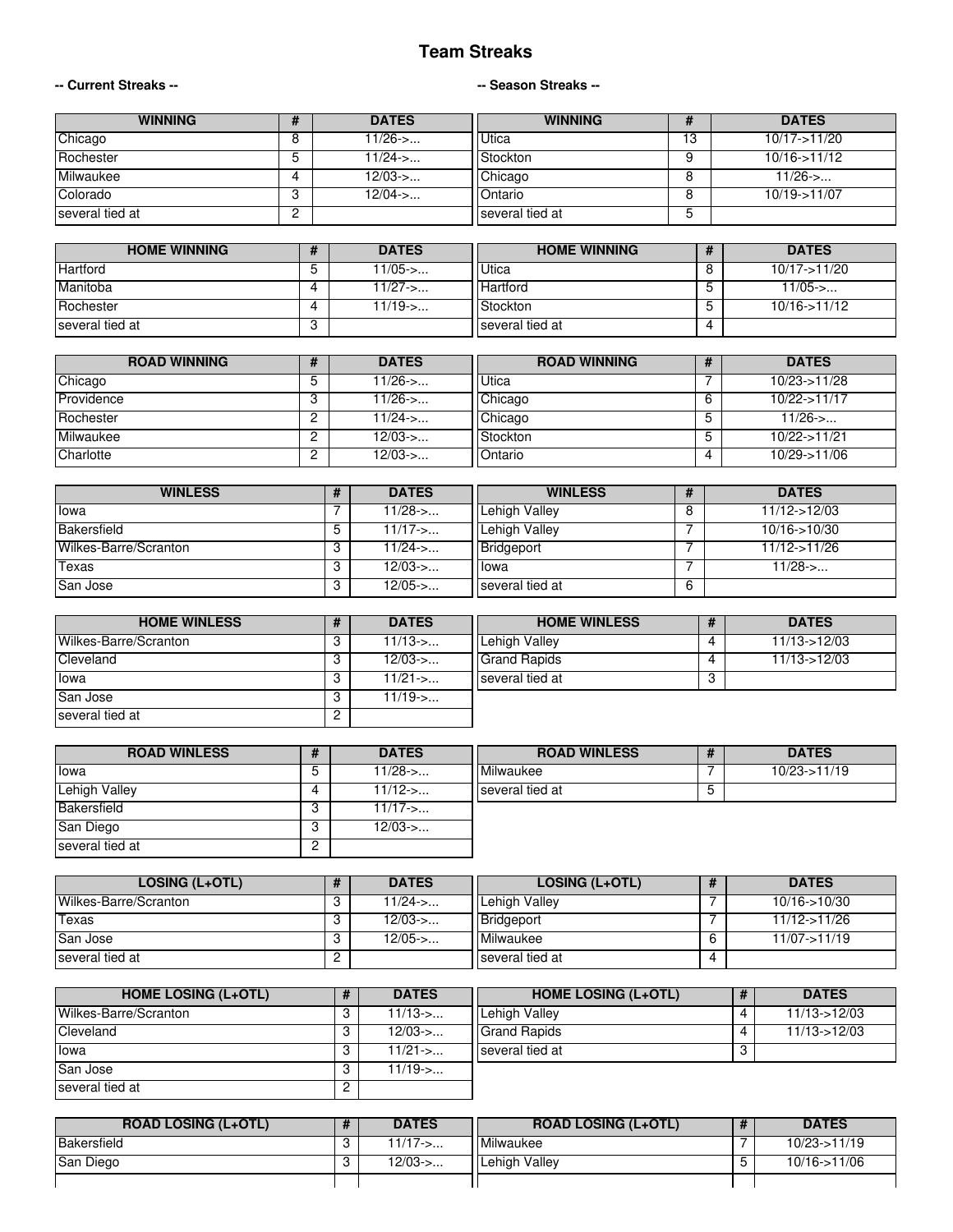| Bridgeport<br>Abbotsford<br>several tied at<br>ົ |   |               |                  |    |  | $11/12 - 11/24$<br>$10/19 - 511/27$ |
|--------------------------------------------------|---|---------------|------------------|----|--|-------------------------------------|
|                                                  |   |               | Tucson           |    |  | $10/16 - 11/19$                     |
|                                                  |   |               |                  |    |  |                                     |
| <b>POINTS</b>                                    |   | <b>DATES</b>  | <b>POINTS</b>    | Ħ  |  | <b>DATES</b>                        |
| Chicago                                          |   | $11/20$ ->    | Utica            | 13 |  | 10/17->11/20                        |
| Utica                                            | 6 | $11/27$ ->    | Stockton         | 12 |  | $10/15 - 11/21$                     |
| Rochester                                        |   | 11/24- $\sim$ | <b>I</b> Ontario | 10 |  | $10/16 - 11/07$                     |

| <b>HOME POINTS</b> |  | <b>DATES</b> | <b>HOME POINTS</b> |    | <b>DATES</b>      |  |
|--------------------|--|--------------|--------------------|----|-------------------|--|
|                    |  |              |                    |    |                   |  |
| Milwaukee          |  | $12/03$ ->   | Springfield        |    | 10/16->11/06      |  |
| Stockton           |  | 12/03->      | Chicago            |    | $11/20$ ->        |  |
| Rochester          |  | $11/24$ ->   | <b>I</b> IOntario  | 10 | $10/16 - > 11/07$ |  |

| Stockton        | 10 | $10/15$ -> | Stock |
|-----------------|----|------------|-------|
| Hartford        | 5  | $11/05$ -> | Utica |
| Chicago         | 5  | $11/14$ -> | sever |
| San Diego       | 5  | $11/10$ -> |       |
| several tied at |    |            |       |

| <b>HOME POINTS</b> | <b>DATES</b> |
|--------------------|--------------|
| Stockton           | $10/15$ ->   |
| Utica              | 10/17->11/20 |
| several tied at    |              |
|                    |              |

| <b>ROAD POINTS</b> | Н        | <b>DATES</b> | <b>ROAD POINTS</b>  | <b>DATES</b>    |
|--------------------|----------|--------------|---------------------|-----------------|
| <b>Utica</b>       |          | $10/23$ ->   | <b>Utica</b>        | $10/23$ ->      |
| Providence         |          | 11/05->      | Cleveland           | 10/22->11/12    |
| Chicago            | b        | 11/26->      | Providence          | $11/05$ ->      |
| several tied at    | <u>_</u> |              | <b>Grand Rapids</b> | $10/24 - 11/24$ |
|                    |          |              | Chicago             | 10/22->11/17    |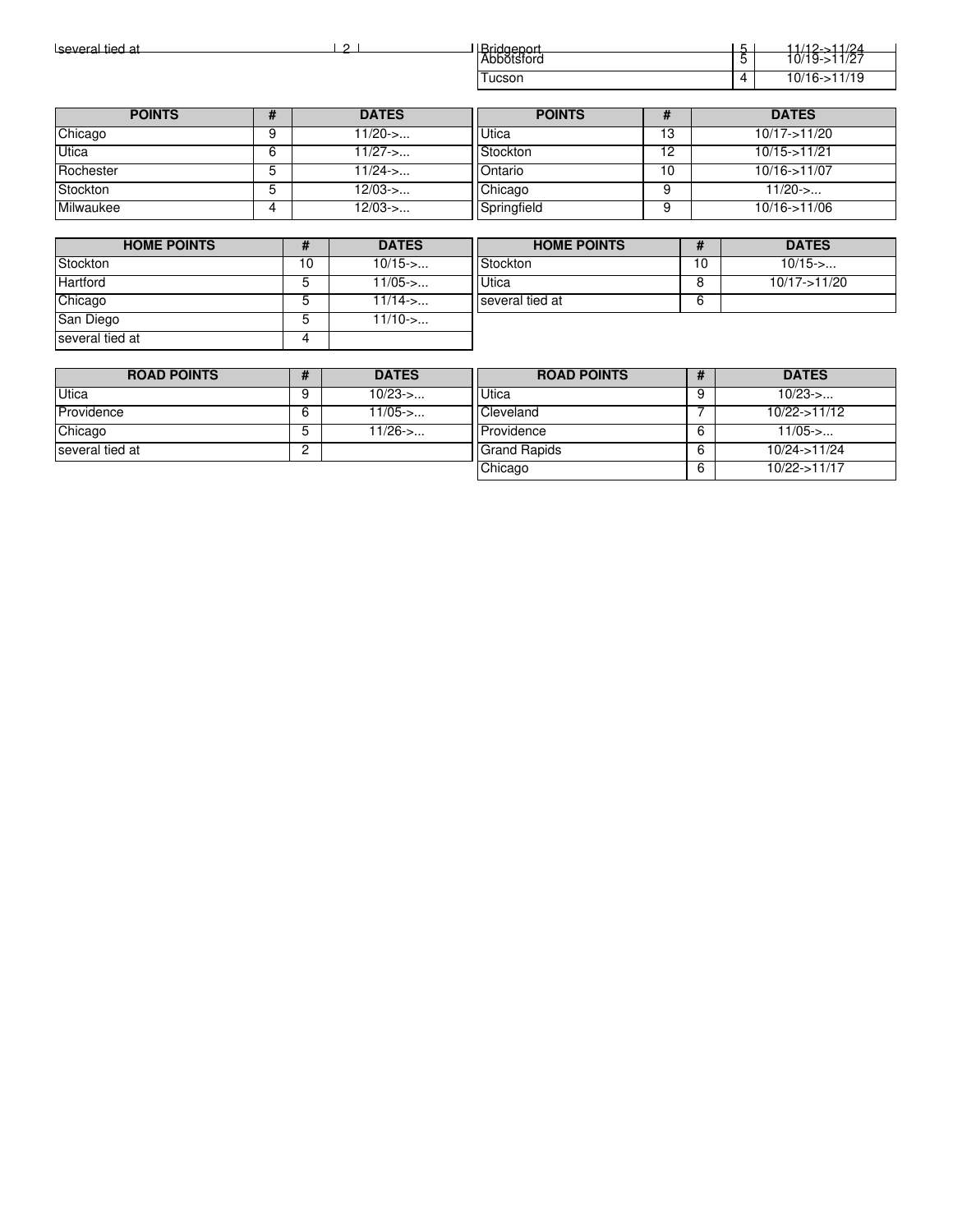# **Individual Game Highs**

| <b>GOALS</b>    | TEAM | <b>DATE</b> | <b>GOALS</b> | <b>ASSISTS</b>        | <b>TEAM</b> | <b>DATE</b> | <b>ASSISTS</b> |
|-----------------|------|-------------|--------------|-----------------------|-------------|-------------|----------------|
| several tied at |      |             |              | Smith, C.J.           | CHI         | 10/31/2021  |                |
|                 |      |             |              | Di Giuseppe, Phil     | ABB         | 11/12/2021  |                |
|                 |      |             |              | Heatherington, Dillon | <b>BEL</b>  | 11/26/2021  |                |
|                 |      |             |              | Schneider, Cole       | MIL         | 12/04/2021  |                |
|                 |      |             |              | several tied at       |             |             |                |

| <b>POINTS</b>      | <b>TEAM</b> | <b>DATE</b> | <b>POINTS</b> | <b>PIM</b>       | TEAM       | <b>DATE</b> | <b>PIM</b> |
|--------------------|-------------|-------------|---------------|------------------|------------|-------------|------------|
| Fasching, Hudson   | TUC.        | 10/30/2021  |               | Wolff, Nick      | <b>PRO</b> | 11/12/2021  | 34         |
| Poturalski, Andrew | CHI         | 10/31/2021  |               | Clune, Richard   | TOR        | 10/27/2021  | 32         |
| Smith, C.J.        | CHI         | 10/31/2021  |               | Kessy, Kale      | HER        | 11/26/2021  | 29         |
| Maccelli, Matias   | TUC         | 11/12/2021  |               | Gabriel, Kurtis  | TOR        | 10/27/2021  | 27         |
| Leivo, Josh        | <b>CHI</b>  | 12/09/2021  |               | Loewen, Jermaine | <b>HSK</b> | 11/28/2021  | 21         |

| <b>PP GOALS</b> | <b>TEAM</b> | <b>DATE</b> | <b>PPG</b> | <b>PP ASSISTS</b> | <b>TEAM</b> | <b>DATE</b> | <b>PPA</b> |
|-----------------|-------------|-------------|------------|-------------------|-------------|-------------|------------|
| several tied at |             |             | -          | Krebs.<br>Peyton  | ЧSК         | 10/17/2021  |            |
|                 |             |             |            | several tied at   |             |             |            |

| GUALS           | $\angle$ AM | ᇅᇧᆍ<br>UAIL | <b>CLIC</b><br>טחכ | $A$ $O$ $O$ $T$ $C$<br>еı<br>- 15<br>AJJIJ 197 | <b>TEAM</b><br>. <u>.</u> | $\sim$ | <br>∍า⊓⊷ |
|-----------------|-------------|-------------|--------------------|------------------------------------------------|---------------------------|--------|----------|
| several tied at |             |             |                    | several tied at                                |                           |        |          |

| <b>PLUS/MINUS</b>  | <b>TEAM</b> | <b>DATE</b> | <b>PLUS/MINUS (+)</b> | <b>PLUS/MINUS</b>  | <b>TEAM</b> | <b>DATE</b> | <b>PLUS/MINUS (-)</b> |
|--------------------|-------------|-------------|-----------------------|--------------------|-------------|-------------|-----------------------|
| Poturalski, Andrew | CHI         | 10/31/2021  |                       | Poturalski, Andrew | CHI         | 11/19/2021  |                       |
| Dries, Sheldon     | ABB         | 11/12/2021  |                       | Noesen, Stefan     | CHI         | 11/19/2021  |                       |
| Christiansen, Jake | <b>CLE</b>  | 11/21/2021  |                       | Dries, Sheldon     | ABB         | 12/04/2021  |                       |
| Berni, Tim         | CLE.        | 12/08/2021  |                       | several tied at    |             |             | -4                    |
| McKeown, Roland    | COL         | 12/10/2021  |                       |                    |             |             |                       |

| <b>SAVES</b>      | <b>TEAM</b> | <b>DATE</b> | <b>SAVES</b>  | <b>AGAINST</b><br><b>GOAL</b> | <b>TEAM</b> | <b>DATE</b> | <b>UA</b> |
|-------------------|-------------|-------------|---------------|-------------------------------|-------------|-------------|-----------|
| Ingram,<br>Connor | MIL         | /10/2021    | $ \sim$<br>ხხ | Ben<br>I Bishop.              | <b>Trv</b>  | 12/09/2021  |           |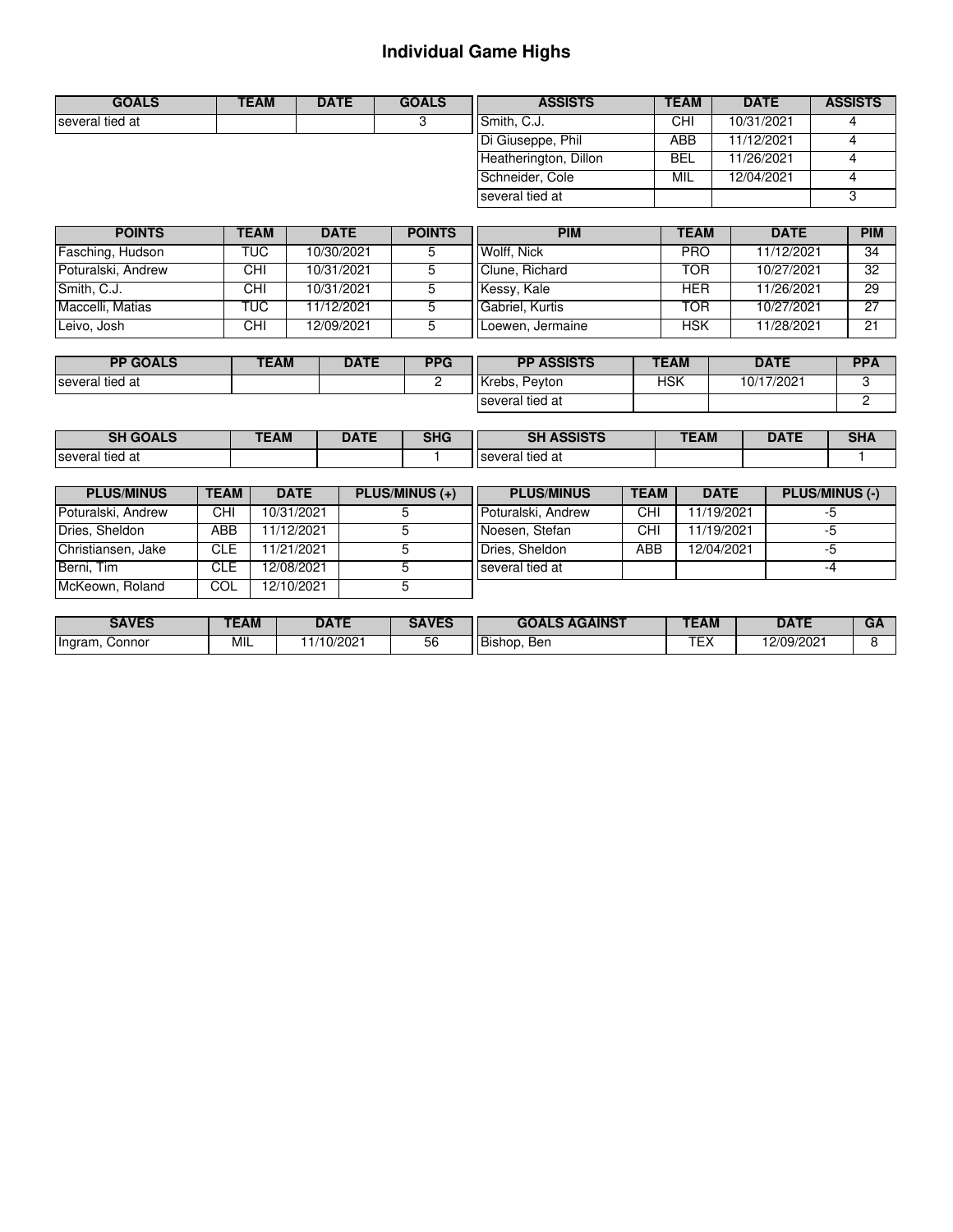## **Team Game Highs**

| <b>GOALS</b>    | <b>DATE</b> | <b>GOALS</b> | <b>ASSISTS</b>  | <b>DATE</b> | <b>ASSISTS</b> |
|-----------------|-------------|--------------|-----------------|-------------|----------------|
| Stockton        | 12/07/2021  | 10           | Stockton        | 12/07/2021  | 16             |
| Tucson          | 11/12/2021  |              | Belleville      | 10/27/2021  | 14             |
| Cleveland       | 12/08/2021  |              | Rochester       | 11/26/2021  | 14             |
| Chicago         | 12/09/2021  |              | several tied at |             | 12             |
| several tied at |             |              |                 |             |                |

| <b>POINTS</b>    | <b>DATE</b> | <b>POINTS</b> | <b>PENALTY MINUTES</b> | <b>DATE</b> | <b>PIM</b> |
|------------------|-------------|---------------|------------------------|-------------|------------|
| Stockton         | 12/07/2021  | 24            | Toronto                | 10/27/2021  | 129        |
| Belleville       | 10/27/2021  | 21            | <b>I</b> Hershev       | 11/26/2021  | 84         |
| Rochester        | 11/26/2021  | 21            | <b>ILaval</b>          | 10/27/2021  | 82         |
| Iseveral tied at |             | 18            | Providence             | 11/12/2021  | 62         |
|                  |             |               | Iowa                   | 12/05/2021  | 57         |

| <b>MINORS</b> | <b>DATE</b> | <b>MINORS</b> | <b>MAJORS</b> | <b>DATE</b> | <b>MAJORS</b> |
|---------------|-------------|---------------|---------------|-------------|---------------|
| Hershey       | 11/14/2021  |               | Toronto       | 10/27/2021  |               |
| Hershey       | 11/26/2021  | . .           | <b>ILaval</b> | 10/27/2021  |               |
| Ontario       | 11/13/2021  |               |               |             |               |
|               |             | ιu            |               |             |               |

| <b>MOST PIM BOTH TEAMS</b> | <b>DATE</b> | <b>PIM</b> | <b>POWER-PLAY GOALS</b> | <b>DATE</b> | <b>PPG</b> |
|----------------------------|-------------|------------|-------------------------|-------------|------------|
| Laval                      | 10/27/2021  | 211        | Manitoba                | 11/10/2021  |            |
| Toronto                    | 10/27/2021  | 211        | Charlotte               | 11/14/2021  |            |
| Rochester                  | 11/26/2021  | 135        | Rochester               | 11/26/2021  |            |
| Hershey                    | 11/26/2021  | 135        | several tied at         |             |            |
| several tied at            |             | 92         |                         |             |            |

| <b>WINNING MARGIN</b> | <b>DATE</b> | <b>GOALS</b> | <b>SHORTHANDED GOALS</b> | <b>DATE</b> | <b>SHG</b> |
|-----------------------|-------------|--------------|--------------------------|-------------|------------|
| <b>Stockton</b>       | 12/07/2021  |              | Lehigh Valley            | 11/10/2021  |            |
| Abbotsford            | 11/12/2021  |              | Charlotte                | 11/17/2021  |            |
| several tied at       |             |              | several tied at          |             |            |

| <b>GOALS BY BOTH TEAMS</b> | <b>DATE</b> | <b>GOALS</b> | <b>MOST SAVES</b>   | <b>DATE</b> | <b>SAVES</b> |
|----------------------------|-------------|--------------|---------------------|-------------|--------------|
| several tied at            |             |              | <b>Milwaukee</b>    | 11/10/2021  | 56           |
|                            |             |              | Henderson           | 10/15/2021  | 47           |
|                            |             |              | Rockford            | 10/22/2021  | 47           |
|                            |             |              | <b>Tucson</b>       | 12/10/2021  | 47           |
|                            |             |              | <b>Grand Rapids</b> | 11/17/2021  | 46           |

| <b>GOALS 1ST PERIOD</b> | <b>DATE</b> | <b>GOALS</b> | <b>MOST SAVES 1ST PERIOD</b> | <b>DATE</b> | <b>SAVES</b> |
|-------------------------|-------------|--------------|------------------------------|-------------|--------------|
| <b>Grand Rapids</b>     | 12/04/2021  |              | Milwaukee                    | 11/06/2021  | 20           |
| several tied at         |             |              | <b>IHenderson</b>            | 11/10/2021  | 20           |
|                         |             |              | Bakersfield                  | 12/10/2021  | 20           |
|                         |             |              | Utica                        | 11/11/2021  | 19           |
|                         |             |              | Bridgeport                   | 11/24/2021  | 19           |

| <b>GOALS 2ND PERIOD</b> | <b>DATE</b> | <b>GOALS</b> | <b>MOST SAVES 2ND PERIOD</b> | <b>DATE</b> | <b>SAVES</b> |
|-------------------------|-------------|--------------|------------------------------|-------------|--------------|
| several tied at         |             |              | Milwaukee                    | 11/10/2021  | 22           |
|                         |             |              | Rockford                     | 10/30/2021  | 21           |
|                         |             |              | <b>Grand Rapids</b>          | 10/30/2021  | 20           |
|                         |             |              | <b>Grand Rapids</b>          | 12/10/2021  | 20           |
|                         |             |              | several tied at              |             | 19           |

| <b>GOALS 3RD PERIOD</b> | <b>DATE</b> | <b>GOALS</b> | <b>MOST SAVES 3RD PERIOD</b> | <b>DATE</b> | <b>SAVES</b>  |
|-------------------------|-------------|--------------|------------------------------|-------------|---------------|
| <b>Hartford</b>         | 11/20/2021  |              | l Milwaukee                  | 1/10/2021   | ົ<br><u>_</u> |
| Chicago                 | 11/26/2021  |              | Belleville                   | 11/24/2021  | 20            |
| several tied at         |             |              | several tied at              |             | 19            |

⅂ℾ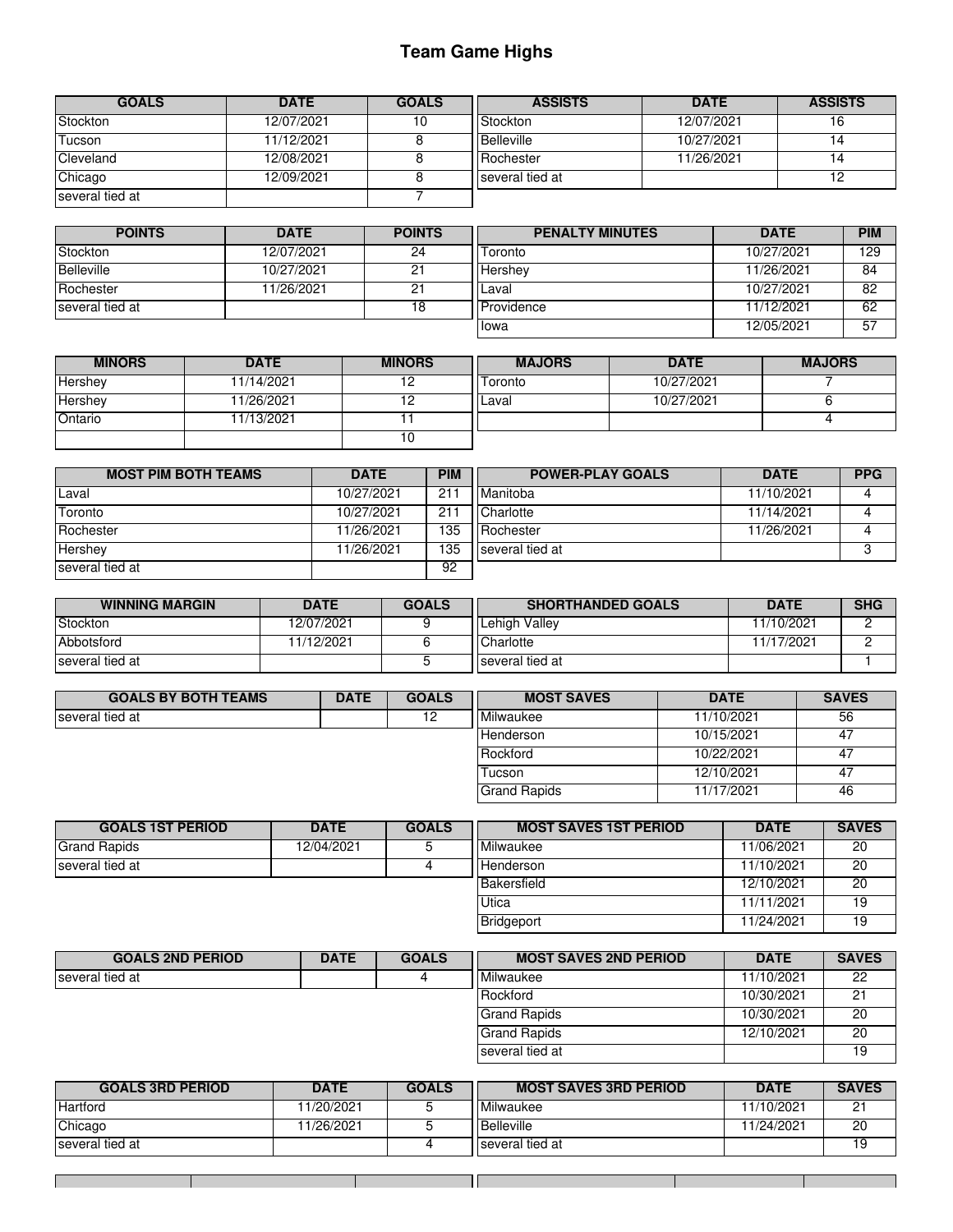| <b>SHOTS</b> | <b>DATF</b> | <b>SHOTS</b> | <b>FEWEST SHOTS</b> | <b>DATF</b> | <b>SHOTS</b> |
|--------------|-------------|--------------|---------------------|-------------|--------------|
| Manitoba     | 11/10/2021  | 60           | <b>Utica</b>        | 11/17/2021  |              |
| lowa         | 10/22/2021  | 53           | San Diego           | 12/11/2021  |              |
| Colorado     | 10/15/2021  | 51           | Charlotte           | 10/16/2021  |              |
| Stockton     | 12/10/2021  | 51           | Bakersfield         | 10/17/2021  |              |
| lowa         | 11/28/2021  | 49           | Henderson           | 10/29/2021  |              |

| <b>MOST SHOTS 1ST PERIOD</b> | <b>DATE</b> | <b>SHOTS</b> | <b>FEWEST SHOTS 1ST PERIOD</b> | <b>DATE</b> | <b>SHOTS</b> |
|------------------------------|-------------|--------------|--------------------------------|-------------|--------------|
| San Diego                    | 11/10/2021  | 24           | <b>Rockford</b>                | 11/12/2021  |              |
| Colorado                     | 12/10/2021  | 22           | <b>lowa</b>                    | 12/02/2021  |              |
| lowa                         | 11/06/2021  | 20           | Stockton                       | 12/03/2021  |              |
| Iseveral tied at             |             | 19           | <b>San Diego</b>               | 11/06/2021  |              |
|                              |             |              | <b>Grand Rapids</b>            | 12/11/2021  |              |

| <b>MOST SHOTS 2ND PERIOD</b> | <b>DATE</b> | <b>SHOTS</b> | <b>FEWEST SHOTS 2ND PERIOD</b> | <b>DATE</b> | <b>SHOTS</b> |
|------------------------------|-------------|--------------|--------------------------------|-------------|--------------|
| Manitoba                     | 11/10/2021  | 23           | Cleveland                      | 12/08/2021  |              |
| Texas                        | 10/30/2021  | 22           | several tied at                |             |              |
| lowa                         | 10/22/2021  | 21           |                                |             |              |
| Stockton                     | 12/03/2021  | 21           |                                |             |              |
| Iseveral tied at             |             | 20           |                                |             |              |

| <b>MOST SHOTS 3RD PERIOD</b> | <b>DATE</b> | <b>SHOTS</b> | <b>FEWEST SHOTS 3RD PERIOD</b> | <b>DATE</b> | <b>SHOTS</b> |
|------------------------------|-------------|--------------|--------------------------------|-------------|--------------|
| Manitoba                     | 1/10/2021   | 22           | Abbotsford                     | 11/14/2021  |              |
| Syracuse                     | 11/24/2021  | ົາ           | several tied at                |             |              |
| several tied at              |             | 20           |                                |             |              |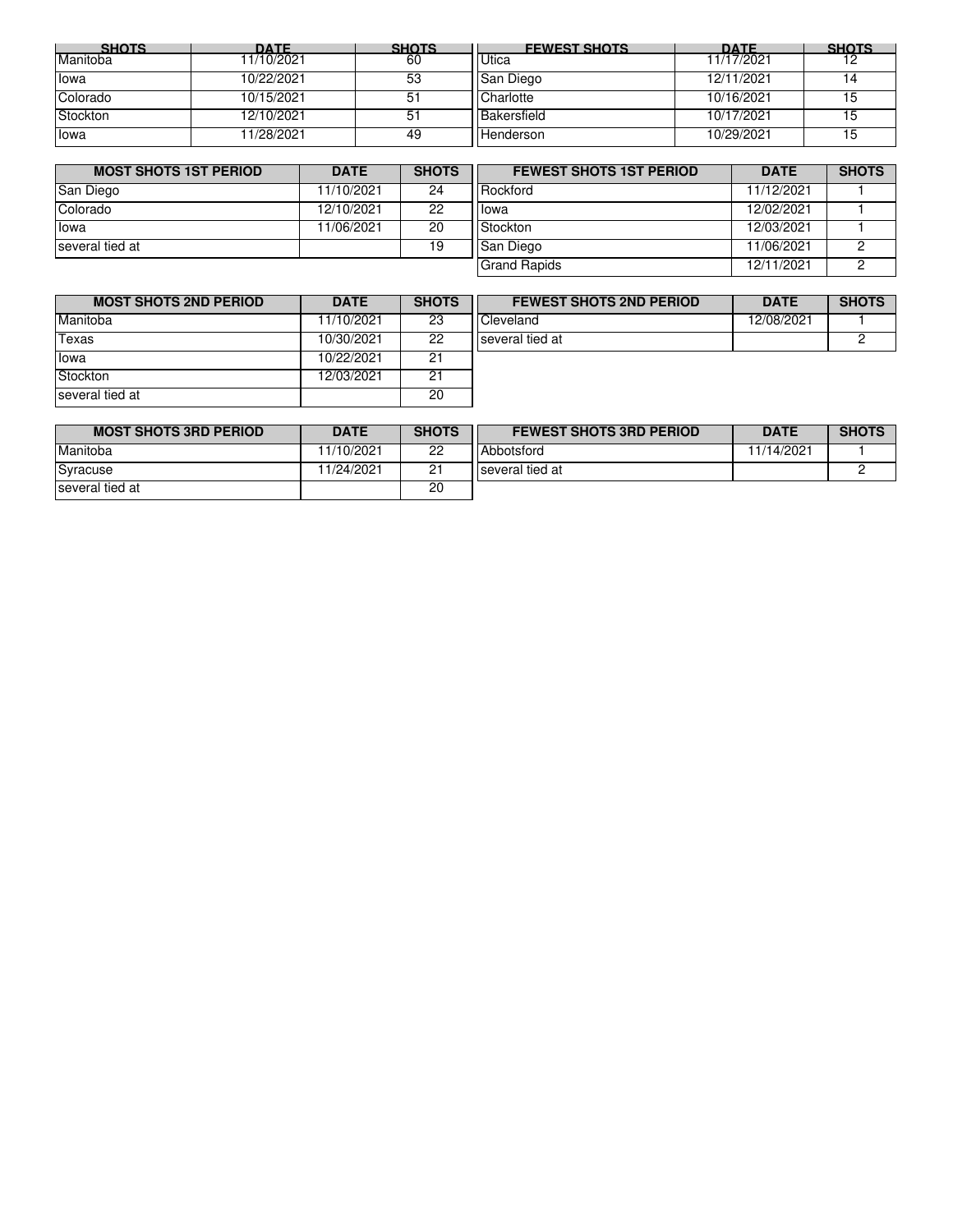#### **Abbotsford Canucks Statistics**

| No.             | <b>PLAYER</b>            | <b>POSIGP</b>  |                        | G              | A               | <b>PTS</b>      | $+/-$          | <b>PIM</b>      |                |                |                | <b>PP PPA SHG SHAGW</b> |                | <b>FG</b>       | <b>IG</b>      | <b>OT</b>      |                | <b>UA EN</b>   | SOG SOA        |                | <b>SGW</b>     | <b>SO%</b>       | <b>SH</b>       | SH%              |
|-----------------|--------------------------|----------------|------------------------|----------------|-----------------|-----------------|----------------|-----------------|----------------|----------------|----------------|-------------------------|----------------|-----------------|----------------|----------------|----------------|----------------|----------------|----------------|----------------|------------------|-----------------|------------------|
| $\overline{15}$ | <b>Sheldon Dries</b>     | C              | $\overline{17}$        | 12             |                 | 19              | 5              | $\overline{2}$  | 3              | $\overline{2}$ | $\overline{0}$ | $\Omega$                | $\overline{2}$ | $\mathbf{1}$    | 1              | $\Omega$       | $\overline{2}$ |                | $\Omega$       | 0              | $\Omega$       | $\overline{0.0}$ | 42              | 28.6             |
| 56              | Sheldon Rempal           | <b>RW</b>      | 18                     | 6              | 12              | 18              | 5              | 6               | 3              | 4              | $\Omega$       | $\Omega$                | 1              | 3               | 0              | $\Omega$       | 1              | 0              | $\Omega$       |                | $\Omega$       | 0.0              | 56              | 10.7             |
| $\overline{34}$ | Phil Di Giuseppe         | LW             | $\overline{18}$        | 5              | $\overline{10}$ | $\overline{15}$ | $\overline{2}$ | $\overline{21}$ | $\overline{c}$ | 3              | $\Omega$       | $\Omega$                | $\Omega$       | $\mathbf 0$     | 1              | $\Omega$       | $\Omega$       | $\Omega$       | 1              | $\overline{2}$ | 1              | 50.0             | 54              | 9.3              |
| 7               | Nic Petan                | $\overline{C}$ | 10                     | $\overline{5}$ | 7               | 12              | $\mathbf{1}$   | $6\overline{6}$ | 3              | $\overline{4}$ | $\Omega$       | $\overline{0}$          | $\overline{1}$ | $\overline{2}$  | 0              | $\Omega$       | 1              | 1              | $\overline{0}$ | $\Omega$       | $\Omega$       | 0.0              | 26              | 19.2             |
| $\overline{5}$  | <b>Cameron Schilling</b> | D              | $\overline{15}$        |                | 9               | 10              | 6              | 10              |                | 4              | $\Omega$       | $\Omega$                | $\Omega$       | $\Omega$        | $\Omega$       | $\Omega$       | $\Omega$       | $\Omega$       | $\Omega$       | $\Omega$       | $\Omega$       | 0.0              | 24              | 4.2              |
| 95              | <b>Justin Bailey</b>     | <b>RW</b>      | $\overline{12}$        | 4              | 4               | 8               | 1.             | 10              | 0              | $\overline{2}$ | 0              | $\Omega$                | 0              | $\mathbf 1$     | 0              | $\Omega$       | $\Omega$       | $\Omega$       | $\Omega$       |                | $\Omega$       | 0.0              | $\overline{25}$ | 16.0             |
| 10              | Will Lockwood            | <b>RW</b>      | $\overline{12}$        | 4              | 3               | 7               | $-1$           | $\overline{14}$ | $\overline{2}$ | 1              | $\overline{0}$ | $\overline{0}$          | $\overline{0}$ | $\overline{2}$  | 1              | $\Omega$       | 0              | $\overline{0}$ | $\overline{0}$ | $\overline{0}$ | $\Omega$       | 0.0              | 15              | 26.7             |
| $\overline{14}$ | Jarid Lukosevicius       | <b>RW</b>      | $\overline{18}$        | $\overline{4}$ | 3               | $\overline{7}$  | $-1$           | $\overline{c}$  | 0              | $\Omega$       | $\Omega$       | $\Omega$                | $\Omega$       | $\mathbf 0$     | $\mathbf 0$    | $\mathbf 0$    | $\Omega$       | 0              | $\Omega$       | 0              | $\Omega$       | 0.0              | $\overline{32}$ | 12.5             |
| 22              | Jett Woo                 | D              | $\overline{17}$        | $\overline{2}$ | 5               | $\overline{7}$  | 3              | 6               | $\Omega$       | 1              | $\Omega$       | $\mathbf 0$             | 1              | $\mathbf 0$     | $\mathbf 0$    | $\Omega$       | $\Omega$       | 0              | $\Omega$       | $\Omega$       | $\Omega$       | 0.0              | $\overline{18}$ | 11.1             |
| 46              | Danila Klimovich         | <b>RW</b>      | $\overline{16}$        | $\overline{2}$ | $\overline{4}$  | $\overline{6}$  | -2             | 4               | $\mathbf{1}$   | $\mathbf{1}$   | $\Omega$       | $\Omega$                | $\Omega$       | $\mathbf{1}$    | 0              | $\Omega$       | $\Omega$       | 0              | $\Omega$       | $\overline{2}$ | $\Omega$       | 0.0              | 38              | 5.3              |
| 18              | Vincent Arseneau         | LW             | $\overline{17}$        | $\overline{2}$ | 4               | 6               | $-2$           | $\overline{38}$ |                | 1              | $\Omega$       | $\Omega$                | 1              | $\Omega$        | $\mathbf 0$    | $\Omega$       | $\Omega$       | $\Omega$       | $\Omega$       | $\Omega$       | $\Omega$       | $\overline{0.0}$ | $\overline{17}$ | 11.8             |
| 3               | Jack Rathbone            | D              | 7                      |                | 5               | 6               | -2             | $\Omega$        | $\Omega$       | 3              | $\Omega$       | $\Omega$                | $\Omega$       | $\Omega$        | $\Omega$       | $\Omega$       | $\Omega$       | $\Omega$       | $\Omega$       | $\Omega$       | $\Omega$       | 0.0              | 14              | 7.1              |
| $\overline{4}$  | <b>Madison Bowey</b>     | D              | 16                     |                | 5               | 6               | $\overline{c}$ | $\overline{32}$ | 0              | $\Omega$       | $\Omega$       | $\Omega$                | 1              | $\mathbf 0$     | $\mathbf 0$    | $\mathbf{1}$   | $\Omega$       | 0              | $\Omega$       | $\Omega$       | $\Omega$       | 0.0              | $\overline{22}$ | $\overline{4.5}$ |
| 19              | <b>Carson Focht</b>      | C              | $\overline{13}$        |                | 4               | 5               | -8             | 18              | $\Omega$       | 3              | $\Omega$       | $\Omega$                | $\Omega$       | $\Omega$        | $\Omega$       | $\Omega$       | $\Omega$       | 0              | $\Omega$       | $\Omega$       | $\Omega$       | 0.0              | $\overline{11}$ | 9.1              |
| $\overline{16}$ | John Stevens             | C              | $\overline{18}$        | $\overline{2}$ | $\overline{2}$  | $\overline{4}$  | $\overline{0}$ | 13              | 0              | $\overline{0}$ | $\overline{0}$ | $\overline{0}$          | $\overline{0}$ | $\overline{0}$  | 0              | $\mathbf 0$    |                | $\overline{0}$ | $\overline{0}$ |                | $\overline{0}$ | 0.0              | $\overline{20}$ | 10.0             |
| $\overline{84}$ | <b>Tristen Nielsen</b>   | C              | 11                     | $\overline{2}$ | 1               | 3               | 1              | $\mathbf 0$     | 0              | $\mathbf{0}$   | $\Omega$       | $\mathbf{0}$            | 0              | $\mathbf 0$     | 0              | $\mathbf 0$    | $\Omega$       | 0              | $\mathbf{0}$   | 1              | 0              | $0.\overline{0}$ | $\overline{14}$ | 14.3             |
| 21              | <b>Chase Wouters</b>     | $\overline{C}$ | $\overline{16}$        | 1              | $\overline{c}$  | 3               | 3              | $\overline{19}$ | $\Omega$       | $\Omega$       | $\Omega$       | $\Omega$                | $\Omega$       | $\mathbf{1}$    | $\Omega$       | $\Omega$       | $\Omega$       | $\Omega$       | $\Omega$       | $\Omega$       | $\Omega$       | 0.0              | $\overline{10}$ | 10.0             |
| 24              | <b>Devante Stephens</b>  | D              | 14                     | $\Omega$       | 3               | 3               | 1              | $\overline{21}$ | $\Omega$       | $\Omega$       | $\Omega$       | $\Omega$                | $\Omega$       | $\Omega$        | $\Omega$       | $\Omega$       | $\Omega$       | $\Omega$       | $\Omega$       | $\Omega$       | $\Omega$       | 0.0              | 7               | 0.0              |
| $\overline{2}$  | Adam Brubacher           | D              | 4                      | 1              | $\mathbf 0$     |                 | 0              | $\overline{c}$  | 0              | $\Omega$       | $\Omega$       | $\Omega$                | $\Omega$       | $\mathbf 0$     | 0              | $\Omega$       | $\Omega$       | 0              | $\Omega$       | $\Omega$       | $\Omega$       | 0.0              | 4               | 25.0             |
| 47              | x Noah Juulsen           | D              | $\overline{17}$        | 1              | 0               | $\mathbf{1}$    | -1             | $\overline{6}$  | $\Omega$       | $\Omega$       | $\Omega$       | $\Omega$                | $\overline{0}$ | $\Omega$        | 1              | $\Omega$       | $\Omega$       | $\Omega$       | $\Omega$       | 1              | $\Omega$       | 0.0              | $\overline{19}$ | 5.3              |
| 42              | x Travis Hamonic         | D              | $\overline{c}$         | $\mathbf 0$    |                 |                 | -2             | 4               | 0              | $\mathbf{1}$   | $\Omega$       | $\Omega$                | $\Omega$       | $\mathbf 0$     | 0              | $\Omega$       | $\Omega$       | 0              | $\Omega$       | $\mathbf{0}$   | $\Omega$       | 0.0              | 1               | 0.0              |
| 55              | Guillaume Brisebois      | D              | 4                      | $\overline{0}$ | 1               | 1               | 1.             | $\overline{2}$  | 0              | $\overline{0}$ | $\Omega$       | $\overline{0}$          | 0              | 0               | 0              | $\Omega$       | $\Omega$       | 0              | $\overline{0}$ | 0              | $\Omega$       | 0.0              | 4               | 0.0              |
| 65              | Michael DiPietro         | G              | 9                      | $\overline{0}$ | 1               |                 | $\overline{0}$ | $\overline{0}$  | $\Omega$       | $\overline{0}$ | $\overline{0}$ | $\overline{0}$          | $\overline{0}$ | $\overline{0}$  | $\overline{0}$ | $\overline{0}$ | $\Omega$       | $\overline{0}$ | $\overline{0}$ | $\overline{0}$ | $\overline{0}$ | 0.0              | $\overline{0}$  | 0.0              |
| 6               | <b>Ashton Sautner</b>    | D              | $\overline{16}$        | 0              | 1               |                 | -5             | $\overline{10}$ | $\Omega$       | $\Omega$       | 0              | $\Omega$                | $\Omega$       | $\Omega$        | $\Omega$       | $\Omega$       | $\Omega$       | $\Omega$       | $\Omega$       | $\Omega$       | $\Omega$       | 0.0              | $\overline{22}$ | 0.0              |
| 41              | Alex Kannok Leipert      | D              | 4                      | $\Omega$       | $\Omega$        | $\Omega$        | $\mathbf{2}$   | 7               | $\Omega$       | $\Omega$       | $\Omega$       | $\Omega$                | 0              | $\Omega$        | $\Omega$       | $\Omega$       | $\Omega$       | $\Omega$       | $\Omega$       | $\Omega$       | $\Omega$       | 0.0              | 3               | 0.0              |
| 30              | <b>Spencer Martin</b>    | G              | $\boldsymbol{\Lambda}$ | $\mathbf{0}$   | $\mathbf 0$     | $\Omega$        | $\Omega$       | $\Omega$        | 0              | $\Omega$       | $\Omega$       | $\Omega$                | $\Omega$       | $\mathbf 0$     | 0              | $\Omega$       | $\Omega$       | 0              | $\Omega$       | $\Omega$       | $\Omega$       | 0.0              | 0               | 0.0              |
| 62              | <b>Karel Plasek</b>      | LW             | 5                      | 0              | 0               | $\Omega$        | $-1$           | $\overline{2}$  | 0              | $\Omega$       | $\Omega$       | $\Omega$                | $\Omega$       | $\mathbf 0$     | 0              | $\mathbf 0$    | $\Omega$       | 0              | $\Omega$       | 0              | $\Omega$       | 0.0              | 2               | 0.0              |
| 76              | <b>Arturs Silovs</b>     | G              | 5                      | $\mathbf 0$    | $\mathbf 0$     | $\Omega$        | $\mathbf 0$    | $\Omega$        | $\Omega$       | $\Omega$       | $\Omega$       | $\mathbf 0$             | 0              | $\mathbf 0$     | $\mathbf 0$    | $\Omega$       | $\Omega$       | 0              | $\Omega$       | $\Omega$       | $\Omega$       | 0.0              | 1               | 0.0              |
| 92              | Ethan Keppen             | LW             | 7                      | $\mathbf 0$    | $\mathbf 0$     | $\Omega$        | -1             | 4               | $\Omega$       | $\Omega$       | $\Omega$       | $\Omega$                | $\Omega$       | $\Omega$        | $\Omega$       | $\Omega$       | $\Omega$       | 0              | $\Omega$       | $\Omega$       | $\Omega$       | 0.0              | 5               | 0.0              |
|                 | <b>BENCH</b>             |                | 18                     |                |                 |                 |                | 2               |                |                |                |                         |                |                 |                |                |                |                |                |                |                | 0.0              | 1               |                  |
|                 | <b>TOTALS</b>            |                | $\overline{18}$        |                | 58 94           | 151             |                | 26 <sup>1</sup> | 16             | 30             | 0              | $\Omega$                |                | $\overline{11}$ | 4              |                | 5              | 2              |                | 9              | 1              | 11.1             | 507             | 11.3             |

| l No. | <b>GOALIE</b>        | <b>GP</b> | <b>MINS</b> |   |   | <b>WILIOT</b> | <b>SO</b> I | EN | GA | <b>GAA</b> | <b>SOGP</b> | <b>SOW</b> | <b>SOL</b> | <b>SOGA</b> | <b>SOA</b> | <b>SO%</b> | <b>SA</b>        | <b>SVS</b> | SV%   |
|-------|----------------------|-----------|-------------|---|---|---------------|-------------|----|----|------------|-------------|------------|------------|-------------|------------|------------|------------------|------------|-------|
| 30    | Spencer Martin       | 4         | 242:17      |   | 0 |               |             |    | 10 | 2.48       |             |            |            |             |            | 0.000      | 118 <sub>1</sub> | 08 ا       | 0.915 |
| 76    | <b>Arturs Silovs</b> |           | 303:05      |   | 3 |               |             |    | 14 |            |             |            |            |             |            | .000       | 142              | 128        | 0.901 |
| 65    | lMichael DiPietro    |           | 545:37      |   | 4 |               |             |    | n7 | 2.97       |             |            |            |             |            | 0.80C      | 282              | 255        | 0.904 |
|       | <b>Empty Net</b>     |           | 6:46        |   |   |               |             |    |    |            |             |            |            |             |            |            |                  |            |       |
|       | Totals               | 18        | 1097:45     | 8 |   |               |             |    | 53 | 2.90       |             |            |            |             |            | 0.889      | 544              | 491        | 0.903 |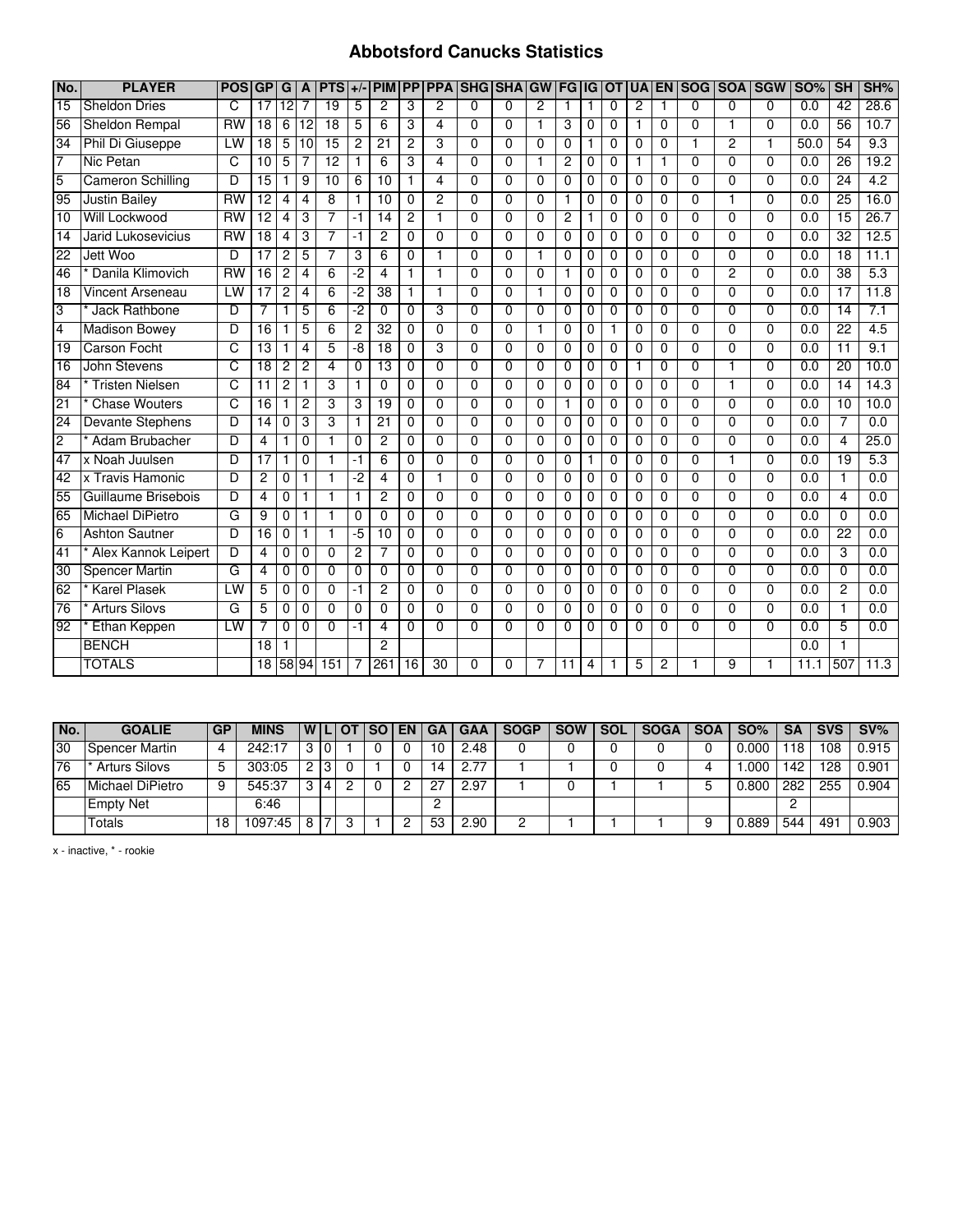## **Bakersfield Condors Statistics**

| No.             | <b>PLAYER</b>             | <b>POSIGP</b>  |                 | G              | A              | <b>PTS</b>      | $+/-$       | <b>PIM</b>      | <b>PP</b>       | <b>PPA</b>     | <b>SHG</b>     | <b>SHA</b>     | <b>GW</b>      |                |   | <b>FGIGIOT</b> | <b>UA</b>      |                | <b>EN SOG</b>  | <b>SOA SGW</b> |                | <b>SO%</b> | <b>SH</b>       | SH%  |
|-----------------|---------------------------|----------------|-----------------|----------------|----------------|-----------------|-------------|-----------------|-----------------|----------------|----------------|----------------|----------------|----------------|---|----------------|----------------|----------------|----------------|----------------|----------------|------------|-----------------|------|
| $\overline{39}$ | <b>Seth Griffith</b>      | <b>RW</b>      | 17              | 6              | 12             | 18              | $-7$        | $\overline{12}$ | 5               | 8              | $\Omega$       | $\Omega$       | $\overline{1}$ | $\overline{2}$ | 0 | $\Omega$       | $\Omega$       | $\Omega$       | $\Omega$       | $\overline{2}$ | $\mathbf{0}$   | 0.0        | $\overline{28}$ | 21.4 |
| 20              | Cooper Marody             | <b>RW</b>      | 17              | 6              | 9              | 15              | -1          | $\overline{12}$ | 2               | 3              | $\Omega$       | $\Omega$       | $\overline{1}$ | 1              | 0 | 1              | $\overline{c}$ | $\Omega$       | 0              | $\overline{c}$ | $\Omega$       | 0.0        | 54              | 11.1 |
| $\overline{17}$ | <b>Brad Malone</b>        | C              | 17              | 6              | 8              | 14              | 2           | $\overline{23}$ | 4               | 5              | 0              | 1              | $\Omega$       | 2              | 0 | 0              | 0              | $\Omega$       | $\Omega$       | $\mathbf{0}$   | 0              | 0.0        | $\overline{38}$ | 15.8 |
| 27              | <b>Adam Cracknell</b>     | $\overline{C}$ | $\overline{16}$ | 4              | 9              | $\overline{13}$ | $-7$        | $\overline{2}$  | 3               | 6              | $\Omega$       | $\Omega$       | 3              | 0              | 0 | $\Omega$       | $\mathbf 0$    | $\Omega$       | $\Omega$       | $\Omega$       | $\Omega$       | 0.0        | 60              | 6.7  |
| $\overline{2}$  | *x Philip Broberg         | D              | $\overline{13}$ | 0              | 10             | 10              | 1           | 4               | $\Omega$        | 6              | $\Omega$       |                | $\Omega$       | 0              | 0 | $\Omega$       | 0              | $\Omega$       | 0              | $\Omega$       | $\Omega$       | 0.0        | $\overline{27}$ | 0.0  |
| 11              | James Hamblin             | LW             | 15              | 3              | $\overline{2}$ | 5               | 3           | 4               | 0               | $\Omega$       |                | $\Omega$       | $\Omega$       |                | 0 | 0              | 0              | 0              | 0              | 1              | $\Omega$       | 0.0        | 28              | 10.7 |
| 29              | x Ryan McLeod             | c              |                 |                | $\overline{4}$ | 5               | -2          | 6               | $\overline{0}$  | $\overline{0}$ | $\overline{0}$ | $\overline{0}$ | $\Omega$       | 0              | 0 | $\Omega$       | $\overline{0}$ | $\overline{0}$ | $\overline{0}$ | $\overline{0}$ | $\overline{0}$ | 0.0        | 5               | 20.0 |
| $\overline{9}$  | <b>Luke Esposito</b>      | C              | $\overline{15}$ | 4              | $\mathbf 0$    | 4               | $-7$        | $\overline{12}$ | $\mathbf 0$     | $\mathbf{0}$   | $\Omega$       | $\Omega$       | $\Omega$       | $\mathbf 0$    | 2 | 0              | 1              | $\overline{2}$ | 0              | $\mathbf{1}$   | $\Omega$       | 0.0        | $\overline{30}$ | 13.3 |
| 5               | <b>Tim Schaller</b>       | LW             | 17              | 3              | $\mathbf{1}$   | 4               | د.          | 6               | $\mathbf 0$     | $\Omega$       | 0              | $\mathbf{0}$   | $\Omega$       | 0              | 0 | $\Omega$       | 0              | $\mathbf 0$    | $\Omega$       | $\mathbf 0$    | $\Omega$       | 0.0        | $\overline{26}$ | 11.5 |
| 6               | <b>Vincent Desharnais</b> | D              | $\overline{17}$ |                | 3              | 4               | $-5$        | $\overline{10}$ | $\Omega$        | $\Omega$       | 0              | $\Omega$       | $\Omega$       | 0              | 0 | $\Omega$       | 0              | $\Omega$       | $\Omega$       | $\Omega$       | $\Omega$       | 0.0        | 26              | 3.8  |
| 22              | <b>Graham McPhee</b>      | LW             | 14              | $\overline{c}$ | $\mathbf{1}$   | 3               | $\Omega$    | 8               | $\Omega$        | $\mathbf{0}$   | $\Omega$       | $\Omega$       | $\Omega$       | $\Omega$       | 0 | $\Omega$       | $\Omega$       | $\Omega$       | $\Omega$       | $\Omega$       | $\Omega$       | 0.0        | 24              | 8.3  |
| 8               | Yanni Kaldis              | D              | 5               | 1              | $\overline{c}$ | 3               | -2          | $\overline{c}$  | 0               | 1              | $\Omega$       | $\Omega$       | $\Omega$       | $\Omega$       | 0 | $\Omega$       | 0              | $\Omega$       | $\Omega$       | $\Omega$       | 0              | 0.0        | 8               | 12.5 |
| 44              | Dmitri Samorukov          | D              | 13              | 1              | $\overline{c}$ | 3               | $-5$        | 18              | $\mathbf 0$     | $\Omega$       | 0              | $\Omega$       | $\mathbf{1}$   | 0              | 0 | 0              | 0              | 0              | $\Omega$       | 0              | $\Omega$       | 0.0        | $\overline{23}$ | 4.3  |
| 3               | x Markus Niemelainen      | D              | $\overline{14}$ | 1              | $\overline{2}$ | 3               | -1          | $\overline{4}$  | $\Omega$        | $\overline{0}$ | $\overline{0}$ | $\overline{0}$ | $\Omega$       | $\overline{0}$ | 0 | 0              | $\Omega$       | $\Omega$       | $\overline{0}$ | $\overline{0}$ | $\overline{0}$ | 0.0        | 24              | 4.2  |
| 50              | Raphael Lavoie            | <b>RW</b>      | 17              | 0              | 3              | 3               | $-8$        | 2               | $\Omega$        | $\overline{0}$ | $\overline{0}$ | $\overline{0}$ | $\Omega$       | 0              | 0 | $\Omega$       | 0              | $\overline{0}$ | $\overline{0}$ | $\overline{0}$ | $\overline{0}$ | 0.0        | 34              | 0.0  |
| $\overline{42}$ | <b>Brendan Perlini</b>    | LW             | 2               | 2              | 0              | 2               | 0           | 0               | 1               | 0              | 0              | $\Omega$       | 0              | 0              | 0 | 0              | 0              | $\mathbf 0$    | 0              | 0              | $\Omega$       | 0.0        | 12              | 16.7 |
| 23              | <b>Michael Kesselring</b> | D              | 11              | 1              | $\overline{1}$ | 2               | 2           | $\overline{4}$  | $\Omega$        | $\mathbf{0}$   | $\Omega$       | $\Omega$       | $\Omega$       | 0              | 0 | $\Omega$       | $\Omega$       | $\Omega$       | $\Omega$       | $\Omega$       | $\Omega$       | 0.0        | 19              | 5.3  |
| $\overline{25}$ | <b>Philip Kemp</b>        | D              | 11              | $\Omega$       | $\overline{c}$ | $\overline{2}$  | $\Omega$    | $\Omega$        | $\Omega$        | $\Omega$       | $\Omega$       | $\Omega$       | $\Omega$       | 0              | 0 | $\Omega$       | 0              | $\Omega$       | $\Omega$       | $\Omega$       | $\Omega$       | 0.0        | 5               | 0.0  |
| 37              | x William Lagesson        | D              | 11              | $\Omega$       | $\overline{c}$ | 2               | $-6$        | 9               | $\mathbf 0$     | $\Omega$       | $\Omega$       | $\Omega$       | $\Omega$       | 0              | 0 | 0              | 0              | $\Omega$       | $\Omega$       | $\Omega$       | $\Omega$       | 0.0        | $\overline{17}$ | 0.0  |
| 43              | <b>Filip Berglund</b>     | D              | $\overline{15}$ | $\Omega$       | $\overline{c}$ | $\overline{2}$  | د.          | 6               | $\Omega$        | $\Omega$       | $\Omega$       | $\Omega$       | $\Omega$       | $\Omega$       | 0 | $\Omega$       | $\Omega$       | $\Omega$       | $\Omega$       | $\Omega$       | 0              | 0.0        | $\overline{18}$ | 0.0  |
| 19              | Dino Kambeitz             | $\n  RW\n$     | 10              | 1              | $\mathbf 0$    |                 | $-4$        | 5               | 0               | $\Omega$       | $\Omega$       | $\Omega$       | $\Omega$       | 0              | 0 | $\Omega$       | 0              | $\Omega$       | $\Omega$       | $\Omega$       | $\Omega$       | 0.0        | 5               | 20.0 |
| 7               | Ostap Safin               | LW             | 12              |                | 0              | 1               | -1          | $\Omega$        | 0               | 0              | $\Omega$       | $\Omega$       | $\Omega$       | 0              | 0 | 0              | 0              | 0              | $\Omega$       | $\Omega$       | $\Omega$       | 0.0        | 12              | 8.3  |
| 47              | Matteo Gennaro            | C              | 3               | 0              | $\mathbf{1}$   | 1               | -1          | $\overline{c}$  | $\overline{0}$  | $\Omega$       | $\Omega$       | $\Omega$       | $\Omega$       | $\Omega$       | 0 | $\Omega$       | $\Omega$       | $\Omega$       | $\overline{0}$ | $\overline{0}$ | $\overline{0}$ | 0.0        | $\overline{2}$  | 0.0  |
| $\overline{14}$ | Devin Brosseau            | С              | $\overline{12}$ | 0              | $\mathbf{1}$   |                 | $-1$        | $\overline{16}$ | $\mathbf 0$     | $\Omega$       | $\Omega$       | $\Omega$       | $\Omega$       | 0              | 0 | $\Omega$       | 0              | $\Omega$       | $\Omega$       | $\Omega$       | $\Omega$       | 0.0        | 8               | 0.0  |
| $\overline{34}$ | x Stuart Skinner          | G              | 2               | 0              | $\mathbf 0$    | $\Omega$        | 0           | $\Omega$        | $\mathbf 0$     | 0              | $\Omega$       | $\Omega$       | $\Omega$       | $\mathbf 0$    | 0 | 0              | 0              | 0              | 0              | $\mathbf 0$    | 0              | 0.0        | 0               | 0.0  |
| 46              | <b>Tim Soderlund</b>      | LW             | $\overline{2}$  | 0              | $\theta$       | $\Omega$        | -1          | $\Omega$        | $\overline{0}$  | $\overline{0}$ | $\Omega$       | $\Omega$       | $\Omega$       | $\Omega$       | 0 | $\Omega$       | $\Omega$       | $\Omega$       | $\overline{0}$ | $\overline{0}$ | $\Omega$       | 0.0        | 3               | 0.0  |
| 28              | <b>Alex Peters</b>        | D              | 3               | 0              | $\mathbf 0$    | $\Omega$        | $\Omega$    | $\Omega$        | 0               | $\Omega$       | $\Omega$       | $\Omega$       | $\Omega$       | 0              | 0 | 0              | 0              | $\Omega$       | $\Omega$       | $\Omega$       | $\Omega$       | 0.0        | $\overline{c}$  | 0.0  |
| 32              | Ilya Konovalov            | G              | 8               | 0              | $\mathbf 0$    | $\Omega$        | $\mathbf 0$ | $\overline{c}$  | 0               | $\mathbf 0$    | 0              | $\mathbf 0$    | 0              | $\mathbf 0$    | 0 | 0              | 0              | $\mathbf 0$    | 0              | $\mathbf 0$    | 0              | 0.0        | 0               | 0.0  |
| 33              | <b>Olivier Rodrigue</b>   | G              | 9               | 0              | $\Omega$       | $\Omega$        | $\Omega$    | $\overline{2}$  | $\overline{0}$  | $\Omega$       | $\Omega$       | $\Omega$       | $\Omega$       | $\Omega$       | 0 | $\Omega$       | $\Omega$       | $\Omega$       | $\Omega$       | $\Omega$       | $\Omega$       | 0.0        | $\Omega$        | 0.0  |
|                 | <b>BENCH</b>              |                | 17              | 0              |                |                 |             | $\overline{2}$  |                 |                |                |                |                |                |   |                |                |                |                |                |                | 0.0        | $\Omega$        |      |
|                 | <b>TOTALS</b>             |                | 17              | 44             |                | 121             | -57         | 173             | $\overline{15}$ | 29             |                | 2              | 6              | 6              | 2 |                | 3              | 2              | U              | 6              | N              | 0.0        | 538             | 8.2  |

| No. | <b>GOALIE</b>           | <b>GP</b> | <b>MINS</b> |            |                |   |  | <b>IWILIOTISO EN GA</b> | GAA I | <b>SOGP</b> | <b>SOW</b> | <b>SOL</b> | <b>SOGA</b> | <b>SOA</b> | $SO\%$ | <b>SA</b> | <b>SVS</b> | $SV\%$ |
|-----|-------------------------|-----------|-------------|------------|----------------|---|--|-------------------------|-------|-------------|------------|------------|-------------|------------|--------|-----------|------------|--------|
| 34  | <b>x Stuart Skinner</b> |           | 120:00      |            | $2\mid 0$      |   |  |                         | .50   |             |            |            |             |            | 0.000  | 56        | 53         | 0.946  |
| 32  | Ilya Konovalov          |           | 407:13      | $2 \mid 3$ |                |   |  | 20                      | 2.95  |             |            |            |             |            | 0.667  | 164.      | 144        | 0.878  |
| 33  | Olivier Rodrigue        |           | 497:59      | ົ          | $\overline{5}$ |   |  | 29                      | 3.49  |             |            |            |             |            | 0.500  | 222       | 193        | 0.869  |
|     | <b>Empty Net</b>        |           | 10:10       |            |                |   |  |                         |       |             |            |            |             |            |        |           |            |        |
|     | Totals                  |           | 1035:22     | 681        |                | 3 |  | 53                      | 3.07  |             |            |            |             |            | 0.600  | 443       | 390        | 0.880  |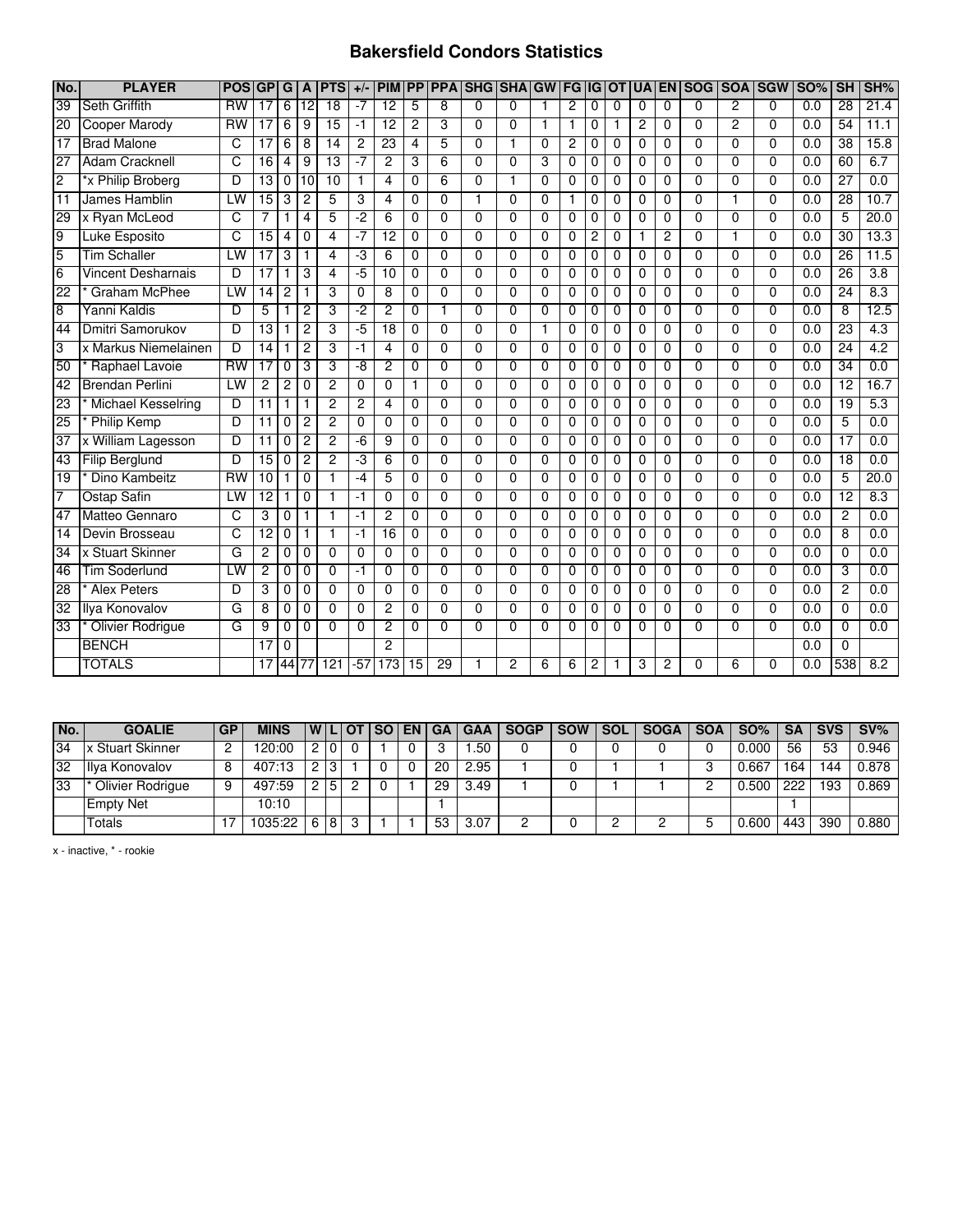### **Belleville Senators Statistics**

| No.             | <b>PLAYER</b>                 | <b>POSGPG</b>   |                 |                  | A              | <b>PTS</b>               | $+/-$          |                 |                |                 | <b>PIM PP PPA SHG SHA GW</b> |                |                | FG IG OT       |                |                |                |                | UA EN SOG SOA SGW |                |                | <b>SO%</b>       | <b>SH</b>       | SH%  |
|-----------------|-------------------------------|-----------------|-----------------|------------------|----------------|--------------------------|----------------|-----------------|----------------|-----------------|------------------------------|----------------|----------------|----------------|----------------|----------------|----------------|----------------|-------------------|----------------|----------------|------------------|-----------------|------|
| 9               | Jake Lucchini                 | LW              | $\overline{21}$ | 10 <sup>19</sup> |                | 19                       | 5              | 4               | 2              | 1               | 1                            | $\Omega$       | $\overline{c}$ | 4              | 0              | $\mathbf 0$    | 1              | 1              | 1                 | 1              | 1              | 100.0            | 50              | 20.0 |
| $\overline{13}$ | Egor Sokolov                  | RW              | $\overline{17}$ | 4                | 10             | 14                       | 2              | 6               | 0              | 5               | $\mathbf 0$                  | $\Omega$       | 1              | 0              | $\mathbf{1}$   | 0              | 0              | $\mathbf 0$    | $\mathbf 0$       | $\mathbf 0$    | $\mathbf 0$    | 0.0              | 54              | 7.4  |
| 46              | x Pontus Åberg                | RW              | $\overline{17}$ | 2                | 9              | 11                       | ٠3             | 6               | 0              | 4               | $\mathbf 0$                  | $\Omega$       | 0              | 0              | 0              | $\mathbf 0$    | 0              | 1              | $\mathbf 0$       | 1              | 0              | 0.0              | $\overline{35}$ | 5.7  |
| 23              | <b>Cole Reinhardt</b>         | LW              | 20              | 3                | 7              | 10                       | $\mathbf 0$    | 23              | 1              | 1               | $\mathbf 0$                  | $\Omega$       | 0              | 1              | 2              | 0              | 1              | 0              | $\mathbf 0$       | $\mathbf 0$    | $\mathbf 0$    | 0.0              | $\overline{35}$ | 8.6  |
| 26              | Andrew Agozzino               | LW              | 15              | 7                | $\overline{2}$ | 9                        | $-1$           | 22              | $\mathbf 0$    | 1               | $\overline{0}$               | 1              | $\overline{0}$ | $\overline{2}$ | $\overline{0}$ | $\overline{0}$ | 0              | 1              | $\overline{0}$    | $\overline{0}$ | $\overline{0}$ | 0.0              | 42              | 16.7 |
| $\overline{12}$ | <b>Mark Kastelic</b>          | C               | 21              | 4                | 5              | 9                        | -1             | 28              | 2              | 2               | $\overline{0}$               | $\overline{0}$ | $\overline{0}$ | 1              | $\overline{0}$ | $\overline{0}$ | 0              | $\overline{0}$ | $\overline{0}$    | $\overline{0}$ | $\overline{0}$ | 0.0              | 36              | 11.1 |
| 34              | Roby Jarventie                | LW              | 20              | 3                | 6              | 9                        | $\mathbf 0$    | 8               | 1              | 2               | $\overline{0}$               | $\overline{0}$ | 1              | $\overline{0}$ | $\overline{0}$ | $\overline{0}$ | 0              | 0              | $\overline{0}$    | $\overline{0}$ | $\overline{0}$ | 0.0              | 43              | 7.0  |
| $\overline{18}$ | Chris Wilkie (total)          | RW              | 10              | 4                | $\overline{4}$ | 8                        | $\mathbf{1}$   | $\overline{c}$  | 1              | $\overline{2}$  | $\overline{0}$               | $\Omega$       | 0              | 1              | 0              | $\mathbf 0$    | 0              | 0              | 0                 | $\mathbf 0$    | $\mathbf 0$    | 0.0              | $\overline{20}$ | 20.0 |
|                 | <b>RFD</b>                    | $\overline{RW}$ | 1               | 0                | 0              | 0                        | $-1$           | $\mathbf 0$     | $\mathbf{0}$   | $\overline{0}$  | $\overline{0}$               | $\Omega$       | 0              | 0              | 0              | 0              | 0              | 0              | 0                 | $\overline{0}$ | $\mathbf 0$    | 0.0              | 0               | 0.0  |
|                 | <b>BEL</b>                    | $\overline{RW}$ | 9               | 4                | $\overline{4}$ | 8                        | $\overline{c}$ | $\overline{c}$  | 1              | $\overline{2}$  | 0                            | $\Omega$       | 0              | 1              | 0              | $\mathbf 0$    | 0              | 0              | 0                 | $\mathbf 0$    | $\mathbf 0$    | 0.0              | $\overline{20}$ | 20.0 |
| 3               | x Dillon Heatherington        | D               | $\overline{15}$ | 1                | 7              | 8                        | 7              | 6               | 0              | $\mathbf 0$     | $\overline{0}$               | 1              | 0              | 0              | $\mathbf{1}$   | 0              | $\mathbf{1}$   | 1              | 0                 | $\mathbf 0$    | $\mathbf 0$    | 0.0              | $\overline{13}$ | 7.7  |
| 49              | Scott Sabourin                | RW              | 10              | 3                | 4              | 7                        | $\overline{2}$ | $\overline{22}$ | $\mathbf 0$    | $\mathbf 0$     | $\overline{0}$               | $\Omega$       | 1              | 0              | 0              | $\mathbf 0$    | 1              | $\mathbf{1}$   | 0                 | $\overline{0}$ | $\mathbf 0$    | 0.0              | $\overline{13}$ | 23.1 |
| 20              | <b>Matthew Wedman</b>         | C               | $\overline{20}$ | 4                | 2              | 6                        | $-4$           | $\overline{17}$ | $\mathbf 0$    | $\mathbf 0$     | 0                            | 0              | 1              | 1              | 0              | 0              | 1              | 1              | 0                 | $\mathbf 0$    | $\mathbf 0$    | 0.0              | $\overline{22}$ | 18.2 |
| 19              | <b>Cedric Pare</b>            | C               | 15              | 2                | 3              | 5                        | 0              | $\overline{2}$  | 1              | 1               | $\overline{0}$               | $\overline{0}$ | $\overline{0}$ | $\overline{0}$ | 0              | $\overline{0}$ | 0              | $\overline{0}$ | $\overline{0}$    | $\overline{0}$ | $\overline{0}$ | 0.0              | 17              | 11.8 |
| $\overline{8}$  | Zac Leslie                    | D               | 18              | 1                | $\overline{4}$ | 5                        | -3             | 31              | 1              | 2               | $\overline{0}$               | $\overline{0}$ | $\overline{0}$ | $\overline{0}$ | 0              | $\overline{0}$ | 0              | $\overline{0}$ | $\overline{0}$    | $\overline{0}$ | $\overline{0}$ | 0.0              | 30              | 3.3  |
| 10              | <b>Philippe Daoust</b>        | C               | 14              | 0                | 5              | 5                        | 0              | $\overline{4}$  | $\mathbf 0$    | $\overline{c}$  | 0                            | $\Omega$       | 0              | 0              | 0              | 0              | 0              | $\mathbf 0$    | $\mathbf 0$       | $\mathbf 0$    | $\mathbf 0$    | 0.0              | $\overline{12}$ | 0.0  |
| 33              | Lassi Thomson                 | D               | 7               | 2                | $\overline{c}$ | 4                        | $-2$           | 6               | $\overline{c}$ | 1               | 0                            | 0              | 0              | 0              | 2              | 0              | 0              | $\mathbf{0}$   | $\mathbf 0$       | $\mathbf 0$    | $\mathbf 0$    | $\overline{0.0}$ | 19              | 10.5 |
| 21              | <b>Maxence Guenette</b>       | D               | $\overline{13}$ | 2                | $\overline{c}$ | 4                        | $\overline{2}$ | $\overline{c}$  | 1              | $\mathbf 0$     | $\overline{1}$               | $\Omega$       | $\mathbf{1}$   | 0              | $\mathbf{1}$   | 0              | 0              | $\mathbf{1}$   | $\mathbf 0$       | $\overline{0}$ | $\mathbf 0$    | $\overline{0.0}$ | 16              | 12.5 |
| 27              | <b>Parker Kelly</b>           | $\overline{RW}$ | 9               | 1                | 3              | 4                        | ٠3             | $\overline{14}$ | 0              | $\mathbf 0$     | 0                            | $\Omega$       | 0              | 0              | 0              | 0              | $\mathbf{1}$   | $\mathbf 0$    | $\Omega$          | $\mathbf 0$    | $\mathbf 0$    | 0.0              | $\overline{20}$ | 5.0  |
| 17              | x Kole Sherwood               | $\overline{RW}$ | 13              | 1                | 3              | 4                        | -7             | 8               | 0              | $\mathbf 0$     | 0                            | $\Omega$       | $\mathbf{1}$   | 0              | 0              | 0              | 0              | $\mathbf{0}$   | $\mathbf 0$       | $\mathbf 0$    | $\mathbf 0$    | 0.0              | 32              | 3.1  |
| 24              | *x Jacob Bernard-Docker       | D               | $\overline{18}$ | $\overline{c}$   | 1              | 3                        | 5              | 8               | $\mathbf 0$    | $\mathbf 0$     | $\overline{0}$               | 0              | 0              | $\mathbf{1}$   | 0              | 0              | 0              | $\mathbf{0}$   | $\overline{0}$    | $\overline{0}$ | $\mathbf 0$    | $\overline{0.0}$ | 15              | 13.3 |
| 16              | x Erik Brannstrom             | D               | 9               | 1                | 2              | 3                        | -5             | 10              | $\mathbf 0$    | 1               | $\overline{0}$               | $\overline{0}$ | $\overline{0}$ | $\overline{0}$ | 0              | $\mathbf 0$    | $\overline{0}$ | $\Omega$       | $\overline{0}$    | $\overline{0}$ | $\overline{0}$ | 0.0              | 21              | 4.8  |
| 48              | Jonathan Aspirot              | D               | 6               | 0                | 3              | 3                        | 1              | $\overline{4}$  | $\mathbf 0$    | 1               | $\overline{0}$               | $\overline{0}$ | $\overline{0}$ | $\overline{0}$ | 0              | 0              | $\overline{0}$ | 0              | $\overline{0}$    | $\overline{0}$ | $\overline{0}$ | 0.0              | 9               | 0.0  |
| 14              | <b>Rourke Chartier</b>        | C               | 2               | 1                | 1              | 2                        | 1              | $\overline{0}$  | 1              | $\overline{0}$  | $\overline{0}$               | $\overline{0}$ | $\overline{0}$ | $\overline{0}$ | 0              | $\mathbf 0$    | $\overline{0}$ | $\Omega$       | $\overline{0}$    | $\overline{0}$ | $\overline{0}$ | 0.0              | $\overline{2}$  | 50.0 |
| 25              | <b>Colby Williams</b>         | D               | $\overline{12}$ | 1                | 1              | 2                        | ٠3             | 6               | $\mathbf 0$    | 0               | $\mathbf{0}$                 | $\mathbf{0}$   |                | 0              | 0              | $\mathbf 0$    | 0              | 0              | $\Omega$          | 0              | 0              | 0.0              | 3               | 33.3 |
| 29              | <b>Cody Goloubef</b>          | D               | 3               | 1                | 0              | 1                        | $-1$           | 6               | 1              | $\mathbf 0$     | $\mathbf{0}$                 | $\mathbf{0}$   | 0              | 1              | 0              | $\mathbf 0$    | 0              | 0              | 0                 | 0              | 0              | $\overline{0.0}$ | 8               | 12.5 |
| $\overline{4}$  | x Chaz Reddekopp              | D               | 2               | 0                | 1              |                          | 1              | 0               | $\mathbf 0$    | $\mathbf 0$     | $\mathbf{0}$                 | $\mathbf{0}$   | 0              | 0              | 0              | $\mathbf 0$    | 0              | $\Omega$       | $\Omega$          | 0              | 0              | 0.0              | 1               | 0.0  |
| 40              | * Mads Sogaard                | G               | 11              | 0                | 1              |                          | $\mathbf 0$    | 0               | $\mathbf 0$    | 0               | $\mathbf{0}$                 | $\mathbf{0}$   | 0              | 0              | 0              | $\mathbf 0$    | 0              | $\Omega$       | 0                 | 0              | 0              | 0.0              | 0               | 0.0  |
| $\overline{7}$  | *x Cole Fraser                | D               |                 | 0                | 0              | 0                        | $\mathbf 0$    | 0               | $\mathbf 0$    | 0               | $\mathbf{0}$                 | $\mathbf{0}$   | 0              | 0              | 0              | $\mathbf 0$    | 0              | 0              | 0                 | 0              | 0              | $\overline{0.0}$ | 0               | 0.0  |
| 30              | x Filip Gustavsson            | G               |                 | 0                | 0              | 0                        | $\mathbf 0$    | $\Omega$        | $\mathbf 0$    | $\Omega$        | $\overline{0}$               | $\overline{0}$ | $\overline{0}$ | 0              | 0              | 0              | 0              | $\Omega$       | $\overline{0}$    | $\overline{0}$ | $\overline{0}$ | 0.0              | 0               | 0.0  |
| 30              | <b>Matt Murray</b>            | G               |                 | 0                | 0              | 0                        | $\mathbf 0$    | $\Omega$        | $\mathbf 0$    | $\Omega$        | $\overline{0}$               | $\Omega$       | 0              | 0              | 0              | 0              | 0              | $\Omega$       | $\overline{0}$    | $\overline{0}$ | $\Omega$       | 0.0              | 0               | 0.0  |
| 42              | x Luke Nogard                 | C               |                 | 0                | 0              | 0                        | $\mathbf 0$    | 0               | $\mathbf 0$    | $\Omega$        | $\overline{0}$               | $\Omega$       | $\overline{0}$ | 0              | 0              | 0              | 0              | 0              | $\overline{0}$    | $\overline{0}$ | $\Omega$       | 0.0              | $\overline{2}$  | 0.0  |
| 18              | x Spencer Watson              | $\overline{RW}$ | 1               | 0                | 0              | 0                        | -1             | $\mathbf 0$     | $\mathbf 0$    | $\Omega$        | 0                            | $\Omega$       | 0              | 0              | 0              | $\mathbf 0$    | 0              | $\Omega$       | $\Omega$          | $\mathbf 0$    | $\Omega$       | 0.0              | $\overline{2}$  | 0.0  |
| 37              | x Alexis D'Aoust              | RW              | 2               | 0                | $\mathbf 0$    | $\Omega$                 | $\mathbf 0$    | $\mathbf 0$     | $\mathbf 0$    | $\mathbf 0$     | 0                            | $\Omega$       | 0              | 0              | 0              | $\mathbf 0$    | 0              | $\Omega$       | $\Omega$          | 0              | $\Omega$       | 0.0              | 5               | 0.0  |
| 44              | * Mitchell Hoelscher          | C               | $\overline{c}$  | 0                | $\mathbf 0$    | $\Omega$                 | $\mathbf 0$    | $\mathbf 0$     | $\mathbf 0$    | $\mathbf 0$     | 0                            | $\Omega$       | $\mathbf 0$    | 0              | 0              | $\mathbf 0$    | 0              | $\Omega$       | $\Omega$          | $\mathbf 0$    | $\Omega$       | 0.0              | $\overline{2}$  | 0.0  |
| 11              | *x Kameron Kielly             | C               | 2               | 0                | 0              | 0                        | $\mathbf 0$    | 0               | $\mathbf 0$    | 0               | $\mathbf{0}$                 | 0              | 0              | 0              | 0              | 0              | 0              | 0              | 0                 | 0              | 0              | 0.0              | 0               | 0.0  |
|                 | 15 Clark Bishop               | C               |                 | $\overline{0}$   | $\overline{0}$ | 0                        | -4             | $\overline{2}$  | 0              | 0               | $\overline{0}$               | $\overline{0}$ | 0              | 0              | $\overline{0}$ | $\overline{0}$ | $\overline{0}$ | 0              | $\overline{0}$    | 0              | $\overline{0}$ | 0.0              | 8               | 0.0  |
| 47              | x Hugo Roy                    | C               | 4               | 0                | $\mathbf 0$    | 0                        | $\mathbf{1}$   | $\overline{c}$  | 0              | $\mathbf 0$     | 0                            | 0              | 0              | 0              | 0              | 0              | 0              | 0              | $\mathbf 0$       | $\mathbf 0$    | 0              | 0.0              | 4               | 0.0  |
|                 | 22 Logan Shaw                 | RW              | $\overline{4}$  |                  | 0 <sub>0</sub> | 0                        | 0              | $\overline{0}$  | $\mathbf 0$    | 0               | $\overline{0}$               | 0              | $\overline{0}$ | $\overline{0}$ | 0              | $\overline{0}$ | 0              | 0              | $\overline{0}$    | $\overline{0}$ | 0              | 0.0              | 7               | 0.0  |
| $\overline{c}$  | x Matt Murphy                 | D               | 5               |                  | 0 <sub>0</sub> | 0                        | -3             | 4               | 0              | 0               | 0                            | 0              | 0              | 0              | 0              | 0              | 0              | 0              | $\overline{0}$    | 0              | 0              | 0.0              | 4               | 0.0  |
| $5\overline{)}$ | Jack Dougherty (total)        | D               | 6               |                  | 0 <sub>0</sub> | 0                        | 1              | 0               | $\mathbf 0$    | 0               | 0                            | $\mathbf 0$    | $\mathbf 0$    | 0              | 0              | $\mathbf 0$    | 0              | 0              | $\mathbf 0$       | $\mathbf 0$    | 0              | 0.0              | $\overline{4}$  | 0.0  |
|                 | <b>PRO</b>                    | D               | 1               | $\overline{0}$   | $\mathbf 0$    | 0                        | 0              | 0               | $\mathbf 0$    | 0               | 0                            | 0              | $\mathbf 0$    | 0              | 0              | 0              | 0              | 0              | $\mathbf 0$       | $\mathbf 0$    | 0              | 0.0              | 1               | 0.0  |
|                 | <b>BEL</b>                    | D               | 5               | $\overline{0}$   | $\mathbf 0$    | 0                        | 1              | 0               | 0              | 0               | 0                            | 0              | $\mathbf 0$    | 0              | 0              | $\mathbf 0$    | 0              | 0              | $\mathbf 0$       | $\mathbf 0$    | 0              | 0.0              | 3               | 0.0  |
| $6\overline{6}$ | x Blake Siebenaler (total)    | D               | 6               | 0                | $\mathbf 0$    | 0                        | $\mathbf{1}$   | $\overline{c}$  | 0              | 0               | 0                            | 0              | 0              | 0              | 0              | $\mathbf 0$    | 0              | 0              | $\mathbf 0$       | $\mathbf 0$    | 0              | 0.0              | 7               | 0.0  |
|                 | <b>HSK</b>                    | D               | $\overline{4}$  | $\mathbf 0$      | $\mathbf 0$    | 0                        | 0              | $\overline{2}$  | $\mathbf 0$    | 0               | 0                            | 0              | 0              | 0              | 0              | $\mathbf 0$    | 0              | 0              | $\mathbf 0$       | $\mathbf 0$    | 0              | 0.0              | $\overline{2}$  | 0.0  |
|                 | <b>BEL</b>                    | D               | $\overline{2}$  | $\overline{0}$   | $\mathbf 0$    | 0                        | $\mathbf{1}$   | 0               | 0              | 0               | $\mathbf 0$                  | 0              | 0              | 0              | 0              | $\mathbf 0$    | 0              | 0              | $\mathbf 0$       | $\mathbf 0$    | 0              | 0.0              | 5               | 0.0  |
| 28              | <b>Tyrell Goulbourne</b>      | LW              | $\overline{7}$  | $\overline{0}$   | $\overline{0}$ | 0                        | $-2$           | 0               | 0              | 0               | $\overline{0}$               | $\overline{0}$ | 0              | $\overline{0}$ | 0              | $\overline{0}$ | 0              | 0              | $\overline{0}$    | $\overline{0}$ | 0              | 0.0              | $\overline{2}$  | 0.0  |
| 31              | * Kevin Mandolese             | G               | 9               | $\overline{0}$   | $\mathbf 0$    | 0                        | 0              | 0               | 0              | $\mathbf 0$     | $\overline{0}$               | $\overline{0}$ | 0              | $\overline{0}$ | 0              | $\overline{0}$ | 0              | 0              | $\overline{0}$    | $\overline{0}$ | 0              | 0.0              | $\overline{0}$  | 0.0  |
| 4               | * Xavier Bernard              | D               | 12<br>21        |                  | $0$ 0          | 0                        | $-2$           | 0               | 0              | $\overline{0}$  | $\overline{0}$               | $\overline{0}$ | 0              | $\overline{0}$ | $\overline{0}$ | $\overline{0}$ | 0              | 0              | $\overline{0}$    | $\overline{0}$ | 0              | 0.0              | 7               | 0.0  |
|                 | <b>BENCH</b><br><b>TOTALS</b> |                 |                 | $\mathbf{1}$     |                |                          |                | 10              |                |                 |                              |                |                |                |                |                |                |                |                   | $\overline{2}$ |                | 0.0              | $\mathbf{1}$    | 9.7  |
|                 |                               |                 |                 |                  |                | 21 61 97 157 - 14 263 14 |                |                 |                | $\overline{26}$ | $\overline{c}$               | 2              | 9              | 12             | 7              | $\mathbf 0$    | 6              | 7              | 1                 |                | $\mathbf{1}$   | 50.0             | 620             |      |

| No. | <b>GOALIE</b>      | <b>GP</b> | <b>MINS</b> | W |   | I OT I SO I EN | GA | I GAA | <b>SOGP</b> | <b>SOW</b> | <b>ISOL</b> | <b>SOGA</b> | ∣SOA | SO%   | <b>SA</b> |     | <b>SVS SV%</b> |
|-----|--------------------|-----------|-------------|---|---|----------------|----|-------|-------------|------------|-------------|-------------|------|-------|-----------|-----|----------------|
| 40  | Mads Sogaard       |           | 626:36      | 6 | 5 |                |    | 2.59  |             |            |             |             |      | 0.000 | 318       | 291 | 0.915          |
| 31  | Kevin Mandolese    |           | 502:41      | 4 | Д |                | 25 | 2.98  |             |            |             |             |      | .000  | 261       | 236 | 0.904          |
| 30  | <b>Matt Murray</b> |           | 57:30       |   |   |                |    | 3.13  |             |            |             |             |      | 0.000 | 33        | 30  | 0.909          |
| 30  | x Filip Gustavsson |           | 59:55       |   |   |                |    | 4.01  |             |            |             |             |      | 0.000 | 32        | 28  | 0.875          |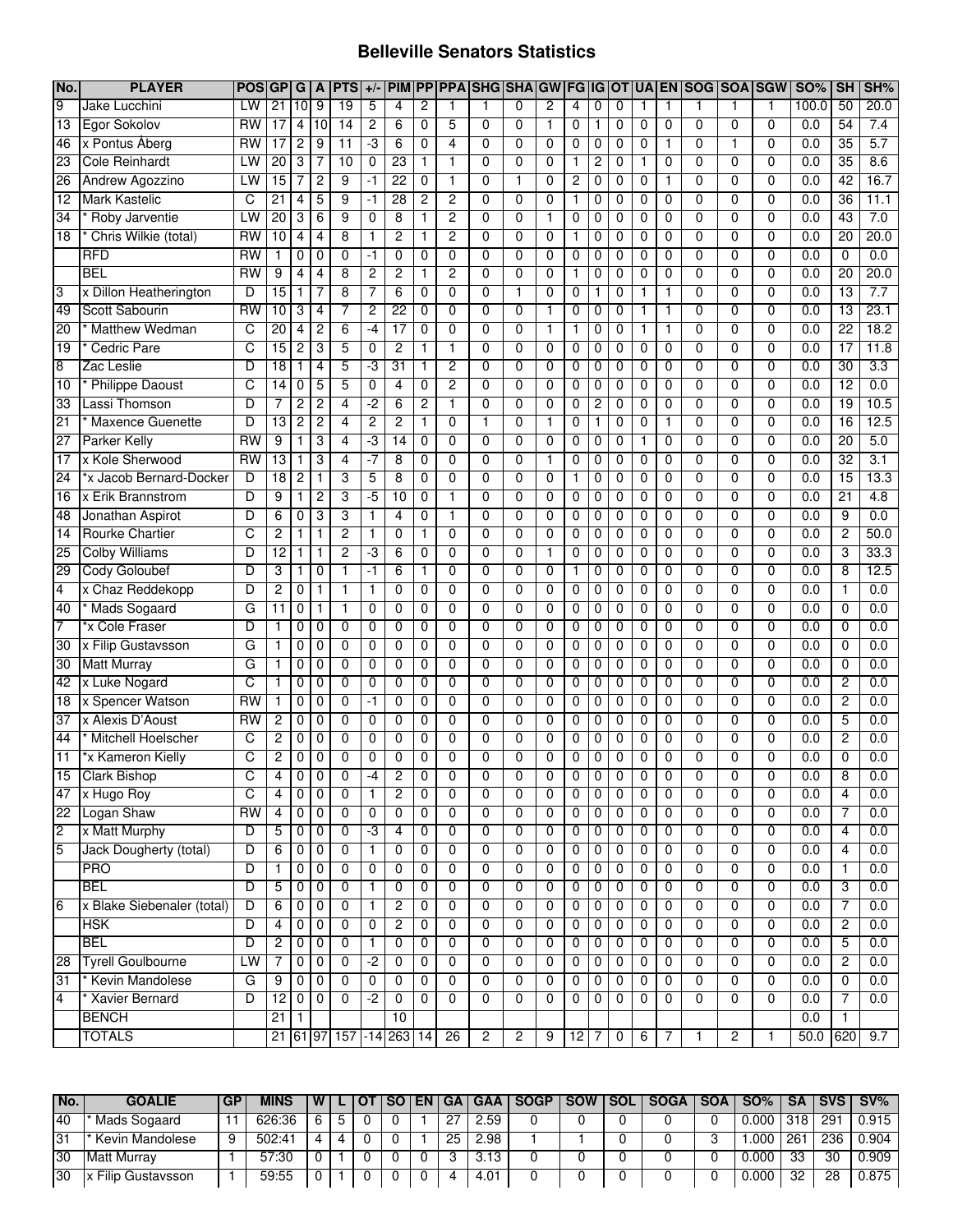| ⊺Empty Net    |                | 17.04<br>ن. |   |  |  | -  |                |  |  |      |     |     |       |
|---------------|----------------|-------------|---|--|--|----|----------------|--|--|------|-----|-----|-------|
| . .<br>⊺otals | 21<br><u>_</u> | 1264.13     | v |  |  | 61 | 2.90<br>$\sim$ |  |  | .000 | 646 | 585 | 0.906 |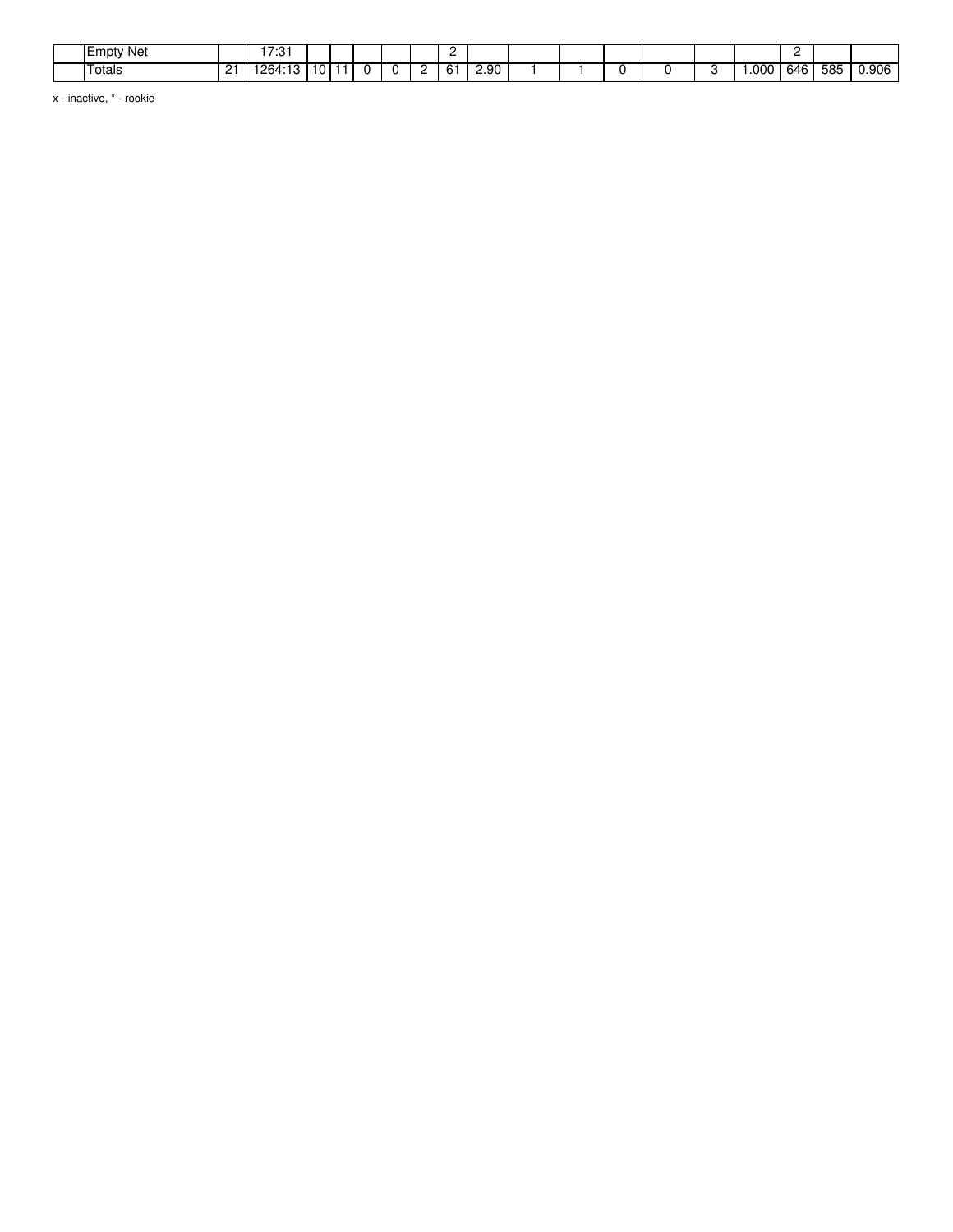## **Bridgeport Islanders Statistics**

| No.             | <b>PLAYER</b>                | <b>POS</b>      | GP              | G              | A               | <b>PTS</b>      | $+/-$          | <b>PIM</b>      | PP             | <b>PPA</b>     | <b>SHG SHA</b> |                | <b>GW FG IG</b> |                |                | <b>OT</b>      | <b>UA</b>      |                | <b>EN SOG SOA SGW</b> |                |                | <b>SO%</b>       | <b>SH</b>       | SH%              |
|-----------------|------------------------------|-----------------|-----------------|----------------|-----------------|-----------------|----------------|-----------------|----------------|----------------|----------------|----------------|-----------------|----------------|----------------|----------------|----------------|----------------|-----------------------|----------------|----------------|------------------|-----------------|------------------|
| $\overline{25}$ | <b>Chris Terry</b>           | E               | 20              | 8              | 11              | 19              | $-1$           | $\overline{18}$ | 2              | 6              | $\Omega$       | $\Omega$       |                 | 1              | 0              | 0              | $\Omega$       | 1              | $\Omega$              | 1              | $\Omega$       | 0.0              | 68              | 11.8             |
| $\overline{12}$ | Otto Koivula                 | C               | $\overline{18}$ | 5              | $\overline{12}$ | $\overline{17}$ | 2              | 8               | 1              | 3              | 0              | $\Omega$       | 1               | 1              | 0              | 0              | 0              | $\Omega$       | $\Omega$              | 2              | 0              | 0.0              | $\overline{43}$ | 11.6             |
| $\overline{11}$ | <b>Austin Czarnik</b>        | C               | $\overline{19}$ | 6              | 9               | $\overline{15}$ | $-5$           | 6               | 3              | 5              | 0              | $\Omega$       | 0               | 0              | 1              | 0              | 1              | 1              | $\Omega$              | 1              | 0              | 0.0              | 54              | 11.1             |
| $\overline{15}$ | Simon Holmstrom              | RW              | $\overline{23}$ | 4              | 10              | 14              | $\mathbf{1}$   | 0               | $\Omega$       | $\overline{2}$ | $\Omega$       | $\Omega$       | 0               | 0              | 0              | 0              | 1              | 1              | $\Omega$              | $\Omega$       | $\Omega$       | $\overline{0.0}$ | 39              | 10.3             |
| $\overline{14}$ | <b>Andy Andreoff</b>         | C               | 18              | 5              | 8               | 13              | -2             | 9               | 1              | 2              | $\overline{0}$ | $\Omega$       | $\overline{0}$  | $\overline{0}$ | 0              | 0              | $\overline{0}$ | 0              | $\Omega$              | $\overline{0}$ | $\Omega$       | 0.0              | 54              | 9.3              |
| 29              | Arnaud Durandeau             | LW              | 22              | 4              | 9               | 13              | -5             | 18              |                | 1              | 0              | $\overline{0}$ | $\overline{0}$  | $\overline{0}$ | 0              | 0              | $\overline{0}$ | 0              | $\overline{0}$        | $\overline{0}$ | $\overline{0}$ | 0.0              | 43              | 9.3              |
| 4               | <b>Mitchell Vande Sompel</b> | D               | 18              | $\overline{0}$ | 10              | 10              | $-6$           | 4               | $\overline{0}$ | 4              | $\overline{0}$ | $\overline{0}$ | $\overline{0}$  | $\overline{0}$ | $\overline{0}$ | $\overline{0}$ | $\overline{0}$ | $\overline{0}$ | $\overline{0}$        | 1              | $\overline{0}$ | 0.0              | 16              | 0.0              |
| 24              | <b>Blade Jenkins</b>         | LW              | 22              | 5              | 3               | $\overline{8}$  | $-5$           | $\overline{0}$  | $\overline{0}$ | $\overline{0}$ | $\overline{0}$ | $\overline{0}$ | $\overline{0}$  | $\overline{0}$ | $\overline{0}$ | $\overline{0}$ | $\overline{0}$ | $\overline{0}$ | $\overline{0}$        | $\overline{0}$ | $\overline{0}$ | 0.0              | 23              | 21.7             |
| 26              | x Robin Salo                 | $\overline{D}$  | 14              | $\overline{2}$ | 6               | 8               | $-1$           | $\Omega$        | 1              | $\overline{2}$ | $\overline{0}$ | $\mathbf{0}$   | 1               | 0              | $\mathbf 0$    | 1              | $\Omega$       | $\Omega$       | $\Omega$              | $\Omega$       | $\overline{0}$ | 0.0              | 28              | 7.1              |
| 10              | Kyle MacLean                 | C               | $\overline{23}$ | 2              | 6               | 8               | 0              | $\overline{20}$ | $\Omega$       | $\mathbf{0}$   | 0              | $\Omega$       | 1               | 0              | 1              | 0              | $\mathbf{0}$   | $\Omega$       | $\Omega$              | $\Omega$       | $\Omega$       | $\overline{0.0}$ | 26              | 7.7              |
| 20              | x Anatolii Golyshev          | LW              | $\overline{15}$ | 5              | 2               | 7               | $-1$           | $\overline{10}$ | $\mathbf{1}$   | 1              | 0              | $\mathbf{0}$   | $\mathbf{1}$    | $\mathbf{1}$   | 2              | 0              | $\mathbf{0}$   | $\mathbf{1}$   | $\mathbf{0}$          | 0              | $\Omega$       | $\overline{0.0}$ | 26              | 19.2             |
| 27              | Parker Wotherspoon           | D               | $\overline{22}$ |                | 6               | 7               | $-2$           | 14              | $\theta$       | $\Omega$       | $\overline{0}$ | $\Omega$       | $\Omega$        | 0              | 0              | 0              | $\mathbf{0}$   | $\Omega$       | $\mathbf{0}$          | $\mathbf{0}$   | $\Omega$       | 0.0              | 41              | 2.4              |
| 16              | <b>Richard Panik</b>         | $\overline{RN}$ | $\overline{14}$ | 3              | $\mathbf{1}$    | 4               | -7             | 10              | 1              | $\overline{0}$ | 0              | $\Omega$       | $\overline{2}$  | 0              | 0              | 1              | 0              | $\mathbf 0$    | $\Omega$              | $\mathbf 0$    | $\Omega$       | 0.0              | 32              | 9.4              |
| 28              | <b>Michael Dal Colle</b>     | LW              | 5               | 2              | 2               | 4               | 3              | $\overline{0}$  | 2              | $\overline{0}$ | $\overline{0}$ | $\overline{0}$ | $\overline{0}$  | $\overline{0}$ | 0              | 0              | $\overline{0}$ | $\overline{0}$ | $\overline{0}$        | 1              | $\overline{0}$ | 0.0              | 10              | 20.0             |
| 17              | <b>Cole Coskey</b>           | <b>RW</b>       | 18              | $\overline{0}$ | $\overline{4}$  | $\overline{4}$  | -2             | 8               | $\overline{0}$ | 1              | $\overline{0}$ | $\overline{0}$ | $\overline{0}$  | $\overline{0}$ | $\overline{0}$ | $\overline{0}$ | $\overline{0}$ | $\overline{0}$ | $\overline{0}$        | $\overline{0}$ | $\overline{0}$ | 0.0              | $\overline{12}$ | 0.0              |
| 7               | <b>Grant Hutton</b>          | D               | 12              | $\overline{2}$ | 1               | 3               | -6             | 4               | $\mathbf 0$    | $\overline{0}$ | $\overline{0}$ | $\Omega$       | 0               | 1              | 0              | 0              | $\mathbf{0}$   | $\Omega$       | $\Omega$              | 0              | $\Omega$       | $\overline{0.0}$ | $\overline{25}$ | 8.0              |
| 8               | Paul LaDue                   | D               | $\overline{18}$ | 1              | $\overline{c}$  | 3               | 2              | 8               | 0              | 1              | 0              | $\Omega$       | 0               | 0              | 0              | 0              | 0              | 0              | $\Omega$              | 0              | $\Omega$       | 0.0              | $\overline{30}$ | 3.3              |
| 34              | <b>Collin Adams</b>          | LW              | 6               |                | 1               | $\overline{2}$  | -1             | 2               |                | $\mathbf{0}$   | 0              | $\mathbf{0}$   | 0               | 1              | 0              | 0              | $\mathbf 0$    | $\mathbf 0$    | $\mathbf{0}$          | $\mathbf 0$    | $\Omega$       | $\overline{0.0}$ | 3               | 33.3             |
| $\overline{2}$  | Seth Helgeson                | D               | $\overline{21}$ | 1              | $\mathbf{1}$    | $\overline{2}$  | 4              | 35              | $\mathbf 0$    | $\overline{0}$ | $\overline{0}$ | $\mathbf{0}$   | 0               | 0              | 0              | 0              | $\mathbf 0$    | $\mathbf 0$    | $\mathbf{0}$          | 0              | $\Omega$       | $\overline{0.0}$ | 17              | 5.9              |
| 41              | <b>Connor McCarthy</b>       | D               | 7               | $\Omega$       | $\overline{2}$  | $\overline{2}$  | -3             | 4               | $\mathbf{0}$   | $\Omega$       | 0              | $\Omega$       | $\Omega$        | 0              | 0              | $\Omega$       | $\mathbf{0}$   | $\mathbf{0}$   | $\mathbf{0}$          | $\Omega$       | 0              | 0.0              | 8               | $\overline{0.0}$ |
| $\overline{36}$ | <b>Jeff Kubiak</b>           | C               | 8               | 0              | $\overline{2}$  | $\overline{2}$  | 2              | 4               | $\Omega$       | $\mathbf{0}$   | 0              | $\mathbf{0}$   | 0               | 0              | 0              | 0              | $\mathbf{0}$   | $\mathbf 0$    | $\mathbf{0}$          | $\Omega$       | $\Omega$       | 0.0              | 6               | $\overline{0.0}$ |
| 38              | x Paul Thompson              | <b>RW</b>       | 4               |                | $\overline{0}$  | 1               | 0              | 5               | $\overline{0}$ | $\overline{0}$ | $\overline{0}$ | $\overline{0}$ | 1               | $\overline{0}$ | 0              | 0              | $\overline{0}$ | $\overline{0}$ | $\overline{0}$        | $\overline{0}$ | $\overline{0}$ | 0.0              | 5               | 20.0             |
| 21              | Cole Bardreau                | C               | 5               | 1              | $\overline{0}$  | 1               | $-1$           | $\overline{0}$  | $\overline{0}$ | $\overline{0}$ | $\overline{0}$ | $\overline{0}$ | $\overline{0}$  | $\overline{0}$ | $\overline{0}$ | $\overline{0}$ | $\overline{0}$ | $\overline{0}$ | $\overline{0}$        | $\overline{0}$ | $\overline{0}$ | 0.0              | 5               | 20.0             |
| 18              | <b>Erik Brown</b>            | LW              | 13              |                | 0               | 1               | -3             | 15              | $\overline{0}$ | $\overline{0}$ | $\overline{0}$ | $\overline{0}$ | $\overline{0}$  | $\overline{0}$ | $\overline{0}$ | $\overline{0}$ | $\overline{0}$ | $\overline{0}$ | $\overline{0}$        | $\overline{0}$ | $\overline{0}$ | 0.0              | 18              | 5.6              |
| 44              | <b>Thomas Hickey</b>         | D               | $\overline{10}$ | 0              | 1               | $\mathbf{1}$    | $-1$           | $\overline{6}$  | $\mathbf 0$    | $\Omega$       | $\overline{0}$ | $\Omega$       | $\overline{0}$  | 0              | $\overline{0}$ | 0              | $\mathbf{0}$   | $\mathbf 0$    | $\Omega$              | 0              | $\overline{0}$ | 0.0              | 10              | 0.0              |
| 33              | *x Reece Newkirk             | C               | 12              | 0              | $\mathbf{1}$    | $\mathbf{1}$    | -3             | 10              | $\mathbf 0$    | $\mathbf{0}$   | 0              | $\mathbf{0}$   | 0               | 0              | 0              | 0              | $\mathbf 0$    | $\mathbf 0$    | $\mathbf 0$           | 0              | $\Omega$       | 0.0              | $\overline{11}$ | 0.0              |
| 41              | x Dmytro Timashov            | LW              | $\mathbf{1}$    | 0              | $\Omega$        | $\Omega$        | $\Omega$       | $\Omega$        | $\Omega$       | $\overline{0}$ | $\overline{0}$ | $\overline{0}$ | $\overline{0}$  | $\Omega$       | $\Omega$       | $\Omega$       | $\mathbf{0}$   | $\overline{0}$ | $\Omega$              | $\overline{0}$ | $\overline{0}$ | 0.0              | $\overline{2}$  | 0.0              |
| 39              | x Ken Appleby                | G               | $\overline{c}$  | 0              | $\Omega$        | $\Omega$        | $\Omega$       | $\Omega$        | $\Omega$       | $\Omega$       | $\Omega$       | $\Omega$       | $\Omega$        | 0              | 0              | 0              | $\Omega$       | $\Omega$       | $\Omega$              | $\Omega$       | 0              | 0.0              | 0               | 0.0              |
| 37              | <b>Felix Bibeau</b>          | C               | 3               | $\mathbf 0$    | 0               | $\Omega$        | 0              | $\mathbf 0$     | $\mathbf 0$    | $\mathbf{0}$   | 0              | $\mathbf{0}$   | 0               | 0              | 0              | 0              | 0              | 0              | $\Omega$              | $\mathbf 0$    | $\Omega$       | $\overline{0.0}$ | $\overline{2}$  | 0.0              |
| 6               | <b>Mike Cornell</b>          | D               |                 | 0              | 0               | 0               | 0              | 9               | 0              | $\overline{0}$ | $\overline{0}$ | $\overline{0}$ | $\overline{0}$  | $\overline{0}$ | 0              | 0              | 0              | 0              | $\overline{0}$        | $\overline{0}$ | $\overline{0}$ | 0.0              | 10              | 0.0              |
| 35              | <b>Cory Schneider</b>        | G               | 9               | $\overline{0}$ | $\overline{0}$  | $\overline{0}$  | 0              | $\overline{0}$  | $\overline{0}$ | $\overline{0}$ | $\overline{0}$ | $\overline{0}$ | $\overline{0}$  | $\overline{0}$ | $\overline{0}$ | $\overline{0}$ | $\overline{0}$ | $\overline{0}$ | $\overline{0}$        | $\overline{0}$ | $\overline{0}$ | 0.0              | $\overline{0}$  | 0.0              |
| ī               | Jakub Skarek                 | G               | 13              | 0              | 0               | 0               | $\overline{0}$ | $\overline{0}$  | 0              | $\overline{0}$ | $\overline{0}$ | $\overline{0}$ | $\overline{0}$  | 0              | $\overline{0}$ | 0              | 0              | 0              | $\overline{0}$        | $\overline{0}$ | $\overline{0}$ | 0.0              | $\overline{0}$  | 0.0              |
| 3               | Samuel Bolduc                | D               | $\overline{16}$ | 0              | $\Omega$        | $\Omega$        | $-5$           | 8               | $\Omega$       | $\Omega$       | $\Omega$       | $\Omega$       | $\Omega$        | $\Omega$       | $\Omega$       | $\Omega$       | $\Omega$       | $\Omega$       | $\Omega$              | $\Omega$       | $\Omega$       | 0.0              | $\overline{13}$ | 0.0              |
|                 | <b>BENCH</b>                 |                 | $\overline{23}$ | 0              |                 |                 |                | 2               |                |                |                |                |                 |                |                |                |                |                |                       |                |                | 0.0              | 0               |                  |
|                 | <b>TOTALS</b>                |                 | 23              |                | 60 110          | 170             | -46            | 237             | 14             | 28             | U              | <sup>0</sup>   | 8               | 5              | 4              | 2              | $\overline{c}$ | 4              | O                     | 6              | ŋ              | 0.0              | 680             | $\overline{8.8}$ |

| No.             | <b>GOALIE</b>    | <b>GP</b> | <b>MINS</b> |     |    | SO I | EN | GA | <b>GAA</b> | <b>SOGP</b> | <b>SOW</b> | <b>SOL</b> | <b>SOGA</b> | <b>SOA</b> | $SO\%$         | <b>SA</b> | <b>SVS</b> | $\mathsf{S}V\%$ |
|-----------------|------------------|-----------|-------------|-----|----|------|----|----|------------|-------------|------------|------------|-------------|------------|----------------|-----------|------------|-----------------|
| $\overline{39}$ | x Ken Appleby    | 2         | 123:39      |     |    |      |    |    | .94        |             |            |            |             |            | 0.333          | 81        |            | 0.951           |
|                 | Jakub Skarek     | 13        | 742:54      | 5   | 5  |      |    | 38 | 3.07       |             |            |            |             |            | 0.750          | 373       | 335        | 0.898           |
| 35              | Cory Schneider   | 9         | 515:48      | . 3 |    |      |    | 27 | 14         |             |            |            |             |            | 0.000          | 276       | 249        | 0.902           |
|                 | <b>Empty Net</b> |           | 13:52       |     |    |      |    |    |            |             |            |            |             |            |                |           |            |                 |
|                 | Totals           | 23        | 396:13      | 8   | 12 |      |    |    | 3.05       |             |            |            |             |            | $0.57^{\circ}$ | 732       | 661        | 0.903           |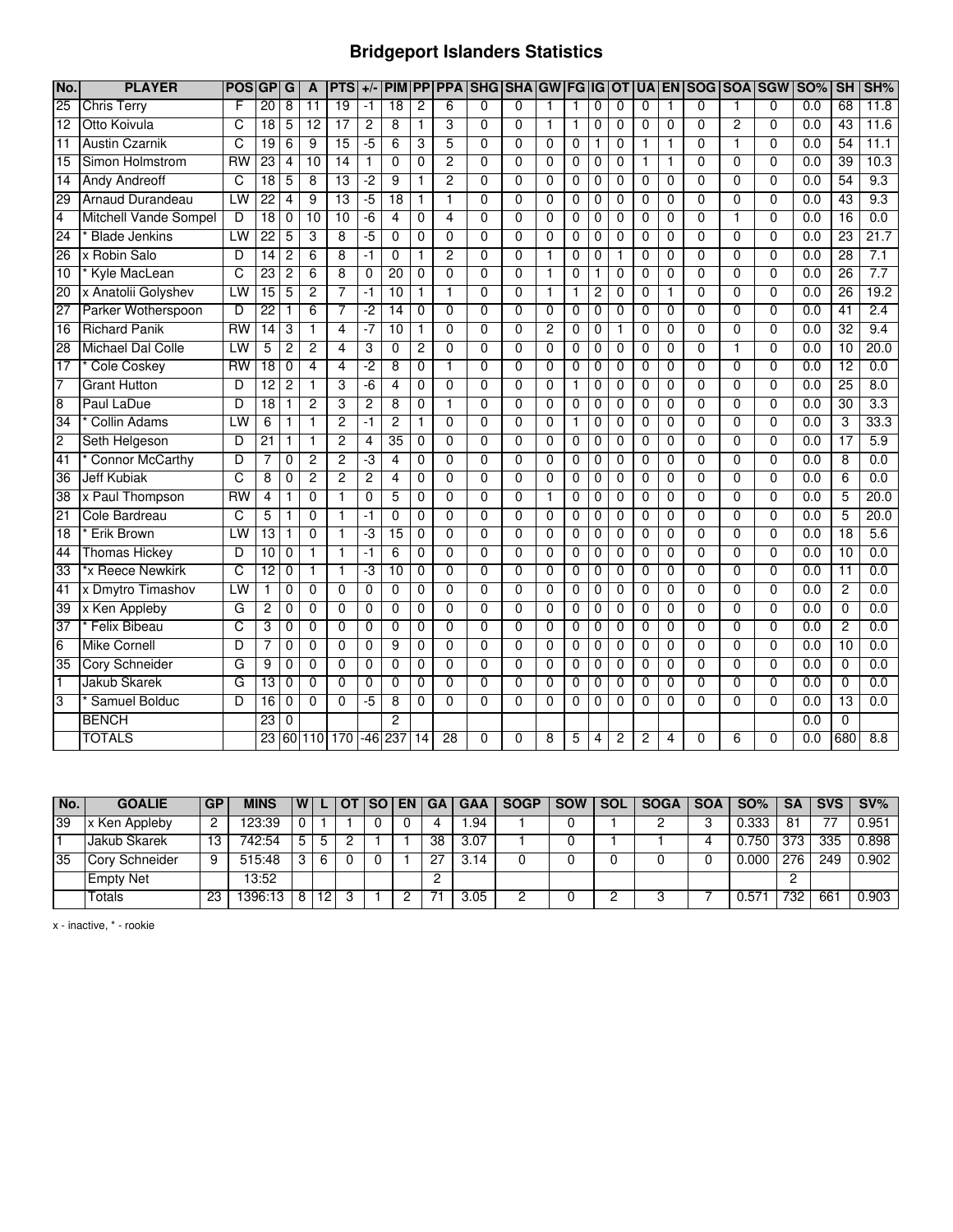#### **Charlotte Checkers Statistics**

| No.             | <b>PLAYER</b>          | <b>POS</b>      | GP G            |                 | A               | <b>PTS</b>      | $+/-$           | <b>PIM</b>      |                | <b>PPIPPA</b>   | <b>SHG SHA GW</b> |                |                | <b>FG IG</b>    |                | <b>OT</b>      |                | <b>UA EN</b>   |                |                | SOG SOA SGW    | <b>SO%</b>       | SH              | SH%  |
|-----------------|------------------------|-----------------|-----------------|-----------------|-----------------|-----------------|-----------------|-----------------|----------------|-----------------|-------------------|----------------|----------------|-----------------|----------------|----------------|----------------|----------------|----------------|----------------|----------------|------------------|-----------------|------|
| 16              | x Alexander True       | C               | $\overline{22}$ | 7               | $\overline{11}$ | 18              | 1               | $\overline{18}$ | 3              | 1               | 1                 | $\Omega$       | 1              | $\mathbf 0$     | $\overline{c}$ | $\Omega$       | 1              | $\Omega$       | $\Omega$       | 0              | $\Omega$       | 0.0              | 42              | 16.7 |
| 11              | <b>Cole Schwindt</b>   | $\overline{RW}$ | 23              | 9               | 6               | $\overline{15}$ | $\overline{13}$ | $\overline{9}$  | $\overline{0}$ | $\overline{1}$  | $\overline{2}$    | $\overline{0}$ | $\mathbf{1}$   | $\overline{2}$  | $\mathbf{1}$   | $\overline{0}$ | $\mathbf 0$    | $\Omega$       | $\overline{0}$ | $\overline{0}$ | $\Omega$       | $\overline{0.0}$ | $\overline{30}$ | 30.0 |
| $\overline{9}$  | Logan Hutsko           | F               | 23              | 5               | 9               | 14              | $\Omega$        | 12              | 0              | 4               | $\Omega$          | $\overline{0}$ | $\Omega$       | 2               | 0              | $\mathbf 0$    | 0              | 0              | $\Omega$       | $\Omega$       | $\Omega$       | 0.0              | 37              | 13.5 |
| 20              | Aleksi Heponiemi       | Շ               | $\overline{21}$ | 4               | 9               | 13              | $-2$            | $\overline{4}$  | 1              | 7               | $\Omega$          | $\overline{0}$ | $\overline{0}$ | $\mathbf{1}$    | 0              | $\Omega$       | $\Omega$       | 0              | $\Omega$       | 0              | $\mathbf{0}$   | 0.0              | $\overline{24}$ | 16.7 |
| 5               | <b>Connor Carrick</b>  | D               | 23              | 3               | 9               | 12              | -3              | 39              | 2              | $\overline{2}$  | $\Omega$          | $\overline{0}$ | 1              | 0               | 0              | 0              | 0              | 0              | $\overline{0}$ | $\overline{0}$ | $\Omega$       | 0.0              | 44              | 6.8  |
| 21              | Zac Dalpe              | C               | 20              | 5               | 6               | $\overline{11}$ | -7              | 7               | 3              | 4               | $\overline{0}$    | $\overline{0}$ | $\overline{0}$ | $\overline{0}$  | 1              | 0              | 0              | 2              | $\overline{0}$ | $\overline{0}$ | $\overline{0}$ | 0.0              | 56              | 8.9  |
| $\overline{14}$ | Grigori Denisenko      | LW              | 23              | 5               | 6               | $\overline{11}$ | -9              | 8               | 2              | 4               | $\Omega$          | $\overline{0}$ | 1              | 3               | 0              | 0              | 0              | 0              | 0              | 0              | 0              | 0.0              | 42              | 11.9 |
| $\overline{17}$ | <b>Max McCormick</b>   | LW              | 15              | 6               | 4               | 10              | 3               | 24              | 0              | 0               | $\mathbf{1}$      | 0              | 3              | 1               | 1              | $\Omega$       |                | $\Omega$       | $\Omega$       | 0              | $\Omega$       | 0.0              | 26              | 23.1 |
| $\overline{10}$ | <b>Scott Wilson</b>    | LW              | $\overline{22}$ | 6               | 4               | $\overline{10}$ | $-5$            | $\overline{4}$  | 2              | $\mathbf{1}$    | $\mathbf{1}$      | $\mathbf 0$    | $\mathbf{1}$   | 2               | 1              | 0              | 0              | 1              | $\mathbf{0}$   | 0              | $\Omega$       | 0.0              | 36              | 16.7 |
| 38              | <b>Cale Fleury</b>     | D               | 23              | $\overline{4}$  | 6               | 10              | $\overline{0}$  | $\overline{14}$ | 2              | $\overline{2}$  | $\overline{0}$    | $\overline{2}$ | $\mathbf{1}$   | $\mathbf{1}$    | 0              | 0              | 0              | $\overline{0}$ | $\overline{0}$ | $\overline{0}$ | $\overline{0}$ | 0.0              | 31              | 12.9 |
| 13              | Kole Lind              | <b>RW</b>       | 19              | 4               | 5               | $\overline{9}$  | $-12$           | 44              | 4              | 1               | $\Omega$          | $\mathbf 0$    | $\Omega$       | $\mathbf 0$     | 0              | 0              | 0              | 0              | $\mathbf 0$    | 0              | $\Omega$       | 0.0              | 34              | 11.8 |
| $\overline{8}$  | <b>Matt Kiersted</b>   | D               | 19              | $\overline{c}$  | 6               | $\overline{8}$  | $\Omega$        | $\overline{14}$ | $\mathbf 0$    | $\mathbf{1}$    | $\mathbf{0}$      | $\Omega$       | $\mathbf{0}$   | $\mathbf 0$     | 1              | 0              | $\overline{2}$ | $\overline{2}$ | $\Omega$       | $\Omega$       | $\Omega$       | 0.0              | $\overline{21}$ | 9.5  |
| 28              | Serron Noel            | RW              | $\overline{21}$ | 1               | 7               | 8               | 1               | 9               | 0              | 1               | 0                 | $\mathbf 0$    | 0              | $\mathbf{1}$    | 0              | 0              | 0              | 0              | $\mathbf 0$    | 0              | 0              | 0.0              | 25              | 4.0  |
| 24              | Carsen Twarynski       | LW              | 23              | 1               | 7               | 8               | 6               | 6               | 0              | $\overline{0}$  | $\overline{0}$    | 1              | 1              | 0               | 0              | $\Omega$       | $\mathbf 0$    | $\overline{0}$ | $\overline{0}$ | $\overline{0}$ | $\Omega$       | 0.0              | 33              | 3.0  |
| $\overline{12}$ | <b>Henry Bowlby</b>    | LW              | $\overline{18}$ | 3               | 3               | 6               | $\overline{2}$  | 6               | 0              | $\overline{0}$  | $\Omega$          | $\overline{0}$ | 1              | 0               | 0              | $\Omega$       | $\Omega$       | 0              | $\Omega$       | $\overline{0}$ | $\Omega$       | 0.0              | 23              | 13.0 |
| $\overline{32}$ | x Lucas Carlsson       | D               | 8               | 1               | 5               | 6               | 9               | 8               | 0              | 3               | $\mathbf{0}$      | $\Omega$       | $\Omega$       | 1               | 0              | $\Omega$       |                | $\Omega$       | $\Omega$       | 0              | $\mathbf{0}$   | 0.0              | $\overline{17}$ | 5.9  |
| $\overline{22}$ | <b>Chase Priskie</b>   | D               | 18              | 1               | 5               | 6               | د.              | $\overline{12}$ | 0              | 4               | $\Omega$          | $\mathbf 0$    | $\Omega$       | 0               | 0              | 0              | 0              | 0              | $\mathbf 0$    | $\Omega$       | $\Omega$       | $\overline{0.0}$ | 42              | 2.4  |
| 19              | x Maxim Mamin          | F               | $\overline{7}$  | $\overline{c}$  | 3               | $\overline{5}$  | $\mathbf 0$     | $\overline{2}$  | 0              | $\overline{1}$  | $\overline{0}$    | $\overline{0}$ | $\Omega$       | $\mathbf 0$     | $\mathbf 0$    | $\mathbf 0$    | $\mathbf 0$    | $\overline{0}$ | $\overline{0}$ | $\overline{0}$ | $\Omega$       | 0.0              | 7               | 28.6 |
| 6               | Max Gildon             | D               | 19              | $\mathbf 0$     | 4               | 4               | -7              | 6               | 0              | 1               | $\mathbf{0}$      | $\mathbf 0$    | $\Omega$       | $\mathbf 0$     | 0              | 0              | 0              | 0              | $\mathbf{0}$   | 0              | $\Omega$       | 0.0              | $\overline{21}$ | 0.0  |
| 23              | <b>Gustav Olofsson</b> | D               | 23              | 1               | $\overline{2}$  | 3               | $\overline{2}$  | $\overline{22}$ | $\Omega$       | $\Omega$        | $\mathbf{0}$      | $\mathbf{1}$   | $\Omega$       | $\Omega$        | 0              | $\Omega$       | $\Omega$       | 0              | $\Omega$       | $\Omega$       | $\Omega$       | 0.0              | $\overline{30}$ | 3.3  |
| $\overline{15}$ | x Riley Sheahan        | C               | 4               | 1               |                 | 2               | $\Omega$        | $\mathbf 0$     | $\mathbf 0$    | 0               | $\mathbf{0}$      | $\mathbf 0$    | $\Omega$       | $\mathbf 0$     | $\mathbf 0$    | $\mathbf{0}$   | 0              | 0              | $\Omega$       | 0              | $\mathbf{0}$   | 0.0              | 6               | 16.7 |
| 31              | Christopher Gibson     | G               | 9               | 0               | $\overline{2}$  | 2               | $\overline{0}$  | $\overline{0}$  | $\overline{0}$ | $\overline{0}$  | $\overline{0}$    | $\overline{2}$ | $\overline{0}$ | $\overline{0}$  | $\overline{0}$ | $\overline{0}$ | $\overline{0}$ | $\overline{0}$ | $\overline{0}$ | $\overline{0}$ | $\overline{0}$ | 0.0              | $\overline{0}$  | 0.0  |
| 40              | *x Luke Henman         | F               | $\overline{10}$ | 1               | 0               | 1               | -1              | 2               | 0              | 0               | $\Omega$          | $\overline{0}$ | 0              | 1               | 0              | 0              | 0              | 0              | $\Omega$       | $\overline{0}$ | $\Omega$       | 0.0              | 6               | 16.7 |
| 26              | <b>Ryan Lohin</b>      | C               | $\overline{2}$  | 0               |                 | 1               | -1              | 0               | 0              | 0               | $\Omega$          | $\overline{0}$ | $\Omega$       | $\mathbf 0$     | 0              | 0              | 0              | 0              | 0              | 0              | $\Omega$       | 0.0              | 0               | 0.0  |
| 3               | *x Olli Juolevi        | D               | 3               | 0               | 1               | 1               | 0               | 2               | 0              | 0               | $\mathbf 0$       | $\mathbf 0$    | 0              | 0               | 0              | 0              | 0              | 0              | 0              | 0              | 0              | 0.0              | 2               | 0.0  |
| 33              | Devan Dubnyk           | G               | 1               | 0               | $\mathbf 0$     | $\mathbf 0$     | $\mathbf 0$     | $\mathbf 0$     | 0              | $\overline{0}$  | $\Omega$          | $\mathbf 0$    | $\mathbf 0$    | $\mathbf 0$     | $\mathbf 0$    | $\mathbf 0$    | $\mathbf 0$    | 0              | $\overline{0}$ | 0              | $\mathbf 0$    | 0.0              | $\mathbf 0$     | 0.0  |
| 37              | *x Evan Fitzpatrick    | G               | $\mathbf{1}$    | 0               | 0               | $\Omega$        | $\Omega$        | $\Omega$        | 0              | $\Omega$        | $\Omega$          | $\Omega$       | $\Omega$       | $\mathbf 0$     | 0              | $\Omega$       | $\Omega$       | $\Omega$       | $\Omega$       | $\Omega$       | $\Omega$       | 0.0              | 0               | 0.0  |
| 36              | x Liam Pecararo        | $\overline{1W}$ | 1               | 0               | 0               | $\Omega$        | $\Omega$        | $\Omega$        | $\mathbf{0}$   | $\overline{0}$  | $\Omega$          | $\Omega$       | $\Omega$       | $\mathbf 0$     | 0              | $\mathbf{0}$   | 0              | $\Omega$       | $\Omega$       | $\Omega$       | $\Omega$       | 0.0              | 1               | 0.0  |
| 39              | *x Frank Hora          | D               | $\overline{c}$  | 0               | 0               | $\mathbf 0$     | $\mathbf 0$     | $\overline{2}$  | 0              | $\overline{0}$  | $\mathbf{0}$      | $\overline{0}$ | $\Omega$       | $\mathbf 0$     | 0              | $\mathbf 0$    | 0              | 0              | $\overline{0}$ | $\overline{0}$ | $\mathbf{0}$   | 0.0              | 0               | 0.0  |
| 7               | *x Max Zimmer          | F               | $\overline{2}$  | 0               | $\Omega$        | $\overline{0}$  | $\overline{0}$  | $\overline{0}$  | 0              | $\overline{0}$  | $\overline{0}$    | $\overline{0}$ | $\overline{0}$ | $\mathbf 0$     | 0              | $\Omega$       | $\mathbf 0$    | $\overline{0}$ | $\overline{0}$ | $\overline{0}$ | $\overline{0}$ | 0.0              | 5               | 0.0  |
| 34              | <b>Antoine Bibeau</b>  | G               | 5               | 0               | 0               | $\Omega$        | $\Omega$        | 0               | 0              | 0               | $\Omega$          | 0              | 0              | 0               | 0              | $\Omega$       | 0              | 0              | $\Omega$       | 0              | $\Omega$       | 0.0              | 0               | 0.0  |
| 35              | x Joey Daccord         | G               | 8               | 0               | 0               | 0               | 0               | 0               | 0              | $\overline{0}$  | $\Omega$          | $\overline{0}$ | $\Omega$       | 0               | $\Omega$       | $\Omega$       | 0              | 0              | $\Omega$       | 0              | $\Omega$       | 0.0              | 0               | 0.0  |
|                 | <b>BENCH</b>           |                 | 23              | $\Omega$        |                 |                 |                 | 2               |                |                 |                   |                |                |                 |                |                |                |                |                |                |                | 0.0              | $\mathbf 0$     |      |
|                 | <b>TOTALS</b>          |                 | $\overline{23}$ | $\overline{72}$ | 122             | 194             |                 | $-13$ 276       | 19             | $\overline{38}$ | 5                 | 6              | 11             | $\overline{15}$ |                | $\Omega$       | 5              | 5              | $\Omega$       | 0              | $\Omega$       | 0.0              | 641             | 11.2 |

| No.             | <b>GOALIE</b>       | <b>GP</b> | <b>MINS</b> |   |             | <b>SO</b> | EN I | GA | <b>GAA</b> | <b>SOGP</b> | <b>SOW</b> | <b>SOL</b> | <b>SOGA</b> | <b>SOA</b> | SO%   | <b>SA</b> | <b>SVS</b> | $SV\%$ |
|-----------------|---------------------|-----------|-------------|---|-------------|-----------|------|----|------------|-------------|------------|------------|-------------|------------|-------|-----------|------------|--------|
| 35              | x Joey Daccord      | 8         | 458:58      | 3 |             |           |      | '8 | 2.35       |             |            |            |             |            | 0.000 | 212       | ∣94        | 0.915  |
| $\overline{34}$ | Antoine Bibeau      | b         | 263:22      |   |             |           |      |    | 2.51       |             |            |            |             |            | 0.000 | 95        | 84         | 0.884  |
| 37              | *x Evan Fitzpatrick |           | 60:00       |   |             |           |      |    | 3.00       |             |            |            |             |            | 0.000 | 28        | 25         | 0.893  |
| 33              | Devan Dubnyk        |           | 59:18       |   |             |           |      |    | 3.04       |             |            |            |             |            | 0.000 | 20        |            | 0.850  |
| 31              | Christopher Gibson  | 9         | 534:08      |   | $\mathbf b$ |           |      | 31 | 3.48       |             |            |            |             |            | 0.000 | 278       | 247        | 0.888  |
|                 | <b>Empty Net</b>    |           | 13:31       |   |             |           |      |    |            |             |            |            |             |            |       |           |            |        |
|                 | Totals              | 23        | 389:17      |   |             |           |      | 70 | 3.02       |             |            |            |             |            | 0.000 | 637       | 567        | 0.890  |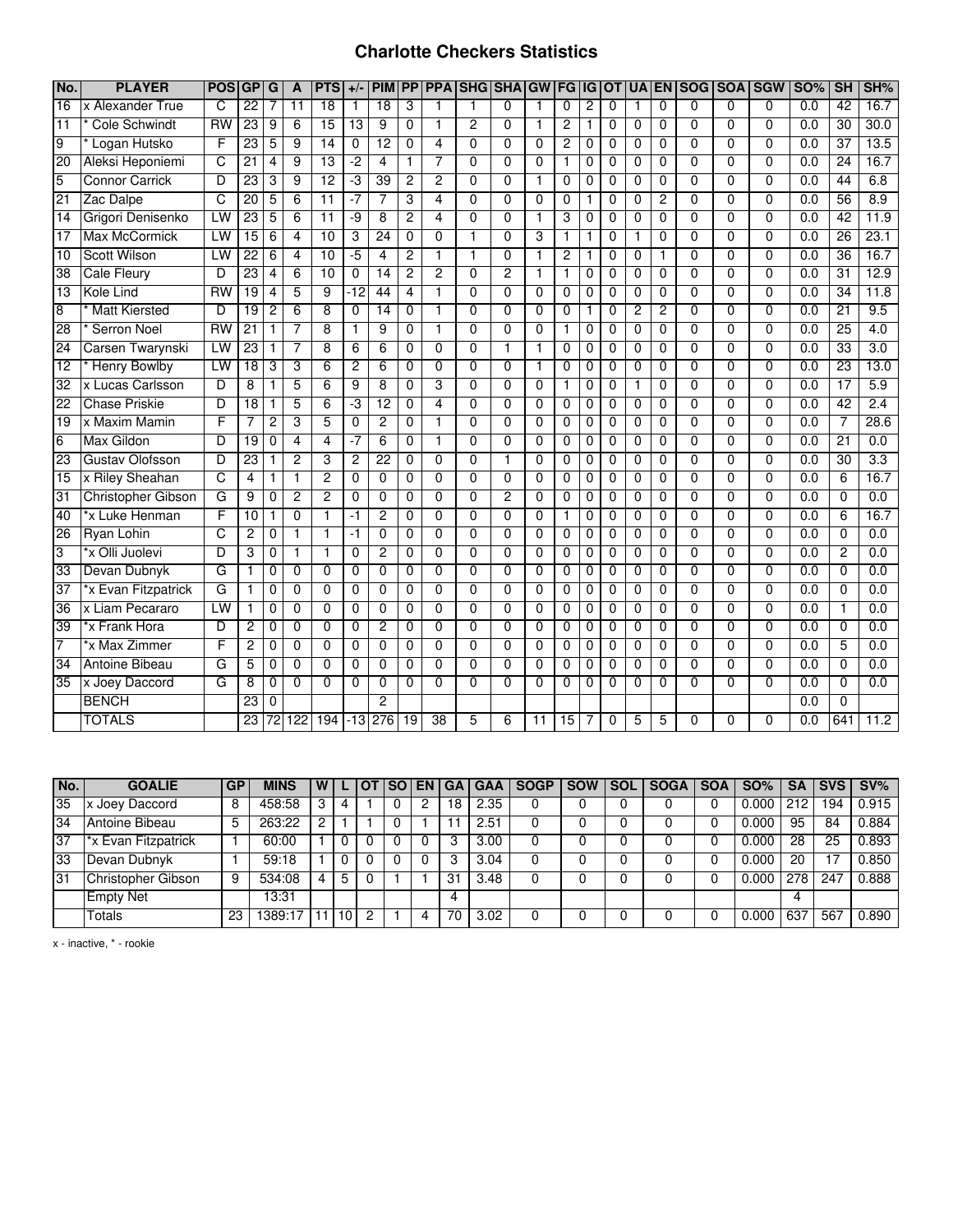## **Chicago Wolves Statistics**

| No.             | <b>PLAYER</b>            | <b>POS</b> | GP              | G               | A               | <b>PTS</b>      | $+/-$           | <b>PIM</b>      | <b>PP</b>      | <b>PPA</b>     | SHG SHA GW     |                |             | <b>FG</b>       | IG              | <b>OT</b>      | <b>UA</b>      |          | <b>EN SOG</b>  | <b>SOA</b>     | <b>SGW</b>     | <b>SO%</b> | <b>SH</b>       | SH%              |
|-----------------|--------------------------|------------|-----------------|-----------------|-----------------|-----------------|-----------------|-----------------|----------------|----------------|----------------|----------------|-------------|-----------------|-----------------|----------------|----------------|----------|----------------|----------------|----------------|------------|-----------------|------------------|
| $\overline{22}$ | <b>Andrew Poturalski</b> | ਟ          | $\overline{22}$ | $\overline{11}$ | 21              | 32              | 13              | 6               | 5              | 6              | $\Omega$       |                | $\mathbf 1$ | 4               | $\overline{2}$  | 1              | 1              | 1        | $\mathbf 0$    | $\overline{2}$ | $\Omega$       | 0.0        | 67              | 16.4             |
| $\overline{9}$  | C.J. Smith               | LW         | $\overline{22}$ | 10              | $\overline{15}$ | $\overline{25}$ | 4               | 6               | $\overline{2}$ | 7              | $\Omega$       | $\Omega$       | 3           | $\overline{c}$  | $\mathbf{0}$    | $\Omega$       | $\Omega$       | $\Omega$ | $\Omega$       | 1              | $\Omega$       | 0.0        | 68              | 14.7             |
| 23              | Stefan Noesen            | <b>RW</b>  | 22              | 8               | 13              | 21              | 9               | $\overline{37}$ | $\mathbf{1}$   | $\overline{c}$ | 1              | $\Omega$       | 3           | $\overline{c}$  | 1               | 1              | 0              | 0        | $\mathbf 0$    | 1              | $\Omega$       | 0.0        | 72              | 11.1             |
| 10              | Josh Leivo               | LW         | $\overline{13}$ | 5               | 8               | 13              | $\mathbf 0$     | 4               | 4              | 3              | $\Omega$       | 0              | 2           | 0               | 0               | $\mathbf 0$    | $\mathbf 0$    | 0        | 1              | 1              | 1              | 100.0      | 49              | 10.2             |
| 15              | <b>Jack Drury</b>        | c          | $\overline{22}$ | 5               | 8               | 13              | 0               | 19              | 2              | 2              | $\overline{0}$ | $\overline{0}$ | 2           | 1               | 1               | $\overline{0}$ | $\overline{0}$ | 0        | $\overline{0}$ | $\overline{0}$ | $\overline{0}$ | 0.0        | 50              | 10.0             |
| 4               | Joey Keane               | D          | $\overline{21}$ | 2               | 9               | $\overline{11}$ | 3               | 19              | $\Omega$       | 7              | $\Omega$       | $\Omega$       | $\Omega$    | 0               | 1               | $\Omega$       | $\Omega$       | $\Omega$ | $\overline{0}$ | $\Omega$       | $\Omega$       | 0.0        | 49              | 4.1              |
| 27              | <b>David Gust</b>        | <b>RW</b>  | $\overline{19}$ | 5               | 5               | 10              | 5               | 4               | $\mathbf{1}$   | $\overline{0}$ | $\overline{0}$ | $\overline{0}$ | $\Omega$    | 1               | $\overline{2}$  | $\Omega$       | $\Omega$       |          | $\overline{0}$ | 1              | $\overline{0}$ | 0.0        | 40              | 12.5             |
| 17              | <b>Maxim Letunov</b>     | C          | $\overline{22}$ | 6               | 3               | 9               | $\overline{c}$  | $\overline{c}$  | 2              | $\Omega$       | 0              | $\Omega$       | $\Omega$    | 2               | 1               | $\mathbf 0$    | $\mathbf 0$    | 1        | $\mathbf 0$    | 0              | $\Omega$       | 0.0        | $\overline{32}$ | 18.8             |
| 8               | x Max Lajoie             | D          | 17              | 1               | 7               | 8               | $\overline{c}$  | 4               | 0              | 5              | $\Omega$       | 0              | $\Omega$    | 0               | 0               | $\mathbf 0$    | $\mathbf 0$    | 0        | $\overline{0}$ | $\mathbf{0}$   | $\Omega$       | 0.0        | 22              | 4.5              |
| $\overline{5}$  | x Jalen Chatfield        | D          | 17              | 4               | 3               | 7               | 7               | $\overline{17}$ | $\mathbf 0$    | $\Omega$       | $\Omega$       | $\Omega$       | 1           | 0               | 0               | $\Omega$       | $\Omega$       | $\Omega$ | $\Omega$       | $\Omega$       | $\Omega$       | 0.0        | $\overline{28}$ | 14.3             |
| 29              | Dominik Bokk             | LW         | 17              | 1               | 6               | 7               | 1               | 6               | $\mathbf{0}$   | $\overline{2}$ | $\Omega$       | $\Omega$       | $\Omega$    | 1               | 0               | $\Omega$       | 0              | 0        | $\mathbf 0$    | 1              | $\Omega$       | 0.0        | 35              | 2.9              |
| 32              | Jesper Sellgren          | D          | $\overline{21}$ | 1               | 6               | 7               | 8               | 12              | 0              | $\mathbf 0$    | $\Omega$       | 0              | 1           | 1               | 0               | 0              | 0              | 0        | 0              | 0              | $\Omega$       | 0.0        | 34              | 2.9              |
| 18              | <b>Spencer Smallman</b>  | <b>RW</b>  | 21              | 2               | 4               | $\overline{6}$  | 6               | 8               | $\mathbf{0}$   | $\Omega$       | $\Omega$       | 0              | 1           | 0               | 0               | $\mathbf 0$    | 0              | 0        | $\overline{0}$ | $\Omega$       | $\Omega$       | 0.0        | $\overline{18}$ | 11.1             |
| 37              | Sam Miletic              | LW         | 21              | 2               | 3               | 5               | 0               | $\overline{2}$  | 0              | 0              | 0              | 0              | $\Omega$    | 0               | 1               | 0              |                | 0        | 0              | 0              | $\Omega$       | 0.0        | 29              | 6.9              |
| 26              | Jamieson Rees            | c          | $\overline{12}$ | 1               | 4               | 5               | 4               | 4               | 0              |                | $\Omega$       | $\Omega$       | $\Omega$    | 1               | 0               | $\Omega$       | $\Omega$       | $\Omega$ | $\Omega$       | $\Omega$       | $\Omega$       | 0.0        | $\overline{13}$ | 7.7              |
| 7               | <b>David Cotton</b>      | C          | $\overline{13}$ | 2               | $\overline{c}$  | 4               | 4               | 2               | 0              | $\Omega$       | $\Omega$       | $\Omega$       | 1           | $\overline{2}$  | 0               | $\mathbf 0$    | $\mathbf 0$    | 0        | $\mathbf 0$    | 0              | $\Omega$       | 0.0        | $\overline{22}$ | 9.1              |
| 20              | Cavan Fitzgerald         | D          | 17              | 1               | 3               | $\overline{4}$  | $\overline{13}$ | 4               | $\mathbf{0}$   | $\Omega$       | $\Omega$       | $\Omega$       | $\Omega$    | 0               | $\mathbf{1}$    | $\Omega$       | 0              | $\Omega$ | $\overline{0}$ | $\Omega$       | $\Omega$       | 0.0        | 30              | 3.3              |
| 28              | Josh Jacobs              | D          | 17              | 1               | 3               | 4               | 7               | $\overline{14}$ | $\Omega$       | $\Omega$       | $\Omega$       |                | $\Omega$    | 0               | $\Omega$        | 0              | 0              | 0        | $\Omega$       | $\Omega$       | $\Omega$       | 0.0        | 22              | $\overline{4.5}$ |
| 6               | <b>Ryan Suzuki</b>       | C          | 5               | 1               | $\overline{c}$  | 3               | 4               | $\overline{2}$  | $\mathbf{0}$   | $\Omega$       | 1              | $\Omega$       | $\Omega$    | 0               | 0               | $\Omega$       | $\Omega$       | $\Omega$ | $\mathbf 0$    | $\Omega$       | $\Omega$       | 0.0        | 5               | 20.0             |
| $\overline{2}$  | x Eric Gelinas           | D          | 9               | 2               | 0               | $\overline{2}$  | -2              | 6               | 1              | $\Omega$       | $\Omega$       | 0              | 0           | 0               | 1               | $\mathbf 0$    | 0              | 0        | $\mathbf 0$    | $\Omega$       | $\Omega$       | 0.0        | $\overline{23}$ | 8.7              |
| 24              | <b>Artyom Serikov</b>    | D          | 10              | 1               | $\mathbf{1}$    | $\overline{2}$  | 6               | 4               | $\Omega$       | $\Omega$       | $\Omega$       | $\Omega$       | $\Omega$    | 0               | 0               | $\mathbf 0$    | 0              | 0        | $\mathbf 0$    | $\Omega$       | $\Omega$       | 0.0        | 9               | 11.1             |
| 12              | <b>Stelio Mattheos</b>   | <b>RW</b>  | $\overline{22}$ | 1               | 1               | 2               | -2              | $\overline{12}$ | 0              | $\Omega$       | 0              | 0              | $\Omega$    | 0               | 0               | 0              | 0              | 0        | 0              | 0              | $\Omega$       | 0.0        | $\overline{36}$ | 2.8              |
| $\overline{30}$ | *x Beck Warm             | G          | 1               | 0               | $\Omega$        | $\Omega$        | 0               | $\Omega$        | $\Omega$       | $\Omega$       | $\Omega$       | $\Omega$       | $\Omega$    | 0               | 0               | $\Omega$       | $\Omega$       | $\Omega$ | 0              | 0              | $\Omega$       | 0.0        | $\Omega$        | 0.0              |
| 13              | <b>Eric Williams</b>     | D          | 1               | 0               | 0               | $\overline{0}$  | $\mathbf 0$     | $\Omega$        | $\Omega$       | $\Omega$       | $\Omega$       | $\overline{0}$ | $\Omega$    | 0               | 0               | 0              | 0              | 0        | $\overline{0}$ | 0              | $\overline{0}$ | 0.0        | 2               | 0.0              |
| 25              | Ivan Lodnia              | <b>RW</b>  | $\overline{c}$  | 0               | $\mathbf{0}$    | $\mathbf{0}$    | $\mathbf 0$     | $\Omega$        | $\mathbf{0}$   | $\Omega$       | $\Omega$       | $\Omega$       | $\Omega$    | $\Omega$        | $\mathbf 0$     | $\Omega$       | $\Omega$       | $\Omega$ | $\Omega$       | $\Omega$       | $\Omega$       | 0.0        | 5               | 0.0              |
| 36              | x Kyle Marino            | F          | 3               | 0               | $\mathbf 0$     | 0               | -1              | $\overline{15}$ | 0              | $\Omega$       | $\Omega$       | 0              | $\Omega$    | 0               | 0               | 0              | 0              | 0        | $\mathbf 0$    | $\Omega$       | $\Omega$       | 0.0        | 3               | 0.0              |
| 38              | <b>Daniel Brickley</b>   | D          | 4               | 0               | $\Omega$        | 0               | 2               | $\Omega$        | $\Omega$       | $\Omega$       | $\Omega$       | $\Omega$       | $\Omega$    | 0               | 0               | $\Omega$       | $\Omega$       | $\Omega$ | 0              | 0              | $\Omega$       | 0.0        | 4               | 0.0              |
| 3               | x Stephen Harper         | C          | 4               | 0               | $\mathbf 0$     | 0               | $-2$            | 0               | 0              | $\Omega$       | $\Omega$       | $\Omega$       | 0           | 0               | 0               | $\mathbf 0$    | $\mathbf 0$    | 0        | $\mathbf 0$    | $\mathbf{0}$   | $\Omega$       | 0.0        | $\overline{2}$  | 0.0              |
| 34              | Alex Lyon                | G          | 9               | $\Omega$        | $\mathbf{0}$    | 0               | $\mathbf 0$     | $\Omega$        | $\mathbf{0}$   | $\Omega$       | $\Omega$       | 0              | $\Omega$    | 0               | $\mathbf 0$     | 0              | 0              | 0        | $\mathbf 0$    | $\Omega$       | $\Omega$       | 0.0        | $\Omega$        | 0.0              |
| 35              | Eetu Makiniemi           | G          | $\overline{12}$ | 0               | $\Omega$        | $\overline{0}$  | 0               | $\Omega$        | $\Omega$       | $\overline{0}$ | $\Omega$       | $\overline{0}$ | $\Omega$    | 0               | 0               | 0              | $\Omega$       | 0        | $\overline{0}$ | 0              | $\overline{0}$ | 0.0        | 0               | 0.0              |
|                 | <b>BENCH</b>             |            | $\overline{22}$ |                 |                 |                 |                 | 10              |                |                |                |                |             |                 |                 |                |                |          |                |                |                | 0.0        |                 |                  |
|                 | <b>TOTALS</b>            |            | $\overline{22}$ | $\overline{74}$ | 127             | 200             |                 | 93 219          | 18             | 35             | 2              | 2              | 15          | $\overline{17}$ | $\overline{11}$ | 2              | $\overline{2}$ | 3        | 1              |                |                | 14.3       | 770             | 9.5              |

| No. | <b>GOALIE</b>    | <b>GP</b> | <b>MINS</b> | WIL |   | . I OT | I SO I | <b>EN</b> | l GA | <b>GAA</b> | <b>SOGP</b> | <b>SOW</b> | <b>SOL</b> | <b>SOGA</b> | <b>SOA</b> | <b>SO%</b> | <b>SA</b> | <b>SVS</b> | $SV\%$ |
|-----|------------------|-----------|-------------|-----|---|--------|--------|-----------|------|------------|-------------|------------|------------|-------------|------------|------------|-----------|------------|--------|
| 34  | Alex Lyon        |           | 552:28      |     |   |        |        |           | 15   | .63        |             |            |            |             |            | 0.857      | 215       | 200        | 0.930  |
| 35  | Eetu Makiniemi   | 2ا        | 720:03      |     |   |        |        |           | -27  | 2.25       |             |            |            |             |            | 0.000      | 320       | 293        | 0.916  |
| 30  | *x Beck Warm     |           | 59:52       |     |   |        |        |           | G    | 5.01       |             |            |            |             |            | 0.000      | 25        | 20         | 0.800  |
|     | <b>Empty Net</b> |           | 6:26        |     |   |        |        |           | 4    |            |             |            |            |             |            |            |           |            |        |
|     | Totals           | 22        | 338:49      | 16  | 4 |        |        |           | 51   | 2.29       |             |            |            |             |            | 0.857      | 564       | 513        | 0.910  |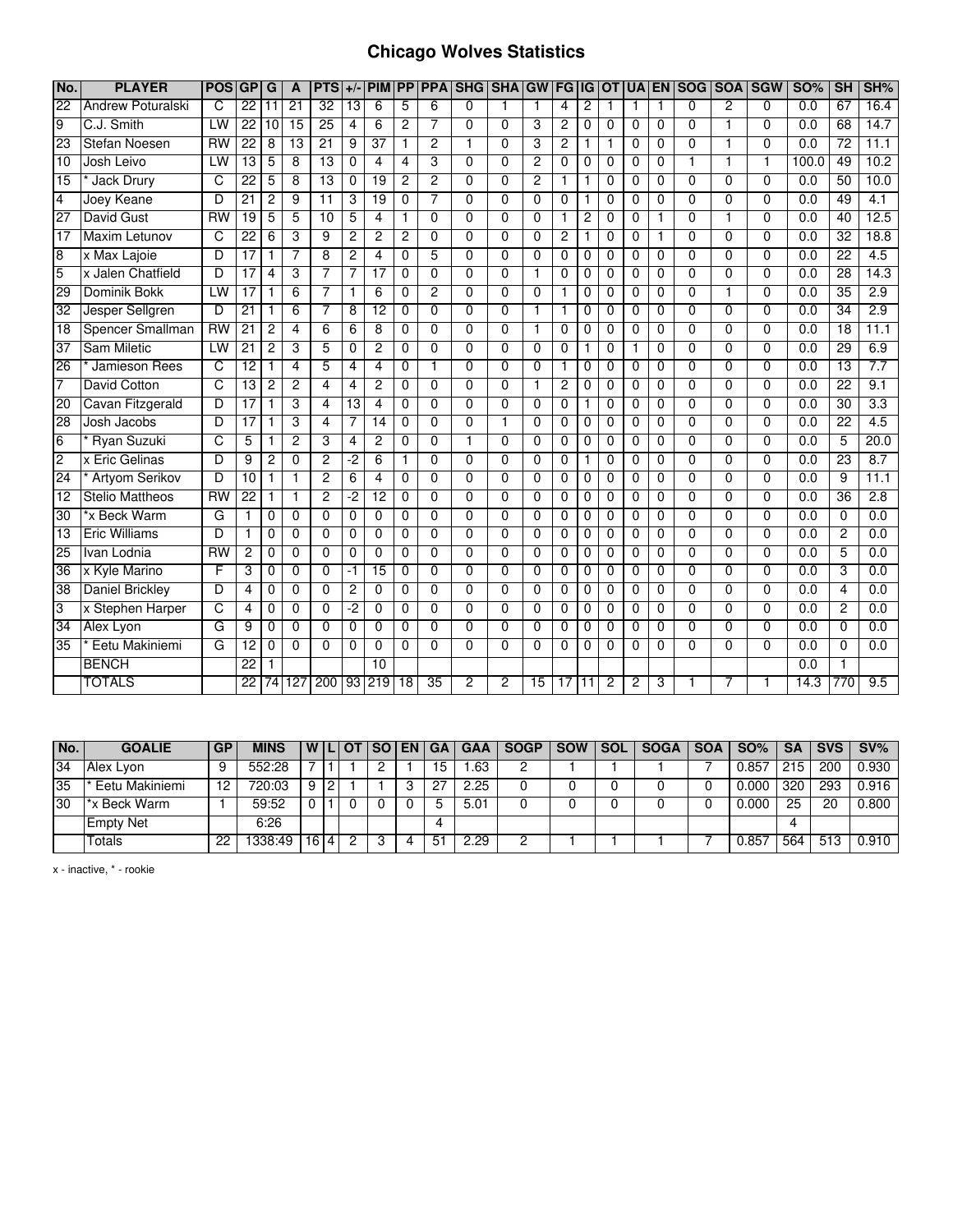## **Cleveland Monsters Statistics**

| No.             | <b>PLAYER</b>            | <b>POS</b>      | GP              | G              | $\mathbf{A}$    | <b>PTS</b>      | $+/-$          | <b>PIM</b>      | $\overline{PP}$ | <b>PPA</b>      | <b>SHG</b>     | <b>SHA</b>     | GW             | <b>FG IG OT</b> |              |                | <b>UA</b>      | <b>EN</b>      | SOG SOA        |                 | <b>SGW</b>     | <b>SO%</b> | SH              | SH%              |
|-----------------|--------------------------|-----------------|-----------------|----------------|-----------------|-----------------|----------------|-----------------|-----------------|-----------------|----------------|----------------|----------------|-----------------|--------------|----------------|----------------|----------------|----------------|-----------------|----------------|------------|-----------------|------------------|
| $\overline{23}$ | x Jake Christiansen      | D               | $\overline{21}$ | 5              | $\overline{13}$ | $\overline{18}$ | 4              | 17              | 1               | 5               | $\Omega$       | $\Omega$       | $\Omega$       | 1               | 0            | $\Omega$       |                | $\Omega$       | 0              | 0               | $\Omega$       | 0.0        | 62              | $\overline{8.1}$ |
| $\overline{10}$ | <b>Brendan Gaunce</b>    | C               | 23              |                | $\overline{9}$  | $\overline{16}$ | $\mathbf 0$    | $\overline{10}$ | $\overline{2}$  | 4               | $\Omega$       | $\mathbf{0}$   | $\mathbf{1}$   | $\overline{2}$  | $\mathbf 0$  | $\mathbf 0$    | 0              | 0              | 0              | 3               | $\mathbf{0}$   | 0.0        | $\overline{58}$ | 12.1             |
| 19              | <b>Liam Foudy</b>        | $\overline{C}$  | 23              | 6              | 10              | 16              | $\overline{4}$ | 6               | $\Omega$        | 3               | $\overline{0}$ | $\overline{0}$ | $\mathbf{1}$   | 1               | 1            | $\mathbf{1}$   | 0              | $\Omega$       | $\Omega$       | 1               | $\Omega$       | 0.0        | 62              | 9.7              |
| $\overline{14}$ | Adam Helewka             | LW              | 23              | 5              | $\overline{10}$ | 15              | 9              | 6               | $\mathbf 0$     | $\overline{c}$  | $\Omega$       | $\Omega$       | $\Omega$       | $\Omega$        | 0            | $\Omega$       | $\Omega$       | 0              | 0              | 3               | $\mathbf{0}$   | 0.0        | 56              | 8.9              |
| 77              | <b>Tyler Angle</b>       | LW              | $\overline{22}$ | 2              | 13              | 15              | 5              | 8               | 0               | 3               | $\overline{0}$ | 1              | 1              | $\Omega$        | 0            | 1              | $\Omega$       | $\Omega$       | $\Omega$       | 2               | $\Omega$       | 0.0        | 48              | 4.2              |
| 82              | Kevin Stenlund           | C               | 16              | 2              | 10              | $\overline{12}$ | 2              | 8               |                 | 4               | 0              | $\Omega$       | $\Omega$       | 0               | 0            | 0              | 0              | 0              |                | $\overline{2}$  | 1              | 50.0       | 28              | 7.1              |
| $\overline{16}$ | Tyler Sikura             | C               | 23              | 6              | 5               | $\overline{11}$ | 3              | $\overline{17}$ | 2               | $\overline{0}$  | $\overline{0}$ | $\overline{0}$ | 3              | $\Omega$        | $\mathbf 0$  | $\mathbf{1}$   | 0              | $\Omega$       | $\overline{0}$ | 2               | $\overline{0}$ | 0.0        | 51              | 11.8             |
| 20              | <b>Justin Scott</b>      | C               | 23              | 5              | 4               | 9               | $\mathbf{1}$   | $\overline{15}$ | 0               | $\Omega$        | $\Omega$       | $\Omega$       | $\mathbf{0}$   |                 | 1            | $\Omega$       | 1              | 0              |                | 3               | $\mathbf{0}$   | 33.3       | 42              | 11.9             |
| 64              | <b>Trey Fix-Wolansky</b> | $\overline{RW}$ | 9               | 5              | 3               | 8               | $\overline{c}$ | 4               | 1               | 1               | $\Omega$       | $\Omega$       | 1              | 1               | 0            | 0              | 1              | 0              | 0              | 0               | 0              | 0.0        | $\overline{27}$ | 18.5             |
| 21              | Josh Dunne               | C               | 23              | $\overline{4}$ | $\overline{4}$  | 8               | $-6$           | $\overline{22}$ | 3               | $\overline{2}$  | $\overline{0}$ | $\mathbf{0}$   | $\mathbf 0$    | 1               | $\mathbf 0$  | $\mathbf 0$    | 0              | $\mathbf 0$    | 0              | $\overline{0}$  | $\Omega$       | 0.0        | $\overline{38}$ | 10.5             |
| $\overline{17}$ | <b>Carson Meyer</b>      | <b>RW</b>       | $\overline{21}$ | 5              | $\overline{2}$  | 7               | $-2$           | $\overline{27}$ | 0               | $\mathbf{1}$    | 1              | 0              | 1              | 0               | 0            | $\mathbf 0$    | $\overline{0}$ | $\mathbf 0$    | 0              | 0               | $\Omega$       | 0.0        | 36              | 13.9             |
| $\overline{13}$ | x Justin Danforth        | $\overline{RW}$ | 8               | $\overline{c}$ | 3               | 5               | $-6$           | $\Omega$        | 1               | $\overline{c}$  | $\Omega$       | $\Omega$       | $\Omega$       | $\Omega$        | $\Omega$     | $\Omega$       | $\Omega$       | $\Omega$       | $\Omega$       | $\overline{c}$  | $\Omega$       | 0.0        | $\overline{16}$ | 12.5             |
| 6               | <b>Billy Sweezey</b>     | D               | 17              | $\overline{c}$ | 3               | 5               | 3              | 26              | 0               | $\mathbf 0$     | $\mathbf{0}$   | $\Omega$       | 1              | $\mathbf 0$     | 1            | $\mathbf 0$    | 0              | $\Omega$       | 0              | 0               | $\Omega$       | 0.0        | $\overline{17}$ | 11.8             |
| 34              | <b>Cole Clayton</b>      | D               | 16              | $\mathbf{1}$   | $\overline{4}$  | 5               | -6             | 10              | 1               | $\overline{0}$  | $\overline{0}$ | $\overline{0}$ | $\overline{0}$ | $\overline{0}$  | $\mathbf 0$  | $\overline{0}$ | $\overline{0}$ | $\overline{0}$ | $\overline{0}$ | $\overline{0}$  | $\overline{0}$ | 0.0        | 16              | 6.3              |
| $\overline{22}$ | <b>Tim Berni</b>         | D               | 23              | 1              | 4               | 5               | -5             | 20              | $\overline{0}$  | 1               | 0              | $\Omega$       | $\Omega$       | 1               | 0            | $\mathbf 0$    | 0              | 0              | 0              | $\overline{0}$  | $\Omega$       | 0.0        | 24              | 4.2              |
| $\overline{26}$ | <b>Thomas Schemitsch</b> | D               | $\overline{23}$ | 1              | 4               | 5               | 4              | 14              | 0               | 1               | $\Omega$       | $\Omega$       | $\Omega$       | 0               | 0            | $\Omega$       | 0              | 0              | 0              | 0               | $\Omega$       | 0.0        | $\overline{24}$ | 4.2              |
| $\overline{42}$ | <b>Cole Fonstad</b>      | LW              | 11              | 2              | 2               | $\overline{4}$  | -1             | 2               | 1               | 1               | $\Omega$       | 0              | $\Omega$       | $\Omega$        | 0            | $\Omega$       | 0              | $\Omega$       | 0              | 0               | $\Omega$       | 0.0        | 14              | 14.3             |
| $\overline{7}$  | x Gavin Bayreuther       | D               | 5               | $\mathbf{0}$   | 3               | 3               | $\overline{4}$ | 20              | 0               | $\Omega$        | $\Omega$       | $\mathbf{1}$   | $\Omega$       | $\Omega$        | $\mathbf{0}$ | $\Omega$       | 0              | $\Omega$       | $\Omega$       | $\Omega$        | $\Omega$       | 0.0        | $\overline{17}$ | 0.0              |
| 44              | <b>Brett Gallant</b>     | LW              | 17              | $\overline{c}$ | $\Omega$        | $\overline{2}$  | -4             | $\overline{19}$ | 0               | $\Omega$        | $\overline{0}$ | $\Omega$       | $\Omega$       | 1               | 0            | $\Omega$       | $\mathbf{1}$   | $\Omega$       | $\Omega$       | 0               | $\Omega$       | 0.0        | $\overline{14}$ | 14.3             |
| 12              | <b>Cole Cassels</b>      | C               | $\overline{21}$ | $\overline{2}$ | $\Omega$        | $\overline{2}$  | $\mathbf 0$    | 11              | $\Omega$        | $\overline{0}$  | $\overline{0}$ | $\Omega$       | $\Omega$       | 1               | 1            | $\Omega$       | 1              | $\Omega$       | $\Omega$       | 1               | $\Omega$       | 0.0        | $\overline{16}$ | 12.5             |
| 27              | <b>Tristan Mullin</b>    | LW              | 8               | 1              | $\mathbf{1}$    | $\overline{2}$  | -2             | 9               | 0               | $\mathbf 0$     | $\mathbf 0$    | $\mathbf 0$    | $\mathbf 0$    | 0               | 0            | 0              | 0              | $\mathbf 0$    | 0              | 0               | $\Omega$       | 0.0        | $\overline{7}$  | 14.3             |
| $\overline{18}$ | <b>Dillon Simpson</b>    | D               | 17              | 1              | $\mathbf{1}$    | $\overline{2}$  | 1              | 2               | 1               | $\overline{0}$  | $\overline{0}$ | $\overline{0}$ | $\overline{0}$ | 1               | 0            | $\overline{0}$ | 0              | $\overline{0}$ | $\overline{0}$ | $\overline{0}$  | $\overline{0}$ | 0.0        | 30              | 3.3              |
| 53              | x Gabriel Carlsson       | D               | 2               | 0              | 2               | $\overline{2}$  |                | $\Omega$        | 0               | $\Omega$        | 0              | $\Omega$       | $\Omega$       | 0               | $\Omega$     | $\Omega$       | 0              | 0              | 0              | 0               | $\Omega$       | 0.0        | 2               | 0.0              |
| 59              | *x Yegor Chinakhov       | <b>RW</b>       |                 | 1              | $\Omega$        | 1               | 0              | 0               | 0               | $\overline{0}$  | $\overline{0}$ | $\Omega$       | $\Omega$       | 0               | 0            | $\Omega$       | 0              | 0              | $\Omega$       | $\overline{0}$  | 0              | 0.0        |                 | 100.0            |
| 52              | x Emil Bemstrom          | RW              | 3               | $\mathbf{1}$   | 0               | 1               | $-4$           | 2               | 1               | $\mathbf 0$     | $\mathbf 0$    | $\Omega$       | $\mathbf 0$    | 0               | 0            | 0              | 0              | 0              | 0              | 0               | $\Omega$       | 0.0        | 7               | 14.3             |
| 31              | <b>Jet Greaves</b>       | G               | 3               | $\mathbf 0$    | $\mathbf{1}$    | $\mathbf{1}$    | 0              | $\mathbf 0$     | $\overline{0}$  | $\overline{0}$  | $\overline{0}$ | $\overline{0}$ | $\mathbf 0$    | $\mathbf 0$     | $\mathbf 0$  | $\mathbf 0$    | $\overline{0}$ | $\mathbf 0$    | $\overline{0}$ | $\overline{0}$  | $\Omega$       | 0.0        | $\mathbf 0$     | 0.0              |
| $\overline{11}$ | Giovanni Vallati         | D               | 3               | 0              | 1               | 1               | ٠3             | $\Omega$        | 0               | $\mathbf 0$     | $\mathbf{0}$   | $\mathbf{0}$   | $\mathbf 0$    | 0               | 0            | $\mathbf 0$    | 0              | $\mathbf 0$    | 0              | 0               | $\Omega$       | 0.0        | 1               | 0.0              |
| 3               | <b>Olivier LeBlanc</b>   | D               | 9               | $\Omega$       | 1               | 1               | $\overline{c}$ | 4               | $\Omega$        | $\Omega$        | $\Omega$       | $\Omega$       | $\Omega$       | $\Omega$        | $\Omega$     | $\Omega$       | $\Omega$       | $\Omega$       | $\Omega$       | 0               | $\Omega$       | 0.0        | 7               | 0.0              |
| 25              | Jake Gaudet              | C               |                 | $\mathbf 0$    | $\Omega$        | $\mathbf{0}$    | 0              | $\Omega$        | $\overline{0}$  | $\mathbf{0}$    | $\Omega$       | $\Omega$       | $\Omega$       | $\Omega$        | $\mathbf 0$  | $\mathbf 0$    | 0              | $\mathbf 0$    | 0              | $\overline{0}$  | $\mathbf{0}$   | 0.0        | $\mathbf 0$     | 0.0              |
| $\overline{4}$  | <b>Scott Harrington</b>  | D               | $\overline{c}$  | $\mathbf 0$    | $\Omega$        | $\Omega$        | -1             | $\Omega$        | 0               | $\Omega$        | $\mathbf{0}$   | $\mathbf{0}$   | $\Omega$       | $\Omega$        | $\mathbf 0$  | $\Omega$       | $\mathbf 0$    | $\mathbf 0$    | $\Omega$       | $\overline{0}$  | $\Omega$       | 0.0        | 3               | 0.0              |
| 40              | <b>Daniil Tarasov</b>    | G               | 10              | $\Omega$       | $\Omega$        | 0               | 0              | 0               | 0               | 0               | $\Omega$       | 0              | $\Omega$       | 0               | $\Omega$     | $\Omega$       | 0              | 0              | 0              | 0               | $\Omega$       | 0.0        | $\Omega$        | 0.0              |
| 35              | Jean-Francois Berube     | G               | 11              | 0              | $\Omega$        | $\Omega$        | 0              | 0               | 0               | $\Omega$        | 0              | $\Omega$       | $\Omega$       | 0               | 0            | $\Omega$       | 0              | $\Omega$       | 0              | 0               | 0              | 0.0        | 0               | 0.0              |
|                 | <b>BENCH</b>             |                 | 23              |                |                 |                 |                | 6               |                 |                 |                |                |                |                 |              |                |                |                |                |                 |                | 0.0        |                 |                  |
|                 | <b>TOTALS</b>            |                 | 23              |                | 70 113          | 182             | 5              | 285             | $\overline{15}$ | $\overline{30}$ |                | 2              | 9              | 11              | 4            | 3              | 5              | 0              | $\overline{c}$ | $\overline{19}$ | 1              | 10.5       | 725             | $\overline{9.5}$ |

| No.       | <b>GOALIE</b>        | <b>GP</b> | <b>MINS</b> |      |  |    |      | W LI OT I SO EN GA GAA I SOGP | SOW SOL | SOGA   SOA   SO% |    |       |     |     | SA SVS SV% |
|-----------|----------------------|-----------|-------------|------|--|----|------|-------------------------------|---------|------------------|----|-------|-----|-----|------------|
| 31        | Jet Greaves          |           | 152:45      |      |  | b  | 2.36 |                               |         |                  |    | 0.000 | 90  | 84  | 0.933      |
| 35        | Jean-Francois Berube |           | 638:07      | 14   |  | 30 | 2.82 |                               |         |                  | 15 | 0.800 | 339 | 309 | $0.912$ I  |
| <b>40</b> | Daniil Tarasov       |           | 606:38      |      |  | 3  | 3.07 |                               |         |                  |    | 0.667 | 292 | 261 | 0.894      |
|           | <b>Empty Net</b>     |           | 14:56       |      |  |    |      |                               |         |                  |    |       |     |     |            |
|           | Гotals               | 23        | 1412:26     | 1018 |  | 70 | 2.97 |                               |         |                  | 18 | 778   | 724 | 654 | 0.903      |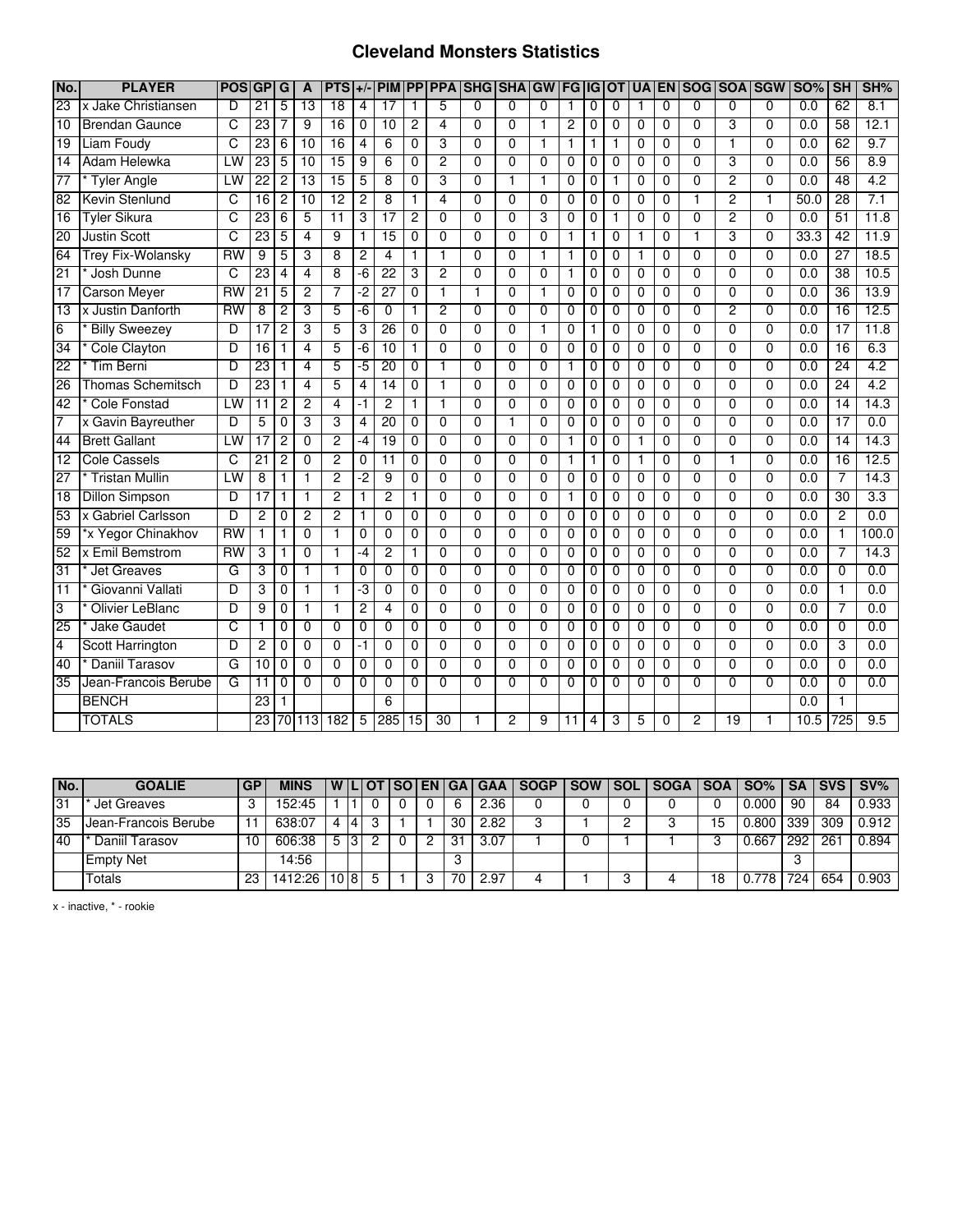## **Colorado Eagles Statistics**

| No.             | <b>PLAYER</b>           | <b>POS</b>      | GP              | G              | A               | $PTS$ +/        |                | <b>PIM</b>      | <b>PP</b>      | <b>PPA</b>     | <b>SHG</b>     | <b>SHA</b>     | GW             | <b>FG</b>      | liG      | OT             |                |                | <b>UA EN SOG</b> |                | <b>SOA SGW</b> | <b>SO%</b>       | <b>SH</b>       | SH%              |
|-----------------|-------------------------|-----------------|-----------------|----------------|-----------------|-----------------|----------------|-----------------|----------------|----------------|----------------|----------------|----------------|----------------|----------|----------------|----------------|----------------|------------------|----------------|----------------|------------------|-----------------|------------------|
| 79              | Jordan Gross            | D               | $\overline{21}$ | 6              | $\overline{12}$ | $\overline{18}$ | 4              | $\overline{18}$ | $\overline{c}$ | 6              | $\Omega$       | $\Omega$       | $\Omega$       | 1              | $\Omega$ | $\Omega$       | 0              | $\Omega$       | $\Omega$         |                | 0              | 0.0              | 64              | 9.4              |
| $\overline{9}$  | Dylan Sikura            | <b>RW</b>       | $\overline{15}$ | 6              | 10              | $\overline{16}$ | 0              | $\overline{2}$  | 3              | 5              | 1              | 0              | 0              | $\mathbf{1}$   | 1        | $\mathbf 0$    | 0              | 0              | $\mathbf{1}$     | $\overline{2}$ | 0              | 50.0             | 47              | 12.8             |
| 44              | Kiefer Sherwood         | RW              | 13              | 9              | $\overline{6}$  | 15              | $\overline{4}$ | 8               | $\overline{4}$ | $\overline{2}$ | $\Omega$       | $\overline{1}$ | $\mathbf{1}$   | $\overline{1}$ | 2        | 1              | 1              | 0              | $\overline{0}$   | $\mathbf{1}$   | $\overline{0}$ | 0.0              | 86              | 10.5             |
| 57              | <b>Mikhail Maltsev</b>  | LW              | $\overline{18}$ | 5              | 10              | 15              | -5             | 10              | $\overline{c}$ | 5              | $\mathbf{0}$   | $\Omega$       | $\mathbf{1}$   | $\mathbf{0}$   | 0        | $\mathbf 0$    | 0              | 0              | $\mathbf{1}$     | 3              | 1              | 33.3             | 53              | 9.4              |
| 68              | Callahan Burke          | <b>RW</b>       | $\overline{18}$ | 6              | 6               | $\overline{12}$ | 3              | 6               | $\Omega$       | $\overline{0}$ | 1              | 1              | $\overline{0}$ | 0              | 0        | $\Omega$       | 0              | 0              | $\Omega$         | 0              | 0              | 0.0              | 50              | 12.0             |
| $\overline{18}$ | *x Alex Newhook         | C               | 10              | 4              |                 | $\overline{11}$ | -1             | 2               | 2              | 3              | 1              | $\Omega$       | $\overline{2}$ | 0              | 0        | $\Omega$       | 0              | 0              | $\Omega$         | $\Omega$       | $\overline{0}$ | 0.0              | 30              | 13.3             |
| 20              | <b>Justin Barron</b>    | D               | 14              | 3              | 6               | 9               | 4              | $\overline{0}$  | 1              | 1              | $\overline{0}$ | $\overline{0}$ | $\overline{2}$ | 0              | 0        | 0              | 1              | 0              | $\overline{0}$   | $\overline{0}$ | $\overline{0}$ | 0.0              | 21              | 14.3             |
| 65              | <b>Rob Hamilton</b>     | D               | $\overline{17}$ | $\overline{2}$ | 7               | $\overline{9}$  | 3              | 6               | $\mathbf{1}$   | 3              | $\Omega$       | 0              | $\mathbf{1}$   | 1              | 0        | $\mathbf 0$    | $\Omega$       | 0              | $\Omega$         | 0              | 0              | 0.0              | $\overline{20}$ | 10.0             |
| 93              | Jean-Luc Foudy          | C               | $\overline{21}$ | $\overline{c}$ | 7               | $\overline{9}$  | -2             | 2               | 1              | 0              | 0              | 0              | 1              | 0              | 0        | 0              | 0              | 0              | $\mathbf 0$      | 0              | 0              | 0.0              | 32              | 6.3              |
| 63              | Andreas Wingerli        | LW              | $\overline{21}$ | 4              | 4               | $\overline{8}$  | 2              | 8               | $\mathbf 0$    | $\overline{0}$ | $\Omega$       | $\overline{0}$ | $\Omega$       | 0              | 0        | $\mathbf 0$    | $\mathbf 0$    | 0              | $\Omega$         | $\Omega$       | 0              | $\overline{0.0}$ | $\overline{34}$ | 11.8             |
| 48              | <b>Dennis Gilbert</b>   | $\overline{D}$  | $\overline{14}$ | 3              | 5               | 8               | ٠3             | 20              | $\mathbf 0$    | $\overline{0}$ | $\Omega$       | $\mathbf{1}$   | $\Omega$       | 1              | 0        | $\mathbf 0$    | 1              | $\overline{0}$ | $\overline{0}$   | $\Omega$       | $\overline{0}$ | 0.0              | $\overline{11}$ | 27.3             |
| 10              | <b>Roland McKeown</b>   | D               | $\overline{21}$ | 3              | 5               | 8               | 5              | $\overline{27}$ | $\Omega$       | $\overline{0}$ | $\Omega$       | $\overline{0}$ | $\overline{0}$ | $\mathbf{1}$   | 0        | $\Omega$       | $\Omega$       | $\Omega$       | $\overline{0}$   | $\Omega$       | $\overline{0}$ | 0.0              | 33              | 9.1              |
| 13              | <b>Ryan Wagner</b>      | LW              | 10              | 3              | 4               | $\overline{7}$  | 7              | $\overline{c}$  | 0              | $\mathbf 0$    | $\mathbf 0$    | $\mathbf{1}$   | 1              | 1              | 0        | 0              | 0              | 0              | $\mathbf 0$      | 0              | 0              | 0.0              | $\overline{17}$ | 17.6             |
| $\overline{16}$ | x Jacob MacDonald       | D               | $\overline{12}$ | 1              | 6               | 7               |                | 19              | $\mathbf 1$    | 3              | $\overline{0}$ | $\overline{0}$ | $\overline{0}$ | 0              | 0        | 0              | 0              | $\overline{0}$ | $\overline{0}$   | $\overline{0}$ | $\overline{0}$ | 0.0              | 32              | 3.1              |
| $\overline{74}$ | Alex Beaucage           | <b>RW</b>       | $\overline{19}$ | 2              | 4               | 6               | 4              | 14              | 0              | 1              | $\Omega$       | 0              | 0              | 1              | 0        | $\Omega$       |                | $\Omega$       | 0                | 0              | 0              | 0.0              | 42              | 4.8              |
| 61              | <b>Martin Kaut</b>      | $\overline{RW}$ | 6               | 3              | $\overline{2}$  | 5               | -2             | 6               | $\Omega$       | $\overline{2}$ | $\Omega$       | $\Omega$       | $\Omega$       | 0              | 0        | $\Omega$       | 0              | $\Omega$       | 1                | 1              | 0              | 100.0            | $\overline{24}$ | 12.5             |
| 75              | Sampo Ranta             | LW              | 10              | $\overline{c}$ | 1               | 3               | 4              | $\overline{13}$ | 0              | 0              | $\Omega$       | 0              | 0              | 0              | 1        | $\mathbf 0$    | 0              | 0              | $\mathbf 0$      | 1              | 0              | 0.0              | 23              | 8.7              |
| 54              | <b>Trey Bradley</b>     | F               | 8               | $\mathbf 0$    | 3               | 3               | 0              | $\overline{0}$  | $\mathbf 0$    | $\overline{0}$ | $\overline{0}$ | $\overline{0}$ | 0              | 0              | 0        | $\mathbf 0$    | $\mathbf 0$    | 0              | $\overline{0}$   | $\Omega$       | $\overline{0}$ | 0.0              | $6\overline{6}$ | 0.0              |
| 67              | Keaton Middleton        | D               | 16              | $\Omega$       | 3               | 3               | 2              | $\overline{18}$ | $\Omega$       | 0              | $\Omega$       | $\Omega$       | $\Omega$       | 0              | 0        | $\Omega$       | $\Omega$       | $\Omega$       | $\Omega$         | 0              | 0              | 0.0              | $\overline{20}$ | 0.0              |
| $\overline{73}$ | <b>Dalton Smith</b>     | IW              | 17              | $\mathbf{1}$   | $\mathbf 1$     | $\overline{2}$  | -2             | $\overline{12}$ | $\Omega$       | $\Omega$       | $\Omega$       | $\Omega$       | $\Omega$       | 0              | $\Omega$ | $\Omega$       | $\Omega$       | 0              | $\Omega$         | 0              | 0              | 0.0              | $\overline{16}$ | 6.3              |
| 21              | Jayson Megna            | C               | 2               | 0              | $\overline{2}$  | $\overline{2}$  | $\overline{2}$ | 4               | $\mathbf 0$    | $\overline{0}$ | $\overline{0}$ | $\overline{0}$ | $\Omega$       | 0              | 0        | $\mathbf 0$    | $\mathbf 0$    | 0              | $\overline{0}$   | 0              | $\overline{0}$ | 0.0              | 5               | 0.0              |
| 41              | <b>Gabriel Fontaine</b> | LW              | 11              | 1              | $\overline{0}$  | 1               | 2              | 10              | $\overline{0}$ | $\overline{0}$ | $\overline{0}$ | $\overline{0}$ | $\overline{0}$ | $\overline{0}$ | 0        | $\overline{0}$ | $\overline{0}$ | $\overline{0}$ | $\overline{0}$   | $\overline{0}$ | $\overline{0}$ | 0.0              | 20              | 5.0              |
| $\overline{88}$ | Andreas Englund         | D               | $\overline{18}$ | 0              |                 | $\mathbf{1}$    | -1             | 33              | 0              | $\overline{0}$ | 0              | 0              | 0              | 0              | 0        | $\mathbf 0$    | 0              | 0              | 0                | 0              | 0              | 0.0              | 11              | 0.0              |
| 70              | Nick Henry              | <b>RW</b>       | 18              | $\Omega$       | 1               | $\mathbf 1$     | -1             | $\overline{12}$ | $\Omega$       | 1              | $\Omega$       | 0              | $\Omega$       | 0              | 0        | 0              | 0              | 0              | $\Omega$         | 0              | 0              | 0.0              | 17              | 0.0              |
| $\overline{15}$ | <b>Shane Bowers</b>     | $\overline{RW}$ | 1               | $\mathbf 0$    | 0               | $\mathbf 0$     | -2             | 0               | $\mathbf 0$    | $\overline{0}$ | $\Omega$       | $\overline{0}$ | 0              | 0              | 0        | 0              | 0              | 0              | $\overline{0}$   | 0              | 0              | 0.0              | 0               | $\overline{0.0}$ |
| 53              | *x Tarun Fizer          | RW              | $\mathbf{1}$    | $\mathbf 0$    | $\overline{0}$  | $\overline{0}$  | 0              | $\overline{0}$  | $\mathbf 0$    | $\overline{0}$ | $\overline{0}$ | $\overline{0}$ | $\overline{0}$ | $\overline{0}$ | 0        | $\overline{0}$ | $\mathbf 0$    | $\overline{0}$ | $\overline{0}$   | $\overline{0}$ | $\overline{0}$ | 0.0              | $\overline{0}$  | 0.0              |
| 50              | *x Trent Miner          | G               | $\overline{c}$  | $\mathbf 0$    | $\Omega$        | $\Omega$        | $\mathbf{0}$   | 0               | $\mathbf 0$    | $\Omega$       | $\Omega$       | 0              | $\Omega$       | 0              | 0        | $\mathbf 0$    | 0              | 0              | $\Omega$         | 0              | 0              | 0.0              | 0               | 0.0              |
| 32              | <b>Hunter Miska</b>     | G               | 2               | 0              | 0               | $\mathbf 0$     | 0              | 0               | $\mathbf 0$    | 0              | $\Omega$       | 0              | $\Omega$       | 0              | 0        | 0              | 0              | 0              | 0                | $\Omega$       | 0              | 0.0              | 0               | 0.0              |
| 39              | <b>Pavel Francouz</b>   | G               | 4               | $\Omega$       | $\Omega$        | $\Omega$        | 0              | $\Omega$        | $\mathbf 0$    | $\Omega$       | $\Omega$       | 0              | $\Omega$       | 0              | 0        | 0              | 0              | 0              | $\Omega$         | $\Omega$       | $\Omega$       | 0.0              | 0               | 0.0              |
| $\overline{38}$ | Luka Burzan             | LW              | 10              | $\Omega$       | $\Omega$        | $\Omega$        | 0              | 0               | 0              | 0              | $\Omega$       | 0              | 0              | 0              | 0        | $\Omega$       | $\Omega$       | 0              | $\Omega$         | $\Omega$       | 0              | 0.0              | 4               | 0.0              |
| 60              | Justus Annunen          | G               | $\overline{15}$ | $\Omega$       | 0               | $\overline{0}$  | 0              | 0               | 0              | $\overline{0}$ | 0              | $\overline{0}$ | $\Omega$       | 0              | 0        | $\Omega$       | 0              | $\Omega$       | $\overline{0}$   | 0              | $\overline{0}$ | 0.0              | $\Omega$        | 0.0              |
| 64              | *x Ben Tardif           | LW              | $\overline{15}$ | 0              | $\Omega$        | $\Omega$        | -4             | 4               | 0              | $\overline{0}$ | $\Omega$       | $\overline{0}$ | $\Omega$       | $\Omega$       | 0        | $\Omega$       | 0              | $\Omega$       | 0                | 0              | 0              | 0.0              | 7               | 0.0              |
|                 | <b>BENCH</b>            |                 | $\overline{21}$ | 1              |                 |                 |                | 10              |                |                |                |                |                |                |          |                |                |                |                  |                |                | 0.0              |                 |                  |
|                 | <b>TOTALS</b>           |                 | $\overline{21}$ | 67             |                 | $113$ 179       | 24             | 266             | 17             | 32             | 3              | 4              | 9              | 8              | 4        |                | $\overline{4}$ | 0              | 3                | 9              | 1              | 33.3             | 726             | 9.1              |

| No.             | <b>GOALIE</b>         | GP | <b>MINS</b> |                 |    | <b>WILIOT</b> | <b>SO EN</b> | l GA | <b>GAA</b> | <b>SOGP</b> | <b>SOW</b> | <b>SOL</b> | <b>SOGA</b> | <b>SOA</b> | <b>SO%</b> | SΑ  | <b>SVS</b> | $SV\%$ |
|-----------------|-----------------------|----|-------------|-----------------|----|---------------|--------------|------|------------|-------------|------------|------------|-------------|------------|------------|-----|------------|--------|
| $\overline{39}$ | <b>Pavel Francouz</b> | 4  | 237:26      |                 |    |               |              | 6    | .52        |             |            |            |             |            | 0.000      | ۱09 | 103        | 0.945  |
| 50              | *x Trent Miner        |    | 118:31      |                 |    |               |              | 5    | 2.53       |             |            |            |             |            | 0.000      | 37  | 32         | 0.865  |
| 60              | Justus Annunen        | 15 | 847:00      | 6.              | 4  |               |              | 37   | 2.62       |             |            |            |             |            | 0.667      | 392 | 355        | 0.906  |
| 32              | Hunter Miska          |    | 64:26       |                 | '2 |               |              | a    | 8.38       |             |            |            |             |            | 0.000      | 37  | 28         | 0.757  |
|                 | <b>Empty Net</b>      |    | 14:18       |                 |    |               |              | - 0  |            |             |            |            |             |            |            |     |            |        |
|                 | Totals                | 21 | 281<br>∣:41 | $\overline{10}$ | 18 |               |              | 60   | 2.81       |             |            |            |             |            | 0.667      | 578 | 518        | 0.896  |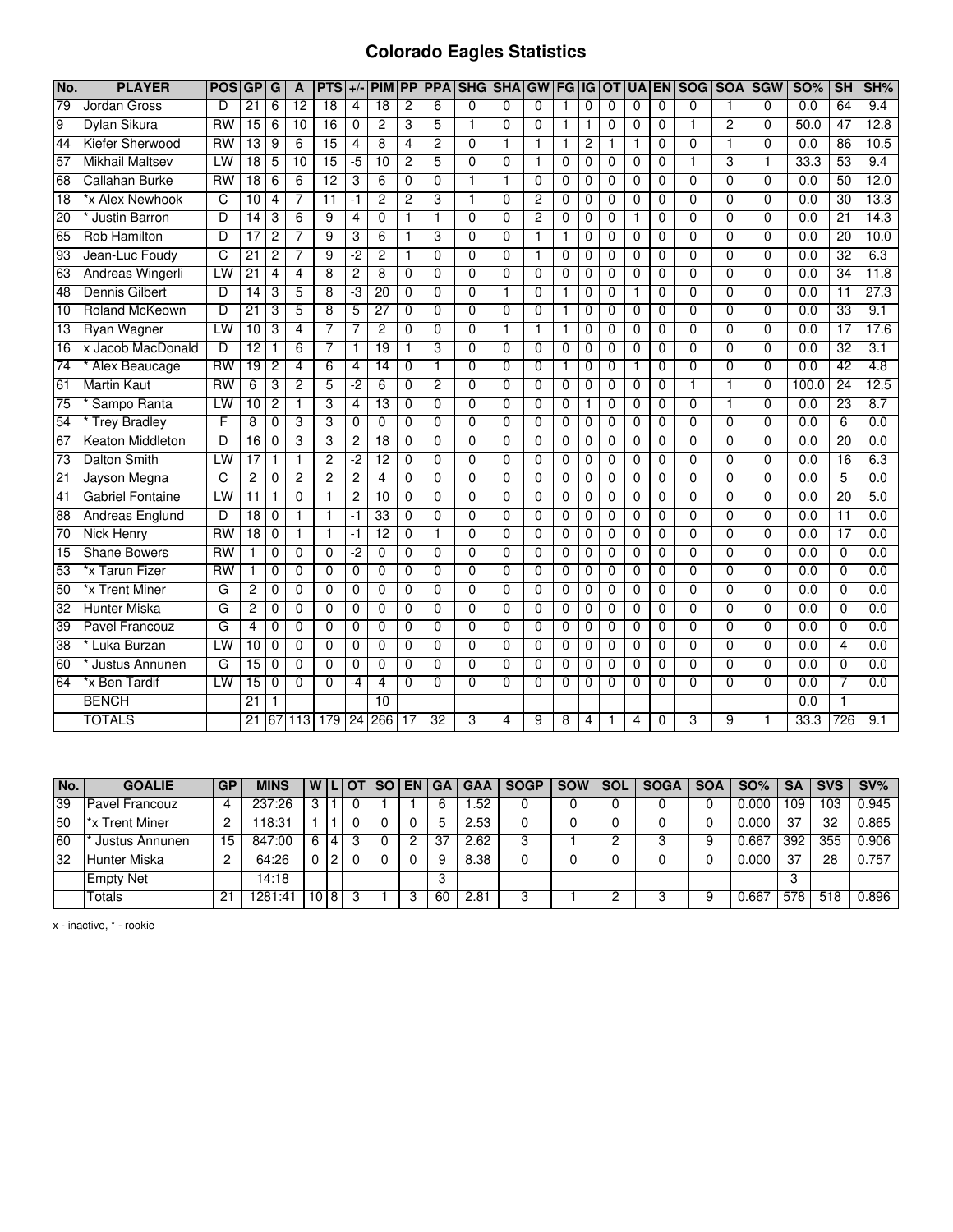## **Grand Rapids Griffins Statistics**

| No.             | <b>PLAYER</b>            | <b>POS</b>      | GP              | G              | A               | <b>PTS</b>              | $+$ /                   | <b>PIM</b>      |                 |                 | <b>PP PPA SHG SHAGW</b> |                |                | <b>FG</b>      | IG             | <b>OT</b>      | <b>UA</b> | <b>EN</b>      | <b>SOG</b>     |                | <b>SOA SGW</b> | <b>SO%</b> | SH              | SH%              |
|-----------------|--------------------------|-----------------|-----------------|----------------|-----------------|-------------------------|-------------------------|-----------------|-----------------|-----------------|-------------------------|----------------|----------------|----------------|----------------|----------------|-----------|----------------|----------------|----------------|----------------|------------|-----------------|------------------|
| $\overline{17}$ | Taro Hirose              | $\overline{1W}$ | $\overline{22}$ | $\overline{4}$ | $\overline{15}$ | 19                      | $-5$                    | $\overline{2}$  | $\Omega$        | 8               | $\overline{0}$          | $\overline{0}$ | $\overline{1}$ | $\overline{1}$ | $\overline{0}$ | $\overline{0}$ | $\Omega$  | $\overline{0}$ | $\overline{0}$ | 1              | $\overline{0}$ | 0.0        | 40              | 10.0             |
| 51              | Kyle Criscuolo           | C               | 15              | 9              | 8               | $\overline{17}$         | $\overline{c}$          | 4               | $\overline{c}$  | 2               | $\Omega$                | $\Omega$       | $\overline{1}$ | 3              | 0              | $\Omega$       | 1         | 1              | 0              | $\Omega$       | $\Omega$       | 0.0        | $\overline{39}$ | 23.1             |
| 11              | <b>Riley Barber</b>      | <b>RW</b>       | $\overline{21}$ |                | 9               | $\overline{16}$         | -8                      | 14              | 4               | 1               | $\Omega$                | 0              |                | 0              | 1              | $\mathbf 0$    | 0         | 0              | 0              |                | $\Omega$       | 0.0        | 67              | 10.4             |
| 48              | Jonatan Berggren         | LW              | $\overline{22}$ |                | 9               | 16                      | $-2$                    | 0               | $\mathbf{1}$    | $\overline{2}$  | $\Omega$                | 0              | $\mathbf{1}$   | 0              | 0              | 1              | 1         | 0              | 0              | $\Omega$       | $\Omega$       | 0.0        | 32              | 21.9             |
| 15              | Turner Elson             | LW              | 22              | 8              |                 | 15                      | 6                       | 10              | 0               | 0               | 1                       | 0              | 2              | 1              | 2              | 1              |           | 0              | 0              | 0              | 0              | 0.0        | 41              | 19.5             |
| 6               | <b>Ryan Murphy</b>       | D               | 22              | 4              | 10              | 14                      | -1                      | 10              | $\overline{2}$  | 5               | $\overline{0}$          | $\overline{0}$ | $\overline{0}$ | 1              | 0              | $\overline{0}$ | 1         | 0              | $\overline{0}$ | $\overline{0}$ | $\overline{0}$ | 0.0        | $\overline{31}$ | 12.9             |
| 32              | <b>Tyler Spezia</b>      | C               | $\overline{21}$ | 4              | 7               | $\overline{11}$         | 6                       | 6               | $\Omega$        | 0               | 0                       | $\Omega$       | -1             | 2              | 0              | $\mathbf 0$    | $\Omega$  | 0              | $\Omega$       | $\Omega$       | $\Omega$       | 0.0        | 26              | 15.4             |
| 65              | Dominik Shine            | <b>RW</b>       | 21              | 4              | 6               | 10                      | 6                       | $\overline{56}$ | 0               | 0               | 0                       | 0              | $\overline{1}$ | 1              |                | 0              | 0         | 0              | 0              | $\Omega$       | $\Omega$       | 0.0        | $\overline{28}$ | 14.3             |
| $\overline{22}$ | <b>Chase Pearson</b>     | C               | $\overline{21}$ | 3              |                 | $\overline{10}$         | -8                      | 10              | $\mathbf{1}$    | 3               | $\Omega$                | 0              | $\Omega$       | $\mathbf 0$    |                | 0              | 0         | 1              | $\mathbf{0}$   | $\mathbf{0}$   | $\Omega$       | 0.0        | 29              | 10.3             |
| 3               | Jared McIsaac            | D               | $\overline{21}$ |                | 5               | 6                       | -8                      | 8               | 0               | $\Omega$        | $\Omega$                | $\Omega$       | $\Omega$       | 1              | 0              | $\Omega$       | 0         | $\Omega$       | $\Omega$       | $\Omega$       | $\Omega$       | 0.0        | 32              | 3.1              |
| 21              | Dennis Yan               | LW              | 10              | 3              | 2               | 5                       | $\overline{\mathbf{4}}$ | $\overline{2}$  | $\mathbf 0$     | 0               | $\Omega$                | $\Omega$       | $\overline{1}$ | $\mathbf 0$    | 0              | $\mathbf 0$    | 0         | 0              | $\Omega$       | $\Omega$       | $\Omega$       | 0.0        | $\overline{18}$ | 16.7             |
| 40              | <b>Wyatt Newpower</b>    | D               | $\overline{22}$ | $\overline{c}$ | $\overline{2}$  | $\overline{4}$          | -1                      | $\overline{37}$ | 0               | 0               | $\Omega$                | $\Omega$       | $\Omega$       | 0              | 1              | $\Omega$       | 0         | 2              | $\Omega$       | $\Omega$       | $\Omega$       | 0.0        | 25              | $\overline{8.0}$ |
| 90              | x Joe Veleno             | C               | 7               | 3              | 0               | 3                       | $-4$                    | $\overline{c}$  | $\overline{c}$  | 0               | 0                       | $\mathbf 0$    | $\Omega$       | 2              | 0              | $\mathbf 0$    | 0         | 0              | 0              | 1              | $\Omega$       | 0.0        | 20              | 15.0             |
| 38              | <b>Hayden Verbeek</b>    | LW              | 15              | $\overline{2}$ |                 | 3                       | 4                       | 4               | $\overline{0}$  | $\overline{0}$  | $\overline{0}$          | $\overline{0}$ | $\overline{0}$ | $\overline{0}$ | 0              | $\overline{0}$ | 0         | $\overline{0}$ | $\overline{0}$ | $\overline{0}$ | $\overline{0}$ | 0.0        | 10              | 20.0             |
| 18              | <b>Brian Lashoff</b>     | D               | 16              | $\overline{2}$ | 1               | 3                       |                         | 10              | 0               | 0               | $\Omega$                | 0              | $\Omega$       | 0              | 0              | $\mathbf 0$    | 0         | 0              | 0              | $\Omega$       | $\Omega$       | 0.0        | 24              | 8.3              |
| 25              | <b>Brett McKenzie</b>    | LW              | 10              |                | 2               | 3                       | 2                       | 4               | 0               | 0               | $\Omega$                | $\mathbf{0}$   | $\mathbf 0$    | 0              | 0              | 0              | 0         | 0              | 0              | $\Omega$       | $\Omega$       | 0.0        | 5               | 20.0             |
| 79              | <b>Kirill Tyutyayev</b>  | LW              | 9               | 0              | 3               | 3                       | 1                       | 4               | 0               | 0               | $\Omega$                | $\Omega$       | $\Omega$       | 0              | 0              | $\mathbf 0$    | 0         | 0              | $\Omega$       | $\Omega$       | $\Omega$       | 0.0        | $\overline{7}$  | 0.0              |
| 20              | x Dan Renouf             | D               | 13              | 0              | 3               | 3                       | 7                       | $\overline{15}$ | 0               | 0               | $\mathbf{0}$            | 0              | $\Omega$       | $\mathbf{0}$   | 0              | $\mathbf 0$    | 0         | 0              | $\mathbf 0$    | $\mathbf{0}$   | $\Omega$       | 0.0        | $\overline{12}$ | 0.0              |
| $\overline{71}$ | Jon Martin               | $\n  RW\n$      | $\overline{17}$ | 0              | 3               | 3                       | 0                       | $\overline{15}$ | 0               | $\Omega$        | $\Omega$                | $\Omega$       | $\Omega$       | 0              | 0              | $\Omega$       | 0         | $\Omega$       | $\mathbf{0}$   | $\mathbf{0}$   | $\Omega$       | 0.0        | $\overline{25}$ | 0.0              |
| 31              | <b>Calvin Pickard</b>    | G               | 19              | 0              | 3               | 3                       | 0                       | 0               | 0               | 1               | $\Omega$                | 0              | $\Omega$       | 0              | 0              | $\Omega$       | 0         | 0              | $\Omega$       | $\Omega$       | $\Omega$       | 0.0        | $\Omega$        | $\overline{0.0}$ |
| 37              | Donovan Sebrango         | D               | 20              | 0              | 3               | 3                       | 6                       | 7               | 0               | 0               | $\Omega$                | $\mathbf{0}$   | $\Omega$       | 0              | 0              | $\mathbf 0$    | 0         | 0              | 0              | $\Omega$       | $\Omega$       | 0.0        | 14              | $\overline{0.0}$ |
| 55              | *x D.J. King             | D               | 2               | 0              | 1               | $\overline{\mathbf{1}}$ | 0                       | $\overline{0}$  | 0               | $\overline{0}$  | $\overline{0}$          | $\overline{0}$ | $\overline{0}$ | 0              | 0              | $\mathbf 0$    | 0         | 0              | $\overline{0}$ | $\Omega$       | $\overline{0}$ | 0.0        | $\mathbf{1}$    | 0.0              |
| 55              | Josh Dickinson           | C               | 3               | 0              |                 | $\overline{1}$          | 1                       | $\overline{0}$  | $\Omega$        | $\overline{0}$  | $\Omega$                | $\overline{0}$ | $\overline{0}$ | $\overline{0}$ | 0              | 0              | 0         | 0              | $\overline{0}$ | $\Omega$       | $\Omega$       | 0.0        | 7               | 0.0              |
| 41              | <b>Blake Hillman</b>     | D               | 5               | 0              | 1               | $\overline{1}$          | 0                       | 2               | $\Omega$        | $\overline{0}$  | $\overline{0}$          | $\overline{0}$ | $\overline{0}$ | $\overline{0}$ | 0              | $\mathbf 0$    | 0         | $\overline{0}$ | $\overline{0}$ | $\overline{0}$ | $\overline{0}$ | 0.0        | 5               | 0.0              |
| $\overline{14}$ | <b>Matt Berry</b>        | <b>RW</b>       | 6               | 0              | 1               | $\overline{\mathbf{1}}$ | $-2$                    | $\overline{c}$  | 0               | $\Omega$        | $\Omega$                | $\Omega$       | $\Omega$       | 0              | 0              | $\mathbf 0$    | 0         | 0              | $\Omega$       | $\Omega$       | $\Omega$       | 0.0        | 5               | 0.0              |
| $\overline{23}$ | <b>Max Humitz</b>        | LW              |                 | 0              | 1               | -1                      | 3                       | 0               | 0               | 0               | 0                       | 0              | $\mathbf 0$    | 0              | 0              | 0              | 0         | 0              | 0              | 0              | $\Omega$       | 0.0        | 4               | 0.0              |
| 28              | Luke Witkowski           | D               | 18              | $\mathbf 0$    | 1               | $\mathbf{1}$            | $-1$                    | 43              | 0               | 0               | $\Omega$                | $\Omega$       | $\Omega$       | 0              | 0              | $\mathbf 0$    | 0         | $\mathbf 0$    | 0              | 0              | $\Omega$       | 0.0        | $\overline{12}$ | 0.0              |
| 27              | Seth Barton              | D               | $\overline{c}$  | 0              | $\Omega$        | $\Omega$                | $\mathbf{1}$            | $\Omega$        | $\Omega$        | $\Omega$        | $\Omega$                | $\Omega$       | $\Omega$       | $\Omega$       | 0              | $\Omega$       | $\Omega$  | $\Omega$       | $\mathbf{0}$   | $\mathbf{0}$   | $\Omega$       | 0.0        | $\overline{2}$  | 0.0              |
| $\overline{42}$ | Randy Gazzola            | D               | 2               | 0              | $\Omega$        | $\Omega$                | $-1$                    | $\Omega$        | $\mathbf{0}$    | 0               | $\Omega$                | $\overline{0}$ | $\Omega$       | $\mathbf{0}$   | 0              | $\mathbf 0$    | 0         | 0              | $\mathbf{0}$   | $\mathbf{0}$   | $\Omega$       | 0.0        | 0               | 0.0              |
| $\mathbf{1}$    | <b>Victor Brattstrom</b> | G               | 4               | 0              | 0               | $\Omega$                | 0                       | 0               | 0               | 0               | $\Omega$                | 0              | 0              | 0              | 0              | 0              | 0         | 0              | $\Omega$       | 0              | $\Omega$       | 0.0        | $\Omega$        | 0.0              |
| 9               | <b>Patrick Curry</b>     | LW              | 4               | 0              | $\Omega$        | $\mathbf 0$             | -3                      | 0               | $\Omega$        | $\Omega$        | $\Omega$                | $\Omega$       | $\Omega$       | 0              | 0              | $\Omega$       | 0         | 0              | $\Omega$       | $\Omega$       | $\Omega$       | 0.0        | 0               | 0.0              |
|                 | <b>BENCH</b>             |                 | 22              | $\overline{0}$ |                 |                         |                         | $\overline{6}$  |                 |                 |                         |                |                |                |                |                |           |                |                |                |                | 0.0        | $\overline{0}$  |                  |
|                 | <b>TOTALS</b>            |                 | $\overline{22}$ | 64             | 112             | 176                     | 12                      | 273             | $\overline{12}$ | $\overline{22}$ |                         | $\mathbf{0}$   | 9              | 12             | 6              | $\overline{c}$ | 4         | 4              | 0              | 3              | $\Omega$       | 0.0        | 561             | 11.4             |

| No. | <b>GOALIE</b>     | <b>GP</b> | <b>MINS</b> | W I |    | <b>OT</b> | ISO. |    | EN   GA   GAA | l SOGP. | <b>SOW</b> | $\mathsf{N}\mathsf{SOL}_{\mathbb{C}}$ | <b>SOGA</b> | <b>SOA</b> | SO%   |     | <b>SA ISVS</b> | SV%       |
|-----|-------------------|-----------|-------------|-----|----|-----------|------|----|---------------|---------|------------|---------------------------------------|-------------|------------|-------|-----|----------------|-----------|
| 31  | Calvin Pickard    | 19        | 1117:29     |     |    |           |      | 46 | 2.47          |         |            |                                       |             |            | 0.000 | 621 | 575            | $0.926$ I |
|     | Victor Brattstrom |           | 203:00      |     |    |           |      | 18 | 5.32          |         |            |                                       |             |            | 0.667 | 109 | 91             | 0.835     |
|     | <b>Empty Net</b>  |           | 9:38        |     |    |           |      |    |               |         |            |                                       |             |            |       |     |                |           |
|     | Гotals            | ממ        | 1330:07     |     | 10 |           |      | 68 | 3.07          |         |            |                                       |             |            | 0.667 | 734 | 666            | 0.907     |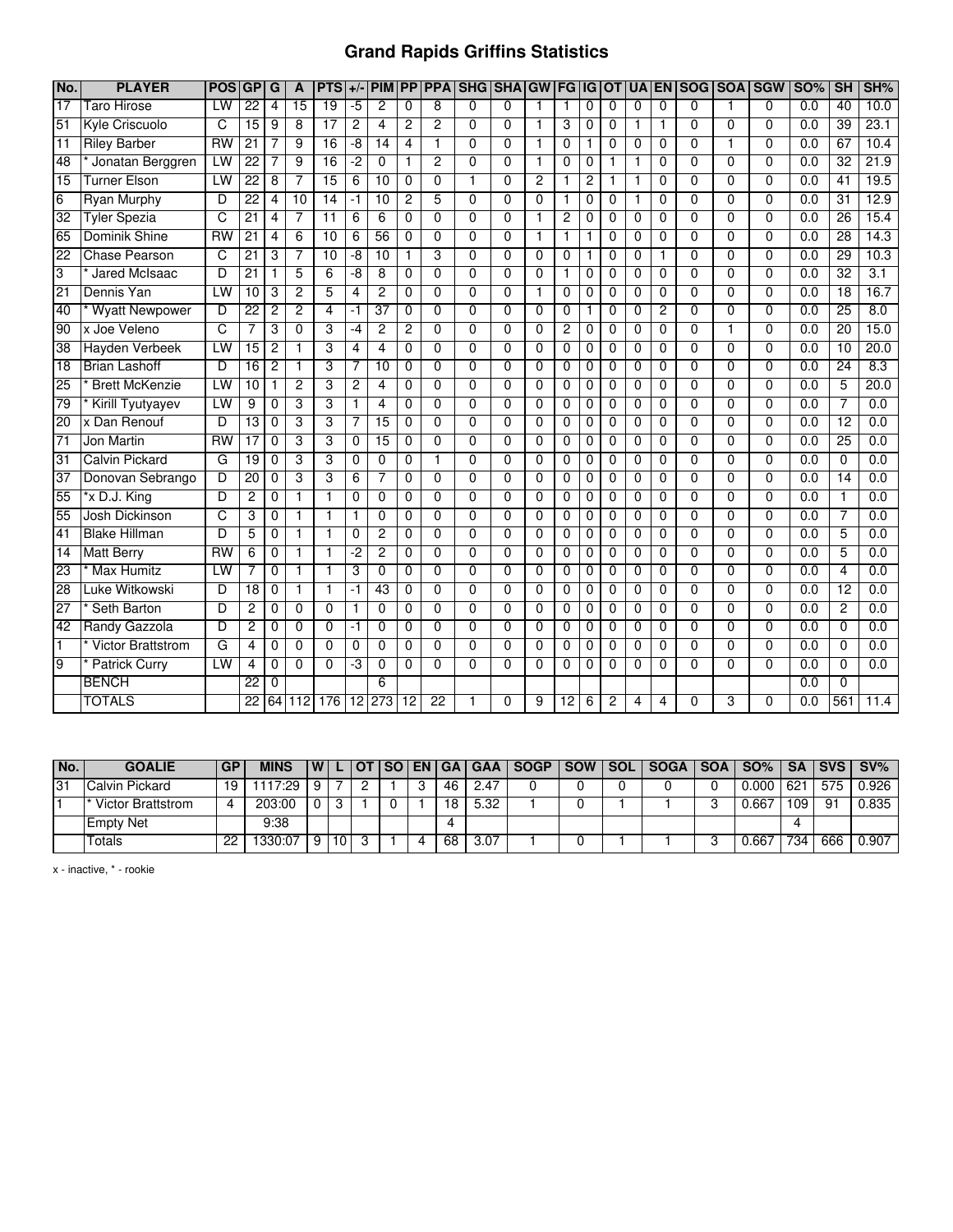#### **Hartford Wolf Pack Statistics**

| No.             | <b>PLAYER</b>            | <b>POSIGP</b>   |                 | G              |                | $A$   PTS $+/-$   PIM |                 |                         |                |                         | <b>PP PPA SHG SHAGW</b> |                |          | <b>FG</b>      | l IG     | <b>OT</b> | <b>UA</b>      |          | <b>EN SOG SOA SGW</b> |                |                | <b>SO%</b> | SH              | SH%  |
|-----------------|--------------------------|-----------------|-----------------|----------------|----------------|-----------------------|-----------------|-------------------------|----------------|-------------------------|-------------------------|----------------|----------|----------------|----------|-----------|----------------|----------|-----------------------|----------------|----------------|------------|-----------------|------|
| 22              | Jonny Brodzinski         | $\overline{RW}$ | $\overline{18}$ | 7              | 11             | 18                    | 3               | $\overline{14}$         | 3              | 3                       | $\overline{2}$          |                |          | 0              | 0        | $\Omega$  | $\Omega$       | $\Omega$ | $\Omega$              | $\overline{2}$ | $\Omega$       | 0.0        | 50              | 14.0 |
| $\overline{28}$ | <b>Anthony Greco</b>     | $\overline{RW}$ | $\overline{18}$ | 5              | $\overline{9}$ | 14                    | $\mathbf 0$     | $\overline{2}$          | 0              | 5                       | 0                       | 0              | 1        | $\overline{2}$ | 0        | 1         | $\mathbf 0$    | 0        | $\Omega$              | $\Omega$       | $\Omega$       | 0.0        | $\overline{72}$ | 6.9  |
| $\overline{11}$ | <b>Tanner Fritz</b>      | <b>RW</b>       | $\overline{18}$ | 4              | 10             | 14                    | 6               | 12                      | $\Omega$       | $\overline{\mathbf{1}}$ | $\Omega$                | 1              | $\Omega$ | $\mathbf{1}$   | 1        | $\Omega$  | $\Omega$       | $\Omega$ | $\Omega$              | 1              | $\Omega$       | 0.0        | $\overline{16}$ | 25.0 |
| 6               | Zac Jones                | D               | $\overline{18}$ | 3              | 10             | $\overline{13}$       | -1              | 8                       | 1              | 8                       | 0                       | 0              | $\Omega$ | 0              | 0        | 0         | 0              | 0        | $\mathbf 0$           | 2              | $\Omega$       | 0.0        | 33              | 9.1  |
| 26              | <b>Tim Gettinger</b>     | LW              | 16              | 6              | 5              | $\overline{11}$       | 6               | 16                      | $\overline{2}$ | $\Omega$                | 1                       | 0              |          | $\Omega$       | 1        | $\Omega$  | $\Omega$       | 1        | $\overline{2}$        | $\overline{2}$ | $\overline{2}$ | 100.0      | 40              | 15.0 |
| 48              | Lauri Pajuniemi          | RW              | $\overline{18}$ | 6              | 5              | $\overline{11}$       | 3               | 8                       | 1              | $\overline{2}$          | 0                       | 0              | 2        | 0              | 0        | 0         | $\overline{c}$ | 0        | 0                     | 1              | $\Omega$       | 0.0        | 39              | 15.4 |
| 7               | Ty Ronning               | RW              | 18              | 6              | 5              | $\overline{11}$       | 6               | $\overline{2}$          | $\mathbf{1}$   | 1                       | 0                       | $\Omega$       |          | 1              | $\Omega$ | $\Omega$  | $\overline{c}$ | $\Omega$ | $\Omega$              | $\mathbf{1}$   | $\Omega$       | 0.0        | 38              | 15.8 |
| $\overline{27}$ | Morgan Barron            | C               | 15              | 6              | 3              | 9                     | $\overline{c}$  | 8                       | 3              | 0                       | 1                       | 0              | 2        | 0              | 1        | 0         | $\overline{c}$ | 1        | 0                     | $\mathbf{1}$   | $\Omega$       | 0.0        | 33              | 18.2 |
| 23              | P.C. Labrie              | LW              | $\overline{17}$ | 2              | 6              | 8                     | $\overline{c}$  | 9                       | $\Omega$       | $\Omega$                | $\Omega$                | $\Omega$       | 0        | $\Omega$       | 1        | $\Omega$  | $\Omega$       | $\Omega$ | $\Omega$              | $\Omega$       | 0              | 0.0        | 15              | 13.3 |
| 51              | Tarmo Reunanen           | D               | $\overline{16}$ | 1              | 7              | 8                     | 8               | $\overline{\mathbf{4}}$ | $\Omega$       | 2                       | $\Omega$                | 0              | 0        | 1              | 0        | $\Omega$  | $\Omega$       | $\Omega$ | $\Omega$              | $\Omega$       | $\Omega$       | 0.0        | $\overline{18}$ | 5.6  |
| 49              | <b>Braden Schneider</b>  | D               | $\overline{18}$ | $\Omega$       | 7              | 7                     | 10              | 6                       | $\Omega$       | $\Omega$                | 0                       | 3              | 0        | $\Omega$       | $\Omega$ | 0         | $\Omega$       | $\Omega$ | $\Omega$              | $\Omega$       | 0              | 0.0        | $\overline{16}$ | 0.0  |
| 96              | Cristiano DiGiacinto     | LW              | 12              | 3              |                | $\overline{4}$        | 1               | 13                      | $\Omega$       | $\Omega$                | 0                       | $\Omega$       | 0        | $\Omega$       | 1        | 0         | $\Omega$       | $\Omega$ | $\Omega$              | $\Omega$       | $\Omega$       | 0.0        | 8               | 37.5 |
| $\overline{4}$  | Zach Giuttari            | D               | 12              |                | 3              | $\overline{4}$        | 3               | $\overline{0}$          | $\Omega$       | $\overline{0}$          | 0                       | $\overline{0}$ | 0        | $\Omega$       | 0        | $\Omega$  | $\Omega$       | $\Omega$ | $\overline{0}$        | $\Omega$       | 0              | 0.0        | 19              | 5.3  |
| 55              | Patrick Khodorenko       | C               | 14              |                | 3              | $\overline{4}$        | 5               | 13                      | 0              |                         | 0                       | $\Omega$       | 0        | 0              | 0        | 0         | $\Omega$       | 0        | $\Omega$              | $\Omega$       | 0              | 0.0        | 18              | 5.6  |
| $\overline{2}$  | <b>Anthony Bitetto</b>   | D               | $\overline{10}$ | 3              | $\overline{0}$ | 3                     | -3              | 16                      | $\mathbf{1}$   | $\overline{0}$          | 0                       | $\overline{0}$ | 1        | $\Omega$       | 1        | $\Omega$  | $\Omega$       | 1        | $\overline{0}$        | $\overline{0}$ | $\overline{0}$ | 0.0        | $\overline{17}$ | 17.6 |
| $\overline{8}$  | Alex Whelan              | <b>RW</b>       | 13              | $\overline{c}$ |                | 3                     | $\Omega$        | $\Omega$                | $\Omega$       | $\Omega$                | 0                       | $\Omega$       | $\Omega$ | $\Omega$       | $\Omega$ | $\Omega$  |                | $\Omega$ | $\Omega$              | $\Omega$       | 0              | 0.0        | 23              | 8.7  |
| 24              | <b>Matthew Robertson</b> | D               | $\overline{18}$ | 0              | 3              | 3                     | $\Omega$        | 8                       | 0              | 2                       | 0                       | $\Omega$       | 0        | 0              | 0        | 0         | $\Omega$       | $\Omega$ | $\Omega$              | $\Omega$       | 0              | 0.0        | 21              | 0.0  |
| $\overline{21}$ | <b>Austin Rueschhoff</b> | F               | 9               |                |                | $\overline{c}$        | -1              | $\overline{15}$         | 1              | $\Omega$                | 0                       | $\Omega$       | 0        | 0              | 0        | $\Omega$  | $\Omega$       | $\Omega$ | $\Omega$              | $\Omega$       | 0              | 0.0        | 7               | 14.3 |
| $\overline{19}$ | <b>Justin Richards</b>   | C               | 16              | 1              |                | $\overline{2}$        | -8              | 6                       | 0              | $\Omega$                | 0                       | $\Omega$       | 0        | 1              | 0        | 0         | $\Omega$       | $\Omega$ | $\Omega$              | $\Omega$       | 0              | 0.0        | $\overline{16}$ | 6.3  |
| 25              | x Libor Hajek            | D               | 5               | $\Omega$       | $\overline{c}$ | $\overline{c}$        | 3               | 6                       | $\Omega$       | $\Omega$                | 0                       | $\Omega$       | 0        | $\Omega$       | $\Omega$ | $\Omega$  | $\Omega$       | $\Omega$ | $\Omega$              | $\Omega$       | $\Omega$       | 0.0        | 5               | 0.0  |
| $\overline{20}$ | <b>Hunter Skinner</b>    | D               | 10              | 1              | 0              | $\mathbf{1}$          | 6               | 6                       | 0              | $\Omega$                | 0                       | 0              | 1        | 0              | 0        | 0         | $\mathbf 0$    | 0        | $\mathbf 0$           | $\Omega$       | $\Omega$       | 0.0        | 9               | 11.1 |
| $\overline{14}$ | x Greg McKegg            | C               |                 | 0              | 0              | $\Omega$              | 3               | $\Omega$                | $\Omega$       | $\Omega$                | 0                       | $\Omega$       | 0        | 0              | 0        | 0         | $\Omega$       | 0        | $\Omega$              | $\Omega$       | 0              | 0.0        | 0               | 0.0  |
| 3               | <b>Jeff Taylor</b>       | D               | 1               | 0              | 0              | 0                     | $\Omega$        | $\Omega$                | 0              | $\Omega$                | $\Omega$                | $\Omega$       | 0        | 0              | 0        | 0         | 0              | 0        | $\mathbf 0$           | $\Omega$       | 0              | 0.0        | 2               | 0.0  |
| 33              | <b>Tyler Wall</b>        | G               | 1               | $\mathbf 0$    | $\Omega$       | $\Omega$              | $\Omega$        | $\Omega$                | $\Omega$       | $\Omega$                | $\Omega$                | $\Omega$       | $\Omega$ | $\Omega$       | $\Omega$ | $\Omega$  | $\Omega$       | $\Omega$ | $\Omega$              | $\Omega$       | $\Omega$       | 0.0        | $\Omega$        | 0.0  |
| $\overline{35}$ | Adam Huska               | G               | 6               | $\mathbf 0$    | $\mathbf 0$    | 0                     | $\mathbf 0$     | 0                       | 0              | $\Omega$                | $\Omega$                | 0              | $\Omega$ | 0              | 0        | 0         | 0              | 0        | $\mathbf 0$           | $\Omega$       | $\Omega$       | 0.0        | 0               | 0.0  |
| $\overline{71}$ | x Keith Kinkaid          | G               | $\overline{11}$ | $\mathbf 0$    | $\mathbf 0$    | $\Omega$              | $\Omega$        | $\Omega$                | $\mathbf 0$    | $\Omega$                | $\Omega$                | $\Omega$       | 0        | 0              | 0        | 0         | $\Omega$       | 0        | $\Omega$              | $\Omega$       | $\Omega$       | 0.0        | $\mathbf 0$     | 0.0  |
| 9               | Mike O'Leary             | LW              | $\overline{13}$ | 0              | 0              | $\Omega$              | -1              | 5                       | 0              | $\Omega$                | 0                       | $\Omega$       | 0        | 0              | 0        | 0         | $\Omega$       | 0        | $\Omega$              | $\Omega$       | 0              | 0.0        | 11              | 0.0  |
|                 | <b>BENCH</b>             |                 | 18              | $\overline{c}$ |                |                       |                 | $\mathfrak{p}$          |                |                         |                         |                |          |                |          |           |                |          |                       |                |                | 0.0        | $\overline{c}$  |      |
|                 | <b>TOTALS</b>            |                 | 18              |                | 61 93          | 152                   | 53 <sub>l</sub> | 179                     | 13             | 25                      | 4                       | 5              | 10       | 6              | 6        | 1         |                | 3        | 2                     | 10             | $\mathcal{P}$  | 20.0       | 528             | 11.2 |

| No. | <b>GOALIE</b>    | <b>GP</b> | <b>MINS</b> | WIL             |  | <b>SO</b> | <b>EN</b> | GА | <b>GAA</b> | <b>SOGP</b> | <b>SOW</b> | <b>SOL</b> | <b>SOGA</b> | <b>SOA</b> | <b>SO%</b> | <b>SA</b> | <b>SVS</b> | $SV\%$ |
|-----|------------------|-----------|-------------|-----------------|--|-----------|-----------|----|------------|-------------|------------|------------|-------------|------------|------------|-----------|------------|--------|
| 35  | Adam Huska       | 6         | 353:54      | ົ               |  |           |           |    | 2.20       |             |            |            |             |            | 0.000      | 70        | 159        | 0.924  |
| 71  | x Keith Kinkaid  |           | 670:38      | 9               |  |           |           | 29 | 2.59       |             |            |            |             | 10         | .000       | 345       | 316        | 0.916  |
| 33  | Tyler Wall       |           | 60:00       |                 |  |           |           |    | 3.00       |             |            |            |             |            | 0.000      | 30        | -27        | 0.900  |
|     | <b>Empty Net</b> |           | 9:40        |                 |  |           |           |    |            |             |            |            |             |            |            |           |            |        |
|     | Totals           | 18        | 1094:12     | 12 <sub>1</sub> |  |           |           | 45 | 2.47       |             |            |            |             |            | .000       | 547       | 502        | 0.918  |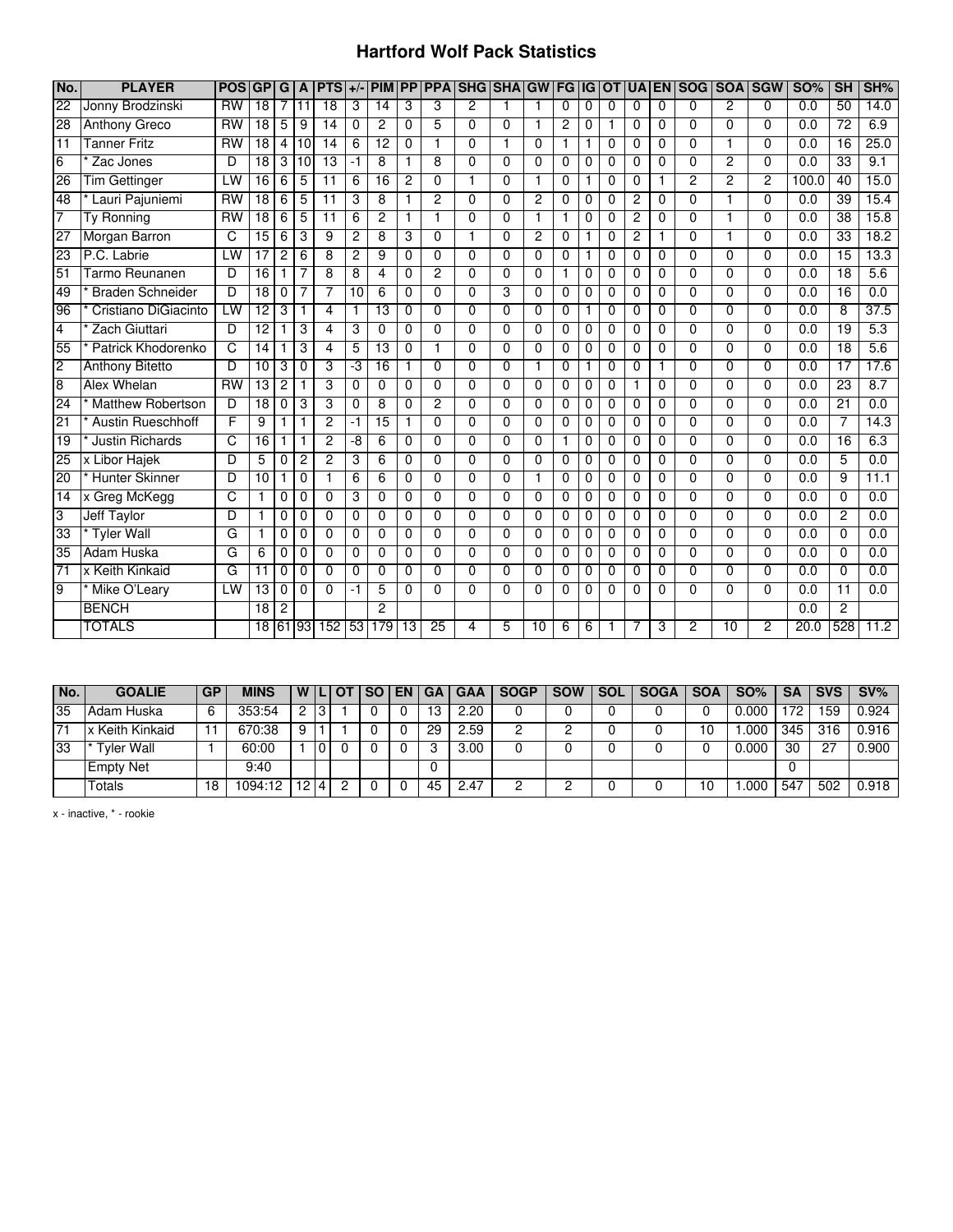## **Henderson Silver Knights Statistics**

| No.             | <b>PLAYER</b>          | <b>POS GP</b>           |                 | G              | A              | <b>PTS</b>      | $+/-$          | <b>PIM</b>      | $\overline{PP}$ | <b>PPA</b>      |                | <b>SHG SHA</b> | <b>GW</b>      | FG              | $\overline{G}$ | <b>OT</b>      | <b>UA</b>      |          | <b>EN SOG</b>  | <b>SOA</b>     | <b>SGW</b>     | <b>SO%</b>       | SH              | SH%  |
|-----------------|------------------------|-------------------------|-----------------|----------------|----------------|-----------------|----------------|-----------------|-----------------|-----------------|----------------|----------------|----------------|-----------------|----------------|----------------|----------------|----------|----------------|----------------|----------------|------------------|-----------------|------|
| 16              | Pavel Dorofeyev        | C                       | $\overline{18}$ | 7              | 7              | 14              | $\overline{4}$ | $\overline{12}$ | $\mathbf{2}$    | 3               | 0              | 0              | 0              | 2               | 1              | 0              | 1              | 0        | 1              | 2              | $\Omega$       | 50.0             | 44              | 15.9 |
| 42              | Daniil Miromanov       | D                       | 15              | 3              | 8              | $\overline{11}$ | 6              | 10              | 1               | 2               | $\Omega$       | 0              |                | 1               | 1              | 0              | 0              | 0        | $\mathbf{0}$   | $\Omega$       | $\Omega$       | 0.0              | $\overline{41}$ | 7.3  |
| $\overline{77}$ | <b>Maxim Marushev</b>  | C                       | 17              | 3              | 7              | 10              | 6              | 8               | 0               |                 | $\overline{c}$ | 0              | $\Omega$       | 0               | 0              | 0              | 1              | 0        | $\mathbf 0$    | 0              | $\Omega$       | $\overline{0.0}$ | $\overline{25}$ | 12.0 |
| 64              | Ben Jones              | C                       | 16              | 6              | 3              | 9               | 0              | $\overline{20}$ | $\mathbf 0$     | 2               | $\overline{c}$ | $\Omega$       | 1              | 1               | 0              | 1              | 1              | 1        | $\Omega$       | $\Omega$       | 0              | 0.0              | $\overline{39}$ | 15.4 |
| 47              | Sven Bärtschi          | LW                      | 14              | 4              | 4              | $\overline{8}$  | -6             | 2               | 3               | 3               | $\overline{0}$ | $\overline{0}$ | 2              | 1               | 0              | 1              | 0              | $\Omega$ | $\overline{0}$ | 1              | $\overline{0}$ | 0.0              | 28              | 14.3 |
| 49              | Peter DiLiberatore     | D                       | 16              | 1              | 7              | 8               | 6              | 26              | $\Omega$        |                 | $\Omega$       | 0              | 0              | 0               | 1              | $\Omega$       | 0              | 0        | $\overline{0}$ | 1              | 0              | 0.0              | 26              | 3.8  |
| 79              | Colt Conrad (total)    | C                       | 13              | 3              | 4              | 7               | 4              | 6               | 0               | $\Omega$        | $\Omega$       |                | 0              | 1               | 0              | 0              | 0              | 0        | $\overline{0}$ | $\Omega$       | $\overline{0}$ | 0.0              | $\overline{11}$ | 27.3 |
|                 | <b>HSK</b>             | C                       | $\overline{13}$ | 3              | 4              | 7               | 4              | 6               | $\Omega$        | $\Omega$        | $\Omega$       | 1              | 0              | 1               | 0              | $\Omega$       | $\Omega$       | 0        | $\mathbf{0}$   | $\Omega$       | $\Omega$       | 0.0              | $\overline{11}$ | 27.3 |
| 57              | <b>Mason Primeau</b>   | C                       | 17              | 3              | 4              | 7               | -1             | $\overline{4}$  | $\Omega$        |                 | $\Omega$       | 0              | 2              | $\overline{2}$  | 0              | 0              | $\Omega$       | $\Omega$ | 0              | $\Omega$       | $\Omega$       | 0.0              | $\overline{13}$ | 23.1 |
| 54              | Jermaine Loewen        | RW                      | 18              | 3              | 4              | 7               | 8              | 36              | 0               | $\Omega$        | $\Omega$       | 0              | 0              | 0               | 0              | 0              | 0              | 0        | 0              | $\Omega$       | $\Omega$       | 0.0              | $\overline{21}$ | 14.3 |
| 25              | <b>Lucas Elvenes</b>   | $\overline{RW}$         | 14              | 2              | 5              | 7               | -2             | $\overline{2}$  | 1               | 4               | $\mathbf{0}$   | 0              | $\Omega$       | 1               | $\mathbf 0$    | $\mathbf 0$    | 0              | 0        | $\overline{0}$ | $\mathbf{0}$   | $\Omega$       | 0.0              | $\overline{15}$ | 13.3 |
| 43              | <b>Paul Cotter</b>     | $\overline{RW}$         | $\overline{14}$ | 5              | $\mathbf 0$    | 5               | $-3$           | $\overline{17}$ | 3               | 0               | $\mathbf 0$    | 0              | 0              | 1               | 1              | $\mathbf 0$    | 0              | 0        | $\overline{0}$ | $\mathbf{1}$   | $\Omega$       | 0.0              | 34              | 14.7 |
| $\overline{72}$ | <b>Gage Quinney</b>    | LW                      | 7               |                | $\overline{4}$ | $\overline{5}$  | $\mathbf{1}$   | $\overline{0}$  | $\mathbf{0}$    |                 | $\mathbf{0}$   | $\overline{0}$ | 1              | 0               | 0              | $\mathbf 0$    | 0              | 0        | $\overline{0}$ | $\overline{0}$ | $\overline{0}$ | 0.0              | $\overline{11}$ | 9.1  |
| 18              | *x Peyton Krebs        | LW                      | 2               | 0              | 5              | 5               | 1              | $\overline{4}$  | $\overline{0}$  | 3               | $\overline{0}$ | $\overline{0}$ | 0              | $\overline{0}$  | $\overline{0}$ | $\overline{0}$ | $\overline{0}$ | 0        | 1              | 1              | 1              | 100.0            | $\overline{2}$  | 0.0  |
| 46              | Jonas Rondbjerg        | RW                      | 6               | 3              | 1              | 4               | 2              | $\overline{0}$  | 1               | $\overline{0}$  | $\overline{0}$ | $\overline{0}$ | $\overline{0}$ | $\overline{0}$  | $\overline{0}$ | $\overline{0}$ | $\overline{0}$ | 0        | $\overline{0}$ | $\overline{0}$ | $\overline{0}$ | 0.0              | $\overline{12}$ | 25.0 |
| 15              | Jake Leschyshyn        | C                       | 6               | $\overline{2}$ | $\overline{c}$ | $\overline{4}$  | 3              | $\mathbf 0$     | 0               | 1               | $\Omega$       | 1              | $\mathbf{1}$   | $\mathbf{1}$    | 0              | $\mathbf 0$    | $\mathbf{0}$   | 0        | $\overline{0}$ | $\overline{0}$ | $\overline{0}$ | 0.0              | $\overline{11}$ | 18.2 |
| 8               | Jack Dugan             | LW                      | 6               | 1              | 3              | $\overline{4}$  | $-1$           | $\overline{4}$  | 1               | $\mathbf{1}$    | $\Omega$       | 0              | $\Omega$       | 0               | 0              | $\mathbf 0$    | $\mathbf{0}$   | 0        | 0              | $\mathbf{1}$   | $\Omega$       | 0.0              | $\overline{7}$  | 14.3 |
| 74              | * Lynden McCallum      | F                       | $\overline{11}$ | 1              | 3              | $\overline{4}$  | $-3$           | $\overline{0}$  | $\overline{0}$  | $\overline{2}$  | $\overline{0}$ | $\overline{0}$ | $\mathbf 0$    | $\overline{0}$  | $\overline{0}$ | $\overline{0}$ | $\mathbf{0}$   | 0        | $\overline{0}$ | $\overline{0}$ | $\overline{0}$ | 0.0              | $\overline{9}$  | 11.1 |
| 94              | <b>Brayden Pachal</b>  | D                       | $\overline{18}$ | 1              | 3              | $\overline{4}$  | $-2$           | 29              | 1               | $\overline{0}$  | $\Omega$       | 0              | $\Omega$       | $\overline{0}$  | 0              | $\mathbf{0}$   | 0              | 0        | $\overline{0}$ | $\overline{0}$ | $\Omega$       | 0.0              | 21              | 4.8  |
| $\overline{22}$ | lan McCoshen           | $\overline{D}$          | 18              | 0              | $\overline{4}$ | $\overline{4}$  | 5              | 15              | $\overline{0}$  | $\overline{0}$  | $\overline{0}$ | $\overline{0}$ | $\overline{0}$ | $\overline{0}$  | $\overline{0}$ | $\overline{0}$ | 0              | 0        | $\overline{0}$ | $\overline{0}$ | $\overline{0}$ | 0.0              | 14              | 0.0  |
| $\overline{78}$ | *x Daniel D'Amato      | F                       | 5               |                | $\overline{2}$ | 3               | 1              | $\overline{4}$  | $\Omega$        | $\Omega$        | $\Omega$       | 0              | $\Omega$       | $\mathbf{1}$    | 0              | $\Omega$       | 0              | 0        | 0              | $\Omega$       | $\Omega$       | 0.0              | 3               | 33.3 |
| 18              | <b>Matt Boudens</b>    | $\overline{\mathsf{C}}$ | 4               | $\overline{0}$ | 3              | 3               | 4              | 5               | $\overline{0}$  | $\overline{0}$  | $\overline{0}$ | $\overline{0}$ | $\overline{0}$ | $\overline{0}$  | $\overline{0}$ | $\overline{0}$ | $\overline{0}$ | 0        | $\overline{0}$ | $\overline{0}$ | $\overline{0}$ | 0.0              | 4               | 0.0  |
| 51              | <b>Derrick Pouliot</b> | D                       | 16              | 0              | 3              | 3               | -2             | 14              | 0               | 1               | $\overline{0}$ | 0              | 0              | $\overline{0}$  | 0              | 0              | 0              | 0        | $\overline{0}$ | $\overline{0}$ | $\overline{0}$ | 0.0              | 22              | 0.0  |
| 6               | * Kaedan Korczak       | D                       | 10              |                | 1              | 2               | $\mathbf{1}$   | 6               | 1               | $\overline{0}$  | $\overline{0}$ | $\overline{0}$ | 0              | 1               | $\overline{0}$ | $\overline{0}$ | $\overline{0}$ | 0        | $\overline{0}$ | $\overline{0}$ | $\overline{0}$ | 0.0              | 13              | 7.7  |
| 65              | <b>Zack Hayes</b>      | D                       | 9               | 1              | $\mathbf 0$    | 1               | $\overline{c}$ | $\overline{c}$  | $\mathbf 0$     | $\mathbf 0$     | $\mathbf 0$    | 0              | 0              | 0               | 0              | $\mathbf 0$    | 0              | 0        | 0              | $\mathbf 0$    | $\Omega$       | 0.0              | 5               | 20.0 |
| 37              | <b>Reid Duke</b>       | C                       | $\overline{2}$  | 0              | $\mathbf{1}$   | 1               | $\overline{2}$ | $\mathbf{0}$    | $\overline{0}$  | $\Omega$        | $\Omega$       | 0              | $\mathbf{0}$   | $\overline{0}$  | $\mathbf 0$    | $\mathbf{0}$   | 0              | 0        | $\overline{0}$ | $\mathbf{0}$   | $\Omega$       | 0.0              | $\mathbf{1}$    | 0.0  |
| 53              | x Tariq Hammond        | D                       | 4               | 0              | $\mathbf{1}$   | 1               | 1              | $\overline{4}$  | $\mathbf 0$     | $\Omega$        | $\Omega$       | 0              | $\Omega$       | 0               | $\mathbf 0$    | $\mathbf 0$    | 0              | 0        | 0              | $\mathbf{0}$   | $\mathbf{0}$   | 0.0              | $\overline{2}$  | 0.0  |
| 86              | <b>Ben Thomson</b>     | LW                      | 10              | 0              | $\mathbf{1}$   | 1               | $-4$           | $\overline{18}$ | $\mathbf 0$     | $\mathbf{0}$    | $\Omega$       | 0              | $\Omega$       | $\mathbf{0}$    | $\mathbf 0$    | $\mathbf{0}$   | 0              | $\Omega$ | 0              | $\mathbf{0}$   | $\Omega$       | $\overline{0.0}$ | 6               | 0.0  |
| 85              | *x Connor Corcoran     | D                       | $\overline{2}$  | 0              | $\mathbf 0$    | $\overline{0}$  | $-1$           | $\overline{2}$  | $\mathbf 0$     | $\Omega$        | $\mathbf{0}$   | 0              | $\Omega$       | $\mathbf 0$     | $\mathbf 0$    | $\mathbf 0$    | $\mathbf 0$    | 0        | $\overline{0}$ | $\overline{0}$ | $\mathbf{0}$   | 0.0              | 3               | 0.0  |
| 53              | *x Tyler Busch         | C                       | 4               | 0              | $\mathbf 0$    | $\overline{0}$  | -1             | 6               | $\overline{0}$  | $\Omega$        | $\Omega$       | 0              | 0              | $\mathbf 0$     | 0              | $\Omega$       | $\Omega$       | $\Omega$ | $\overline{0}$ | $\overline{0}$ | $\overline{0}$ | 0.0              | 3               | 0.0  |
| $\overline{1}$  | <b>Dylan Ferguson</b>  | G                       | 4               | 0              | 0              | $\overline{0}$  | $\mathbf 0$    | $\overline{0}$  | $\overline{0}$  | $\Omega$        | $\Omega$       | $\overline{0}$ | $\Omega$       | $\overline{0}$  | $\overline{0}$ | $\overline{0}$ | 0              | $\Omega$ | $\overline{0}$ | $\overline{0}$ | $\overline{0}$ | 0.0              | $\overline{0}$  | 0.0  |
| 78              | x Blake Siebenaler     | D                       | 4               | 0              | 0              | 0               | 0              | $\overline{2}$  | $\Omega$        | $\Omega$        | $\Omega$       | 0              | $\Omega$       | 0               | 0              | 0              | 0              | 0        | $\overline{0}$ | $\Omega$       | $\Omega$       | 0.0              | $\overline{2}$  | 0.0  |
| 83              | <b>Brandon Hickey</b>  | D                       | 8               | 0              | 0              | $\mathbf 0$     | $-1$           | $\overline{0}$  | $\Omega$        | $\Omega$        | $\mathbf{0}$   | 0              | $\mathbf{0}$   | 0               | $\mathbf 0$    | $\mathbf{0}$   | 0              | 0        | $\mathbf 0$    | $\Omega$       | $\overline{0}$ | 0.0              | 7               | 0.0  |
| 36              | Logan Thompson         | G                       | 16              | 0              | 0              | $\Omega$        | 0              | 0               | $\Omega$        | $\Omega$        | $\Omega$       | 0              | $\Omega$       | $\mathbf 0$     | 0              | 0              | 0              | 0        | 0              | $\Omega$       | $\Omega$       | 0.0              | $\mathbf 0$     | 0.0  |
|                 | <b>BENCH</b>           |                         | 18              |                |                |                 |                | 6               |                 |                 |                |                |                |                 |                |                |                |          |                |                |                | $\overline{0.0}$ |                 |      |
|                 | <b>TOTALS</b>          |                         | $\overline{18}$ |                | 53 90          | 142             | 30             | 264             | 14              | $\overline{26}$ | 4              | 2              | 8              | $\overline{13}$ | 4              | $\overline{c}$ | 3              |          | 2              |                |                | 28.6             | 456             | 11.4 |

| No. | <b>GOALIE</b>    | <b>GP</b> | <b>MINS</b> |   |    | IWILIOTISO I EN I GA |    |      | I GAA I SOGP | SOW SOL | SOGA | $SOA$ $\mid$ $SO\%$ $\mid$ $SA$ $\mid$ $SVS$ $\mid$ $SV\%$ |     |                 |       |
|-----|------------------|-----------|-------------|---|----|----------------------|----|------|--------------|---------|------|------------------------------------------------------------|-----|-----------------|-------|
|     | * Dylan Ferguson |           | 78:50       |   |    |                      | -6 | 2.01 |              |         |      | 0.000                                                      | 81  | 75              | 0.926 |
| 36  | Logan Thompson   | 16        | 911:06      |   | 86 |                      | 42 | 2.77 |              |         |      | ن 714 $\,$                                                 | 558 | 516             | 0.925 |
|     | <b>Empty Net</b> |           | 7:57        |   |    |                      |    |      |              |         |      |                                                            |     |                 |       |
|     | Totals           | '8        | 1097:53     | 9 | 7  |                      | 49 | 2.68 |              |         |      | 0.714                                                      | 640 | 59 <sup>4</sup> | 0.923 |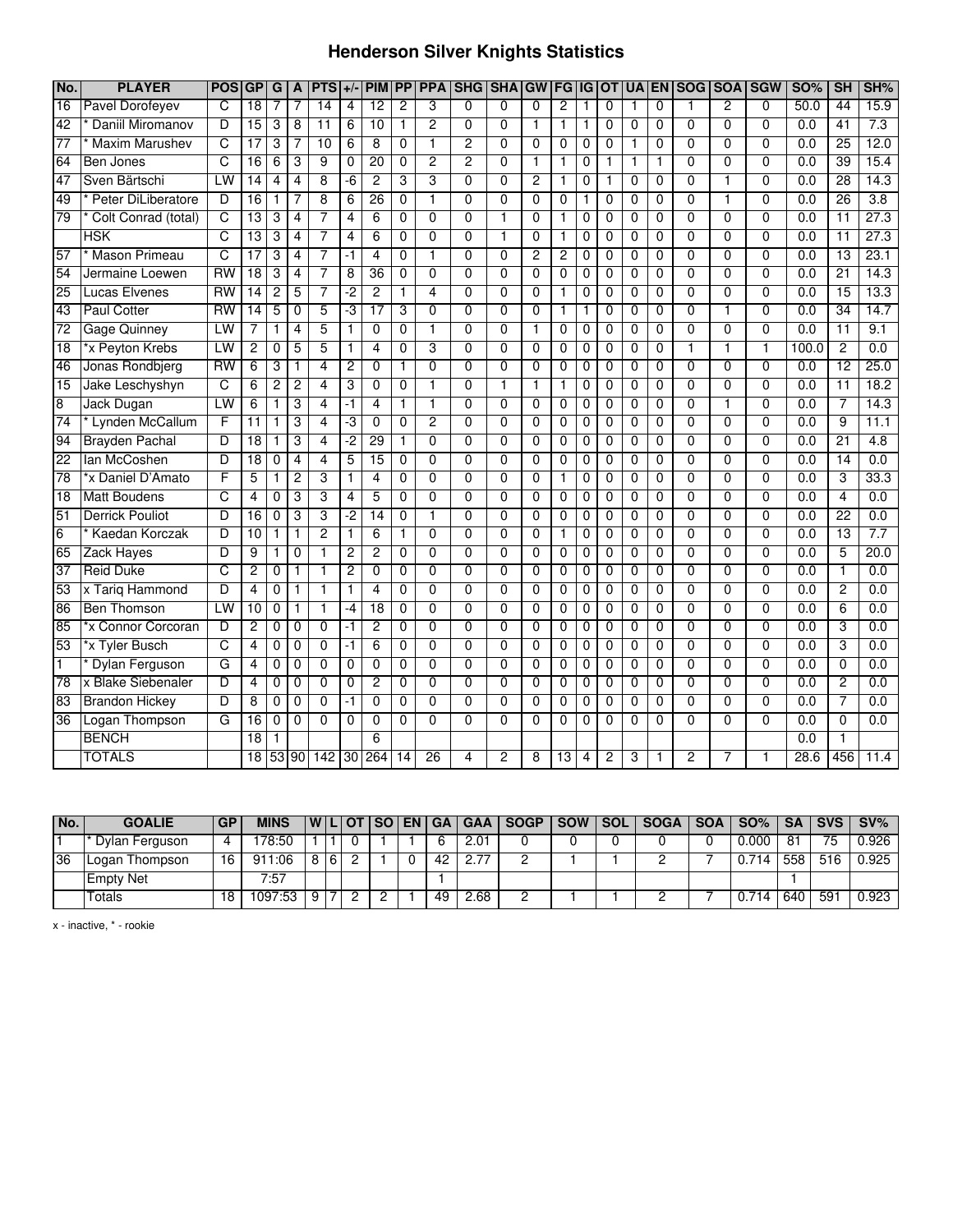## **Hershey Bears Statistics**

| No.             | <b>PLAYER</b>         | <b>POS</b>      | <b>GP</b>       | G              | A        | <b>PTS</b>      | $+/-$          | <b>PIM</b>      | PP              | <b>PPA</b>      | <b>SHG SHAGW</b> |                |                | FG       | IG       | <b>OT</b>      | <b>IUA</b>     |          | <b> EN SOG SOA SGW</b> |                |                | <b>SO%</b> | <b>SH</b>       | SH%              |
|-----------------|-----------------------|-----------------|-----------------|----------------|----------|-----------------|----------------|-----------------|-----------------|-----------------|------------------|----------------|----------------|----------|----------|----------------|----------------|----------|------------------------|----------------|----------------|------------|-----------------|------------------|
| $\overline{21}$ | Joe Snively           | LW              | $\overline{18}$ | 7              | 11       | $\overline{18}$ | 10             | 12              | 3               | 4               | 1                | 1              | $\overline{2}$ | 0        |          | $\Omega$       | $\overline{c}$ | 1        | 1                      | 2              | $\mathbf{1}$   | 50.0       | 54              | 13.0             |
| 17              | x Mike Sgarbossa      | C               | $\overline{15}$ | 8              | 6        | $\overline{14}$ | $-4$           | 4               | $\overline{c}$  | 4               | $\Omega$         | $\Omega$       | $\Omega$       | 2        | 2        | 0              | 0              | 1        | 1                      | $\overline{2}$ | $\Omega$       | 50.0       | $\overline{41}$ | 19.5             |
| 18              | <b>Garrett Pilon</b>  | $\overline{RW}$ | 16              | 7              | 6        | 13              | -1             | 24              | 3               | 1               | 0                | $\mathbf 0$    | 0              | 1        | 0        | 0              | 0              | 0        | 0                      | 1              | $\Omega$       | 0.0        | 46              | 15.2             |
| 26              | <b>Matt Moulson</b>   | LW              | $\overline{17}$ | 2              | 8        | 10              | $-6$           | 8               | $\mathbf{1}$    | 4               | $\Omega$         | $\Omega$       | $\Omega$       | 0        | 0        | $\mathbf 0$    | 0              | 0        | $\mathbf{0}$           | 1              | $\Omega$       | 0.0        | $\overline{33}$ | 6.1              |
| 19              | Mike Vecchione        | C               | 8               | 1              | 9        | $\overline{10}$ | 3              | 17              | $\Omega$        | 5               | 0                | $\Omega$       | $\Omega$       | 1        | $\Omega$ | $\Omega$       | 0              | $\Omega$ | 0                      |                | $\Omega$       | 0.0        | 20              | 5.0              |
| 4               | <b>Cody Franson</b>   | D               | $\overline{14}$ | 3              | 6        | 9               | -2             | 6               | $\overline{c}$  | 3               | 0                | $\Omega$       | $\Omega$       | 0        | 0        | $\Omega$       | 0              | 0        | 0                      | 0              | $\Omega$       | 0.0        | 23              | 13.0             |
| 14              | Axel Jonsson-Fjallby  | LW              | 12              | 4              | 4        | 8               | 1              | $\overline{6}$  | $\mathbf 0$     | $\overline{0}$  | $\overline{0}$   | $\overline{0}$ | 3              | 1        | 0        | $\overline{2}$ | 0              | 0        | $\overline{0}$         | 1              | $\overline{0}$ | 0.0        | 26              | 15.4             |
| $\overline{5}$  | Lucas Johansen        | D               | 17              | 3              | 3        | 6               | 9              | 6               | $\Omega$        | $\Omega$        | $\Omega$         | $\Omega$       |                | 1        | 0        | 1              | 0              | $\Omega$ | $\Omega$               | $\mathbf 1$    | $\Omega$       | 0.0        | 17              | 17.6             |
| $\overline{10}$ | <b>Shane Gersich</b>  | C               | $\overline{18}$ | $\overline{2}$ | 4        | 6               | -5             | 14              | 0               | 0               | 0                | 0              | $\Omega$       | 0        | 0        | 0              | 0              | 0        | 0                      | $\Omega$       | $\Omega$       | 0.0        | $\overline{25}$ | $\overline{8.0}$ |
| 36              | <b>Kody Clark</b>     | $\overline{RW}$ | 17              | 3              | 2        | 5               | $\Omega$       | $\overline{16}$ | $\mathbf{1}$    | $\Omega$        | 1                | 0              | $\mathbf{1}$   | 1        | 0        | $\mathbf 0$    | 0              | 0        | $\Omega$               | $\Omega$       | $\Omega$       | 0.0        | 23              | 13.0             |
| 40              | *x Aliaksei Protas    | C               | 8               | 1              | 4        | 5               | 1              | $\overline{c}$  | $\Omega$        | 0               | $\Omega$         | $\mathbf 0$    | $\Omega$       | 1        | 0        | $\mathbf 0$    | 0              | 0        | $\Omega$               |                | $\Omega$       | 0.0        | 16              | 6.3              |
| $\overline{6}$  | <b>Michal Kempny</b>  | D               | $\overline{18}$ | $\Omega$       | 5        | 5               | ٠J             | $\overline{24}$ | $\Omega$        | 1               | 0                | $\Omega$       | $\Omega$       | 0        | 0        | $\Omega$       | 0              | $\Omega$ | 0                      | $\Omega$       | $\Omega$       | 0.0        | $\overline{35}$ | 0.0              |
| 11              | <b>Mason Morelli</b>  | <b>RW</b>       | 12              | 2              | 2        | 4               | 4              | $\overline{17}$ | $\mathbf 0$     | $\Omega$        | 0                | $\Omega$       | $\mathbf{1}$   | 0        | 0        | 1              | 0              | 0        | $\Omega$               | $\Omega$       | $\Omega$       | 0.0        | $\overline{23}$ | 8.7              |
| 37              | <b>Bobby Nardella</b> | D               | 9               | 1              | 3        | 4               | -3             | 6               | $\mathbf 0$     | 2               | $\Omega$         | $\mathbf 0$    | $\Omega$       | $\Omega$ | 0        | $\mathbf 0$    | 0              | $\Omega$ | $\Omega$               | $\Omega$       | $\Omega$       | 0.0        | 22              | 4.5              |
| 28              | <b>Brian Pinho</b>    | <b>RW</b>       | 8               | 0              | 4        | 4               | -2             | $\Omega$        | $\Omega$        | 1               | 0                | $\Omega$       | $\Omega$       | 0        | 0        | $\Omega$       | 0              | 0        | 0                      | $\Omega$       | $\Omega$       | 0.0        | $\overline{22}$ | 0.0              |
| $\overline{13}$ | x Beck Malenstyn      | LW              | $\overline{15}$ | 1              | 2        | 3               | $-4$           | 10              | $\mathbf 0$     | $\Omega$        | 0                | $\mathbf{0}$   | $\Omega$       | 1        | 0        | 0              | 0              | 0        | $\Omega$               | $\Omega$       | $\Omega$       | 0.0        | 26              | $\overline{3.8}$ |
| 27              | <b>Alex Alexeyev</b>  | D               | 18              | $\mathbf 0$    | 3        | 3               | -4             | $\overline{25}$ | $\mathbf 0$     | 1               | $\Omega$         | $\mathbf 0$    | $\Omega$       | 0        | 0        | 0              | 0              | 0        | $\Omega$               | $\Omega$       | $\Omega$       | 0.0        | $\overline{21}$ | 0.0              |
| 24              | <b>Rilev Sutter</b>   | C               | 10              | 1              |          | $\overline{2}$  | -2             | $\overline{c}$  | $\Omega$        | $\Omega$        | $\Omega$         | $\Omega$       | $\Omega$       | $\Omega$ | 0        | $\Omega$       | 0              | 0        | 0                      | $\Omega$       | $\Omega$       | 0.0        | 5               | 20.0             |
| 33              | <b>Tobias Geisser</b> | D               | $\overline{14}$ | 0              | 2        | $\overline{2}$  | -2             | $\overline{4}$  | 0               | $\Omega$        | 0                | $\mathbf{0}$   | $\Omega$       | 0        | 0        | 0              | 0              | $\Omega$ | $\mathbf{0}$           | $\mathbf{0}$   | $\Omega$       | 0.0        | $\overline{20}$ | 0.0              |
| 23              | x Brett Leason        | $\overline{RW}$ | 5               | 1              | 0        | 1               | $\overline{2}$ | 0               | $\overline{1}$  | 0               | $\Omega$         | $\mathbf 0$    | $\Omega$       | 0        | 0        | 0              | 0              | 0        | $\mathbf 0$            | $\Omega$       | $\Omega$       | 0.0        | 11              | 9.1              |
| $\overline{12}$ | Ryan Dmowski          | LW              | 9               | 1              | 0        | 1               | د.             | $\overline{c}$  | 0               | 0               | $\Omega$         | $\mathbf 0$    | 0              | 0        | 0        | $\mathbf 0$    | 0              | 0        | $\Omega$               | $\Omega$       | $\Omega$       | 0.0        | $\overline{15}$ | 6.7              |
| 22              | <b>Kale Kessy</b>     | LW              | 12              | 1              | 0        | 1               | -3             | 46              | 0               | $\overline{0}$  | $\overline{0}$   | $\overline{0}$ | $\Omega$       | 0        | 0        | 0              | 0              | 0        | $\overline{0}$         | $\overline{0}$ | $\overline{0}$ | 0.0        | $\overline{11}$ | 9.1              |
| 42              | Dylan McIlrath        | D               | $\overline{16}$ | 1              | 0        | $\mathbf{1}$    | 4              | 29              | $\Omega$        | $\overline{0}$  | $\Omega$         | $\Omega$       | $\Omega$       | 0        | 0        | 0              | 0              | $\Omega$ | $\Omega$               | $\Omega$       | $\Omega$       | 0.0        | 15              | 6.7              |
| 20              | Drake Rymsha          | C               | 8               | 0              | 1        | $\mathbf{1}$    | $\Omega$       | 14              | $\mathbf 0$     | $\Omega$        | $\Omega$         | $\Omega$       | $\Omega$       | 0        | 0        | $\Omega$       | 0              | 0        | $\Omega$               | $\Omega$       | $\Omega$       | 0.0        | 8               | 0.0              |
| 34              | <b>Eddie Wittchow</b> | $\overline{RW}$ | 8               | 0              |          | 1               | -3             | 18              | $\Omega$        | $\Omega$        | $\Omega$         | $\Omega$       | $\Omega$       | 0        | 0        | $\Omega$       | 0              | 0        | $\Omega$               | $\Omega$       | $\Omega$       | 0.0        | 11              | 0.0              |
| 30              | *x Hunter Shepard     | G               | 1               | 0              | 0        | $\Omega$        | $\Omega$       | $\mathbf{0}$    | $\Omega$        | $\Omega$        | 0                | $\Omega$       | $\Omega$       | $\Omega$ | 0        | $\Omega$       | 0              | $\Omega$ | $\mathbf{0}$           | $\mathbf{0}$   | $\Omega$       | 0.0        | $\Omega$        | 0.0              |
| $\overline{2}$  | <b>Jake Massie</b>    | D               | 2               | 0              | 0        | $\mathbf 0$     | $\Omega$       | $\mathbf 0$     | $\mathbf 0$     | 0               | $\Omega$         | $\Omega$       | $\Omega$       | 0        | 0        | $\mathbf 0$    | $\Omega$       | 0        | $\mathbf{0}$           | $\mathbf{0}$   | $\Omega$       | 0.0        | 1               | 0.0              |
| 35              | x Zach Fucale         | G               | 7               | 0              | 0        | 0               | $\Omega$       | $\Omega$        | 0               | $\Omega$        | 0                | $\mathbf 0$    | 0              | 0        | 0        | 0              | 0              | 0        | $\Omega$               | $\Omega$       | $\Omega$       | 0.0        | 0               | 0.0              |
| 31              | <b>Pheonix Copley</b> | G               | 10              | $\mathbf 0$    | $\Omega$ | $\Omega$        | $\Omega$       | $\overline{2}$  | $\Omega$        | $\Omega$        | $\Omega$         | $\Omega$       | $\Omega$       | $\Omega$ | $\Omega$ | $\Omega$       | $\Omega$       | $\Omega$ | $\Omega$               | $\Omega$       | $\Omega$       | 0.0        | $\Omega$        | 0.0              |
|                 | <b>BENCH</b>          |                 | $\overline{18}$ | 1              |          |                 |                | 6               |                 |                 |                  |                |                |          |          |                |                |          |                        |                |                | 0.0        |                 |                  |
|                 | <b>TOTALS</b>         |                 | $\overline{18}$ |                | 51 87    | 137             | $-13$          | 320             | $\overline{13}$ | $\overline{26}$ | 2                |                | 8              | 9        | 3        | 4              | 2              | 2        | 2                      | 10             |                | 20.0       | 571             | 8.8              |

| No. | <b>GOALIE</b>                 | <b>GP</b> | <b>MINS</b> |          |   | <b>IWILIOTI</b> | I SO I EN I | l GA I | <b>GAA</b> | <b>SOGP</b> | <b>SOW</b> | <b>SOL</b> | <b>SOGA</b> | $SOA$ $SO\%$ $\parallel$ | <b>SA</b> | <b>SVS</b> | SV%   |
|-----|-------------------------------|-----------|-------------|----------|---|-----------------|-------------|--------|------------|-------------|------------|------------|-------------|--------------------------|-----------|------------|-------|
| 35  | x Zach Fucale                 |           | 433:54      | 4        |   |                 |             | 19     | 2.63       |             |            |            |             | 0.875                    | 187       | 168        | 0.898 |
| 31  | <b>Pheonix Copley</b>         | 10        | 610:39      | 5        |   |                 |             | 33     | 3.24       |             |            |            |             | 0.667                    |           | 244        | 0.881 |
| 30  | <sup>*</sup> x Hunter Shepard |           | 60:00       | $\Omega$ |   |                 |             |        | 5.00       |             |            |            |             | 0.000                    | 26        | 21         | 0.808 |
|     | <b>Empty Net</b>              |           | 7:54        |          |   |                 |             |        |            |             |            |            |             |                          |           |            |       |
|     | Totals                        | 18        | 112:27      | 9        | 6 |                 |             | 59     | 3.18       |             |            |            |             | 0.818                    | 492       | 433        | 0.880 |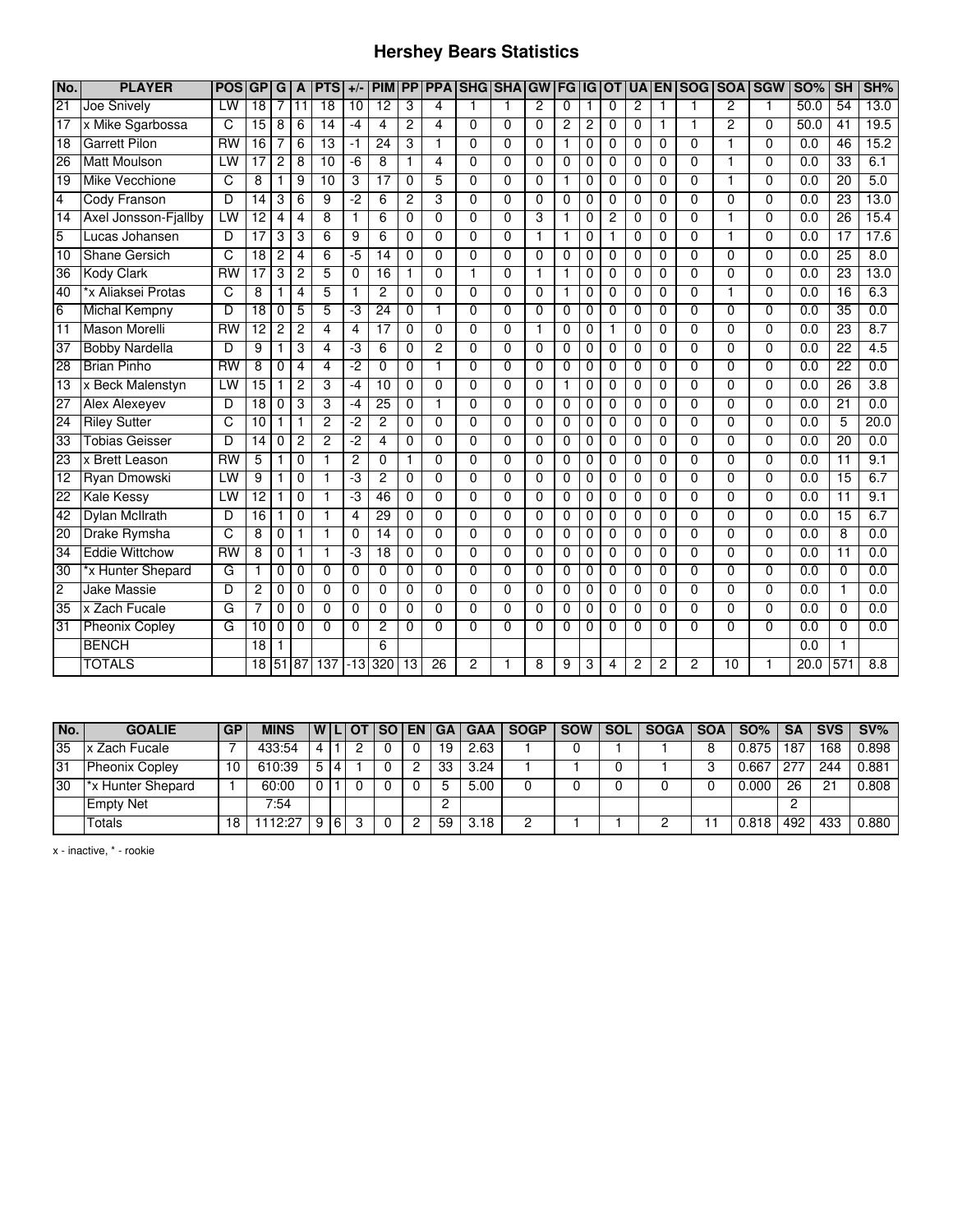#### **Iowa Wild Statistics**

| No.             | <b>PLAYER</b>           | <b>POS</b>      | GP G            |                | A               | <b>PTS</b>              | $+/-$ | <b>PIM</b>      | $\overline{PP}$ | <b>PPA</b>     | <b>SHG SHA</b>          |                | <b>GW</b>      | <b>IFG</b>     | G              | <b>OT</b>      | <b>UA</b>      |                | <b>EN SOG</b>  |                | <b>SOA SGW</b> | <b>SO%</b>       | SH              | SH%  |
|-----------------|-------------------------|-----------------|-----------------|----------------|-----------------|-------------------------|-------|-----------------|-----------------|----------------|-------------------------|----------------|----------------|----------------|----------------|----------------|----------------|----------------|----------------|----------------|----------------|------------------|-----------------|------|
| $\overline{42}$ | Kyle Rau                | LW              | $\overline{15}$ | 6              | $\overline{11}$ | 17                      |       | 8               | $\overline{2}$  | 2              | $\mathbf{0}$            |                | 3              | 2              | 2              | $\mathbf 0$    | 0              | $\mathbf 0$    | 0              | 0              | $\Omega$       | $\overline{0.0}$ | $\overline{36}$ | 16.7 |
| $\overline{23}$ | Marco Rossi             | C               | $\overline{16}$ | $\overline{4}$ | $\overline{12}$ | $\overline{16}$         | 4     | 8               | $\overline{2}$  | 5              | $\Omega$                | 0              | $\Omega$       | $\Omega$       | 0              | $\Omega$       | $\Omega$       | $\Omega$       | $\Omega$       | 1              | $\Omega$       | 0.0              | 47              | 8.5  |
| $\overline{13}$ | <b>Nick Swaney</b>      | $\overline{RW}$ | $\overline{21}$ | 8              | 7               | $\overline{15}$         | 6     | 8               | 1               | 3              | 1                       | $\Omega$       | $\Omega$       | 1              |                | $\mathbf 0$    | 1              | $\Omega$       | $\Omega$       | 1              | $\Omega$       | 0.0              | 54              | 14.8 |
| $\overline{27}$ | <b>Joe Hicketts</b>     | D               | 20              | 5              | 10              | $\overline{15}$         | -1    | $\overline{16}$ | 2               | 5              | 0                       | 0              | $\overline{c}$ | 2              | 0              | 1              | 1              | 0              | $\mathbf{0}$   | 0              | $\Omega$       | 0.0              | 42              | 11.9 |
| 18              | x Mason Shaw            | LW              | 18              | $-6$           | $\overline{8}$  | 14                      | 0     | 43              | 2               | 3              | 1                       | 0              | $\mathbf{1}$   | $\overline{0}$ | 0              | $\overline{0}$ | $\overline{0}$ | $\overline{0}$ | $\overline{0}$ | $\overline{0}$ | $\overline{0}$ | 0.0              | 52              | 11.5 |
| 43              | <b>Connor Dewar</b>     | C               | 11              | 6              | 5               | $\overline{11}$         | 5     | $\overline{11}$ | 1               | $\overline{2}$ | $\overline{2}$          | 0              | $\Omega$       | $\mathbf{1}$   | 1              | $\Omega$       | $\Omega$       | 1              | $\Omega$       | $\overline{0}$ | $\Omega$       | 0.0              | 35              | 17.1 |
| $\overline{11}$ | Adam Beckman            | LW              | 17              | $\overline{4}$ |                 | $\overline{11}$         |       | $6\overline{6}$ | 2               | 4              | $\overline{0}$          | $\overline{0}$ | $\Omega$       | $\overline{0}$ | 0              | $\overline{0}$ | $\overline{0}$ | $\overline{0}$ | $\overline{0}$ | $\overline{0}$ | $\overline{0}$ | 0.0              | 54              | 7.4  |
| 19              | Joseph Cramarossa       | LW              | 19              | 3              | 8               | 11                      | 3     | $\overline{32}$ | 0               | 1              | $\Omega$                | $\Omega$       | 1              | 0              |                | $\mathbf 0$    | 0              | 0              | 1              | 1              | $\mathbf 0$    | 100.0            | $\overline{20}$ | 15.0 |
| 14              | <b>Will Bitten</b>      | <b>RW</b>       | $\overline{21}$ | 3              | 5               | $\overline{8}$          | $-13$ | $\overline{4}$  | 1               | 3              | $\Omega$                | $\Omega$       | $\mathbf{1}$   | $\overline{1}$ | 0              | $\Omega$       | $\Omega$       | $\Omega$       | $\Omega$       | $\overline{0}$ | $\Omega$       | $\overline{0.0}$ | 55              | 5.5  |
| $\overline{12}$ | <b>Matt Boldy</b>       | LW              | 7               | $\overline{4}$ | 3               | 7                       | 0     | 6               | $\overline{c}$  | $\overline{2}$ | $\Omega$                | $\Omega$       | $\Omega$       | 1              | 0              | $\mathbf 0$    | 0              | $\Omega$       | $\Omega$       | $\overline{0}$ | $\Omega$       | 0.0              | $\overline{27}$ | 14.8 |
| 39              | Turner Ottenbreit       | D               | $\overline{18}$ | 1              | 6               | $\overline{7}$          | 1     | $\overline{15}$ | 0               | $\Omega$       | $\Omega$                | $\overline{2}$ | $\Omega$       | $\mathbf 0$    | 0              | $\mathbf 0$    | 0              | $\mathbf 0$    | $\overline{0}$ | $\overline{0}$ | $\Omega$       | 0.0              | 14              | 7.1  |
| $\overline{2}$  | <b>Calen Addison</b>    | D               | 15              | $\Omega$       |                 | 7                       | -3    | $\overline{25}$ | 0               | 3              | $\Omega$                | $\Omega$       | $\Omega$       | 0              | 0              | $\mathbf 0$    | 0              | 0              | $\Omega$       | $\Omega$       | $\Omega$       | 0.0              | $\overline{35}$ | 0.0  |
| 17              | Dominic Turgeon         | C               | $\overline{16}$ | $\overline{c}$ | $\overline{4}$  | 6                       | 2     | $\overline{2}$  | 0               | $\mathbf{1}$   | $\Omega$                | $\Omega$       | $\Omega$       | $\Omega$       | 0              | $\Omega$       | $\Omega$       | $\Omega$       | $\Omega$       | $\Omega$       | $\Omega$       | 0.0              | 19              | 10.5 |
| 10              | Jon Lizotte             | D               | $\overline{21}$ |                | 5               | 6                       | 4     | $\overline{15}$ | 1               | $\Omega$       | $\Omega$                | 1              | $\Omega$       | $\overline{0}$ | 0              | 0              | 0              | $\Omega$       | $\Omega$       | $\overline{0}$ | $\Omega$       | 0.0              | $\overline{18}$ | 5.6  |
| $\overline{21}$ | <b>Mitchell Chaffee</b> | <b>RW</b>       | 8               | 3              | $\overline{2}$  | 5                       | 6     | 0               | 1               | 1              | $\Omega$                | 0              | $\Omega$       | $\overline{0}$ | 1              | $\mathbf 0$    | 0              | $\Omega$       | $\overline{0}$ | $\Omega$       | $\Omega$       | 0.0              | 27              | 11.1 |
| 5               | Dakota Mermis           | D               | 15              | $\overline{c}$ | 3               | 5                       | -1    | 18              | 1               | 1              | $\Omega$                | 1              | $\Omega$       | 1              | 0              | $\Omega$       | 0              | $\Omega$       | 0              | 0              | $\Omega$       | 0.0              | $\overline{34}$ | 5.9  |
| 16              | Damien Giroux           | C               | $\overline{21}$ | $\overline{c}$ | 2               | $\overline{\mathbf{4}}$ | -10   | $\overline{12}$ | $\Omega$        | $\Omega$       | $\Omega$                | $\Omega$       | $\mathbf{1}$   | $\Omega$       | 0              | $\Omega$       | 0              | $\Omega$       | $\Omega$       | 0              | $\Omega$       | 0.0              | 31              | 6.5  |
| 44              | <b>Nate Sucese</b>      | LW              | 15              | 1              |                 | $\overline{c}$          | $-2$  | 2               | 0               | $\Omega$       | $\Omega$                | $\Omega$       | $\Omega$       | 0              | 0              | $\mathbf 0$    | 0              | $\Omega$       | $\Omega$       | $\mathbf{0}$   | $\Omega$       | 0.0              | $\overline{12}$ | 8.3  |
| 55              | Cody McLeod             | LW              | 17              | 1              |                 | $\overline{c}$          | -7    | 79              | 0               | $\Omega$       | $\Omega$                | 1              | $\Omega$       | 0              | 0              | $\mathbf 0$    | 0              | 0              | 0              | 0              | $\Omega$       | 0.0              | $\overline{18}$ | 5.6  |
| $\overline{31}$ | Alexander Khovanov      | F               | 5               | 1              | 0               | 1                       | -5    | 0               | 1               | 0              | $\Omega$                | $\Omega$       | $\mathbf 0$    | 0              | 0              | $\mathbf 0$    | 0              | 0              | $\Omega$       | 0              | $\Omega$       | 0.0              | 10              | 10.0 |
| 28              | Doyle Somerby           | D               | 13              | $\mathbf 0$    | 1               | $\mathbf{1}$            | $-1$  | $\overline{21}$ | $\mathbf{0}$    | $\Omega$       | $\Omega$                | $\Omega$       | $\Omega$       | $\overline{0}$ | 0              | $\Omega$       | $\Omega$       | $\Omega$       | $\Omega$       | 0              | $\Omega$       | 0.0              | 16              | 0.0  |
| 7               | x Kevin Czuczman        | D               | 16              | 0              |                 | 1                       | 4     | $\overline{11}$ | 0               | $\Omega$       | $\overline{0}$          | $\Omega$       | $\Omega$       | 0              | 0              | $\Omega$       | 0              | $\overline{0}$ | $\overline{0}$ | $\overline{0}$ | $\overline{0}$ | 0.0              | 27              | 0.0  |
| 92              | Hunter Jones            | G               | 2               | 0              | $\Omega$        | $\Omega$                | 0     | 0               | 0               | 0              | 0                       | 0              | $\Omega$       | $\Omega$       | 0              | $\Omega$       | 0              | $\Omega$       | 0              | 0              | 0              | 0.0              | $\Omega$        | 0.0  |
| $\overline{25}$ | *x Riese Zmolek         | D               | 4               | $\overline{0}$ | $\overline{0}$  | $\overline{0}$          | 1     | $\overline{0}$  | $\overline{0}$  | $\overline{0}$ | $\overline{0}$          | $\overline{0}$ | $\overline{0}$ | $\overline{0}$ | $\overline{0}$ | $\overline{0}$ | 0              | $\overline{0}$ | $\overline{0}$ | $\overline{0}$ | $\overline{0}$ | 0.0              | 2               | 0.0  |
| $\overline{37}$ | x Ryan Kuffner          | LW              | 5               | $\Omega$       | $\Omega$        | $\Omega$                | -2    | $\Omega$        | $\Omega$        | $\Omega$       | $\mathbf{0}$            | $\Omega$       | $\Omega$       | $\Omega$       | 0              | $\Omega$       | $\Omega$       | $\mathbf{0}$   | $\Omega$       | 0              | $\Omega$       | 0.0              | 3               | 0.0  |
| $\overline{20}$ | <b>Kris Bennett</b>     | c               | 6               | $\mathbf 0$    | 0               | $\Omega$                | $-4$  | 6               | 0               | $\Omega$       | $\Omega$                | $\Omega$       | $\Omega$       | 0              | 0              | $\mathbf 0$    | 0              | $\mathbf 0$    | $\Omega$       | 0              | $\mathbf{0}$   | 0.0              | $\overline{2}$  | 0.0  |
| 35              | <b>Andrew Hammond</b>   | G               |                 | $\Omega$       | $\Omega$        | $\Omega$                | 0     | $\Omega$        | $\Omega$        | $\Omega$       | $\Omega$                | 0              | $\Omega$       | 0              | 0              | $\Omega$       | 0              | $\Omega$       | $\Omega$       | 0              | $\Omega$       | 0.0              | 0               | 0.0  |
| 29              | Keaton Thompson         | D               | 8               | $\mathbf 0$    | $\overline{0}$  | $\overline{0}$          | $-5$  | $\overline{2}$  | $\Omega$        | $\overline{0}$ | $\overline{0}$          | $\Omega$       | $\Omega$       | $\overline{0}$ | 0              | $\mathbf 0$    | $\overline{0}$ | $\overline{0}$ | $\overline{0}$ | $\overline{0}$ | $\overline{0}$ | 0.0              | 5               | 0.0  |
| 47              | <b>Bryce Gervais</b>    | F               | 10              | $\mathbf 0$    | $\Omega$        | $\Omega$                | -2    | 4               | $\Omega$        | $\Omega$       | $\mathbf 0$             | $\Omega$       | $\mathbf 0$    | $\mathbf 0$    | 0              | $\mathbf 0$    | 0              | $\mathbf 0$    | $\Omega$       | $\mathbf 0$    | $\Omega$       | 0.0              | 8               | 0.0  |
| 30              | Dereck Baribeau         | G               | 12              | $\Omega$       | $\Omega$        | $\Omega$                | 0     | $\overline{2}$  | 0               | $\mathbf{0}$   | $\Omega$                | 0              | $\Omega$       | $\Omega$       | $\Omega$       | $\Omega$       | $\Omega$       | $\Omega$       | $\Omega$       | $\overline{0}$ | $\Omega$       | 0.0              | $\mathbf 0$     | 0.0  |
|                 | <b>BENCH</b>            |                 | 21              | $\Omega$       |                 |                         |       | 0               |                 |                |                         |                |                |                |                |                |                |                |                |                |                | 0.0              | $\Omega$        |      |
|                 | <b>TOTALS</b>           |                 | $\overline{21}$ |                | 63 109          | 172                     |       | $-12$ 356       | 19              | 36             | $\overline{\mathbf{4}}$ | 6              | 9              | 9              | 6              |                | 2              | 1              |                | 3              | $\overline{0}$ | 33.3             | 703             | 9.0  |

| No. | <b>GOALIE</b>    | <b>GP</b> | <b>MINS</b> |   |   | I WILLOT | <b>SO</b> I | <b>EN GA</b> |     | <b>GAA</b> | <b>SOGP</b> | <b>SOW</b> | <b>SOL</b> | <b>SOGA</b> | <b>SOA</b> | SO%                | <b>SA</b>       | <b>SVS</b> | SV%   |
|-----|------------------|-----------|-------------|---|---|----------|-------------|--------------|-----|------------|-------------|------------|------------|-------------|------------|--------------------|-----------------|------------|-------|
| 35  | IAndrew Hammond  |           | 420:31      | ა |   |          |             |              | 5   | 2.14       |             |            |            |             |            | 0.000              | 173             | 158        | 0.913 |
| 92  | Hunter Jones     |           | 120:29      |   |   |          |             |              |     | 2.99       |             |            |            |             |            | 0.000              | 59              | 53         | 0.898 |
| 30  | Dereck Baribeau  | '2        | 16:36       |   |   |          |             |              | -37 | 3.10       |             |            |            |             |            | $0.\overline{333}$ | 38 <sup>°</sup> | 344        | 0.903 |
|     | <b>Empty Net</b> |           | 15:57       |   |   |          |             |              |     |            |             |            |            |             |            |                    |                 |            |       |
|     | Totals           | 21        | 273:33      | 9 | 9 | ິ        |             |              | 59  | 2.78       |             |            |            |             |            | 0.333              | -61             | 555        | 0.904 |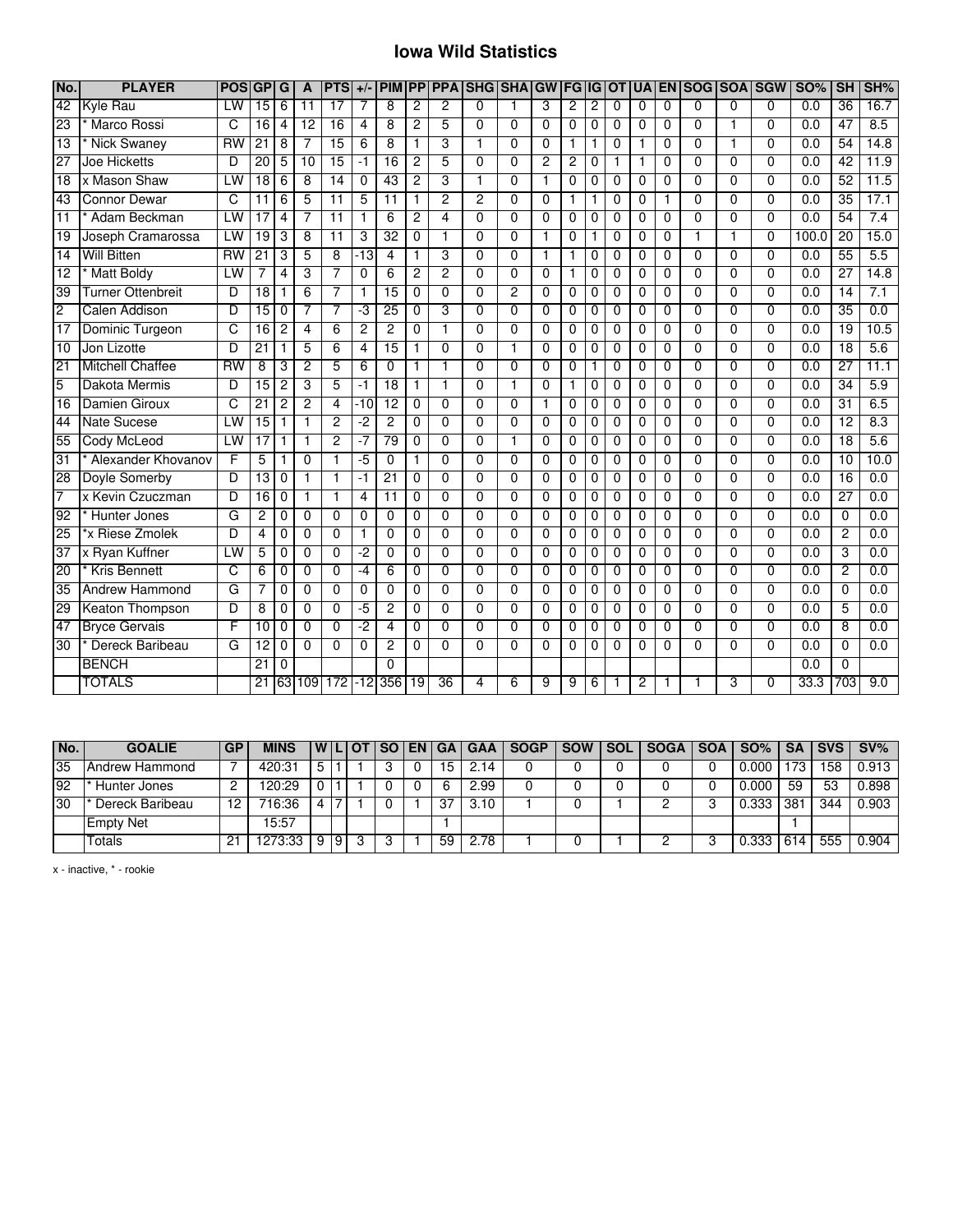## **Laval Rocket Statistics**

| No.             | <b>PLAYER</b>                 | <b>POSIGP</b>   |                 | G              | A              | <b>PTS</b>      | $+/-$          | <b>PIM</b>      | <b>PP</b>       |                 | <b>PPAISHGISHA</b> |                | <b>GW FG IG</b> |                 |                |                |                |                | <b>OTIUA EN SOGISOA SGW</b> |                |                | <b>SO%</b>       | <b>SH</b>       | SH%  |
|-----------------|-------------------------------|-----------------|-----------------|----------------|----------------|-----------------|----------------|-----------------|-----------------|-----------------|--------------------|----------------|-----------------|-----------------|----------------|----------------|----------------|----------------|-----------------------------|----------------|----------------|------------------|-----------------|------|
| $\overline{27}$ | x Laurent Dauphin             | C               | $\overline{18}$ | 11             | 5              | $\overline{16}$ | $-6$           | $\overline{12}$ | 3               | $\overline{2}$  | $\Omega$           | 0              | $\mathbf{1}$    | 1               | $\mathbf{0}$   |                | $\Omega$       | $\Omega$       | $\mathbf{0}$                | 1              | $\Omega$       | $\overline{0.0}$ | 61              | 18.0 |
| 26              | x Jesse Ylönen                | <b>RW</b>       | $\overline{17}$ | 4              | 10             | 14              | $-3$           | 6               | 2               | 4               | 0                  | $\Omega$       | $\Omega$        | $\Omega$        | $\Omega$       | $\Omega$       | $\Omega$       | $\Omega$       | $\Omega$                    | $\mathbf{1}$   | $\Omega$       | 0.0              | $\overline{43}$ | 9.3  |
| 10              | Jean-Sébastien Dea            | C               | 22              | 8              | 4              | $\overline{12}$ | $-5$           | $\overline{10}$ | $\mathbf 1$     | $\overline{2}$  | $\Omega$           | 0              | $\mathbf{1}$    | $\Omega$        | 1              | $\Omega$       | $\overline{c}$ | 1              | $\Omega$                    | $\mathbf{1}$   | $\Omega$       | 0.0              | 52              | 15.4 |
| 4               | <b>Tobie Paquette-Bisson</b>  | D               | $\overline{22}$ | $\overline{c}$ | 10             | $\overline{12}$ | 2              | 4               | 0               | 0               | $\mathbf{0}$       | $\mathbf 0$    | $\Omega$        | 1               | $\mathbf 0$    | $\mathbf 0$    | $\Omega$       | 0              | $\Omega$                    | $\mathbf 0$    | 0              | 0.0              | 37              | 5.4  |
| 12              | Lukas Vejdemo                 | C               | 20              | 5              | 6              | $\overline{11}$ | $-1$           | 6               | 0               | 0               | 2                  | 0              | 0               | 1               | 0              | $\Omega$       | 1              | 0              | 1                           | 1              | $\Omega$       | 100.0            | 35              | 14.3 |
| 43              | <b>Xavier Ouellet</b>         | D               | $\overline{17}$ | 3              | 8              | $\overline{11}$ | $-4$           | 22              | 1               | 3               | $\Omega$           | 0              | $\Omega$        | 0               | 1              | 0              | 0              | 0              | $\Omega$                    | $\mathbf{1}$   | $\Omega$       | 0.0              | 54              | 5.6  |
| 15              | Kevin Roy                     | LW              | 19              | 5              | $\overline{5}$ | 10              | $-1$           | $\overline{6}$  | $\overline{0}$  | 1               | $\overline{0}$     | $\overline{0}$ | $\mathbf{1}$    | $\overline{0}$  | $\overline{0}$ | $\overline{0}$ | $\overline{0}$ | 0              | $\overline{0}$              | 1              | $\overline{0}$ | 0.0              | 32              | 15.6 |
| 18              | <b>Danick Martel</b>          | LW              | $\overline{20}$ | 4              | 6              | 10              | 3              | $\overline{18}$ | 0               | 1               | $\Omega$           | $\mathbf{0}$   | $\mathbf{1}$    | $\overline{c}$  | $\mathbf 0$    | $\Omega$       | $\Omega$       | $\Omega$       | $\Omega$                    | $\Omega$       | $\Omega$       | 0.0              | 56              | 7.1  |
| $\overline{11}$ | Rafaël Harvey-Pinard          | LW              | $\overline{22}$ | 3              | 6              | 9               | 6              | 8               | 0               | $\overline{2}$  | $\mathbf{0}$       | $\Omega$       | $\mathbf{0}$    | $\mathbf{0}$    | $\mathbf{0}$   | $\mathbf{0}$   | $\Omega$       | $\Omega$       | $\overline{1}$              | $\mathbf{1}$   | $\overline{1}$ | 100.0            | $\overline{33}$ | 9.1  |
| 22              | <b>Alex Belzile</b>           | C               | 14              | 3              | 5              | 8               | $-6$           | 17              | 2               | $\Omega$        | $\Omega$           | 0              | $\Omega$        | 1               | $\Omega$       | $\Omega$       | 1              | 0              | $\Omega$                    | $\Omega$       | $\Omega$       | 0.0              | 26              | 11.5 |
| 37              | <b>Brandon Gignac</b>         | LW              | 18              | 3              | 5              | 8               | 2              | 4               | 0               | 0               | 0                  | 0              | $\mathbf 1$     | 0               | 1              | 1              | $\Omega$       | 1              | $\Omega$                    | $\mathbf{1}$   | $\Omega$       | 0.0              | 25              | 12.0 |
| 6               | x Corey Schueneman            | D               | $\overline{18}$ | $\overline{c}$ | 5              | 7               | -2             | $\overline{10}$ | $\mathbf{1}$    | $\mathbf{1}$    | $\mathbf{0}$       | $\Omega$       | $\Omega$        | 0               | $\mathbf 0$    | $\Omega$       | $\Omega$       | 0              | $\Omega$                    | $\overline{0}$ | 0              | $\overline{0.0}$ | 38              | 5.3  |
| 41              | x Ryan Poehling               | C               | 7               | 3              | 3              | 6               | -3             | $\Omega$        | $\Omega$        | 1               | $\Omega$           | $\mathbf{0}$   | $\Omega$        | $\Omega$        | $\mathbf{1}$   | $\mathbf{0}$   | $\Omega$       | $\Omega$       | $\Omega$                    | $\overline{0}$ | $\overline{0}$ | 0.0              | $\overline{15}$ | 20.0 |
| 23              | x Michael Pezzetta            | LW              | 8               | 3              | 3              | 6               |                | 16              | 0               | $\overline{0}$  | $\overline{0}$     | $\overline{0}$ | 1               | 1               | 0              | $\Omega$       | $\Omega$       | $\overline{0}$ | $\overline{0}$              | $\overline{0}$ | $\overline{0}$ | 0.0              | $\overline{11}$ | 27.3 |
| 7               | Louie Belpedio                | D               | $\overline{22}$ | 3              | 3              | 6               | $-2$           | 45              | 2               |                 | $\Omega$           | 0              | $\Omega$        | 0               | 1              | 0              | $\Omega$       | 0              | $\Omega$                    | $\Omega$       | $\Omega$       | 0.0              | 40              | 7.5  |
| 34              | <b>Brandon Baddock</b>        | LW              | $\overline{21}$ | 2              | 4              | 6               | 1              | $\overline{33}$ | 0               | 0               | $\Omega$           | 0              | $\mathbf{1}$    | 0               | $\mathbf 0$    | $\mathbf 0$    | 1              | 0              | $\Omega$                    | $\Omega$       | $\Omega$       | 0.0              | 22              | 9.1  |
| 20              | <b>Gabriel Bourque</b>        | LW              | $\overline{22}$ | $\overline{c}$ | 4              | 6               | $-12$          | $\overline{27}$ | 0               | $\overline{0}$  | $\Omega$           | $\mathbf 0$    | $\mathbf{0}$    | $\mathbf{0}$    | $\overline{0}$ | $\mathbf 0$    | $\mathbf 0$    | $\mathbf{1}$   | $\overline{0}$              | $\overline{0}$ | $\overline{0}$ | $\overline{0.0}$ | 32              | 6.3  |
| $\overline{2}$  | Gianni Fairbrother            | D               | $\overline{14}$ | 1              | 5              | 6               | $-7$           | 25              | $\mathbf{0}$    | $\Omega$        | $\Omega$           | $\Omega$       | $\mathbf{1}$    | 1               | $\mathbf{0}$   | $\Omega$       | $\Omega$       | $\Omega$       | $\Omega$                    | $\Omega$       | $\Omega$       | 0.0              | $\overline{11}$ | 9.1  |
| 44              | *x Cole Caufield              | $\overline{RW}$ | 6               | 2              | 3              | 5               | $-6$           | 0               | 0               | $\overline{2}$  | $\Omega$           | $\Omega$       | $\Omega$        | $\Omega$        | 0              | 0              | $\overline{c}$ | 0              | $\mathbf 1$                 | $\mathbf{1}$   | $\Omega$       | 100.0            | 24              | 8.3  |
| 17              | Jean-Christophe Beaudin       | C               | 9               | 1              | 4              | 5               | 2              | 17              | 0               | 1               | $\Omega$           | $\mathbf{0}$   | $\Omega$        | $\Omega$        | $\mathbf 0$    | $\Omega$       | $\Omega$       | 0              | $\Omega$                    | $\Omega$       | $\Omega$       | 0.0              | 11              | 9.1  |
| 21              | Terrance Amorosa              | D               | 7               | $\Omega$       | 5              | 5               | 2              | 2               | $\Omega$        | 0               | $\Omega$           | 0              | $\Omega$        | 0               | $\mathbf{0}$   | $\Omega$       | $\Omega$       | $\Omega$       | $\Omega$                    | $\Omega$       | $\Omega$       | 0.0              | $\overline{7}$  | 0.0  |
| 16              | <b>Cameron Hillis</b>         | C               | 6               | 1              | 2              | 3               | $-1$           | 2               | $\overline{0}$  | $\overline{0}$  | $\overline{0}$     | $\overline{0}$ | $\overline{0}$  | 1               | $\overline{0}$ | $\overline{0}$ | $\overline{0}$ | $\overline{0}$ | $\overline{0}$              | $\overline{0}$ | $\overline{0}$ | 0.0              | 5               | 20.0 |
| $\overline{19}$ | <b>Alexandre Fortin</b>       | LW              | $\overline{13}$ | 1              | 2              | 3               | -3             | $\overline{0}$  | $\Omega$        | $\Omega$        | $\Omega$           | 0              | $\mathbf 1$     | 1               | $\Omega$       | $\Omega$       | $\Omega$       | $\Omega$       | $\Omega$                    | $\overline{0}$ | $\overline{0}$ | 0.0              | 20              | 5.0  |
| 5               | <b>Tory Dello</b>             | D               | 15              | 0              | 3              | 3               | 3              | 24              | 0               | 0               | $\Omega$           | 1              | 0               | 0               | 0              | 0              | 0              | 0              | 0                           | $\mathbf 0$    | 0              | 0.0              | 17              | 0.0  |
| 29              | <b>Mattias Norlinder</b>      | D               | 5               |                | 1              | $\overline{2}$  | $-2$           | 0               | 1               | 0               | $\Omega$           | $\mathbf 0$    | $\overline{0}$  | $\Omega$        | $\mathbf 0$    | $\mathbf 0$    | $\mathbf 0$    | 0              | $\overline{0}$              | $\overline{0}$ | $\overline{0}$ | 0.0              | $\overline{c}$  | 50.0 |
| 48              | Peter Abbandonato             | C               | $\overline{c}$  | $\Omega$       | 1              | 1               | 2              | $\overline{c}$  | $\Omega$        | 0               | $\Omega$           | 0              | $\Omega$        | 0               | $\mathbf 0$    | $\Omega$       | $\Omega$       | $\Omega$       | $\mathbf{0}$                | $\Omega$       | $\Omega$       | 0.0              | 3               | 0.0  |
| 47              | <b>Charles-David Beaudoin</b> | D               | $\overline{c}$  | 0              | 1              | $\mathbf{1}$    | $\overline{c}$ | 4               | 0               | 0               | $\mathbf{0}$       | 0              | $\Omega$        | 0               | $\mathbf 0$    | $\mathbf 0$    | $\Omega$       | 0              | $\mathbf 0$                 | $\Omega$       | 0              | 0.0              | 1               | 0.0  |
| $\overline{36}$ | <b>Carl Neill</b>             | D               | 10              | $\Omega$       | $\mathbf{1}$   | $\mathbf{1}$    | $-1$           | 4               | 0               | 0               | $\Omega$           | $\Omega$       | $\mathbf{0}$    | $\Omega$        | $\mathbf 0$    | $\Omega$       | $\Omega$       | 0              | $\Omega$                    | $\Omega$       | $\Omega$       | 0.0              | 9               | 0.0  |
| 31              | Cayden Primeau                | G               | 15              | 0              |                | $\mathbf{1}$    | 0              | 0               | 0               | 0               | $\Omega$           | $\Omega$       | $\Omega$        | $\Omega$        | 0              | $\Omega$       | $\Omega$       | 0              | $\Omega$                    | $\Omega$       | $\Omega$       | 0.0              | 1               | 0.0  |
| 39              | x Kevin Poulin                | G               | 2               | $\Omega$       | $\overline{0}$ | $\overline{0}$  | 0              | $\Omega$        | $\Omega$        | $\overline{0}$  | $\Omega$           | $\overline{0}$ | $\overline{0}$  | $\Omega$        | $\overline{0}$ | $\Omega$       | $\Omega$       | $\Omega$       | $\Omega$                    | $\overline{0}$ | $\overline{0}$ | 0.0              | $\overline{0}$  | 0.0  |
| 40              | Michael McNiven               | G               | 8               | 0              | $\Omega$       | $\Omega$        | 0              | 2               | $\Omega$        | $\Omega$        | U                  | 0              | $\Omega$        | <sup>0</sup>    | $\Omega$       | $\Omega$       | <sup>0</sup>   | 0              | $\Omega$                    | $\Omega$       | $\Omega$       | 0.0              | $\mathbf 0$     | 0.0  |
|                 | <b>BENCH</b>                  |                 | $\overline{22}$ |                |                |                 |                | 4               |                 |                 |                    |                |                 |                 |                |                |                |                |                             |                |                | 0.0              |                 |      |
|                 | <b>TOTALS</b>                 |                 | $\overline{22}$ |                | 74 121         | 194             | $-33$          | 330             | $\overline{13}$ | $\overline{21}$ | 2                  |                | 9               | $\overline{10}$ | 5              | $\overline{c}$ |                | 3              | 3                           | 9              |                | 33.3             | 724             | 10.1 |

| No. | <b>GOALIE</b>    | <b>GP</b> | <b>MINS</b> | W |  | <b>SO</b> | EN. | -GA I | <b>GAA</b> | <b>SOGP</b> | <b>SOW</b> | <b>SOL</b> | SOGA I | $SOA$ $SO\%$ $\parallel$ | <b>SA</b> | <b>SVS</b> | $SV\%$ |
|-----|------------------|-----------|-------------|---|--|-----------|-----|-------|------------|-------------|------------|------------|--------|--------------------------|-----------|------------|--------|
| 39  | x Kevin Poulin   |           | 89:58       |   |  |           |     |       | 2.00       |             |            |            |        | 778                      | 48        | 45         | 0.938  |
| 31  | Cayden Primeau   | 15        | 850:46      |   |  |           |     | 40    | 2.82       |             |            |            |        | 0.000                    | 435       | 395        | 0.908  |
| 40  | Michael McNiven  |           | 380:34      |   |  |           |     | 26    | 4.10       |             |            |            |        | 0.000                    | $19^-$    |            | 0.868  |
|     | <b>Empty Net</b> |           | 12:09       |   |  |           |     | 10    |            |             |            |            |        |                          | 10        |            |        |
|     | Totals           | つつ        | 333.27      |   |  |           | 10  | 79    | 3.55       |             |            |            |        | 778                      | 690       | -61        | 0.886  |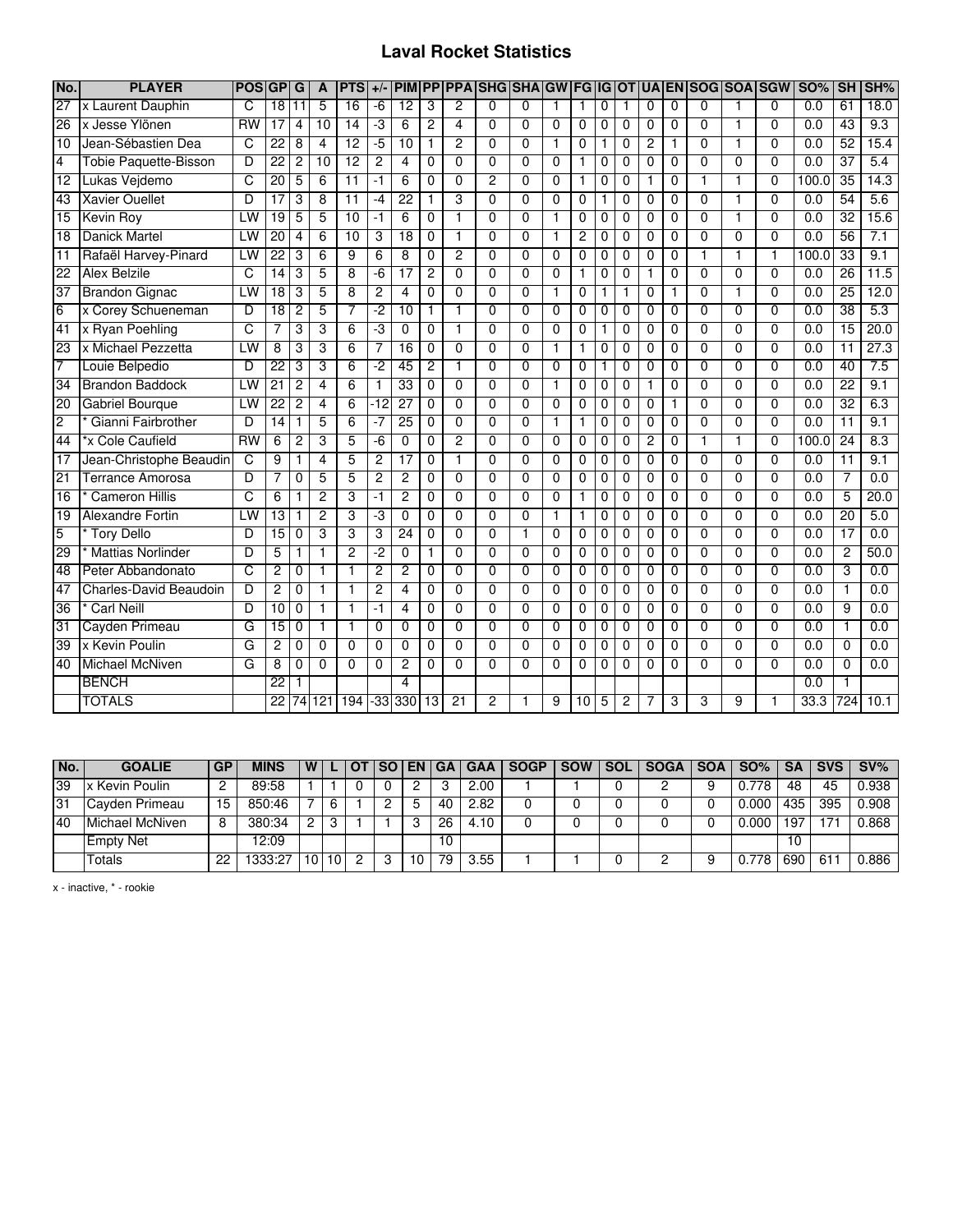## **Lehigh Valley Phantoms Statistics**

| No.             | <b>PLAYER</b>           | <b>POS</b>      | G               | G              | A               | <b>PTS</b>      | $+/-$          | <b>PIM</b>      | $\overline{PP}$ | <b>PPA</b>     | <b>SHG</b>     | <b>SHA</b>     | <b>GW</b>      | FG             | IG             | <b>OT</b>      |                | <b>UA EN</b>   |                | SOG SOA        | <b>SGW</b>     | <b>SO%</b>       | SH              | SH%              |
|-----------------|-------------------------|-----------------|-----------------|----------------|-----------------|-----------------|----------------|-----------------|-----------------|----------------|----------------|----------------|----------------|----------------|----------------|----------------|----------------|----------------|----------------|----------------|----------------|------------------|-----------------|------------------|
| 23              | x Morgan Frost          | C               | 16              | 3              | $\overline{12}$ | 15              | $-2$           | 8               | 1               | 4              | $\Omega$       | $\overline{2}$ | $\Omega$       | 1              | 0              | 0              | 0              | $\mathbf{0}$   | $\Omega$       |                | $\Omega$       | 0.0              | 34              | 8.8              |
| 26              | <b>Gerry Mayhew</b>     | C               | $\overline{20}$ | 8              | 3               | 11              | -9             | $\overline{18}$ | 3               |                | $\Omega$       | $\mathbf 0$    | 1              | 2              | 0              | $\mathbf 0$    | 0              | 1              | $\Omega$       |                | $\Omega$       | 0.0              | 47              | 17.0             |
| 49              | <b>Garrett Wilson</b>   | LW              | 19              | 4              |                 | 11              | $-5$           | 56              | $\mathbf 0$     | 1              | $\Omega$       | 0              | $\mathbf{0}$   | 0              | 1              | 0              | 0              | 1              | $\mathbf 0$    | $\mathbf{0}$   | $\Omega$       | 0.0              | 38              | 10.5             |
| 20              | x Max Willman           | LW              | 13              | 8              | $\overline{2}$  | 10              | $\mathbf 0$    | 19              | $\overline{2}$  | 0              | $\overline{2}$ | $\mathbf{1}$   | $\mathbf{1}$   | 2              | 0              | 0              | 0              | $\mathbf{0}$   | $\Omega$       | $\mathbf{0}$   | $\Omega$       | 0.0              | 37              | 21.6             |
| $\overline{4}$  | Egor Zamula             | D               | 18              | 2              | 8               | 10              | -2             | 8               | 1               | 1              | $\overline{0}$ | $\overline{0}$ | $\overline{0}$ | $\overline{0}$ | 0              | 0              | 0              | $\overline{0}$ | $\overline{0}$ | $\overline{0}$ | $\overline{0}$ | 0.0              | 31              | 6.5              |
| 5               | <b>Adam Clendening</b>  | D               | 18              | 3              | 6               | 9               | -2             | $\overline{12}$ | $\overline{0}$  | $\overline{2}$ | 0              | $\overline{0}$ | 1              | 1              | 0              | 0              | 0              | 0              | $\overline{0}$ | $\overline{0}$ | $\overline{0}$ | 0.0              | 34              | 8.8              |
| 9               | Cal O'Reilly            | ਟ               | $\overline{20}$ | 3              | 5               | $\overline{8}$  | $-11$          | $\overline{4}$  | 1               | $\overline{1}$ | 1              | $\overline{0}$ | $\overline{0}$ | 1              | $\overline{0}$ | $\overline{0}$ | $\overline{0}$ | $\overline{0}$ | $\overline{0}$ | $\overline{0}$ | $\overline{0}$ | 0.0              | 32              | 9.4              |
| 44              | Cam York                | D               | 17              |                | 6               | 7               | -4             | 6               | 0               | 4              | 0              | 0              | $\Omega$       | 0              | 0              | 0              | 0              | 0              | 0              | 0              | $\Omega$       | 0.0              | 14              | 7.1              |
| 42              | Hayden Hodgson          | <b>RW</b>       | 13              | 3              | 3               | $6\overline{6}$ | 0              | $\overline{27}$ | 0               | 0              | 0              | $\mathbf 0$    | 0              | 0              | 0              | 0              | 0              | 0              | 0              | 0              | $\mathbf 0$    | 0.0              | 17              | 17.6             |
| $\overline{18}$ | Jackson Cates           | C               | 18              | $\overline{2}$ | 3               | 5               | $-8$           | $\overline{0}$  | 0               | $\mathbf{1}$   | $\overline{2}$ | $\overline{0}$ | $\mathbf 0$    | 0              | 1              | $\mathbf 0$    | 1              | $\overline{0}$ | $\overline{0}$ | 0              | $\overline{0}$ | 0.0              | 24              | 8.3              |
| 19              | <b>Isaac Ratcliffe</b>  | LW              | 19              | $\overline{2}$ | 3               | 5               | 3              | 26              | 0               | $\overline{0}$ | 0              | $\overline{0}$ | $\Omega$       | 0              | 0              | 0              | 0              | 0              | $\overline{0}$ | 0              | $\overline{0}$ | 0.0              | 26              | 7.7              |
| 15              | <b>Maksim Sushko</b>    | <b>RW</b>       | 16              | $\overline{c}$ | 2               | $\overline{4}$  | $-5$           | 7               | 0               | 0              | $\overline{0}$ | 0              | $\mathbf{1}$   | 1              | $\mathbf{1}$   | 0              | 1              | 0              | $\overline{0}$ | 0              | $\overline{0}$ | 0.0              | 13              | 15.4             |
| $\overline{17}$ | German Rubtsov          | C               | 17              | $\overline{2}$ | $\overline{2}$  | $\overline{4}$  | $-4$           | $\overline{0}$  | $\overline{0}$  | $\overline{0}$ | $\overline{0}$ | $\overline{0}$ | $\overline{0}$ | $\mathbf{1}$   | $\mathbf 0$    | $\mathbf 0$    | $\mathbf 0$    | $\overline{0}$ | $\overline{0}$ | $\overline{0}$ | $\overline{0}$ | 0.0              | 19              | 10.5             |
| $\overline{16}$ | <b>Matthew Strome</b>   | LW              | 9               | $\overline{0}$ | 4               | 4               | 1              | $\overline{2}$  | $\overline{0}$  | 1              | $\overline{0}$ | $\overline{0}$ | $\overline{0}$ | $\overline{0}$ | 0              | $\overline{0}$ | 0              | $\overline{0}$ | $\overline{0}$ | $\overline{0}$ | $\overline{0}$ | 0.0              | $\overline{8}$  | 0.0              |
| $\overline{71}$ | <b>Tyson Foerster</b>   | RW              | 9               | 2              | 1               | 3               | $-7$           | 4               | 2               | 0              | $\overline{0}$ | $\overline{0}$ | 0              | 0              | 1              | 0              | 0              | 0              | $\overline{0}$ | 0              | $\Omega$       | 0.0              | 23              | 8.7              |
| $6\overline{6}$ | Linus Hogberg           | D               | 19              | 0              | 3               | 3               | -6             | 6               | $\mathbf 0$     | $\overline{0}$ | $\overline{0}$ | $\overline{0}$ | 0              | 0              | 0              | 0              | 0              | 0              | 0              | 0              | $\mathbf 0$    | 0.0              | 15              | 0.0              |
| 22              | Logan Day               | $\overline{D}$  | 20              | 0              | 3               | 3               | $\overline{2}$ | 13              | 0               | $\overline{2}$ | $\overline{0}$ | $\overline{0}$ | $\overline{0}$ | 0              | 0              | $\mathbf 0$    | $\mathbf 0$    | 0              | $\overline{0}$ | $\overline{0}$ | $\overline{0}$ | 0.0              | 37              | 0.0              |
| 25              | <b>Connor Bunnaman</b>  | C               | 17              | 1              | 1               | $\overline{2}$  | $-6$           | 8               | 0               | 0              | 0              | $\overline{1}$ | 0              | 0              | 0              | 0              | 0              | 0              | 0              | 0              | 0              | 0.0              | 34              | 2.9              |
| $\overline{7}$  | Cooper Zech             | D               | 13              | 0              | $\overline{c}$  | $\overline{2}$  | $\overline{2}$ | $\overline{2}$  | $\mathbf 0$     | $\overline{0}$ | $\overline{0}$ | $\overline{0}$ | $\mathbf 0$    | 0              | 0              | $\mathbf 0$    | $\mathbf 0$    | $\overline{0}$ | $\overline{0}$ | 0              | $\overline{0}$ | 0.0              | 15              | 0.0              |
| 28              | <b>Nick Lappin</b>      | <b>RW</b>       | 4               | 1              | $\mathbf 0$     | $\mathbf{1}$    | $\Omega$       | 0               | $\Omega$        | 0              | 0              | $\overline{0}$ | $\Omega$       | $\mathbf{0}$   | 0              | $\mathbf 0$    | 0              | 0              | $\mathbf{0}$   | $\Omega$       | $\Omega$       | 0.0              | 7               | 14.3             |
| 24              | <b>Brennan Saulnier</b> | F               | 17              | 1              | $\Omega$        | $\mathbf{1}$    | $-6$           | 37              | $\Omega$        | 0              | 0              | 0              | $\Omega$       | 0              | 0              | 0              | $\Omega$       | 0              | 0              | 0              | $\Omega$       | 0.0              | 11              | 9.1              |
| 11              | <b>Wade Allison</b>     | F               |                 | 0              | 1               | 1               | $-1$           | $\overline{0}$  | 0               | 1              | $\overline{0}$ | $\overline{0}$ | $\overline{0}$ | 0              | 0              | 0              | 0              | $\overline{0}$ | $\overline{0}$ | $\overline{0}$ | $\overline{0}$ | 0.0              | 5               | 0.0              |
| 21              | <b>Linus Sandin</b>     | <b>RW</b>       | $\overline{2}$  | 0              | $\mathbf{1}$    | 1               | $\overline{0}$ | $\overline{0}$  | $\overline{0}$  | 1              | $\overline{0}$ | $\overline{0}$ | $\overline{0}$ | $\overline{0}$ | 0              | $\overline{0}$ | 0              | $\overline{0}$ | $\overline{0}$ | $\overline{0}$ | $\overline{0}$ | 0.0              | 4               | 0.0              |
| 29              | <b>Wyatte Wylie</b>     | D               | $\overline{11}$ | 0              | $\mathbf{1}$    | $\mathbf{1}$    | $-6$           | $\overline{4}$  | $\Omega$        | $\overline{0}$ | $\overline{0}$ | $\overline{0}$ | $\Omega$       | 0              | 0              | 0              | $\mathbf 0$    | $\overline{0}$ | $\overline{0}$ | $\overline{0}$ | $\overline{0}$ | 0.0              | $\overline{11}$ | 0.0              |
| 47              | x Nick Master           | F               |                 | 0              | 0               | $\mathbf 0$     | $-1$           | 0               | $\mathbf 0$     | 0              | $\Omega$       | 0              | $\mathbf 0$    | 0              | 0              | 0              | 0              | 0              | 0              | $\Omega$       | $\Omega$       | 0.0              | $\mathbf 0$     | 0.0              |
| $\overline{8}$  | * Mason Millman         | D               | 2               | 0              | $\mathbf 0$     | $\overline{0}$  | $-1$           | $\overline{2}$  | $\mathbf{0}$    | $\overline{0}$ | $\overline{0}$ | $\overline{0}$ | $\overline{0}$ | $\mathbf{0}$   | 0              | $\mathbf 0$    | $\Omega$       | $\mathbf{0}$   | $\overline{0}$ | $\overline{0}$ | $\Omega$       | 0.0              | $\mathbf{1}$    | 0.0              |
| 35              | Pat Nagle               | G               | 2               | 0              | $\mathbf 0$     | $\Omega$        | $\Omega$       | $\Omega$        | $\mathbf{0}$    | 0              | 0              | $\Omega$       | $\Omega$       | 0              | 0              | $\mathbf 0$    | $\Omega$       | 0              | $\mathbf{0}$   | $\Omega$       | $\Omega$       | 0.0              | $\Omega$        | 0.0              |
| $\overline{27}$ | *x Samu Tuomaala        | F               | 2               | 0              | $\mathbf 0$     | $\mathbf 0$     | $\mathbf 0$    | 0               | 0               | 0              | 0              | 0              | 0              | 0              | 0              | 0              | 0              | 0              | 0              | 0              | $\mathbf{0}$   | 0.0              | 1               | 0.0              |
| 72              | *x Kirill Ustimenko     | G               | $\overline{2}$  | 0              | $\overline{0}$  | $\overline{0}$  | $\overline{0}$ | $\overline{0}$  | $\overline{0}$  | $\overline{0}$ | $\overline{0}$ | $\overline{0}$ | $\overline{0}$ | $\overline{0}$ | $\overline{0}$ | $\overline{0}$ | $\mathbf 0$    | $\overline{0}$ | $\overline{0}$ | $\overline{0}$ | $\overline{0}$ | 0.0              | $\overline{0}$  | 0.0              |
| $\overline{30}$ | Samuel Ersson           | G               | 3               | $\Omega$       | $\mathbf 0$     | $\Omega$        | $\Omega$       | $\Omega$        | $\Omega$        | 0              | 0              | 0              | $\Omega$       | 0              | 0              | $\mathbf 0$    | $\mathbf 0$    | 0              | $\mathbf{0}$   | $\Omega$       | $\Omega$       | 0.0              | $\Omega$        | $\overline{0.0}$ |
| 33              | x Jon Gillies (total)   | G               | 4               | 0              | $\mathbf 0$     | $\overline{0}$  | $\overline{0}$ | $\overline{0}$  | 0               | $\overline{0}$ | $\overline{0}$ | $\overline{0}$ | $\overline{0}$ | 0              | 0              | 0              | 0              | $\overline{0}$ | 0              | $\overline{0}$ | $\overline{0}$ | 0.0              | 0               | 0.0              |
|                 | <b>PRO</b>              | G               | 3               | 0              | $\mathbf 0$     | $\overline{0}$  | $\overline{0}$ | $\overline{0}$  | $\overline{0}$  | $\overline{0}$ | 0              | $\overline{0}$ | $\overline{0}$ | 0              | 0              | 0              | 0              | $\overline{0}$ | 0              | $\overline{0}$ | $\overline{0}$ | 0.0              | 0               | 0.0              |
|                 | LHV                     | G               | 1               | 0              | $\mathbf 0$     | $\mathbf 0$     | 0              | 0               | 0               | 0              | 0              | 0              | $\Omega$       | 0              | 0              | 0              | 0              | 0              | 0              | $\Omega$       | $\Omega$       | 0.0              | 0               | 0.0              |
| 40              | *x Ryan MacKinnon       | D               | $\overline{4}$  | 0              | 0               | $\mathbf 0$     | 1              | 4               | 0               | 0              | $\mathbf 0$    | $\overline{0}$ | $\mathbf 0$    | 0              | 0              | 0              | 0              | 0              | $\overline{0}$ | $\overline{0}$ | $\overline{0}$ | 0.0              | $\mathbf{1}$    | 0.0              |
| 39              | <b>Charlie Gerard</b>   | $\overline{RN}$ | 5               | 0              | $\mathbf 0$     | $\overline{0}$  | $-1$           | $\overline{2}$  | 0               | $\overline{0}$ | $\overline{0}$ | $\overline{0}$ | $\overline{0}$ | $\mathbf 0$    | 0              | $\mathbf 0$    | $\mathbf 0$    | $\overline{0}$ | $\overline{0}$ | $\overline{0}$ | $\overline{0}$ | 0.0              | 8               | 0.0              |
| 32              | <b>Felix Sandstrom</b>  | G               | $\overline{15}$ | 0              | $\Omega$        | $\Omega$        | $\Omega$       | $\Omega$        | $\Omega$        | 0              | $\Omega$       | $\Omega$       | $\Omega$       | 0              | $\Omega$       | $\Omega$       | $\Omega$       | 0              | 0              | $\Omega$       | $\Omega$       | $\overline{0.0}$ | $\Omega$        | $\overline{0.0}$ |
|                 | <b>BENCH</b>            |                 | 20              | 0              |                 |                 |                | 4               |                 |                |                |                |                |                |                |                |                |                |                |                |                | 0.0              | 0               |                  |
|                 | <b>TOTALS</b>           |                 | 20              |                | 48 79           | 127             | $-78$          | 279             | 10              | 20             | 5              | 4              | 4              | 9              | 4              | 0              | 2              | 2              | 0              | 2              | $\Omega$       | 0.0              | 547             | 8.8              |

| No.             | <b>GOALIE</b>              | GP | <b>MINS</b> |   |   |   | SO. | <b>EN</b> | <b>GA</b> | <b>GAA</b> | <b>SOGP</b> | <b>SOW</b> | SOL | <b>SOGA</b> | <b>SOA</b> | <b>SO%</b> | <b>SA</b>       | <b>SVS</b> | $SV\%$ |
|-----------------|----------------------------|----|-------------|---|---|---|-----|-----------|-----------|------------|-------------|------------|-----|-------------|------------|------------|-----------------|------------|--------|
| 33              | Jon Gillies (total)        | 4  | 238:22      | 3 |   |   |     | c         |           | .76        |             |            |     |             |            | 0.000      | 15              | 108        | 0.939  |
|                 | <b>PRO</b>                 | 3  | 79:44       | 3 |   |   |     |           | 5         | .67        |             |            |     |             |            | 0.000      | 96              | 91         | 0.948  |
|                 | LHV                        |    | 58:38       |   |   |   |     | ာ         | 2         | 2.05       |             |            |     |             |            | 0.000      | 19              | ⇁          | 0.895  |
| 35              | Pat Nagle                  |    | 104:20      |   |   |   |     |           |           | 2.30       |             |            |     |             |            | 0.000      | 41              | 37         | 0.902  |
| 30              | Samuel Ersson              |    | 75:20       |   | 0 |   |     |           | 8         | 2.74       |             |            |     |             |            | 0.000      | $7\overline{4}$ | 66         | 0.892  |
| 32              | <b>Felix Sandstrom</b>     | 15 | 797:53      | 3 |   | c |     | 4         | 41        | 3.08       |             |            |     | 0           | 3          | 0.333      | 396             | 355        | 0.896  |
| $\overline{72}$ | <b>*x Kirill Ustimenko</b> | 2  | 60:00       |   |   |   |     |           | 4         | 4.00       |             |            |     |             | 0          | 0.000      | 29              | 25         | 0.862  |
|                 | <b>Empty Net</b>           |    | 15:10       |   |   |   |     |           |           |            |             |            |     |             |            |            |                 |            |        |
|                 | <b>Totals</b>              | 20 | 1211:21     |   |   | 5 |     |           | 66        | 3.27       |             |            |     |             | 3          | 0.333      | 566             | 500        | 0.883  |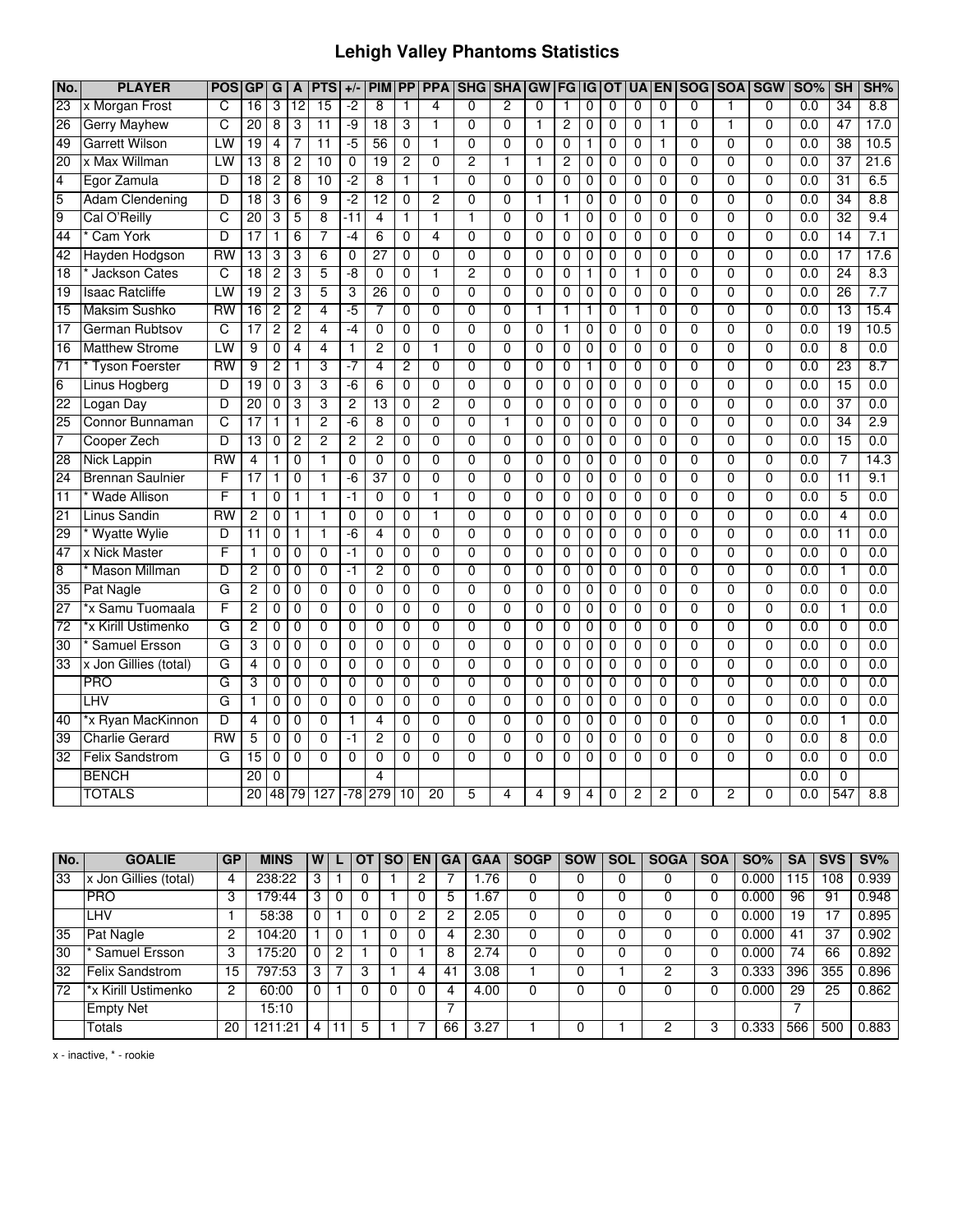## **Manitoba Moose Statistics**

| No.             | <b>PLAYER</b>           | <b>POS</b>      | GP              | G               | $\mathbf{A}$    | <b>PTS</b>      | $+/-$          | <b>PIM</b>      |                 |                 |                | <b>PP PPA SHG SHA</b> | GW              | <b>FG IG</b>    |                |              | <b>OT UA</b>   | <b>EN</b>      | <b>SOG SOA</b> |                | <b>SGW</b>     | <b>SO%</b>       | SH              | SH%              |
|-----------------|-------------------------|-----------------|-----------------|-----------------|-----------------|-----------------|----------------|-----------------|-----------------|-----------------|----------------|-----------------------|-----------------|-----------------|----------------|--------------|----------------|----------------|----------------|----------------|----------------|------------------|-----------------|------------------|
| $\overline{19}$ | David Gustafsson        | C               | $\overline{23}$ | 7               | 9               | $\overline{16}$ | -2             | 6               | 3               | $\overline{2}$  | $\Omega$       | $\mathbf{1}$          | $\overline{2}$  |                 | 0              | $\Omega$     | 0              | 0              |                | 1              | 1              | 100.0            | $\overline{42}$ | 16.7             |
| 17              | x Cole Perfetti         | C               | $\overline{17}$ | 6               | 9               | $\overline{15}$ | 6              | $\overline{2}$  | 2               | 4               | $\Omega$       | $\Omega$              | $\Omega$        | 3               | $\Omega$       | $\Omega$     | 0              | 0              | 0              | 1              | $\Omega$       | 0.0              | 48              | 12.5             |
| 9               | Leon Gawanke            | D               | 23              | 4               | $\overline{11}$ | $\overline{15}$ | 11             | 6               | 2               | 2               | $\Omega$       | $\Omega$              | 1               | 0               | $\mathbf 0$    | $\mathbf{1}$ | 0              | 0              | 0              | 0              | $\Omega$       | 0.0              | 44              | 9.1              |
| 22              | Austin Poganski         | $\overline{RW}$ | 23              | 4               | $\overline{11}$ | $\overline{15}$ | $\mathbf{1}$   | 14              | 2               | 4               | 0              | $\mathbf{0}$          | 1               | $\Omega$        |                | 0            | 0              | 0              | 0              | 0              | $\Omega$       | $\overline{0.0}$ | 48              | 8.3              |
| 41              | <b>Cole Maier</b>       | C               | 23              | 7               | 7               | 14              | 8              | 24              | 0               | $\overline{0}$  | $\mathbf 1$    | $\overline{0}$        | 1               | 1               |                | 0            | 2              | 1              | 0              | $\overline{0}$ | $\Omega$       | 0.0              | 46              | 15.2             |
| 34              | x Ville Heinola         | D               | $\overline{18}$ | $\overline{2}$  | $\overline{12}$ | $\overline{14}$ | 5              | 8               | 2               | 5               | $\Omega$       | $\overline{0}$        | $\Omega$        | $\Omega$        | $\Omega$       | $\Omega$     | 0              | 0              | 0              | 0              | $\Omega$       | 0.0              | 59              | 3.4              |
| 47              | Declan Chisholm         | D               | 23              | 5               | 8               | 13              | $\mathbf{1}$   | 6               |                 | 3               | $\overline{0}$ | $\overline{0}$        | 1               | $\overline{2}$  | 0              | $\Omega$     | 0              | $\overline{0}$ | $\Omega$       | $\overline{0}$ | $\Omega$       | 0.0              | 35              | 14.3             |
| 23              | <b>Mikey Eyssimont</b>  | LW              | $\overline{16}$ | 6               | 6               | $\overline{12}$ | 7              | $\overline{17}$ | 0               | 1               | 0              | $\Omega$              | 1               | $\Omega$        |                | $\Omega$     | 1              | 0              | $\Omega$       | 1              | $\Omega$       | $\overline{0.0}$ | 56              | 10.7             |
| 20              | <b>Kristian Reichel</b> | $\overline{RW}$ | 23              | 5               | 7               | 12              | $\mathbf{1}$   | 8               |                 | 4               | $\overline{2}$ | $\Omega$              | $\overline{2}$  | $\Omega$        |                | $\Omega$     | 1              | 1              | 0              | 0              | $\Omega$       | 0.0              | 56              | 8.9              |
| 39              | <b>Jeff Malott</b>      | LW              | 23              | 6               | 5               | 11              | $\overline{c}$ | 10              | 3               | 3               | $\Omega$       | $\Omega$              | 1               | $\Omega$        | $\overline{c}$ | $\Omega$     | $\Omega$       | 0              | $\Omega$       | 0              | $\Omega$       | 0.0              | $\overline{58}$ | 10.3             |
| $\overline{4}$  | Johnathan Kovacevic     | D               | 23              | 4               | 6               | $\overline{10}$ | 7              | $\overline{12}$ | 0               | 0               | $\Omega$       | $\Omega$              | 1               | 0               | 1              | 0            | 0              | 0              | 0              | $\overline{0}$ | $\Omega$       | $\overline{0.0}$ | $\overline{37}$ | 10.8             |
| $\overline{43}$ | <b>Greg Meireles</b>    | $\overline{RW}$ | 23              | $\overline{2}$  | 8               | 10              | $\mathbf 0$    | 8               | 1               | 4               | $\mathbf 0$    | 0                     | 1               |                 | 0              | 0            | 0              | 0              | 0              | 0              | $\mathbf 0$    | 0.0              | $\overline{31}$ | 6.5              |
| 25              | C.J. Suess              | C               | 21              | 3               | 6               | 9               | 3              | $\overline{4}$  | 0               | $\overline{2}$  | $\Omega$       | $\overline{0}$        | 1               | $\Omega$        | $\mathbf{1}$   | $\Omega$     | 0              | 0              | $\Omega$       | $\overline{0}$ | $\Omega$       | $\overline{0.0}$ | 35              | 8.6              |
| 10              | Evan Polei              | LW              | $\overline{21}$ | $\overline{2}$  | $\overline{4}$  | 6               | 3              | 29              | 0               | $\overline{0}$  | $\overline{0}$ | $\Omega$              | $\overline{0}$  | $\Omega$        | $\Omega$       | $\Omega$     | $\overline{0}$ | 1              | $\Omega$       | $\overline{0}$ | $\Omega$       | 0.0              | 26              | 7.7              |
| $\overline{8}$  | Nicholas Jones          | C               | 14              | 2               | 3               | 5               | 4              | 10              | $\overline{0}$  |                 | $\overline{0}$ | $\overline{0}$        | 1               |                 | 0              | $\Omega$     |                | 0              | $\Omega$       | $\overline{0}$ | $\overline{0}$ | 0.0              | 18              | 11.1             |
| 14              | Jimmy Oligny            | D               | $\overline{21}$ | $\overline{2}$  | 3               | 5               | -5             | $\overline{23}$ | 0               | 0               | $\mathbf 0$    | 0                     | $\mathbf 0$     |                 | 0              | 0            | 0              | 0              | 0              | 0              | $\mathbf 0$    | 0.0              | 28              | 7.1              |
| 7               | <b>Haralds Egle</b>     | $\overline{RW}$ | 6               | $\mathbf{1}$    | $\overline{2}$  | $\overline{3}$  | 3              | $\overline{2}$  | 0               | $\Omega$        | $\Omega$       | $\overline{0}$        | $\Omega$        | 1               | 0              | $\Omega$     | 0              | 0              | $\Omega$       | 0              | $\Omega$       | 0.0              | 7               | 14.3             |
| 27              | Luke Johnson            | C               | 5               | 1               | $\mathbf{1}$    | $\overline{2}$  | -2             | $\overline{2}$  | 0               | 1               | $\Omega$       | $\Omega$              | $\Omega$        | 0               | 0              | 0            | 0              | 0              | 0              | 0              | $\Omega$       | $\overline{0.0}$ | $\overline{21}$ | $\overline{4.8}$ |
| 42              | Simon Lundmark          | D               | $\overline{15}$ | $\mathbf{1}$    | 1               | $\overline{2}$  | -3             | $\mathbf{0}$    | 0               | 0               | $\Omega$       | $\Omega$              | $\Omega$        | 0               |                | $\Omega$     | 0              | 0              | 0              | $\overline{0}$ | $\Omega$       | $\overline{0.0}$ | 19              | 5.3              |
| 49              | x Bobby Lynch           | <b>RW</b>       | 6               | 0               | $\overline{c}$  | $\overline{2}$  | $\mathbf 0$    | 0               | 0               | 0               | $\Omega$       | $\Omega$              | $\Omega$        | $\Omega$        | 0              | 0            | 0              | 0              | 0              | 0              | $\Omega$       | 0.0              | 5               | 0.0              |
| 44              | <b>Dylan Samberg</b>    | D               | 10              | $\Omega$        | $\overline{2}$  | $\overline{2}$  | $\overline{c}$ | 12              | 0               | $\Omega$        | $\Omega$       | $\Omega$              | $\Omega$        | $\Omega$        | $\mathbf{0}$   | $\Omega$     | 0              | 0              | $\Omega$       | $\Omega$       | $\Omega$       | 0.0              | $\overline{11}$ | 0.0              |
| 13              | x Kristian Vesalainen   | LW              | 3               | 1               | $\overline{0}$  | $\mathbf{1}$    | -1             | $\Omega$        |                 | 0               | $\Omega$       | $\Omega$              | $\Omega$        | 1               | 0              | 0            | 0              | 0              | $\Omega$       | $\overline{0}$ | $\Omega$       | 0.0              | $\overline{8}$  | 12.5             |
| 48              | <b>Todd Burgess</b>     | <b>RW</b>       | 9               | 1               | $\Omega$        | 1               | -4             | 2               | 0               | 0               | $\Omega$       | $\Omega$              | 0               | $\Omega$        |                | $\Omega$     | 0              | 0              | $\Omega$       | $\overline{0}$ | 0              | 0.0              | 20              | 5.0              |
| 50              | <b>Thomas Caron</b>     | LW              | $\overline{14}$ | 1               | 0               | 1               | -1             | $\overline{24}$ | 0               | 0               | $\Omega$       | $\Omega$              | $\Omega$        | $\Omega$        | 0              | $\Omega$     | 0              | 0              | $\Omega$       | 0              | $\Omega$       | 0.0              | $\overline{17}$ | 5.9              |
| 28              | x Hayden Shaw           | D               | $\mathbf{1}$    | $\Omega$        | $\mathbf{1}$    | $\overline{1}$  | $\mathbf{1}$   | $\Omega$        | 0               | 0               | $\Omega$       | $\Omega$              | $\Omega$        | $\Omega$        | $\mathbf{0}$   | $\Omega$     | 0              | 0              | $\Omega$       | 0              | $\Omega$       | 0.0              | $\mathbf{1}$    | 0.0              |
| $\overline{18}$ | x Dominic Toninato      | C               | $\overline{c}$  | 0               | $\mathbf{1}$    | 1               | $\mathbf 0$    | 2               | 0               | 0               | $\Omega$       | $\Omega$              | $\Omega$        | 0               | 0              | 0            | 0              | 0              | $\Omega$       | $\mathbf{0}$   | $\Omega$       | 0.0              | 2               | 0.0              |
| $\overline{35}$ | <b>Arvid Holm</b>       | G               | 7               | $\Omega$        | 1               | 1               | 0              | 2               | 0               | 0               | $\Omega$       | $\Omega$              | $\Omega$        | $\Omega$        | $\Omega$       | $\Omega$     | 0              | 0              | 0              | 0              | 0              | 0.0              | 0               | 0.0              |
| $\overline{36}$ | <b>Nelson Nogier</b>    | D               | 8               | $\mathbf 0$     | $\mathbf{1}$    | $\mathbf{1}$    | $\mathbf{0}$   | 2               | 0               | 0               | $\Omega$       | $\Omega$              | $\Omega$        | 0               | $\mathbf 0$    | 0            | 0              | 0              | 0              | 0              | $\Omega$       | 0.0              | $\overline{13}$ | 0.0              |
| 31              | x Philippe Desrosiers   | G               | $\mathbf{1}$    | $\Omega$        | $\Omega$        | $\Omega$        | $\mathbf{0}$   | 0               | 0               | 0               | $\Omega$       | $\Omega$              | $\mathbf{0}$    | $\Omega$        | $\mathbf{0}$   | $\Omega$     | 0              | 0              | 0              | 0              | $\Omega$       | 0.0              | $\mathbf{0}$    | 0.0              |
| 30              | <b>Mikhail Berdin</b>   | G               | 15              | 0               | $\overline{0}$  | $\overline{0}$  | 0              | 2               | 0               | $\overline{0}$  | $\Omega$       | $\Omega$              | $\Omega$        | 0               | $\Omega$       | $\Omega$     | 0              | 0              | 0              | $\overline{0}$ | $\Omega$       | 0.0              | $\overline{0}$  | 0.0              |
|                 | <b>BENCH</b>            |                 | 23              |                 |                 |                 |                | 2               |                 |                 |                |                       |                 |                 |                |              |                |                |                |                |                | 0.0              |                 |                  |
|                 | <b>TOTALS</b>           |                 | 23              | $\overline{74}$ | 127             | 200             | 47             | 239             | $\overline{18}$ | $\overline{36}$ | 3              |                       | $\overline{14}$ | $\overline{12}$ | 10             |              | 5              | 3              |                | 3              |                | 33.3             | 792             | 9.2              |

| No. | <b>GOALIE</b>         | <b>GP</b> | <b>MINS</b> |                     |    |  |   |    |      | W   L   OT   SO   EN   GA   GAA   SOGP | SOW SOL | SOGA SOA SO% |       |     |     | SA SVS SV% |
|-----|-----------------------|-----------|-------------|---------------------|----|--|---|----|------|----------------------------------------|---------|--------------|-------|-----|-----|------------|
| 31  | x Philippe Desrosiers |           | 60:00       |                     | ١O |  |   |    | .00  |                                        |         |              | 0.000 | 23  | つつ  | 0.957      |
| 35  | Arvid Holm            |           | 424:24      |                     |    |  |   | 15 | 2.12 |                                        |         |              | .000  | 153 | 138 | 0.902      |
| 30  | Mikhail Berdin        |           | 892:05      | ч                   | 16 |  |   | з  | 2.49 |                                        |         |              | 0.000 | 365 | 328 | 0.899      |
|     | <b>Empty Net</b>      |           | 15:46       |                     |    |  |   |    |      |                                        |         |              |       |     |     |            |
|     | Totals                | 23        | 1392:15 I   | $115$ <sup>-7</sup> |    |  | റ | 55 | 2.37 |                                        |         |              | .000  | 543 | 488 | 0.899      |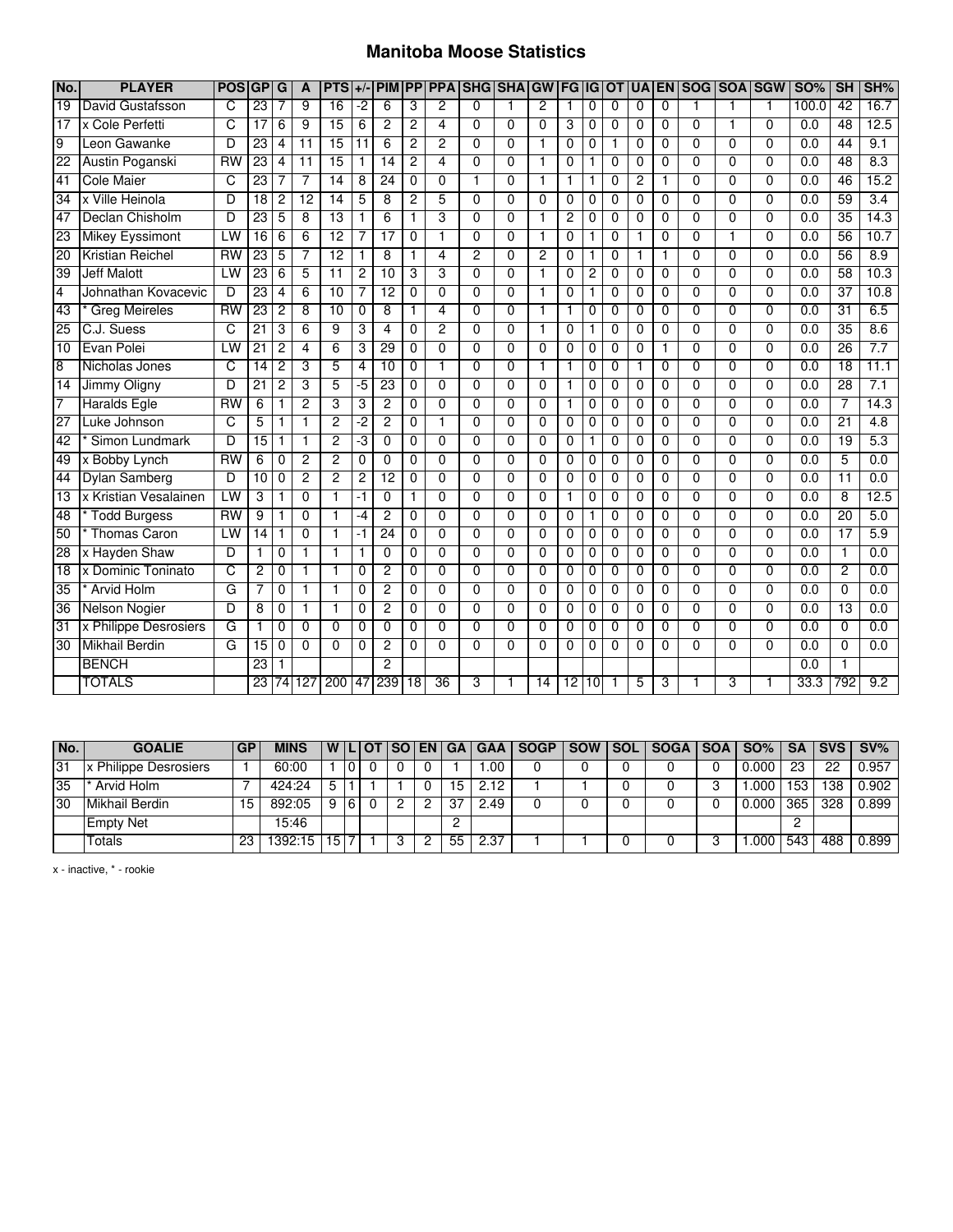#### **Milwaukee Admirals Statistics**

| No.             | <b>PLAYER</b>           | <b>POS</b>      | <b>GP</b>       | G              | A               | <b>PTS</b>      | $+/-$          | <b>PIM</b>      |                |                 | PP PPA SHG SHA GW FG IG OT |                |                |                |                |                | <b>UA</b>      |                | <b>EN SOG SOA SGW</b> |                |                | <b>SO%</b>       | SH              | SH%  |
|-----------------|-------------------------|-----------------|-----------------|----------------|-----------------|-----------------|----------------|-----------------|----------------|-----------------|----------------------------|----------------|----------------|----------------|----------------|----------------|----------------|----------------|-----------------------|----------------|----------------|------------------|-----------------|------|
| $\overline{25}$ | <b>Cole Schneider</b>   | LW              | $\overline{20}$ | 8              | 14              | $\overline{22}$ | 7              | 2               | 2              | 4               | 0                          |                | 0              | 1              | 2              | 0              | 0              | 0              | 0                     | 0              | 0              | $\overline{0.0}$ | 39              | 20.5 |
| $\overline{19}$ | <b>Cody Glass</b>       | C               | 20              | 3              | $\overline{15}$ | $\overline{18}$ | $-2$           | $\overline{10}$ | 1              | 3               | $\mathbf{0}$               | 0              | 1              | $\mathbf{1}$   | $\mathbf 0$    | $\mathbf{1}$   | 0              | 0              | 0                     | $\mathbf{0}$   | $\Omega$       | 0.0              | 47              | 6.4  |
| 7               | x Matt Luff             | $\overline{RW}$ | $\overline{20}$ | 7              | 9               | $\overline{16}$ | $-6$           | $\overline{12}$ | 3              | 6               | $\Omega$                   | 0              | 1              | 3              | 0              | 0              | 0              | 0              | 0                     | $\mathbf 0$    | $\Omega$       | 0.0              | 65              | 10.8 |
| 56              | Rocco Grimaldi          | <b>RW</b>       | 13              | 8              | $\overline{4}$  | $\overline{12}$ | $\mathbf 0$    | 6               | 1              | 3               | 1                          | 0              | $\overline{c}$ | $\mathbf{1}$   | 1              | 0              | 0              | 1              | 0                     | $\mathbf{0}$   | 0              | 0.0              | $\overline{35}$ | 22.9 |
| 22              | <b>Cole Smith</b>       | LW              | 19              | 5              | 6               | $\overline{11}$ | $-4$           | 14              | 3              | 2               | $\overline{0}$             |                | 1              | $\overline{0}$ | 1              | 1              | 1              | $\overline{0}$ | $\overline{0}$        | $\overline{0}$ | $\overline{0}$ | 0.0              | 36              | 13.9 |
| 76              | Jeremy Davies           | D               | 22              | 0              | $\overline{11}$ | $\overline{11}$ | 6              | $\overline{21}$ | $\Omega$       | 2               | 0                          | 0              | 0              | $\Omega$       | 0              | $\Omega$       | 0              | $\Omega$       | 0                     | $\Omega$       | $\Omega$       | 0.0              | 41              | 0.0  |
| 46              | Matt Donovan            | D               | 22              | 3              | 7               | 10              | $-2$           | $\overline{21}$ | 0              | $\overline{2}$  | $\Omega$                   |                | 2              | 0              | 0              | 0              | 0              | 0              | $\overline{0}$        | $\overline{0}$ | $\overline{0}$ | 0.0              | 31              | 9.7  |
| 8               | <b>Matt Tennyson</b>    | D               | $\overline{22}$ | 3              | $\overline{7}$  | $\overline{10}$ | 5              | $\overline{18}$ | 1              | $\mathbf{0}$    | $\Omega$                   | 0              | $\Omega$       | 1              | 0              | $\Omega$       | $\Omega$       | $\Omega$       | $\Omega$              | $\mathbf{0}$   | $\Omega$       | 0.0              | 40              | 7.5  |
| 3               | David Farrance          | D               | $\overline{21}$ | 1              | $\overline{9}$  | $\overline{10}$ | -3             | 8               | 1              | 4               | $\Omega$                   | 0              | $\Omega$       | 1              | 0              | 0              | 1              | 0              | 0                     | $\mathbf 0$    | $\Omega$       | $\overline{0.0}$ | $\overline{18}$ | 5.6  |
| 6               | Mitch McLain            | C               | $\overline{22}$ | 6              | 3               | $\overline{9}$  | 1              | $\overline{36}$ | $\overline{c}$ | $\mathbf 1$     | $\mathbf{1}$               | 0              | 0              | 0              | 0              | 0              | 1              | 1              | 0                     | 0              | 0              | 0.0              | 35              | 17.1 |
| 70              | Egor Afanasyev          | LW              | $\overline{22}$ | 3              | 6               | $\overline{9}$  | $\mathbf{1}$   | 8               | $\overline{c}$ | $\mathbf{1}$    | $\Omega$                   | 0              | $\mathbf 0$    | $\overline{0}$ | $\mathbf 0$    | $\mathbf 0$    | 0              | 0              | 0                     | 0              | $\Omega$       | $\overline{0.0}$ | 44              | 6.8  |
| 23              | <b>Michael McCarron</b> | C               | 14              | 3              | 3               | 6               | -3             | $\overline{15}$ | $\mathbf 0$    | $\overline{2}$  | $\mathbf{0}$               | 0              | $\mathbf 0$    | 1              | $\mathbf{1}$   | $\mathbf 0$    | 0              | 0              | $\overline{0}$        | $\mathbf 0$    | $\mathbf 0$    | $\overline{0.0}$ | $\overline{21}$ | 14.3 |
| 18              | <b>Grant Mismash</b>    | LW              | $\overline{17}$ | 3              | $\overline{2}$  | 5               | $-5$           | 8               | 1              | $\Omega$        | $\mathbf{0}$               | 0              | $\Omega$       | $\mathbf 0$    | $\mathbf 0$    | $\mathbf 0$    | 0              | 0              | $\overline{0}$        | $\overline{0}$ | $\overline{0}$ | $\overline{0.0}$ | 17              | 17.6 |
| 13              | <b>Graham Knott</b>     | F               | 10              | $\overline{2}$ | 3               | 5               | 3              | 4               | $\overline{0}$ | $\overline{0}$  | $\overline{0}$             | $\overline{0}$ | $\overline{0}$ | 1              | 0              | $\overline{0}$ | $\overline{0}$ | $\overline{0}$ | $\overline{0}$        | $\overline{0}$ | $\overline{0}$ | 0.0              | 15              | 13.3 |
| 77              | Kole Sherwood (total)   | <b>RW</b>       | $\overline{17}$ | 2              | 3               | 5               | $-4$           | 10              | $\overline{0}$ | $\overline{0}$  | $\overline{0}$             | $\overline{0}$ | $\overline{1}$ | $\overline{0}$ | $\overline{0}$ | $\overline{0}$ | $\overline{0}$ | $\overline{0}$ | $\overline{0}$        | $\overline{0}$ | $\overline{0}$ | 0.0              | 43              | 4.7  |
|                 | <b>BEL</b>              | $\overline{RW}$ | $\overline{13}$ | $\mathbf{1}$   | 3               | $\overline{4}$  | $-7$           | 8               | 0              | $\mathbf 0$     | $\Omega$                   | 0              | $\mathbf{1}$   | $\mathbf 0$    | $\mathbf 0$    | $\mathbf 0$    | 0              | 0              | $\overline{0}$        | $\overline{0}$ | $\overline{0}$ | $\overline{0.0}$ | 32              | 3.1  |
|                 | <b>MIL</b>              | $\overline{RW}$ | 4               | 1              | $\mathbf 0$     | $\mathbf{1}$    | 3              | $\overline{c}$  | $\mathbf 0$    | $\mathbf 0$     | $\Omega$                   | $\Omega$       | $\mathbf 0$    | $\mathbf 0$    | 0              | $\mathbf 0$    | 0              | 0              | $\overline{0}$        | 0              | $\Omega$       | 0.0              | 11              | 9.1  |
| $\overline{2}$  | Marc Del Gaizo          | D               | $\overline{22}$ | $\overline{2}$ | 3               | 5               | $-11$          | 8               | $\mathbf{1}$   | $\overline{2}$  | $\mathbf 0$                | $\overline{0}$ | $\overline{0}$ | $\mathbf{1}$   | 0              | $\overline{0}$ | $\overline{0}$ | $\overline{0}$ | $\overline{0}$        | $\overline{0}$ | $\overline{0}$ | $\overline{0.0}$ | 32              | 6.3  |
| 16              | Joseph LaBate           | LW              | 15              | 3              | $\overline{1}$  | $\overline{4}$  | $-4$           | 30              | $\Omega$       | $\mathbf 0$     | $\Omega$                   | $\Omega$       | $\mathbf{1}$   | $\overline{0}$ | $\mathbf{1}$   | $\mathbf 0$    | 0              | 0              | $\overline{0}$        | $\mathbf 0$    | $\Omega$       | 0.0              | $\overline{27}$ | 11.1 |
| 90              | <b>Anthony Richard</b>  | LW              | 12              | $\overline{2}$ | $\overline{1}$  | 3               | $\mathbf 0$    | $\overline{6}$  | $\overline{0}$ | $\overline{0}$  | $\overline{0}$             | $\overline{0}$ | $\overline{0}$ | $\overline{0}$ | 0              | $\overline{0}$ | 0              | $\overline{1}$ | $\overline{0}$        | $\overline{0}$ | $\overline{0}$ | $\overline{0.0}$ | 26              | 7.7  |
| 24              | <b>Mathieu Olivier</b>  | $\overline{RW}$ | $\overline{13}$ | $\mathbf{1}$   | $\overline{2}$  | 3               | -2             | $\overline{25}$ | $\Omega$       | $\mathbf 0$     | $\Omega$                   | $\Omega$       | $\Omega$       | $\overline{0}$ | $\Omega$       | $\mathbf 0$    | $\Omega$       | $\mathbf{1}$   | $\Omega$              | $\Omega$       | $\Omega$       | 0.0              | $\overline{15}$ | 6.7  |
| 17              | x Tommy Novak           | C               | $\mathbf{1}$    | $\overline{0}$ | 3               | 3               | 1              | $\overline{0}$  | $\overline{0}$ | 1               | $\overline{0}$             | $\overline{0}$ | $\overline{0}$ | $\overline{0}$ | $\overline{0}$ | $\overline{0}$ | $\overline{0}$ | $\overline{0}$ | $\overline{0}$        | $\overline{0}$ | $\overline{0}$ | 0.0              | $\overline{2}$  | 0.0  |
| 58              | <b>Frederic Allard</b>  | D               | $\overline{12}$ | 0              | 2               | 2               | -5             | 8               | $\overline{0}$ | $\overline{0}$  | $\overline{0}$             | $\overline{0}$ | $\mathbf 0$    | $\overline{0}$ | 0              | 0              | 0              | $\overline{0}$ | $\overline{0}$        | $\overline{0}$ | $\overline{0}$ | 0.0              | 17              | 0.0  |
| 28              | *x Zach Solow           | $\overline{RW}$ | 10              | 1              | $\overline{0}$  | 1               | $-6$           | 10              | $\overline{0}$ | $\overline{0}$  | $\overline{0}$             | $\overline{0}$ | 1              | $\overline{0}$ | $\overline{0}$ | $\overline{0}$ | $\overline{0}$ | $\overline{0}$ | $\overline{0}$        | $\overline{0}$ | $\overline{0}$ | 0.0              | 7               | 14.3 |
| 31              | Parker Gahagen          | G               | $\overline{c}$  | 0              | $\mathbf 0$     | $\Omega$        | $\mathbf 0$    | 0               | $\mathbf{0}$   | $\mathbf 0$     | $\mathbf 0$                | $\Omega$       | $\mathbf 0$    | $\mathbf 0$    | 0              | $\mathbf{0}$   | 0              | 0              | 0                     | 0              | $\mathbf 0$    | $\overline{0.0}$ | $\mathbf 0$     | 0.0  |
| 55              | *x Matt Bradley         | C               | $\overline{4}$  | 0              | $\overline{0}$  | $\overline{0}$  | $-2$           | 4               | $\Omega$       | $\Omega$        | $\mathbf{0}$               | 0              | $\Omega$       | $\overline{0}$ | 0              | $\Omega$       | $\mathbf{0}$   | 0              | $\overline{0}$        | $\overline{0}$ | $\overline{0}$ | 0.0              | $\mathbf{1}$    | 0.0  |
| 13              | x Avery Peterson        | F               | 5               | 0              | $\mathbf 0$     | $\mathbf{0}$    | -3             | 7               | $\mathbf{0}$   | $\Omega$        | $\mathbf{0}$               | 0              | $\mathbf 0$    | 0              | $\mathbf 0$    | $\mathbf{0}$   | 0              | 0              | 0                     | $\mathbf 0$    | $\Omega$       | $\overline{0.0}$ | 8               | 0.0  |
| 11              | <b>Dylan Blujus</b>     | D               | 6               | $\Omega$       | $\Omega$        | $\mathbf{0}$    | $-4$           | 4               | $\Omega$       | $\mathbf{0}$    | $\Omega$                   | $\Omega$       | $\Omega$       | 0              | 0              | $\Omega$       | 0              | $\mathbf 0$    | 0                     | $\mathbf{0}$   | $\Omega$       | $\overline{0.0}$ | 4               | 0.0  |
| 53              | x Ben Harpur            | D               | 6               | 0              | $\overline{0}$  | $\overline{0}$  | $\overline{0}$ | 5               | $\mathbf 0$    | $\overline{0}$  | $\mathbf{0}$               | $\mathbf{0}$   | $\Omega$       | 0              | 0              | $\mathbf 0$    | 0              | $\overline{0}$ | $\overline{0}$        | $\overline{0}$ | $\overline{0}$ | $\overline{0.0}$ | $\overline{4}$  | 0.0  |
| 49              | <b>Josh Healey</b>      | D               | 6               | $\Omega$       | $\Omega$        | $\Omega$        | 1              | $\overline{2}$  | $\Omega$       | $\mathbf{0}$    | $\Omega$                   | $\Omega$       | $\Omega$       | $\Omega$       | 0              | $\Omega$       | $\mathbf{0}$   | $\Omega$       | $\Omega$              | $\mathbf{0}$   | $\Omega$       | $\overline{0.0}$ | 4               | 0.0  |
| 10              | x Robert Carpenter      | C               | 7               | 0              | $\overline{0}$  | $\overline{0}$  | $-4$           | 2               | $\overline{0}$ | $\overline{0}$  | $\overline{0}$             | $\Omega$       | $\overline{0}$ | $\overline{0}$ | 0              | $\overline{0}$ | $\overline{0}$ | $\overline{0}$ | $\overline{0}$        | $\overline{0}$ | $\overline{0}$ | 0.0              | $\mathbf{1}$    | 0.0  |
| T               | <b>Devin Cooley</b>     | G               | 8               | 0              | $\overline{0}$  | $\Omega$        | $\Omega$       | 0               | $\Omega$       | $\Omega$        | $\Omega$                   | $\Omega$       | $\Omega$       | 0              | 0              | 0              | 0              | $\Omega$       | $\overline{0}$        | $\Omega$       | $\overline{0}$ | 0.0              | 0               | 0.0  |
| 21              | *x Patrick Harper       | LW              | 9               | $\Omega$       | $\overline{0}$  | $\overline{0}$  | $-2$           | 0               | $\mathbf 0$    | $\Omega$        | $\mathbf{0}$               | $\Omega$       | $\Omega$       | 0              | 0              | $\mathbf 0$    | 0              | 0              | 0                     | $\mathbf{0}$   | $\overline{0}$ | $\overline{0.0}$ | 3               | 0.0  |
| 39              | Connor Ingram           | G               | 15              | 0              | $\mathbf{0}$    | $\Omega$        | 0              | 0               | 0              | $\Omega$        | $\Omega$                   | $\Omega$       | $\Omega$       | 0              | $\Omega$       | 0              | 0              | 0              | 0                     | 0              | $\Omega$       | 0.0              | $\mathbf 0$     | 0.0  |
|                 | <b>BENCH</b>            |                 | $\overline{22}$ | $\mathbf 0$    |                 |                 |                | 6               |                |                 |                            |                |                |                |                |                |                |                |                       |                |                | $\overline{0.0}$ | 0               |      |
|                 | <b>TOTALS</b>           |                 | $\overline{22}$ |                | 65 111          | 176             |                | $-40$ 302       | 18             | $\overline{33}$ | $\overline{2}$             | 3              | 9              | 11             | 6              | 2              | 3              | 4              | 0                     | $\Omega$       | $\Omega$       | $\overline{0.0}$ | 646             | 10.1 |

| No. | <b>GOALIE</b>    | <b>GP</b> | <b>MINS</b> | W |    | <b>SO</b> T | <b>I EN I GA</b> |    | GAA I     | <b>SOGP</b> | <b>SOW</b> | <b>SOL</b> | <b>SOGA</b> | <b>SOA</b> | SO%   | <b>SA</b> | <b>SVS</b> | SV%   |
|-----|------------------|-----------|-------------|---|----|-------------|------------------|----|-----------|-------------|------------|------------|-------------|------------|-------|-----------|------------|-------|
| 39  | Connor Ingram    | 15.       | 857:49      |   |    |             |                  | 43 | 3.01      |             |            |            |             |            | 0.000 | 465       | 422        | 0.908 |
| 31  | Parker Gahagen   | ົດ        | 94:28       |   |    |             |                  | 5  | .18<br>3. |             |            |            |             |            | 0.000 | -53       | 48         | 0.906 |
|     | Devin Cooley     | 8         | 357:52      |   |    |             |                  | 23 | 3.86      |             |            |            |             |            | 0.000 | 182       | 159        | 0.874 |
|     | <b>Empty Net</b> |           | 19:07       |   |    |             |                  | 4  |           |             |            |            |             |            |       |           |            |       |
|     | Totals           | 22        | 329:16      | 9 | 12 |             |                  | 75 | 3.39      |             |            |            |             |            | 0.000 | 704.      | 629        | 0.893 |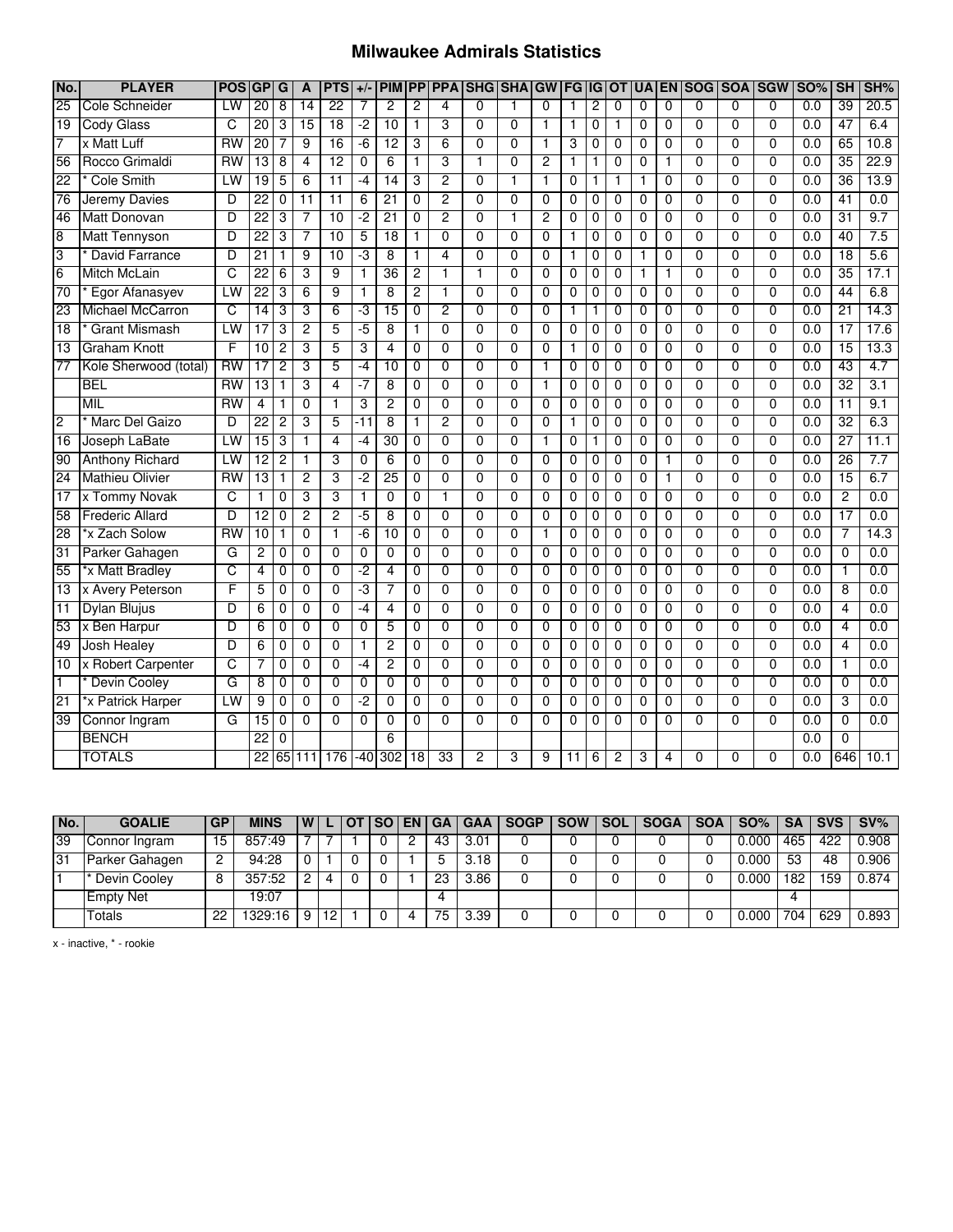## **Ontario Reign Statistics**

| No.             | <b>PLAYER</b>            | <b>POS</b>      | GP              | G               | A               | <b>PTS</b>      |                 | $+/-$ PIM       |                | <b>PP PPA</b>  | <b>SHG SHA</b> |                | <b>GW FG</b>   |                |                | <b>IGOT</b>    | <b>UA</b>      |                | EN SOG SOA SGW |                |                | <b>SO%</b>       | <b>SH</b>       | SH%              |
|-----------------|--------------------------|-----------------|-----------------|-----------------|-----------------|-----------------|-----------------|-----------------|----------------|----------------|----------------|----------------|----------------|----------------|----------------|----------------|----------------|----------------|----------------|----------------|----------------|------------------|-----------------|------------------|
| $\overline{29}$ | <b>Martin Frk</b>        | $\overline{RW}$ | 19              | $\overline{11}$ | 13              | $\overline{24}$ | $\overline{11}$ | $\overline{18}$ | $\overline{4}$ | 5              | 0              | $\mathbf{0}$   | 2              | 3              | 0              |                | 1              | 0              | $\Omega$       | $\mathbf{1}$   | $\Omega$       | $\overline{0.0}$ | $\overline{58}$ | 19.0             |
| 17              | T.J. Tynan               | C               | $\overline{14}$ | 3               | $\overline{16}$ | $\overline{19}$ | 4               | 6               | $\mathbf{1}$   | 7              | $\Omega$       | $\Omega$       | 1              | $\Omega$       | 1              |                | $\Omega$       | $\Omega$       | $\Omega$       | $\Omega$       | $\Omega$       | 0.0              | 20              | 15.0             |
| 6               | x Sean Durzi             | D               | 13              | 5               | $\overline{11}$ | 16              | $\overline{13}$ | $\overline{20}$ | 3              | 3              | 1              | $\Omega$       | 2              | 1              | 0              | 0              | 0              | 0              | $\Omega$       | $\mathbf 0$    | $\Omega$       | 0.0              | $\overline{22}$ | 22.7             |
| $\overline{28}$ | x Jaret Anderson-Dolan   | C               | 16              | 5               | 8               | $\overline{13}$ | 6               | $\overline{18}$ | $\overline{4}$ | 3              | 0              | 0              | 1              | 0              | $\overline{c}$ | 0              | 0              | 0              | 0              | 0              | 0              | 0.0              | 29              | 17.2             |
| $\overline{12}$ | Vladimir Tkachev         | F               | $\overline{12}$ | 2               | 10              | 12              | 4               | 10              | $\mathbf{1}$   | 5              | $\overline{0}$ | $\overline{0}$ | $\mathbf 0$    | 1              | 1              | 0              | $\overline{0}$ | $\overline{0}$ | $\overline{0}$ | $\overline{0}$ | $\overline{0}$ | 0.0              | 16              | 12.5             |
| 27              | <b>Tyler Madden</b>      | F               | 19              | 7               | 4               | $\overline{11}$ | 0               | 8               | $\mathbf{1}$   | $\overline{2}$ | $\Omega$       | $\Omega$       | $\Omega$       | 2              | 1              | 0              | 1              | 1              | $\Omega$       | $\overline{2}$ | $\Omega$       | 0.0              | 33              | 21.2             |
| 41              | <b>Brayden Burke</b>     | LW              | 16              | 4               | 6               | 10              | 6               | 8               | $\overline{2}$ |                | $\overline{0}$ | $\overline{0}$ | 2              | $\overline{0}$ | $\mathbf 0$    | $\overline{0}$ | 1              | $\overline{0}$ | $\overline{0}$ | $\overline{0}$ | $\overline{0}$ | 0.0              | 17              | 23.5             |
| $\overline{39}$ | <b>Alex Turcotte</b>     | С               | 16              | 3               | 7               | 10              | 10              | $\overline{12}$ | 0              | 1              | 0              | 1              | 1              | 1              | 0              | 0              | 0              | 0              | $\Omega$       | 1              | $\Omega$       | 0.0              | $\overline{25}$ | 12.0             |
| 11              | Samuel Fagemo            | F               | 19              | 7               | $\overline{2}$  | 9               | $\overline{11}$ | $\overline{2}$  | $\overline{c}$ | $\mathbf{1}$   | 0              | $\Omega$       | $\Omega$       | $\Omega$       | 1              | $\Omega$       | 1              | $\Omega$       | $\Omega$       | $\mathbf{1}$   | $\Omega$       | 0.0              | 43              | 16.3             |
| 47              | Aidan Dudas              | F               | 19              | 5               | 3               | 8               | 4               | $\overline{2}$  | $\mathbf 0$    | $\overline{0}$ | 0              | $\Omega$       | $\mathbf 0$    | 1              | 1              | 0              | 0              | 1              | $\mathbf{0}$   | $\overline{0}$ | $\Omega$       | $\overline{0.0}$ | $\overline{33}$ | 15.2             |
| 3               | <b>Helge Grans</b>       | D               | 16              | 3               | 5               | 8               | 1               | $\overline{2}$  | $\mathbf{1}$   | $\mathbf{1}$   | 0              | $\Omega$       | $\mathbf 0$    | 0              | 0              | 0              | 0              | 0              | $\Omega$       | $\overline{0}$ | $\Omega$       | $\overline{0.0}$ | 29              | 10.3             |
| 43              | Jacob Moverare           | D               | 19              | 3               | 5               | 8               | 6               | 6               | 0              | 1              | 0              | $\Omega$       | 1              | 0              | 0              | 0              | 0              | 0              | $\Omega$       | 0              | $\Omega$       | 0.0              | 21              | 14.3             |
| 21              | Jordan Spence            | D               | $\overline{18}$ | 0               | 8               | 8               | 7               | 10              | $\Omega$       | 3              | $\Omega$       | $\Omega$       | $\Omega$       | $\Omega$       | 0              | $\Omega$       | 0              | $\Omega$       | $\Omega$       | $\Omega$       | $\Omega$       | 0.0              | 33              | 0.0              |
| 7               | <b>Brett Sutter</b>      | C               | 19              | 4               | $\overline{2}$  | 6               | 6               | 18              | 0              | $\Omega$       | $\overline{0}$ | $\Omega$       | $\mathbf 0$    | 0              | 1              | 0              | 1              | 1              | $\Omega$       | $\overline{0}$ | $\Omega$       | 0.0              | $\overline{17}$ | 23.5             |
| 15              | <b>Austin Wagner</b>     | LW              | $\overline{18}$ | 3               | 3               | 6               | -3              | 37              | $\mathbf 0$    | $\Omega$       | $\overline{0}$ | 1              | $\mathbf 0$    | 0              | 0              | 0              | 0              | 0              | $\Omega$       | 0              | 0              | 0.0              | 26              | 11.5             |
| 42              | <b>Gabriel Vilardi</b>   | C               | 7               | $\overline{c}$  | 4               | 6               | -5              | 2               | $\Omega$       | 1              | $\Omega$       | 0              | 0              | 1              | 0              | 0              | 0              | 0              | 1              | 1              | 1              | 100.0            | $\overline{21}$ | 9.5              |
| $\overline{2}$  | <b>Austin Strand</b>     | D               | 11              | $\overline{c}$  | $\overline{2}$  | 4               | $\Omega$        | 14              | $\Omega$       | $\Omega$       | $\Omega$       | $\Omega$       | $\overline{c}$ | $\Omega$       | $\Omega$       | $\Omega$       | 0              | $\Omega$       | $\Omega$       | $\Omega$       | $\Omega$       | 0.0              | $\overline{17}$ | 11.8             |
| 10              | x Kale Clague            | D               | 5               | 0               | 4               | 4               | 2               | 0               | 0              | $\mathbf{1}$   | 0              | $\Omega$       | $\mathbf 0$    | 0              | 0              | 0              | 0              | 0              | $\Omega$       | $\mathbf 0$    | $\Omega$       | 0.0              | 11              | 0.0              |
| 49              | Adam Johnson             | LW              | 16              | 1               | $\overline{c}$  | 3               | -3              | 16              | 0              | 1              | 0              | $\Omega$       | 0              | 1              | 0              | 0              | 0              | 0              | $\Omega$       | 0              | $\Omega$       | 0.0              | 29              | $\overline{3.4}$ |
| 86              | <b>Christian Wolanin</b> | D               | 3               | 0               | 3               | 3               | 1               | $\overline{2}$  | 0              | 1              | 0              | $\Omega$       | $\mathbf 0$    | 0              | 0              | 0              | 0              | 0              | $\Omega$       | $\mathbf 0$    | $\Omega$       | $\overline{0.0}$ | 5               | 0.0              |
| $\overline{24}$ | Cameron Gaunce           | D               | $\overline{14}$ | 0               | 3               | 3               | 4               | $\overline{15}$ | $\mathbf 0$    | $\Omega$       | $\Omega$       | $\Omega$       | $\Omega$       | 0              | 0              | 0              | 0              | $\Omega$       | $\Omega$       | $\Omega$       | $\Omega$       | $\overline{0.0}$ | $\overline{14}$ | 0.0              |
| 13              | Johan Sodergran          | LW              | 5               | 2               | $\Omega$        | 2               |                 | 0               | $\mathbf 0$    | $\overline{0}$ | $\overline{0}$ | $\overline{0}$ | $\overline{0}$ |                | 0              | 0              |                | $\overline{0}$ | $\overline{0}$ | $\overline{0}$ | $\overline{0}$ | 0.0              | 6               | 33.3             |
| 68              | *x Jacob Ingham          | G               | 1               | 0               | 1               |                 | 0               | $\Omega$        | $\Omega$       | 1              | 0              | 0              | 0              | $\Omega$       | 0              | 0              | 0              | 0              | 0              | $\Omega$       | 0              | 0.0              | 0               | 0.0              |
| 5               | *x Bobby Russell         | D               | $\overline{1}$  | $\overline{0}$  | 1               | 1               | 1               | 2               | $\overline{0}$ | $\overline{0}$ | $\overline{0}$ | $\overline{0}$ | $\overline{0}$ | $\overline{0}$ | 0              | $\overline{0}$ | 0              | $\overline{0}$ | $\overline{0}$ | $\overline{0}$ | $\overline{0}$ | 0.0              | $\overline{0}$  | 0.0              |
| 37              | <b>Jacob Doty</b>        | $\overline{RW}$ | $\overline{8}$  | 0               | 1               | 1               | $\overline{2}$  | 32              | $\Omega$       | $\Omega$       | $\Omega$       | $\Omega$       | $\Omega$       | 0              | 0              | 0              | 0              | $\mathbf{0}$   | $\Omega$       | $\mathbf{0}$   | $\Omega$       | $\overline{0.0}$ | 4               | 0.0              |
| 26              | <b>Markus Phillips</b>   | D               | 14              | 0               | 1               | 1               | -2              | 8               | $\mathbf 0$    | $\Omega$       | $\mathbf 0$    | $\Omega$       | $\mathbf 0$    | 0              | 0              | 0              | 0              | 0              | $\Omega$       | $\mathbf 0$    | $\Omega$       | $\overline{0.0}$ | 9               | 0.0              |
| 55              | <b>Quinton Byfield</b>   | C               | 2               | 0               | $\Omega$        | 0               | 0               | 0               | $\Omega$       | 0              | $\Omega$       | 0              | $\Omega$       | 0              | 0              | 0              | 0              | $\Omega$       | $\Omega$       | 0              | $\Omega$       | 0.0              | 3               | 0.0              |
| 14              | <b>Akil Thomas</b>       | F               | $\overline{2}$  | 0               | $\mathbf 0$     | 0               | 0               | $\overline{0}$  | $\mathbf 0$    | $\overline{0}$ | $\overline{0}$ | $\overline{0}$ | $\mathbf 0$    | 0              | 0              | 0              | 0              | 0              | $\overline{0}$ | $\overline{0}$ | $\overline{0}$ | $\overline{0.0}$ | 5               | 0.0              |
| 40              | <b>Garret Sparks</b>     | G               | 8               | 0               | $\mathbf 0$     | $\mathbf{0}$    | 0               | 4               | $\mathbf 0$    | $\Omega$       | 0              | $\Omega$       | $\mathbf 0$    | 0              | 0              | 0              | 0              | $\mathbf 0$    | $\Omega$       | $\mathbf 0$    | $\Omega$       | $\overline{0.0}$ | 0               | 0.0              |
| 31              | <b>Matthew Villalta</b>  | G               | 11              | $\overline{0}$  | $\Omega$        | $\Omega$        | $\overline{0}$  | 2               | $\Omega$       | $\overline{0}$ | $\overline{0}$ | $\overline{0}$ | $\overline{0}$ | $\overline{0}$ | $\overline{0}$ | $\overline{0}$ | $\overline{0}$ | $\overline{0}$ | $\overline{0}$ | $\overline{0}$ | $\Omega$       | 0.0              | 0               | 0.0              |
|                 | <b>BENCH</b>             |                 | 19              |                 |                 |                 |                 | $\overline{4}$  |                |                |                |                |                |                |                |                |                |                |                |                |                | 0.0              |                 |                  |
|                 | <b>TOTALS</b>            |                 | 19              |                 | 73 125          | 197             | 187             | 278             | 19             | 38             |                | 2              | 12             | 12             | 8              | 2              | 6              | 3              |                | $\overline{6}$ |                | 16.7             | 547             | 13.2             |

| No. | <b>GOALIE</b>           | <b>GP</b> | <b>MINS</b> | WIL |   | I OT | l SO I | <b>EN</b> | ∣ GA | <b>GAA</b> | <b>SOGP</b> | <b>SOW</b> | <b>SOL</b> | <b>SOGA</b> | <b>SOA</b> | <b>SO%</b> | <b>SA</b>       | <b>SVS</b> | $SV\%$ |
|-----|-------------------------|-----------|-------------|-----|---|------|--------|-----------|------|------------|-------------|------------|------------|-------------|------------|------------|-----------------|------------|--------|
| 68  | *x Jacob Ingham         |           | 65:00       |     |   |      |        |           |      | .85        |             |            |            |             |            | 750        | 29              | -27        | 0.931  |
| 31  | <b>Matthew Villalta</b> |           | 633:27      |     |   |      |        |           | 28   | 2.65       |             |            |            |             |            | .000       | 284             | 256        | 0.901  |
| 40  | <b>Garret Sparks</b>    | ັບ        | 445:29      |     |   |      |        |           | 24   | 3.23       |             |            |            |             |            | 0.000      | $22^{-}$        | 203        | 0.894  |
|     | <b>Empty Net</b>        |           | 7:42        |     |   |      |        |           |      |            |             |            |            |             |            |            |                 |            |        |
|     | Totals                  | ۱9        | 151<br>:38  | 13. | Б |      |        |           | 55   | 2.87       |             |            |            |             |            | 0.857      | 54 <sup>°</sup> | 486        | 0.898  |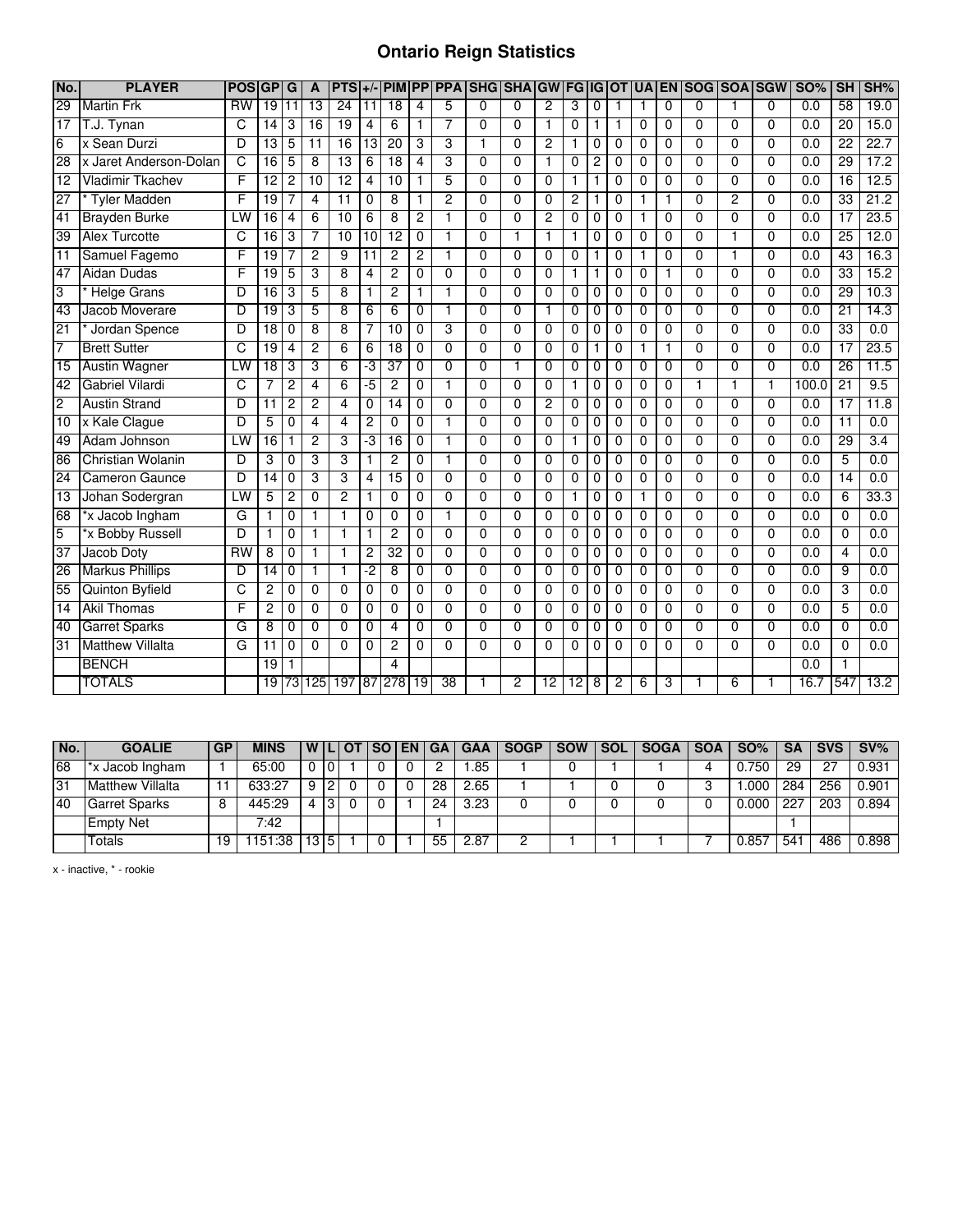## **Providence Bruins Statistics**

| No.             | <b>PLAYER</b>           | <b>POS</b> | <b>GP</b>       | G | A              | <b>PTS</b>     | $+/-$          | <b>PIM</b>      | <b>PP</b>      | <b>PPA</b>      | <b>SHG</b>     | <b>SHA</b>     | <b>GW</b>      | <b>FG</b>      | IG           | <b>OT</b>      | <b>UA EN</b> |                | <b>SOG</b>     | <b>SOA</b>     | <b>SGW</b>     | <b>SO%</b> | <b>SH</b>       | SH%  |
|-----------------|-------------------------|------------|-----------------|---|----------------|----------------|----------------|-----------------|----------------|-----------------|----------------|----------------|----------------|----------------|--------------|----------------|--------------|----------------|----------------|----------------|----------------|------------|-----------------|------|
| 29              | <b>Oskar Steen</b>      | C          | 13              | 6 | 7              | 13             | 6              | 8               | 0              | 3               | 0              | 0              | 1              | 3              | 0            | 1              | 1            | 1              | 0              | 1              | $\Omega$       | 0.0        | 29              | 20.7 |
| 19              | Steven Fogarty          | <b>RW</b>  | 17              | 5 | 8              | 13             | 3              | 12              | 3              |                 | $\overline{0}$ | $\mathbf{1}$   | $\mathbf{1}$   | $\mathbf{1}$   | 1            | $\mathbf 0$    | 0            | 0              | $\mathbf{0}$   |                | $\mathbf{0}$   | 0.0        | 26              | 19.2 |
| 9               | Zach Senyshyn           | <b>RW</b>  | 18              | 8 | 4              | 12             | 3              | 4               | 3              | 1               | 1              | $\overline{0}$ | 3              | $\mathbf{0}$   | 1            | $\mathbf 0$    | 0            | 1              | 0              | 1              | $\overline{0}$ | 0.0        | 58              | 13.8 |
| 28              | Jesper Froden           | RW         | 19              | 4 | 8              | 12             | $\overline{2}$ | 6               | 1              | $\mathbf{1}$    | 0              | $\overline{0}$ | $\mathbf{1}$   | $\mathbf{1}$   | 0            | $\mathbf 0$    | 0            | 0              | 1              | $\overline{2}$ | $\mathbf{0}$   | 50.0       | 50              | 8.0  |
| 43              | *x Jack Ahcan           | D          | 17              | 2 | 8              | 10             | -5             | 6               | 2              | 4               | $\overline{0}$ | $\overline{0}$ | $\overline{0}$ | 1              | 0            | 0              | 0            | 0              | $\overline{0}$ | $\overline{0}$ | $\overline{0}$ | 0.0        | 36              | 5.6  |
| $\overline{13}$ | Jakub Lauko             | LW         | 19              | 3 | 6              | 9              | -13            | 28              | 1              | 3               | 0              | 0              | $\overline{0}$ | 1              | 0            | 0              | 0            | 0              | $\overline{0}$ |                | $\overline{0}$ | 0.0        | 46              | 6.5  |
| $\overline{11}$ | <b>Samuel Asselin</b>   | C          | 19              | 1 | 8              | 9              | -3             | $\overline{16}$ | $\overline{0}$ | 5               | $\overline{0}$ | $\overline{0}$ | $\overline{0}$ | $\overline{0}$ | 0            | $\overline{0}$ | 0            | 0              | $\overline{0}$ | $\overline{0}$ | $\overline{0}$ | 0.0        | 34              | 2.9  |
| 24              | <b>Cameron Hughes</b>   | LW         | 15              | 1 | 7              | 8              | -6             | 8               | 0              | 3               | 0              | $\overline{0}$ | 0              | 1              | 0            | 0              | 0            | 0              | 0              | $\mathbf{0}$   | $\mathbf{0}$   | 0.0        | 34              | 2.9  |
| 23              | Jack Studnicka          | C          | 12              | 4 | 3              | 7              | $-5$           | 4               | $\Omega$       | $\overline{2}$  | 0              | $\overline{0}$ | $\Omega$       | 1              | 1            | $\mathbf 0$    | 1            | 1              | 1              | $\overline{2}$ | 1              | 50.0       | 39              | 10.3 |
| 27              | <b>Aaron Ness</b>       | D          | 18              | 0 | 6              | 6              | 5              | 4               | 0              | 3               | 0              | 0              | $\mathbf 0$    | 0              | 0            | 0              | 0            | 0              | 0              | 0              | $\mathbf{0}$   | 0.0        | $\overline{17}$ | 0.0  |
| 14              | <b>Chris Wagner</b>     | C          | 15              | 4 | $\mathbf{1}$   | 5              | $-6$           | 4               | 3              | 0               | 0              | $\overline{0}$ | $\mathbf 0$    | 0              | 1            | $\mathbf 0$    | 0            | 1              | 0              | 0              | $\mathbf{0}$   | 0.0        | 47              | 8.5  |
| 22              | x John Moore            | D          | 9               |   | 4              | 5              | $-5$           | 8               | 1              | 3               | 0              | 0              | 0              | 0              | 0            | 0              | 0            | 0              | $\mathbf 0$    | 0              | $\mathbf{0}$   | 0.0        | $\overline{25}$ | 4.0  |
| 34              | <b>Eduards Tralmaks</b> | F          | 11              | 1 | 3              | 4              | 3              | $\overline{2}$  | $\mathbf 0$    | 0               | 0              | $\overline{0}$ | $\mathbf 0$    | 0              | 0            | $\mathbf 0$    | 0            | 0              | $\mathbf 0$    | 0              | $\mathbf{0}$   | 0.0        | 10              | 10.0 |
| 5               | Urho Vaakanainen        | D          | 17              |   | 3              | $\overline{4}$ | $-2$           | 16              | 0              | 1               | $\overline{0}$ | 0              | $\overline{0}$ | 0              | 0            | 0              | 0            | 0              | $\overline{0}$ | 0              | $\overline{0}$ | 0.0        | 25              | 4.0  |
| 17              | <b>Matt Filipe</b>      | LW         | $\overline{19}$ |   | 3              | 4              | -3             | 10              | 1              | $\overline{0}$  | $\overline{0}$ | $\overline{0}$ | $\overline{0}$ | 1              | 0            | $\overline{0}$ | 0            | $\overline{0}$ | $\overline{0}$ | $\overline{0}$ | $\overline{0}$ | 0.0        | 27              | 3.7  |
| 45              | Joona Koppanen          | LW         | 15              | 2 | 1              | 3              | 4              | 2               | $\Omega$       | 0               | $\mathbf{0}$   | $\overline{0}$ | $\mathbf{1}$   | 0              | 0            | $\mathbf 0$    | 0            | 0              | $\mathbf{0}$   | $\mathbf{0}$   | $\Omega$       | 0.0        | 12              | 16.7 |
| 37              | <b>Brady Lyle</b>       | D          | 14              | 1 | $\overline{c}$ | 3              | -6             | 2               | 0              | 0               | $\overline{0}$ | $\overline{0}$ | $\overline{0}$ | 0              | 0            | $\mathbf 0$    | 0            | 0              | $\overline{0}$ | 1              | $\mathbf{0}$   | 0.0        | 20              | 5.0  |
| $\overline{2}$  | <b>Tyler Lewington</b>  | D          | 17              | 1 | $\overline{2}$ | 3              | 5              | $\overline{22}$ | $\mathbf 0$    | $\overline{0}$  | $\overline{0}$ | $\overline{0}$ | $\overline{0}$ | 1              | 0            | 0              | 0            | $\overline{0}$ | $\overline{0}$ | $\overline{0}$ | $\overline{0}$ | 0.0        | $\overline{21}$ | 4.8  |
| 16              | Justin Brazeau          | RW         | 2               | 2 | $\mathbf 0$    | $\overline{2}$ | $\mathbf{0}$   | 0               | 0              | 0               | 0              | $\overline{0}$ | $\mathbf{1}$   | $\mathbf{1}$   | $\mathbf{1}$ | $\mathbf 0$    | 0            | 0              | 0              | 0              | $\mathbf{0}$   | 0.0        | 6               | 33.3 |
| 10              | <b>Curtis Hall</b>      | C          | 16              | 0 | $\overline{2}$ | $\overline{2}$ | ٠J             | 0               | 0              | 0               | 0              | $\overline{0}$ | $\mathbf 0$    | 0              | 0            | 0              | 0            | 0              | 0              | $\Omega$       | $\mathbf{0}$   | 0.0        | $\overline{17}$ | 0.0  |
| 20              | Keltie Jeri-Leon        | LW         | $\overline{c}$  |   | $\mathbf 0$    | $\mathbf{1}$   | $\mathbf{1}$   | 0               | 0              | 0               | 0              | $\overline{0}$ | $\mathbf 0$    | 0              | 0            | 0              | 0            | 0              | 0              | $\Omega$       | $\mathbf{0}$   | 0.0        | 3               | 33.3 |
| 18              | Alex-Olivier Voyer      | <b>RW</b>  | $\overline{8}$  | 0 | $\mathbf 1$    | $\mathbf{1}$   | 0              | $\overline{0}$  | 0              | 0               | $\overline{0}$ | $\overline{0}$ | $\overline{0}$ | $\overline{0}$ | 0            | $\overline{0}$ | 0            | $\overline{0}$ | $\overline{0}$ | $\overline{0}$ | $\overline{0}$ | 0.0        | 10              | 0.0  |
| 33              | x Callum Booth          | G          | 1               | 0 | $\mathbf 0$    | $\overline{0}$ | 0              | 0               | $\Omega$       | 0               | $\overline{0}$ | 0              | $\overline{0}$ | $\overline{0}$ | 0            | 0              | 0            | 0              | $\overline{0}$ | $\overline{0}$ | $\overline{0}$ | 0.0        | $\overline{0}$  | 0.0  |
| 25              | x Jack Dougherty        | D          | 1               | 0 | 0              | 0              | 0              | 0               | 0              | 0               | 0              | $\overline{0}$ | $\overline{0}$ | 0              | 0            | 0              | 0            | 0              | $\overline{0}$ | $\Omega$       | $\Omega$       | 0.0        | 1               | 0.0  |
| 8               | <b>David Drake</b>      | D          | 1               | 0 | 0              | 0              | $\mathbf 0$    | 0               | 0              | 0               | 0              | 0              | $\mathbf 0$    | 0              | 0            | 0              | 0            | 0              | 0              | 0              | 0              | 0.0        | 0               | 0.0  |
| 25              | <b>Patrick Polino</b>   | F          | 1               | 0 | $\mathbf 0$    | 0              | $\mathbf 0$    | 2               | 0              | 0               | 0              | $\overline{0}$ | $\mathbf 0$    | 0              | 0            | $\mathbf 0$    | 0            | 0              | 0              | 0              | $\mathbf{0}$   | 0.0        | 0               | 0.0  |
| 21              | Wyatt Ege (total)       | D          | 2               | 0 | 0              | 0              | 3              | 2               | 0              | 0               | 0              | 0              | 0              | 0              | 0            | 0              | 0            | 0              | 0              | 0              | $\mathbf{0}$   | 0.0        | 1               | 0.0  |
|                 | <b>PRO</b>              | D          | 2               | 0 | 0              | 0              | 3              | 2               | 0              | 0               | 0              | 0              | 0              | 0              | 0            | 0              | 0            | 0              | 0              | 0              | 0              | 0.0        | 1               | 0.0  |
| 35              | x Jon Gillies           | G          | 3               | 0 | 0              | 0              | 0              | 0               | 0              | 0               | 0              | 0              | $\mathbf 0$    | 0              | 0            | 0              | 0            | 0              | 0              | $\Omega$       | 0              | 0.0        | 0               | 0.0  |
| T               | <b>Troy Grosenick</b>   | G          | 4               | 0 | $\mathbf 0$    | $\overline{0}$ | 0              | $\overline{0}$  | 0              | $\overline{0}$  | $\overline{0}$ | $\overline{0}$ | $\overline{0}$ | $\overline{0}$ | 0            | $\mathbf 0$    | 0            | $\overline{0}$ | $\overline{0}$ | $\overline{0}$ | $\overline{0}$ | 0.0        | 0               | 0.0  |
| 3               | Victor Berglund         | D          | 5               | 0 | 0              | $\overline{0}$ | -3             | 6               | 0              | $\overline{0}$  | $\overline{0}$ | $\overline{0}$ | 0              | 0              | 0            | 0              | 0            | 0              | $\overline{0}$ | $\overline{0}$ | $\Omega$       | 0.0        | 7               | 0.0  |
| 15              | lan McKinnon            | C          | 6               | 0 | $\mathbf 0$    | $\overline{0}$ | -2             | 48              | 0              | $\overline{0}$  | $\overline{0}$ | $\overline{0}$ | $\overline{0}$ | $\overline{0}$ | 0            | $\overline{0}$ | 0            | $\overline{0}$ | $\overline{0}$ | $\overline{0}$ | $\overline{0}$ | 0.0        | 3               | 0.0  |
| 26              | Matt Murphy (total)     | D          | 7               | 0 | $\mathbf 0$    | $\overline{0}$ | $-4$           | 4               | 0              | 0               | $\overline{0}$ | $\overline{0}$ | $\overline{0}$ | 0              | 0            | $\mathbf 0$    | 0            | 0              | $\overline{0}$ | 0              | $\mathbf 0$    | 0.0        | $\overline{8}$  | 0.0  |
|                 | <b>BEL</b>              | D          | 5               | 0 | $\mathbf 0$    | $\overline{0}$ | ٠J             | 4               | 0              | 0               | $\overline{0}$ | $\overline{0}$ | 0              | 0              | 0            | 0              | 0            | 0              | 0              | 0              | $\mathbf{0}$   | 0.0        | 4               | 0.0  |
|                 | <b>PRO</b>              | D          | 2               | 0 | $\mathbf 0$    | 0              | $-1$           | 0               | 0              | 0               | 0              | 0              | $\mathbf 0$    | 0              | 0            | 0              | 0            | 0              | 0              | $\Omega$       | $\mathbf{0}$   | 0.0        | 4               | 0.0  |
| 38              | Kyle Keyser             | G          | 12              | 0 | $\mathbf 0$    | 0              | 0              | 0               | 0              | 0               | 0              | 0              | $\mathbf 0$    | 0              | 0            | 0              | 0            | 0              | 0              | 0              | $\mathbf{0}$   | 0.0        | 0               | 0.0  |
| 6               | <b>Nick Wolff</b>       | D          | 12              | 0 | 0              | 0              | $-2$           | 48              | 0              | 0               | $\overline{0}$ | $\overline{0}$ | $\mathbf 0$    | 0              | 0            | 0              | 0            | $\mathbf 0$    | 0              | 0              | $\mathbf{0}$   | 0.0        | 11              | 0.0  |
|                 | <b>BENCH</b>            |            | $\overline{19}$ |   |                |                |                | $\overline{2}$  |                |                 |                |                |                |                |              |                |              |                |                |                |                | 0.0        | $\mathbf{1}$    |      |
|                 | <b>TOTALS</b>           |            | 19              |   | 50 87          | 136            |                | $-30$ 270       | 15             | $\overline{30}$ |                | 1              | 8              | 12             | 5            |                | 2            | 4              | 2              | 9              | 1              | 22.2       | 620             | 7.9  |

| No. | <b>GOALIE</b>         | GP | <b>MINS</b> |   |    | SO | EN | <b>GA</b> | <b>GAA</b> | <b>SOGP</b> | <b>SOW</b> | SOL | <b>SOGA</b> | <b>SOA</b> | SO%   | SA             | <b>SVS</b> | SV%   |
|-----|-----------------------|----|-------------|---|----|----|----|-----------|------------|-------------|------------|-----|-------------|------------|-------|----------------|------------|-------|
| 35  | x Jon Gillies         | 3  | 179:44      | 3 |    |    |    |           | .67        |             |            |     |             |            | 0.000 | 96             | 91         | 0.948 |
|     | <b>Troy Grosenick</b> | 4  | 202:28      | c |    |    |    |           | 2.37       |             |            |     |             |            | 0.000 | $^{\circ}02$   | 94         | 0.922 |
| 38  | Kyle Keyser           | 12 | 713:15      |   | ა  |    |    | 29        | .44        |             |            |     |             |            | 0.875 | 337            | 308        | 0.914 |
| 33  | Callum Booth<br>x (   |    | 59:20       |   |    |    |    |           | 3.03       |             |            |     |             |            | 0.000 |                | 24         | 0.889 |
|     | <b>Empty Net</b>      |    | 2:50        |   |    |    |    |           |            |             |            |     |             |            |       | $\overline{ }$ |            |       |
|     | Totals                | 19 | .157:37     | 9 | -6 |    |    | 49        | $-54$      |             |            |     |             |            | 0.875 | 566            | $-51$      | 0.913 |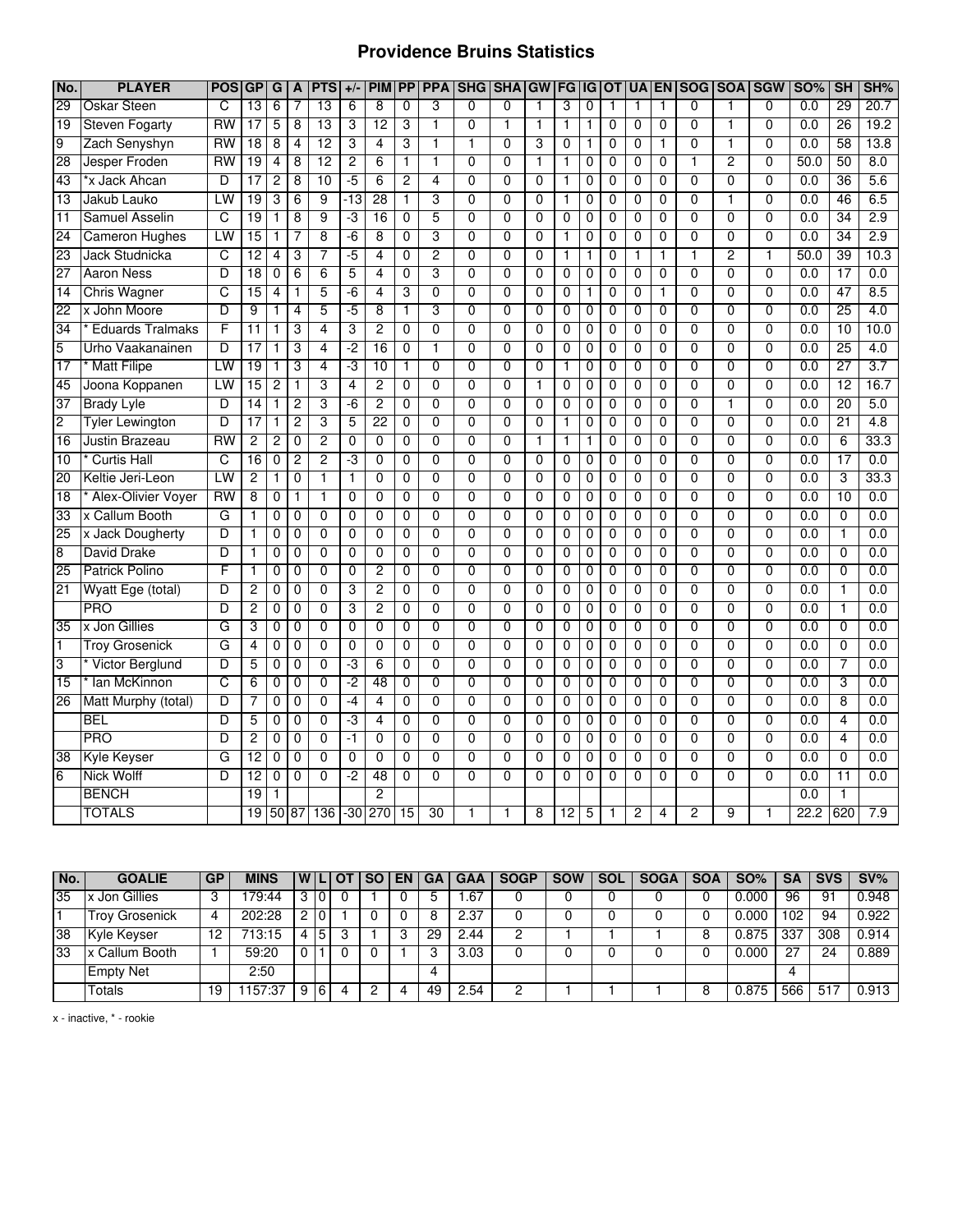#### **Rochester Americans Statistics**

| No.             | <b>PLAYER</b>             | <b>POS</b>     | <b>GP</b>       | G               | A                       | $PTS$ +/-       |                | <b>PIM</b>      |                 |                 | <b>PP PPA SHG SHA</b> |                | GW              | <b>FG IG</b>   |                | <b>TO</b>      |                |                | UA EN SOG SOA SGW |                |                | <b>SO%</b>       | SH              | SH%  |
|-----------------|---------------------------|----------------|-----------------|-----------------|-------------------------|-----------------|----------------|-----------------|-----------------|-----------------|-----------------------|----------------|-----------------|----------------|----------------|----------------|----------------|----------------|-------------------|----------------|----------------|------------------|-----------------|------|
| $\overline{22}$ | Jack Quinn                | <b>RW</b>      | $\overline{17}$ | 11              | $\overline{13}$         | 24              | $-2$           | $\overline{10}$ | $\overline{4}$  |                 |                       | $\mathbf 0$    | 3               | 3              | $\mathbf 0$    | 0              | 0              | $\mathbf 0$    | 1                 | 1              | 1              | 100.0            | 47              | 23.4 |
| $\overline{17}$ | Sean Malone               | C              | 19              | 8               | 12                      | 20              | 5              | 16              | 4               | 5               | $\overline{0}$        | $\overline{0}$ | $\overline{2}$  | $\mathbf{1}$   | 1              | $\mathbf 0$    | 1              | $\mathbf{1}$   | $\overline{0}$    | $\overline{0}$ | $\overline{0}$ | $\overline{0.0}$ | 22              | 36.4 |
| 28              | <b>Michael Mersch</b>     | LW             | 19              | $\overline{12}$ | $\overline{7}$          | 19              | 5              | 6               | 4               | $\overline{2}$  | 0                     | 0              | $\mathbf{1}$    | 3              | 1              | 0              | 0              | $\mathbf 0$    | 0                 | $\mathbf{0}$   | $\mathbf{0}$   | 0.0              | $\overline{38}$ | 31.6 |
| $\overline{77}$ | * JJ Peterka              | <b>RW</b>      | 19              | 4               | $\overline{15}$         | 19              | 3              | 8               | $\mathbf 0$     | 5               | 0                     | 0              | $\mathbf{1}$    | $\mathbf{1}$   | 1              | $\mathbf 0$    | $\mathbf 0$    | 1              | 1                 | $\mathbf{1}$   | $\mathbf 0$    | 100.0            | 46              | 8.7  |
| 19              | Peyton Krebs (total)      | LW             | 14              | 2               | 14                      | 16              | $-4$           | 16              | 2               | 7               | 0                     | 0              | 1               | 0              | 0              | 1              | 0              | $\mathbf 0$    | 1                 | 1              | 1              | 100.0            | $\overline{17}$ | 11.8 |
|                 | HSK                       | LW             | $\overline{2}$  | 0               | 5                       | 5               | 1              | $\overline{4}$  | 0               | 3               | $\overline{0}$        | $\overline{0}$ | $\overline{0}$  | 0              | 0              | $\overline{0}$ | 0              | 0              | 1                 | $\mathbf{1}$   | 1              | 1.0              | $\overline{2}$  | 0.0  |
|                 | <b>ROC</b>                | LW             | $\overline{12}$ | 2               | 9                       | $\overline{11}$ | -5             | $\overline{12}$ | 2               | 4               | 0                     | 0              | 1               | 0              | 0              | 1              | 0              | 0              | 0                 | $\overline{0}$ | $\overline{0}$ | 0.0              | $\overline{15}$ | 13.3 |
| $\overline{2}$  | Oskari Laaksonen          | D              | 18              | 1               | 12                      | 13              | د.             | 16              | $\mathbf 0$     | $\overline{11}$ | $\mathbf{0}$          | $\Omega$       | $\mathbf{1}$    | 0              | $\mathbf 0$    | $\mathbf{1}$   | 0              | $\mathbf{0}$   | 0                 | $\mathbf 0$    | $\mathbf 0$    | $\overline{0.0}$ | $\overline{13}$ | 7.7  |
| 14              | x Mark Jankowski          | C              | $\overline{13}$ | 5               | 7                       | 12              | 6              | 8               | 1               | $\overline{c}$  | $\mathbf{1}$          | 0              | $\Omega$        | 2              | 1              | $\mathbf 0$    | $\overline{c}$ | 1              | 0                 | $\mathbf{1}$   | $\Omega$       | 0.0              | $\overline{27}$ | 18.5 |
| $\overline{7}$  | <b>Ethan Prow</b>         | D              | 19              | $\overline{2}$  | $\overline{9}$          | 11              | 4              | $\overline{2}$  | $\mathbf 0$     | $\overline{2}$  | $\overline{0}$        | $\Omega$       | $\overline{0}$  | $\mathbf 0$    | $\mathbf 0$    | $\mathbf 0$    | $\Omega$       | $\mathbf 0$    | 0                 | $\overline{0}$ | $\overline{0}$ | 0.0              | 30              | 6.7  |
| 24              | <b>Mattias Samuelsson</b> | D              | $\overline{12}$ | 1               | $\overline{10}$         | $\overline{11}$ | $\overline{2}$ | $\overline{8}$  | $\Omega$        | $\Omega$        | $\mathbf{0}$          | 1              | $\Omega$        | $\Omega$       | $\Omega$       | $\Omega$       | $\Omega$       | $\Omega$       | 0                 | $\Omega$       | $\Omega$       | 0.0              | 30              | 3.3  |
| 72              | <b>Ryan MacInnis</b>      | C              | $\overline{19}$ | 4               | 6                       | 10              | $\mathbf{1}$   | 23              | 1               | 1               | $\mathbf{0}$          | $\Omega$       | $\mathbf 0$     | $\mathbf 0$    | $\overline{2}$ | $\mathbf 0$    | $\mathbf 0$    | $\mathbf{1}$   | 0                 | $\mathbf 0$    | $\mathbf 0$    | 0.0              | 35              | 11.4 |
| $\overline{13}$ | * Linus Weissbach         | LW             | 14              | 4               | 4                       | 8               | $\Omega$       | $\overline{2}$  | $\Omega$        | $\Omega$        | $\Omega$              | $\Omega$       | 0               | $\Omega$       | 1              | 0              | $\mathbf{1}$   | $\Omega$       | $\Omega$          | $\Omega$       | $\Omega$       | $\overline{0.0}$ | 19              | 21.1 |
| 5               | <b>Casey Fitzgerald</b>   | D              | 19              | 4               | 4                       | 8               | 6              | 37              | 0               | $\overline{0}$  | $\overline{0}$        | $\overline{0}$ | $\overline{1}$  | 0              | 0              | $\overline{0}$ | 0              | $\mathbf 0$    | $\overline{0}$    | $\overline{0}$ | $\overline{0}$ | 0.0              | 32              | 12.5 |
| 81              | x Brett Murray            | LW             | 9               | 6               | 1                       | 7               | 4              | 7               | 3               | $\Omega$        | $\Omega$              | 0              | 1               | 1              | $\Omega$       | 0              | $\Omega$       | $\Omega$       | $\overline{0}$    | $\overline{0}$ | $\overline{0}$ | 0.0              | $\overline{20}$ | 30.0 |
| 26              | Mason Jobst               | C              | $\overline{15}$ | $\overline{c}$  | 5                       | 7               | 1              | $\overline{9}$  | 1               | $\mathbf{1}$    | $\mathbf 0$           | $\mathbf 0$    | $\mathbf 0$     | $\mathbf 0$    | 1              | $\mathbf 0$    | $\mathbf 0$    | $\mathbf 0$    | 0                 | $\overline{0}$ | $\overline{0}$ | 0.0              | $\overline{7}$  | 28.6 |
| 44              | <b>Josh Teves</b>         | D              | $\overline{18}$ | 2               | 5                       | 7               | 2              | 9               | 0               | $\Omega$        | $\Omega$              | $\Omega$       | $\Omega$        | $\mathbf 0$    | $\mathbf 0$    | $\mathbf 0$    | 1              | $\mathbf{0}$   | 0                 | $\Omega$       | $\Omega$       | 0.0              | 28              | 7.1  |
| 10              | <b>Brandon Biro</b>       | LW             | $\overline{14}$ | 1               | 6                       | 7               | 7              | $\overline{0}$  | $\mathbf 0$     | $\Omega$        | $\overline{0}$        | $\overline{0}$ | $\overline{0}$  | $\overline{0}$ | $\mathbf 0$    | $\overline{0}$ | $\mathbf 0$    | $\mathbf 0$    | $\overline{0}$    | $\overline{0}$ | $\overline{0}$ | 0.0              | $\overline{10}$ | 10.0 |
| 88              | <b>Brandon Davidson</b>   | D              | 8               | 1               | $\overline{\mathbf{4}}$ | 5               | 4              | 9               | $\mathbf 0$     | $\mathbf 0$     | 0                     | $\mathbf 0$    | $\mathbf 0$     | $\mathbf 0$    | $\mathbf 0$    | $\mathbf 0$    | $\mathbf 0$    | $\Omega$       | 0                 | $\overline{0}$ | $\Omega$       | $\overline{0.0}$ | $\overline{18}$ | 5.6  |
| $\overline{12}$ | <b>Matej Pekar</b>        | LW             | 17              | $\overline{2}$  | $\mathbf{1}$            | 3               | $\mathbf{1}$   | $\overline{37}$ | $\mathbf 0$     | $\overline{0}$  | $\overline{0}$        | $\overline{0}$ | $\overline{0}$  | $\overline{0}$ | $\overline{0}$ | $\overline{0}$ | $\overline{0}$ | $\overline{0}$ | $\overline{0}$    | $\overline{0}$ | $\overline{0}$ | 0.0              | $\overline{21}$ | 9.5  |
| 45              | <b>Brendan Warren</b>     | LW             | $\overline{11}$ | 2               | $\overline{0}$          | $\overline{2}$  | $-1$           | 6               | $\Omega$        | $\mathbf 0$     | $\overline{0}$        | $\overline{0}$ | $\overline{0}$  | 0              | $\mathbf 0$    | $\mathbf 0$    | 1              | $\mathbf 0$    | $\overline{0}$    | $\overline{0}$ | $\overline{0}$ | $\overline{0.0}$ | $\overline{10}$ | 20.0 |
| 4               | <b>Jimmy Schuldt</b>      | D              | 9               | 1               | 1                       | 2               | $\overline{2}$ | $\overline{8}$  | $\overline{0}$  | $\overline{0}$  | $\overline{0}$        | $\overline{0}$ | $\overline{0}$  | $\overline{0}$ | $\overline{0}$ | $\overline{0}$ | $\overline{0}$ | $\overline{0}$ | $\overline{0}$    | $\overline{0}$ | $\overline{0}$ | 0.0              | 10              | 10.0 |
| 52              | <b>Mitch Eliot</b>        | D              | 5               | 1               | $\overline{0}$          | $\overline{1}$  | $\overline{0}$ | 2               | $\Omega$        | $\overline{0}$  | $\overline{0}$        | $\overline{0}$ | $\overline{1}$  | $\overline{0}$ | $\overline{0}$ | $\overline{0}$ | $\overline{0}$ | $\overline{0}$ | $\overline{0}$    | $\overline{0}$ | $\overline{0}$ | 0.0              | 6               | 16.7 |
| 23              | x Lukas Craggs            | LW             | 6               |                 | $\overline{0}$          | 1               | -2             | $\overline{6}$  | 0               | $\overline{0}$  | $\overline{0}$        | $\overline{0}$ | $\overline{0}$  | $\overline{0}$ | $\overline{0}$ | $\overline{0}$ | $\overline{0}$ | $\overline{0}$ | $\overline{0}$    | $\overline{0}$ | $\overline{0}$ | 0.0              | 5               | 20.0 |
| 25              | Arttu Ruotsalainen        | $\overline{c}$ | 2               | 0               | 1                       | 1               | $\overline{c}$ | $\overline{c}$  | $\Omega$        | $\mathbf 0$     | $\Omega$              | $\Omega$       | $\Omega$        | 0              | $\mathbf 0$    | $\mathbf 0$    | $\mathbf 0$    | $\mathbf 0$    | $\Omega$          | $\Omega$       | $\overline{0}$ | 0.0              | 9               | 0.0  |
| $\mathbf{1}$    | x Ukko-Pekka Luukkonen    | G              | $\overline{12}$ | 0               | 1                       | $\mathbf{1}$    | 0              | 0               | $\mathbf 0$     | 0               | 0                     | $\mathbf 0$    | $\mathbf 0$     | 0              | $\mathbf 0$    | $\mathbf 0$    | $\mathbf 0$    | $\mathbf 0$    | 0                 | $\overline{0}$ | $\overline{0}$ | 0.0              | $\mathbf 0$     | 0.0  |
| 32              | Mat Robson                | G              | $\overline{c}$  | 0               | $\Omega$                | $\mathbf{0}$    | 0              | $\mathbf{0}$    | $\Omega$        | $\Omega$        | $\Omega$              | $\mathbf{0}$   | $\Omega$        | 0              | $\mathbf 0$    | $\mathbf 0$    | 0              | $\Omega$       | 0                 | $\Omega$       | $\Omega$       | 0.0              | $\Omega$        | 0.0  |
| 80              | x Aaron Dell              | G              | 3               | 0               | $\mathbf 0$             | 0               | 0              | $\mathbf 0$     | $\mathbf 0$     | $\mathbf{0}$    | $\Omega$              | 0              | $\overline{0}$  | 0              | 0              | $\mathbf 0$    | $\mathbf 0$    | $\Omega$       | 0                 | $\overline{0}$ | $\overline{0}$ | 0.0              | $\mathbf 0$     | 0.0  |
| 41              | <b>Michael Houser</b>     | G              | 3               | 0               | $\mathbf{0}$            | $\mathbf{0}$    | 0              | $\mathbf{0}$    | $\mathbf{0}$    | $\mathbf{0}$    | $\mathbf{0}$          | $\mathbf{0}$   | $\Omega$        | $\mathbf 0$    | $\mathbf 0$    | $\mathbf 0$    | $\Omega$       | $\Omega$       | 0                 | $\Omega$       | $\Omega$       | 0.0              | $\mathbf 0$     | 0.0  |
| 29              | <b>Dominic Franco</b>     | C              | 4               | 0               | $\overline{0}$          | $\overline{0}$  | $-1$           | $\overline{0}$  | $\overline{0}$  | $\overline{0}$  | $\overline{0}$        | $\overline{0}$ | $\overline{0}$  | $\overline{0}$ | $\overline{0}$ | $\overline{0}$ | $\overline{0}$ | $\overline{0}$ | $\overline{0}$    | $\overline{0}$ | $\overline{0}$ | 0.0              | $\overline{5}$  | 0.0  |
| 30              | x Malcolm Subban (total)  | G              | 5               | $\Omega$        | $\overline{0}$          | $\overline{0}$  | $\overline{0}$ | $\overline{0}$  | $\Omega$        | $\Omega$        | $\overline{0}$        | $\overline{0}$ | $\overline{0}$  | $\overline{0}$ | $\overline{0}$ | $\overline{0}$ | $\overline{0}$ | $\overline{0}$ | $\overline{0}$    | $\overline{0}$ | $\overline{0}$ | 0.0              | $\overline{0}$  | 0.0  |
|                 | <b>RFD</b>                | G              | 5               | 0               | $\overline{0}$          | $\overline{0}$  | 0              | 0               | 0               | $\Omega$        | $\overline{0}$        | $\Omega$       | $\overline{0}$  | 0              | 0              | $\mathbf 0$    | $\Omega$       | 0              | 0                 | $\overline{0}$ | $\overline{0}$ | 0.0              | $\overline{0}$  | 0.0  |
| 16              | <b>Peter Tischke</b>      | $\overline{D}$ | 10              | 0               | $\mathbf{0}$            | $\overline{0}$  | -3             | 14              | $\Omega$        | $\mathbf{0}$    | $\overline{0}$        | $\Omega$       | $\Omega$        | $\overline{0}$ | $\overline{0}$ | $\overline{0}$ | $\mathbf{0}$   | $\Omega$       | $\mathbf{0}$      | $\overline{0}$ | $\overline{0}$ | 0.0              | 10              | 0.0  |
| 91              | <b>Ryan Scarfo</b>        | C              | 13              | 0               | 0                       | $\mathbf 0$     | $-6$           | $\overline{16}$ | 0               | $\Omega$        | $\mathbf{0}$          | $\Omega$       | 0               | 0              | 0              | $\mathbf 0$    | $\Omega$       | $\Omega$       | 0                 | $\Omega$       | $\Omega$       | 0.0              | 6               | 0.0  |
|                 | <b>BENCH</b>              |                | 19              |                 |                         |                 |                | 4               |                 |                 |                       |                |                 |                |                |                |                |                |                   |                |                | $\overline{0.0}$ |                 |      |
|                 | <b>TOTALS</b>             |                | 19              |                 |                         | 78 133 210      |                | 32 277          | $\overline{20}$ | 40              | $\overline{c}$        | 1              | $\overline{12}$ | 11             | 8              | 2              | 6              | 4              | 2                 | 3              |                | 66.7             | 520             | 14.8 |

| No. | <b>GOALIE</b>            | <b>GP</b> | MINS   |   |                  | <b>WILIOT</b> | <b>ISO</b> |   |    |      |  | EN   GA   GAA   SOGP   SOW   SOL   SOGA   SOA   SO% |   |       | <b>SA</b> |     | <b>ISVS SV%</b> |
|-----|--------------------------|-----------|--------|---|------------------|---------------|------------|---|----|------|--|-----------------------------------------------------|---|-------|-----------|-----|-----------------|
| 41  | Michael Houser           | 3         | 55:34  |   |                  |               |            |   |    | 2.70 |  |                                                     | C | .000  | 67        | 60  | 0.896           |
| 32  | Mat Robson               | っ         | 123:36 |   |                  |               |            |   |    | 2.91 |  |                                                     |   | 0.000 | 67        | 61  | 0.910           |
| 80  | x Aaron Dell             | 3         | 79:31  | 3 |                  |               |            |   |    | 3.01 |  |                                                     |   | 0.000 | 95        | 86  | 0.905           |
| 30  | x Malcolm Subban (total) | 5         | 301:57 | 2 | ົ                |               |            |   |    | 3.38 |  |                                                     |   | 0.000 | 159       | 42ء | 0.893           |
|     | <b>RFD</b>               | 5         | 301:57 | 2 | റ                |               |            |   |    | 3.38 |  |                                                     |   | 0.000 | 59ا       | 142 | 0.893           |
|     | Ix Ukko-Pekka Luukkonen  | 12        | 685:03 | 6 | 6                |               |            | 3 | 39 | 3.42 |  |                                                     |   | 0.000 | 347       | 308 | 0.888           |
|     | <b>Empty Net</b>         |           | 9:20   |   |                  |               |            |   | 3  |      |  |                                                     |   |       | 3         |     |                 |
|     | Totals                   | 19        | 153:04 |   | $13\overline{6}$ |               |            |   | 64 | 3.33 |  |                                                     |   | .000  | 579       | 515 | 0.889           |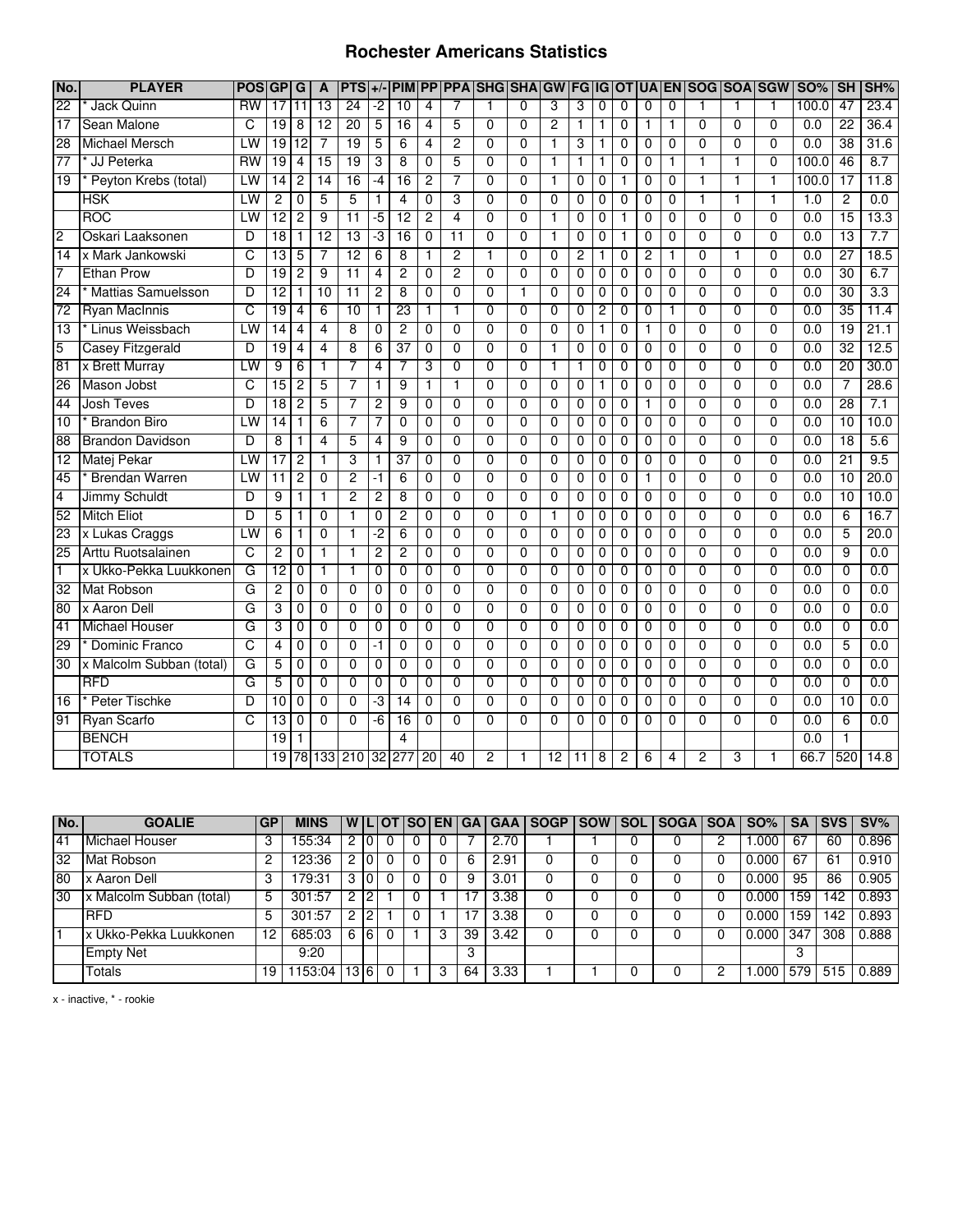## **Rockford IceHogs Statistics**

| No.             | <b>PLAYER</b>           | <b>POS</b> | <b>GP</b>       | G              | A              | <b>PTS</b>      | $+/-$          | <b>PIM</b>      | <b>PP</b>      |                |                | <b>PPA SHG SHA</b> | GW             | <b>FG</b>    | IG          | <b>OT</b>   | <b>UA EN</b>   |                | <b>SOG</b>     | <b>SOA</b>     | <b>SGW</b>     | <b>SO%</b> | <b>SH</b>       | SH%  |
|-----------------|-------------------------|------------|-----------------|----------------|----------------|-----------------|----------------|-----------------|----------------|----------------|----------------|--------------------|----------------|--------------|-------------|-------------|----------------|----------------|----------------|----------------|----------------|------------|-----------------|------|
| 27              | Lukas Reichel           | LW         | 15              | 7              | 5              | 12              | $-7$           | 6               | 1              | 3              | $\Omega$       | $\Omega$           | $\overline{2}$ | 1            | 0           | 0           | 0              | $\Omega$       | $\Omega$       | 2              | $\mathbf{0}$   | 0.0        | 29              | 24.1 |
| 20              | <b>Brett Connolly</b>   | <b>RW</b>  | 16              | 5              | 6              | 11              | $\mathbf{1}$   | 10              | 4              | $\overline{2}$ | $\mathbf{0}$   | 1                  | $\overline{0}$ | $\mathbf 0$  | 0           | 0           | 0              | $\mathbf 0$    | $\Omega$       | 1              | $\mathbf 0$    | 0.0        | 43              | 11.6 |
| 51              | lan Mitchell            | D          | 18              | 3              | 8              | $\overline{11}$ | 5              | $\overline{2}$  | 1              | $\mathbf 0$    | $\Omega$       | $\overline{2}$     | $\mathbf{1}$   | $\mathbf 0$  | 0           | 0           | 0              | $\mathbf 0$    | $\mathbf 0$    | 1              | $\Omega$       | 0.0        | $\overline{22}$ | 13.6 |
| 92              | Alexander Nylander      | <b>RW</b>  | 20              | 7              | 3              | 10              | -11            | $\overline{2}$  | $\overline{c}$ | $\overline{2}$ | 0              | 0                  | $\overline{2}$ | $\mathbf{1}$ | 1           | 0           | 0              | $\mathbf{1}$   | 1              | 2              | $\mathbf 0$    | 50.0       | 44              | 15.9 |
| 26              | Evan Barratt            | C          | 18              | 5              | 5              | 10              | $-1$           | 17              | 2              | 2              | $\overline{0}$ | $\overline{0}$     | $\overline{0}$ | 1            | 2           | 0           | 1              | 1              | $\overline{0}$ | $\overline{0}$ | $\overline{0}$ | 0.0        | $\overline{21}$ | 23.8 |
| 39              | Dylan McLaughlin        | C          | 15              | 2              | 7              | 9               | $\overline{0}$ | 0               | 0              | 4              | $\overline{0}$ | $\overline{0}$     | $\overline{0}$ | 0            | 0           | 0           | 0              | $\overline{0}$ | 1              | 1              | 1              | 100.0      | 31              | 6.5  |
| 36              | *x Josiah Slavin        | LW         | 15              | 4              | $\overline{4}$ | $\overline{8}$  | 7              | $\overline{6}$  | 0              | 1              | 2              | $\overline{0}$     | 1              | 0            | 0           | 0           | $\overline{0}$ | $\overline{0}$ | $\overline{0}$ | $\overline{0}$ | $\overline{0}$ | 0.0        | $\overline{22}$ | 18.2 |
| 15              | <b>Carson Gicewicz</b>  | C          | 16              | 3              | 4              | 7               | $\overline{4}$ | 6               | 0              | 0              | $\Omega$       | 1                  | $\mathbf 0$    | 0            | 0           | 0           | 0              | $\mathbf 0$    | $\mathbf 0$    | 0              | $\mathbf{0}$   | 0.0        | $\overline{17}$ | 17.6 |
| 41              | <b>Isaak Phillips</b>   | D          | 15              | $\overline{2}$ | 5              | 7               | $\mathbf 0$    | 10              | $\mathbf 0$    | 0              | $\Omega$       | 0                  | 1              | $\mathbf 0$  | 0           | 0           | 0              | $\mathbf 0$    | $\mathbf 0$    | 0              | $\mathbf{0}$   | 0.0        | 21              | 9.5  |
| 79              | D.J. Busdeker           | RW         | 16              | $\overline{c}$ | 5              | 7               | $-7$           | 4               | 0              | 0              | 0              | 0                  | $\mathbf 0$    | 0            | 0           | 0           | 0              | $\mathbf 0$    | $\mathbf 0$    | 1              | $\mathbf 0$    | 0.0        | 24              | 8.3  |
| 14              | <b>Garrett Mitchell</b> | <b>RW</b>  | $\overline{21}$ | 3              | 3              | $\overline{6}$  | -9             | 15              | 0              | $\overline{0}$ | 0              | 0                  | $\mathbf 0$    | 1            | 0           | 0           | 0              | 1              | $\mathbf 0$    | 0              | $\mathbf 0$    | 0.0        | 24              | 12.5 |
| $\overline{76}$ | Jakub Galvas            | D          | $\overline{18}$ | $\mathbf{1}$   | 5              | 6               | 0              | 6               | 0              | 2              | 0              | 0                  | $\mathbf 0$    | 0            | 0           | 0           | 0              | $\mathbf 0$    | 0              | 0              | 0              | 0.0        | $\overline{22}$ | 4.5  |
| 45              | <b>Cameron Morrison</b> | LW         | 13              | $\mathbf 0$    | 5              | 5               | 1              | 4               | 0              | 0              | $\mathbf{0}$   | 0                  | $\mathbf 0$    | $\mathbf 0$  | 0           | 0           | 0              | $\mathbf 0$    | 0              | 0              | $\mathbf 0$    | 0.0        | 15              | 0.0  |
| 84              | Andrei Altybarmakian    | RW         | 17              | 0              | 5              | 5               | -9             | 10              | 0              | 2              | 0              | 0                  | $\mathbf 0$    | 0            | 0           | 0           | 0              | 0              | 1              | 1              | 1              | 100.0      | 26              | 0.0  |
| $\overline{74}$ | Nicolas Beaudin         | D          | 19              | 0              | 5              | 5               | -7             | 34              | 0              | $\overline{2}$ | $\overline{0}$ | $\overline{0}$     | $\overline{0}$ | 0            | 0           | $\mathbf 0$ | 0              | $\overline{0}$ | $\overline{0}$ | $\overline{0}$ | $\overline{0}$ | 0.0        | 28              | 0.0  |
| 48              | <b>Wyatt Kalynuk</b>    | D          | 6               | $\overline{c}$ | $\overline{2}$ | 4               | $-2$           | 14              | 0              | 1              | $\Omega$       | $\Omega$           | $\Omega$       | 0            | 0           | 0           | 0              | 0              | $\Omega$       | 0              | $\Omega$       | 0.0        | 12              | 16.7 |
| 75              | Alec Regula             | D          | 8               | 1              | 3              | 4               | $-5$           | 6               | $\mathbf 0$    | 1              | $\Omega$       | 0                  | $\mathbf{1}$   | $\mathbf 0$  | 0           | 0           | 0              | $\mathbf 0$    | $\mathbf 0$    | 0              | $\mathbf 0$    | 0.0        | 13              | 7.7  |
| 55              | <b>Ryan Stanton</b>     | D          | 18              | $\mathbf 0$    | $\overline{4}$ | $\overline{4}$  | -8             | 14              | 0              | $\overline{0}$ | $\overline{0}$ | $\overline{0}$     | $\mathbf 0$    | 0            | 0           | 0           | 0              | $\mathbf 0$    | $\mathbf 0$    | $\overline{0}$ | $\mathbf 0$    | 0.0        | 18              | 0.0  |
| 23              | x Philipp Kurashev      | C          | 3               | $\overline{c}$ | $\mathbf{1}$   | 3               | $\overline{c}$ | 0               | 1              | $\mathbf 0$    | 1              | 0                  | $\mathbf 0$    | $\mathbf 0$  | 1           | $\mathbf 0$ | 1              | $\mathbf{1}$   | $\mathbf 0$    | 0              | 0              | 0.0        | 7               | 28.6 |
| 59              | Jakub Pour              | <b>RW</b>  | $\overline{18}$ | $\overline{c}$ | $\mathbf{1}$   | 3               | -4             | 4               | 0              | 0              | $\Omega$       | 0                  | $\mathbf 0$    | 1            | 0           | 0           | 0              | 0              | $\Omega$       | 0              | $\mathbf 0$    | 0.0        | 17              | 11.8 |
| 52              | x Reese Johnson         | <b>RW</b>  | 5               | 1              | $\mathbf{1}$   | $\overline{2}$  | $-1$           | 0               | $\mathbf 0$    | 0              | $\mathbf{0}$   | 0                  | $\mathbf 0$    | $\mathbf 0$  | 0           | 0           | 0              | 0              | $\mathbf 0$    | 0              | $\mathbf 0$    | 0.0        | 9               | 11.1 |
| 86              | *x Mike Hardman         | F          | $\overline{2}$  | 0              | $\overline{2}$ | $\overline{2}$  | 1              | $\overline{0}$  | 0              | $\overline{0}$ | $\overline{0}$ | $\overline{0}$     | $\overline{0}$ | 0            | 0           | 0           | $\overline{0}$ | $\overline{0}$ | $\overline{0}$ | $\overline{0}$ | $\overline{0}$ | 0.0        | 6               | 0.0  |
| $\overline{34}$ | <b>Kale Howarth</b>     | LW         | 3               | $\mathbf 1$    | $\overline{0}$ | $\overline{1}$  | $-1$           | 5               | 0              | $\overline{0}$ | $\overline{0}$ | $\overline{0}$     | $\overline{0}$ | 0            | 0           | 0           | 0              | $\overline{0}$ | $\overline{0}$ | $\overline{0}$ | $\Omega$       | 0.0        | 3               | 33.3 |
| 58              | MacKenzie Entwistle     | RW         | $\overline{2}$  | 0              | 1              | $\mathbf{1}$    | $-1$           | 6               | 0              | 0              | $\mathbf 0$    | 0                  | $\Omega$       | $\mathbf 0$  | 0           | 0           | 0              | 0              | $\mathbf 0$    | $\overline{0}$ | $\Omega$       | 0.0        | 4               | 0.0  |
| 60              | <b>Collin Delia</b>     | G          | 7               | 0              | $\mathbf{1}$   | $\mathbf{1}$    | 0              | 0               | 0              | 0              | 0              | 0                  | 0              | 0            | 0           | 0           | 0              | $\mathbf 0$    | $\mathbf 0$    | 0              | $\mathbf 0$    | 0.0        | 0               | 0.0  |
| 47              | <b>Cliff Watson</b>     | D          | $\overline{7}$  | $\mathbf 0$    | $\mathbf{1}$   | $\mathbf{1}$    | ٠J             | $\mathbf 0$     | 0              | $\mathbf 0$    | 0              | 0                  | $\mathbf 0$    | $\mathbf 0$  | 0           | 0           | 0              | $\mathbf 0$    | $\mathbf 0$    | 0              | $\mathbf 0$    | 0.0        | 5               | 0.0  |
| 43              | x Chad Krys             | D          | 8               | 0              | 1              | $\mathbf{1}$    | $-2$           | 2               | 0              | 0              | 0              | 0                  | $\mathbf 0$    | 0            | 0           | 0           | 0              | 0              | 0              | 0              | 0              | 0.0        | 2               | 0.0  |
| 68              | x Riley McKay           | LW         |                 | 0              | $\mathbf 0$    | $\mathbf 0$     | 0              | 0               | 0              | 0              | 0              | 0                  | $\mathbf 0$    | 0            | 0           | 0           | 0              | 0              | 0              | 0              | 0              | 0.0        | 0               | 0.0  |
| 57              | *x Chris Wilkie         | RW         | 1               | 0              | $\mathbf{0}$   | $\mathbf 0$     | -1             | 0               | 0              | 0              | 0              | 0                  | $\mathbf 0$    | 0            | 0           | 0           | 0              | 0              | $\mathbf 0$    | 0              | $\mathbf 0$    | 0.0        | 0               | 0.0  |
| $\overline{71}$ | *x Jacob LeGuerrier     | D          | $\overline{c}$  | 0              | $\mathbf 0$    | $\mathbf 0$     | $\mathbf 0$    | 0               | 0              | $\overline{0}$ | $\mathbf 0$    | 0                  | $\mathbf 0$    | 0            | 0           | 0           | 0              | $\mathbf 0$    | $\mathbf 0$    | 0              | $\mathbf 0$    | 0.0        | $\overline{2}$  | 0.0  |
| $\overline{31}$ | <b>Cale Morris</b>      | G          | 2               | 0              | 0              | $\overline{0}$  | 0              | 0               | 0              | $\overline{0}$ | $\Omega$       | 0                  | 0              | 0            | 0           | 0           | 0              | 0              | $\overline{0}$ | $\overline{0}$ | $\Omega$       | 0.0        | $\overline{0}$  | 0.0  |
| 54              | *x Chad Yetman          | RW         | 4               | $\mathbf 0$    | $\overline{0}$ | $\overline{0}$  | $-1$           | 2               | 0              | $\overline{0}$ | 0              | 0                  | $\overline{0}$ | $\mathbf 0$  | 0           | 0           | 0              | $\overline{0}$ | $\mathbf 0$    | $\overline{0}$ | $\Omega$       | 0.0        | 2               | 0.0  |
| 30              | x Malcolm Subban        | G          | 5               | $\mathbf 0$    | $\overline{0}$ | $\overline{0}$  | $\mathbf 0$    | 0               | 0              | 0              | 0              | 0                  | 0              | 0            | 0           | 0           | 0              | $\mathbf 0$    | $\mathbf 0$    | $\overline{0}$ | $\mathbf 0$    | 0.0        | $\overline{0}$  | 0.0  |
| 63              | <b>Michael Krutil</b>   | D          | 7               | $\mathbf 0$    | $\mathbf 0$    | $\overline{0}$  | 0              | 0               | $\mathbf 0$    | $\mathbf 0$    | 0              | 0                  | $\mathbf 0$    | $\mathbf 0$  | $\mathbf 0$ | $\mathbf 0$ | 0              | 0              | $\mathbf 0$    | $\overline{0}$ | $\mathbf 0$    | 0.0        | 1               | 0.0  |
| 40              | Arvid Soderblom         | G          | 8               | $\mathbf 0$    | 0              | $\mathbf 0$     | 0              | 0               | 0              | 0              | $\Omega$       | 0                  | 0              | 0            | 0           | 0           | 0              | 0              | $\mathbf 0$    | 0              | $\mathbf 0$    | 0.0        | 0               | 0.0  |
| 53              | <b>Michal Teply</b>     | <b>RW</b>  | 15              | $\mathbf 0$    | $\mathbf 0$    | $\mathbf 0$     | $-5$           | 0               | $\mathbf 0$    | 0              | 0              | 0                  | $\mathbf 0$    | $\mathbf 0$  | 0           | 0           | 0              | $\mathbf 0$    | $\mathbf 0$    | 1              | $\mathbf 0$    | 0.0        | $\overline{20}$ | 0.0  |
| 64              | <b>Dmitri Osipov</b>    | LW         | 16              | 0              | $\mathbf{0}$   | $\mathbf 0$     | $-7$           | $\overline{27}$ | 0              | $\mathbf 0$    | $\Omega$       | 0                  | $\Omega$       | 0            | 0           | 0           | $\mathbf 0$    | 0              | $\mathbf 0$    | $\mathbf 0$    | $\mathbf 0$    | 0.0        | 9               | 0.0  |
|                 | <b>BENCH</b>            |            | $\overline{21}$ | $\overline{c}$ |                |                 |                | 8               |                |                |                |                    |                |              |             |             |                |                |                |                |                | 0.0        | $\overline{2}$  |      |
|                 | <b>TOTALS</b>           |            | 21              |                | 55 93          | 146             | $-71$          | 220             | 11             | 22             | 3              | 4                  | 8              | 5            | 4           | 0           | 2              | 4              | 3              | 10             | $\overline{2}$ | 30.0       | 521             | 10.2 |

| No. | <b>GOALIE</b>    | <b>GP</b>   | <b>MINS</b> | W |                | <b>ILIOT</b> | <b>ISOIEN</b> |   | ∣GA | <b>GAA</b> | <b>SOGP</b> | <b>SOW</b> | <b>SOL</b> | <b>SOGA</b> | <b>SOA</b> | SO%   | <b>SA</b> | <b>SVS</b> | $SV\%$ |
|-----|------------------|-------------|-------------|---|----------------|--------------|---------------|---|-----|------------|-------------|------------|------------|-------------|------------|-------|-----------|------------|--------|
| 31  | Cale Morris      |             | 09:42       |   | $\mathbf 0$    |              |               |   |     | .64        |             |            |            |             | ι.         | 0.000 | 37        | 34         | 0.919  |
| 40  | Arvid Soderblom  |             | 475:12      | 4 | 4              |              |               | 2 | 25  | 3.16       |             |            |            |             |            | 0.000 | 300       | 275        | 0.917  |
| 30  | x Malcolm Subban |             | 301:57      | 2 | $\overline{2}$ |              |               |   | ⇁   | 3.38       |             |            |            |             | ι.         | 0.000 | 159       | 142        | 0.893  |
| 60  | Collin Delia     |             | 385:04      | 3 | 3              |              |               | 0 | 22  | 3.43       |             |            |            |             | 10         | 0.800 | 206       | 184        | 0.893  |
|     | <b>Empty Net</b> |             | 6:58        |   |                |              |               |   |     |            |             |            |            |             |            |       |           |            |        |
|     | Totals           | $2^{\circ}$ | 278:53      |   | 9              |              |               |   |     | 3.28       |             |            |            |             | 10         | 0.800 | 705       | 635        | 0.901  |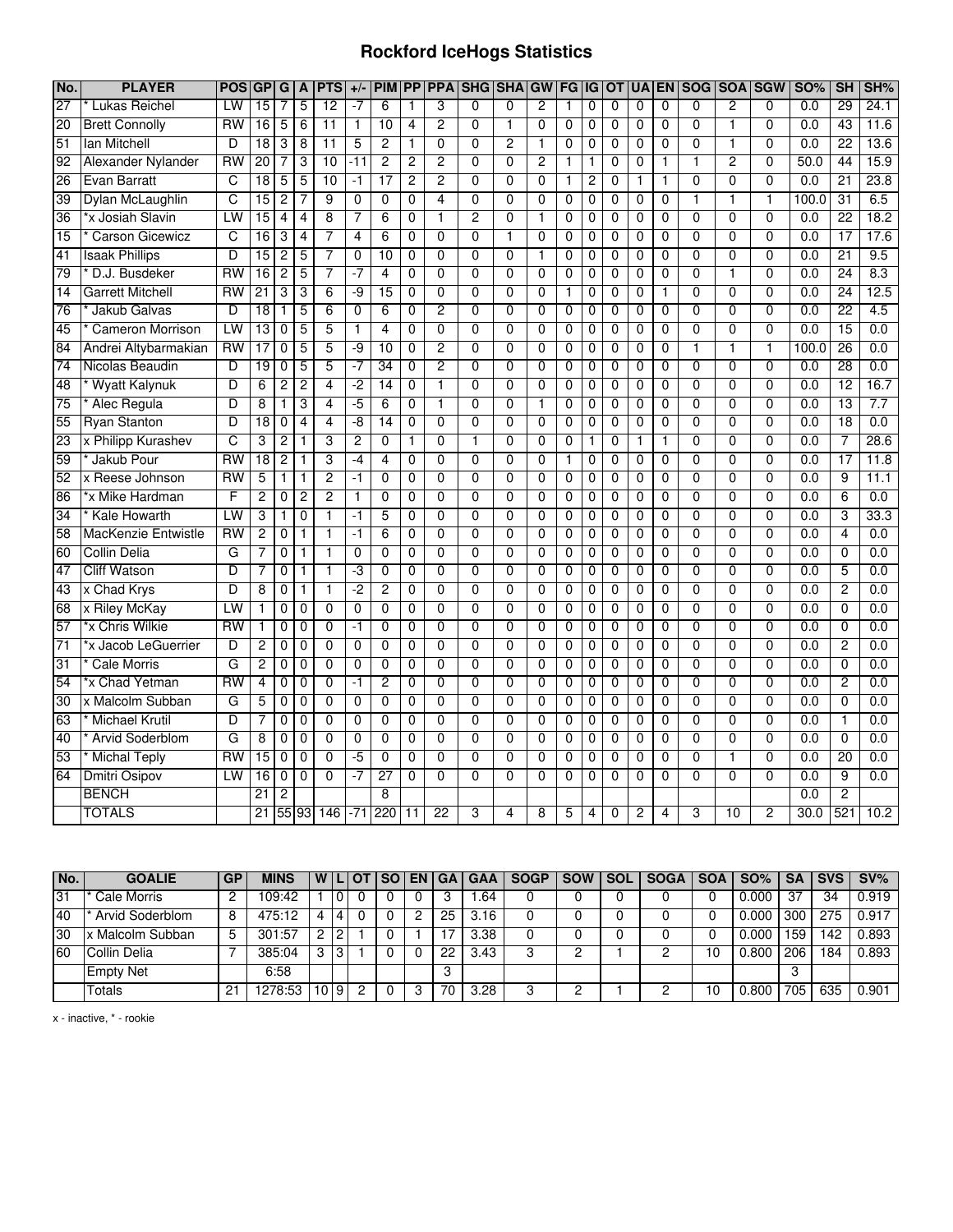## **San Diego Gulls Statistics**

| No.             | <b>PLAYER</b>           | <b>POSIGP</b>   |                 | G              | A              | <b>PTS</b>      | $+/-$          | <b>PIM</b>      |                 | <b>PP PPA</b>   | SHG SHA GW FG IG OT UA |                |                |                |                |                |                | <b>IEN</b>     | <b>SOG SOA SGW</b> |                |                | <b>SO%</b>       | SH              | SH%              |
|-----------------|-------------------------|-----------------|-----------------|----------------|----------------|-----------------|----------------|-----------------|-----------------|-----------------|------------------------|----------------|----------------|----------------|----------------|----------------|----------------|----------------|--------------------|----------------|----------------|------------------|-----------------|------------------|
| 11              | Jacob Perreault         | $\overline{RW}$ | $\overline{19}$ | 8              | 9              | $\overline{17}$ | $\overline{2}$ | $\overline{12}$ | 4               | 3               | 0                      | 0              |                | $\overline{2}$ | 0              | 0              | 0              | 0              |                    |                | 1              | 100.0            | 60              | 13.3             |
| 7               | <b>Brayden Tracey</b>   | <b>RW</b>       | 19              | 7              | 10             | $\overline{17}$ | 12             | 8               | $\mathbf{1}$    | 1               | $\overline{0}$         | $\Omega$       | 0              | 1              | 0              | 0              | 0              | $\Omega$       | $\Omega$           | $\Omega$       | 0              | 0.0              | $\overline{30}$ | 23.3             |
| 39              | Nikolas Brouillard      | $\overline{D}$  | $\overline{17}$ | 3              | 10             | $\overline{13}$ | 5              | 29              | $\Omega$        | $\overline{2}$  | $\Omega$               | 1              | $\Omega$       | $\overline{2}$ | 0              | 0              | 0              | $\Omega$       | $\Omega$           | $\Omega$       | $\Omega$       | 0.0              | 30              | 10.0             |
| 14              | Danny O'Regan           | C               | 19              | 4              | 8              | $\overline{12}$ | -4             | 4               | 3               | $\overline{2}$  | 0                      | $\Omega$       | $\Omega$       |                | 0              | 0              | 0              | 0              | $\Omega$           |                | 0              | 0.0              | 32              | 12.5             |
| 16              | <b>Bryce Kindopp</b>    | RW              | 19              | 2              | 8              | 10              | $-4$           | 10              | 1               | 3               | $\overline{0}$         | $\overline{0}$ | 2              | $\overline{0}$ | $\overline{0}$ | $\overline{0}$ | $\overline{0}$ | $\overline{0}$ | $\overline{0}$     | $\overline{0}$ | $\overline{0}$ | 0.0              | 27              | 7.4              |
| 36              | <b>Hunter Drew</b>      | RW              | 18              | 3              | 6              | 9               | 4              | 55              | 1               | $\overline{0}$  | 1                      | 0              | 1              | 0              | 0              | 0              | 1              | $\Omega$       | 0                  | 0              | $\overline{0}$ | 0.0              | 24              | 12.5             |
| 3               | <b>Brogan Rafferty</b>  | D               | 19              | 3              | 6              | 9               | -2             | 8               | 1               | 5               | $\overline{0}$         | $\overline{0}$ | 0              | 1              | 1              | 0              | 0              | 0              | $\Omega$           | $\overline{0}$ | $\overline{0}$ | 0.0              | 31              | 9.7              |
| 19              | x Vinni Lettieri        | C               | 9               | 6              | $\overline{c}$ | 8               | 0              | $\overline{c}$  | $\mathbf{1}$    | $\mathbf{1}$    | 1                      | $\Omega$       | $\Omega$       | 1              | 1              | 0              | 0              | $\Omega$       | $\Omega$           | $\mathbf 0$    | $\Omega$       | 0.0              | 31              | 19.4             |
| 34              | Jacob Larsson           | D               | $\overline{19}$ | 0              | 7              | 7               | $-4$           | 8               | $\Omega$        | 1               | $\Omega$               | $\Omega$       | $\Omega$       | $\mathbf 0$    | 0              | 0              | $\Omega$       | $\Omega$       | $\Omega$           | $\overline{0}$ | 0              | 0.0              | 15              | 0.0              |
| 44              | <b>Trevor Carrick</b>   | D               | $\overline{18}$ | 1              | 5              | 6               | $-4$           | 14              | $\mathbf{0}$    | 3               | $\overline{0}$         | $\Omega$       | $\Omega$       | $\mathbf 0$    | 0              | 0              | $\mathbf 0$    | $\Omega$       | $\Omega$           | $\overline{0}$ | $\Omega$       | 0.0              | 24              | 4.2              |
| $\overline{12}$ | <b>Alex Limoges</b>     | LW              | 14              | 3              | $\overline{c}$ | 5               | -2             | $\overline{c}$  | $\overline{c}$  | $\overline{c}$  | $\Omega$               | $\Omega$       | $\Omega$       | $\mathbf 0$    | $\mathbf{1}$   | 0              | 0              | $\Omega$       | 0                  | 0              | 0              | 0.0              | $\overline{22}$ | 13.6             |
| $\overline{2}$  | <b>Greg Pateryn</b>     | D               | 18              | 2              | 3              | 5               | ٠J             | 16              | $\mathbf{1}$    | $\overline{2}$  | $\overline{0}$         | $\overline{0}$ | 1              | $\overline{0}$ | 0              | 0              |                | 0              | $\Omega$           | $\overline{0}$ | $\overline{0}$ | 0.0              | 23              | 8.7              |
| $\overline{10}$ | x Buddy Robinson        | <b>RW</b>       | $\overline{15}$ | $\overline{c}$ | $\overline{c}$ | 4               | -8             | 6               | $\Omega$        | 1               | $\Omega$               | $\Omega$       | 1              | $\Omega$       | 1              | $\Omega$       | 0              | 1              | $\Omega$           | $\Omega$       | $\Omega$       | 0.0              | 22              | 9.1              |
| 28              | <b>Maxim Golod</b>      | LW              | $\overline{12}$ |                | $\overline{2}$ | 3               | -2             | 6               | $\Omega$        | $\overline{2}$  | $\overline{0}$         | $\Omega$       | $\Omega$       | $\Omega$       | 0              | 0              | 0              | 0              | 0                  | $\overline{0}$ | $\overline{0}$ | 0.0              | 13              | 7.7              |
| 37              | *x Mason McTavish       | C               | 3               |                | 1              | 2               | 1              | $\overline{4}$  | $\mathbf{1}$    | $\overline{0}$  | $\overline{0}$         | $\overline{0}$ | $\overline{0}$ | $\overline{0}$ | $\overline{0}$ | 0              | 0              | $\overline{0}$ | $\overline{0}$     |                | $\overline{0}$ | 0.0              | 7               | 14.3             |
| 29              | Axel Andersson          | D               | 6               | 1              | 1              | $\overline{2}$  | $-1$           | $\Omega$        | $\mathbf{0}$    | 0               | $\Omega$               | 0              | $\Omega$       | 1              | 0              | $\Omega$       | 0              | $\Omega$       | 0                  | $\mathbf{0}$   | 0              | 0.0              | 9               | 11.1             |
| $\overline{43}$ | <b>Vincent Marleau</b>  | <b>RW</b>       | $\overline{10}$ | 1              | $\mathbf{1}$   | $\overline{2}$  | -3             | 6               | $\mathbf 0$     | $\Omega$        | $\Omega$               | $\Omega$       | 0              | 0              | 1              | 0              | 0              | 0              | $\Omega$           | 0              | $\Omega$       | 0.0              | $\overline{10}$ | 10.0             |
| $\overline{38}$ | Jack Badini             | C               | $\overline{17}$ | 1              | $\mathbf{1}$   | $\overline{2}$  | $-5$           | 7               | $\mathbf 0$     | $\Omega$        | $\overline{0}$         | $\Omega$       | 1              | 0              | 0              | 0              | 0              | $\Omega$       | $\Omega$           | $\mathbf 0$    | $\Omega$       | 0.0              | 13              | 7.7              |
| $\overline{4}$  | Kodie Curran            | D               | 6               | 0              | $\overline{2}$ | $\overline{2}$  | $-1$           | $\overline{2}$  | $\mathbf 0$     | 1               | $\overline{0}$         | $\overline{0}$ | $\mathbf 0$    | $\overline{0}$ | 0              | 0              | 0              | 0              | $\Omega$           | $\overline{0}$ | 0              | $\overline{0.0}$ | $\overline{2}$  | 0.0              |
| 25              | x Sam Carrick           | C               | 2               |                | $\Omega$       |                 | 0              | $\overline{14}$ | $\Omega$        | $\Omega$        | $\overline{0}$         | $\Omega$       | $\Omega$       | $\overline{0}$ | 0              | 0              | $\mathbf 0$    | $\Omega$       | $\Omega$           | $\overline{0}$ | $\Omega$       | 0.0              | 1               | 100.0            |
| 45              | <b>Brendan Guhle</b>    | D               | 14              | 1              | $\Omega$       |                 | $-2$           | $\overline{20}$ | $\Omega$        | 0               | $\Omega$               | $\Omega$       | $\Omega$       | 0              | 0              | 0              | 0              | $\Omega$       | 0                  | $\Omega$       | 0              | 0.0              | $\overline{22}$ | $\overline{4.5}$ |
| $\overline{17}$ | <b>Greg Printz</b>      | LW              | $\overline{17}$ |                | $\mathbf 0$    |                 | -7             | 9               | 0               | $\overline{0}$  | $\overline{0}$         | $\Omega$       | 1              | 0              | 0              | 0              | 0              | 0              | $\Omega$           | 0              | 0              | 0.0              | 23              | 4.3              |
| 18              | x Sonny Milano          | LW              |                 | 0              | $\mathbf{1}$   | 1               | -1             | $\overline{0}$  | $\overline{0}$  | $\overline{0}$  | $\overline{0}$         | $\overline{0}$ | $\overline{0}$ | $\overline{0}$ | $\overline{0}$ | $\overline{0}$ | $\overline{0}$ | $\overline{0}$ | $\overline{0}$     | $\overline{0}$ | $\overline{0}$ | 0.0              | 3               | 0.0              |
| $\overline{22}$ | x Alexander Volkov      | <b>RW</b>       | 2               | 0              | 1              |                 | -2             | $\overline{2}$  | $\Omega$        | 1               | $\overline{0}$         | $\overline{0}$ | $\Omega$       | $\Omega$       | 0              | 0              | 0              | $\Omega$       | 0                  | $\overline{0}$ | $\overline{0}$ | 0.0              | 3               | 0.0              |
| $\overline{24}$ | x Benoit-Olivier Groulx | C               | 5               | 0              | 1              |                 | $-2$           | 9               | $\Omega$        | $\Omega$        | $\overline{0}$         | $\Omega$       | 0              | $\mathbf 0$    | 0              | 0              | 0              | 0              | $\Omega$           | 0              | 0              | 0.0              | 8               | 0.0              |
| $\overline{42}$ | Nathan Larose           | D               | 5               | 0              | 1              |                 | 1              | $\mathbf 0$     | $\mathbf 0$     | 0               | 0                      | 0              | $\mathbf 0$    | 0              | 0              | 0              | 0              | 0              | 0                  | 0              | 0              | 0.0              | $\overline{4}$  | 0.0              |
| $\overline{15}$ | Morgan Adams-Moisan     | $\overline{RW}$ | $\overline{12}$ | 0              | $\mathbf{1}$   | 1               | -3             | 16              | $\mathbf 0$     | $\Omega$        | $\Omega$               | $\Omega$       | 0              | 0              | 0              | 0              | 0              | 0              | $\Omega$           | 0              | $\Omega$       | 0.0              | 4               | 0.0              |
| 5               | x Simon Benoit          | D               | 1               | 0              | $\mathbf 0$    | $\overline{0}$  | 0              | $\overline{0}$  | $\overline{0}$  | $\overline{0}$  | $\overline{0}$         | $\overline{0}$ | $\Omega$       | $\mathbf 0$    | 0              | 0              | 0              | 0              | $\overline{0}$     | $\overline{0}$ | $\overline{0}$ | 0.0              | $\mathbf 0$     | 0.0              |
| 22              | Sean Josling            | $\overline{RW}$ | 6               | 0              | $\mathbf 0$    | $\Omega$        | -3             | $\overline{2}$  | $\mathbf{0}$    | 0               | $\overline{0}$         | $\Omega$       | $\mathbf 0$    | $\mathbf 0$    | 0              | 0              | 0              | 0              | $\Omega$           | 0              | 0              | $\overline{0.0}$ | 5               | 0.0              |
| 31              | Olle Eriksson Ek        | G               | 9               | 0              | $\mathbf 0$    | $\overline{0}$  | $\overline{0}$ | $\overline{0}$  | $\overline{0}$  | $\overline{0}$  | $\overline{0}$         | $\overline{0}$ | $\overline{0}$ | $\overline{0}$ | $\overline{0}$ | $\overline{0}$ | $\overline{0}$ | $\overline{0}$ | $\overline{0}$     | $\overline{0}$ | $\overline{0}$ | 0.0              | $\overline{0}$  | 0.0              |
|                 | <b>Lukas Dostal</b>     | G               | 10              | 0              | $\Omega$       | 0               | $\Omega$       | $\Omega$        | $\Omega$        | $\Omega$        | $\overline{0}$         | 0              | 0              | $\Omega$       | 0              | $\Omega$       | $\Omega$       | $\Omega$       | 0                  | 0              | $\Omega$       | 0.0              | $\Omega$        | 0.0              |
|                 | <b>BENCH</b>            |                 | 19              |                |                |                 |                | $\overline{2}$  |                 |                 |                        |                |                |                |                |                |                |                |                    |                |                | 0.0              |                 |                  |
|                 | <b>TOTALS</b>           |                 | $\overline{19}$ |                |                | 53 91 143       | -38            | 273             | $\overline{16}$ | $\overline{30}$ | $\overline{2}$         |                | 8              | 9              | 5              | 0              | 2              |                |                    | 3              | 1              | 33.3             | 499             | 10.4             |

| $N$ o. | <b>GOALIE</b>           | <b>GP</b> | <b>MINS</b> |    | I WILI OT I SO I | <b>EN GA</b> |          | GAA I | <b>SOGP</b> | <b>SOW</b> | <b>SOL</b> | <b>SOGA</b> | <b>SOA</b> | SO%   | <b>SA</b> | <b>SVS</b> | $SV\%$ |
|--------|-------------------------|-----------|-------------|----|------------------|--------------|----------|-------|-------------|------------|------------|-------------|------------|-------|-----------|------------|--------|
| 31     | <b>Olle Eriksson Ek</b> |           | 541:40      | 4  |                  |              | 25       |       |             |            |            |             |            | .000  | 258       | 233        | 0.903  |
|        | ' Lukas Dostal          | 10        | 594:02      | 5  |                  |              | 28       | 2.83  |             |            |            |             |            | 0.000 | 267       | 239        | 0.895  |
|        | <b>Empty Net</b>        |           | 10:59       |    |                  |              | $\Delta$ |       |             |            |            |             |            |       |           |            |        |
|        | Totals                  | 19        | 146:41      | 19 |                  | 4            | 57       | 2.98  |             |            |            |             |            | .000  | 529       | 472        | 0.892  |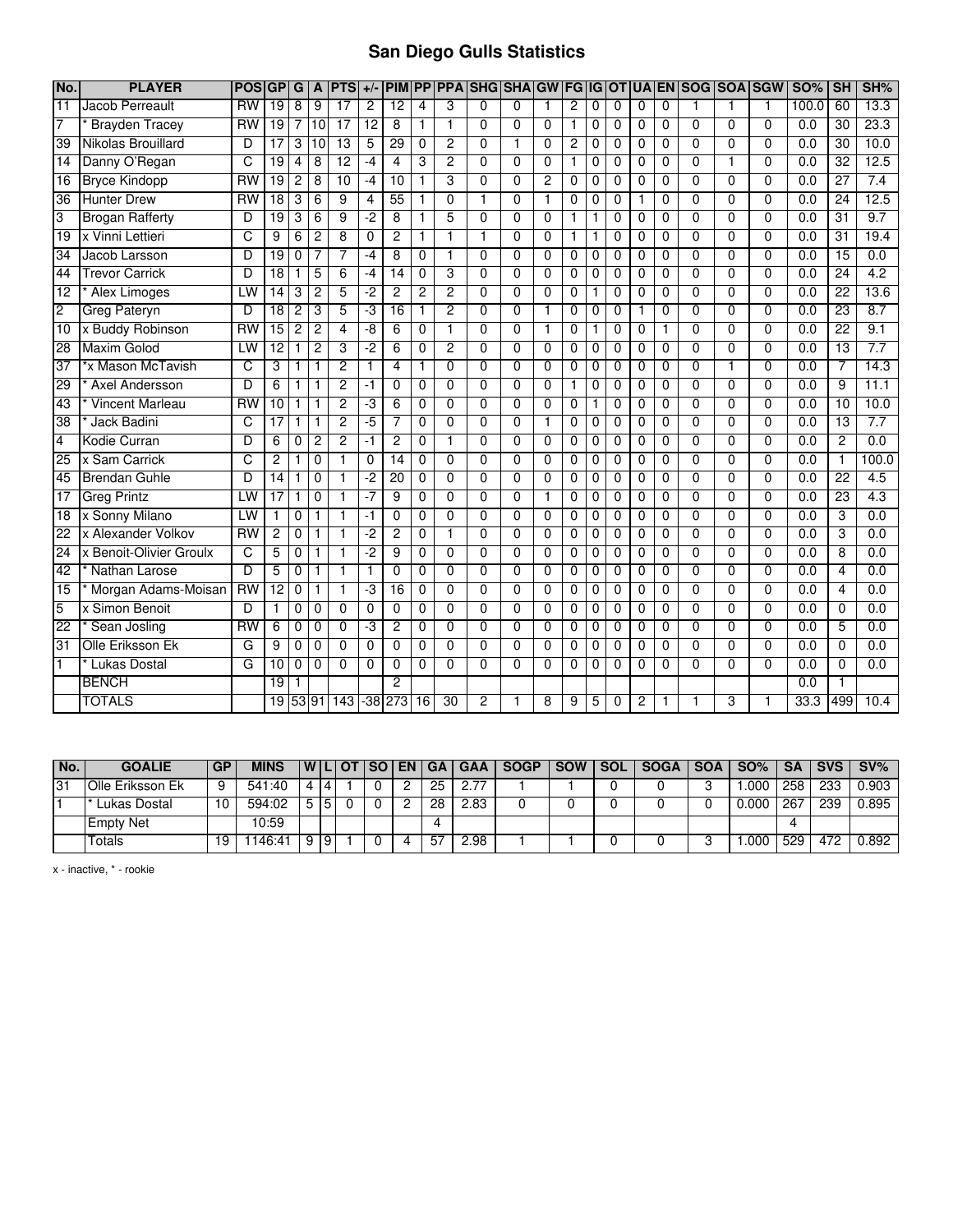## **San Jose Barracuda Statistics**

| No.             | <b>PLAYER</b>          | <b>POS</b>             | <b>GP</b>       | G              | A              | <b>PTS</b>     | $+/-$          | <b>PIM</b>     | PP             | <b>PPA</b>     |                | <b>SHG SHA</b> | <b>GW</b>      | <b>FGIGIOT</b> |   |                | <b>UA</b>      | <b>EN</b>      | <b>SOGISOA</b> |                | <b>SGW</b>     | <b>SO%</b> | <b>SH</b>       | SH%  |
|-----------------|------------------------|------------------------|-----------------|----------------|----------------|----------------|----------------|----------------|----------------|----------------|----------------|----------------|----------------|----------------|---|----------------|----------------|----------------|----------------|----------------|----------------|------------|-----------------|------|
| 54              | <b>Scott Reedy</b>     | <b>RW</b>              | 16              | 9              | 6              | 15             | $-4$           | $\overline{2}$ | 5              | 3              | $\mathbf{0}$   | 0              | $\mathbf{1}$   | $\mathbf{1}$   | 0 | $\Omega$       | $\Omega$       | $\Omega$       | 0              | 1              | $\mathbf{0}$   | 0.0        | 24              | 37.5 |
| 89              | Jayden Halbgewachs     | LW                     | 18              | 6              | 8              | 14             | -8             | 4              | 1              | 6              | $\mathbf{0}$   | $\Omega$       | $\Omega$       | $\mathbf{1}$   | 0 | $\Omega$       | 0              | $\Omega$       | 0              | $\overline{0}$ | $\mathbf{0}$   | 0.0        | 47              | 12.8 |
| 86              | Joachim Blichfeld      | <b>RW</b>              | $\overline{17}$ |                | 5              | 12             | $-14$          | 8              | 4              | $\overline{4}$ | $\mathbf{0}$   | $\Omega$       | 1              | $\mathbf{1}$   | 0 | $\mathbf{0}$   | $\mathbf{0}$   | $\Omega$       | 0              | 1              | $\mathbf{0}$   | 0.0        | 49              | 14.3 |
| 73              | x Noah Gregor          | C                      | 8               | $\overline{4}$ | $\overline{8}$ | 12             | $\overline{2}$ | 7              | 1              | $\overline{4}$ | $\Omega$       | $\Omega$       | $\mathbf{1}$   | $\overline{2}$ | 0 | $\Omega$       | 0              | $\mathbf 0$    | $\overline{0}$ | $\overline{1}$ | $\Omega$       | 0.0        | 30              | 13.3 |
| $\overline{10}$ | <b>Nick Merkley</b>    | $\overline{\text{RW}}$ | 12              | 3              | 7              | 10             | $\overline{0}$ | 4              | 1              | 4              | $\overline{0}$ | $\overline{0}$ | $\overline{0}$ | 0              | 0 | $\Omega$       | $\overline{0}$ | $\overline{0}$ | $\overline{0}$ | $\overline{0}$ | $\overline{0}$ | 0.0        | 31              | 9.7  |
| 6               | <b>Ryan Merkley</b>    | D                      | 15              | 1              | 9              | 10             | $-6$           | 12             | 0              | 4              | $\Omega$       | 0              | $\overline{0}$ | 0              | 0 | $\Omega$       | 0              | 0              | $\overline{0}$ | $\overline{0}$ | $\Omega$       | 0.0        | $\overline{22}$ | 4.5  |
| 59              | * Nick Cicek           | D                      | 18              | 1              | 8              | 9              | $-4$           | 17             | $\overline{0}$ | 1              | 0              | 0              | 0              | 0              | 0 | 0              | 0              | 0              | $\overline{0}$ | 0              | $\overline{0}$ | 0.0        | 15              | 6.7  |
| 55              | Sasha Chmelevski       | C                      | 18              | $\overline{c}$ | $\overline{6}$ | 8              | $-4$           | 12             | 1              | 3              | $\mathbf{0}$   | $\mathbf 0$    | $\Omega$       | 0              | 0 | $\mathbf 0$    | 0              | $\mathbf 0$    | 1              | $\overline{1}$ | $\mathbf{1}$   | 100.0      | 38              | 5.3  |
| 64              | * Jake McGrew          | <b>RW</b>              | 8               | 3              | $\overline{2}$ | 5              | $\mathbf{1}$   | $\overline{2}$ | $\mathbf{0}$   | $\Omega$       | $\mathbf{0}$   | $\mathbf{0}$   | $\Omega$       | 1              | 0 | $\mathbf{0}$   | 1              | $\mathbf 0$    | 0              | $\overline{0}$ | $\mathbf{0}$   | 0.0        | 10              | 30.0 |
| 78              | Evan Weinger           | <b>RW</b>              | 17              | 3              | $\overline{2}$ | 5              | $-4$           | 4              | $\mathbf{0}$   | $\Omega$       | $\mathbf{0}$   | $\Omega$       | $\Omega$       | 0              | 2 | $\mathbf{0}$   | 1              | $\overline{2}$ | 0              | $\overline{0}$ | $\mathbf{0}$   | 0.0        | $\overline{27}$ | 11.1 |
| 24              | Jaycob Megna           | D                      | 15              | $\mathbf 0$    | 5              | 5              | -6             | 4              | $\mathbf{0}$   | $\mathbf 0$    | $\mathbf 0$    | $\mathbf 0$    | $\mathbf 0$    | 0              | 0 | $\mathbf{0}$   | 0              | $\mathbf 0$    | 0              | 0              | $\Omega$       | 0.0        | 14              | 0.0  |
| 43              | John Leonard           | LW                     | 13              | $\overline{2}$ | 1              | 3              | -8             | 0              | 1              | $\mathbf 0$    | $\Omega$       | $\mathbf 0$    | $\mathbf{1}$   | 0              | 0 | $\mathbf 0$    | 1              | $\mathbf 0$    | 0              | $\overline{1}$ | $\Omega$       | 0.0        | $\overline{27}$ | 7.4  |
| 22              | <b>Mark Alt</b>        | D                      | 13              | 1              | $\overline{2}$ | 3              | $-1$           | 4              | $\mathbf{0}$   | $\mathbf 0$    | $\Omega$       | 0              | $\mathbf 0$    | 0              | 0 | $\Omega$       | 0              | $\mathbf 0$    | 0              | 0              | $\mathbf{0}$   | 0.0        | $\overline{15}$ | 6.7  |
| 58              | <b>Dillon Hamaliuk</b> | LW                     | $\overline{14}$ | 1              | $\overline{2}$ | 3              | $-6$           | 2              | 0              | $\overline{0}$ | $\Omega$       | 0              | 0              | 0              | 0 | 0              | $\mathbf 0$    | $\overline{0}$ | $\overline{0}$ | $\overline{0}$ | $\overline{0}$ | 0.0        | 16              | 6.3  |
| 60              | <b>Zachary Gallant</b> | C                      | 14              | 0              | 3              | 3              | -2             | 25             | 0              | 0              | $\Omega$       | $\Omega$       | $\Omega$       | 0              | 0 | $\Omega$       | 0              | 0              | $\overline{0}$ | $\overline{0}$ | $\Omega$       | 0.0        | 15              | 0.0  |
| 46              | Joel Kellman           | C                      | 9               | 1              | 1              | $\overline{2}$ | $-6$           | 8              | 1              | $\mathbf{1}$   | $\Omega$       | $\Omega$       | $\mathbf{1}$   | 0              | 0 | $\mathbf{0}$   | $\mathbf{0}$   | $\Omega$       | 0              | $\overline{0}$ | $\mathbf{0}$   | 0.0        | 10              | 10.0 |
| 90              | Cole Moberg            | D                      | 7               | 0              | 2              | 2              | -6             | $\overline{c}$ | 0              | $\Omega$       | $\Omega$       | $\Omega$       | $\Omega$       | 0              | 0 | $\Omega$       | 0              | $\Omega$       | $\Omega$       | $\overline{0}$ | $\Omega$       | 0.0        | 9               | 0.0  |
| 74              | *x Kyle Topping        | C                      | 8               | 0              | $\overline{c}$ | 2              | $-4$           | 7              | $\mathbf{0}$   | $\mathbf 0$    | $\mathbf 0$    | $\Omega$       | $\mathbf 0$    | $\mathbf 0$    | 0 | $\mathbf{0}$   | 0              | $\Omega$       | 0              | $\overline{0}$ | $\mathbf{0}$   | 0.0        | 11              | 0.0  |
| 81              | Krystof Hrabik         | LW                     | 11              | $\mathbf 0$    | $\overline{2}$ | $\overline{2}$ | $-7$           | $\overline{6}$ | $\mathbf{0}$   | $\overline{0}$ | $\Omega$       | $\Omega$       | $\overline{0}$ | $\mathbf 0$    | 0 | 0              | 0              | $\mathbf 0$    | $\overline{0}$ | $\overline{0}$ | $\Omega$       | 0.0        | 13              | 0.0  |
| 79              | Montana Onyebuchi      | D                      | 6               | 1              | 0              | 1              | $\mathbf{1}$   | 12             | $\mathbf{0}$   | $\mathbf 0$    | $\mathbf{0}$   | 0              | $\Omega$       | 0              | 0 | $\Omega$       | 0              | $\mathbf 0$    | $\overline{0}$ | $\overline{0}$ | 0              | 0.0        | 3               | 33.3 |
| 53              | x Nicolas Meloche      | D                      | 10              | 1              | 0              | 1              | -9             | 14             | 0              | $\Omega$       | $\Omega$       | 0              | $\Omega$       | 0              | 0 | $\mathbf 0$    | 0              | 0              | 0              | $\overline{0}$ | $\Omega$       | 0.0        | 14              | 7.1  |
| 57              | Adam Raska             | RW                     | $\overline{14}$ | 1              | 0              | 1              | $-4$           | 16             | 0              | $\overline{0}$ | 0              | $\mathbf 0$    | 0              | 0              | 0 | 0              | 0              | 0              | $\overline{0}$ | $\overline{0}$ | $\overline{0}$ | 0.0        | 15              | 6.7  |
| 7               | x Dylan Gambrell       | C                      | 3               | 0              | 1              | $\overline{1}$ | $\overline{0}$ | 4              | $\overline{0}$ | $\overline{0}$ | $\overline{0}$ | $\overline{0}$ | $\overline{0}$ | $\overline{0}$ | 0 | $\overline{0}$ | $\overline{0}$ | $\overline{0}$ | $\overline{0}$ | $\overline{0}$ | $\overline{0}$ | 0.0        | 3               | 0.0  |
| 67              | Timur Ibragimov        | LW                     | 4               | 0              | 1              | 1              | 1              | 2              | 0              | $\overline{0}$ | $\overline{0}$ | $\overline{0}$ | $\overline{0}$ | 0              | 0 | 0              | $\mathbf 0$    | 0              | $\overline{0}$ | $\overline{0}$ | $\overline{0}$ | 0.0        | $\overline{0}$  | 0.0  |
| 63              | <b>Jeffrey Viel</b>    | LW                     | 7               | 0              | 1              | 1              | $-5$           | 6              | 0              | $\mathbf 0$    | $\mathbf{0}$   | $\Omega$       | $\Omega$       | 0              | 0 | $\mathbf 0$    | $\mathbf{0}$   | $\Omega$       | 0              | $\overline{0}$ | $\mathbf{0}$   | 0.0        | 12              | 0.0  |
| 97              | <b>Patrick Holway</b>  | D                      | 1               | 0              | $\mathbf 0$    | 0              | 0              | 0              | $\mathbf{0}$   | $\mathbf 0$    | $\mathbf 0$    | $\mathbf 0$    | $\mathbf 0$    | 0              | 0 | 0              | $\mathbf 0$    | 0              | 0              | 0              | 0              | 0.0        | 2               | 0.0  |
| $\overline{9}$  | <b>Evander Kane</b>    | LW                     | 1               | 0              | $\mathbf 0$    | 0              | $-1$           | 0              | $\mathbf{0}$   | $\mathbf 0$    | $\Omega$       | $\mathbf 0$    | $\mathbf 0$    | $\mathbf 0$    | 0 | 0              | 0              | $\mathbf 0$    | 0              | $\overline{0}$ | $\mathbf 0$    | 0.0        | 5               | 0.0  |
| 80              | *x Steenn Pasichnuk    | <b>RW</b>              | 1               | 0              | 0              | $\mathbf 0$    | $-2$           | 0              | 0              | $\Omega$       | $\Omega$       | 0              | 0              | 0              | 0 | 0              | 0              | 0              | 0              | 0              | $\Omega$       | 0.0        | 0               | 0.0  |
| 61              | Santeri Hatakka        | D                      | 2               | $\mathbf 0$    | 0              | 0              | $\mathbf 0$    | 0              | 0              | $\Omega$       | $\Omega$       | $\Omega$       | $\mathbf 0$    | 0              | 0 | $\mathbf 0$    | 0              | $\mathbf 0$    | 0              | $\overline{0}$ | $\Omega$       | 0.0        | 2               | 0.0  |
| 95              | *x Connor McDonald     | D                      | 2               | 0              | 0              | 0              | -3             | 0              | 0              | 0              | 0              | 0              | 0              | 0              | 0 | $\mathbf 0$    | 0              | 0              | 0              | 0              | 0              | 0.0        | $\overline{2}$  | 0.0  |
| 96              | x Patrick McNally      | D                      | 2               | 0              | $\mathbf 0$    | $\overline{0}$ | $\overline{1}$ | $\overline{0}$ | 0              | $\overline{0}$ | $\overline{0}$ | $\overline{0}$ | $\overline{0}$ | $\overline{0}$ | 0 | $\mathbf 0$    | $\overline{0}$ | $\overline{0}$ | $\overline{0}$ | $\overline{0}$ | $\overline{0}$ | 0.0        | $\overline{1}$  | 0.0  |
| 93              | *x Adam Parsells       | D                      | 2               | 0              | 0              | $\Omega$       | -2             | 0              | 0              | $\Omega$       | $\Omega$       | $\Omega$       | $\Omega$       | 0              | 0 | $\Omega$       | 0              | $\Omega$       | $\overline{0}$ | $\overline{0}$ | $\Omega$       | 0.0        | $\overline{0}$  | 0.0  |
| 35              | *x Zachary Emond       | G                      | 4               | 0              | $\mathbf 0$    | $\Omega$       | $\mathbf 0$    | 0              | $\mathbf 0$    | $\mathbf 0$    | $\mathbf 0$    | $\Omega$       | $\mathbf 0$    | 0              | 0 | $\mathbf 0$    | $\mathbf 0$    | $\mathbf 0$    | 0              | $\overline{0}$ | $\mathbf{0}$   | 0.0        | 0               | 0.0  |
| 85              | *x Joseph Garreffa     | LW                     | 5               | $\mathbf 0$    | $\mathbf 0$    | 0              | $-2$           | 0              | $\mathbf 0$    | $\mathbf 0$    | $\mathbf 0$    | $\Omega$       | $\mathbf 0$    | $\mathbf 0$    | 0 | $\mathbf 0$    | $\mathbf 0$    | $\mathbf 0$    | $\overline{0}$ | $\overline{0}$ | $\Omega$       | 0.0        | $\overline{2}$  | 0.0  |
| $\overline{36}$ | Zachary Sawchenko      | G                      | 8               | 0              | $\mathbf 0$    | 0              | $\Omega$       | 0              | $\mathbf{0}$   | $\mathbf 0$    | $\mathbf{0}$   | $\Omega$       | $\Omega$       | 0              | 0 | 0              | 0              | $\mathbf 0$    | 0              | $\overline{0}$ | $\mathbf{0}$   | 0.0        | 0               | 0.0  |
| $\mathbf{1}$    | Alexei Melnichuk       | G                      | 11              | 0              | 0              | 0              | $\mathbf{0}$   | 0              | 0              | 0              | $\Omega$       | $\Omega$       | $\Omega$       | 0              | 0 | 0              | 0              | 0              | 0              | 0              | $\Omega$       | 0.0        | 0               | 0.0  |
| 25              | Artemi Kniazev         | D                      | 13              | 0              | $\mathbf 0$    | $\mathbf 0$    | $-11$          | 6              | 0              | $\mathbf 0$    | $\mathbf{0}$   | 0              | $\Omega$       | $\mathbf 0$    | 0 | $\mathbf{0}$   | $\mathbf{0}$   | $\Omega$       | 0              | $\overline{0}$ | $\mathbf{0}$   | 0.0        | 15              | 0.0  |
|                 | <b>BENCH</b>           |                        | $\overline{18}$ | 1              |                |                |                | 8              |                |                |                |                |                |                |   |                |                |                |                |                |                | 0.0        | 1               |      |
|                 | <b>TOTALS</b>          |                        | 18              |                | 48 84          | 131            | $-123$         | 198            | 15             | 30             | 0              | 0              | 5              | 6              | 2 |                | 3              | 2              |                | 5              |                | 20.0       | 500             | 9.4  |

| No. | <b>GOALIE</b>     | GP | <b>MINS</b> |  |  |    |      |  | W  L  OT  SO   EN  GA   GAA   SOGP   SOW   SOL   SOGA   SOA   SO%   SA   SVS   SV% |            |     |     |       |
|-----|-------------------|----|-------------|--|--|----|------|--|------------------------------------------------------------------------------------|------------|-----|-----|-------|
|     | Alexei Melnichuk  |    | 560:31      |  |  | 34 | 3.64 |  |                                                                                    | $.000$ 244 |     | 210 | 0.861 |
| 36  | Zachary Sawchenko |    | 401:05      |  |  | 28 | 4.19 |  |                                                                                    | 0.000      | 211 | 183 | 0.867 |
| 35  | *x Zachary Emond  |    | 17:27       |  |  | 15 | .66  |  |                                                                                    | 0.000      | 76  | 61  | 0.803 |
|     | <b>Empty Net</b>  |    | 10:35       |  |  |    |      |  |                                                                                    |            |     |     |       |
|     | Totals            | 18 | 1089:38 6   |  |  | 79 | 4.35 |  |                                                                                    | $.000$ 533 |     | 454 | 0.852 |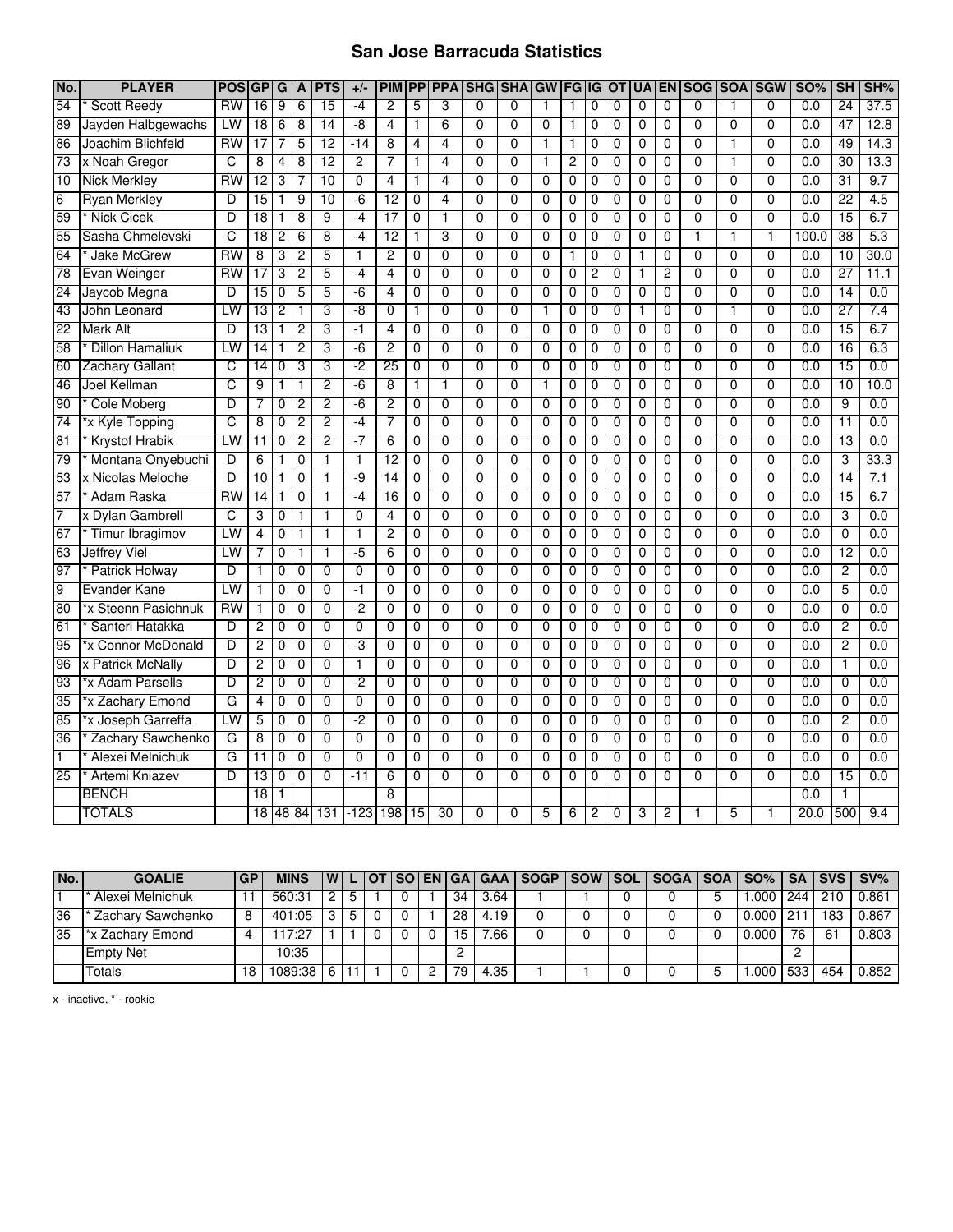## **Springfield Thunderbirds Statistics**

| No.             | <b>PLAYER</b>             | <b>POSI</b>     | GP              | G              | $\mathbf{A}$    | $PTS +/$        |                |                 |                 |                | PIM PP PPA SHG SHA GW |                |                 | FG              | IG             | <b>OT</b>      | <b>UA</b>      |                | EN SOG SOA SGW |                |                | <b>SO%</b>       | <b>SH</b>       | SH%  |
|-----------------|---------------------------|-----------------|-----------------|----------------|-----------------|-----------------|----------------|-----------------|-----------------|----------------|-----------------------|----------------|-----------------|-----------------|----------------|----------------|----------------|----------------|----------------|----------------|----------------|------------------|-----------------|------|
| $\overline{15}$ | *x Scott Perunovich       | D               | 12              | $\overline{2}$ | 18              | 20              | 3              | 6               | $\mathbf 0$     | 10             | $\Omega$              | 0              | 0               | $\mathbf{0}$    | 0              | $\mathbf 0$    | $\mathbf 0$    | $\Omega$       | $\Omega$       | $\Omega$       | $\Omega$       | 0.0              | 24              | 8.3  |
| 63              | x Matthew Peca            | C               | 19              | 10             | 7               | $\overline{17}$ | 4              | 4               | 4               | 2              | 1                     | 0              | 1               | 1               | 3              | 0              | 0              | 0              | 0              | 1              | $\mathbf 0$    | 0.0              | $\overline{33}$ | 30.3 |
| 34              | x Logan Brown             | C               | 19              | 6              | 11              | 17              | 4              | 10              | $\overline{2}$  | $\overline{5}$ | $\overline{0}$        | $\overline{0}$ | $\overline{2}$  | $\overline{0}$  | $\overline{0}$ | $\mathbf 0$    | $\mathbf{0}$   | 0              | $\overline{0}$ | $\overline{0}$ | $\Omega$       | 0.0              | 46              | 13.0 |
| $\overline{12}$ | x Nathan Walker           | LW              | 19              | 6              | $\overline{11}$ | $\overline{17}$ | 5              | 8               | $\overline{c}$  | 5              | $\overline{0}$        | 1              | 1               | $\mathbf{1}$    | 0              | $\mathbf 0$    | $\mathbf 0$    | 1              | $\mathbf 0$    | 0              | $\mathbf 0$    | 0.0              | 54              | 11.1 |
| 11              | <b>Hugh McGing</b>        | LW              | 21              | 5              | 8               | 13              | 3              | 8               | 1               | 4              | $\overline{0}$        | 1              | 1               | 3               | 1              |                | $\overline{0}$ | $\overline{0}$ | $\overline{2}$ | 2              | 2              | 100.0            | 34              | 14.7 |
| 7               | Sam Anas                  | RW              | 21              | 4              | 8               | $\overline{12}$ | -1             | 4               | $\overline{2}$  | 4              | $\overline{0}$        | $\overline{0}$ | $\overline{2}$  | 0               | 1              | 1              | 0              | 0              | $\overline{0}$ | $\overline{c}$ | $\overline{0}$ | 0.0              | 69              | 5.8  |
| 29              | Nathan Todd               | C               | 20              | 5              | 6               | $\overline{11}$ | 3              | 4               | 4               | $\overline{2}$ | $\overline{0}$        | $\overline{0}$ | 1               | $\mathbf{1}$    | 1              | $\mathbf 0$    | 0              | $\overline{0}$ | $\overline{0}$ | 2              | $\overline{0}$ | 0.0              | 62              | 8.1  |
| 21              | <b>Nolan Stevens</b>      | LW              | $\overline{16}$ | $\overline{2}$ | 8               | $\overline{10}$ | 1              | 4               | 1               | $\overline{2}$ | 0                     | $\mathbf{0}$   | $\mathbf 0$     | 0               | 0              | 0              | 0              | 0              | $\mathbf{0}$   | $\overline{0}$ | $\Omega$       | $\overline{0.0}$ | $\overline{21}$ | 9.5  |
| $\overline{13}$ | Alexey Toropchenko        | LW              | 21              | 5              | 4               | 9               | -2             | 10              | $\Omega$        | $\overline{0}$ | $\overline{0}$        | $\overline{0}$ | $\overline{0}$  | $\overline{2}$  | $\overline{0}$ | $\mathbf 0$    | $\Omega$       | $\overline{0}$ | $\overline{0}$ | $\overline{0}$ | $\overline{0}$ | 0.0              | 38              | 13.2 |
| 19              | Mackenzie MacEachern      | LW              | $\overline{18}$ | 4              | 4               | 8               | 0              | $\overline{20}$ | $\mathbf 0$     | $\overline{0}$ | $\mathbf{1}$          | 0              | $\mathbf{0}$    | 1               | 0              | 0              | 0              | 0              | $\overline{0}$ | $\overline{0}$ | $\mathbf{0}$   | $\overline{0.0}$ | 29              | 13.8 |
| 48              | <b>Calle Rosen</b>        | D               | 13              | $\mathbf{1}$   | 7               | 8               | 3              | 8               | $\Omega$        | 3              | $\overline{0}$        | $\overline{0}$ | $\mathbf{0}$    | 0               | $\mathbf 0$    | 0              | 0              | 0              | $\overline{0}$ | $\overline{0}$ | $\mathbf{0}$   | 0.0              | $\overline{37}$ | 2.7  |
| 17              | Nikita Alexandrov         | C               | $\overline{15}$ | 4              | 3               | 7               | 2              | 4               | 3               | $\Omega$       | 0                     | 0              | $\overline{c}$  | 1               | 0              | 0              | 0              | 0              | 0              | $\mathbf 0$    | 0              | $\overline{0.0}$ | 29              | 13.8 |
| $\overline{5}$  | <b>Tyler Tucker</b>       | D               | $\overline{21}$ | $\mathbf{1}$   | 6               | 7               | 6              | 44              | $\mathbf 0$     | $\overline{0}$ | $\overline{0}$        | 0              | 1               | $\mathbf 0$     | 0              | 0              | 0              | 0              | $\overline{0}$ | $\overline{0}$ | $\Omega$       | 0.0              | 39              | 2.6  |
| 27              | Keean Washkurak           | c               | 12              | $\overline{4}$ | 2               | $\overline{6}$  | 5              | 8               | $\overline{0}$  | $\overline{0}$ | $\overline{0}$        | $\overline{0}$ | $\overline{0}$  | $\overline{0}$  | 2              | 0              | $\overline{0}$ | 0              | $\overline{0}$ | $\overline{0}$ | $\overline{0}$ | 0.0              | 9               | 44.4 |
| 22              | Josh Wesley               | D               | 19              | 1              | 5               | $\overline{6}$  | 7              | 28              | $\overline{0}$  | $\overline{0}$ | $\overline{0}$        | $\overline{0}$ | $\overline{0}$  | $\overline{1}$  | $\overline{0}$ | $\overline{0}$ | $\overline{0}$ | $\overline{0}$ | $\overline{0}$ | $\overline{0}$ | $\overline{0}$ | 0.0              | 26              | 3.8  |
| 16              | x Dakota Joshua           | C               | $\overline{11}$ | $\mathbf{1}$   | 4               | 5               | 4              | 10              | $\mathbf 0$     | $\mathbf{1}$   | $\overline{0}$        | 0              | 0               | 0               | 0              | 0              | 0              | 0              | $\overline{0}$ | $\overline{0}$ | $\mathbf 0$    | 0.0              | 12              | 8.3  |
| 14              | <b>Steven Santini</b>     | D               | 19              | $\mathbf{1}$   | 4               | 5               | 5              | $\overline{8}$  | $\Omega$        | $\overline{0}$ | $\overline{1}$        | $\overline{0}$ | $\Omega$        | 0               | 0              | 0              | $\mathbf{1}$   | 1              | $\overline{0}$ | $\overline{0}$ | $\overline{0}$ | 0.0              | 40              | 2.5  |
| 28              | <b>Tanner Kaspick</b>     | C               | 17              | 3              | 0               | 3               | -2             | $\overline{17}$ | 0               | 0              | 0                     | 0              | 0               | 2               | 0              | 0              | 0              | 0              | $\mathbf 0$    | $\mathbf 0$    | $\mathbf 0$    | $\overline{0.0}$ | $\overline{24}$ | 12.5 |
| $\overline{18}$ | <b>Mathias Laferriere</b> | RW              | 12              | $\mathbf{1}$   | $\overline{2}$  | 3               | 1              | 4               | 1               | $\overline{0}$ | $\overline{0}$        | $\overline{0}$ | 1               | $\mathbf{0}$    | 0              | 0              | 0              | 0              | $\overline{0}$ | $\mathbf 0$    | $\mathbf{0}$   | 0.0              | 8               | 12.5 |
| 3               | Nick Albano               | D               | $\overline{12}$ | $\mathbf 0$    | 3               | 3               | 4              | 6               | $\mathbf 0$     | $\Omega$       | 0                     | 0              | 0               | 0               | 0              | 0              | 0              | 0              | $\Omega$       | 0              | $\mathbf 0$    | 0.0              | 6               | 0.0  |
| $\overline{4}$  | <b>Tommy Cross</b>        | D               | $\overline{16}$ | $\mathbf 0$    | 3               | 3               | 0              | 25              | $\Omega$        | $\overline{2}$ | $\overline{0}$        | 1              | 0               | 0               | 0              | 0              | 0              | 0              | $\overline{0}$ | 0              | $\mathbf{0}$   | $\overline{0.0}$ | $\overline{27}$ | 0.0  |
| 77              | <b>Drew Callin</b>        | RW              | $\overline{2}$  | 1              | 0               | 1               | -2             | $\overline{0}$  | $\mathbf 0$     | $\overline{0}$ | $\overline{0}$        | 0              | 0               | 0               | 0              | 0              | 0              | 0              | $\overline{0}$ | $\overline{0}$ | 0              | 0.0              | 9               | 11.1 |
| 30              | Joel Hofer                | G               | 9               | $\overline{0}$ | 1               | 1               | $\overline{0}$ | 4               | $\overline{0}$  | $\overline{0}$ | $\overline{0}$        | $\overline{0}$ | $\overline{0}$  | $\overline{0}$  | $\overline{0}$ | $\mathbf 0$    | $\overline{0}$ | $\overline{0}$ | $\overline{0}$ | $\overline{0}$ | $\overline{0}$ | 0.0              | $\overline{0}$  | 0.0  |
| 25              | <b>Griffin Luce</b>       | D               | 10              | $\mathbf 0$    | 1               | 1               | 3              | 21              | $\mathbf 0$     | $\overline{0}$ | $\overline{0}$        | 0              | 0               | 0               | 0              | 0              | 0              | 0              | $\overline{0}$ | $\overline{0}$ | $\overline{0}$ | 0.0              | 10              | 0.0  |
| 41              | x Nic Pierog              | RW              | 1               | 0              | $\Omega$        | 0               | 0              | $\overline{2}$  | 0               | $\overline{0}$ | $\overline{0}$        | 0              | $\mathbf{0}$    | $\mathbf 0$     | 0              | 0              | 0              | 0              | $\overline{0}$ | 0              | $\Omega$       | 0.0              | $\overline{c}$  | 0.0  |
| 41              | <b>Ryan Smith</b>         | $\overline{RW}$ | 1               | 0              | 0               | 0               | -1             | $\mathbf{0}$    | 0               | $\Omega$       | $\mathbf 0$           | $\Omega$       | 0               | 0               | 0              | 0              | 0              | 0              | $\Omega$       | 0              | $\Omega$       | 0.0              | 0               | 0.0  |
| 36              | x Charlie Spetz           | D               | 1               | 0              | $\Omega$        | 0               | $-1$           | $\mathbf{0}$    | $\mathbf 0$     | $\overline{0}$ | $\overline{0}$        | $\Omega$       | $\mathbf 0$     | 0               | 0              | $\mathbf 0$    | 0              | 0              | $\overline{0}$ | $\overline{0}$ | $\overline{0}$ | 0.0              | 1               | 0.0  |
| 8               | <b>Blake Christensen</b>  | LW              | 2               | 0              | 0               | 0               | -2             | $\mathbf 0$     | 0               | $\Omega$       | 0                     | 0              | 0               | 0               | 0              | 0              | 0              | 0              | $\mathbf 0$    | $\overline{0}$ | $\mathbf 0$    | 0.0              | $\overline{4}$  | 0.0  |
| 31              | <b>Colten Ellis</b>       | G               | $\overline{2}$  | $\mathbf 0$    | $\mathbf{0}$    | $\overline{0}$  | $\overline{0}$ | $\mathbf 0$     | $\mathbf 0$     | $\overline{0}$ | $\overline{0}$        | $\overline{0}$ | $\overline{0}$  | $\overline{0}$  | $\overline{0}$ | $\mathbf 0$    | 0              | 0              | $\overline{0}$ | $\overline{0}$ | $\overline{0}$ | 0.0              | 0               | 0.0  |
| 37              | x Nick Master (total)     | F               | $\overline{2}$  | 0              | 0               | 0               | $\overline{2}$ | $\mathbf 0$     | $\mathbf 0$     | $\overline{0}$ | $\overline{0}$        | 0              | $\mathbf 0$     | 0               | 0              | 0              | 0              | 0              | 0              | $\overline{0}$ | $\mathbf 0$    | $\overline{0.0}$ | 0               | 0.0  |
|                 | LHV                       | F               | 1               | 0              | $\overline{0}$  | $\overline{0}$  | -1             | $\overline{0}$  | $\Omega$        | $\overline{0}$ | $\overline{0}$        | $\overline{0}$ | $\overline{0}$  | $\overline{0}$  | 0              | $\Omega$       | $\overline{0}$ | $\overline{0}$ | $\overline{0}$ | $\overline{0}$ | $\overline{0}$ | 0.0              | $\overline{0}$  | 0.0  |
|                 | <b>SPR</b>                | F               | 1               | 0              | 0               | 0               | -1             | 0               | $\mathbf 0$     | $\overline{0}$ | $\overline{0}$        | $\overline{0}$ | 0               | 0               | 0              | 0              | 0              | 0              | $\overline{0}$ | $\overline{0}$ | $\Omega$       | 0.0              | 0               | 0.0  |
| $\overline{9}$  | Robbie Payne              | С               | $\overline{c}$  | $\Omega$       | $\Omega$        | 0               | -2             | $\Omega$        | $\mathbf 0$     | $\Omega$       | $\mathbf{0}$          | $\Omega$       | 0               | 0               | 0              | 0              | 0              | 0              | $\mathbf{0}$   | $\overline{0}$ | $\mathbf{0}$   | $\overline{0.0}$ | 0               | 0.0  |
| 33              | <b>Michael Kim</b>        | D               | 5               | 0              | 0               | 0               | -3             | 2               | $\mathbf{0}$    | $\mathbf{0}$   | 0                     | 0              | 0               | 0               | 0              | 0              | 0              | 0              | $\mathbf{0}$   | $\mathbf 0$    | $\Omega$       | 0.0              | 4               | 0.0  |
| 39              | x Charlie Lindgren        | G               | 10              | $\mathbf 0$    | $\Omega$        | $\overline{0}$  | $\mathbf{0}$   | $\overline{2}$  | $\Omega$        | $\overline{0}$ | $\overline{0}$        | $\overline{0}$ | $\overline{0}$  | $\Omega$        | $\mathbf 0$    | $\Omega$       | $\Omega$       | $\mathbf{0}$   | $\overline{0}$ | $\overline{0}$ | $\mathbf{0}$   | 0.0              | 0               | 0.0  |
|                 | <b>BENCH</b>              |                 | $\overline{21}$ | 2              |                 |                 |                | 2               |                 |                |                       |                |                 |                 |                |                |                |                |                |                |                | 0.0              | $\overline{c}$  |      |
|                 | <b>TOTALS</b>             |                 | $\overline{21}$ | 69             |                 | 126 193 46      |                | 273             | $\overline{20}$ | 40             | 3                     | 3              | $\overline{12}$ | $\overline{13}$ | 8              | 2              | 1              | 2              | 2              | 7              | $\overline{2}$ | 28.6             | 699             | 9.6  |

| No. | <b>GOALIE</b>      | <b>GP</b> | <b>MINS</b> |     |   | <b>WILIOTI</b> |  | SO EN GA | <b>GAA</b> | <b>SOGP</b> | <b>SOW</b> | <b>SOL</b> | SOGA   SOA ' | $SO\%$ |     | SA SVS | $\mathsf{S}$ SV% |
|-----|--------------------|-----------|-------------|-----|---|----------------|--|----------|------------|-------------|------------|------------|--------------|--------|-----|--------|------------------|
| 39  | x Charlie Lindgren | 10        | 612:31      | 8   |   |                |  | 22       | 2.16       |             |            |            |              | .000   | 295 | 273    | 0.925            |
| 30  | Joel Hofer         | 9         | 541:27      | 5   | 3 |                |  | 25       | 2.77       |             |            |            |              | .000   | 266 | 241    | 0.906            |
| 31  | Colten Ellis       |           | 16:48       |     |   |                |  |          | 3.08       |             |            |            |              | 0.000  | 60  | -54    | 0.900            |
|     | <b>Empty Net</b>   |           | 11:45       |     |   |                |  |          |            |             |            |            |              |        |     |        |                  |
|     | Totals             | 21        | 1282:31     | 145 |   |                |  | 55       | 2.57       |             |            |            |              | .000   | 623 | 568    | 0.912            |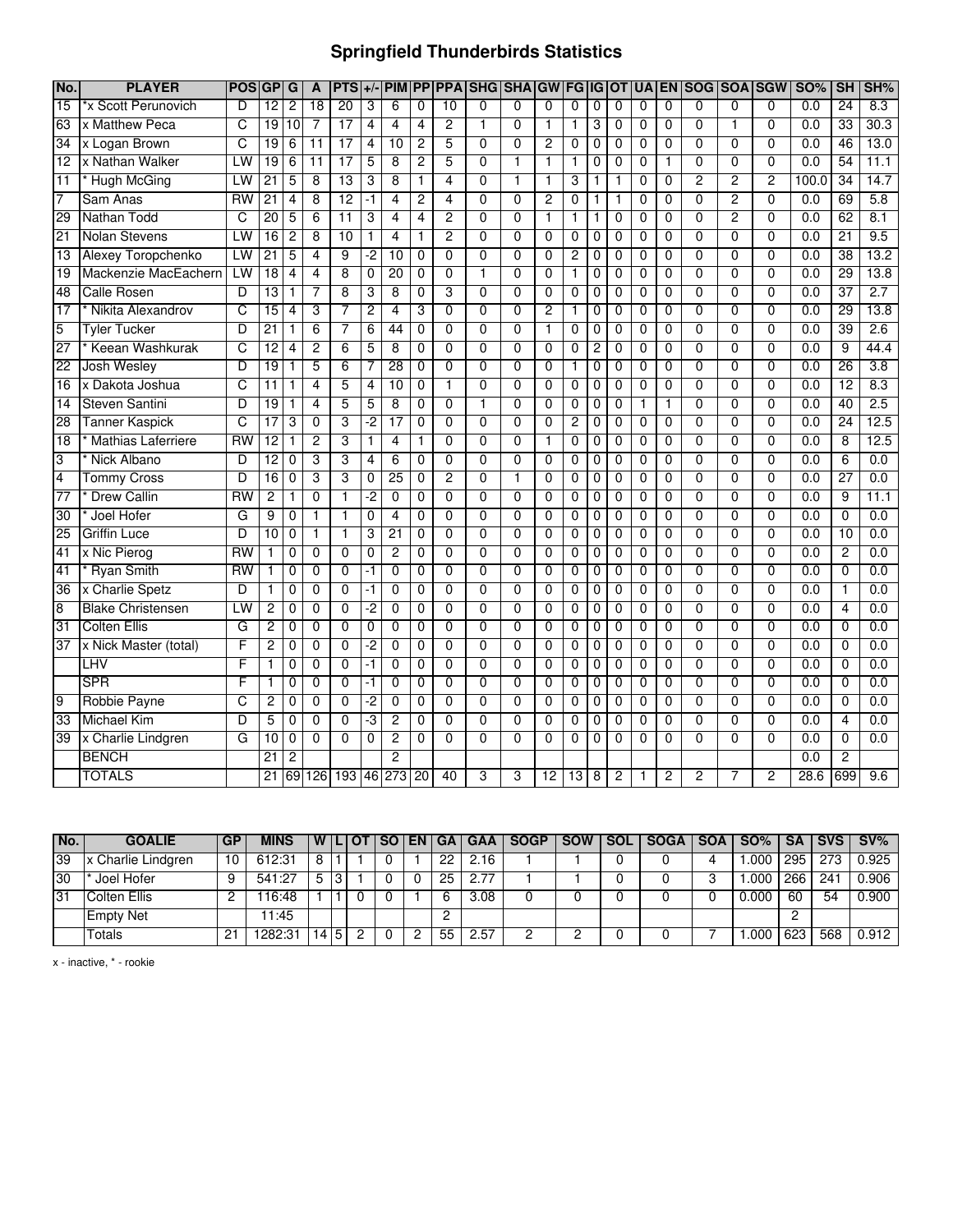#### **Stockton Heat Statistics**

| No.            | <b>PLAYER</b>           | <b>POS</b> | GP              | G                       | A               | <b>PTS</b>      | $+/-$           |                         |          |                 | <b>PIM PP PPA SHG SHAGU</b> |                |                | <b>FG IG</b>   |          | IOT      |          |             | UA EN SOG SOA SGW |                |              | <b>SO%</b> | SH              | SH%              |
|----------------|-------------------------|------------|-----------------|-------------------------|-----------------|-----------------|-----------------|-------------------------|----------|-----------------|-----------------------------|----------------|----------------|----------------|----------|----------|----------|-------------|-------------------|----------------|--------------|------------|-----------------|------------------|
| 49             | Jakob Pelletier         | LW         | 20              | 9                       | 16              | 25              | 16              | 6                       | 2        | 2               | $\Omega$                    |                | 4              |                | 0        | 2        | 0        | 0           | $\Omega$          | $\Omega$       | $\Omega$     | 0.0        | 55              | 16.4             |
| 21             | Glenn Gawdin            | C          | $\overline{18}$ | 9                       | 15              | 24              | $\overline{17}$ | $\overline{18}$         | 3        | 4               | $\Omega$                    | $\Omega$       | $\overline{c}$ | $\overline{c}$ | 1        | 0        | 0        | 1.          | $\Omega$          | 1              | $\Omega$     | 0.0        | $\overline{39}$ | 23.1             |
| 11             | <b>Matthew Phillips</b> | <b>RW</b>  | $\overline{17}$ | 9                       | $\overline{11}$ | $\overline{20}$ | $\overline{17}$ | 8                       | 2        | 3               | $\Omega$                    | $\Omega$       | $\overline{c}$ | $\mathbf{1}$   | $\Omega$ | $\Omega$ | 0        | $\Omega$    | $\Omega$          | 1              | $\Omega$     | 0.0        | 46              | 19.6             |
| 29             | x Adam Ruzicka          | C          | 13              | 10                      | 6               | 16              | 5               | $\overline{c}$          | 2        | 4               | $\Omega$                    | $\Omega$       | 2              | 2              | 2        | 0        | 0        |             | $\Omega$          |                | $\Omega$     | 0.0        | 40              | 25.0             |
| 18             | x Byron Froese          | C          | $\overline{16}$ | 7                       | 7               | $\overline{14}$ | -4              | $\overline{16}$         | 3        | 4               | 1                           | $\Omega$       | 1              | 2              | 0        | 0        | 0        | 0           | 0                 | $\Omega$       | $\Omega$     | 0.0        | $\overline{39}$ | 17.9             |
| $\overline{2}$ | <b>Connor Mackey</b>    | D          | $\overline{20}$ | 3                       | $\overline{10}$ | 13              | 8               | 20                      | 1        | 2               | $\overline{2}$              | $\mathbf 1$    | $\Omega$       | $\Omega$       |          | 0        | 0        | $\Omega$    | $\Omega$          | $\Omega$       | $\Omega$     | 0.0        | 46              | 6.5              |
| 39             | <b>Luke Philp</b>       | RW         | $\overline{20}$ | 6                       | 6               | $\overline{12}$ | $\overline{11}$ | 8                       | 1        |                 | $\Omega$                    | 1              | 1              |                |          | 0        | 0        |             | $\Omega$          |                | $\Omega$     | 0.0        | 35              | 17.1             |
| 7              | <b>Nick DeSimone</b>    | D          | 20              | $\mathbf{1}$            | $\overline{11}$ | $\overline{12}$ | 7               | 6                       | $\Omega$ | 1               | $\Omega$                    | $\Omega$       | $\Omega$       | $\Omega$       | 1        | $\Omega$ | 0        | 1           | $\Omega$          | $\Omega$       | $\Omega$     | 0.0        | $\overline{42}$ | 2.4              |
| 45             | Andy Welinski           | D          | 20              | $\Omega$                | 12              | $\overline{12}$ | 9               | 6                       | $\Omega$ | 7               | $\Omega$                    | $\Omega$       | $\Omega$       | $\Omega$       | 0        | 0        | 0        | $\Omega$    | $\Omega$          | $\Omega$       | $\Omega$     | 0.0        | 31              | 0.0              |
| 24             | <b>Martin Pospisil</b>  | LW         | 14              | 4                       | 6               | 10              | 6               | 29                      | 1        | 1               | $\Omega$                    | $\Omega$       | $\Omega$       |                |          | 0        | 0        | 0           | $\Omega$          | 1              | $\Omega$     | 0.0        | $\overline{28}$ | 14.3             |
| 23             | <b>Justin Kirkland</b>  | LW         | $\overline{20}$ | 3                       | 5               | 8               | ٠J              | 26                      | 2        | 3               | $\Omega$                    | $\Omega$       | $\Omega$       | $\overline{2}$ | 0        | $\Omega$ | $\Omega$ | $\mathbf 0$ | $\overline{c}$    | $\overline{c}$ | $\mathbf{1}$ | 100.0      | 45              | 6.7              |
| 46             | Emilio Pettersen        | LW         | $\overline{17}$ | 1                       | 5               | 6               | ٠J              | 4                       | 0        | 0               | $\Omega$                    | $\Omega$       | $\Omega$       | $\Omega$       | 0        | 0        | 0        | 0           | $\Omega$          | 0              | $\Omega$     | 0.0        | $\overline{23}$ | $\overline{4.3}$ |
| 47             | Connor Zarv             | C          | $\overline{12}$ | $\overline{\mathbf{4}}$ | 1               | 5               | -4              | 6                       | 1        | $\Omega$        | $\Omega$                    | $\Omega$       | $\mathbf{1}$   | $\Omega$       | 1        | $\Omega$ | 0        | $\Omega$    | $\Omega$          | $\Omega$       | $\Omega$     | 0.0        | $\overline{20}$ | 20.0             |
| 25             | Eetu Tuulola            | RW         | 15              | 3                       | 2               | 5               | $\overline{2}$  | $\overline{17}$         | 0        | $\Omega$        | 0                           | $\Omega$       | $\Omega$       | $\Omega$       | 0        | 0        | 0        | $\Omega$    | $\Omega$          | 0              | $\Omega$     | 0.0        | $\overline{18}$ | 16.7             |
| 34             | <b>Walker Duehr</b>     | RW         | 12              | 2                       | 2               | 4               | 2               | 6                       | 0        | $\overline{0}$  | $\Omega$                    | $\Omega$       | $\Omega$       | 0              | 0        | 0        |          | 0           | $\Omega$          | 0              | $\Omega$     | 0.0        | $\overline{17}$ | 11.8             |
| $\overline{4}$ | <b>Kevin Gravel</b>     | D          | 14              | 1                       | 3               | 4               | 6               | $\overline{c}$          | $\Omega$ | $\Omega$        | $\Omega$                    | $\Omega$       | $\Omega$       | $\mathbf 0$    | 0        | $\Omega$ | $\Omega$ | 0           | $\Omega$          | $\Omega$       | $\Omega$     | 0.0        | $\overline{23}$ | $\overline{4.3}$ |
| 5              | <b>Colton Poolman</b>   | D          | $\overline{17}$ | 0                       | 4               | 4               | 1               | 10                      | $\Omega$ | $\Omega$        | $\Omega$                    | $\Omega$       | $\Omega$       | $\Omega$       | 0        | 0        | 0        | 0           | $\Omega$          | $\Omega$       | $\Omega$     | 0.0        | $\overline{13}$ | 0.0              |
| $\overline{6}$ | Ilya Solovyov           | D          | $\overline{12}$ | $\overline{2}$          | 1               | 3               | 3               | 6                       | 0        | $\Omega$        | $\Omega$                    | $\Omega$       | $\mathbf{1}$   | $\Omega$       | 0        | 0        | 0        | $\Omega$    | $\Omega$          | $\Omega$       | $\Omega$     | 0.0        | 17              | 11.8             |
| 3              | Greg Moro               | D          | 2               | $\Omega$                | 3               | 3               | 2               | $\Omega$                | $\Omega$ | 1               | $\Omega$                    | $\Omega$       | $\Omega$       | $\Omega$       | $\Omega$ | 0        | 0        | $\Omega$    | $\Omega$          | $\Omega$       | $\Omega$     | 0.0        | 3               | 0.0              |
| $\overline{8}$ | Juuso Valimaki          | D          | 3               | $\Omega$                | 3               | 3               | 3               | $\overline{c}$          | $\Omega$ | $\overline{2}$  | $\mathbf{0}$                | $\Omega$       | $\Omega$       | $\Omega$       | $\Omega$ | 0        | 0        | $\Omega$    | $\Omega$          | $\Omega$       | $\Omega$     | 0.0        | 7               | 0.0              |
| 16             | <b>Mark Simpson</b>     | C          | 11              | 1                       | 0               |                 | -1              | 5                       | $\Omega$ | $\Omega$        | $\Omega$                    | $\Omega$       | $\Omega$       | 0              | 0        | 0        | 0        | 0           | $\Omega$          | $\Omega$       | $\Omega$     | 0.0        | 7               | 14.3             |
| 27             | *x Ryan Francis         | C          | 4               | 0                       | 0               | 0               | $\mathbf 0$     | $\Omega$                | $\Omega$ | $\Omega$        | $\Omega$                    | $\Omega$       | $\Omega$       | 0              | 0        | 0        | 0        | 0           | 0                 | 0              | $\Omega$     | 0.0        | 2               | 0.0              |
| 17             | x Dmitry Zavgorodniy    | <b>RW</b>  | 6               | $\overline{0}$          | 0               | 0               | 2               | $\overline{2}$          | 0        | $\overline{0}$  | $\overline{0}$              | $\overline{0}$ | $\Omega$       | $\Omega$       | 0        | 0        | 0        | $\Omega$    | $\Omega$          | $\Omega$       | $\Omega$     | 0.0        | 2               | 0.0              |
| 35             | <b>Adam Werner</b>      | G          | 7               | $\Omega$                | $\Omega$        | 0               | $\mathbf 0$     | $\Omega$                | $\Omega$ | $\Omega$        | $\Omega$                    | $\Omega$       | $\Omega$       | $\Omega$       | 0        | 0        | 0        | $\Omega$    | $\Omega$          | 0              | $\Omega$     | 0.0        | $\Omega$        | 0.0              |
| 9              | <b>Ryan Olsen</b>       | C          | 10              | $\mathbf 0$             | 0               | $\Omega$        | -4              | 4                       | 0        | 0               | $\mathbf{0}$                | $\Omega$       | $\Omega$       | 0              | 0        | 0        | 0        | 0           | $\Omega$          | 0              | $\Omega$     | 0.0        | 6               | 0.0              |
| 37             | *x Yan Kuznetsov        | D          | 12              | 0                       | $\Omega$        | $\Omega$        | -4              | 13                      | $\Omega$ | $\Omega$        | $\Omega$                    | $\Omega$       | $\Omega$       | 0              | 0        | 0        | 0        | 0           | $\Omega$          | $\Omega$       | $\Omega$     | 0.0        | 8               | 0.0              |
| 32             | <b>Dustin Wolf</b>      | G          | 13              | 0                       | 0               | $\Omega$        | $\mathbf 0$     | 0                       | 0        | 0               | $\Omega$                    | $\Omega$       | $\Omega$       | 0              | 0        | 0        | 0        | 0           | 0                 | 0              | $\Omega$     | 0.0        | 0               | 0.0              |
| 20             | <b>Alex Gallant</b>     | LW         | $\overline{15}$ | $\mathbf 0$             | $\Omega$        | $\Omega$        | $\mathbf{1}$    | 30                      | $\Omega$ | $\Omega$        | $\Omega$                    | $\Omega$       | $\Omega$       | $\Omega$       | $\Omega$ | $\Omega$ | 0        | $\Omega$    | $\Omega$          | $\Omega$       | $\Omega$     | 0.0        | $\overline{16}$ | 0.0              |
|                | <b>BENCH</b>            |            | 20              | 1                       |                 |                 |                 | $\overline{\mathbf{A}}$ |          |                 |                             |                |                |                |          |          |          |             |                   |                |              | 0.0        |                 |                  |
|                | <b>TOTALS</b>           |            | $\overline{20}$ | 76                      | 129             | 204             | $\overline{95}$ | 256                     | 18       | $\overline{35}$ | 3                           | 3              | 14             | 12             | 8        | 2        |          | 4           | $\overline{c}$    | 7              |              | 28.6       | 629             | 11.9             |

| l No. | <b>GOALIE</b>    | GP | MINS    |      |   | <b>WILIOT</b> | <b>SO</b> | EN | l GA | <b>GAA</b> | <b>SOGP</b> | <b>SOW</b> | <b>SOL</b> | <b>SOGA</b> | <b>SOA</b> | SO%   | SA  | <b>SVS</b> | $SV\%$ |
|-------|------------------|----|---------|------|---|---------------|-----------|----|------|------------|-------------|------------|------------|-------------|------------|-------|-----|------------|--------|
| 32    | Dustin Wolf      | 13 | 788:23  |      | 0 |               |           |    | 25   | .90        |             |            |            |             |            | 0.000 | 409 | 384        | 0.939  |
| 35    | Adam Werner      |    | 427:22  | 4    | 0 |               |           |    | 22   | 3.09       | -           |            |            |             |            | 714 - | 183 | 161        | 0.880  |
|       | <b>Empty Net</b> |    | 2:55    |      |   |               |           |    |      |            |             |            |            |             |            |       |     |            |        |
|       | Totals           | 20 | 1218:40 | 15 2 |   |               |           |    | 47   | 2.31       | -           |            |            |             |            | '14   | 592 | 545        | 0.921  |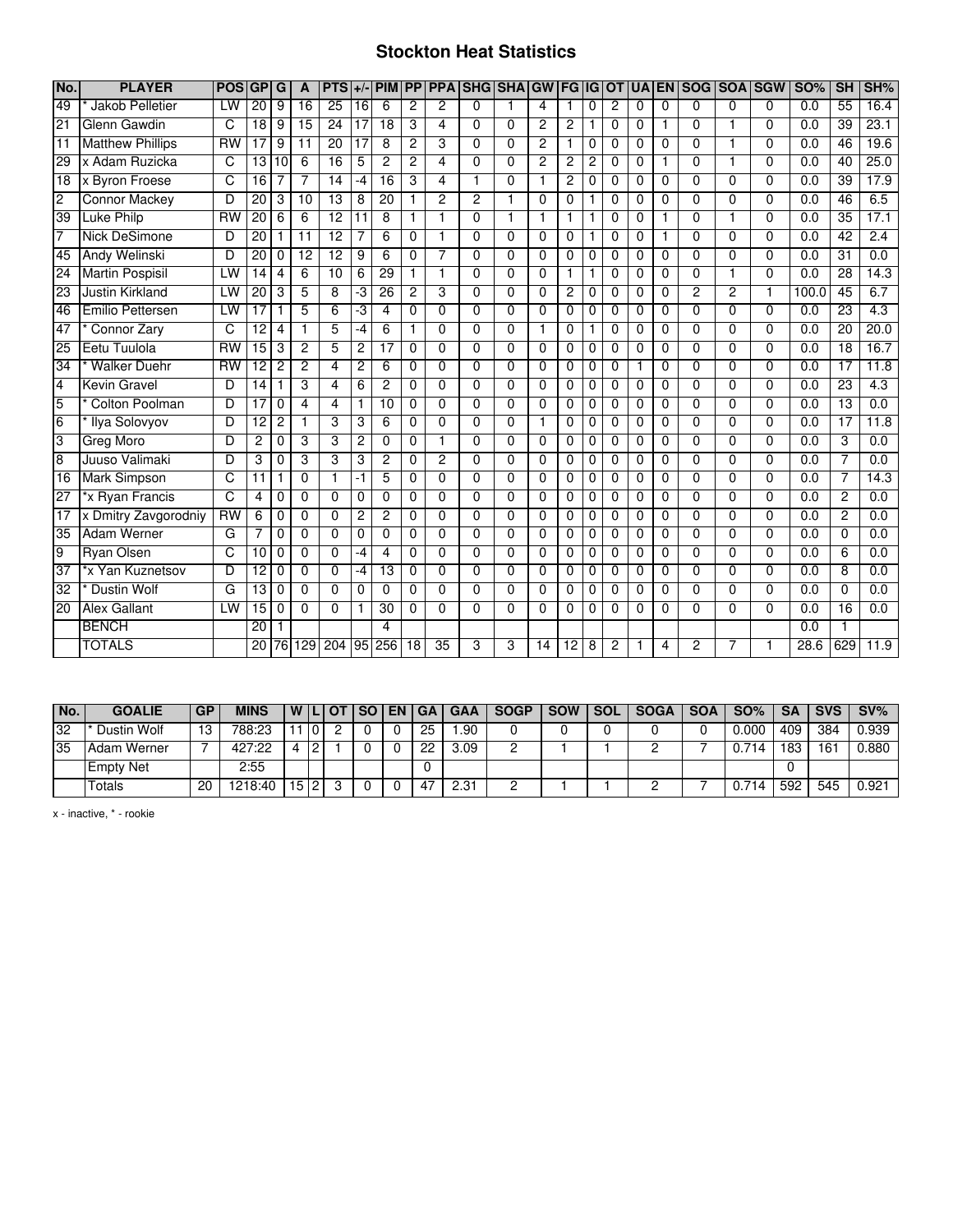## **Syracuse Crunch Statistics**

| No.             | <b>PLAYER</b>          | <b>POS</b>            | <b>GP</b>       | $\overline{G}$ | A              | <b>PTS</b>      | $+/-$          | <b>PIM</b>      | <b>PP</b>      | <b>PPA</b>     | <b>SHG</b>     | <b>SHA</b>     | GW             | FG             | IG             | <b>OT</b>      | UA             | <b>EN</b>      | <b>SOG</b>     | <b>SOA</b>     | <b>SGW</b>     | <b>SO%</b> | <b>SH</b>       | SH%   |
|-----------------|------------------------|-----------------------|-----------------|----------------|----------------|-----------------|----------------|-----------------|----------------|----------------|----------------|----------------|----------------|----------------|----------------|----------------|----------------|----------------|----------------|----------------|----------------|------------|-----------------|-------|
| 40              | <b>Gabriel Dumont</b>  | C                     | 20              | 10             | $\overline{8}$ | 18              | -4             | 34              | 4              | 1              | $\Omega$       | 0              | $\Omega$       | 2              | 2              | $\mathbf 0$    | 1              | 2              | $\Omega$       | $\mathbf{0}$   | $\Omega$       | 0.0        | 55              | 18.2  |
| 55              | <b>Charles Hudon</b>   | LW                    | 19              | $\overline{6}$ | 10             | $\overline{16}$ | -8             | 20              | $\overline{4}$ | 5              | $\overline{0}$ | $\overline{0}$ | $\mathbf{1}$   | 0              | 0              | 1              | 0              | $\overline{0}$ | $\overline{0}$ | $\overline{2}$ | $\overline{0}$ | 0.0        | 62              | 9.7   |
| 45              | <b>Cole Koepke</b>     | LW                    | 16              | $\overline{2}$ | 10             | 12              | $-6$           | $\overline{8}$  | 0              | 4              | 0              | 1              | $\overline{0}$ | 0              | 0              | 0              | 0              | 0              | $\overline{0}$ | 0              | 0              | 0.0        | 46              | 4.3   |
| 74              | Sean Day               | D                     | $\overline{18}$ | $\overline{2}$ | 10             | 12              | ٠3             | 17              | $\mathbf 0$    | 5              | 1              | $\mathbf 0$    | $\mathbf 0$    | $\mathbf 0$    | 0              | 0              | $\mathbf{0}$   | 0              | $\mathbf{0}$   | 0              | $\Omega$       | 0.0        | 40              | 5.0   |
| 15              | Jimmy Huntington       | C                     | 20              | $\overline{6}$ | 5              | $\overline{11}$ | -4             | 9               | 3              | 1              | $\overline{0}$ | $\overline{0}$ | 1              | $\overline{0}$ | $\overline{0}$ | 1              | $\overline{0}$ | $\overline{0}$ | $\overline{0}$ | $\overline{0}$ | $\overline{0}$ | 0.0        | 35              | 17.1  |
| 9               | x Gabriel Fortier      | C                     | $\overline{17}$ | 4              | 7              | $\overline{11}$ | 3              | 10              | $\overline{0}$ | 1              | $\overline{0}$ | 1              | $\overline{0}$ |                | 0              | 0              | $\overline{0}$ | $\overline{0}$ | $\overline{0}$ | $\overline{0}$ | $\overline{0}$ | 0.0        | 33              | 12.1  |
| 7               | <b>Simon Ryfors</b>    | C                     | 20              | 4              | 4              | 8               | -5             | 4               | 2              | 2              | 0              | 0              | $\overline{0}$ | 0              | 0              | 0              | 1              | 0              | $\overline{0}$ | 0              | $\overline{0}$ | 0.0        | 42              | 9.5   |
| 81              | <b>Remi Elie</b>       | LW                    | $\overline{11}$ | 3              | $\overline{4}$ | 7               | -1             | 7               | $\overline{0}$ | $\overline{c}$ | $\overline{0}$ | $\overline{0}$ | $\overline{0}$ | $\overline{0}$ | 0              | $\mathbf 0$    | $\overline{0}$ | $\overline{0}$ | $\overline{0}$ | $\mathbf{1}$   | $\overline{0}$ | 0.0        | $\overline{34}$ | 8.8   |
| 88              | <b>Antoine Morand</b>  | C                     | 19              | $\overline{2}$ | 5              | 7               | $-1$           | 8               | 1              | 1              | $\mathbf{1}$   | $\Omega$       | 0              | 0              | 0              | 0              | 0              | 0              | 0              | $\mathbf{0}$   | $\mathbf{0}$   | 0.0        | 14              | 14.3  |
| 39              | <b>Gage Goncalves</b>  | С                     | 16              | 4              | $\overline{c}$ | 6               | $-6$           | 10              | 0              | 1              | 0              | $\mathbf 0$    | 1              | $\overline{c}$ | 0              | 0              | $\mathbf 0$    | 0              | $\overline{2}$ | $\overline{c}$ | 1              | 100.0      | 24              | 16.7  |
| 57              | <b>Alex Green</b>      | D                     | $\overline{20}$ | $\mathbf 0$    | $\overline{6}$ | $\overline{6}$  | $-9$           | $\overline{8}$  | $\overline{0}$ | 3              | $\overline{0}$ | $\overline{0}$ | $\overline{0}$ | $\overline{0}$ | 0              | $\mathbf 0$    | $\mathbf 0$    | $\overline{0}$ | $\overline{0}$ | $\overline{0}$ | $\overline{0}$ | 0.0        | 20              | 0.0   |
| 29              | <b>Andrej Sustr</b>    | D                     | 11              | 2              | 3              | 5               | 5              | 24              | $\mathbf{1}$   | $\Omega$       | $\mathbf{0}$   | $\Omega$       | $\mathbf{0}$   | 1              | 0              | 0              | $\Omega$       | $\mathbf 0$    | $\overline{0}$ | $\mathbf{0}$   | $\overline{0}$ | 0.0        | 19              | 10.5  |
| 85              | <b>Daniel Walcott</b>  | LW                    | 14              | 2              | 3              | 5               | $\mathbf{1}$   | 14              | $\mathbf 0$    | $\mathbf 0$    | 0              | $\mathbf 0$    | $\overline{0}$ | $\mathbf 0$    | 1              | $\mathbf 0$    | $\mathbf{0}$   | $\mathbf{1}$   | $\overline{0}$ | $\mathbf 0$    | $\overline{0}$ | 0.0        | 14              | 14.3  |
| 20              | <b>Ryan Jones</b>      | D                     | 20              | 2              | 3              | 5               | -4             | 20              | $\overline{0}$ | $\overline{0}$ | $\overline{0}$ | $\overline{0}$ | ī              | $\overline{0}$ | 1              | $\overline{0}$ | 1              | 1              | $\overline{0}$ | $\overline{0}$ | $\overline{0}$ | 0.0        | $\overline{22}$ | 9.1   |
| $\overline{12}$ | Alex Barre-Boulet      | c                     | 3               | 1              | $\overline{2}$ | 3               | -1             | 16              | 1              | 2              | $\overline{0}$ | $\Omega$       | $\overline{0}$ | 0              | 0              | 0              | $\mathbf 0$    | 0              | $\overline{0}$ | $\overline{0}$ | $\overline{0}$ | 0.0        | 9               | 11.1  |
| 26              | *x Tristin Langan      | С                     | 8               | 1              | 2              | 3               | -1             | 0               | 1              | 0              | 0              | 0              | 1              | $\mathbf{1}$   | 0              | 0              | $\mathbf 0$    | 0              | 0              | 0              | 0              | 0.0        | 9               | 11.1  |
| 23              | <b>Shawn Element</b>   | C                     | 17              | 1              | $\overline{2}$ | 3               | -7             | $\overline{11}$ | $\overline{0}$ | 1              | $\overline{0}$ | $\overline{0}$ | $\overline{0}$ | $\mathbf{1}$   | 0              | $\overline{0}$ | $\mathbf{0}$   | $\overline{0}$ | $\overline{0}$ | $\overline{0}$ | $\overline{0}$ | 0.0        | $\overline{21}$ | 4.8   |
| $\overline{8}$  | Jesse Lees             | D                     | 15              | 0              | 3              | 3               | $-7$           | $\overline{2}$  | 0              | 1              | $\mathbf{0}$   | $\Omega$       | $\mathbf 0$    | 0              | 0              | 0              | $\Omega$       | 0              | $\mathbf 0$    | $\Omega$       | $\Omega$       | 0.0        | 6               | 0.0   |
| 16              | Otto Somppi            | $\overline{\text{c}}$ | 10              | 2              | 0              | $\overline{c}$  | -1             | $\overline{4}$  | 0              | 0              | 0              | 0              | 1              | 0              | 0              | 0              | $\mathbf 0$    | 0              | 0              | 1              | 0              | 0.0        | 22              | 9.1   |
| 51              | Maxim Cajkovic         | $\overline{RW}$       | $\overline{13}$ | $\mathbf{1}$   | $\mathbf{1}$   | $\overline{2}$  | $-6$           | $\overline{4}$  | $\mathbf 0$    | $\overline{0}$ | 0              | $\mathbf 0$    | $\overline{0}$ | 0              | 0              | 0              | 0              | $\overline{0}$ | $\overline{0}$ | $\overline{0}$ | $\overline{0}$ | 0.0        | 17              | 5.9   |
| 24              | Darren Raddysh         | D                     | 12              | 0              | 2              | $\overline{c}$  | -11            | 6               | 0              | 2              | $\Omega$       | $\Omega$       | $\mathbf 0$    | 0              | 0              | 0              | $\mathbf 0$    | 0              | $\mathbf{0}$   | $\Omega$       | $\Omega$       | 0.0        | 27              | 0.0   |
| 78              | *x Jaydon Dureau       | LW                    | 3               | 1              | 0              | 1               | -1             | 0               | 0              | 0              | 0              | 0              | 0              | 1              | 0              | 0              | 0              | 0              | $\overline{0}$ | 0              | $\overline{0}$ | 0.0        | 1               | 100.0 |
| 47              | <b>Patrick Watling</b> | C                     | $\overline{2}$  | 0              | 1              | 1               | -1             | $\overline{0}$  | $\overline{0}$ | 1              | $\overline{0}$ | $\overline{0}$ | $\overline{0}$ | $\overline{0}$ | $\overline{0}$ | $\overline{0}$ | $\overline{0}$ | $\overline{0}$ | $\overline{0}$ | $\overline{0}$ | $\overline{0}$ | 0.0        | 1               | 0.0   |
| 43              | *x Tyler Bird          | RW                    | 4               | 0              | 1              | 1               | -1             | $\overline{0}$  | 0              | $\overline{0}$ | $\overline{0}$ | $\overline{0}$ | $\overline{0}$ | 0              | 0              | $\mathbf 0$    | $\mathbf 0$    | 0              | $\overline{0}$ | $\overline{0}$ | $\overline{0}$ | 0.0        | 7               | 0.0   |
| 28              | x Evan Wardley         | D                     | $\overline{4}$  | 0              | 1              | 1               | $\overline{0}$ | $\overline{6}$  | 0              | $\overline{0}$ | 0              | $\overline{0}$ | $\overline{0}$ | 0              | 0              | 0              | $\mathbf 0$    | 0              | $\overline{0}$ | $\overline{0}$ | $\overline{0}$ | 0.0        | $\overline{6}$  | 0.0   |
| 3               | x Fredrik Claesson     | D                     | 6               | 0              | 1              | 1               | 5              | 0               | $\overline{0}$ | $\overline{0}$ | $\overline{0}$ | $\overline{0}$ | $\overline{0}$ | 0              | $\mathbf 0$    | $\mathbf 0$    | 0              | $\overline{0}$ | $\overline{0}$ | $\overline{0}$ | $\overline{0}$ | 0.0        | $\overline{6}$  | 0.0   |
| $\overline{35}$ | <b>Amir Miftakhov</b>  | G                     | 12              | $\mathbf 0$    | 1              | 1               | $\mathbf 0$    | $\mathbf 0$     | $\mathbf 0$    | $\mathbf 0$    | 0              | 0              | $\mathbf 0$    | 0              | 0              | 0              | $\mathbf{0}$   | $\mathbf 0$    | $\overline{0}$ | $\mathbf{0}$   | $\Omega$       | 0.0        | $\mathbf 0$     | 0.0   |
| 36              | *x Alexey Lipanov      | C                     | 1               | 0              | 0              | $\mathbf 0$     | 0              | 0               | 0              | 0              | 0              | 0              | 0              | 0              | 0              | 0              | $\mathbf 0$    | 0              | $\overline{0}$ | 0              | $\overline{0}$ | 0.0        | $\overline{0}$  | 0.0   |
| $\overline{84}$ | x Kevin Lohan          | D                     | $\mathbf{1}$    | 0              | $\mathbf 0$    | $\mathbf 0$     | $\mathbf 0$    | 0               | $\mathbf 0$    | $\overline{0}$ | $\overline{0}$ | $\mathbf 0$    | $\overline{0}$ | $\mathbf 0$    | $\mathbf 0$    | 0              | 0              | $\mathbf 0$    | $\overline{0}$ | $\overline{0}$ | $\overline{0}$ | 0.0        | $\overline{0}$  | 0.0   |
| 92              | Odeen Tufto            | C                     | 1               | $\mathbf 0$    | 0              | $\mathbf{0}$    | $\mathbf 0$    | $\mathbf 0$     | $\mathbf 0$    | $\Omega$       | 0              | $\Omega$       | $\overline{0}$ | 0              | 0              | 0              | $\mathbf{0}$   | $\mathbf 0$    | $\overline{0}$ | $\mathbf{0}$   | $\mathbf{0}$   | 0.0        | $\overline{0}$  | 0.0   |
| $\overline{14}$ | <b>Brandon Crawley</b> | D                     | $\overline{2}$  | $\overline{0}$ | $\overline{0}$ | $\overline{0}$  | $\overline{1}$ | $\overline{0}$  | $\overline{0}$ | $\overline{0}$ | $\overline{0}$ | $\overline{0}$ | $\overline{0}$ | $\overline{0}$ | 0              | 0              | $\overline{0}$ | $\overline{0}$ | $\overline{0}$ | $\overline{0}$ | $\overline{0}$ | 0.0        | 3               | 0.0   |
| $\overline{25}$ | x Cal Foote            | D                     | 5               | 0              | 0              | $\overline{0}$  | $-5$           | $\overline{0}$  | 0              | $\overline{0}$ | $\overline{0}$ | $\overline{0}$ | $\overline{0}$ | 0              | 0              | 0              | $\overline{0}$ | $\overline{0}$ | $\overline{0}$ | $\overline{0}$ | $\overline{0}$ | 0.0        | 12              | 0.0   |
| 44              | Frank Hora (total)     | D                     | 5               | 0              | 0              | $\mathbf 0$     | -1             | 6               | 0              | 0              | 0              | $\mathbf 0$    | $\mathbf 0$    | 0              | 0              | 0              | $\mathbf 0$    | 0              | $\mathbf{0}$   | $\mathbf 0$    | 0              | 0.0        | $\overline{2}$  | 0.0   |
|                 | <b>CLT</b>             | D                     | $\overline{2}$  | 0              | $\mathbf 0$    | $\overline{0}$  | $\mathbf 0$    | $\overline{2}$  | $\overline{0}$ | $\overline{0}$ | $\overline{0}$ | $\overline{0}$ | $\overline{0}$ | $\overline{0}$ | 0              | $\mathbf 0$    | $\mathbf{0}$   | $\overline{0}$ | $\overline{0}$ | $\overline{0}$ | $\overline{0}$ | 0.0        | $\overline{0}$  | 0.0   |
|                 | <b>SYR</b>             | D                     | 3               | 0              | 0              | $\mathbf 0$     | $-1$           | $\overline{4}$  | $\mathbf 0$    | $\mathbf 0$    | 0              | $\mathbf 0$    | $\mathbf 0$    | 0              | 0              | 0              | 0              | $\mathbf 0$    | $\overline{0}$ | $\mathbf 0$    | $\overline{0}$ | 0.0        | $\overline{c}$  | 0.0   |
| 60              | *x Hugo Alnefelt       | G                     | 6               | 0              | $\mathbf 0$    | $\mathbf 0$     | $\mathbf 0$    | $\mathbf 0$     | $\mathbf 0$    | $\mathbf 0$    | 0              | $\mathbf 0$    | $\mathbf 0$    | $\mathbf 0$    | 0              | 0              | $\mathbf{0}$   | $\mathbf 0$    | $\overline{0}$ | $\mathbf 0$    | $\overline{0}$ | 0.0        | $\overline{0}$  | 0.0   |
| 33              | Max Lagace             | G                     | 7               | $\mathbf 0$    | $\overline{0}$ | $\overline{0}$  | $\overline{0}$ | $\overline{0}$  | $\mathbf 0$    | $\overline{0}$ | $\overline{0}$ | $\overline{0}$ | $\overline{0}$ | $\overline{0}$ | 0              | 0              | $\overline{0}$ | $\overline{0}$ | $\overline{0}$ | $\overline{0}$ | $\overline{0}$ | 0.0        | $\overline{0}$  | 0.0   |
| $\overline{71}$ | *x Dmitry Semykin      | D                     | 8               | 0              | 0              | $\mathbf 0$     | $\mathbf{1}$   | 0               | $\mathbf 0$    | $\mathbf 0$    | 0              | $\mathbf 0$    | $\mathbf 0$    | 0              | 0              | 0              | 0              | 0              | 0              | $\mathbf 0$    | 0              | 0.0        | 6               | 0.0   |
|                 | <b>BENCH</b>           |                       | 20              | 1              |                |                 |                | 4               |                |                |                |                |                |                |                |                |                |                |                |                |                | 0.0        |                 |       |
|                 | <b>TOTALS</b>          |                       | 20              |                | 57 97          | 153             |                | $-78$ 250       | 17             | 33             | 2              | 2              | 6              | 9              | 4              | 2              | 3              | 4              | 2              | 6              |                | 33.3       | 616             | 9.1   |

| No.             | <b>GOALIE</b>    | <b>GP</b>         | <b>MINS</b> | W |   | <b>SOLENIGA</b> |    | <b>GAA</b> I      | <b>SOGP</b> | SOW SOL | <b>SOGA</b> | <b>SOA</b> | $SO\%$ | <b>SA</b> | <b>SVS</b> | $\blacksquare$ SV% |
|-----------------|------------------|-------------------|-------------|---|---|-----------------|----|-------------------|-------------|---------|-------------|------------|--------|-----------|------------|--------------------|
| 35              | Amir Miftakhov   | $12 \overline{ }$ | 587:18      | 3 | 4 |                 | 26 | 2.66              |             |         |             |            | 0.000  | 281       | 255        | 0.907              |
| 60              | *x Hugo Alnefelt | - 6               | 337:28      | 2 |   |                 | 20 | 3.56              |             |         |             |            | .000   | 147       | 127        | 0.864              |
| $\overline{33}$ | Max Lagace       |                   | 282:06      |   |   |                 | 20 | $\overline{4.25}$ |             |         |             |            | 0.000  | 130       |            | 0.846              |
|                 | <b>Empty Net</b> |                   | 1:45        |   |   |                 |    |                   |             |         |             |            |        |           |            |                    |
|                 | Totals           | 20                | 1218:37     |   |   |                 | 69 | 3.40              |             |         |             |            | 0.600  | 56'       | 492        | 0.877              |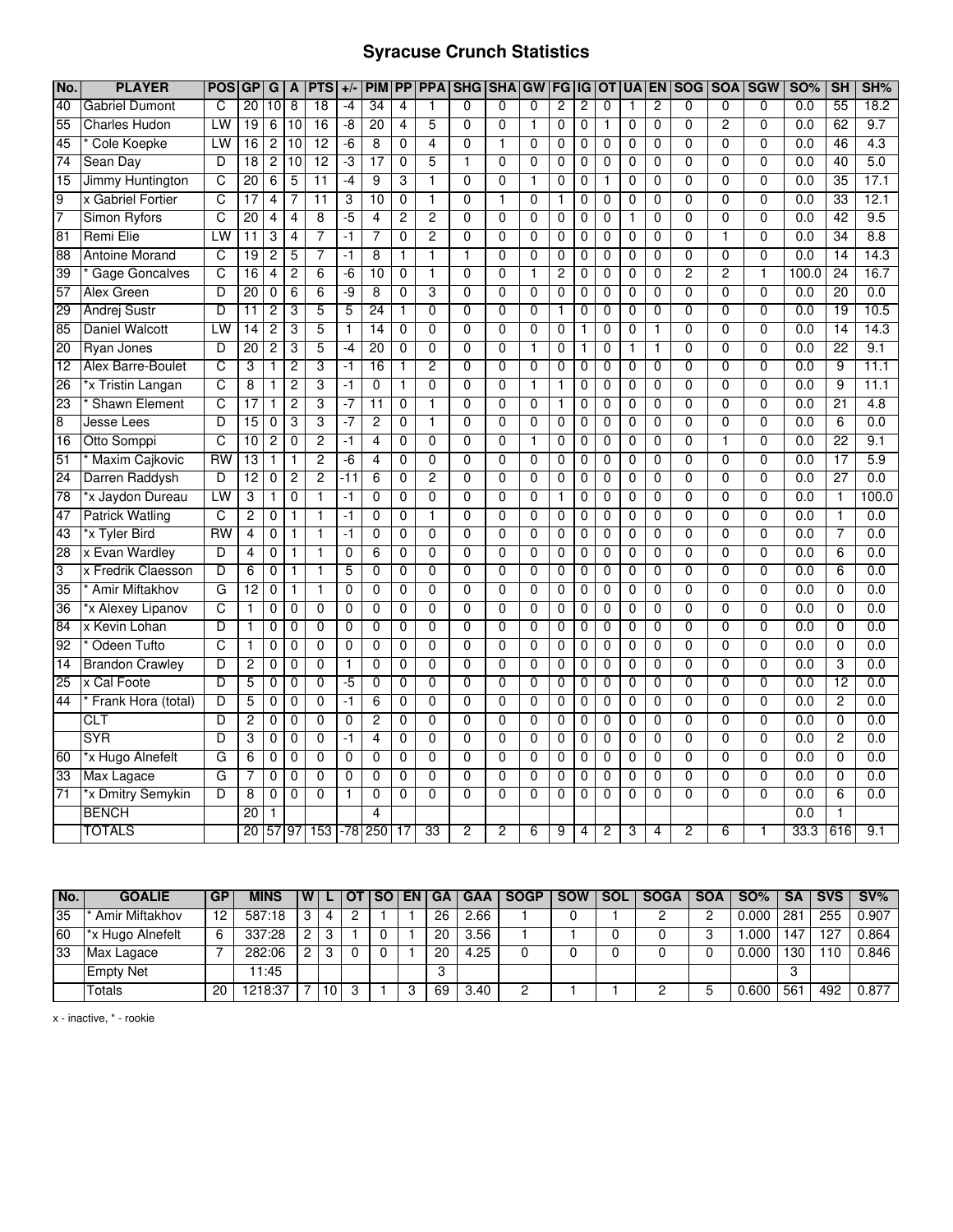### **Texas Stars Statistics**

| No.             | <b>PLAYER</b>            | <b>POS</b>      | <b>GP</b>       | G               | A              | <b>PTS</b>      | $+/-$          | <b>PIM</b>      | <b>PP</b>               | <b>PPA</b>              | SHG SHA GW FG IG OT |                |                |                |              |                | <b>UA</b>      | <b>EN</b>      | <b>ISOG</b>    | <b>SOA</b>     | <b>SGW</b>     | <b>SO%</b>       | <b>SH</b>       | SH%              |
|-----------------|--------------------------|-----------------|-----------------|-----------------|----------------|-----------------|----------------|-----------------|-------------------------|-------------------------|---------------------|----------------|----------------|----------------|--------------|----------------|----------------|----------------|----------------|----------------|----------------|------------------|-----------------|------------------|
| 12              | <b>Riley Damiani</b>     | C               | 20              | $\overline{7}$  | 11             | 18              | $-8$           | 10              | $\overline{\mathbf{4}}$ | 7                       | $\Omega$            | $\overline{0}$ | $\mathbf{1}$   | 1              | 1            | $\Omega$       | $\Omega$       | $\Omega$       | $\overline{0}$ | $\overline{2}$ | $\Omega$       | 0.0              | $\overline{72}$ | 9.7              |
| $\overline{16}$ | <b>Curtis McKenzie</b>   | LW              | 20              | 6               | 8              | $\overline{14}$ | -9             | $\overline{20}$ | $\overline{4}$          | $\overline{\mathbf{A}}$ | $\mathbf{0}$        | $\Omega$       | $\Omega$       | 1              | $\mathbf 0$  | $\Omega$       | $\mathbf{0}$   | $\Omega$       | $\Omega$       | 0              | $\mathbf{0}$   | 0.0              | 44              | 13.6             |
| 9               | <b>Anthony Louis</b>     | LW              | 17              | $6\overline{6}$ | 7              | 13              | -3             | $\overline{2}$  | 3                       | 3                       | $\Omega$            | $\Omega$       | $\theta$       | 1              | 0            | $\Omega$       | 1              | $\mathbf 0$    | 1              | 1              | 1              | 100.0            | 44              | 13.6             |
| 25              | Ty Dellandrea            | C               | $\overline{17}$ | 5               | 6              | 11              | -5             | 11              | 1                       | 4                       | 0                   | 0              | 1              |                | 0            |                | 0              | 0              | $\Omega$       | 0              | $\Omega$       | 0.0              | 40              | 12.5             |
| 21              | Oskar Back               | C               | 20              | 5               | 5              | 10              | $\overline{4}$ | $\overline{2}$  | $\Omega$                | $\overline{0}$          | $\overline{0}$      | $\overline{0}$ | $\overline{0}$ | 0              | $\Omega$     | $\Omega$       | $\Omega$       | 1              | $\overline{0}$ | $\overline{0}$ | $\overline{0}$ | 0.0              | 17              | 29.4             |
| 6               | Ben Gleason              | D               | $\overline{18}$ | $\overline{2}$  | 8              | 10              | 0              | 31              | 1                       | $\overline{2}$          | $\Omega$            | $\Omega$       | 1              | 0              | 0            | 1              | 1              | $\Omega$       | $\Omega$       | $\overline{0}$ | $\Omega$       | 0.0              | 25              | 8.0              |
| 11              | Joel L'Esperance         | C               | 14              | 6               | 3              | 9               | -3             | 10              | 3                       | $\overline{2}$          | $\Omega$            | $\Omega$       | $\Omega$       |                | 1            | $\Omega$       | $\mathbf 0$    | $\Omega$       | $\Omega$       | $\overline{0}$ | $\Omega$       | 0.0              | 41              | 14.6             |
| 27              | <b>Riley Tufte</b>       | LW              | $\overline{16}$ | 6               | 3              | 9               | 4              | 9               | 0                       | 1                       | $\Omega$            | $\Omega$       | 1              |                | 1            | 0              | 0              | 1              | $\Omega$       | 0              | 0              | 0.0              | $\overline{23}$ | 26.1             |
| 18              | <b>Fredrik Karlstrom</b> | $\overline{C}$  | 19              | $\overline{3}$  | 6              | $\overline{9}$  | $\overline{c}$ | 0               | $\Omega$                | $\Omega$                | $\Omega$            | $\Omega$       | $\overline{c}$ | $\mathbf{1}$   | 0            | $\Omega$       | 1              | 0              | $\Omega$       | $\Omega$       | $\Omega$       | 0.0              | 32              | 9.4              |
| $\overline{37}$ | <b>Josh Melnick</b>      | C               | $\overline{16}$ | 4               | 3              | 7               | 6              | $\Omega$        | 0                       | $\mathbf{0}$            | 3                   | $\Omega$       | $\mathbf 0$    | 0              | 0            | $\Omega$       | 2              | 1              | $\Omega$       | 0              | $\Omega$       | 0.0              | 19              | 21.1             |
| $\overline{10}$ | Nicholas Caamano         | $\overline{RW}$ | 19              | 3               | 4              | 7               | 1              | 16              | 0                       | 0                       | $\Omega$            | $\Omega$       | $\Omega$       | $\overline{c}$ | 0            | $\Omega$       | 0              | 0              | $\Omega$       | 0              | $\Omega$       | 0.0              | $\overline{33}$ | 9.1              |
| 24              | Jordan Kawaguchi         | c               | 15              | 0               | 7              | 7               | $-1$           | 4               | 0                       | $\overline{c}$          | $\Omega$            | $\Omega$       | $\Omega$       | 0              | 0            | $\Omega$       | 0              | 0              | 0              | 1              | $\Omega$       | $\overline{0.0}$ | $\overline{21}$ | 0.0              |
| 8               | <b>Thomas Harley</b>     | D               | $\overline{16}$ | 0               | 7              | 7               | $-7$           | 29              | $\overline{0}$          | $\overline{\mathbf{4}}$ | $\Omega$            | $\Omega$       | $\theta$       | 0              | $\Omega$     | $\Omega$       | $\Omega$       | $\Omega$       | $\Omega$       | 0              | $\Omega$       | 0.0              | $\overline{32}$ | $\overline{0.0}$ |
| 28              | Andreas Borgman          | D               | $\overline{14}$ | 3               | $\overline{c}$ | 5               | -5             | 10              | 1                       | $\overline{0}$          | $\Omega$            | $\Omega$       | $\overline{0}$ | 0              |              | $\Omega$       | $\mathbf 0$    | $\Omega$       | $\overline{0}$ | $\overline{0}$ | $\overline{0}$ | 0.0              | 31              | 9.7              |
| 34              | *x Jacob Peterson        | C               | 6               | 2               | 3              | 5               | -1             | 6               | 0                       |                         | $\Omega$            | $\Omega$       | $\Omega$       | 0              | $\Omega$     | $\Omega$       | 0              | $\Omega$       | 0              | 0              | 0              | 0.0              | $\overline{13}$ | 15.4             |
| $\overline{2}$  | <b>Ryan Shea</b>         | D               | $\overline{15}$ | 0               | 5              | 5               | $-2$           | 4               | $\Omega$                | $\Omega$                | $\Omega$            | $\Omega$       | $\Omega$       | 0              | 0            | $\Omega$       | 0              | $\Omega$       | $\Omega$       | 0              | $\Omega$       | 0.0              | 10              | 0.0              |
| 7               | <b>Alex Petrovic</b>     | D               | $\overline{20}$ | $\mathbf{1}$    | 3              | $\overline{4}$  | $-4$           | $\overline{27}$ | $\mathbf{0}$            | $\Omega$                | $\Omega$            | $\Omega$       | $\theta$       | 0              | $\mathbf{0}$ | $\Omega$       | 1              | $\Omega$       | $\Omega$       | 0              | $\Omega$       | 0.0              | 20              | 5.0              |
| 20              | x Tanner Kero            | C               | 3               | 0               | $\overline{c}$ | $\overline{2}$  | ٠J             | 4               | $\mathbf 0$             | $\overline{2}$          | $\Omega$            | $\mathbf{0}$   | $\theta$       | 0              | 0            | $\mathbf{0}$   | 0              | $\mathbf 0$    | 0              | 1              | $\mathbf{0}$   | $\overline{0.0}$ | 10              | 0.0              |
| $\overline{33}$ | Joseph Cecconi           | D               | $\overline{13}$ | 0               | $\overline{c}$ | 2               | -2             | 12              | $\Omega$                | $\Omega$                | $\Omega$            | $\Omega$       | $\Omega$       | 0              | $\Omega$     | $\Omega$       | 0              | $\Omega$       | $\Omega$       | 0              | 0              | 0.0              | 10              | $\overline{0.0}$ |
| $\overline{19}$ | Jeremy Gregoire          | $\overline{RW}$ | $\overline{13}$ | 1               | $\mathbf 0$    | 1               | -5             | $\overline{35}$ | $\mathbf{0}$            | 0                       | $\Omega$            | $\Omega$       | $\theta$       | 0              | $\Omega$     | $\Omega$       | 0              | $\Omega$       | $\Omega$       | 0              | $\Omega$       | 0.0              | 9               | 11.1             |
| 15              | <b>Max Martin</b>        | D               | $\overline{2}$  | $\overline{0}$  | $\mathbf{1}$   | 1               | $\mathbf 0$    | 4               | $\Omega$                | $\mathbf{0}$            | $\Omega$            | $\Omega$       | $\mathbf 0$    | 0              | 0            | $\Omega$       | $\mathbf{0}$   | $\Omega$       | $\Omega$       | $\overline{0}$ | $\Omega$       | $\overline{0.0}$ | $\overline{2}$  | 0.0              |
| 22              | <b>Rhett Gardner</b>     | C               | 17              | $\overline{0}$  |                | 1               | -8             | 16              | $\overline{0}$          | $\overline{0}$          | $\overline{0}$      | $\mathbf 1$    | $\overline{0}$ | $\overline{0}$ | 0            | $\overline{0}$ | $\mathbf 0$    | $\overline{0}$ | $\overline{0}$ | $\overline{0}$ | $\overline{0}$ | 0.0              | 24              | 0.0              |
| 38              | <b>Jerad Rosburg</b>     | D               | $\overline{18}$ | $\Omega$        | 1              | 1               | -1             | 23              | $\Omega$                | $\Omega$                | $\Omega$            | $\Omega$       | $\Omega$       | 0              | $\Omega$     | $\Omega$       | $\Omega$       | $\Omega$       | $\Omega$       | 0              | 0              | 0.0              | 24              | 0.0              |
| 30              | x Ben Bishop             | G               | $\mathbf{1}$    | $\overline{0}$  | $\Omega$       | $\overline{0}$  | $\mathbf 0$    | $\Omega$        | $\Omega$                | $\overline{0}$          | $\Omega$            | $\Omega$       | $\theta$       | 0              | $\Omega$     | $\Omega$       | 0              | $\Omega$       | $\Omega$       | $\overline{0}$ | $\Omega$       | 0.0              | 0               | 0.0              |
| 39              | *x Yauheni Aksiantsiuk   | LW              | 3               | $\overline{0}$  | $\mathbf 0$    | $\overline{0}$  | -4             | 0               | $\mathbf{0}$            | $\mathbf{0}$            | $\Omega$            | $\Omega$       | $\mathbf 0$    | 0              | $\mathbf 0$  | $\Omega$       | $\mathbf 0$    | $\Omega$       | $\Omega$       | $\overline{0}$ | $\Omega$       | 0.0              | $\overline{2}$  | 0.0              |
| 26              | <b>Tye Felhaber</b>      | LW              | $\overline{4}$  | 0               | $\mathbf 0$    | $\Omega$        | ٠J             | 2               | 0                       | $\Omega$                | $\Omega$            | $\Omega$       | $\Omega$       | 0              | $\Omega$     | $\Omega$       | 0              | $\Omega$       | $\Omega$       | $\overline{0}$ | $\Omega$       | 0.0              | 1               | 0.0              |
| 32              | <b>Colton Point</b>      | G               | 4               | 0               | $\mathbf 0$    | $\mathbf 0$     | 0              | 0               | $\mathbf 0$             | $\mathbf 0$             | $\Omega$            | $\Omega$       | $\Omega$       | 0              | 0            | $\mathbf 0$    | 0              | $\mathbf 0$    | $\Omega$       | 0              | $\Omega$       | 0.0              | 0               | 0.0              |
| $\overline{5}$  | Dawson Barteaux          | D               | 5               | $\overline{0}$  | $\mathbf 0$    | $\overline{0}$  | $\mathbf 0$    | $\overline{4}$  | $\Omega$                | $\overline{0}$          | $\overline{0}$      | $\Omega$       | $\Omega$       | $\overline{0}$ | $\mathbf 0$  | $\Omega$       | $\overline{0}$ | $\Omega$       | $\overline{0}$ | $\overline{0}$ | $\overline{0}$ | 0.0              | 0               | 0.0              |
| 31              | <b>Adam Scheel</b>       | G               | 8               | 0               | $\mathbf 0$    | $\mathbf 0$     | $\mathbf 0$    | 0               | 0                       | $\Omega$                | $\Omega$            | $\Omega$       | $\mathbf 0$    | 0              | 0            | $\mathbf 0$    | $\mathbf 0$    | 0              | $\Omega$       | 0              | $\Omega$       | 0.0              | 0               | 0.0              |
| 29              | x Jake Oettinger         | G               | 10              | $\overline{0}$  | $\Omega$       | $\overline{0}$  | 0              | 0               | $\overline{0}$          | $\overline{0}$          | $\overline{0}$      | $\overline{0}$ | $\Omega$       | 0              | $\Omega$     | $\Omega$       | $\Omega$       | $\Omega$       | $\overline{0}$ | $\overline{0}$ | $\Omega$       | 0.0              | $\Omega$        | 0.0              |
|                 | <b>BENCH</b>             |                 | $\overline{20}$ |                 |                |                 |                | 2               |                         |                         |                     |                |                |                |              |                |                |                |                |                |                | 0.0              |                 |                  |
|                 | <b>TOTALS</b>            |                 | 20              |                 |                | 61 98 158       | $-57$          | 293             | 17                      | 32                      | 3                   |                | 6              | 9              | 4            | 2              | 6              | 3              |                | 5              |                | 20.0             | 600             | 10.0             |

| No. | <b>GOALIE</b>    | <b>GP</b> | <b>MINS</b> |   | WILIOT SO EN | <b>GA</b> | <b>GAA</b> | <b>SOGP</b> | <b>SOW</b> | <b>SOL</b> | <b>SOGA</b> | <b>SOA</b> | SO%   | SΑ  | <b>SVS</b> | $SV\%$ |
|-----|------------------|-----------|-------------|---|--------------|-----------|------------|-------------|------------|------------|-------------|------------|-------|-----|------------|--------|
| 29  | x Jake Oettinger | 10        | 595:51      | 5 |              | 26        | 2.62       |             |            |            |             |            | 0.000 | 300 | 274        | 0.913  |
| 31  | Adam Scheel      | 8         | 371:40      |   |              | 20        | 3.23       |             |            |            |             |            | 0.000 | 194 | 174        | 0.897  |
| 32  | Colton Point     |           | 79:46       | 2 |              | 12        | 4.01       |             |            |            |             |            | .000  | 83  |            | 0.855  |
| 30  | x Ben Bishop     |           | 58:32       |   |              |           | 8.20       |             |            |            |             |            | 0.000 | 34  | 26         | 0.765  |
|     | <b>Empty Net</b> |           | 13:46       |   |              | ≖         |            |             |            |            |             |            |       |     |            |        |
|     | Totals           | 20        | 1219:35     | 9 |              | 70        | ۔ 44.ر     |             |            |            |             |            | 0.600 | 615 | 545        | 0.886  |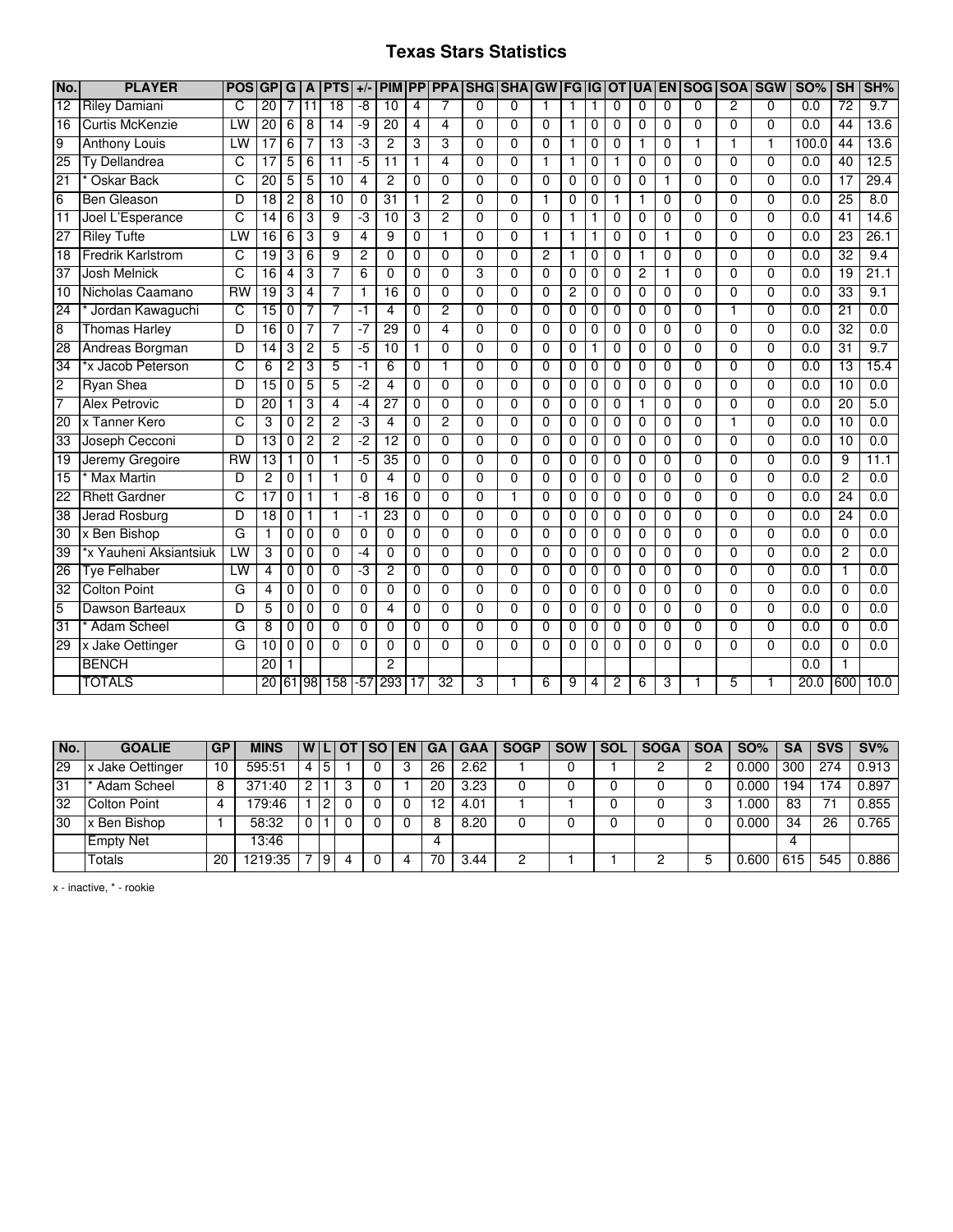## **Toronto Marlies Statistics**

| No.             | <b>PLAYER</b>             | <b>POSI</b> | GP              | G              | A              | <b>PTS</b>      | $+/-$          | <b>PIM</b>      |                |                | <b>PP PPA SHG SHA</b> |                | GW             | <b>FG IG</b>   |                | <b>OT</b>      |                | <b>UA EN</b>   | SOG SOA        |                | <b>SGW</b>     | <b>SO%</b>       | <b>SH</b>       | SH%              |
|-----------------|---------------------------|-------------|-----------------|----------------|----------------|-----------------|----------------|-----------------|----------------|----------------|-----------------------|----------------|----------------|----------------|----------------|----------------|----------------|----------------|----------------|----------------|----------------|------------------|-----------------|------------------|
| $\overline{21}$ | Joseph Duszak             | D           | 16              | 1              | 18             | 19              | 3              | $\overline{22}$ | 0              | 8              | $\Omega$              | $\mathbf{0}$   | $\Omega$       | $\mathbf{1}$   | 0              | 0              | 0              | $\mathbf 0$    | 0              | 1              | $\mathbf 0$    | 0.0              | $\overline{28}$ | $\overline{3.6}$ |
| $\overline{13}$ | <b>Brett Seney</b>        | C           | 19              | 10             | 6              | 16              | $\overline{4}$ | 31              | 2              | 0              | 1                     | $\mathbf{1}$   | 0              | 3              | 0              | $\mathbf 0$    | 1              | $\mathbf{1}$   | $\overline{0}$ | $\overline{2}$ | $\overline{0}$ | 0.0              | 48              | 20.8             |
| 96              | Josh Ho-Sang              | <b>RW</b>   | 17              | 9              | 6              | 15              | 1              | 4               | 3              | $\overline{2}$ | 0                     | $\mathbf 0$    | 3              | 0              | 3              | 1              | 0              | 0              | 2              | $\overline{2}$ | 0              | 100.0            | 32              | 28.1             |
| $\overline{19}$ | Semyon Der-Arguchintsev   | C           | 19              | $\overline{4}$ | 9              | 13              | -9             | 4               | $\mathbf 0$    | 5              | $\overline{0}$        | $\overline{0}$ | $\mathbf{1}$   | 0              | 1              | 1              | 0              | $\mathbf 0$    | $\overline{0}$ | $\overline{2}$ | $\overline{0}$ | 0.0              | 29              | 13.8             |
| $\overline{16}$ | *x Alex Steeves           | F           | $\overline{12}$ | 7              | 5              | 12              | 2              | $\overline{4}$  | 1              | $\overline{c}$ | 1                     | $\overline{0}$ | $\overline{c}$ | $\overline{0}$ | 0              | 1              | 1              | 1              | $\overline{0}$ | 1              | 0              | 0.0              | 43              | 16.3             |
| 28              | Joey Anderson             | RW          | 15              | $\overline{8}$ | 3              | $\overline{11}$ | $\overline{0}$ | 15              | 2              | $\overline{0}$ | 1                     | $\overline{0}$ | 1              | $\overline{0}$ | 1              | $\overline{0}$ | $\overline{0}$ | $\overline{0}$ | 1              | 1              | $\overline{0}$ | 100.0            | 36              | 22.2             |
| 94              | x Kirill Semyonov         | C           | 9               | $\overline{1}$ | $\overline{8}$ | 9               | $\overline{6}$ | 10              | $\overline{0}$ | 1              | $\overline{0}$        | $\overline{0}$ | $\overline{0}$ | $\overline{0}$ | $\overline{0}$ | $\overline{0}$ | 0              | $\overline{0}$ | $\overline{0}$ | T              | $\overline{0}$ | 0.0              | $\overline{21}$ | 4.8              |
| 40              | <b>Marc Michaelis</b>     | F           | 13              | 3              | 5              | 8               | $\mathbf{1}$   | 0               | 0              | 0              | 1                     | $\mathbf{1}$   | 0              | $\mathbf 1$    | 0              | $\mathbf 0$    | 0              | 0              | $\overline{0}$ | 0              | $\overline{0}$ | 0.0              | $\overline{22}$ | 13.6             |
| 39              | <b>Curtis Douglas</b>     | C           | $\overline{17}$ | 3              | $\overline{5}$ | 8               | $\mathbf 0$    | $\overline{38}$ | $\mathbf{0}$   | $\overline{0}$ | $\overline{0}$        | $\overline{0}$ | $\overline{0}$ | $\mathbf 0$    | 0              | $\overline{0}$ | 0              | $\mathbf 0$    | $\overline{0}$ | $\overline{0}$ | $\overline{0}$ | 0.0              | 26              | 11.5             |
| 95              | Mikhail Abramov           | С           | 19              | 1              | 6              | 7               | -6             | $\overline{8}$  | 0              | $\mathbf 0$    | $\mathbf{0}$          | $\mathbf{1}$   | $\mathbf 0$    | 0              | 1              | 0              | 0              | $\mathbf{1}$   | $\overline{1}$ | $\overline{2}$ | $\overline{1}$ | 50.0             | 27              | 3.7              |
| $\overline{9}$  | <b>Bobby McMann</b>       | LW          | 12              | 3              | 3              | 6               | -1             | $\overline{2}$  | 1              | 0              | $\overline{0}$        | $\overline{0}$ | $\mathbf 0$    | $\mathbf{1}$   | 0              | $\mathbf 0$    | 0              | $\mathbf 0$    | $\overline{0}$ | $\overline{0}$ | $\overline{0}$ | $\overline{0.0}$ | 24              | 12.5             |
| $\overline{71}$ | Pavel Gogolev             | LW          | 12              | $\overline{c}$ | 3              | 5               | $-2$           | 6               | 0              | $\mathbf{1}$   | $\Omega$              | $\mathbf{0}$   | 0              | 0              | 0              | 0              | 0              | 0              | 0              | $\mathbf{1}$   | 0              | 0.0              | 16              | 12.5             |
| 52              | Jack Kopacka              | LW          | 13              | $\overline{2}$ | 3              | 5               | $-7$           | 15              | 1              | $\overline{0}$ | $\overline{0}$        | $\overline{0}$ | $\overline{0}$ | 0              | 0              | $\mathbf 0$    | 0              | $\mathbf 0$    | $\overline{0}$ | $\overline{0}$ | $\overline{0}$ | 0.0              | $\overline{25}$ | 8.0              |
| 44              | x Kristiāns Rubīns        | D           | 16              | $\overline{1}$ | 3              | 4               | $\overline{4}$ | $\overline{6}$  | $\overline{0}$ | $\overline{0}$ | $\overline{0}$        | $\overline{0}$ | $\overline{0}$ | 1              | $\overline{0}$ | $\overline{0}$ | $\overline{0}$ | $\overline{0}$ | 0              | $\overline{0}$ | $\overline{0}$ | 0.0              | 19              | 5.3              |
| 3               | x Alex Biega              | D           | 15              | 0              | 4              | 4               | 4              | $\overline{20}$ | $\overline{0}$ | $\overline{0}$ | $\overline{0}$        | 1              | $\overline{0}$ | 0              | $\overline{0}$ | $\overline{0}$ | $\overline{0}$ | $\overline{0}$ | 0              | $\overline{0}$ | $\overline{0}$ | 0.0              | 23              | 0.0              |
| 48              | Carl Dahlström            | D           | 18              | $\mathbf 0$    | $\overline{4}$ | 4               | $\overline{2}$ | $\overline{4}$  | 0              | 0              | $\overline{0}$        | $\overline{0}$ | $\overline{0}$ | 0              | 0              | $\mathbf 0$    | $\overline{0}$ | $\mathbf 0$    | $\overline{0}$ | $\overline{0}$ | $\overline{0}$ | 0.0              | 22              | 0.0              |
| $\overline{11}$ | <b>Mac Hollowell</b>      | D           | 8               | 1              | 2              | 3               | 0              | 4               | 0              | 0              | $\Omega$              | $\overline{0}$ | 0              | $\mathbf 1$    | 0              | $\mathbf 0$    | 0              | 0              | 0              | 0              | $\overline{0}$ | 0.0              | 11              | 9.1              |
| 17              | <b>Richard Clune</b>      | LW          | 17              | 1              | $\overline{2}$ | 3               | $\overline{2}$ | 43              | $\mathbf{0}$   | $\overline{0}$ | $\overline{0}$        | $\overline{0}$ | 0              | 0              | 0              | $\mathbf 0$    | 0              | $\mathbf 0$    | $\overline{0}$ | $\overline{0}$ | $\overline{0}$ | 0.0              | $\overline{14}$ | 7.1              |
| $\overline{c}$  | Noel Hoefenmayer          | D           | 5               | 0              | 3              | 3               | 1              | $\overline{6}$  | 0              | $\overline{0}$ | $\overline{0}$        | $\mathbf{1}$   | $\overline{0}$ | 0              | 0              | 0              | 0              | $\mathbf 0$    | $\overline{0}$ | $\overline{0}$ | $\overline{0}$ | $\overline{0.0}$ | $\overline{1}$  | 0.0              |
| 61              | <b>Brennan Menell</b>     | D           | 8               | 1              | 1              | 2               | $-5$           | 15              | 0              | 0              | $\mathbf{0}$          | $\mathbf 0$    | 1              | 0              | 0              | 0              | 0              | $\mathbf 0$    | $\overline{0}$ | 0              | 0              | 0.0              | $\overline{6}$  | 16.7             |
| 29              | x Kurtis Gabriel          | F           | $\overline{13}$ | 1              | 1              | 2               | $\overline{2}$ | 36              | 0              | $\overline{0}$ | $\overline{0}$        | $\overline{0}$ | $\mathbf{1}$   | $\mathbf 0$    | 0              | $\overline{0}$ | $\overline{0}$ | $\overline{0}$ | $\overline{0}$ | $\overline{0}$ | $\overline{0}$ | 0.0              | $\overline{17}$ | 5.9              |
| 89              | Nick Robertson            | LW          | 2               | 0              | $\overline{c}$ | 2               | 2              | $\overline{c}$  | 0              | $\overline{0}$ | $\overline{0}$        | $\overline{0}$ | $\overline{0}$ | $\overline{0}$ | $\overline{0}$ | $\overline{0}$ | $\overline{0}$ | $\overline{0}$ | 0              | 0              | 0              | 0.0              | 5               | 0.0              |
| 7               | Filip Král                | D           | $\overline{17}$ | $\overline{0}$ | 2              | 2               | 1              | 6               | $\overline{0}$ | $\overline{0}$ | $\overline{0}$        | 1              | $\overline{0}$ | $\overline{0}$ | $\overline{0}$ | $\overline{0}$ | $\overline{0}$ | $\overline{0}$ | 0              | T              | $\overline{0}$ | 0.0              | 22              | 0.0              |
| 23              | Ryan Chyzowski            | F           | 5               | 1              | $\overline{0}$ | 1               | $-2$           | $\mathbf 0$     | 0              | $\overline{0}$ | 0                     | $\overline{0}$ | 0              | $\mathbf 0$    | 0              | 0              | 0              | $\mathbf 0$    | $\overline{0}$ | $\overline{0}$ | $\overline{0}$ | 0.0              | $\overline{4}$  | 25.0             |
| 14              | <b>Antti Suomela</b>      | C           | 2               | 0              | $\mathbf{1}$   | $\mathbf{1}$    | $\mathbf 0$    | 0               | 0              | 0              | $\mathbf{0}$          | $\overline{0}$ | 0              | $\mathbf 0$    | 0              | $\mathbf 0$    | 0              | $\mathbf 0$    | $\overline{0}$ | $\overline{0}$ | $\overline{0}$ | 0.0              | $\overline{1}$  | 0.0              |
| $\overline{12}$ | <b>Matthew Hellickson</b> | D           | 7               | $\mathbf 0$    | 1              | 1               | -5             | 6               | 0              | $\overline{0}$ | $\overline{0}$        | $\overline{0}$ | $\mathbf 0$    | $\mathbf 0$    | 0              | $\mathbf 0$    | 0              | $\mathbf 0$    | $\overline{0}$ | $\overline{0}$ | $\overline{0}$ | 0.0              | 10              | 0.0              |
| 4               | Chad Krys (total)         | D           | 9               | 0              | $\mathbf{1}$   | 1               | $-2$           | $\overline{4}$  | 0              | $\overline{0}$ | $\overline{0}$        | $\overline{0}$ | 0              | 0              | 0              | $\mathbf 0$    | 0              | $\mathbf 0$    | 0              | $\overline{0}$ | $\overline{0}$ | 0.0              | $\overline{4}$  | 0.0              |
|                 | <b>RFD</b>                | D           | 8               | $\mathbf 0$    | $\mathbf{1}$   | $\mathbf{1}$    | $-2$           | $\overline{2}$  | 0              | $\overline{0}$ | $\overline{0}$        | $\overline{0}$ | $\mathbf 0$    | $\mathbf 0$    | 0              | $\mathbf 0$    | 0              | $\mathbf 0$    | $\overline{0}$ | $\overline{0}$ | $\overline{0}$ | 0.0              | $\overline{c}$  | 0.0              |
|                 | TOR                       | D           | 1               | $\mathbf 0$    | 0              | 0               | $\mathbf 0$    | $\overline{c}$  | 0              | 0              | 0                     | $\mathbf 0$    | 0              | $\mathbf 0$    | 0              | 0              | 0              | $\mathbf 0$    | 0              | 0              | 0              | 0.0              | $\overline{c}$  | 0.0              |
| 41              | Jeremy McKenna            | RW          | 10              | $\overline{0}$ | 1              | 1               | -6             | 4               | $\overline{0}$ | $\overline{0}$ | $\overline{0}$        | $\overline{0}$ | $\overline{0}$ | $\overline{0}$ | 0              | $\overline{0}$ | $\overline{0}$ | $\overline{0}$ | 0              | $\overline{0}$ | $\overline{0}$ | 0.0              | 10              | 0.0              |
| 35              | x Andrew D'Agostini       | G           |                 | $\overline{0}$ | $\overline{0}$ | $\overline{0}$  | $\overline{0}$ | 0               | $\overline{0}$ | $\overline{0}$ | $\overline{0}$        | $\overline{0}$ | $\overline{0}$ | $\overline{0}$ | $\overline{0}$ | $\overline{0}$ | $\overline{0}$ | $\overline{0}$ | 0              | $\overline{0}$ | 0              | 0.0              | $\overline{0}$  | 0.0              |
| $\overline{35}$ | x Petr Mrazek             | G           | 1               | 0              | $\overline{0}$ | $\overline{0}$  | $\overline{0}$ | $\overline{0}$  | $\overline{0}$ | $\overline{0}$ | $\overline{0}$        | $\overline{0}$ | $\overline{0}$ | 0              | 0              | $\overline{0}$ | $\overline{0}$ | $\mathbf 0$    | $\overline{0}$ | $\overline{0}$ | $\overline{0}$ | 0.0              | $\overline{0}$  | 0.0              |
| 45              | *x Keith Petruzzelli      | G           | 1               | $\mathbf 0$    | $\overline{0}$ | $\overline{0}$  | $\overline{0}$ | $\overline{0}$  | 0              | $\overline{0}$ | $\overline{0}$        | $\overline{0}$ | $\overline{0}$ | $\mathbf 0$    | 0              | $\overline{0}$ | $\overline{0}$ | $\overline{0}$ | $\overline{0}$ | $\overline{0}$ | $\overline{0}$ | 0.0              | $\overline{0}$  | 0.0              |
| 17              | x Kyle Clifford (total)   | LW          | 2               | 0              | 0              | 0               | -1             | 0               | 0              | 0              | $\mathbf{0}$          | $\overline{0}$ | 0              | $\mathbf 0$    | 0              | $\mathbf 0$    | 0              | $\mathbf 0$    | $\overline{0}$ | 0              | $\overline{0}$ | 0.0              | $\overline{4}$  | 0.0              |
|                 | TOR                       | LW          | 2               | 0              | 0              | 0               | $-1$           | 0               | 0              | $\mathbf 0$    | $\mathbf 0$           | $\overline{0}$ | $\mathbf 0$    | 0              | 0              | 0              | 0              | $\mathbf 0$    | $\overline{0}$ | $\overline{0}$ | $\overline{0}$ | 0.0              | $\overline{4}$  | 0.0              |
| $6\overline{6}$ | Teemu Kivihalme           | D           | 3               | 0              | $\overline{0}$ | $\overline{0}$  | -3             | $\overline{2}$  | 0              | $\overline{0}$ | $\overline{0}$        | $\overline{0}$ | $\overline{0}$ | 0              | 0              | 0              | 0              | $\overline{0}$ | 0              | $\overline{0}$ | $\overline{0}$ | 0.0              | 3               | 0.0              |
| 31              | Joseph Woll               | G           | 3               | $\mathbf 0$    | $\mathbf 0$    | 0               | $\mathbf 0$    | 0               | 0              | $\mathbf 0$    | $\overline{0}$        | $\mathbf 0$    | $\mathbf 0$    | 0              | 0              | $\mathbf 0$    | 0              | $\mathbf 0$    | $\overline{0}$ | $\overline{0}$ | $\overline{0}$ | 0.0              | $\mathbf 0$     | 0.0              |
| 30              | <b>Michael Hutchinson</b> | G           |                 | $\mathbf 0$    | $\overline{0}$ | $\overline{0}$  | $\mathbf 0$    | $\overline{0}$  | 0              | $\overline{0}$ | $\overline{0}$        | $\overline{0}$ | $\overline{0}$ | $\overline{0}$ | 0              | $\overline{0}$ | $\overline{0}$ | $\overline{0}$ | $\overline{0}$ | $\overline{0}$ | $\overline{0}$ | 0.0              | $\overline{0}$  | 0.0              |
| 50              | Erik Källgren             | G           | 9               | 0              | $\overline{0}$ | $\overline{0}$  | $\overline{0}$ | 0               | 0              | $\overline{0}$ | 0                     | $\overline{0}$ | $\overline{0}$ | $\overline{0}$ | 0              | $\overline{0}$ | $\overline{0}$ | $\overline{0}$ | 0              | $\overline{0}$ | $\overline{0}$ | 0.0              | $\overline{0}$  | 0.0              |
|                 | <b>BENCH</b>              |             | $\overline{19}$ | 1              |                |                 |                | 8               |                |                |                       |                |                |                |                |                |                |                |                |                |                | 0.0              | 1               |                  |
|                 | <b>TOTALS</b>             |             |                 |                | 19 61 107      |                 |                | $167 - 12$ 323  | 10             | 19             | 4                     | 6              | 9              | 8              | 6              | 3              | 2              | 3              | 4              | 14             | $\mathbf{1}$   | 28.6             | 552             | 10.9             |

| No.             | <b>GOALIE</b>        | <b>GP</b> | <b>MINS</b> | W |   | OТ | <b>SO</b> | <b>EN</b> | <b>GA</b> | <b>GAA</b> | <b>SOGP</b> | <b>SOW</b> | <b>SOL</b> | <b>SOGA</b> | <b>SOA</b> | SO%   | <b>SA</b> | <b>SVS</b> | $SV\%$ |
|-----------------|----------------------|-----------|-------------|---|---|----|-----------|-----------|-----------|------------|-------------|------------|------------|-------------|------------|-------|-----------|------------|--------|
| 50              | Erik Källgren        | 9         | 422:25      | 5 | റ |    |           |           |           | 2.41       |             |            |            |             |            | 0.000 | 236       | 219        | 0.928  |
| 45              | *x Keith Petruzzelli |           | 63:25       |   |   |    |           |           |           | 2.84       |             |            |            |             |            | 0.000 | 33        | 30         | 0.909  |
| 31              | Joseph Woll          | 3         | 159:34      | っ |   |    |           |           | 9         | 3.38       |             |            |            |             | 5          | 0.800 | 86        |            | 0.895  |
| $\overline{30}$ | Michael Hutchinson   |           | 407:01      |   | 3 |    |           |           | 26        | 3.83       |             |            |            |             | 9          | 0.667 | 230       | 204        | 0.887  |
| 35              | x Andrew D'Agostini  |           | 46:54       |   |   |    |           |           | 3         | 3.84       |             |            |            |             |            | 0.000 | 21        | 8.         | 0.857  |
| 35              | x Petr Mrazek        |           | 59:34       |   |   |    |           |           |           | 4.03       |             |            |            |             |            | 0.000 | 26        | 22         | 0.846  |
|                 | <b>Empty Net</b>     |           | 4:05        |   |   |    |           |           | 3         |            |             |            |            |             |            |       | 3         |            |        |
|                 | <b>Totals</b>        | 19        | 1162:58     |   |   |    |           |           | 65        | 3.35       | o           |            |            |             | 14         | 0.714 | 635       | 570        | 0.898  |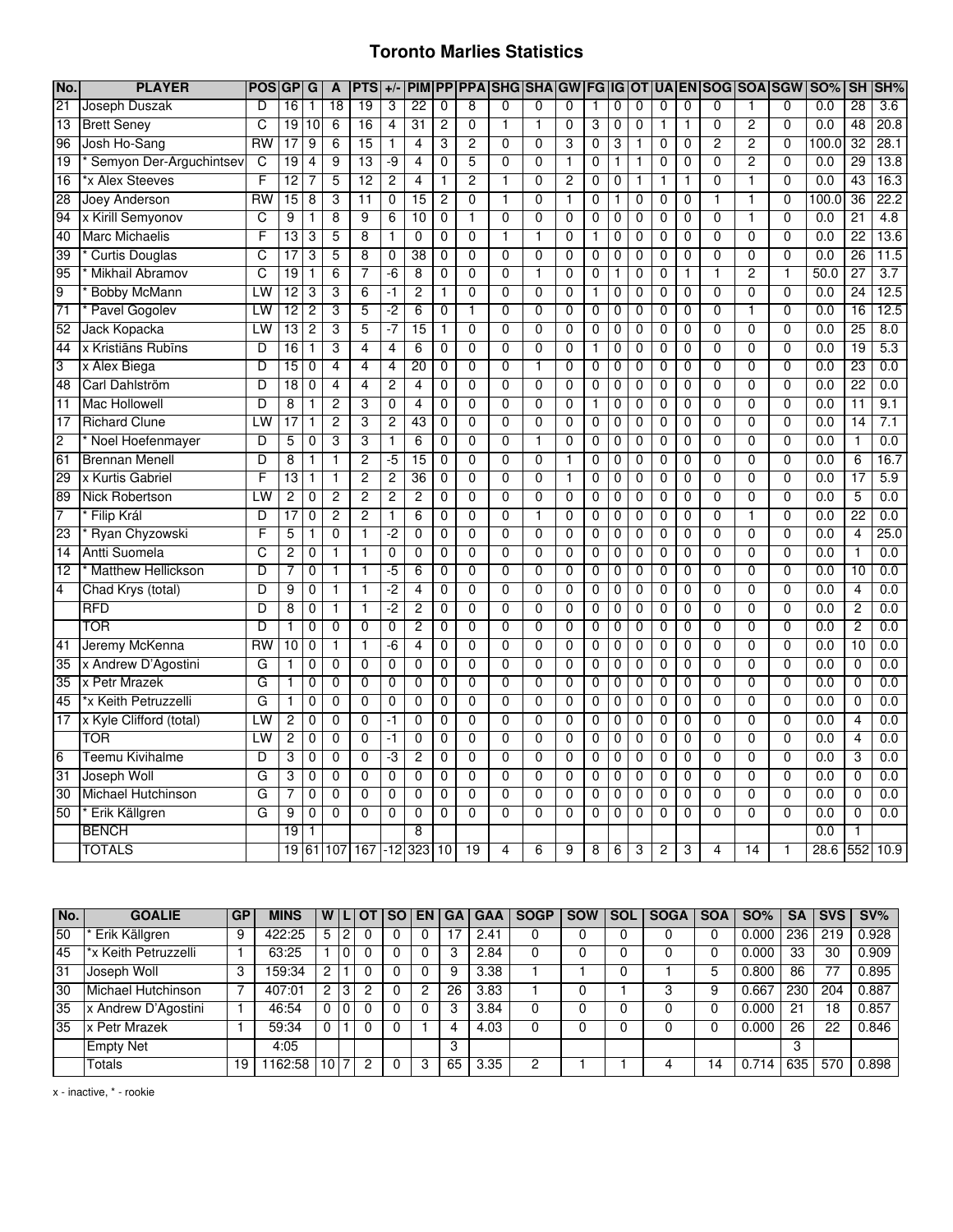#### **Tucson Roadrunners Statistics**

| No.             | <b>PLAYER</b>              | <b>POS</b>      | <b>GP</b>               | G              | A              | <b>PTS</b>      | $+/-$          | <b>PIM</b>     |                |                | <b>PP PPA SHG SHA GW FG IG OT</b> |                |                |                |                |                | <b>UA</b>      |                | EN SOG SOA SGW |                |                | <b>SO%</b>       | <b>SH</b>       | SH%              |
|-----------------|----------------------------|-----------------|-------------------------|----------------|----------------|-----------------|----------------|----------------|----------------|----------------|-----------------------------------|----------------|----------------|----------------|----------------|----------------|----------------|----------------|----------------|----------------|----------------|------------------|-----------------|------------------|
| $\overline{72}$ | <b>Matias Maccelli</b>     | F               | 18                      | 7              | 12             | $\overline{19}$ | $\overline{c}$ | 8              | 3              | 6              | $\Omega$                          | $\Omega$       | 0              | 1              | $\overline{c}$ | 0              | 1              | 0              | 1              | 1              | $\Omega$       | 100.0            | 35              | 20.0             |
| 90              | Janis Moser                | D               | $\overline{18}$         | 5              | 7              | 12              | ٠J             | 11             | 3              | 4              | 0                                 | 0              | $\overline{c}$ | 0              | 0              | 0              | 0              | 0              | 0              | 0              | $\mathbf 0$    | 0.0              | 29              | 17.2             |
| 24              | <b>Hudson Fasching</b>     | $\overline{RW}$ | 12                      | 4              | $\overline{8}$ | 12              | $\mathbf{1}$   | $\overline{4}$ | $\overline{2}$ | $\overline{2}$ | $\overline{0}$                    | $\Omega$       | $\mathbf{1}$   | 1              | 0              | $\mathbf{0}$   | $\mathbf{1}$   | 0              | $\Omega$       | $\mathbf{1}$   | $\Omega$       | 0.0              | 28              | 14.3             |
| 8               | <b>Michael Carcone</b>     | <b>RW</b>       | 18                      | $\overline{4}$ | 7              | $\overline{11}$ | $-4$           | 29             | 0              | $\overline{4}$ | $\overline{0}$                    | $\overline{0}$ | $\mathbf 0$    | $\overline{0}$ | 0              | $\mathbf{0}$   | $\mathbf{1}$   | 0              | $\overline{0}$ | $\overline{0}$ | $\overline{0}$ | 0.0              | 54              | 7.4              |
| 22              | <b>Ben McCartney</b>       | LW              | 14                      | 6              | 3              | 9               | $\Omega$       | 13             | 3              | $\overline{2}$ | $\overline{0}$                    | $\overline{0}$ | $\Omega$       | $\overline{0}$ | $\overline{2}$ | 0              | $\overline{0}$ | 1              | $\overline{0}$ | $\overline{0}$ | $\overline{0}$ | 0.0              | 27              | 22.2             |
| 21              | Jan Jenik                  | C               | 13                      | 4              | 5              | 9               | 0              | 16             | $\mathbf 1$    | 3              | $\overline{0}$                    | $\overline{0}$ | $\mathbf 0$    | 0              | 1              | 0              | 1              | $\overline{0}$ | $\overline{0}$ | $\overline{0}$ | $\overline{0}$ | 0.0              | 21              | 19.0             |
| 39              | Cameron Hebig              | RW              | 18                      | 4              | 3              | 7               | -4             | 12             | 0              | 1              | $\overline{0}$                    | $\overline{0}$ | $\mathbf 0$    | 1              | 0              | 0              | 0              | 0              | $\overline{0}$ | $\mathbf{1}$   | $\overline{0}$ | 0.0              | 24              | 16.7             |
| $\overline{76}$ | <b>Hudson Elynuik</b>      | F               | 13                      | 3              | 3              | 6               | $\overline{c}$ | 35             | 0              | $\overline{0}$ | $\overline{0}$                    | $\overline{0}$ | 1              | 1              | 0              | 0              | $\mathbf{0}$   | 1              | $\overline{0}$ | $\overline{0}$ | $\mathbf{0}$   | 0.0              | 16              | 18.8             |
| 77              | Victor Soderstrom          | D               | 10                      | 1              | 5              | 6               | -1             | 8              | 0              | 3              | $\mathbf 0$                       | $\mathbf{0}$   | $\mathbf 0$    | $\mathbf 0$    | 0              | 0              | 0              | 0              | $\mathbf{0}$   | $\mathbf 0$    | $\mathbf{0}$   | 0.0              | 23              | 4.3              |
| 15              | Bokondji Imama             | LW              | 16                      | $\overline{2}$ | $\overline{2}$ | $\overline{4}$  | $-11$          | 45             | $\mathbf 0$    | $\mathbf{1}$   | $\overline{0}$                    | $\overline{0}$ | $\mathbf{1}$   | $\mathbf 0$    | 0              | $\mathbf 0$    | $\overline{0}$ | $\overline{0}$ | $\overline{0}$ | $\overline{0}$ | $\overline{0}$ | 0.0              | 19              | 10.5             |
| 16              | Ryan McGregor              | C               | 14                      | 1              | 3              | 4               | -4             | 6              | 0              | $\Omega$       | $\mathbf 0$                       | $\mathbf{0}$   | $\mathbf 0$    | $\mathbf 0$    | 0              | $\mathbf 0$    | 0              | 0              | $\overline{0}$ | $\mathbf 0$    | $\mathbf{0}$   | 0.0              | $\overline{14}$ | 7.1              |
| 49              | Ty Emberson                | D               | $\overline{15}$         | 1              | 3              | 4               | 5              | $\overline{4}$ | $\mathbf 0$    | $\overline{0}$ | $\mathbf{0}$                      | $\Omega$       | $\Omega$       | 0              | 0              | $\mathbf 0$    | 0              | 0              | $\overline{0}$ | $\mathbf{0}$   | $\mathbf{0}$   | 0.0              | 19              | 5.3              |
| $\overline{26}$ | <b>Travis Barron</b>       | LW              | 18                      | 1              | 3              | 4               | -4             | 20             | $\mathbf 0$    | $\overline{0}$ | $\overline{0}$                    | $\overline{0}$ | $\mathbf 0$    | 0              | 0              | $\mathbf 0$    | 0              | 0              | $\overline{0}$ | $\overline{0}$ | $\mathbf 0$    | 0.0              | 21              | 4.8              |
| 91              | <b>Tyson Empey</b>         | F               | 15                      | $\overline{0}$ | 4              | 4               | -2             | 21             | 0              | $\overline{0}$ | $\overline{0}$                    | $\overline{0}$ | $\mathbf 0$    | $\overline{0}$ | 0              | 0              | $\overline{0}$ | $\overline{0}$ | $\overline{0}$ | $\overline{0}$ | $\overline{0}$ | 0.0              | 7               | 0.0              |
| 94              | Liam Kirk                  | F               | $\overline{\mathbf{8}}$ | 2              | 1              | 3               | 1              | $\overline{c}$ | 1              | $\overline{0}$ | $\overline{0}$                    | $\overline{0}$ | 1              | 2              | $\overline{0}$ | $\overline{0}$ | 0              | $\overline{0}$ | $\overline{0}$ | $\overline{0}$ | $\overline{0}$ | 0.0              | 10              | 20.0             |
| 4               | x Cam Dineen               | D               | $\overline{4}$          | 1              | $\overline{2}$ | 3               | 1              | 0              | 0              | $\Omega$       | $\mathbf 0$                       | $\Omega$       | $\mathbf 0$    | 0              | 0              | $\mathbf{0}$   | 0              | 0              | $\overline{0}$ | $\overline{0}$ | $\Omega$       | 0.0              | 15              | 6.7              |
| 17              | <b>Terry Broadhurst</b>    | LW              | 12                      | 1              | $\overline{2}$ | 3               | -3             | $\overline{0}$ | $\overline{0}$ | $\overline{0}$ | $\overline{0}$                    | $\overline{0}$ | $\mathbf{1}$   | $\overline{0}$ | 0              | $\overline{0}$ | $\overline{0}$ | $\overline{0}$ | $\overline{1}$ | $\overline{1}$ | $\mathbf{1}$   | 100.0            | 17              | 5.9              |
| $\overline{18}$ | Vladislav Kolyachonok      | D               | $\overline{12}$         | 1              | $\overline{c}$ | 3               | 0              | 0              | 0              | $\Omega$       | 0                                 | $\Omega$       | $\mathbf{1}$   | 1              | 0              | $\mathbf{1}$   | 0              | 0              | $\overline{0}$ | 0              | $\mathbf 0$    | $\overline{0.0}$ | $\overline{12}$ | 8.3              |
| 10              | <b>Blake Speers</b>        | c               | 18                      | 1              | $\mathbf{1}$   | $\overline{2}$  | $-7$           | 12             | $\mathbf 0$    | $\overline{0}$ | $\overline{0}$                    | $\overline{0}$ | $\Omega$       | 1              | $\mathbf 0$    | $\Omega$       | 0              | 0              | $\overline{0}$ | $\overline{0}$ | $\overline{0}$ | 0.0              | 32              | 3.1              |
| 7               | Lewis Zerter-Gossage       | $\overline{RW}$ | 4                       | 0              | $\overline{c}$ | $\overline{2}$  | 1              | 0              | 0              | $\Omega$       | $\mathbf 0$                       | 0              | 0              | 0              | 0              | 0              | 0              | 0              | 0              | $\mathbf 0$    | $\mathbf 0$    | $\overline{0.0}$ | 4               | $\overline{0.0}$ |
| 29              | x Barrett Hayton           | $\overline{C}$  | 4                       | 0              | $\mathbf{1}$   | $\mathbf{1}$    | 0              | 6              | 0              | 0              | $\mathbf 0$                       | 0              | $\mathbf{0}$   | 0              | 0              | $\Omega$       | 0              | 0              | $\overline{0}$ | $\mathbf 0$    | $\mathbf{0}$   | 0.0              | 5               | 0.0              |
| $\overline{71}$ | Chaz Reddekopp (total)     | D               | 4                       | 0              | 1              | $\mathbf{1}$    | 1              | 4              | 0              | $\overline{0}$ | $\overline{0}$                    | $\overline{0}$ | $\overline{0}$ | 0              | 0              | 0              | 0              | $\overline{0}$ | $\overline{0}$ | $\overline{0}$ | $\overline{0}$ | 0.0              | $\mathbf{1}$    | 0.0              |
|                 | <b>BEL</b>                 | D               | 2                       | 0              | 1              | $\mathbf 1$     | 1              | 0              | 0              | $\overline{0}$ | $\overline{0}$                    | $\overline{0}$ | 0              | 0              | 0              | 0              | 0              | 0              | $\overline{0}$ | $\overline{0}$ | $\overline{0}$ | 0.0              | 1               | 0.0              |
|                 | TUC                        | D               | 2                       | 0              | $\overline{0}$ | $\overline{0}$  | 0              | 4              | 0              | $\overline{0}$ | $\overline{0}$                    | 0              | $\overline{0}$ | 0              | 0              | 0              | 0              | 0              | $\overline{0}$ | $\overline{0}$ | $\overline{0}$ | 0.0              | 0               | 0.0              |
| 2               | <b>Cole Hults</b>          | D               | 11                      | 0              | 1              | $\mathbf{1}$    | 2              | 10             | 0              | $\Omega$       | 0                                 | $\Omega$       | 0              | 0              | 0              | 0              | 0              | 0              | 0              | 0              | $\mathbf{0}$   | $\overline{0.0}$ | 10              | 0.0              |
| 50              | <b>Ivan Prosvetov</b>      | G               | 12                      | $\mathbf 0$    | $\mathbf{1}$   | $\overline{1}$  | $\mathbf 0$    | $\mathbf 0$    | $\Omega$       | 0              | $\mathbf{0}$                      | 0              | $\mathbf{0}$   | 0              | $\mathbf 0$    | $\mathbf{0}$   | 0              | 0              | $\overline{0}$ | 0              | $\mathbf{0}$   | $\overline{0.0}$ | 0               | 0.0              |
| 55              | <b>Vladislav Provolnev</b> | D               | 15                      | $\mathbf 0$    | 1              | $\mathbf{1}$    | -15            | 10             | 0              | 0              | 0                                 | 0              | 0              | 0              | 0              | 0              | 0              | 0              | 0              | 0              | $\Omega$       | 0.0              | $\overline{35}$ | 0.0              |
| 5               | <b>Cameron Crotty</b>      | D               | $\overline{18}$         | $\mathbf 0$    | $\mathbf{1}$   | $\mathbf{1}$    | $-5$           | 4              | 0              | $\Omega$       | 0                                 | $\Omega$       | 0              | 0              | 0              | $\mathbf 0$    | 0              | 0              | $\Omega$       | 0              | $\mathbf{0}$   | 0.0              | 33              | 0.0              |
| $\overline{12}$ | x Max Coatta               | F               | 1                       | 0              | $\mathbf 0$    | 0               | 0              | 0              | 0              | 0              | 0                                 | $\Omega$       | 0              | 0              | 0              | 0              | 0              | 0              | $\Omega$       | 0              | $\Omega$       | 0.0              | $\overline{c}$  | 0.0              |
| 3               | <b>Quinn Wichers</b>       | D               | 1                       | 0              | $\overline{0}$ | $\overline{0}$  | $-1$           | $\overline{0}$ | 0              | $\overline{0}$ | $\overline{0}$                    | $\overline{0}$ | $\overline{0}$ | $\overline{0}$ | $\overline{0}$ | $\overline{0}$ | 0              | $\overline{0}$ | $\overline{0}$ | $\overline{0}$ | $\overline{0}$ | 0.0              | $\overline{0}$  | 0.0              |
| 37              | x Dysin Mayo               | D               | 2                       | 0              | $\overline{0}$ | $\overline{0}$  | $-1$           | 2              | $\overline{0}$ | $\overline{0}$ | $\overline{0}$                    | $\overline{0}$ | $\overline{0}$ | 0              | $\overline{0}$ | $\overline{0}$ | $\overline{0}$ | 0              | $\overline{0}$ | $\overline{0}$ | $\overline{0}$ | 0.0              | 3               | 0.0              |
| 31              | Zane McIntyre              | G               | 2                       | 0              | $\overline{0}$ | $\overline{0}$  | $\overline{0}$ | $\overline{0}$ | 0              | $\overline{0}$ | $\overline{0}$                    | $\overline{0}$ | $\overline{0}$ | $\overline{0}$ | 0              | $\overline{0}$ | $\overline{0}$ | $\overline{0}$ | $\overline{0}$ | $\overline{0}$ | $\overline{0}$ | 0.0              | $\overline{0}$  | 0.0              |
| 32              | <b>Josef Korenar</b>       | G               | 5                       | $\mathbf 0$    | $\mathbf 0$    | $\mathbf 0$     | 0              | 0              | 0              | $\overline{0}$ | $\overline{0}$                    | $\overline{0}$ | $\mathbf{0}$   | 0              | 0              | $\mathbf 0$    | 0              | 0              | $\overline{0}$ | $\overline{0}$ | $\overline{0}$ | 0.0              | $\mathbf 0$     | 0.0              |
| $\overline{11}$ | x Avery Peterson (total)   | F               | 5                       | 0              | 0              | $\Omega$        | -3             | 7              | 0              | $\Omega$       | $\mathbf 0$                       | 0              | $\mathbf{0}$   | 0              | 0              | $\mathbf 0$    | 0              | 0              | $\overline{0}$ | $\mathbf 0$    | $\mathbf{0}$   | $\overline{0.0}$ | 8               | $\overline{0.0}$ |
|                 | <b>MIL</b>                 | F               | 5                       | 0              | $\mathbf{0}$   | $\Omega$        | -3             | 7              | $\Omega$       | $\overline{0}$ | $\overline{0}$                    | $\Omega$       | $\Omega$       | $\Omega$       | $\Omega$       | $\mathbf{0}$   | $\mathbf{0}$   | $\Omega$       | $\overline{0}$ | $\mathbf{0}$   | $\Omega$       | 0.0              | 8               | 0.0              |
|                 | <b>BENCH</b>               |                 | 18                      | 1              |                |                 |                | 6              |                |                |                                   |                |                |                |                |                |                |                |                |                |                | 0.0              |                 |                  |
|                 | <b>TOTALS</b>              |                 | 18                      | 50             | 83             | 132             |                | $-50$ 288      | 13             | 26             | 0                                 | 0              | 8              | 8              | 5              |                | 4              | 2              | $\overline{2}$ | 4              |                | 50.0             | 516             | 9.5              |

| No. | <b>GOALIE</b>    | <b>GP</b> | <b>MINS</b> |    |   | <b>OT</b> | ISO | EN | GΑ | <b>GAA</b> | <b>SOGP</b> | <b>SOW</b> | <b>SOL</b> | <b>SOGA</b> | SOA | $SO\%$ | SΑ  | <b>SVS</b> | $SV\%$ |
|-----|------------------|-----------|-------------|----|---|-----------|-----|----|----|------------|-------------|------------|------------|-------------|-----|--------|-----|------------|--------|
| 31  | Zane McIntyre    |           | 19:51       | っ  |   |           |     |    |    | 2.50       |             |            |            |             |     | 0.000  | 57  | -52        | 0.912  |
| 50  | Ivan Prosvetov   | 12        | 11:55       | 6. | 5 |           |     |    | 34 | 2.87       |             |            |            |             |     | 0.750  |     | 337        | 0.908  |
| 32  | Josef Korenar    | 5         | 253:02      |    |   |           |     |    |    | 4.03       |             |            |            |             |     | 0.000  | 123 | 106        | 0.862  |
|     | <b>Empty Net</b> |           | 6:02        |    |   |           |     |    |    |            |             |            |            |             |     |        |     |            |        |
|     | Totals           | 18        | '090:50     | 9  | 8 |           |     |    | 59 | 3.25       |             |            |            |             |     | 750    | 554 | 495        | 0.894  |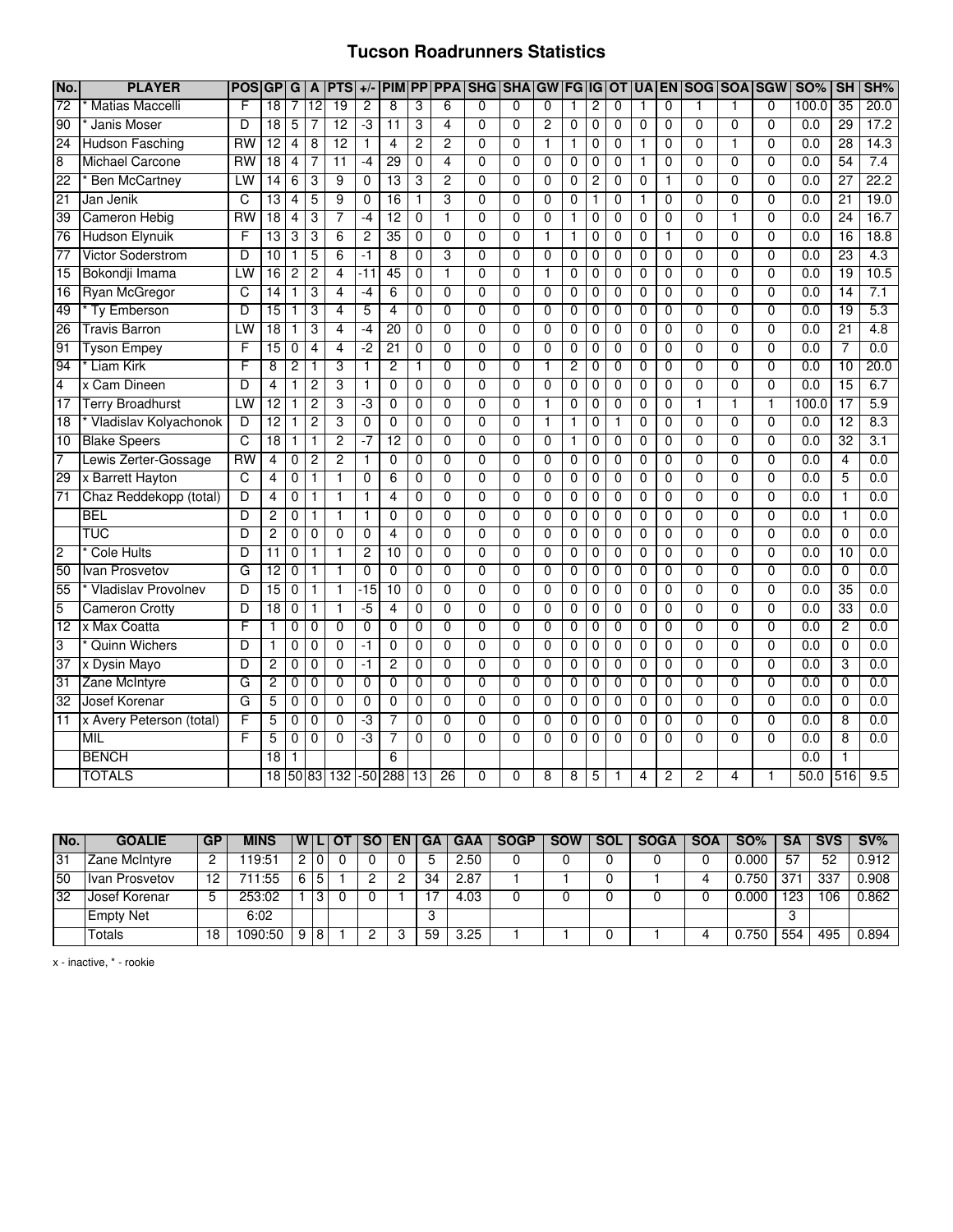## **Utica Comets Statistics**

| No.             | <b>PLAYER</b>            | <b>POS</b>            | GP              | G              | A              | <b>PTS</b>      | $+/-$          | <b>PIM</b>              | <b>PP</b>      |                 | <b>PPA SHG</b> | <b>SHA</b>     | GW             | <b>FG IG</b>   |                | <b>OT</b>   | <b>UA</b>    | <b>EN</b>    | <b>SOG</b>     |                | <b>SOA SGW</b> | <b>SO%</b>       | SH              | SH%  |
|-----------------|--------------------------|-----------------------|-----------------|----------------|----------------|-----------------|----------------|-------------------------|----------------|-----------------|----------------|----------------|----------------|----------------|----------------|-------------|--------------|--------------|----------------|----------------|----------------|------------------|-----------------|------|
| $\overline{22}$ | <b>Reilly Walsh</b>      | D                     | $\overline{20}$ | $\overline{4}$ | 11             | $\overline{15}$ | 9              | 8                       | 1              | 4               | $\mathbf{0}$   | $\Omega$       | $\overline{2}$ | 1              | $\Omega$       | $\Omega$    | 0            | $\Omega$     | $\Omega$       | $\Omega$       | $\Omega$       | $\overline{0.0}$ | $\overline{32}$ | 12.5 |
| 7               | Chase De Leo             | C                     | 12              | 3              | 12             | 15              | 6              | $\overline{c}$          | 1              | 3               | $\Omega$       | $\Omega$       | $\Omega$       | $\Omega$       | 0              | $\mathbf 0$ | $\mathbf 0$  | 0            | $\Omega$       | $\mathbf 0$    | 0              | 0.0              | $\overline{34}$ | 8.8  |
| 16              | <b>Nate Schnarr</b>      | C                     | 18              | 6              | 8              | 14              | 10             | 4                       | 0              | 3               | $\Omega$       | $\Omega$       | 3              | $\Omega$       | 2              | $\Omega$    | 0            | $\Omega$     | $\Omega$       | $\Omega$       | $\Omega$       | 0.0              | $\overline{35}$ | 17.1 |
| 92              | <b>Graeme Clarke</b>     | $\overline{RW}$       | $\overline{18}$ | 5              | 9              | $\overline{14}$ | 6              | 6                       | $\mathbf{1}$   | $\mathbf{1}$    | $\Omega$       | $\Omega$       | 3              | 0              | $\overline{c}$ | $\Omega$    | 0            | $\mathbf{1}$ | $\Omega$       | $\mathbf 0$    | $\Omega$       | 0.0              | $\overline{38}$ | 13.2 |
| 20              | <b>Fabian Zetterlund</b> | C                     | $\overline{16}$ | 6              |                | 13              | 9              | 6                       | $\mathbf{1}$   | $\overline{0}$  | $\overline{0}$ | $\mathbf{1}$   | $\overline{2}$ | 2              | 1              | $\Omega$    | $\mathbf 0$  | 1            | $\overline{0}$ | $\overline{0}$ | $\Omega$       | 0.0              | 29              | 20.7 |
| 17              | A.J. Greer               | LW                    | 20              | 4              | 9              | 13              | 6              | 52                      | $\Omega$       | 2               | $\Omega$       | $\overline{0}$ |                | $\Omega$       |                | $\Omega$    | 0            | 1            | $\Omega$       | $\overline{0}$ | $\Omega$       | 0.0              | 29              | 13.8 |
| 9               | Alexander Holtz          | F                     | $\overline{11}$ | 6              | 4              | 10              | 3              | 0                       | 1              | $\mathbf 1$     | $\Omega$       | $\Omega$       | $\mathbf{1}$   | $\Omega$       | 2              | $\Omega$    | 0            | $\Omega$     | $\Omega$       | 0              | $\Omega$       | 0.0              | 36              | 16.7 |
| 27              | <b>Marian Studenic</b>   | $\overline{RW}$       | $\overline{13}$ | 5              | 5              | $\overline{10}$ | 6              | 6                       | 1              | $\overline{1}$  | $\Omega$       | $\Omega$       | $\Omega$       | $\overline{c}$ | 1              | $\Omega$    | $\mathbf{1}$ | 1            | $\Omega$       | $\Omega$       | $\Omega$       | $\overline{0.0}$ | $\overline{30}$ | 16.7 |
| $\overline{5}$  | Robbie Russo             | D                     | 20              | 1              | 9              | $\overline{10}$ | 9              | 4                       | 0              | 4               | $\Omega$       | $\Omega$       | 1              | $\Omega$       | 0              | $\Omega$    | 0            | $\Omega$     | $\Omega$       | $\mathbf 0$    | $\Omega$       | 0.0              | $\overline{34}$ | 2.9  |
| 25              | Nolan Foote              | LW                    | 20              | 4              | 5              | 9               | 6              | 21                      | 1              | $\mathbf{1}$    | $\Omega$       | $\mathbf 0$    | $\mathbf{1}$   | 2              | 0              | $\mathbf 0$ | 0            | 0            | $\Omega$       | $\mathbf 0$    | $\Omega$       | 0.0              | 29              | 13.8 |
| $\overline{15}$ | Joe Gambardella          | $\overline{\text{c}}$ | 15              | 6              | $\overline{2}$ | 8               | 7              | 4                       | $\mathbf{1}$   | $\Omega$        | $\Omega$       | $\Omega$       | $\Omega$       | $\mathbf{1}$   | $\Omega$       | $\Omega$    | $\mathbf{1}$ | 1            | $\Omega$       | $\Omega$       | $\Omega$       | $\overline{0.0}$ | 26              | 23.1 |
| 77              | <b>Aarne Talvitie</b>    | C                     | $\overline{19}$ | 5              | 3              | 8               | 10             | 6                       | 0              | $\Omega$        | 1              | $\Omega$       | 1              | $\mathbf 1$    | 1              | 1           | 1            | 1            | $\Omega$       | $\Omega$       | $\Omega$       | 0.0              | 18              | 27.8 |
| 90              | x Jesper Boqvist         | LW                    | 7               | 2              | 6              | 8               | 6              | 2                       | 0              | $\mathbf{1}$    | $\Omega$       | $\Omega$       | $\Omega$       | $\Omega$       | 1              | $\Omega$    | 0            | 1            | $\Omega$       | $\Omega$       | $\Omega$       | 0.0              | 10              | 20.0 |
| 12              | *x Tyce Thompson         | F                     |                 | 4              | 3              | 7               | $\overline{2}$ |                         | $\overline{2}$ | $\Omega$        | $\overline{0}$ | $\Omega$       |                | 2              | $\Omega$       | $\Omega$    | $\Omega$     | $\Omega$     | 0              | $\Omega$       | $\Omega$       | 0.0              | 15              | 26.7 |
| 26              | <b>Ryan Schmelzer</b>    | C                     | 19              | 3              | 3              | 6               | 7              | 10                      | 0              | $\mathbf 1$     | $\Omega$       | $\overline{0}$ | $\Omega$       | 2              | 0              | $\Omega$    | 0            | 0            | $\Omega$       | $\overline{0}$ | $\Omega$       | 0.0              | $\overline{36}$ | 8.3  |
| 82              | Nikita Okhotiuk          | D                     | $\overline{19}$ | $\overline{c}$ | 4              | 6               | 10             | $\overline{12}$         | 0              | $\Omega$        | $\mathbf{0}$   | $\Omega$       | 1              | $\Omega$       | $\Omega$       | $\Omega$    | 0            | $\Omega$     | $\Omega$       | $\Omega$       | $\Omega$       | $\overline{0.0}$ | $\overline{12}$ | 16.7 |
| 10              | <b>Brian Flynn</b>       | C                     | 13              | 4              |                | 5               | 4              | 6                       | $\mathbf{1}$   | $\Omega$        | $\Omega$       | $\Omega$       | $\Omega$       | $\Omega$       | $\overline{c}$ | 0           | $\Omega$     | $\Omega$     | $\Omega$       | $\Omega$       | $\Omega$       | $\overline{0.0}$ | 19              | 21.1 |
| 23              | <b>Tyler Wotherspoon</b> | D                     | 19              | 0              | 5              | 5               | 15             | 8                       | 0              | $\Omega$        | $\Omega$       | $\mathbf{1}$   | $\Omega$       | $\Omega$       | $\Omega$       | $\Omega$    | 0            | $\Omega$     | $\Omega$       | $\Omega$       | $\Omega$       | 0.0              | 23              | 0.0  |
| 39              | x Samuel Laberge         | LW                    | 8               | 2              | $\overline{2}$ | 4               | 3              | 19                      | 0              | $\Omega$        | $\Omega$       | $\Omega$       | $\Omega$       | $\Omega$       | 0              | $\Omega$    | 0            | $\Omega$     | $\Omega$       | $\Omega$       | $\Omega$       | 0.0              | 10              | 20.0 |
| 33              | <b>Frederik Gauthier</b> | F                     | 13              | $\Omega$       | 4              | 4               | 5              | $\overline{\mathbf{4}}$ | $\Omega$       | $\Omega$        | $\Omega$       | $\Omega$       | $\Omega$       | $\Omega$       | $\Omega$       | 0           | $\Omega$     | $\Omega$     | $\Omega$       | $\Omega$       | $\Omega$       | $\overline{0.0}$ | $\overline{12}$ | 0.0  |
| 38              | Jeremy Groleau           | D                     | $\overline{15}$ | $\Omega$       | 4              | 4               | 4              | $\overline{2}$          | $\Omega$       | $\Omega$        | $\Omega$       | $\Omega$       | $\Omega$       | $\Omega$       | 0              | $\Omega$    | 0            | $\Omega$     | $\Omega$       | $\Omega$       | $\Omega$       | 0.0              | $\overline{12}$ | 0.0  |
| 88              | <b>Kevin Bahl</b>        | D                     | 19              | 0              | 2              | $\overline{2}$  | 10             | 29                      | 0              | 0               | $\Omega$       | $\Omega$       | 0              | 0              | 0              | $\Omega$    | 0            | $\mathbf 0$  | $\Omega$       | 0              | $\Omega$       | 0.0              | $\overline{19}$ | 0.0  |
| $\overline{c}$  | x Michael Vukojevic      | D                     |                 | 0              |                | 1               | 4              | 8                       | 0              | $\Omega$        | $\Omega$       | $\Omega$       | $\Omega$       | 0              | 0              | 0           | $\mathbf 0$  | $\Omega$     | $\Omega$       | $\Omega$       | $\Omega$       | 0.0              | 6               | 0.0  |
| 34              | <b>Mareks Mitens</b>     | G                     | 1               | 0              | $\Omega$       | $\Omega$        | $\Omega$       | $\Omega$                | $\Omega$       | $\overline{0}$  | $\Omega$       | $\Omega$       | $\Omega$       | $\Omega$       | 0              | $\Omega$    | $\mathbf 0$  | $\Omega$     | $\Omega$       | $\overline{0}$ | $\Omega$       | 0.0              | 0               | 0.0  |
| 6               | <b>Colton White</b>      | D                     | 3               | 0              | 0              | 0               | $\overline{c}$ | 4                       | 0              | $\Omega$        | $\Omega$       | $\Omega$       | $\Omega$       | $\Omega$       | 0              | $\Omega$    | 0            | $\Omega$     | $\Omega$       | 0              | $\Omega$       | 0.0              | $\overline{c}$  | 0.0  |
| 44              | *x Luke Stevens          | LW                    | $\overline{4}$  | $\Omega$       | 0              | $\Omega$        | $\Omega$       | $\Omega$                | 0              | $\Omega$        | $\Omega$       | $\Omega$       | $\Omega$       | $\Omega$       | $\Omega$       | $\Omega$    | $\Omega$     | $\Omega$     | $\Omega$       | $\Omega$       | $\Omega$       | 0.0              | 2               | 0.0  |
| $\overline{13}$ | <b>Patrick McGrath</b>   | $\overline{RW}$       | 5               | $\Omega$       | $\Omega$       | 0               | $\mathbf{1}$   | 7                       | 0              | $\Omega$        | $\Omega$       | $\Omega$       | $\Omega$       | $\Omega$       | $\Omega$       | $\Omega$    | $\mathbf 0$  | $\Omega$     | $\Omega$       | $\Omega$       | $\Omega$       | $\overline{0.0}$ | 0               | 0.0  |
| 35              | Nico Daws                | G                     | 10              | 0              | 0              | 0               | 0              | 0                       | 0              | 0               | $\mathbf 0$    | $\mathbf 0$    | 0              | 0              | 0              | 0           | 0            | 0            | $\Omega$       | 0              | $\Omega$       | 0.0              | 0               | 0.0  |
| 93              | *x Akira Schmid          | G                     | 10              | 0              | $\Omega$       | $\Omega$        | $\Omega$       | $\Omega$                | $\Omega$       | $\Omega$        | $\Omega$       | $\Omega$       | $\Omega$       | $\Omega$       | $\Omega$       | $\Omega$    | $\Omega$     | $\Omega$     | $\Omega$       | $\Omega$       | $\Omega$       | 0.0              | $\Omega$        | 0.0  |
|                 | <b>BENCH</b>             |                       | $\overline{20}$ | $\Omega$       |                |                 |                | 2                       |                |                 |                |                |                |                |                |             |              |              |                |                |                | 0.0              | $\Omega$        |      |
|                 | <b>TOTALS</b>            |                       | 20              |                | 119            | 191             | 160            | 239                     | 11             | $\overline{22}$ |                | 2              | 17             | 13             | 13             |             | 3            |              | n              | <sup>0</sup>   | U              | 0.0              | 548             | 13.1 |

| No. | <b>GOALIE</b>    | <b>GP</b> | <b>MINS</b> | W |   | <b>SO</b> I | EN | GA | GAA         | <b>SOGP</b> | <b>SOW</b> | <b>SOL</b> | <b>SOGA</b> | <b>SOA</b> | $SO\%$ | <b>SA</b> | <b>SVS</b> | $SV\%$ |
|-----|------------------|-----------|-------------|---|---|-------------|----|----|-------------|-------------|------------|------------|-------------|------------|--------|-----------|------------|--------|
| 34  | Mareks Mitens    |           | 60:00       |   | 0 |             |    |    | .00         |             |            |            |             |            | .000   | 24        | 23         | 0.958  |
| 93  | *x Akira Schmid  | 10        | 561:29      | 8 | 0 |             |    | 15 | .60         |             |            |            |             |            | .000   | 270       | 255        | 0.944  |
| 35  | Nico Daws        |           | 585:14      | 8 |   |             |    | 21 | $\angle 15$ |             |            |            |             |            | .000   | 285       | 264        | 0.926  |
|     | <b>Empty Net</b> |           | 2:18        |   |   |             |    |    |             |             |            |            |             |            |        |           |            |        |
|     | Totals           | 20        | 209:01      |   |   |             |    | 38 | .89         |             |            |            |             |            | 0.000  | 580       | 542        | 0.934  |

x - inactive, \* - rookie